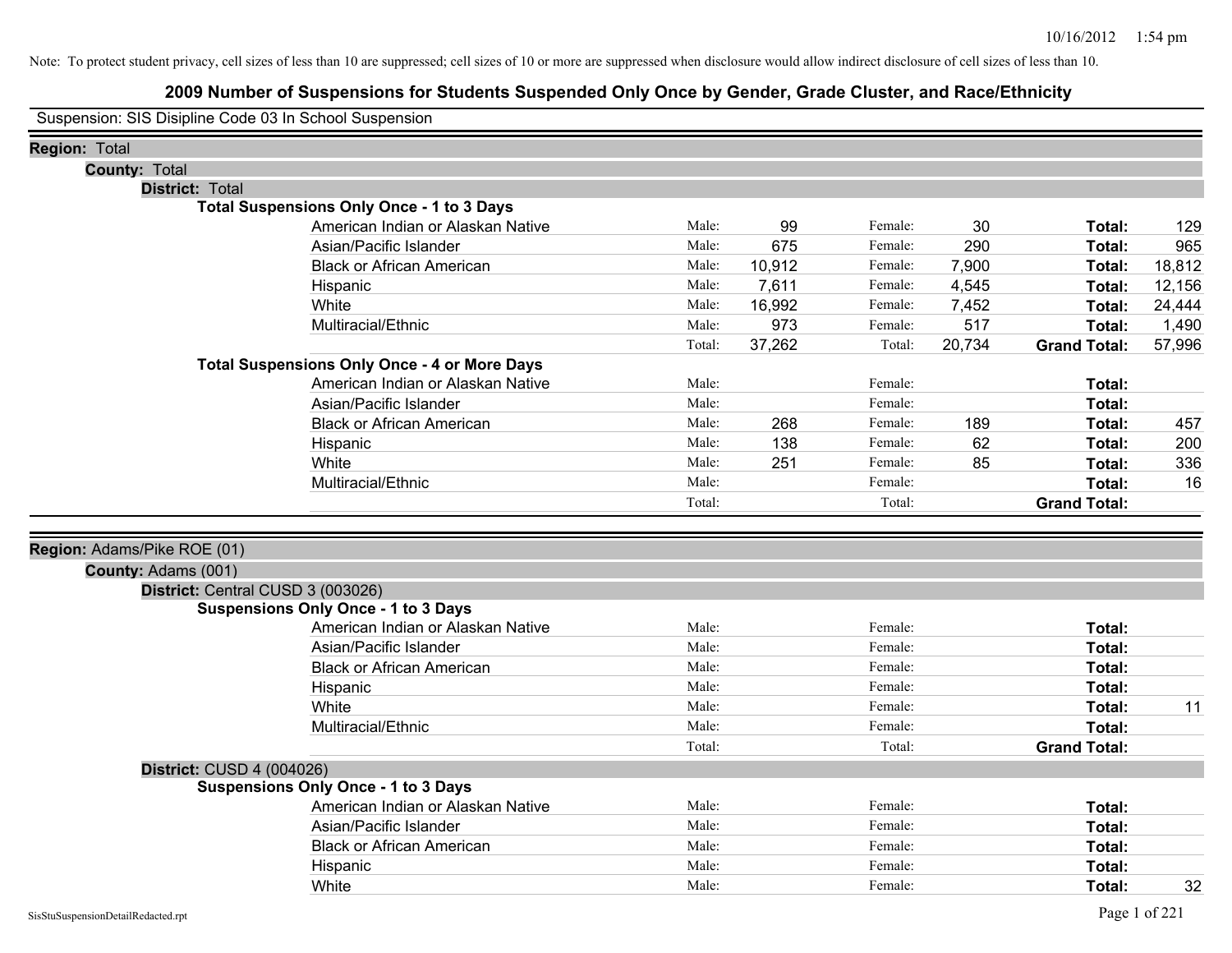# **2009 Number of Suspensions for Students Suspended Only Once by Gender, Grade Cluster, and Race/Ethnicity**

| Suspension: SIS Disipline Code 03 In School Suspension |                                               |        |         |                     |    |
|--------------------------------------------------------|-----------------------------------------------|--------|---------|---------------------|----|
|                                                        | Multiracial/Ethnic                            | Male:  | Female: | Total:              |    |
|                                                        |                                               | Total: | Total:  | <b>Grand Total:</b> |    |
|                                                        | District: Liberty CUSD 2 (002026)             |        |         |                     |    |
|                                                        | <b>Suspensions Only Once - 1 to 3 Days</b>    |        |         |                     |    |
|                                                        | American Indian or Alaskan Native             | Male:  | Female: | Total:              |    |
|                                                        | Asian/Pacific Islander                        | Male:  | Female: | Total:              |    |
|                                                        | <b>Black or African American</b>              | Male:  | Female: | Total:              |    |
|                                                        | Hispanic                                      | Male:  | Female: | Total:              |    |
|                                                        | White                                         | Male:  | Female: | Total:              | 13 |
|                                                        | Multiracial/Ethnic                            | Male:  | Female: | Total:              |    |
|                                                        |                                               | Total: | Total:  | <b>Grand Total:</b> |    |
|                                                        | District: Payson CUSD 1 (001026)              |        |         |                     |    |
|                                                        | <b>Suspensions Only Once - 1 to 3 Days</b>    |        |         |                     |    |
|                                                        | American Indian or Alaskan Native             | Male:  | Female: | Total:              |    |
|                                                        | Asian/Pacific Islander                        | Male:  | Female: | Total:              |    |
|                                                        | <b>Black or African American</b>              | Male:  | Female: | Total:              |    |
|                                                        | Hispanic                                      | Male:  | Female: | Total:              |    |
|                                                        | White                                         | Male:  | Female: | Total:              | 12 |
|                                                        | Multiracial/Ethnic                            | Male:  | Female: | Total:              |    |
|                                                        |                                               | Total: | Total:  | <b>Grand Total:</b> |    |
|                                                        | <b>District: Quincy SD 172 (172022)</b>       |        |         |                     |    |
|                                                        | <b>Suspensions Only Once - 1 to 3 Days</b>    |        |         |                     |    |
|                                                        | American Indian or Alaskan Native             | Male:  | Female: | Total:              |    |
|                                                        | Asian/Pacific Islander                        | Male:  | Female: | Total:              |    |
|                                                        | <b>Black or African American</b>              | Male:  | Female: | Total:              |    |
|                                                        | Hispanic                                      | Male:  | Female: | Total:              |    |
|                                                        | White                                         | Male:  | Female: | Total:              |    |
|                                                        | Multiracial/Ethnic                            | Male:  | Female: | Total:              |    |
|                                                        |                                               | Total: | Total:  | <b>Grand Total:</b> |    |
|                                                        | <b>Suspensions Only Once - 4 or More Days</b> |        |         |                     |    |
|                                                        | American Indian or Alaskan Native             | Male:  | Female: | Total:              |    |
|                                                        | Asian/Pacific Islander                        | Male:  | Female: | Total:              |    |
|                                                        | <b>Black or African American</b>              | Male:  | Female: | Total:              |    |
|                                                        | Hispanic                                      | Male:  | Female: | Total:              |    |
|                                                        | White                                         | Male:  | Female: | Total:              |    |
|                                                        | Multiracial/Ethnic                            | Male:  | Female: | Total:              |    |
|                                                        |                                               | Total: | Total:  | <b>Grand Total:</b> |    |
|                                                        |                                               |        |         |                     |    |

**County:** Pike (075)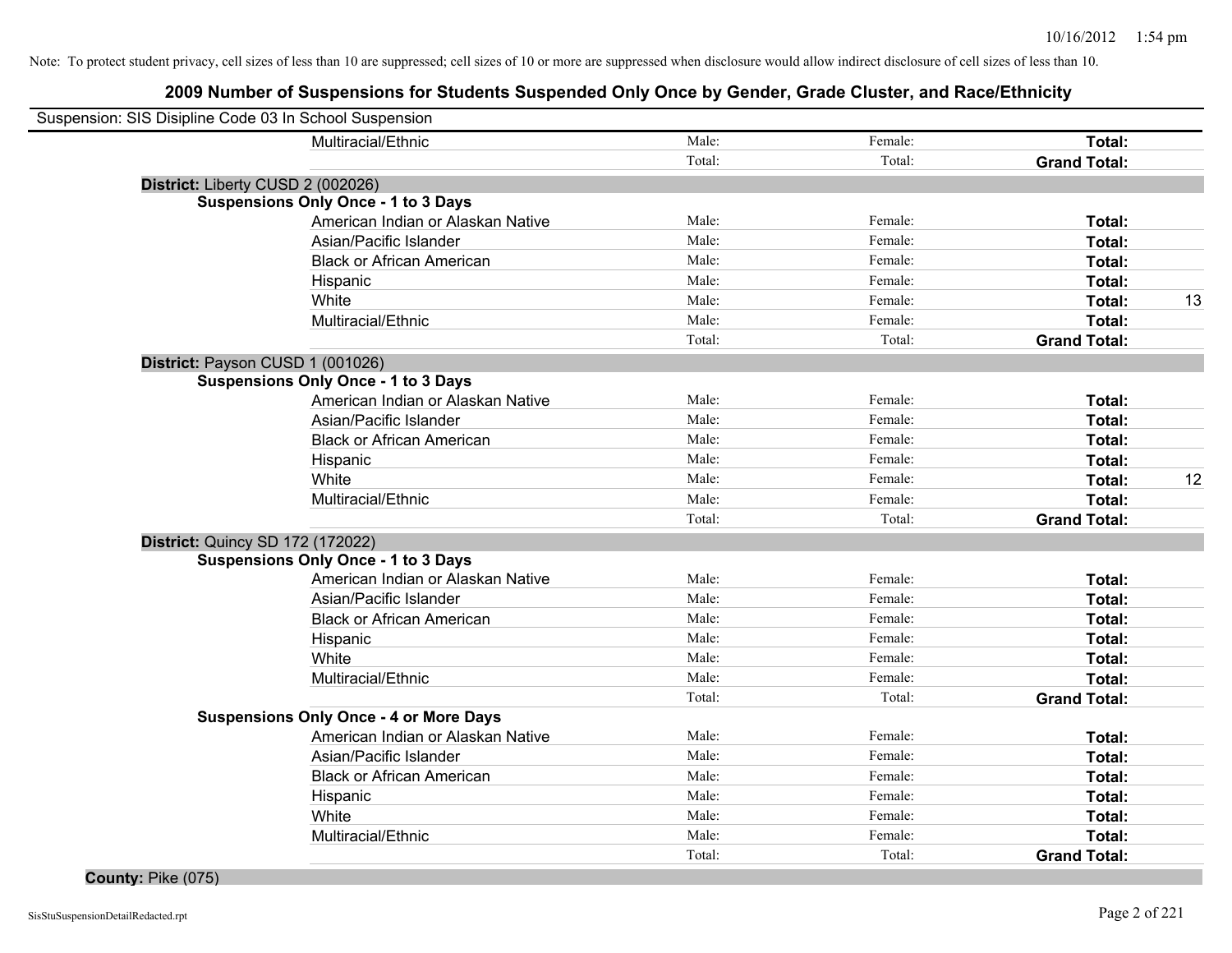| Suspension: SIS Disipline Code 03 In School Suspension                   |        |         |                     |    |
|--------------------------------------------------------------------------|--------|---------|---------------------|----|
| District: Pleasant Hill CUSD 3 (003026)                                  |        |         |                     |    |
| <b>Suspensions Only Once - 1 to 3 Days</b>                               |        |         |                     |    |
| American Indian or Alaskan Native                                        | Male:  | Female: | Total:              |    |
| Asian/Pacific Islander                                                   | Male:  | Female: | Total:              |    |
| <b>Black or African American</b>                                         | Male:  | Female: | Total:              |    |
| Hispanic                                                                 | Male:  | Female: | Total:              |    |
| White                                                                    | Male:  | Female: | Total:              | 15 |
| Multiracial/Ethnic                                                       | Male:  | Female: | Total:              |    |
|                                                                          | Total: | Total:  | <b>Grand Total:</b> |    |
| District: Western CUSD 12 (012026)                                       |        |         |                     |    |
| <b>Suspensions Only Once - 1 to 3 Days</b>                               |        |         |                     |    |
| American Indian or Alaskan Native                                        | Male:  | Female: | Total:              |    |
| Asian/Pacific Islander                                                   | Male:  | Female: | Total:              |    |
| <b>Black or African American</b>                                         | Male:  | Female: | Total:              |    |
| Hispanic                                                                 | Male:  | Female: | Total:              |    |
| White                                                                    | Male:  | Female: | Total:              | 17 |
| Multiracial/Ethnic                                                       | Male:  | Female: | Total:              |    |
|                                                                          | Total: | Total:  | <b>Grand Total:</b> |    |
| <b>Suspensions Only Once - 4 or More Days</b>                            |        |         |                     |    |
| American Indian or Alaskan Native                                        | Male:  | Female: | Total:              |    |
| Asian/Pacific Islander                                                   | Male:  | Female: | Total:              |    |
| <b>Black or African American</b>                                         | Male:  | Female: | Total:              |    |
| Hispanic                                                                 | Male:  | Female: | Total:              |    |
| White                                                                    | Male:  | Female: | Total:              |    |
| Multiracial/Ethnic                                                       | Male:  | Female: | Total:              |    |
|                                                                          | Total: | Total:  | <b>Grand Total:</b> |    |
| Region: Alxndr/John/Masc/Pulski/Unon ROE (02)<br>County: Alexander (002) |        |         |                     |    |
| District: Cairo USD 1 (001022)                                           |        |         |                     |    |
| <b>Suspensions Only Once - 1 to 3 Days</b>                               |        |         |                     |    |
| American Indian or Alaskan Native                                        | Male:  | Female: | Total:              |    |
| Asian/Pacific Islander                                                   | Male:  | Female: | Total:              |    |
| <b>Black or African American</b>                                         | Male:  | Female: | Total:              |    |
| Hispanic                                                                 | Male:  | Female: | Total:              |    |
| White                                                                    | Male:  | Female: | Total:              |    |
| Multiracial/Ethnic                                                       | Male:  | Female: | Total:              |    |
|                                                                          | Total: | Total:  | <b>Grand Total:</b> |    |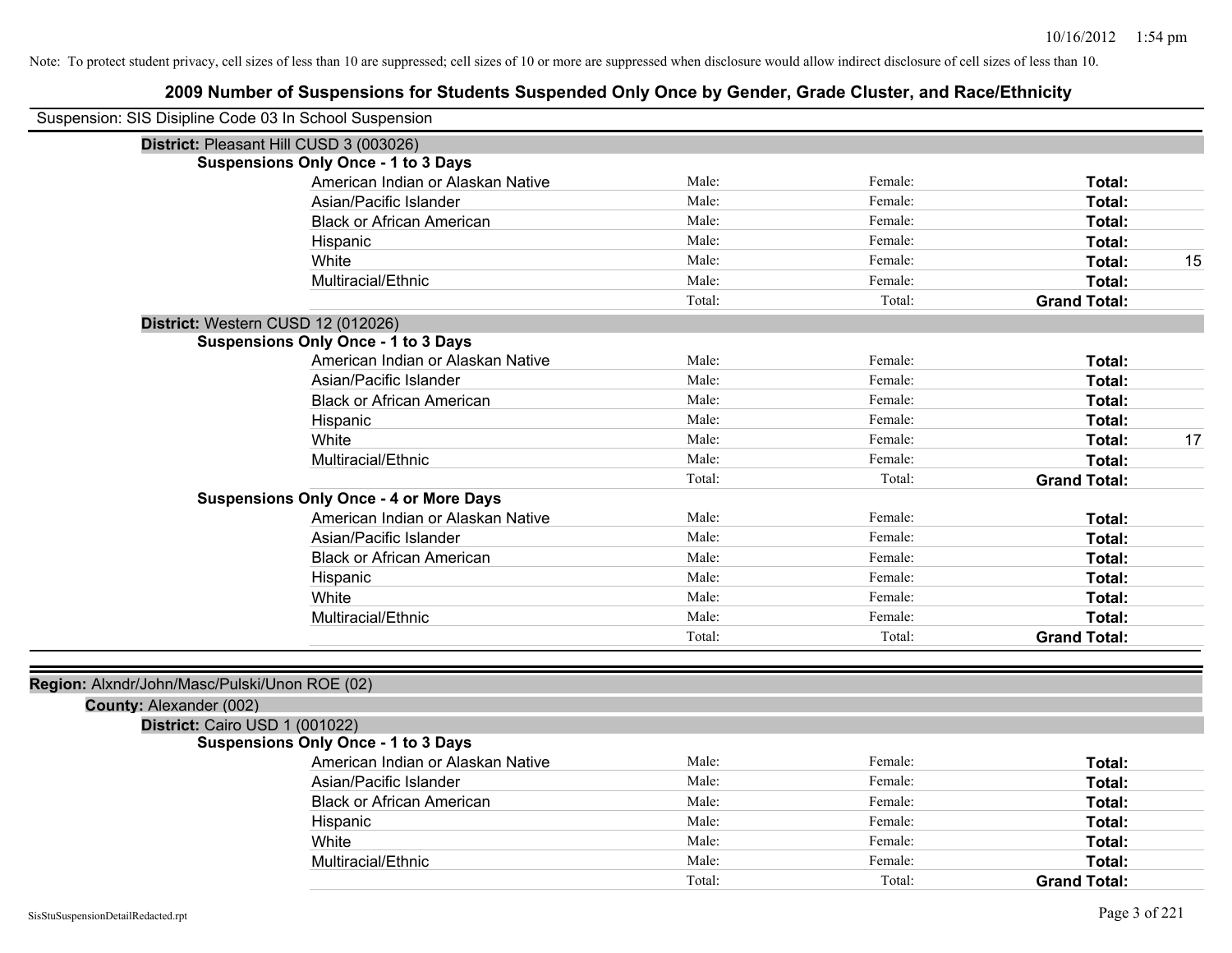|                       | Suspension: SIS Disipline Code 03 In School Suspension |        |    |         |    |                     |    |
|-----------------------|--------------------------------------------------------|--------|----|---------|----|---------------------|----|
|                       | <b>Suspensions Only Once - 4 or More Days</b>          |        |    |         |    |                     |    |
|                       | American Indian or Alaskan Native                      | Male:  |    | Female: |    | Total:              |    |
|                       | Asian/Pacific Islander                                 | Male:  |    | Female: |    | Total:              |    |
|                       | <b>Black or African American</b>                       | Male:  |    | Female: |    | Total:              |    |
|                       | Hispanic                                               | Male:  |    | Female: |    | Total:              |    |
|                       | White                                                  | Male:  |    | Female: |    | Total:              |    |
|                       | Multiracial/Ethnic                                     | Male:  |    | Female: |    | Total:              |    |
|                       |                                                        | Total: |    | Total:  |    | <b>Grand Total:</b> |    |
|                       | District: Egyptian CUSD 5 (005026)                     |        |    |         |    |                     |    |
|                       | <b>Suspensions Only Once - 1 to 3 Days</b>             |        |    |         |    |                     |    |
|                       | American Indian or Alaskan Native                      | Male:  |    | Female: |    | Total:              |    |
|                       | Asian/Pacific Islander                                 | Male:  |    | Female: |    | Total:              |    |
|                       | <b>Black or African American</b>                       | Male:  | 11 | Female: | 13 | Total:              | 24 |
|                       | Hispanic                                               | Male:  |    | Female: |    | Total:              |    |
|                       | White                                                  | Male:  | 32 | Female: | 17 | Total:              | 49 |
|                       | Multiracial/Ethnic                                     | Male:  |    | Female: |    | Total:              |    |
|                       |                                                        | Total: |    | Total:  |    | <b>Grand Total:</b> |    |
|                       | <b>Suspensions Only Once - 4 or More Days</b>          |        |    |         |    |                     |    |
|                       | American Indian or Alaskan Native                      | Male:  |    | Female: |    | Total:              |    |
|                       | Asian/Pacific Islander                                 | Male:  |    | Female: |    | Total:              |    |
|                       | <b>Black or African American</b>                       | Male:  |    | Female: |    | Total:              |    |
|                       | Hispanic                                               | Male:  |    | Female: |    | Total:              |    |
|                       | White                                                  | Male:  |    | Female: |    | Total:              |    |
|                       | Multiracial/Ethnic                                     | Male:  |    | Female: |    | Total:              |    |
|                       |                                                        | Total: |    | Total:  |    | <b>Grand Total:</b> |    |
| County: Johnson (044) |                                                        |        |    |         |    |                     |    |
|                       | District: Buncombe Cons SD 43 (043003)                 |        |    |         |    |                     |    |
|                       | <b>Suspensions Only Once - 1 to 3 Days</b>             |        |    |         |    |                     |    |
|                       | American Indian or Alaskan Native                      | Male:  |    | Female: |    | Total:              |    |
|                       | Asian/Pacific Islander                                 | Male:  |    | Female: |    | Total:              |    |
|                       | <b>Black or African American</b>                       | Male:  |    | Female: |    | Total:              |    |
|                       | Hispanic                                               | Male:  |    | Female: |    | Total:              |    |
|                       | White                                                  | Male:  |    | Female: |    | Total:              |    |
|                       | Multiracial/Ethnic                                     | Male:  |    | Female: |    | Total:              |    |
|                       |                                                        | Total: |    | Total:  |    | <b>Grand Total:</b> |    |
| County: Massac (061)  |                                                        |        |    |         |    |                     |    |
|                       | District: Joppa-Maple Grove UD 38 (038026)             |        |    |         |    |                     |    |
|                       | <b>Suspensions Only Once - 1 to 3 Days</b>             |        |    |         |    |                     |    |
|                       | American Indian or Alaskan Native                      | Male:  |    | Female: |    | Total:              |    |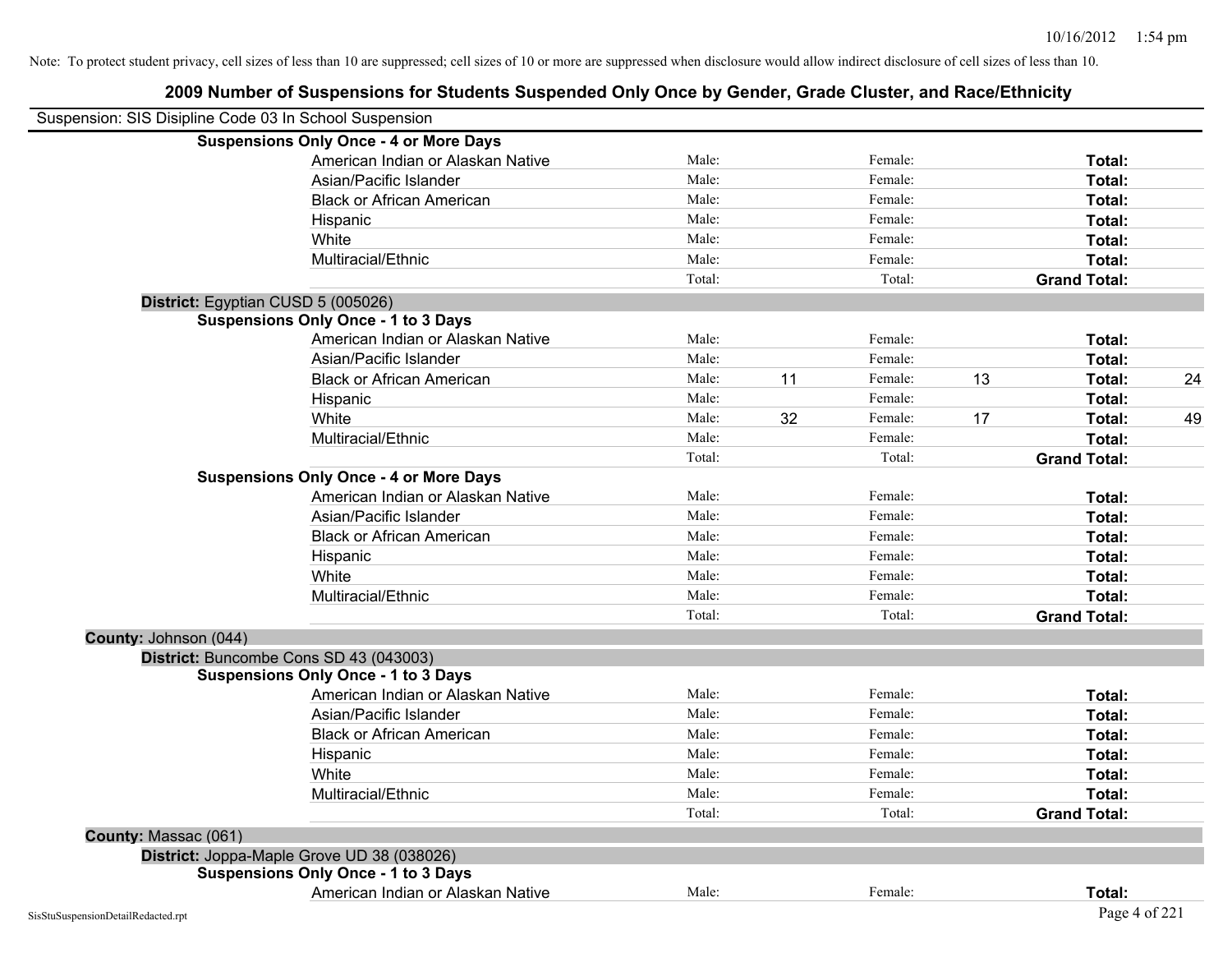| Suspension: SIS Disipline Code 03 In School Suspension |                                            |        |    |         |    |                     |     |
|--------------------------------------------------------|--------------------------------------------|--------|----|---------|----|---------------------|-----|
|                                                        | Asian/Pacific Islander                     | Male:  |    | Female: |    | Total:              |     |
|                                                        | <b>Black or African American</b>           | Male:  |    | Female: |    | Total:              |     |
|                                                        | Hispanic                                   | Male:  |    | Female: |    | Total:              |     |
|                                                        | White                                      | Male:  |    | Female: |    | Total:              | 16  |
|                                                        | Multiracial/Ethnic                         | Male:  |    | Female: |    | Total:              |     |
|                                                        |                                            | Total: |    | Total:  |    | <b>Grand Total:</b> |     |
| District: Massac UD 1 (001026)                         |                                            |        |    |         |    |                     |     |
|                                                        | <b>Suspensions Only Once - 1 to 3 Days</b> |        |    |         |    |                     |     |
|                                                        | American Indian or Alaskan Native          | Male:  |    | Female: |    | Total:              |     |
|                                                        | Asian/Pacific Islander                     | Male:  |    | Female: |    | Total:              |     |
|                                                        | <b>Black or African American</b>           | Male:  |    | Female: |    | Total:              | 17  |
|                                                        | Hispanic                                   | Male:  |    | Female: |    | Total:              |     |
|                                                        | White                                      | Male:  | 72 | Female: | 33 | Total:              | 105 |
|                                                        | Multiracial/Ethnic                         | Male:  |    | Female: |    | Total:              |     |
|                                                        |                                            | Total: |    | Total:  |    | <b>Grand Total:</b> | 133 |
| County: Pulaski (077)                                  |                                            |        |    |         |    |                     |     |
| District: Century CUSD 100 (100026)                    |                                            |        |    |         |    |                     |     |
|                                                        | <b>Suspensions Only Once - 1 to 3 Days</b> |        |    |         |    |                     |     |
|                                                        | American Indian or Alaskan Native          | Male:  |    | Female: |    | Total:              |     |
|                                                        | Asian/Pacific Islander                     | Male:  |    | Female: |    | Total:              |     |
|                                                        | <b>Black or African American</b>           | Male:  |    | Female: |    | Total:              |     |
|                                                        | Hispanic                                   | Male:  |    | Female: |    | Total:              |     |
|                                                        | White                                      | Male:  |    | Female: |    | Total:              | 10  |
|                                                        | Multiracial/Ethnic                         | Male:  |    | Female: |    | Total:              |     |
|                                                        |                                            | Total: |    | Total:  |    | <b>Grand Total:</b> |     |
| District: Jamp Spec Educ Services (801060)             |                                            |        |    |         |    |                     |     |
|                                                        | <b>Suspensions Only Once - 1 to 3 Days</b> |        |    |         |    |                     |     |
|                                                        | American Indian or Alaskan Native          | Male:  |    | Female: |    | Total:              |     |
|                                                        | Asian/Pacific Islander                     | Male:  |    | Female: |    | Total:              |     |
|                                                        | <b>Black or African American</b>           | Male:  |    | Female: |    | Total:              |     |
|                                                        | Hispanic                                   | Male:  |    | Female: |    | Total:              |     |
|                                                        | White                                      | Male:  |    | Female: |    | Total:              |     |
|                                                        | Multiracial/Ethnic                         | Male:  |    | Female: |    | Total:              |     |
|                                                        |                                            | Total: |    | Total:  |    | <b>Grand Total:</b> |     |
| District: Meridian CUSD 101 (101026)                   |                                            |        |    |         |    |                     |     |
|                                                        | <b>Suspensions Only Once - 1 to 3 Days</b> |        |    |         |    |                     |     |
|                                                        | American Indian or Alaskan Native          | Male:  |    | Female: |    | Total:              |     |
|                                                        | Asian/Pacific Islander                     | Male:  |    | Female: |    | Total:              |     |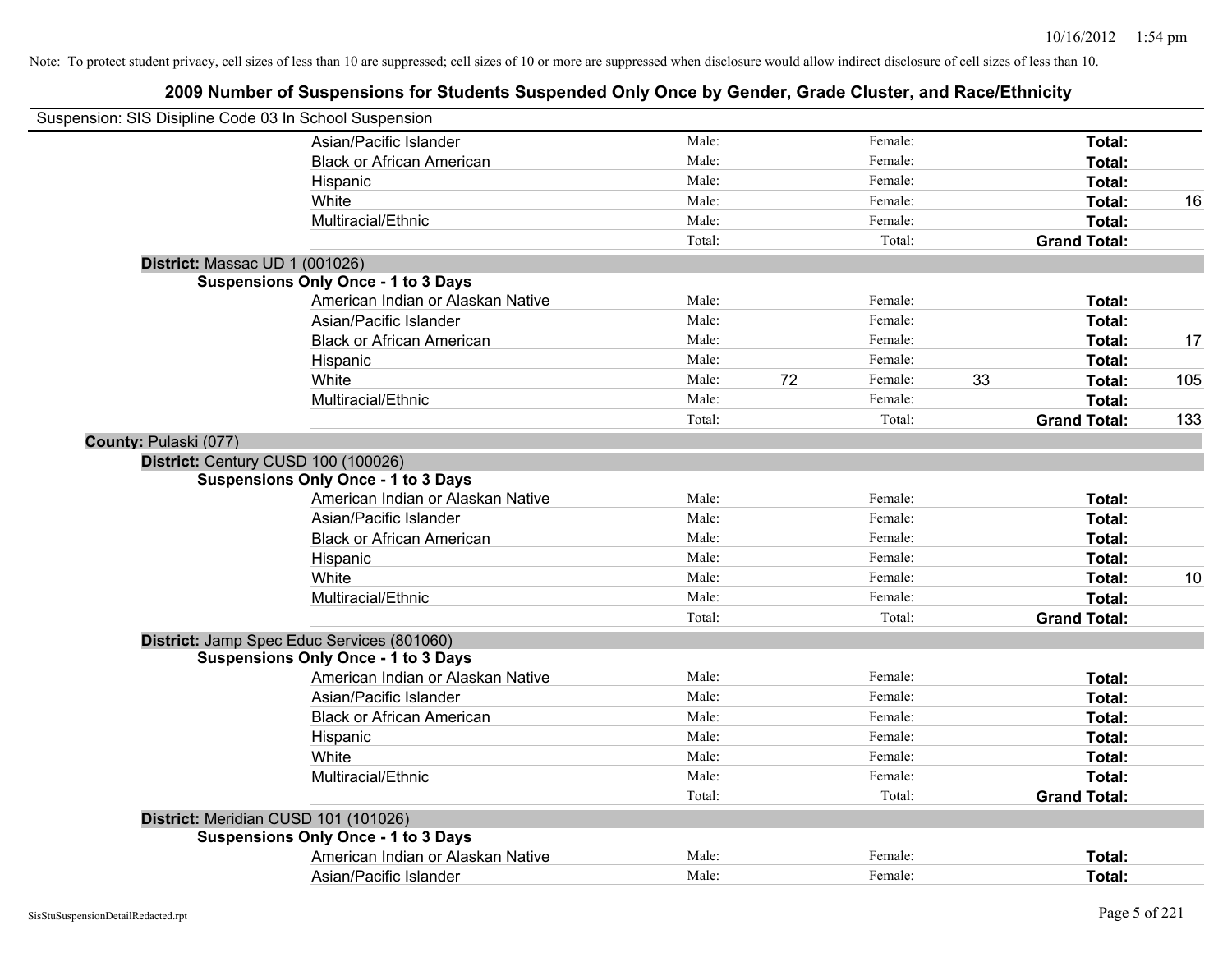| Suspension: SIS Disipline Code 03 In School Suspension |                                   |        |         |                     |    |
|--------------------------------------------------------|-----------------------------------|--------|---------|---------------------|----|
|                                                        | <b>Black or African American</b>  | Male:  | Female: | Total:              |    |
|                                                        | Hispanic                          | Male:  | Female: | Total:              |    |
| White                                                  |                                   | Male:  | Female: | Total:              |    |
|                                                        | Multiracial/Ethnic                | Male:  | Female: | Total:              |    |
|                                                        |                                   | Total: | Total:  | <b>Grand Total:</b> |    |
| County: Union (091)                                    |                                   |        |         |                     |    |
| District: Anna CCSD 37 (037004)                        |                                   |        |         |                     |    |
| <b>Suspensions Only Once - 1 to 3 Days</b>             |                                   |        |         |                     |    |
|                                                        | American Indian or Alaskan Native | Male:  | Female: | Total:              |    |
|                                                        | Asian/Pacific Islander            | Male:  | Female: | Total:              |    |
|                                                        | <b>Black or African American</b>  | Male:  | Female: | Total:              |    |
|                                                        | Hispanic                          | Male:  | Female: | Total:              |    |
| White                                                  |                                   | Male:  | Female: | Total:              | 16 |
|                                                        | Multiracial/Ethnic                | Male:  | Female: | Total:              |    |
|                                                        |                                   | Total: | Total:  | <b>Grand Total:</b> |    |
| District: Dongola USD 66 (066022)                      |                                   |        |         |                     |    |
| <b>Suspensions Only Once - 1 to 3 Days</b>             |                                   |        |         |                     |    |
|                                                        | American Indian or Alaskan Native | Male:  | Female: | Total:              |    |
|                                                        | Asian/Pacific Islander            | Male:  | Female: | Total:              |    |
|                                                        | <b>Black or African American</b>  | Male:  | Female: | Total:              |    |
|                                                        | Hispanic                          | Male:  | Female: | Total:              |    |
| White                                                  |                                   | Male:  | Female: | Total:              | 22 |
|                                                        | Multiracial/Ethnic                | Male:  | Female: | Total:              |    |
|                                                        |                                   | Total: | Total:  | <b>Grand Total:</b> |    |
| District: Lick Creek CCSD 16 (016004)                  |                                   |        |         |                     |    |
| <b>Suspensions Only Once - 1 to 3 Days</b>             |                                   |        |         |                     |    |
|                                                        | American Indian or Alaskan Native | Male:  | Female: | Total:              |    |
|                                                        | Asian/Pacific Islander            | Male:  | Female: | Total:              |    |
|                                                        | <b>Black or African American</b>  | Male:  | Female: | Total:              |    |
|                                                        | Hispanic                          | Male:  | Female: | Total:              |    |
| White                                                  |                                   | Male:  | Female: | Total:              |    |
|                                                        | Multiracial/Ethnic                | Male:  | Female: | Total:              |    |
|                                                        |                                   | Total: | Total:  | <b>Grand Total:</b> |    |
| District: Shawnee CUSD 84 (084026)                     |                                   |        |         |                     |    |
| <b>Suspensions Only Once - 1 to 3 Days</b>             |                                   |        |         |                     |    |
|                                                        | American Indian or Alaskan Native | Male:  | Female: | Total:              |    |
|                                                        | Asian/Pacific Islander            | Male:  | Female: | Total:              |    |
|                                                        | <b>Black or African American</b>  | Male:  | Female: | Total:              |    |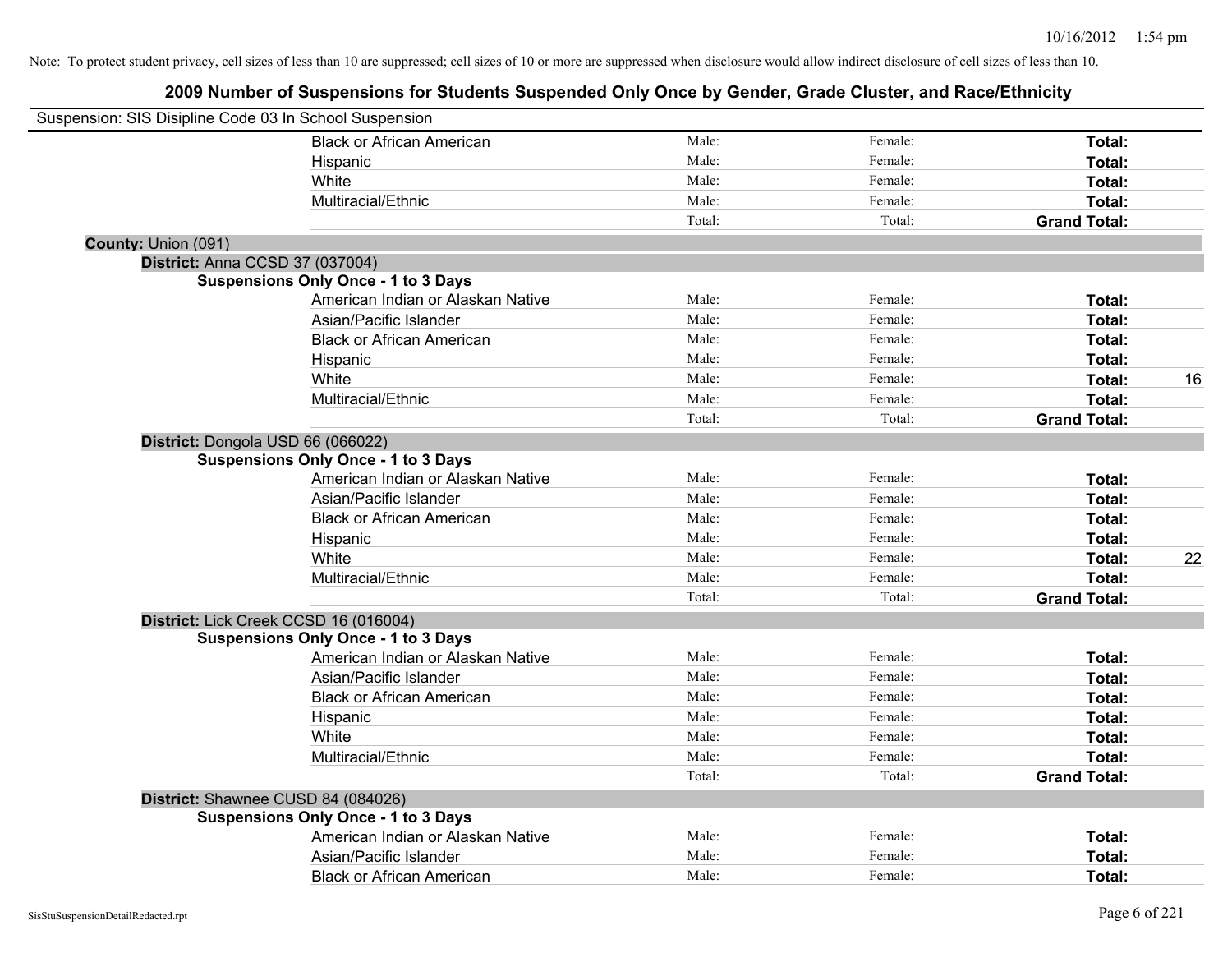|                    | Suspension: SIS Disipline Code 03 In School Suspension |        |         |                     |
|--------------------|--------------------------------------------------------|--------|---------|---------------------|
|                    | Hispanic                                               | Male:  | Female: | Total:              |
|                    | White                                                  | Male:  | Female: | Total:              |
|                    | Multiracial/Ethnic                                     | Male:  | Female: | Total:              |
|                    |                                                        | Total: | Total:  | <b>Grand Total:</b> |
|                    | <b>Suspensions Only Once - 4 or More Days</b>          |        |         |                     |
|                    | American Indian or Alaskan Native                      | Male:  | Female: | Total:              |
|                    | Asian/Pacific Islander                                 | Male:  | Female: | Total:              |
|                    | <b>Black or African American</b>                       | Male:  | Female: | Total:              |
|                    | Hispanic                                               | Male:  | Female: | Total:              |
|                    | White                                                  | Male:  | Female: | Total:              |
|                    | Multiracial/Ethnic                                     | Male:  | Female: | Total:              |
|                    |                                                        | Total: | Total:  | <b>Grand Total:</b> |
|                    |                                                        |        |         |                     |
| County: Bond (003) | Region: Bond/Effingham/Fayette ROE (03)                |        |         |                     |
|                    | District: Bond County CUSD 2 (002026)                  |        |         |                     |
|                    | <b>Suspensions Only Once - 1 to 3 Days</b>             |        |         |                     |
|                    | American Indian or Alaskan Native                      | Male:  | Female: | Total:              |
|                    | Asian/Pacific Islander                                 | Male:  | Female: | Total:              |
|                    | <b>Black or African American</b>                       | Male:  | Female: | Total:              |
|                    | Hispanic                                               | Male:  | Female: | Total:              |
|                    | White                                                  | Male:  | Female: | Total:<br>35        |
|                    | Multiracial/Ethnic                                     | Male:  | Female: | Total:              |
|                    |                                                        | Total: | Total:  | <b>Grand Total:</b> |
|                    | <b>Suspensions Only Once - 4 or More Days</b>          |        |         |                     |
|                    | American Indian or Alaskan Native                      | Male:  | Female: | Total:              |
|                    | Asian/Pacific Islander                                 | Male:  | Female: | Total:              |
|                    | <b>Black or African American</b>                       | Male:  | Female: | Total:              |
|                    | Hispanic                                               | Male:  | Female: | Total:              |
|                    | White                                                  | Male:  | Female: | Total:              |
|                    | Multiracial/Ethnic                                     | Male:  | Female: | Total:              |
|                    |                                                        | Total: | Total:  | <b>Grand Total:</b> |
|                    | District: Mulberry Grove CUSD 1 (001026)               |        |         |                     |
|                    | <b>Suspensions Only Once - 1 to 3 Days</b>             |        |         |                     |
|                    | American Indian or Alaskan Native                      | Male:  | Female: | Total:              |
|                    | Asian/Pacific Islander                                 | Male:  | Female: | Total:              |
|                    | <b>Black or African American</b>                       | Male:  | Female: | Total:              |
|                    | Hispanic                                               | Male:  | Female: | Total:              |
|                    |                                                        |        |         |                     |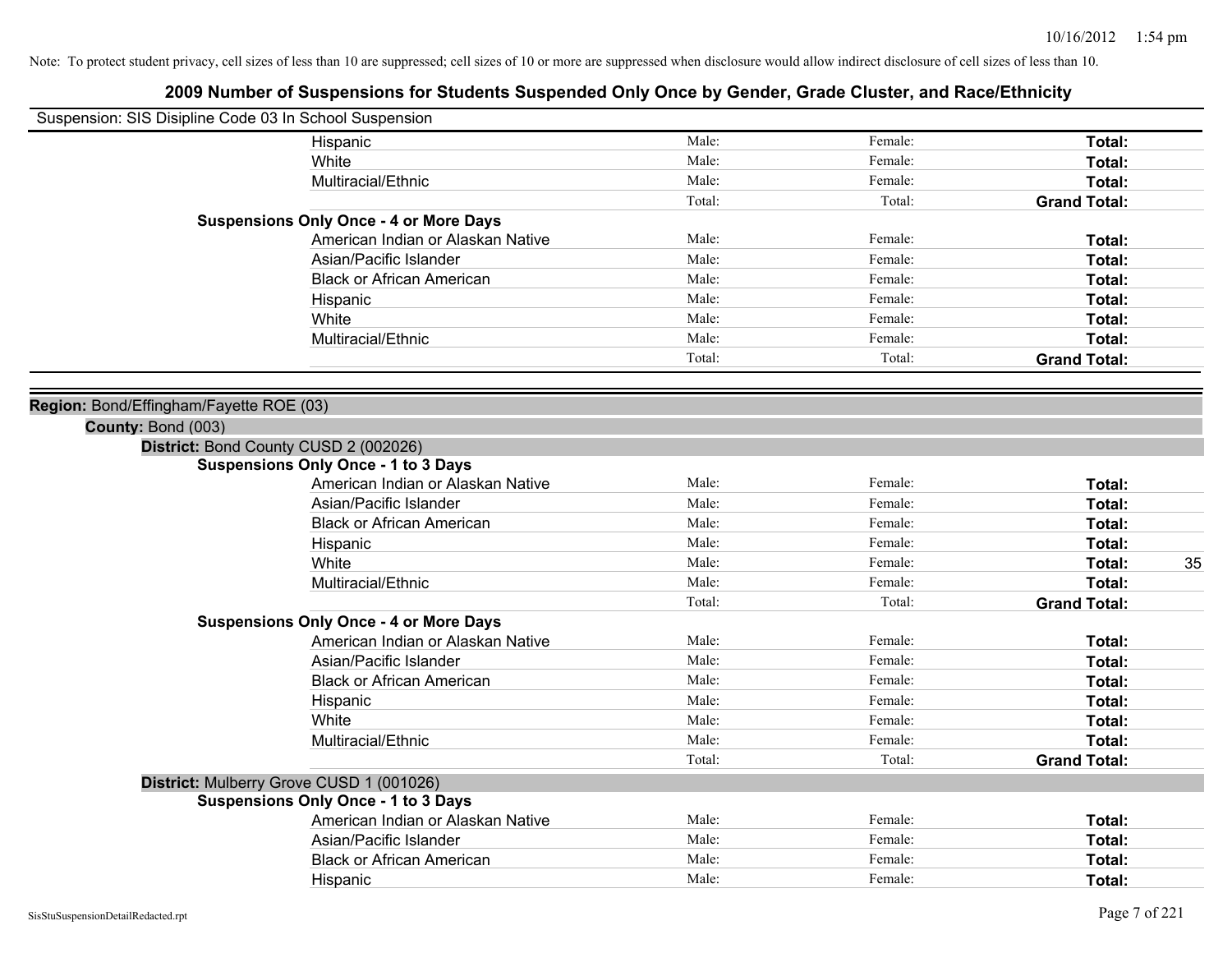| Suspension: SIS Disipline Code 03 In School Suspension |                                               |        |         |                     |    |
|--------------------------------------------------------|-----------------------------------------------|--------|---------|---------------------|----|
|                                                        | White                                         | Male:  | Female: | Total:              | 10 |
|                                                        | Multiracial/Ethnic                            | Male:  | Female: | Total:              |    |
|                                                        |                                               | Total: | Total:  | <b>Grand Total:</b> |    |
| County: Effingham (025)                                |                                               |        |         |                     |    |
| District: Altamont CUSD 10 (010026)                    |                                               |        |         |                     |    |
|                                                        | <b>Suspensions Only Once - 1 to 3 Days</b>    |        |         |                     |    |
|                                                        | American Indian or Alaskan Native             | Male:  | Female: | Total:              |    |
|                                                        | Asian/Pacific Islander                        | Male:  | Female: | Total:              |    |
|                                                        | <b>Black or African American</b>              | Male:  | Female: | Total:              |    |
|                                                        | Hispanic                                      | Male:  | Female: | Total:              |    |
|                                                        | White                                         | Male:  | Female: | Total:              | 27 |
|                                                        | Multiracial/Ethnic                            | Male:  | Female: | Total:              |    |
|                                                        |                                               | Total: | Total:  | <b>Grand Total:</b> |    |
|                                                        | District: Beecher City CUSD 20 (020026)       |        |         |                     |    |
|                                                        | <b>Suspensions Only Once - 1 to 3 Days</b>    |        |         |                     |    |
|                                                        | American Indian or Alaskan Native             | Male:  | Female: | Total:              |    |
|                                                        | Asian/Pacific Islander                        | Male:  | Female: | Total:              |    |
|                                                        | <b>Black or African American</b>              | Male:  | Female: | Total:              |    |
|                                                        | Hispanic                                      | Male:  | Female: | Total:              |    |
|                                                        | White                                         | Male:  | Female: | Total:              | 14 |
|                                                        | Multiracial/Ethnic                            | Male:  | Female: | Total:              |    |
|                                                        |                                               | Total: | Total:  | <b>Grand Total:</b> |    |
|                                                        | <b>Suspensions Only Once - 4 or More Days</b> |        |         |                     |    |
|                                                        | American Indian or Alaskan Native             | Male:  | Female: | Total:              |    |
|                                                        | Asian/Pacific Islander                        | Male:  | Female: | Total:              |    |
|                                                        | <b>Black or African American</b>              | Male:  | Female: | Total:              |    |
|                                                        | Hispanic                                      | Male:  | Female: | Total:              |    |
|                                                        | White                                         | Male:  | Female: | Total:              |    |
|                                                        | Multiracial/Ethnic                            | Male:  | Female: | Total:              |    |
|                                                        |                                               | Total: | Total:  | <b>Grand Total:</b> |    |
| District: Dieterich CUSD 30 (030026)                   |                                               |        |         |                     |    |
|                                                        | <b>Suspensions Only Once - 1 to 3 Days</b>    |        |         |                     |    |
|                                                        | American Indian or Alaskan Native             | Male:  | Female: | Total:              |    |
|                                                        | Asian/Pacific Islander                        | Male:  | Female: | Total:              |    |
|                                                        | <b>Black or African American</b>              | Male:  | Female: | Total:              |    |
|                                                        | Hispanic                                      | Male:  | Female: | Total:              |    |
|                                                        | White                                         | Male:  | Female: | Total:              |    |
|                                                        | Multiracial/Ethnic                            | Male:  | Female: | Total:              |    |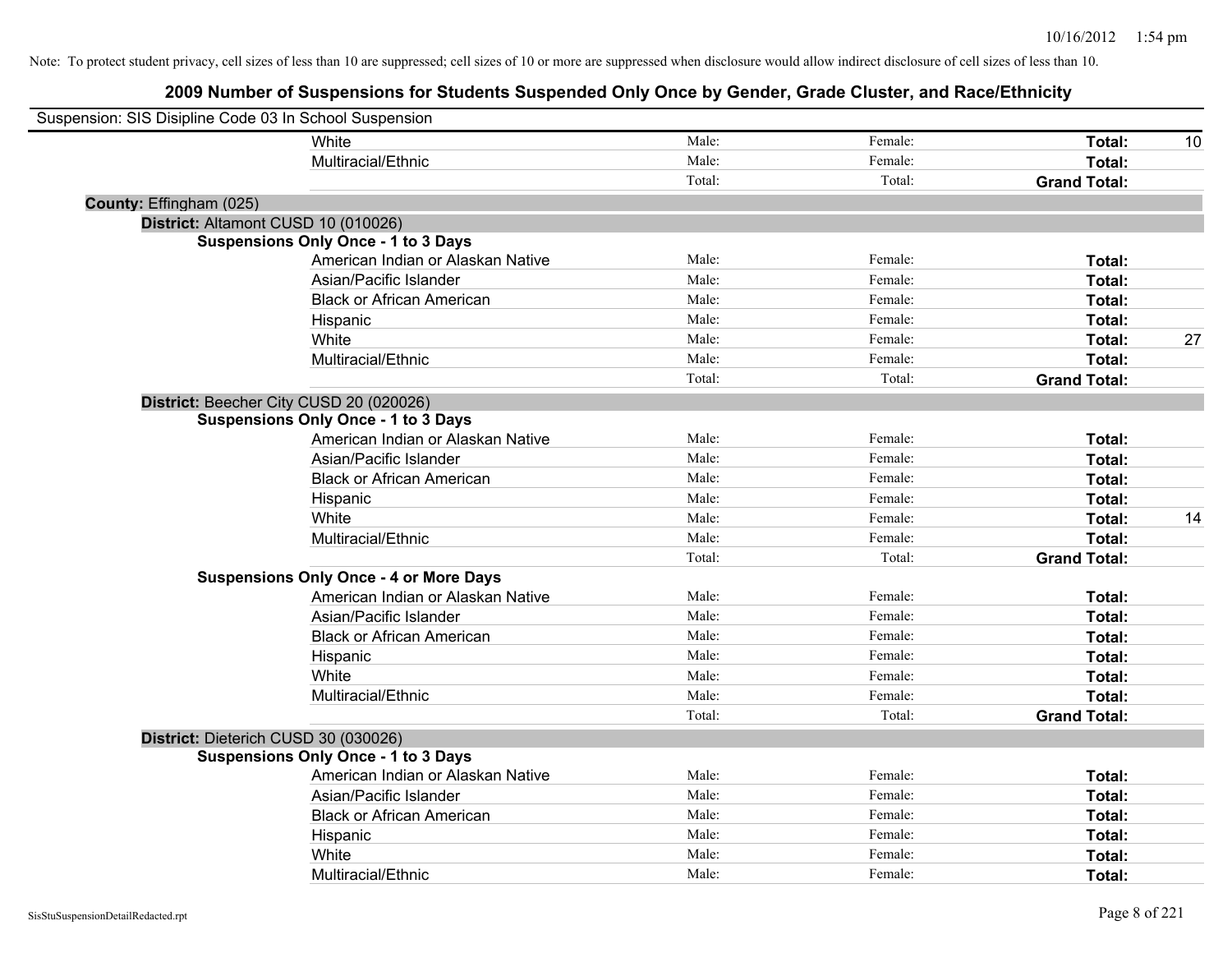|                              | Suspension: SIS Disipline Code 03 In School Suspension |        |    |         |    |                     |    |
|------------------------------|--------------------------------------------------------|--------|----|---------|----|---------------------|----|
|                              |                                                        | Total: |    | Total:  |    | <b>Grand Total:</b> |    |
|                              | <b>Suspensions Only Once - 4 or More Days</b>          |        |    |         |    |                     |    |
|                              | American Indian or Alaskan Native                      | Male:  |    | Female: |    | Total:              |    |
|                              | Asian/Pacific Islander                                 | Male:  |    | Female: |    | Total:              |    |
|                              | <b>Black or African American</b>                       | Male:  |    | Female: |    | Total:              |    |
|                              | Hispanic                                               | Male:  |    | Female: |    | Total:              |    |
|                              | White                                                  | Male:  |    | Female: |    | Total:              |    |
|                              | Multiracial/Ethnic                                     | Male:  |    | Female: |    | Total:              |    |
|                              |                                                        | Total: |    | Total:  |    | <b>Grand Total:</b> |    |
|                              | District: Effingham CUSD 40 (040026)                   |        |    |         |    |                     |    |
|                              | <b>Suspensions Only Once - 1 to 3 Days</b>             |        |    |         |    |                     |    |
|                              | American Indian or Alaskan Native                      | Male:  |    | Female: |    | Total:              |    |
|                              | Asian/Pacific Islander                                 | Male:  |    | Female: |    | Total:              |    |
|                              | <b>Black or African American</b>                       | Male:  |    | Female: |    | Total:              |    |
|                              | Hispanic                                               | Male:  |    | Female: |    | Total:              |    |
|                              | White                                                  | Male:  | 38 | Female: | 11 | Total:              | 49 |
|                              | Multiracial/Ethnic                                     | Male:  |    | Female: |    | Total:              |    |
|                              |                                                        | Total: |    | Total:  |    | <b>Grand Total:</b> |    |
|                              | District: Teutopolis CUSD 50 (050026)                  |        |    |         |    |                     |    |
|                              | <b>Suspensions Only Once - 1 to 3 Days</b>             |        |    |         |    |                     |    |
|                              | American Indian or Alaskan Native                      | Male:  |    | Female: |    | Total:              |    |
|                              | Asian/Pacific Islander                                 | Male:  |    | Female: |    | Total:              |    |
|                              | <b>Black or African American</b>                       | Male:  |    | Female: |    | Total:              |    |
|                              | Hispanic                                               | Male:  |    | Female: |    | Total:              |    |
|                              | White                                                  | Male:  |    | Female: |    | Total:              |    |
|                              | Multiracial/Ethnic                                     | Male:  |    | Female: |    | Total:              |    |
|                              |                                                        | Total: |    | Total:  |    | <b>Grand Total:</b> |    |
| <b>County: Fayette (026)</b> |                                                        |        |    |         |    |                     |    |
|                              | District: Brownstown CUSD 201 (201026)                 |        |    |         |    |                     |    |
|                              | <b>Suspensions Only Once - 1 to 3 Days</b>             |        |    |         |    |                     |    |
|                              | American Indian or Alaskan Native                      | Male:  |    | Female: |    | Total:              |    |
|                              | Asian/Pacific Islander                                 | Male:  |    | Female: |    | Total:              |    |
|                              | <b>Black or African American</b>                       | Male:  |    | Female: |    | Total:              |    |
|                              | Hispanic                                               | Male:  |    | Female: |    | Total:              |    |
|                              | White                                                  | Male:  |    | Female: |    | Total:              |    |
|                              | Multiracial/Ethnic                                     | Male:  |    | Female: |    | Total:              |    |
|                              |                                                        | Total: |    | Total:  |    | <b>Grand Total:</b> |    |
|                              | District: Non-Public School (2030)                     |        |    |         |    |                     |    |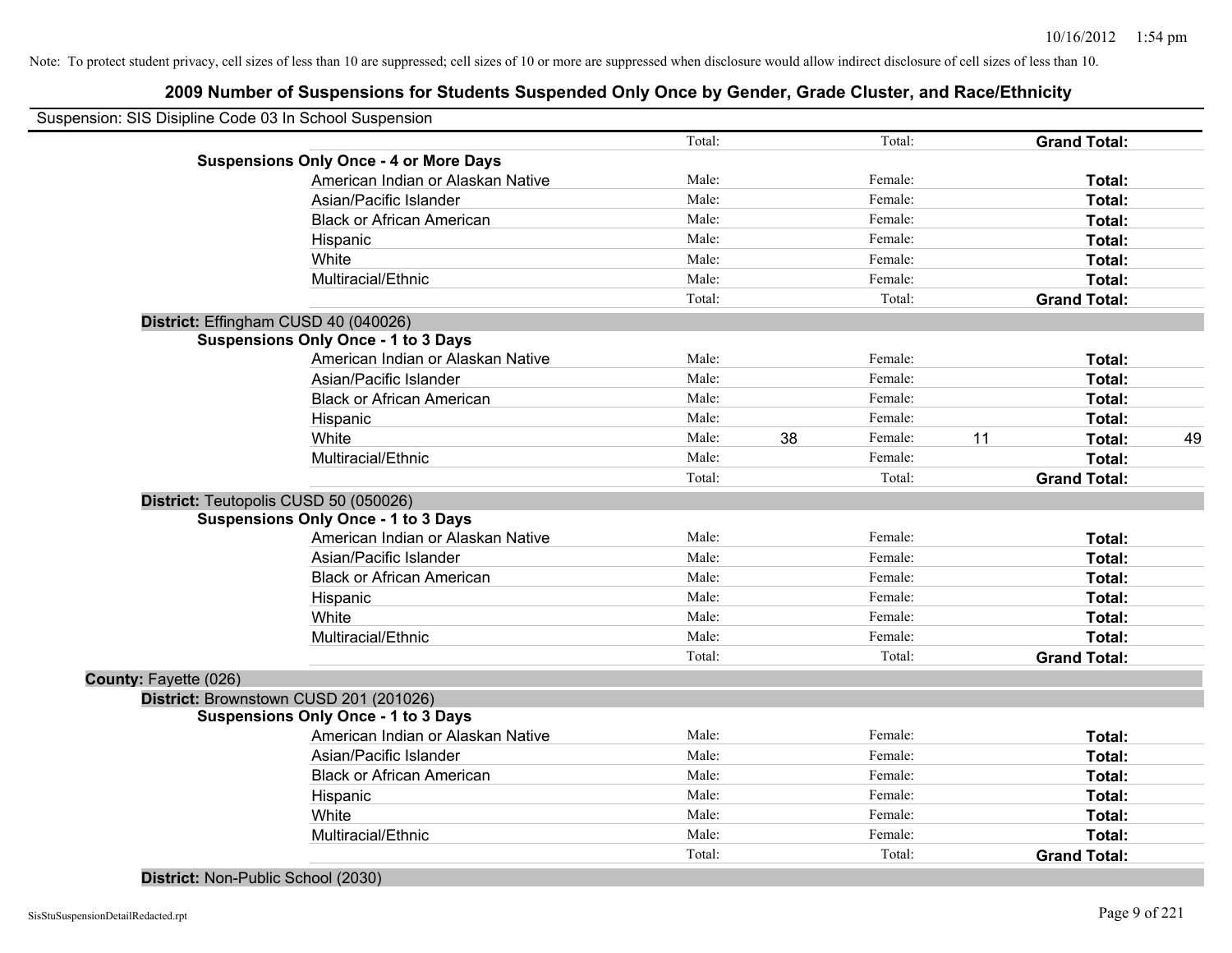| Suspension: SIS Disipline Code 03 In School Suspension |                                               |        |    |         |    |                     |    |
|--------------------------------------------------------|-----------------------------------------------|--------|----|---------|----|---------------------|----|
|                                                        | <b>Suspensions Only Once - 1 to 3 Days</b>    |        |    |         |    |                     |    |
|                                                        | American Indian or Alaskan Native             | Male:  |    | Female: |    | Total:              |    |
|                                                        | Asian/Pacific Islander                        | Male:  |    | Female: |    | Total:              |    |
|                                                        | <b>Black or African American</b>              | Male:  |    | Female: |    | Total:              |    |
|                                                        | Hispanic                                      | Male:  |    | Female: |    | Total:              |    |
|                                                        | White                                         | Male:  |    | Female: |    | Total:              |    |
|                                                        | Multiracial/Ethnic                            | Male:  |    | Female: |    | Total:              |    |
|                                                        |                                               | Total: |    | Total:  |    | <b>Grand Total:</b> |    |
|                                                        | District: Ramsey CUSD 204 (204026)            |        |    |         |    |                     |    |
|                                                        | <b>Suspensions Only Once - 1 to 3 Days</b>    |        |    |         |    |                     |    |
|                                                        | American Indian or Alaskan Native             | Male:  |    | Female: |    | Total:              |    |
|                                                        | Asian/Pacific Islander                        | Male:  |    | Female: |    | Total:              |    |
|                                                        | <b>Black or African American</b>              | Male:  |    | Female: |    | Total:              |    |
|                                                        | Hispanic                                      | Male:  |    | Female: |    | Total:              |    |
|                                                        | White                                         | Male:  |    | Female: |    | Total:              |    |
|                                                        | Multiracial/Ethnic                            | Male:  |    | Female: |    | Total:              |    |
|                                                        |                                               | Total: |    | Total:  |    | <b>Grand Total:</b> |    |
|                                                        | District: St Elmo CUSD 202 (202026)           |        |    |         |    |                     |    |
|                                                        | <b>Suspensions Only Once - 1 to 3 Days</b>    |        |    |         |    |                     |    |
|                                                        | American Indian or Alaskan Native             | Male:  |    | Female: |    | Total:              |    |
|                                                        | Asian/Pacific Islander                        | Male:  |    | Female: |    | Total:              |    |
|                                                        | <b>Black or African American</b>              | Male:  |    | Female: |    | Total:              |    |
|                                                        | Hispanic                                      | Male:  |    | Female: |    | Total:              |    |
|                                                        | White                                         | Male:  | 12 | Female: | 16 | Total:              | 28 |
|                                                        | Multiracial/Ethnic                            | Male:  |    | Female: |    | Total:              |    |
|                                                        |                                               | Total: |    | Total:  |    | <b>Grand Total:</b> |    |
|                                                        | <b>Suspensions Only Once - 4 or More Days</b> |        |    |         |    |                     |    |
|                                                        | American Indian or Alaskan Native             | Male:  |    | Female: |    | Total:              |    |
|                                                        | Asian/Pacific Islander                        | Male:  |    | Female: |    | Total:              |    |
|                                                        | <b>Black or African American</b>              | Male:  |    | Female: |    | Total:              |    |
|                                                        | Hispanic                                      | Male:  |    | Female: |    | Total:              |    |
|                                                        | White                                         | Male:  |    | Female: |    | Total:              |    |
|                                                        | Multiracial/Ethnic                            | Male:  |    | Female: |    | Total:              |    |
|                                                        |                                               | Total: |    | Total:  |    | <b>Grand Total:</b> |    |
|                                                        | District: Vandalia CUSD 203 (203026)          |        |    |         |    |                     |    |
|                                                        | <b>Suspensions Only Once - 1 to 3 Days</b>    |        |    |         |    |                     |    |
|                                                        | American Indian or Alaskan Native             | Male:  |    | Female: |    | Total:              |    |
|                                                        | Asian/Pacific Islander                        | Male:  |    | Female: |    | Total:              |    |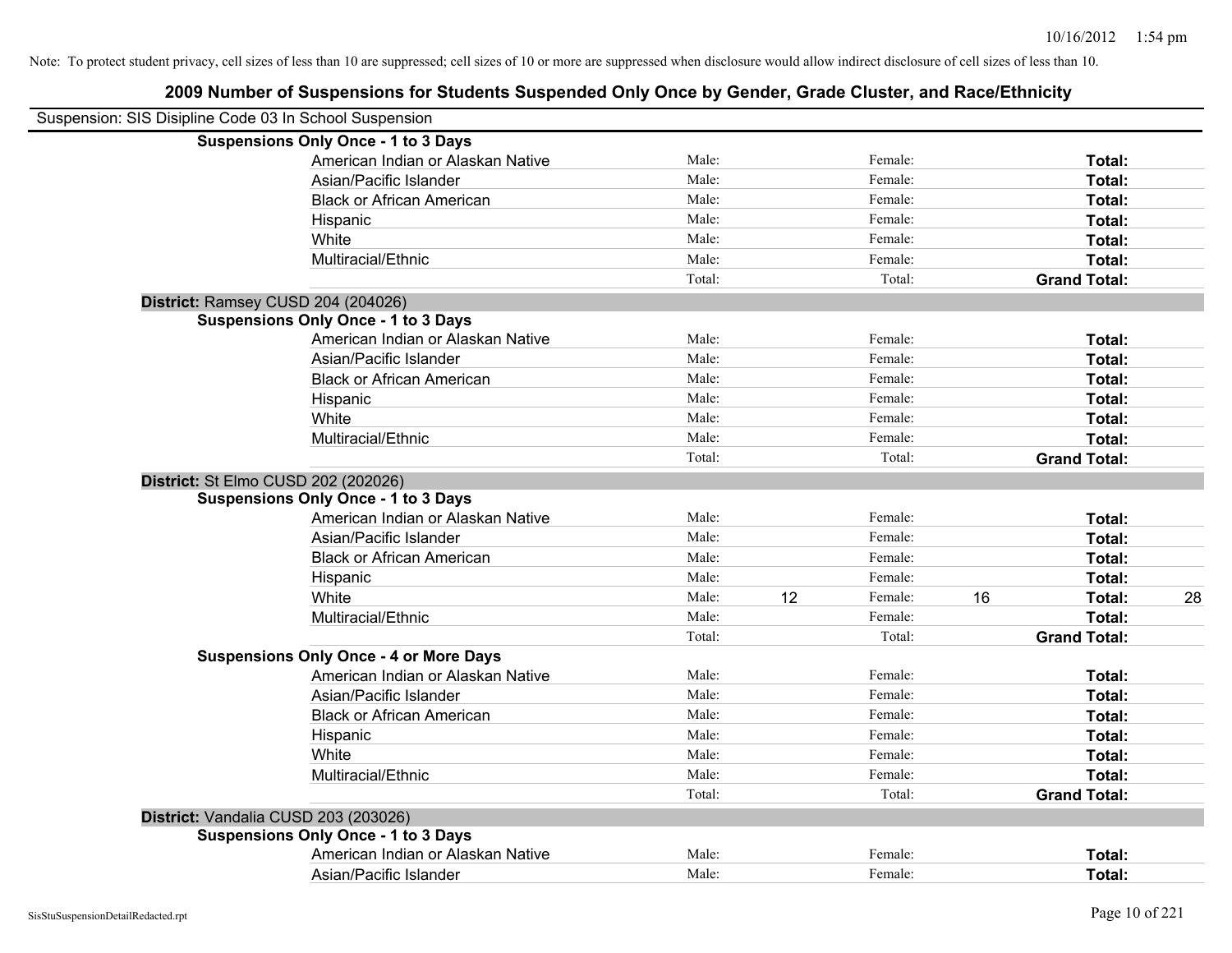| Suspension: SIS Disipline Code 03 In School Suspension |                                               |        |    |         |    |                     |    |
|--------------------------------------------------------|-----------------------------------------------|--------|----|---------|----|---------------------|----|
|                                                        | <b>Black or African American</b>              | Male:  |    | Female: |    | Total:              |    |
|                                                        | Hispanic                                      | Male:  |    | Female: |    | Total:              |    |
|                                                        | White                                         | Male:  | 54 | Female: | 16 | Total:              | 70 |
|                                                        | Multiracial/Ethnic                            | Male:  |    | Female: |    | <b>Total:</b>       |    |
|                                                        |                                               | Total: |    | Total:  |    | <b>Grand Total:</b> |    |
|                                                        | <b>Suspensions Only Once - 4 or More Days</b> |        |    |         |    |                     |    |
|                                                        | American Indian or Alaskan Native             | Male:  |    | Female: |    | Total:              |    |
|                                                        | Asian/Pacific Islander                        | Male:  |    | Female: |    | Total:              |    |
|                                                        | <b>Black or African American</b>              | Male:  |    | Female: |    | Total:              |    |
|                                                        | Hispanic                                      | Male:  |    | Female: |    | Total:              |    |
|                                                        | White                                         | Male:  |    | Female: |    | Total:              |    |
|                                                        | Multiracial/Ethnic                            | Male:  |    | Female: |    | Total:              |    |
|                                                        |                                               | Total: |    | Total:  |    | <b>Grand Total:</b> |    |
|                                                        |                                               |        |    |         |    |                     |    |
| Region: Boone/Winnebago ROE (04)                       |                                               |        |    |         |    |                     |    |
| County: Boone (004)                                    |                                               |        |    |         |    |                     |    |
|                                                        | District: Belvidere CUSD 100 (100026)         |        |    |         |    |                     |    |
|                                                        | <b>Suspensions Only Once - 1 to 3 Days</b>    |        |    |         |    |                     |    |
|                                                        | American Indian or Alaskan Native             | Male:  |    | Female: |    | Total:              |    |
|                                                        | Asian/Pacific Islander                        | Male:  |    | Female: |    | Total:              |    |
|                                                        | <b>Black or African American</b>              | Male:  |    | Female: |    | Total:              |    |
|                                                        | Hispanic                                      | Male:  |    | Female: |    | Total:              | 10 |
|                                                        | White                                         | Male:  |    | Female: |    | Total:              | 24 |
|                                                        | Multiracial/Ethnic                            | Male:  |    | Female: |    | Total:              |    |
|                                                        |                                               | Total: |    | Total:  |    | <b>Grand Total:</b> |    |
|                                                        | <b>Suspensions Only Once - 4 or More Days</b> |        |    |         |    |                     |    |
|                                                        | American Indian or Alaskan Native             | Male:  |    | Female: |    | Total:              |    |
|                                                        | Asian/Pacific Islander                        | Male:  |    | Female: |    | Total:              |    |
|                                                        | <b>Black or African American</b>              | Male:  |    | Female: |    | Total:              |    |
|                                                        | Hispanic                                      | Male:  |    | Female: |    | Total:              |    |
|                                                        | White                                         | Male:  |    | Female: |    | Total:              |    |
|                                                        | Multiracial/Ethnic                            | Male:  |    | Female: |    | Total:              |    |
|                                                        |                                               | Total: |    | Total:  |    | <b>Grand Total:</b> |    |
|                                                        | District: North Boone CUSD 200 (200026)       |        |    |         |    |                     |    |
|                                                        | <b>Suspensions Only Once - 1 to 3 Days</b>    |        |    |         |    |                     |    |
|                                                        | American Indian or Alaskan Native             | Male:  |    | Female: |    | Total:              |    |
|                                                        | Asian/Pacific Islander                        | Male:  |    | Female: |    | Total:              |    |
|                                                        | <b>Black or African American</b>              | Male:  |    | Female: |    | Total:              |    |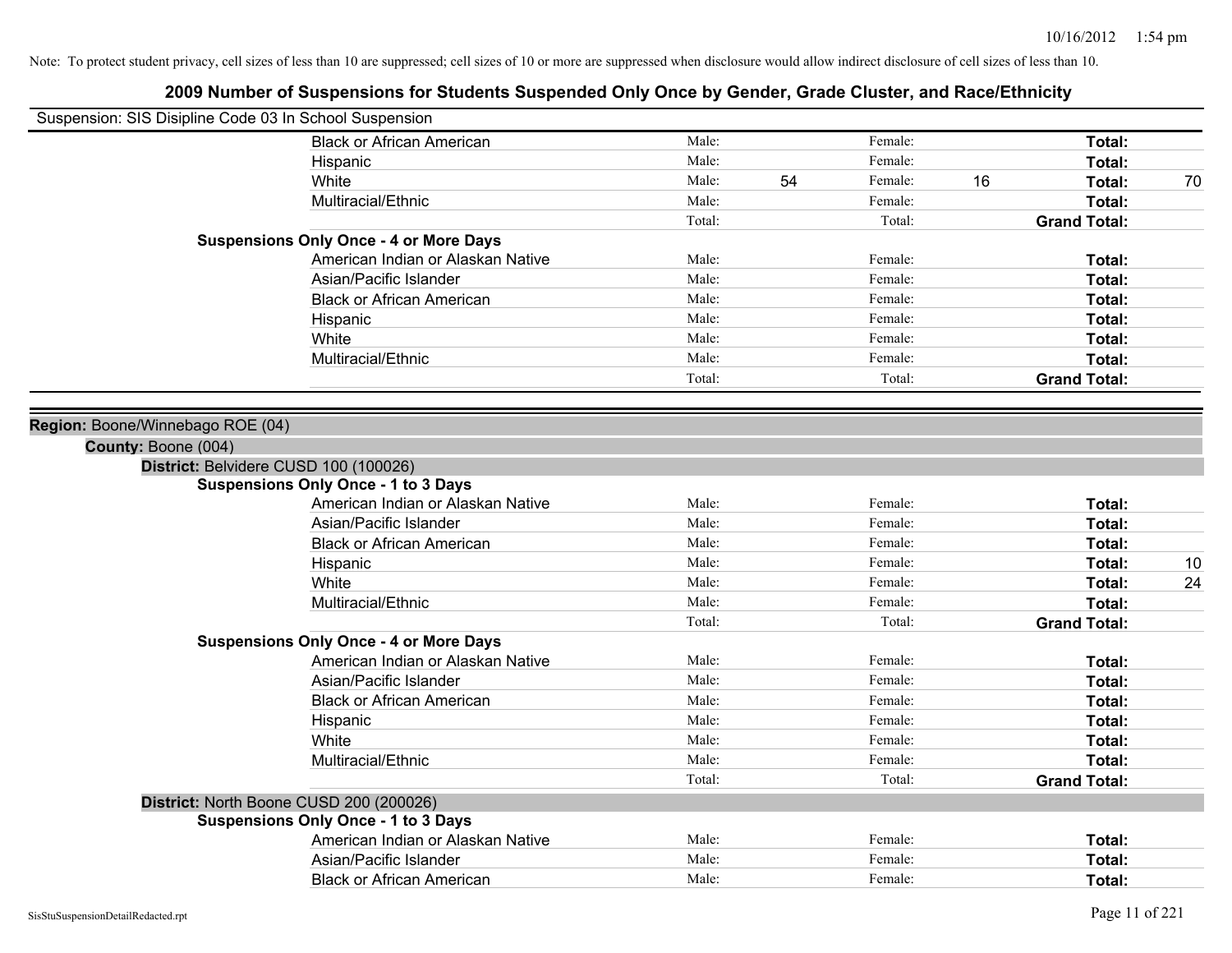| Suspension: SIS Disipline Code 03 In School Suspension |                                            |        |     |         |     |                     |     |
|--------------------------------------------------------|--------------------------------------------|--------|-----|---------|-----|---------------------|-----|
|                                                        | Hispanic                                   | Male:  |     | Female: |     | Total:              |     |
|                                                        | White                                      | Male:  |     | Female: |     | Total:              |     |
|                                                        | Multiracial/Ethnic                         | Male:  |     | Female: |     | Total:              |     |
|                                                        |                                            | Total: |     | Total:  |     | <b>Grand Total:</b> | 10  |
| County: Non-Public School (000)                        |                                            |        |     |         |     |                     |     |
|                                                        | District: Boone/Winnebago ROE (000000)     |        |     |         |     |                     |     |
|                                                        | <b>Suspensions Only Once - 1 to 3 Days</b> |        |     |         |     |                     |     |
|                                                        | American Indian or Alaskan Native          | Male:  |     | Female: |     | Total:              |     |
|                                                        | Asian/Pacific Islander                     | Male:  |     | Female: |     | Total:              |     |
|                                                        | <b>Black or African American</b>           | Male:  |     | Female: |     | Total:              |     |
|                                                        | Hispanic                                   | Male:  |     | Female: |     | Total:              |     |
|                                                        | White                                      | Male:  |     | Female: |     | Total:              |     |
|                                                        | Multiracial/Ethnic                         | Male:  |     | Female: |     | Total:              |     |
|                                                        |                                            | Total: |     | Total:  |     | <b>Grand Total:</b> |     |
| County: Winnebago (101)                                |                                            |        |     |         |     |                     |     |
|                                                        | District: Durand CUSD 322 (322026)         |        |     |         |     |                     |     |
|                                                        | <b>Suspensions Only Once - 1 to 3 Days</b> |        |     |         |     |                     |     |
|                                                        | American Indian or Alaskan Native          | Male:  |     | Female: |     | Total:              |     |
|                                                        | Asian/Pacific Islander                     | Male:  |     | Female: |     | Total:              |     |
|                                                        | <b>Black or African American</b>           | Male:  |     | Female: |     | Total:              |     |
|                                                        | Hispanic                                   | Male:  |     | Female: |     | Total:              |     |
|                                                        | White                                      | Male:  |     | Female: |     | Total:              | 24  |
|                                                        | Multiracial/Ethnic                         | Male:  |     | Female: |     | Total:              |     |
|                                                        |                                            | Total: |     | Total:  |     | <b>Grand Total:</b> |     |
|                                                        | District: Harlem UD 122 (122022)           |        |     |         |     |                     |     |
|                                                        | <b>Suspensions Only Once - 1 to 3 Days</b> |        |     |         |     |                     |     |
|                                                        | American Indian or Alaskan Native          | Male:  |     | Female: |     | Total:              |     |
|                                                        | Asian/Pacific Islander                     | Male:  |     | Female: |     | Total:              |     |
|                                                        | <b>Black or African American</b>           | Male:  |     | Female: |     | Total:              | 27  |
|                                                        | Hispanic                                   | Male:  | 16  | Female: | 13  | Total:              | 29  |
|                                                        | White                                      | Male:  | 241 | Female: | 102 | Total:              | 343 |
|                                                        | Multiracial/Ethnic                         | Male:  |     | Female: |     | Total:              |     |
|                                                        |                                            | Total: | 284 | Total:  | 131 | <b>Grand Total:</b> | 415 |
|                                                        | District: Hononegah CHD 207 (207016)       |        |     |         |     |                     |     |
|                                                        | <b>Suspensions Only Once - 1 to 3 Days</b> |        |     |         |     |                     |     |
|                                                        | American Indian or Alaskan Native          | Male:  |     | Female: |     | Total:              |     |
|                                                        | Asian/Pacific Islander                     | Male:  |     | Female: |     | Total:              |     |
|                                                        | <b>Black or African American</b>           | Male:  |     | Female: |     | Total:              |     |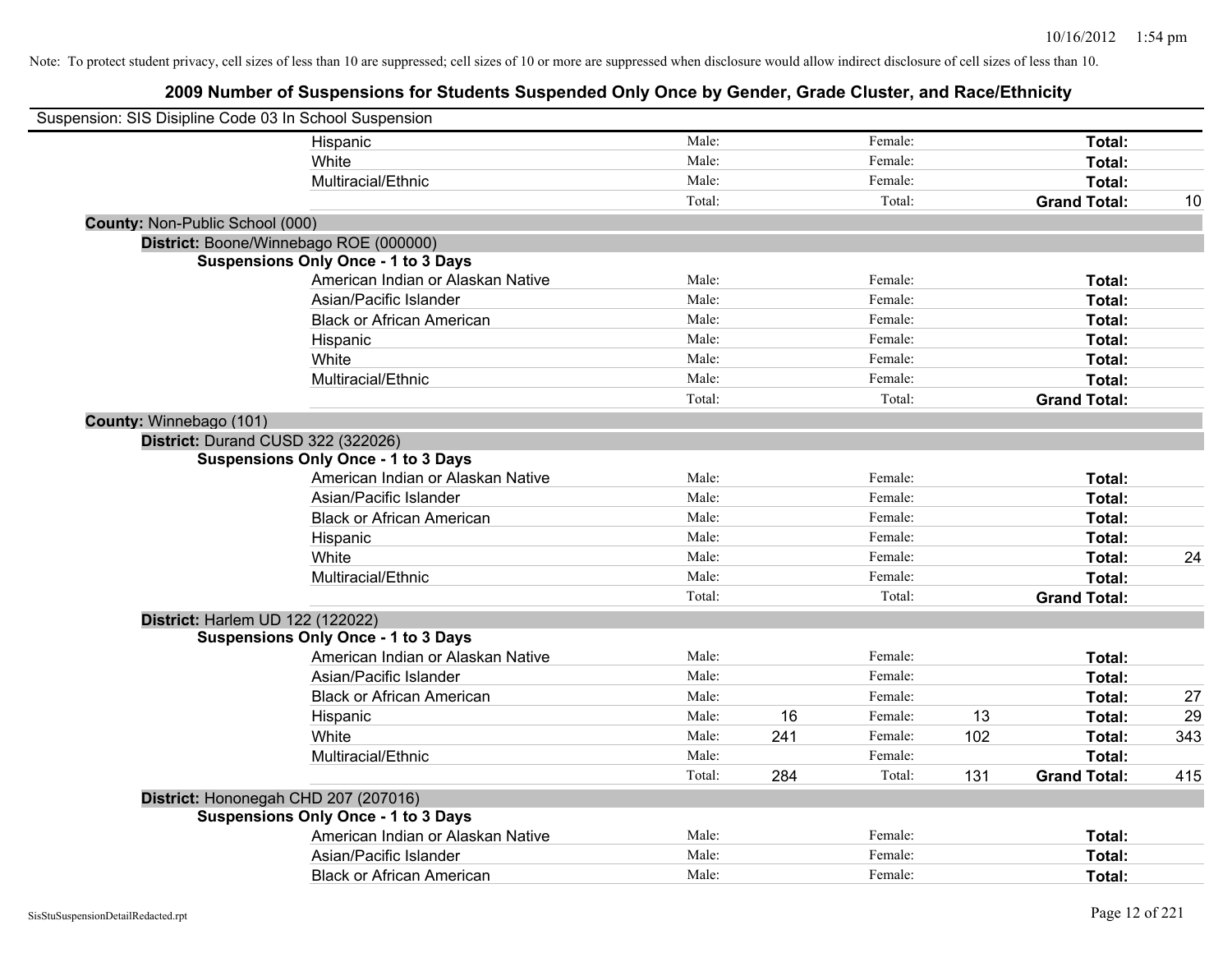| Suspension: SIS Disipline Code 03 In School Suspension |                                            |        |     |         |     |                     |     |
|--------------------------------------------------------|--------------------------------------------|--------|-----|---------|-----|---------------------|-----|
|                                                        | Hispanic                                   | Male:  |     | Female: |     | Total:              |     |
|                                                        | White                                      | Male:  |     | Female: |     | Total:              | 29  |
|                                                        | Multiracial/Ethnic                         | Male:  |     | Female: |     | Total:              |     |
|                                                        |                                            | Total: |     | Total:  |     | <b>Grand Total:</b> |     |
| District: Kinnikinnick CCSD 131 (131004)               |                                            |        |     |         |     |                     |     |
|                                                        | <b>Suspensions Only Once - 1 to 3 Days</b> |        |     |         |     |                     |     |
|                                                        | American Indian or Alaskan Native          | Male:  |     | Female: |     | Total:              |     |
|                                                        | Asian/Pacific Islander                     | Male:  |     | Female: |     | Total:              |     |
|                                                        | <b>Black or African American</b>           | Male:  |     | Female: |     | Total:              |     |
|                                                        | Hispanic                                   | Male:  |     | Female: |     | Total:              |     |
|                                                        | White                                      | Male:  | 31  | Female: | 19  | Total:              | 50  |
|                                                        | Multiracial/Ethnic                         | Male:  |     | Female: |     | Total:              |     |
|                                                        |                                            | Total: |     | Total:  |     | <b>Grand Total:</b> |     |
| District: Pecatonica CUSD 321 (321026)                 |                                            |        |     |         |     |                     |     |
|                                                        | <b>Suspensions Only Once - 1 to 3 Days</b> |        |     |         |     |                     |     |
|                                                        | American Indian or Alaskan Native          | Male:  |     | Female: |     | Total:              |     |
|                                                        | Asian/Pacific Islander                     | Male:  |     | Female: |     | Total:              |     |
|                                                        | <b>Black or African American</b>           | Male:  |     | Female: |     | Total:              |     |
|                                                        | Hispanic                                   | Male:  |     | Female: |     | Total:              |     |
|                                                        | White                                      | Male:  |     | Female: |     | Total:              | 12  |
|                                                        | Multiracial/Ethnic                         | Male:  |     | Female: |     | Total:              |     |
|                                                        |                                            | Total: |     | Total:  |     | <b>Grand Total:</b> |     |
| District: Prairie Hill CCSD 133 (133004)               |                                            |        |     |         |     |                     |     |
|                                                        | <b>Suspensions Only Once - 1 to 3 Days</b> |        |     |         |     |                     |     |
|                                                        | American Indian or Alaskan Native          | Male:  |     | Female: |     | Total:              |     |
|                                                        | Asian/Pacific Islander                     | Male:  |     | Female: |     | Total:              |     |
|                                                        | <b>Black or African American</b>           | Male:  |     | Female: |     | Total:              |     |
|                                                        | Hispanic                                   | Male:  |     | Female: |     | Total:              |     |
|                                                        | White                                      | Male:  |     | Female: |     | Total:              |     |
|                                                        | Multiracial/Ethnic                         | Male:  |     | Female: |     | Total:              |     |
|                                                        |                                            | Total: |     | Total:  |     | <b>Grand Total:</b> |     |
| District: Rockford SD 205 (205025)                     |                                            |        |     |         |     |                     |     |
|                                                        | <b>Suspensions Only Once - 1 to 3 Days</b> |        |     |         |     |                     |     |
|                                                        | American Indian or Alaskan Native          | Male:  |     | Female: |     | Total:              |     |
|                                                        | Asian/Pacific Islander                     | Male:  | 15  | Female: | 15  | Total:              | 30  |
|                                                        | <b>Black or African American</b>           | Male:  | 436 | Female: | 372 | Total:              | 808 |
|                                                        | Hispanic                                   | Male:  | 229 | Female: | 128 | Total:              | 357 |
|                                                        | White                                      | Male:  | 355 | Female: | 200 | Total:              | 555 |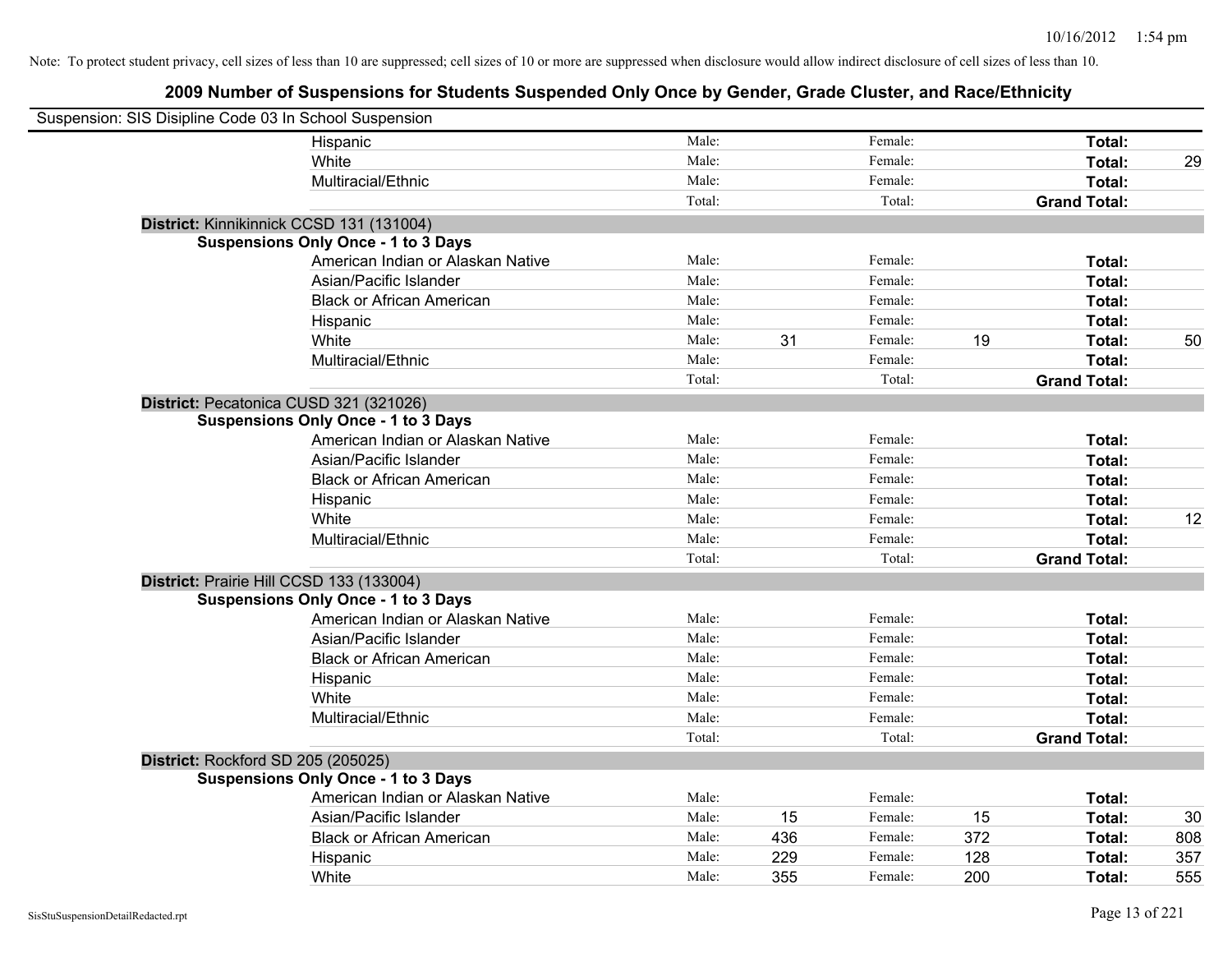| Suspension: SIS Disipline Code 03 In School Suspension |                                               |        |    |         |    |                     |    |
|--------------------------------------------------------|-----------------------------------------------|--------|----|---------|----|---------------------|----|
|                                                        | Multiracial/Ethnic                            | Male:  | 50 | Female: | 25 | Total:              | 75 |
|                                                        |                                               | Total: |    | Total:  |    | <b>Grand Total:</b> |    |
|                                                        | <b>Suspensions Only Once - 4 or More Days</b> |        |    |         |    |                     |    |
|                                                        | American Indian or Alaskan Native             | Male:  |    | Female: |    | Total:              |    |
|                                                        | Asian/Pacific Islander                        | Male:  |    | Female: |    | Total:              |    |
|                                                        | <b>Black or African American</b>              | Male:  |    | Female: |    | Total:              |    |
|                                                        | Hispanic                                      | Male:  |    | Female: |    | Total:              |    |
|                                                        | White                                         | Male:  |    | Female: |    | Total:              |    |
|                                                        | Multiracial/Ethnic                            | Male:  |    | Female: |    | Total:              |    |
|                                                        |                                               | Total: |    | Total:  |    | <b>Grand Total:</b> |    |
| District: Rockton SD 140 (140004)                      |                                               |        |    |         |    |                     |    |
|                                                        | <b>Suspensions Only Once - 1 to 3 Days</b>    |        |    |         |    |                     |    |
|                                                        | American Indian or Alaskan Native             | Male:  |    | Female: |    | Total:              |    |
|                                                        | Asian/Pacific Islander                        | Male:  |    | Female: |    | Total:              |    |
|                                                        | <b>Black or African American</b>              | Male:  |    | Female: |    | Total:              |    |
|                                                        | Hispanic                                      | Male:  |    | Female: |    | Total:              |    |
|                                                        | White                                         | Male:  |    | Female: |    | Total:              | 21 |
|                                                        | Multiracial/Ethnic                            | Male:  |    | Female: |    | Total:              |    |
|                                                        |                                               | Total: |    | Total:  |    | <b>Grand Total:</b> |    |
| District: Shirland CCSD 134 (134004)                   |                                               |        |    |         |    |                     |    |
|                                                        | <b>Suspensions Only Once - 1 to 3 Days</b>    |        |    |         |    |                     |    |
|                                                        | American Indian or Alaskan Native             | Male:  |    | Female: |    | Total:              |    |
|                                                        | Asian/Pacific Islander                        | Male:  |    | Female: |    | Total:              |    |
|                                                        | <b>Black or African American</b>              | Male:  |    | Female: |    | Total:              |    |
|                                                        | Hispanic                                      | Male:  |    | Female: |    | Total:              |    |
|                                                        | White                                         | Male:  |    | Female: |    | Total:              | 10 |
|                                                        | Multiracial/Ethnic                            | Male:  |    | Female: |    | Total:              |    |
|                                                        |                                               | Total: |    | Total:  |    | <b>Grand Total:</b> |    |
| District: Winnebago CUSD 323 (323026)                  |                                               |        |    |         |    |                     |    |
|                                                        | <b>Suspensions Only Once - 1 to 3 Days</b>    |        |    |         |    |                     |    |
|                                                        | American Indian or Alaskan Native             | Male:  |    | Female: |    | Total:              |    |
|                                                        | Asian/Pacific Islander                        | Male:  |    | Female: |    | Total:              |    |
|                                                        | <b>Black or African American</b>              | Male:  |    | Female: |    | Total:              |    |
|                                                        | Hispanic                                      | Male:  |    | Female: |    | Total:              |    |
|                                                        | White                                         | Male:  |    | Female: |    | Total:              | 10 |
|                                                        | Multiracial/Ethnic                            | Male:  |    | Female: |    | Total:              |    |
|                                                        |                                               | Total: |    | Total:  |    | <b>Grand Total:</b> |    |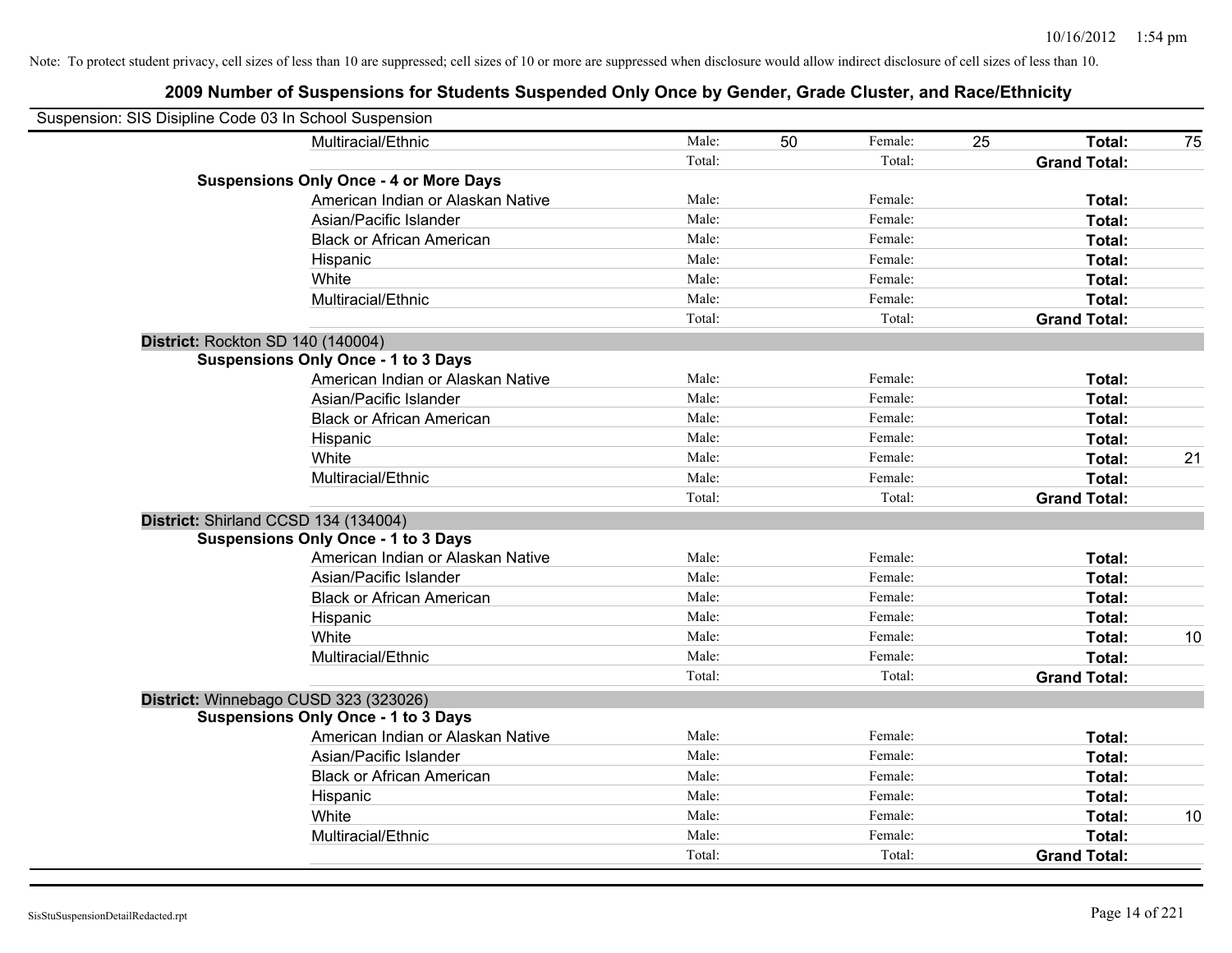# **2009 Number of Suspensions for Students Suspended Only Once by Gender, Grade Cluster, and Race/Ethnicity**

Suspension: SIS Disipline Code 03 In School Suspension

| Region: Brown/Cass/Morgan/Scott ROE (46)      |                                   |        |    |         |    |                     |    |
|-----------------------------------------------|-----------------------------------|--------|----|---------|----|---------------------|----|
| County: Brown (005)                           |                                   |        |    |         |    |                     |    |
| District: Brown County CUSD 1 (001026)        |                                   |        |    |         |    |                     |    |
| <b>Suspensions Only Once - 1 to 3 Days</b>    |                                   |        |    |         |    |                     |    |
|                                               | American Indian or Alaskan Native | Male:  |    | Female: |    | Total:              |    |
|                                               | Asian/Pacific Islander            | Male:  |    | Female: |    | Total:              |    |
|                                               | <b>Black or African American</b>  | Male:  |    | Female: |    | Total:              |    |
| Hispanic                                      |                                   | Male:  |    | Female: |    | Total:              |    |
| White                                         |                                   | Male:  | 21 | Female: | 11 | Total:              | 32 |
|                                               | Multiracial/Ethnic                | Male:  |    | Female: |    | Total:              |    |
|                                               |                                   | Total: |    | Total:  |    | <b>Grand Total:</b> |    |
| <b>Suspensions Only Once - 4 or More Days</b> |                                   |        |    |         |    |                     |    |
|                                               | American Indian or Alaskan Native | Male:  |    | Female: |    | Total:              |    |
|                                               | Asian/Pacific Islander            | Male:  |    | Female: |    | Total:              |    |
|                                               | <b>Black or African American</b>  | Male:  |    | Female: |    | Total:              |    |
| Hispanic                                      |                                   | Male:  |    | Female: |    | Total:              |    |
| White                                         |                                   | Male:  |    | Female: |    | Total:              |    |
|                                               | Multiracial/Ethnic                | Male:  |    | Female: |    | Total:              |    |
|                                               |                                   | Total: |    | Total:  |    | <b>Grand Total:</b> |    |
| County: Cass (009)                            |                                   |        |    |         |    |                     |    |
| District: A-C Central CUSD 262 (262026)       |                                   |        |    |         |    |                     |    |
| <b>Suspensions Only Once - 1 to 3 Days</b>    |                                   |        |    |         |    |                     |    |
|                                               | American Indian or Alaskan Native | Male:  |    | Female: |    | Total:              |    |
|                                               | Asian/Pacific Islander            | Male:  |    | Female: |    | Total:              |    |
|                                               | <b>Black or African American</b>  | Male:  |    | Female: |    | Total:              |    |
| Hispanic                                      |                                   | Male:  |    | Female: |    | Total:              |    |
| White                                         |                                   | Male:  |    | Female: |    | Total:              |    |
|                                               | Multiracial/Ethnic                | Male:  |    | Female: |    | Total:              |    |
|                                               |                                   | Total: |    | Total:  |    | <b>Grand Total:</b> |    |
| District: Beardstown CUSD 15 (015026)         |                                   |        |    |         |    |                     |    |
| <b>Suspensions Only Once - 1 to 3 Days</b>    |                                   |        |    |         |    |                     |    |
|                                               | American Indian or Alaskan Native | Male:  |    | Female: |    | Total:              |    |
|                                               | Asian/Pacific Islander            | Male:  |    | Female: |    | Total:              |    |
|                                               | <b>Black or African American</b>  | Male:  |    | Female: |    | Total:              |    |
| Hispanic                                      |                                   | Male:  |    | Female: |    | Total:              |    |
| White                                         |                                   | Male:  |    | Female: |    | Total:              |    |
|                                               | Multiracial/Ethnic                | Male:  |    | Female: |    | Total:              |    |
|                                               |                                   | Total: |    | Total:  |    | <b>Grand Total:</b> |    |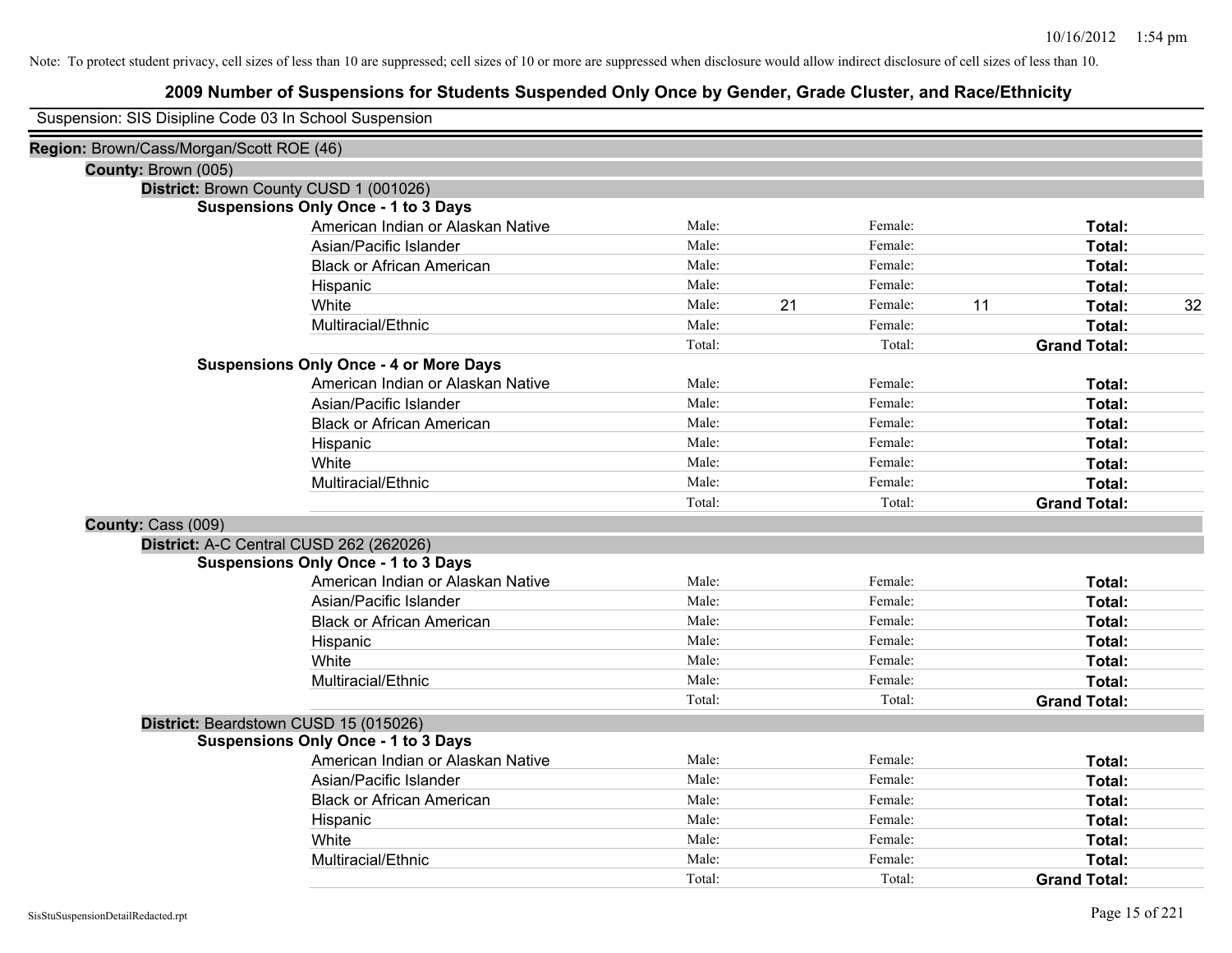# **2009 Number of Suspensions for Students Suspended Only Once by Gender, Grade Cluster, and Race/Ethnicity**

| Suspension: SIS Disipline Code 03 In School Suspension |                                               |        |    |         |    |                     |    |
|--------------------------------------------------------|-----------------------------------------------|--------|----|---------|----|---------------------|----|
|                                                        | District: Virginia CUSD 64 (064026)           |        |    |         |    |                     |    |
|                                                        | <b>Suspensions Only Once - 1 to 3 Days</b>    |        |    |         |    |                     |    |
|                                                        | American Indian or Alaskan Native             | Male:  |    | Female: |    | Total:              |    |
|                                                        | Asian/Pacific Islander                        | Male:  |    | Female: |    | Total:              |    |
|                                                        | <b>Black or African American</b>              | Male:  |    | Female: |    | Total:              |    |
|                                                        | Hispanic                                      | Male:  |    | Female: |    | Total:              |    |
|                                                        | White                                         | Male:  |    | Female: |    | Total:              | 13 |
|                                                        | Multiracial/Ethnic                            | Male:  |    | Female: |    | Total:              |    |
|                                                        |                                               | Total: |    | Total:  |    | <b>Grand Total:</b> |    |
| County: Morgan (069)                                   |                                               |        |    |         |    |                     |    |
|                                                        | District: Four Rivers Spec Educ Dist (801060) |        |    |         |    |                     |    |
|                                                        | <b>Suspensions Only Once - 1 to 3 Days</b>    |        |    |         |    |                     |    |
|                                                        | American Indian or Alaskan Native             | Male:  |    | Female: |    | Total:              |    |
|                                                        | Asian/Pacific Islander                        | Male:  |    | Female: |    | Total:              |    |
|                                                        | <b>Black or African American</b>              | Male:  |    | Female: |    | Total:              |    |
|                                                        | Hispanic                                      | Male:  |    | Female: |    | Total:              |    |
|                                                        | White                                         | Male:  |    | Female: |    | Total:              |    |
|                                                        | Multiracial/Ethnic                            | Male:  |    | Female: |    | Total:              |    |
|                                                        |                                               | Total: |    | Total:  |    | <b>Grand Total:</b> |    |
|                                                        | District: Franklin CUSD 1 (001026)            |        |    |         |    |                     |    |
|                                                        | <b>Suspensions Only Once - 1 to 3 Days</b>    |        |    |         |    |                     |    |
|                                                        | American Indian or Alaskan Native             | Male:  |    | Female: |    | Total:              |    |
|                                                        | Asian/Pacific Islander                        | Male:  |    | Female: |    | Total:              |    |
|                                                        | <b>Black or African American</b>              | Male:  |    | Female: |    | Total:              |    |
|                                                        | Hispanic                                      | Male:  |    | Female: |    | <b>Total:</b>       |    |
|                                                        | White                                         | Male:  |    | Female: |    | Total:              | 11 |
|                                                        | Multiracial/Ethnic                            | Male:  |    | Female: |    | Total:              |    |
|                                                        |                                               | Total: |    | Total:  |    | <b>Grand Total:</b> |    |
|                                                        | District: Jacksonville SD 117 (117022)        |        |    |         |    |                     |    |
|                                                        | <b>Suspensions Only Once - 1 to 3 Days</b>    |        |    |         |    |                     |    |
|                                                        | American Indian or Alaskan Native             | Male:  |    | Female: |    | Total:              |    |
|                                                        | Asian/Pacific Islander                        | Male:  |    | Female: |    | Total:              |    |
|                                                        | <b>Black or African American</b>              | Male:  |    | Female: |    | Total:              |    |
|                                                        | Hispanic                                      | Male:  |    | Female: |    | Total:              |    |
|                                                        | White                                         | Male:  |    | Female: |    | Total:              | 38 |
|                                                        | Multiracial/Ethnic                            | Male:  |    | Female: |    | <b>Total:</b>       |    |
|                                                        |                                               | Total: | 35 | Total:  | 16 | <b>Grand Total:</b> | 51 |
|                                                        |                                               |        |    |         |    |                     |    |

**District:** Meredosia-Chambersburg CUSD 11 (011026)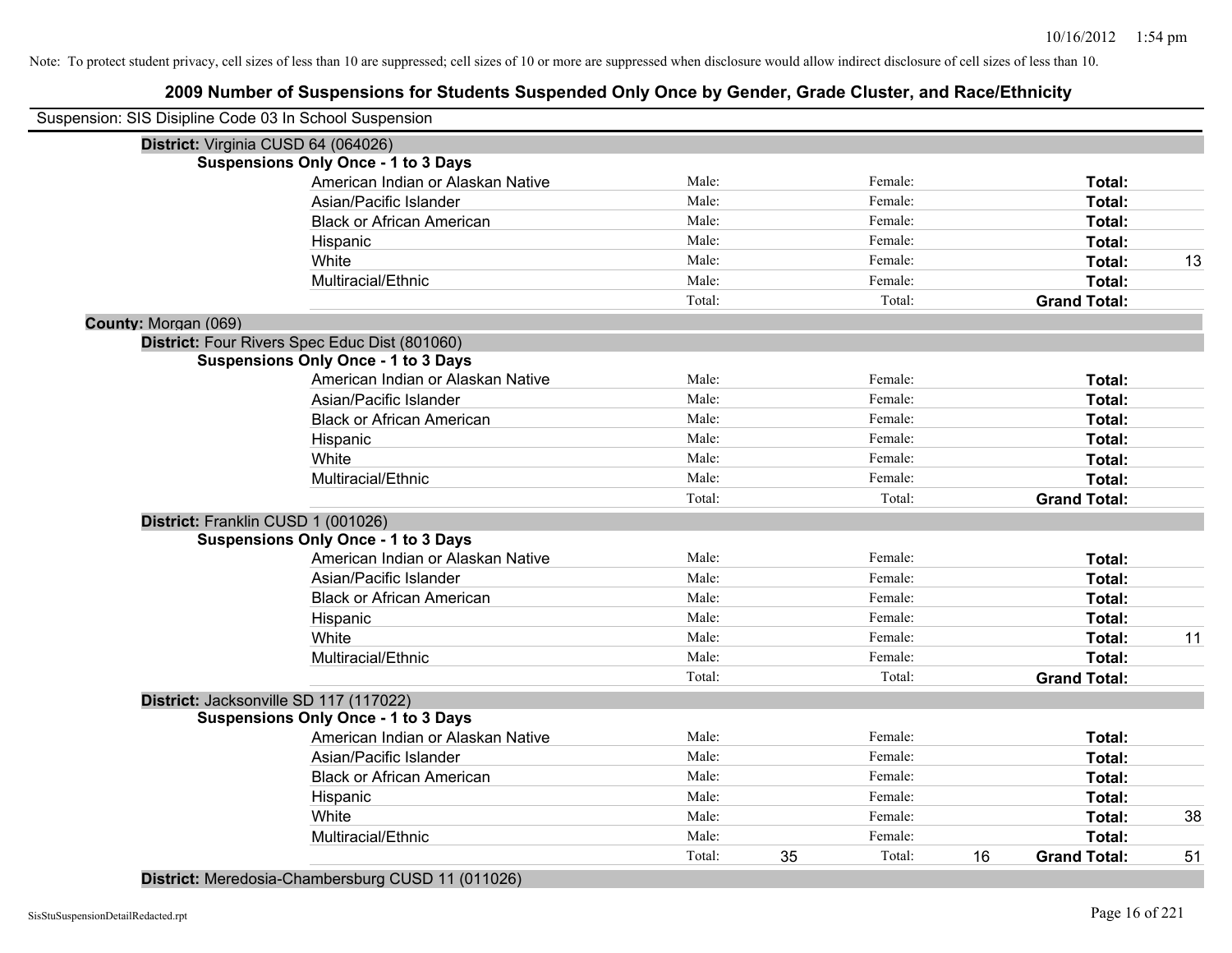# **2009 Number of Suspensions for Students Suspended Only Once by Gender, Grade Cluster, and Race/Ethnicity**

|                     | Suspension: SIS Disipline Code 03 In School Suspension                                                                                                                                |        |         |                     |    |
|---------------------|---------------------------------------------------------------------------------------------------------------------------------------------------------------------------------------|--------|---------|---------------------|----|
|                     | <b>Suspensions Only Once - 1 to 3 Days</b>                                                                                                                                            |        |         |                     |    |
|                     | American Indian or Alaskan Native                                                                                                                                                     | Male:  | Female: | Total:              |    |
|                     | Asian/Pacific Islander                                                                                                                                                                | Male:  | Female: | Total:              |    |
|                     | <b>Black or African American</b>                                                                                                                                                      | Male:  | Female: | Total:              |    |
|                     | Hispanic                                                                                                                                                                              | Male:  | Female: | Total:              |    |
|                     | White                                                                                                                                                                                 | Male:  | Female: | Total:              | 11 |
|                     | Multiracial/Ethnic                                                                                                                                                                    | Male:  | Female: | Total:              |    |
|                     |                                                                                                                                                                                       | Total: | Total:  | <b>Grand Total:</b> |    |
|                     | District: Triopia CUSD 27 (027026)                                                                                                                                                    |        |         |                     |    |
|                     | <b>Suspensions Only Once - 1 to 3 Days</b>                                                                                                                                            |        |         |                     |    |
|                     | American Indian or Alaskan Native                                                                                                                                                     | Male:  | Female: | Total:              |    |
|                     | Asian/Pacific Islander                                                                                                                                                                | Male:  | Female: | Total:              |    |
|                     | <b>Black or African American</b>                                                                                                                                                      | Male:  | Female: | Total:              |    |
|                     | Hispanic                                                                                                                                                                              | Male:  | Female: | Total:              |    |
|                     | White                                                                                                                                                                                 | Male:  | Female: | Total:              | 14 |
|                     | Multiracial/Ethnic                                                                                                                                                                    | Male:  | Female: | Total:              |    |
|                     |                                                                                                                                                                                       | Total: | Total:  | <b>Grand Total:</b> |    |
|                     | District: Waverly CUSD 6 (006026)                                                                                                                                                     |        |         |                     |    |
|                     | <b>Suspensions Only Once - 1 to 3 Days</b>                                                                                                                                            |        |         |                     |    |
|                     | American Indian or Alaskan Native                                                                                                                                                     | Male:  | Female: | Total:              |    |
|                     | Asian/Pacific Islander                                                                                                                                                                | Male:  | Female: | Total:              |    |
|                     | <b>Black or African American</b>                                                                                                                                                      | Male:  | Female: | Total:              |    |
|                     | Hispanic                                                                                                                                                                              | Male:  | Female: | Total:              |    |
|                     | White                                                                                                                                                                                 | Male:  | Female: | Total:              | 18 |
|                     | Multiracial/Ethnic                                                                                                                                                                    | Male:  | Female: | <b>Total:</b>       |    |
|                     |                                                                                                                                                                                       | Total: | Total:  | <b>Grand Total:</b> |    |
| County: Scott (086) |                                                                                                                                                                                       |        |         |                     |    |
|                     | District: Scott-Morgan CUSD 2 (002026)                                                                                                                                                |        |         |                     |    |
|                     | <b>Suspensions Only Once - 1 to 3 Days</b>                                                                                                                                            |        |         |                     |    |
|                     | American Indian or Alaskan Native                                                                                                                                                     | Male:  | Female: | Total:              |    |
|                     | Asian/Pacific Islander                                                                                                                                                                | Male:  | Female: | Total:              |    |
|                     | <b>Black or African American</b>                                                                                                                                                      | Male:  | Female: | Total:              |    |
|                     | Hispanic                                                                                                                                                                              | Male:  | Female: | Total:              |    |
|                     | White                                                                                                                                                                                 | Male:  | Female: | Total:              | 18 |
|                     | Multiracial/Ethnic                                                                                                                                                                    | Male:  | Female: | Total:              |    |
|                     |                                                                                                                                                                                       | Total: | Total:  | <b>Grand Total:</b> |    |
|                     | $D_{in}$ $\mu_{in}$ $\mu_{in}$ $\mu_{out}$ $\alpha$ $\mu_{out}$ $\alpha$ $\beta$ $\beta$ $\beta$ $\alpha$ $\beta$ $\alpha$ $\beta$ $\alpha$ $\beta$ $\alpha$ $\beta$ $\beta$ $\gamma$ |        |         |                     |    |

**District:** Winchester CUSD 1 (001026) **Suspensions Only Once - 1 to 3 Days**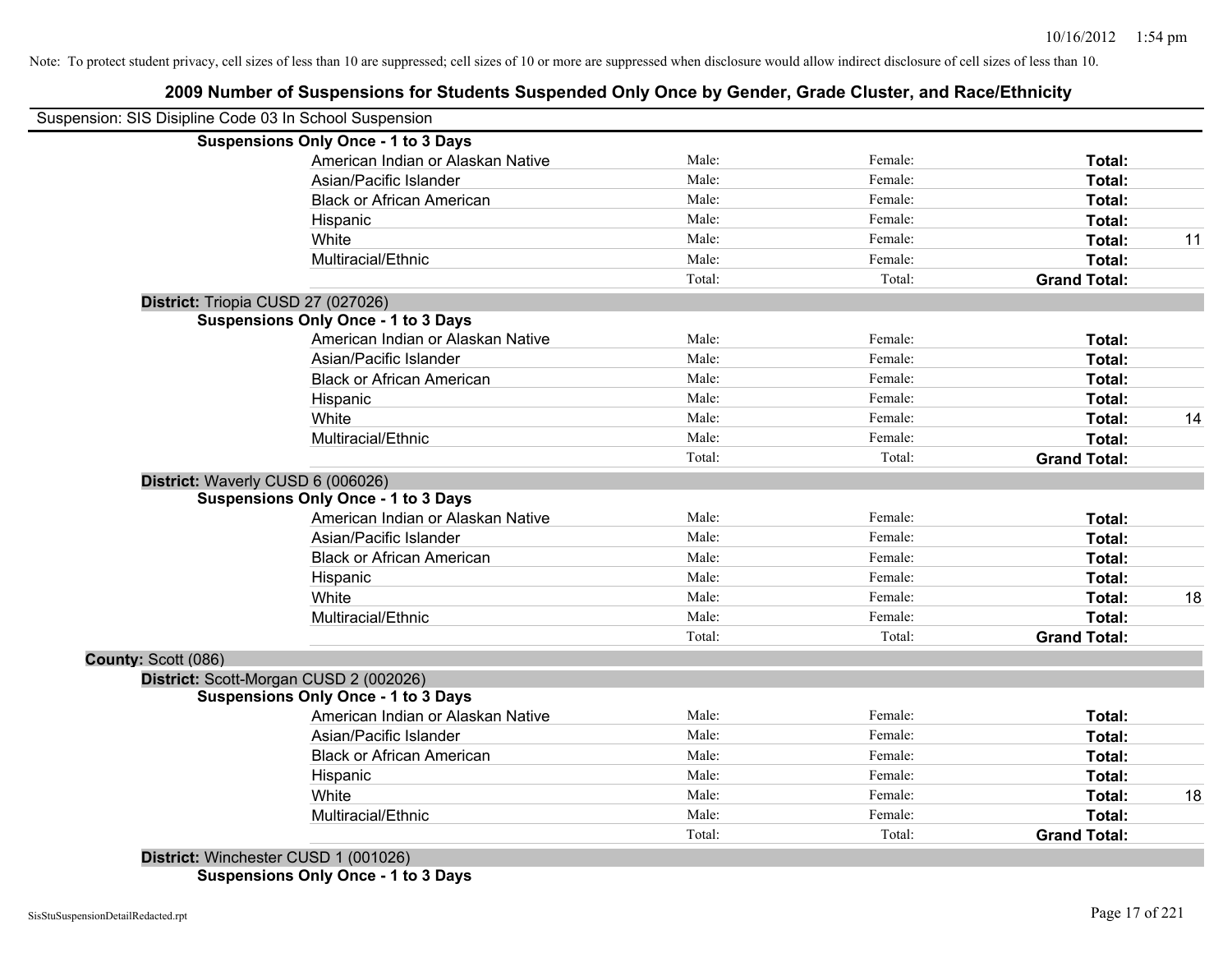| Suspension: SIS Disipline Code 03 In School Suspension |                                               |                |                    |                     |    |
|--------------------------------------------------------|-----------------------------------------------|----------------|--------------------|---------------------|----|
|                                                        | American Indian or Alaskan Native             | Male:          | Female:            | Total:              |    |
|                                                        | Asian/Pacific Islander                        | Male:          | Female:            | Total:              |    |
|                                                        | <b>Black or African American</b>              | Male:          | Female:            | Total:              |    |
|                                                        | Hispanic                                      | Male:          | Female:            | Total:              |    |
|                                                        | White                                         | Male:          | Female:            | Total:              | 16 |
|                                                        | Multiracial/Ethnic                            | Male:          | Female:            | Total:              |    |
|                                                        |                                               | Total:         | Total:             | <b>Grand Total:</b> |    |
|                                                        | <b>Suspensions Only Once - 4 or More Days</b> |                |                    |                     |    |
|                                                        | American Indian or Alaskan Native             | Male:          | Female:            | Total:              |    |
|                                                        | Asian/Pacific Islander                        | Male:          | Female:            | Total:              |    |
|                                                        | <b>Black or African American</b>              | Male:          | Female:            | Total:              |    |
|                                                        | Hispanic                                      | Male:          | Female:            | Total:              |    |
|                                                        | White                                         | Male:          | Female:            | Total:              |    |
|                                                        | Multiracial/Ethnic                            | Male:          | Female:            | Total:              |    |
|                                                        |                                               | Total:         | Total:             | <b>Grand Total:</b> |    |
|                                                        | District: Bureau Valley CUSD 340 (340026)     |                |                    |                     |    |
|                                                        | <b>Suspensions Only Once - 1 to 3 Days</b>    |                |                    |                     |    |
|                                                        | American Indian or Alaskan Native             | Male:          | Female:            | Total:              |    |
|                                                        | Asian/Pacific Islander                        | Male:          | Female:            | Total:              |    |
|                                                        | <b>Black or African American</b>              | Male:          | Female:            | Total:              |    |
|                                                        | Hispanic                                      | Male:          | Female:            | Total:              |    |
|                                                        | White                                         | Male:          | Female:            | Total:              | 26 |
|                                                        | Multiracial/Ethnic                            | Male:          | Female:            | Total:              |    |
|                                                        |                                               | Total:         | Total:             | <b>Grand Total:</b> |    |
|                                                        | District: DePue USD 103 (103022)              |                |                    |                     |    |
|                                                        | <b>Suspensions Only Once - 1 to 3 Days</b>    |                |                    |                     |    |
|                                                        | American Indian or Alaskan Native             | Male:          | Female:            | Total:              |    |
|                                                        | Asian/Pacific Islander                        | Male:          | Female:            | Total:              |    |
|                                                        | <b>Black or African American</b>              | Male:          | Female:            | Total:              |    |
|                                                        | Hispanic<br>White                             | Male:<br>Male: | Female:<br>Female: | Total:              | 11 |
|                                                        | Multiracial/Ethnic                            | Male:          | Female:            | Total:<br>Total:    |    |
|                                                        |                                               | Total:         | Total:             | <b>Grand Total:</b> |    |
|                                                        |                                               |                |                    |                     |    |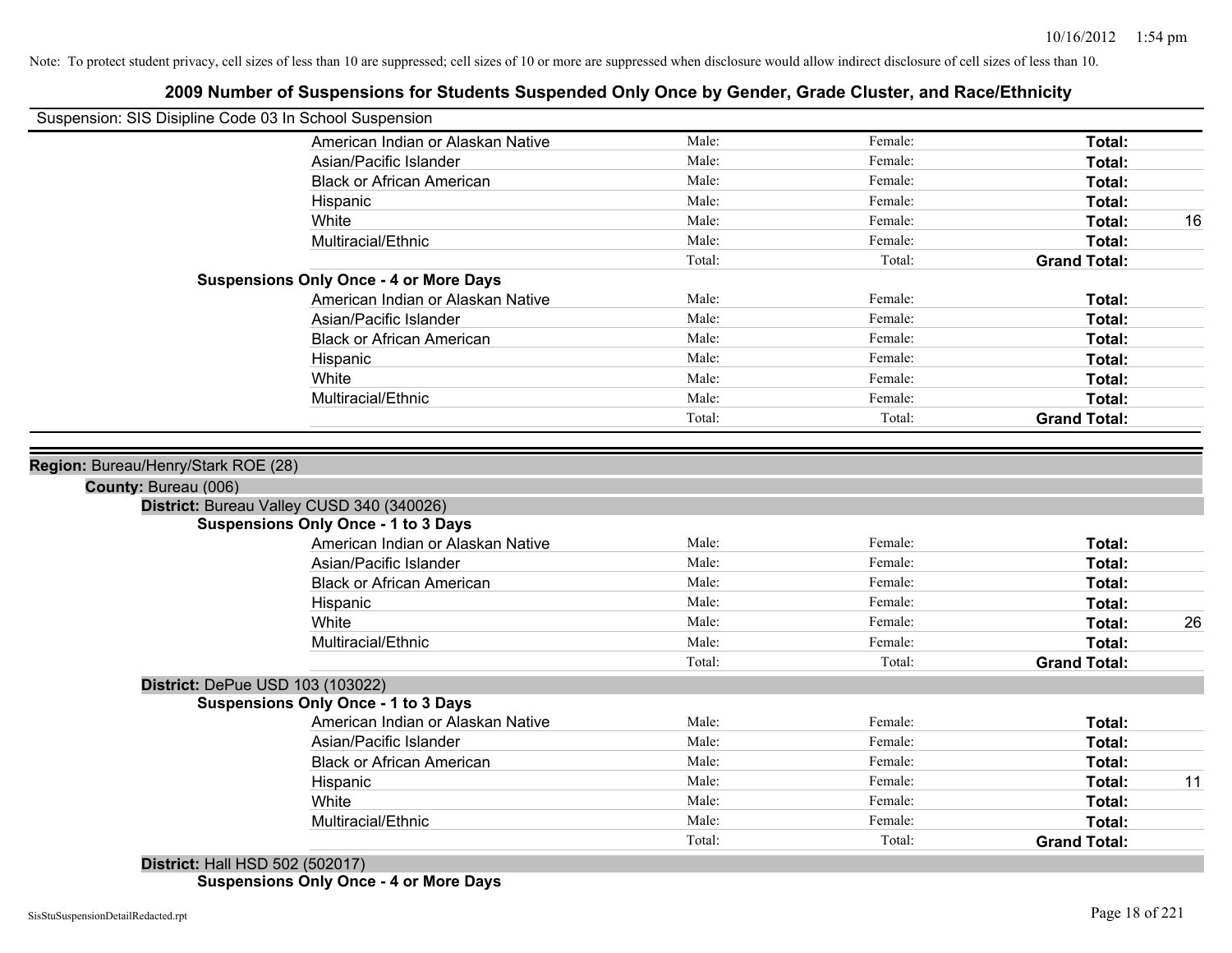| Suspension: SIS Disipline Code 03 In School Suspension |        |         |                     |    |
|--------------------------------------------------------|--------|---------|---------------------|----|
| American Indian or Alaskan Native                      | Male:  | Female: | Total:              |    |
| Asian/Pacific Islander                                 | Male:  | Female: | Total:              |    |
| <b>Black or African American</b>                       | Male:  | Female: | Total:              |    |
| Hispanic                                               | Male:  | Female: | Total:              |    |
| White                                                  | Male:  | Female: | Total:              |    |
| Multiracial/Ethnic                                     | Male:  | Female: | Total:              |    |
|                                                        | Total: | Total:  | <b>Grand Total:</b> |    |
| District: La Moille CUSD 303 (303026)                  |        |         |                     |    |
| <b>Suspensions Only Once - 1 to 3 Days</b>             |        |         |                     |    |
| American Indian or Alaskan Native                      | Male:  | Female: | Total:              |    |
| Asian/Pacific Islander                                 | Male:  | Female: | Total:              |    |
| <b>Black or African American</b>                       | Male:  | Female: | Total:              |    |
| Hispanic                                               | Male:  | Female: | Total:              |    |
| White                                                  | Male:  | Female: | Total:              | 11 |
| Multiracial/Ethnic                                     | Male:  | Female: | Total:              |    |
|                                                        | Total: | Total:  | <b>Grand Total:</b> |    |
| District: Malden CCSD 84 (084004)                      |        |         |                     |    |
| <b>Suspensions Only Once - 1 to 3 Days</b>             |        |         |                     |    |
| American Indian or Alaskan Native                      | Male:  | Female: | Total:              |    |
| Asian/Pacific Islander                                 | Male:  | Female: | Total:              |    |
| <b>Black or African American</b>                       | Male:  | Female: | Total:              |    |
| Hispanic                                               | Male:  | Female: | Total:              |    |
| White                                                  | Male:  | Female: | Total:              |    |
| Multiracial/Ethnic                                     | Male:  | Female: | Total:              |    |
|                                                        | Total: | Total:  | <b>Grand Total:</b> |    |
| District: Ohio CCSD 17 (017004)                        |        |         |                     |    |
| <b>Suspensions Only Once - 1 to 3 Days</b>             |        |         |                     |    |
| American Indian or Alaskan Native                      | Male:  | Female: | Total:              |    |
| Asian/Pacific Islander                                 | Male:  | Female: | Total:              |    |
| <b>Black or African American</b>                       | Male:  | Female: | Total:              |    |
| Hispanic                                               | Male:  | Female: | Total:              |    |
| White                                                  | Male:  | Female: | Total:              |    |
| Multiracial/Ethnic                                     | Male:  | Female: | Total:              |    |
|                                                        | Total: | Total:  | <b>Grand Total:</b> |    |
| District: Ohio CHSD 505 (505016)                       |        |         |                     |    |
| <b>Suspensions Only Once - 1 to 3 Days</b>             |        |         |                     |    |
| American Indian or Alaskan Native                      | Male:  | Female: | Total:              |    |
| Asian/Pacific Islander                                 | Male:  | Female: | Total:              |    |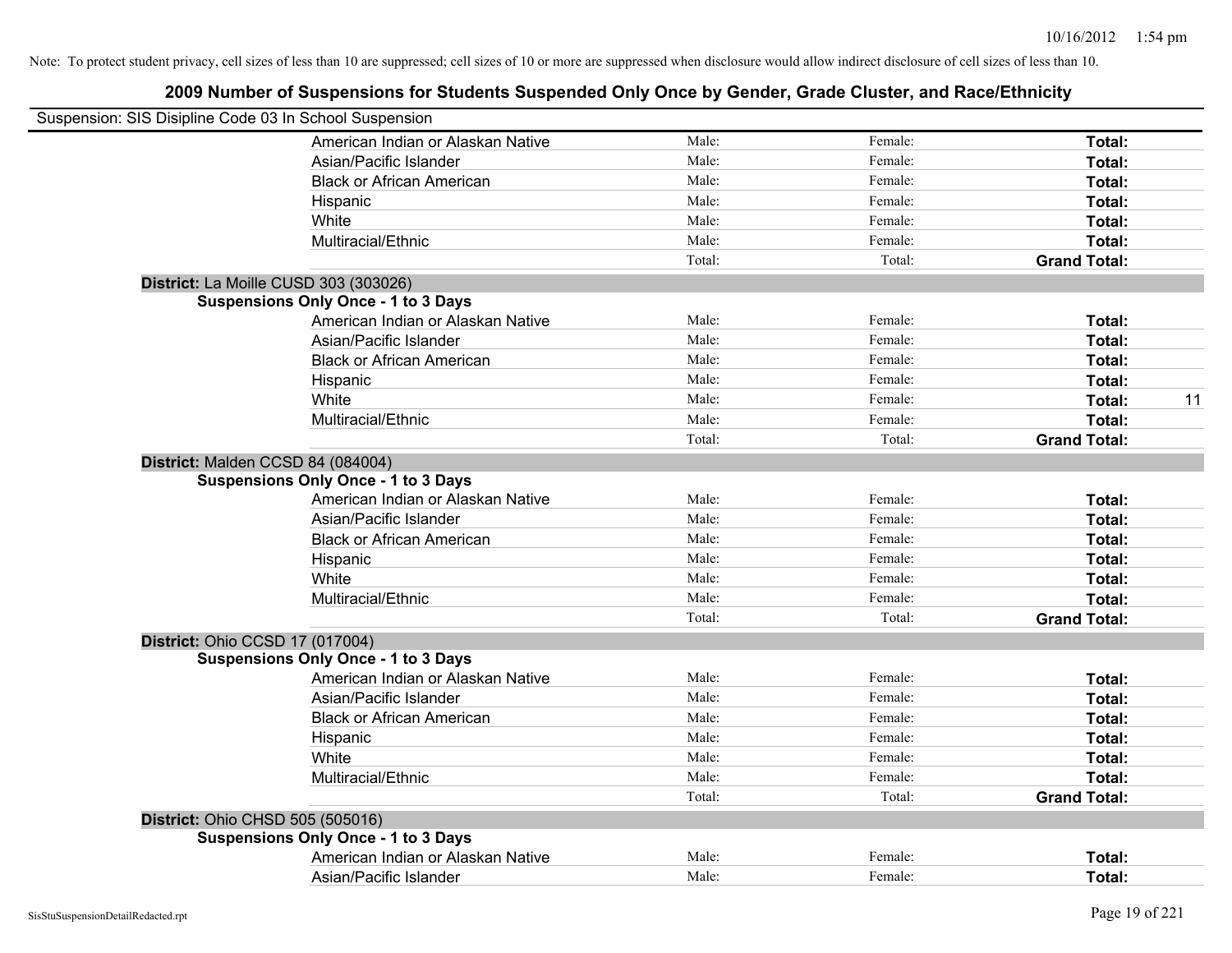| Suspension: SIS Disipline Code 03 In School Suspension |                                            |        |         |                     |    |
|--------------------------------------------------------|--------------------------------------------|--------|---------|---------------------|----|
|                                                        | <b>Black or African American</b>           | Male:  | Female: | Total:              |    |
|                                                        | Hispanic                                   | Male:  | Female: | Total:              |    |
|                                                        | White                                      | Male:  | Female: | Total:              |    |
|                                                        | Multiracial/Ethnic                         | Male:  | Female: | Total:              |    |
|                                                        |                                            | Total: | Total:  | <b>Grand Total:</b> |    |
| District: Princeton ESD 115 (115002)                   |                                            |        |         |                     |    |
|                                                        | <b>Suspensions Only Once - 1 to 3 Days</b> |        |         |                     |    |
|                                                        | American Indian or Alaskan Native          | Male:  | Female: | Total:              |    |
|                                                        | Asian/Pacific Islander                     | Male:  | Female: | Total:              |    |
|                                                        | <b>Black or African American</b>           | Male:  | Female: | Total:              |    |
|                                                        | Hispanic                                   | Male:  | Female: | Total:              |    |
|                                                        | White                                      | Male:  | Female: | Total:              | 12 |
|                                                        | Multiracial/Ethnic                         | Male:  | Female: | Total:              |    |
|                                                        |                                            | Total: | Total:  | <b>Grand Total:</b> |    |
| County: Henry (037)                                    |                                            |        |         |                     |    |
| District: AlWood CUSD 225 (225026)                     |                                            |        |         |                     |    |
|                                                        | <b>Suspensions Only Once - 1 to 3 Days</b> |        |         |                     |    |
|                                                        | American Indian or Alaskan Native          | Male:  | Female: | Total:              |    |
|                                                        | Asian/Pacific Islander                     | Male:  | Female: | Total:              |    |
|                                                        | <b>Black or African American</b>           | Male:  | Female: | Total:              |    |
|                                                        | Hispanic                                   | Male:  | Female: | Total:              |    |
|                                                        | White                                      | Male:  | Female: | Total:              |    |
|                                                        | Multiracial/Ethnic                         | Male:  | Female: | Total:              |    |
|                                                        |                                            | Total: | Total:  | <b>Grand Total:</b> |    |
| District: Annawan CUSD 226 (226026)                    |                                            |        |         |                     |    |
|                                                        | <b>Suspensions Only Once - 1 to 3 Days</b> |        |         |                     |    |
|                                                        | American Indian or Alaskan Native          | Male:  | Female: | Total:              |    |
|                                                        | Asian/Pacific Islander                     | Male:  | Female: | Total:              |    |
|                                                        | <b>Black or African American</b>           | Male:  | Female: | Total:              |    |
|                                                        | Hispanic                                   | Male:  | Female: | Total:              |    |
|                                                        | White                                      | Male:  | Female: | Total:              |    |
|                                                        | Multiracial/Ethnic                         | Male:  | Female: | Total:              |    |
|                                                        |                                            | Total: | Total:  | <b>Grand Total:</b> |    |
| District: Cambridge CUSD 227 (227026)                  |                                            |        |         |                     |    |
|                                                        | <b>Suspensions Only Once - 1 to 3 Days</b> |        |         |                     |    |
|                                                        | American Indian or Alaskan Native          | Male:  | Female: | Total:              |    |
|                                                        | Asian/Pacific Islander                     | Male:  | Female: | Total:              |    |
|                                                        | <b>Black or African American</b>           | Male:  | Female: | Total:              |    |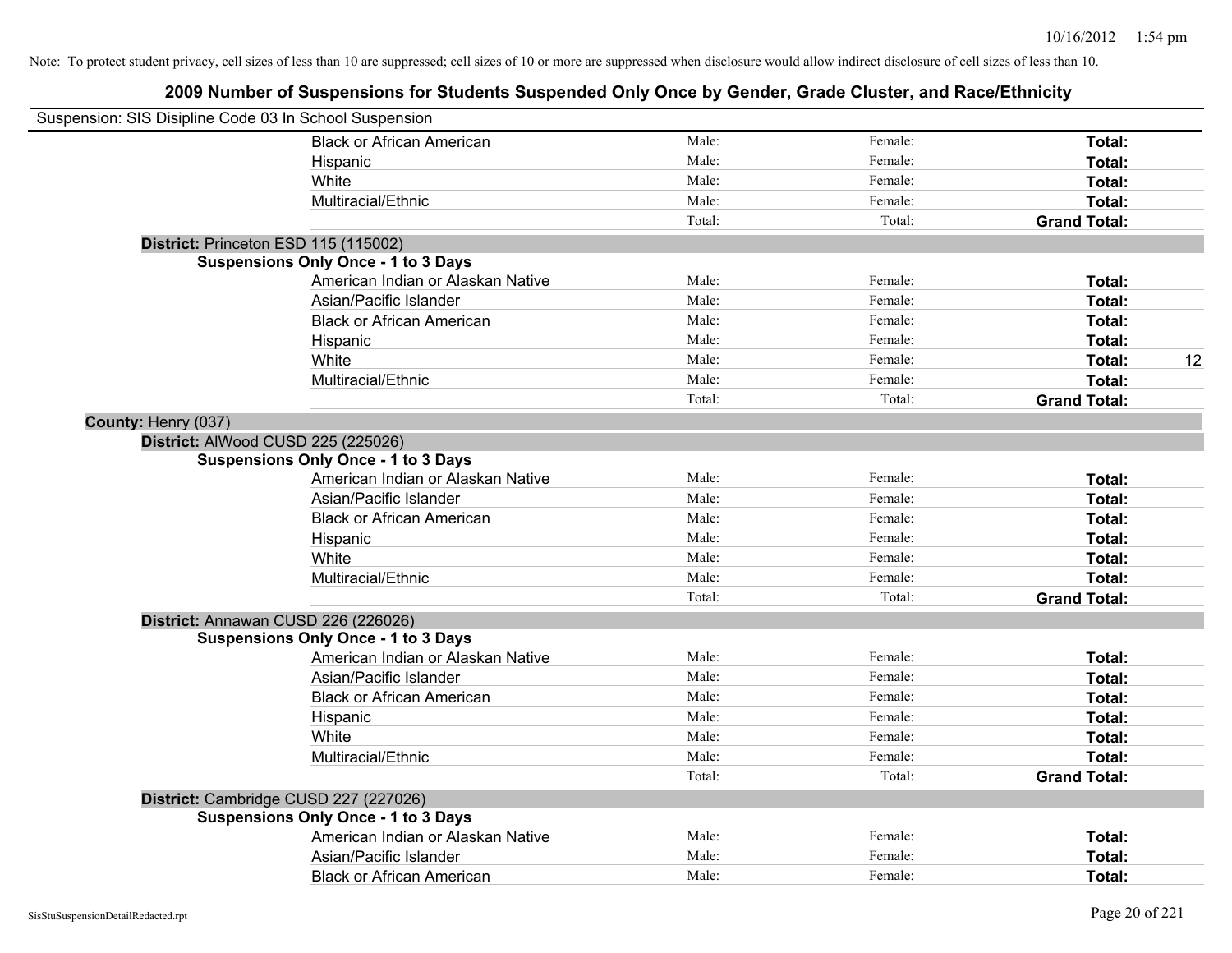| Suspension: SIS Disipline Code 03 In School Suspension |                                            |        |    |         |    |                     |    |
|--------------------------------------------------------|--------------------------------------------|--------|----|---------|----|---------------------|----|
|                                                        | Hispanic                                   | Male:  |    | Female: |    | Total:              |    |
|                                                        | White                                      | Male:  |    | Female: |    | Total:              | 11 |
|                                                        | Multiracial/Ethnic                         | Male:  |    | Female: |    | Total:              |    |
|                                                        |                                            | Total: |    | Total:  |    | <b>Grand Total:</b> |    |
|                                                        | District: Colona SD 190 (190002)           |        |    |         |    |                     |    |
|                                                        | <b>Suspensions Only Once - 1 to 3 Days</b> |        |    |         |    |                     |    |
|                                                        | American Indian or Alaskan Native          | Male:  |    | Female: |    | Total:              |    |
|                                                        | Asian/Pacific Islander                     | Male:  |    | Female: |    | Total:              |    |
|                                                        | <b>Black or African American</b>           | Male:  |    | Female: |    | Total:              |    |
|                                                        | Hispanic                                   | Male:  |    | Female: |    | Total:              |    |
|                                                        | White                                      | Male:  |    | Female: |    | Total:              | 19 |
|                                                        | Multiracial/Ethnic                         | Male:  |    | Female: |    | Total:              |    |
|                                                        |                                            | Total: |    | Total:  |    | <b>Grand Total:</b> |    |
|                                                        | District: Galva CUSD 224 (224026)          |        |    |         |    |                     |    |
|                                                        | <b>Suspensions Only Once - 1 to 3 Days</b> |        |    |         |    |                     |    |
|                                                        | American Indian or Alaskan Native          | Male:  |    | Female: |    | Total:              |    |
|                                                        | Asian/Pacific Islander                     | Male:  |    | Female: |    | Total:              |    |
|                                                        | <b>Black or African American</b>           | Male:  |    | Female: |    | Total:              |    |
|                                                        | Hispanic                                   | Male:  |    | Female: |    | Total:              |    |
|                                                        | White                                      | Male:  |    | Female: |    | Total:              |    |
|                                                        | Multiracial/Ethnic                         | Male:  |    | Female: |    | Total:              |    |
|                                                        |                                            | Total: |    | Total:  |    | <b>Grand Total:</b> |    |
|                                                        | District: Geneseo CUSD 228 (228026)        |        |    |         |    |                     |    |
|                                                        | <b>Suspensions Only Once - 1 to 3 Days</b> |        |    |         |    |                     |    |
|                                                        | American Indian or Alaskan Native          | Male:  |    | Female: |    | Total:              |    |
|                                                        | Asian/Pacific Islander                     | Male:  |    | Female: |    | Total:              |    |
|                                                        | <b>Black or African American</b>           | Male:  |    | Female: |    | Total:              |    |
|                                                        | Hispanic                                   | Male:  |    | Female: |    | Total:              |    |
|                                                        | White                                      | Male:  | 34 | Female: | 33 | Total:              | 67 |
|                                                        | Multiracial/Ethnic                         | Male:  |    | Female: |    | Total:              |    |
|                                                        |                                            | Total: |    | Total:  |    | <b>Grand Total:</b> |    |
|                                                        | District: Kewanee CUSD 229 (229026)        |        |    |         |    |                     |    |
|                                                        | <b>Suspensions Only Once - 1 to 3 Days</b> |        |    |         |    |                     |    |
|                                                        | American Indian or Alaskan Native          | Male:  |    | Female: |    | Total:              |    |
|                                                        | Asian/Pacific Islander                     | Male:  |    | Female: |    | Total:              |    |
|                                                        | <b>Black or African American</b>           | Male:  |    | Female: |    | Total:              |    |
|                                                        | Hispanic                                   | Male:  |    | Female: |    | Total:              | 16 |
|                                                        | White                                      | Male:  | 51 | Female: | 19 | Total:              | 70 |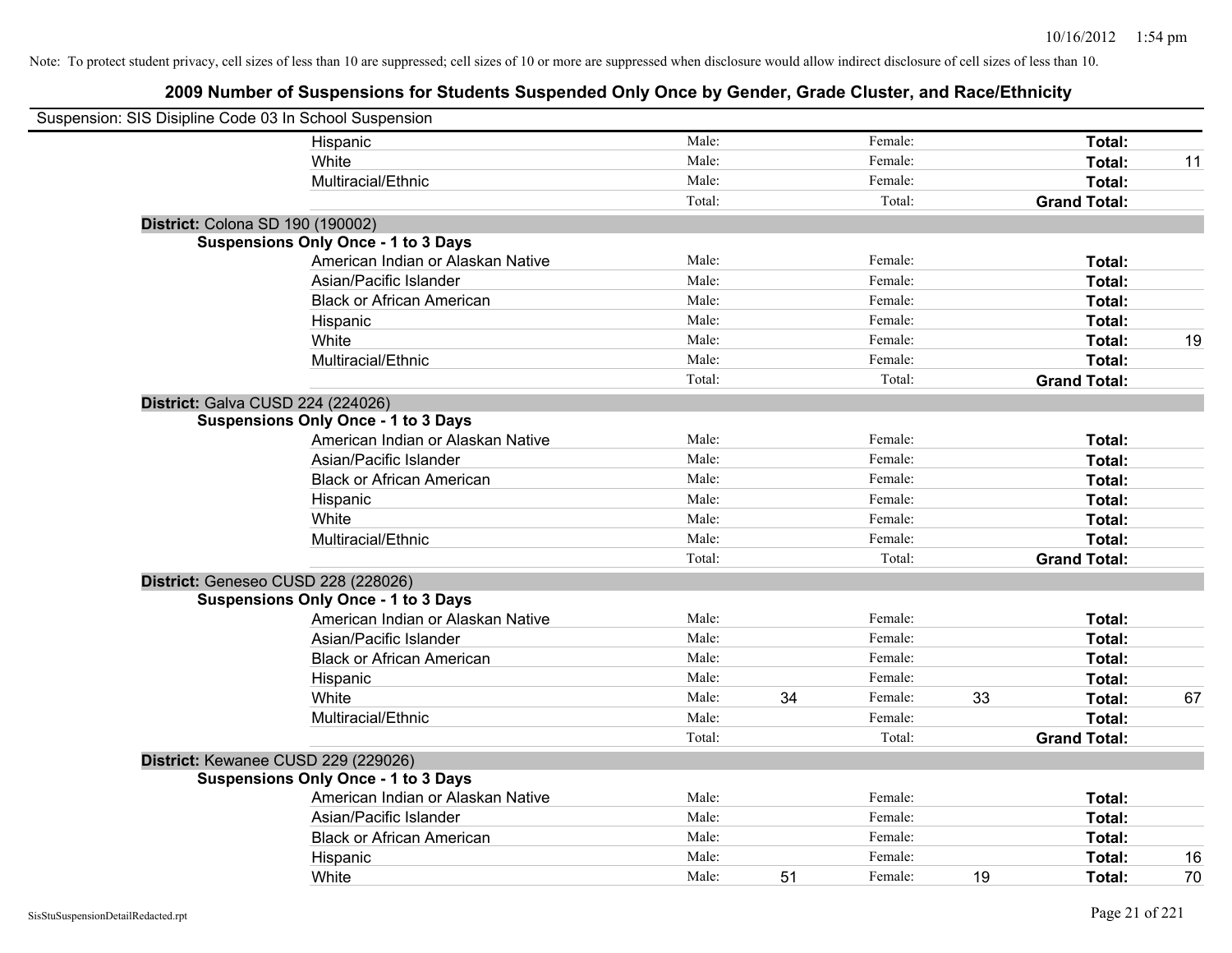| Suspension: SIS Disipline Code 03 In School Suspension |                                               |        |               |                     |    |
|--------------------------------------------------------|-----------------------------------------------|--------|---------------|---------------------|----|
|                                                        | Multiracial/Ethnic                            | Male:  | Female:       | Total:              |    |
|                                                        |                                               | Total: | Total:        | <b>Grand Total:</b> | 99 |
|                                                        | <b>Suspensions Only Once - 4 or More Days</b> |        |               |                     |    |
|                                                        | American Indian or Alaskan Native             | Male:  | Female:       | Total:              |    |
|                                                        | Asian/Pacific Islander                        | Male:  | Female:       | Total:              |    |
|                                                        | <b>Black or African American</b>              | Male:  | Female:       | Total:              |    |
|                                                        | Hispanic                                      | Male:  | Female:       | Total:              |    |
|                                                        | White                                         | Male:  | Female:       | Total:              |    |
|                                                        | Multiracial/Ethnic                            | Male:  | Female:       | Total:              |    |
|                                                        |                                               | Total: | Total:        | <b>Grand Total:</b> |    |
| District: Orion CUSD 223 (223026)                      |                                               |        |               |                     |    |
|                                                        | <b>Suspensions Only Once - 1 to 3 Days</b>    |        |               |                     |    |
|                                                        | American Indian or Alaskan Native             | Male:  | Female:       | Total:              |    |
|                                                        | Asian/Pacific Islander                        | Male:  | Female:       | Total:              |    |
|                                                        | <b>Black or African American</b>              | Male:  | Female:       | Total:              |    |
|                                                        | Hispanic                                      | Male:  | Female:       | Total:              |    |
|                                                        | White                                         | Male:  | Female:       | Total:              | 27 |
|                                                        | Multiracial/Ethnic                            | Male:  | Female:       | Total:              |    |
|                                                        |                                               | Total: | Total:        | <b>Grand Total:</b> |    |
|                                                        | District: Wethersfield CUSD 230 (230026)      |        |               |                     |    |
|                                                        | <b>Suspensions Only Once - 1 to 3 Days</b>    |        |               |                     |    |
|                                                        | American Indian or Alaskan Native             | Male:  | Female:       | Total:              |    |
|                                                        | Asian/Pacific Islander                        | Male:  | Female:       | Total:              |    |
|                                                        | <b>Black or African American</b>              | Male:  | Female:       | Total:              |    |
|                                                        | Hispanic                                      | Male:  | Female:       | Total:              |    |
|                                                        | White                                         | Male:  | Female:       | Total:              | 28 |
|                                                        | Multiracial/Ethnic                            | Male:  | Female:       | Total:              |    |
|                                                        |                                               | Total: | Total:        | <b>Grand Total:</b> |    |
| County: Stark (088)                                    |                                               |        |               |                     |    |
|                                                        | District: Stark County CUSD 100 (100026)      |        |               |                     |    |
|                                                        | <b>Suspensions Only Once - 1 to 3 Days</b>    |        |               |                     |    |
|                                                        | American Indian or Alaskan Native             | Male:  | Female:       | Total:              |    |
|                                                        | Asian/Pacific Islander                        | Male:  | Female:       | Total:              |    |
|                                                        | <b>Black or African American</b>              | Male:  | Female:       | Total:              |    |
|                                                        | Hispanic                                      | Male:  | Female:       | Total:              |    |
|                                                        | White                                         | Male:  | 32<br>Female: | 32<br>Total:        | 64 |
|                                                        | Multiracial/Ethnic                            | Male:  | Female:       | Total:              |    |
|                                                        |                                               | Total: | Total:        | <b>Grand Total:</b> |    |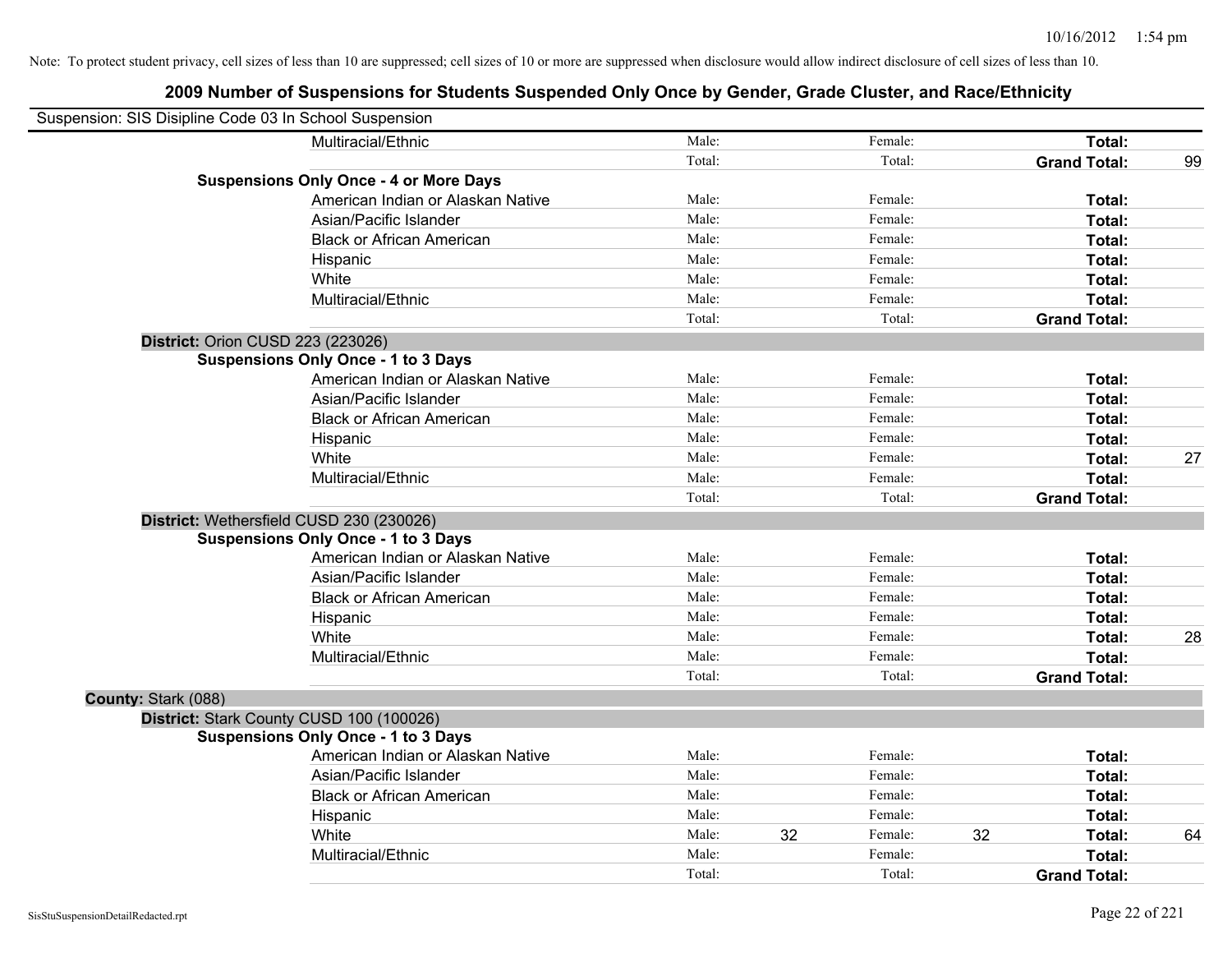# **2009 Number of Suspensions for Students Suspended Only Once by Gender, Grade Cluster, and Race/Ethnicity**

Suspension: SIS Disipline Code 03 In School Suspension

| Region: Calhoun/Greene/Jersy/Macoupin ROE (40) |                                                                               |         |                     |
|------------------------------------------------|-------------------------------------------------------------------------------|---------|---------------------|
|                                                |                                                                               |         |                     |
| District: Brussels CUSD 42 (042026)            |                                                                               |         |                     |
| <b>Suspensions Only Once - 1 to 3 Days</b>     |                                                                               |         |                     |
| American Indian or Alaskan Native              | Male:                                                                         | Female: | Total:              |
| Asian/Pacific Islander                         | Male:                                                                         | Female: | Total:              |
| <b>Black or African American</b>               | Male:                                                                         | Female: | Total:              |
| Hispanic                                       | Male:                                                                         | Female: | Total:              |
| White                                          | Male:                                                                         | Female: | Total:              |
| Multiracial/Ethnic                             | Male:                                                                         | Female: | Total:              |
|                                                | Total:                                                                        | Total:  | <b>Grand Total:</b> |
|                                                |                                                                               |         |                     |
|                                                |                                                                               |         |                     |
| <b>Suspensions Only Once - 1 to 3 Days</b>     |                                                                               |         |                     |
| American Indian or Alaskan Native              | Male:                                                                         | Female: | Total:              |
| Asian/Pacific Islander                         | Male:                                                                         | Female: | Total:              |
| <b>Black or African American</b>               | Male:                                                                         | Female: | Total:              |
| Hispanic                                       | Male:                                                                         | Female: | Total:              |
| White                                          | Male:                                                                         | Female: | Total:              |
| Multiracial/Ethnic                             | Male:                                                                         | Female: | Total:              |
|                                                | Total:                                                                        | Total:  | <b>Grand Total:</b> |
| <b>Suspensions Only Once - 4 or More Days</b>  |                                                                               |         |                     |
| American Indian or Alaskan Native              | Male:                                                                         | Female: | Total:              |
| Asian/Pacific Islander                         | Male:                                                                         | Female: | Total:              |
| <b>Black or African American</b>               | Male:                                                                         | Female: | Total:              |
| Hispanic                                       | Male:                                                                         | Female: | Total:              |
| White                                          | Male:                                                                         | Female: | Total:              |
| Multiracial/Ethnic                             | Male:                                                                         | Female: | Total:              |
|                                                | Total:                                                                        | Total:  | <b>Grand Total:</b> |
|                                                |                                                                               |         |                     |
| <b>Suspensions Only Once - 1 to 3 Days</b>     |                                                                               |         |                     |
| American Indian or Alaskan Native              | Male:                                                                         | Female: | Total:              |
| Asian/Pacific Islander                         | Male:                                                                         | Female: | Total:              |
| <b>Black or African American</b>               | Male:                                                                         | Female: | Total:              |
| Hispanic                                       | Male:                                                                         | Female: | Total:              |
| White                                          | Male:                                                                         | Female: | 20<br>Total:        |
| Multiracial/Ethnic                             | Male:                                                                         | Female: | Total:              |
|                                                | District: Carrollton CUSD 1 (001026)<br>District: Greenfield CUSD 10 (010026) |         |                     |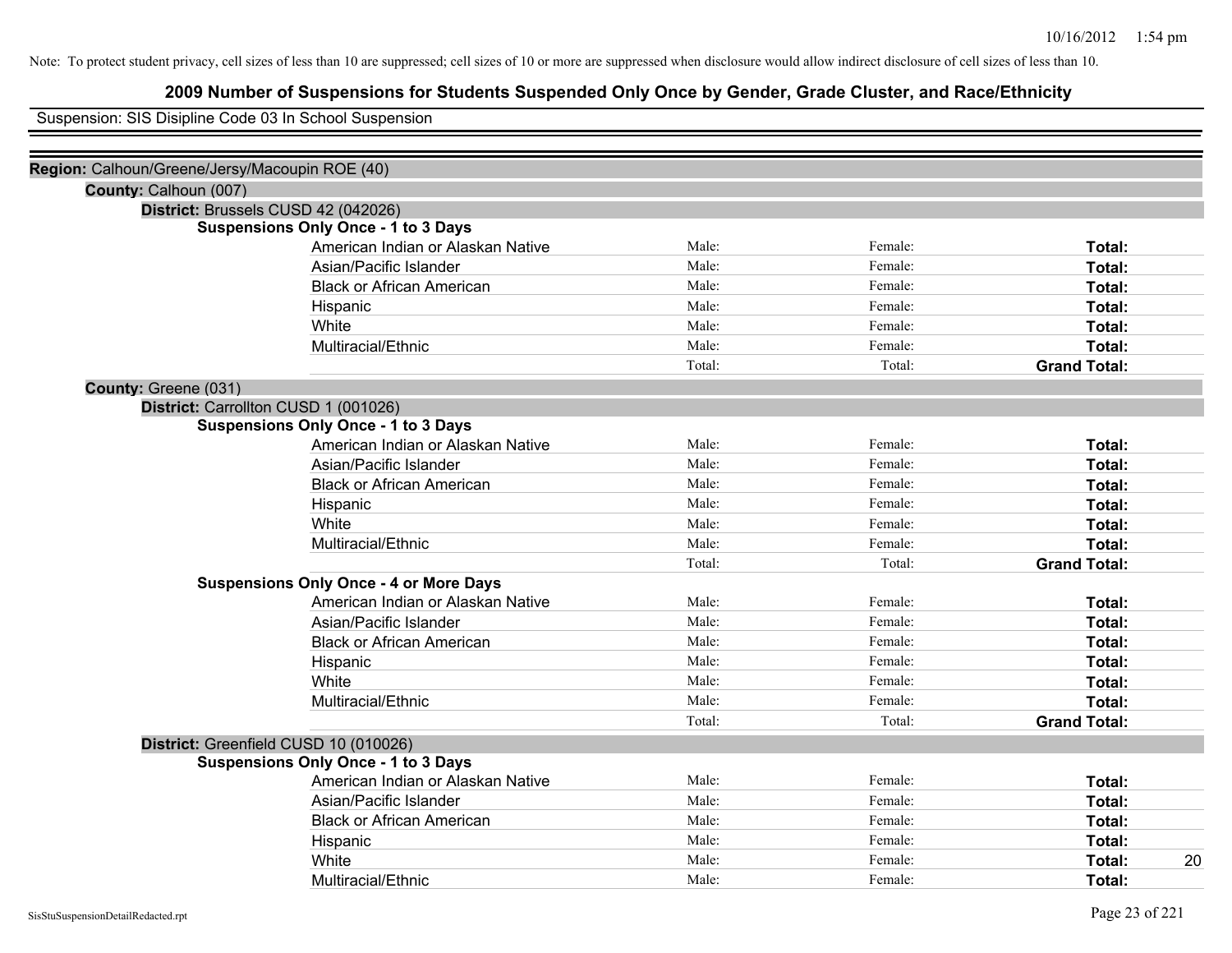|                        | Suspension: SIS Disipline Code 03 In School Suspension |        |    |         |    |                     |    |
|------------------------|--------------------------------------------------------|--------|----|---------|----|---------------------|----|
|                        |                                                        | Total: |    | Total:  |    | <b>Grand Total:</b> |    |
|                        | District: North Greene CUSD 3 (003026)                 |        |    |         |    |                     |    |
|                        | <b>Suspensions Only Once - 1 to 3 Days</b>             |        |    |         |    |                     |    |
|                        | American Indian or Alaskan Native                      | Male:  |    | Female: |    | Total:              |    |
|                        | Asian/Pacific Islander                                 | Male:  |    | Female: |    | Total:              |    |
|                        | <b>Black or African American</b>                       | Male:  |    | Female: |    | Total:              |    |
|                        | Hispanic                                               | Male:  |    | Female: |    | Total:              |    |
|                        | White                                                  | Male:  |    | Female: |    | Total:              | 24 |
|                        | Multiracial/Ethnic                                     | Male:  |    | Female: |    | Total:              |    |
|                        |                                                        | Total: |    | Total:  |    | <b>Grand Total:</b> |    |
| County: Jersey (042)   |                                                        |        |    |         |    |                     |    |
|                        | District: Jersey CUSD 100 (100026)                     |        |    |         |    |                     |    |
|                        | <b>Suspensions Only Once - 1 to 3 Days</b>             |        |    |         |    |                     |    |
|                        | American Indian or Alaskan Native                      | Male:  |    | Female: |    | Total:              |    |
|                        | Asian/Pacific Islander                                 | Male:  |    | Female: |    | Total:              |    |
|                        | <b>Black or African American</b>                       | Male:  |    | Female: |    | Total:              |    |
|                        | Hispanic                                               | Male:  |    | Female: |    | Total:              |    |
|                        | White                                                  | Male:  | 38 | Female: | 33 | Total:              | 71 |
|                        | Multiracial/Ethnic                                     | Male:  |    | Female: |    | Total:              |    |
|                        |                                                        | Total: |    | Total:  |    | <b>Grand Total:</b> |    |
| County: Macoupin (056) |                                                        |        |    |         |    |                     |    |
|                        | District: Bunker Hill CUSD 8 (008026)                  |        |    |         |    |                     |    |
|                        | <b>Suspensions Only Once - 1 to 3 Days</b>             |        |    |         |    |                     |    |
|                        | American Indian or Alaskan Native                      | Male:  |    | Female: |    | Total:              |    |
|                        | Asian/Pacific Islander                                 | Male:  |    | Female: |    | Total:              |    |
|                        | <b>Black or African American</b>                       | Male:  |    | Female: |    | Total:              |    |
|                        | Hispanic                                               | Male:  |    | Female: |    | Total:              |    |
|                        | White                                                  | Male:  |    | Female: |    | Total:              | 22 |
|                        | Multiracial/Ethnic                                     | Male:  |    | Female: |    | Total:              |    |
|                        |                                                        | Total: |    | Total:  |    | <b>Grand Total:</b> |    |
|                        | District: Carlinville CUSD 1 (001026)                  |        |    |         |    |                     |    |
|                        | <b>Suspensions Only Once - 1 to 3 Days</b>             |        |    |         |    |                     |    |
|                        | American Indian or Alaskan Native                      | Male:  |    | Female: |    | Total:              |    |
|                        | Asian/Pacific Islander                                 | Male:  |    | Female: |    | Total:              |    |
|                        | <b>Black or African American</b>                       | Male:  |    | Female: |    | Total:              |    |
|                        | Hispanic                                               | Male:  |    | Female: |    | Total:              |    |
|                        | White                                                  | Male:  |    | Female: |    | Total:              | 36 |
|                        | Multiracial/Ethnic                                     | Male:  |    | Female: |    | Total:              |    |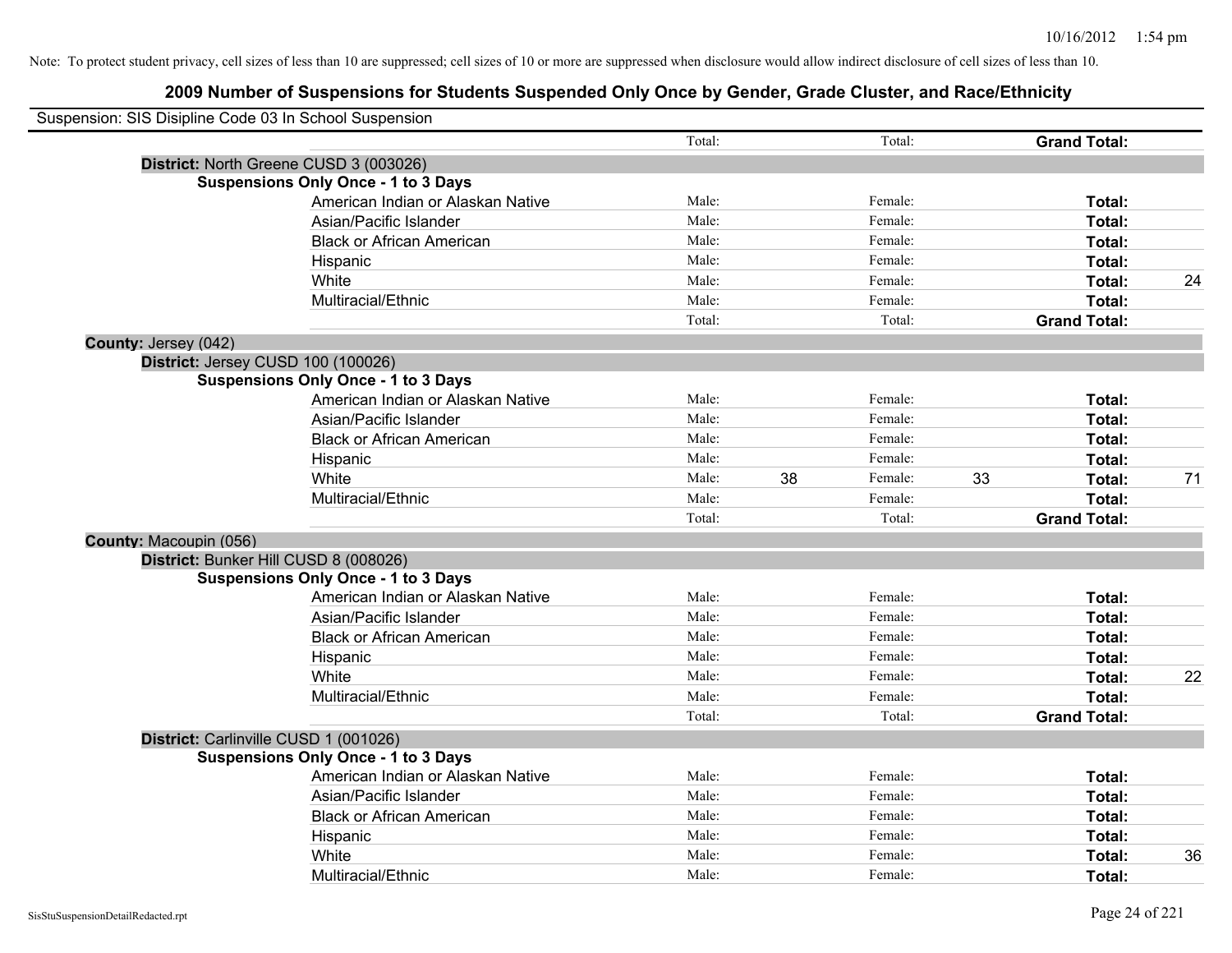# **2009 Number of Suspensions for Students Suspended Only Once by Gender, Grade Cluster, and Race/Ethnicity**

| Suspension: SIS Disipline Code 03 In School Suspension |                                            |        |    |         |    |                     |    |
|--------------------------------------------------------|--------------------------------------------|--------|----|---------|----|---------------------|----|
|                                                        |                                            | Total: |    | Total:  |    | <b>Grand Total:</b> |    |
| District: Girard CUSD 3 (003026)                       |                                            |        |    |         |    |                     |    |
|                                                        | <b>Suspensions Only Once - 1 to 3 Days</b> |        |    |         |    |                     |    |
|                                                        | American Indian or Alaskan Native          | Male:  |    | Female: |    | Total:              |    |
|                                                        | Asian/Pacific Islander                     | Male:  |    | Female: |    | Total:              |    |
|                                                        | <b>Black or African American</b>           | Male:  |    | Female: |    | Total:              |    |
|                                                        | Hispanic                                   | Male:  |    | Female: |    | Total:              |    |
|                                                        | White                                      | Male:  |    | Female: |    | Total:              |    |
|                                                        | Multiracial/Ethnic                         | Male:  |    | Female: |    | Total:              |    |
|                                                        |                                            | Total: |    | Total:  |    | <b>Grand Total:</b> |    |
|                                                        | District: Mount Olive CUSD 5 (005026)      |        |    |         |    |                     |    |
|                                                        | <b>Suspensions Only Once - 1 to 3 Days</b> |        |    |         |    |                     |    |
|                                                        | American Indian or Alaskan Native          | Male:  |    | Female: |    | Total:              |    |
|                                                        | Asian/Pacific Islander                     | Male:  |    | Female: |    | Total:              |    |
|                                                        | <b>Black or African American</b>           | Male:  |    | Female: |    | Total:              |    |
|                                                        | Hispanic                                   | Male:  |    | Female: |    | Total:              |    |
|                                                        | White                                      | Male:  |    | Female: |    | Total:              | 24 |
|                                                        | Multiracial/Ethnic                         | Male:  |    | Female: |    | Total:              |    |
|                                                        |                                            | Total: |    | Total:  |    | <b>Grand Total:</b> |    |
|                                                        | District: Northwestern CUSD 2 (002026)     |        |    |         |    |                     |    |
|                                                        | <b>Suspensions Only Once - 1 to 3 Days</b> |        |    |         |    |                     |    |
|                                                        | American Indian or Alaskan Native          | Male:  |    | Female: |    | Total:              |    |
|                                                        | Asian/Pacific Islander                     | Male:  |    | Female: |    | Total:              |    |
|                                                        | <b>Black or African American</b>           | Male:  |    | Female: |    | Total:              |    |
|                                                        | Hispanic                                   | Male:  |    | Female: |    | Total:              |    |
|                                                        | White                                      | Male:  |    | Female: |    | Total:              | 23 |
|                                                        | Multiracial/Ethnic                         | Male:  |    | Female: |    | Total:              |    |
|                                                        |                                            | Total: |    | Total:  |    | <b>Grand Total:</b> |    |
|                                                        | District: Southwestern CUSD 9 (009026)     |        |    |         |    |                     |    |
|                                                        | <b>Suspensions Only Once - 1 to 3 Days</b> |        |    |         |    |                     |    |
|                                                        | American Indian or Alaskan Native          | Male:  |    | Female: |    | Total:              |    |
|                                                        | Asian/Pacific Islander                     | Male:  |    | Female: |    | Total:              |    |
|                                                        | <b>Black or African American</b>           | Male:  |    | Female: |    | Total:              |    |
|                                                        | Hispanic                                   | Male:  |    | Female: |    | Total:              |    |
|                                                        | White                                      | Male:  | 22 | Female: | 15 | Total:              | 37 |
|                                                        | Multiracial/Ethnic                         | Male:  |    | Female: |    | Total:              |    |
|                                                        |                                            | Total: |    | Total:  |    | <b>Grand Total:</b> |    |

**Suspensions Only Once - 4 or More Days**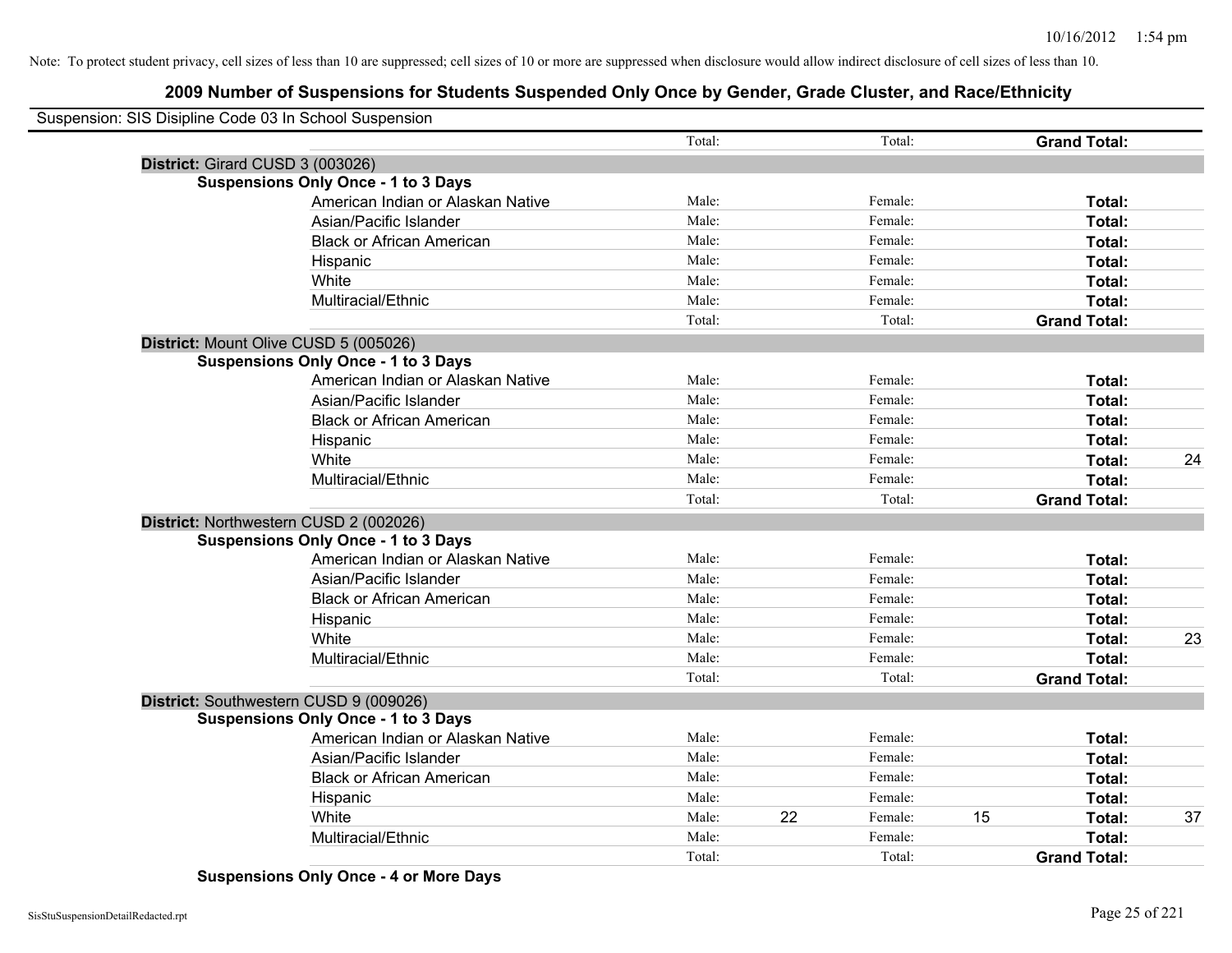# **2009 Number of Suspensions for Students Suspended Only Once by Gender, Grade Cluster, and Race/Ethnicity**

| Suspension: SIS Disipline Code 03 In School Suspension |                                                    |        |    |         |    |                     |    |
|--------------------------------------------------------|----------------------------------------------------|--------|----|---------|----|---------------------|----|
|                                                        | American Indian or Alaskan Native                  | Male:  |    | Female: |    | Total:              |    |
|                                                        | Asian/Pacific Islander                             | Male:  |    | Female: |    | Total:              |    |
|                                                        | <b>Black or African American</b>                   | Male:  |    | Female: |    | Total:              |    |
|                                                        | Hispanic                                           | Male:  |    | Female: |    | Total:              |    |
|                                                        | White                                              | Male:  |    | Female: |    | Total:              |    |
|                                                        | Multiracial/Ethnic                                 | Male:  |    | Female: |    | Total:              |    |
|                                                        |                                                    | Total: |    | Total:  |    | <b>Grand Total:</b> |    |
| District: Virden CUSD 4 (004026)                       |                                                    |        |    |         |    |                     |    |
|                                                        | <b>Suspensions Only Once - 1 to 3 Days</b>         |        |    |         |    |                     |    |
|                                                        | American Indian or Alaskan Native                  | Male:  |    | Female: |    | Total:              |    |
|                                                        | Asian/Pacific Islander                             | Male:  |    | Female: |    | Total:              |    |
|                                                        | <b>Black or African American</b>                   | Male:  |    | Female: |    | Total:              |    |
|                                                        | Hispanic                                           | Male:  |    | Female: |    | Total:              |    |
|                                                        | White                                              | Male:  | 33 | Female: | 11 | Total:              | 44 |
|                                                        | Multiracial/Ethnic                                 | Male:  |    | Female: |    | Total:              |    |
|                                                        |                                                    | Total: |    | Total:  |    | <b>Grand Total:</b> |    |
|                                                        | <b>Suspensions Only Once - 4 or More Days</b>      |        |    |         |    |                     |    |
|                                                        | American Indian or Alaskan Native                  | Male:  |    | Female: |    | Total:              |    |
|                                                        | Asian/Pacific Islander                             | Male:  |    | Female: |    | Total:              |    |
|                                                        | <b>Black or African American</b>                   | Male:  |    | Female: |    | Total:              |    |
|                                                        | Hispanic                                           | Male:  |    | Female: |    | Total:              |    |
|                                                        | White                                              | Male:  |    | Female: |    | Total:              |    |
|                                                        | Multiracial/Ethnic                                 | Male:  |    | Female: |    | Total:              |    |
|                                                        |                                                    | Total: |    | Total:  |    | <b>Grand Total:</b> |    |
|                                                        |                                                    |        |    |         |    |                     |    |
| Region: Carroll/Jo Daviess/Stephenson ROE (08)         |                                                    |        |    |         |    |                     |    |
| County: Carroll (008)                                  |                                                    |        |    |         |    |                     |    |
|                                                        | District: Chadwick-Milledgeville CUSD 399 (399026) |        |    |         |    |                     |    |
|                                                        | <b>Suspensions Only Once - 1 to 3 Days</b>         |        |    |         |    |                     |    |
|                                                        | American Indian or Alaskan Native                  | Male:  |    | Female: |    | Total:              |    |
|                                                        | Asian/Pacific Islander                             | Male:  |    | Female: |    | Total:              |    |
|                                                        | <b>Black or African American</b>                   | Male:  |    | Female: |    | Total:              |    |
|                                                        | Hispanic                                           | Male:  |    | Female: |    | Total:              |    |
|                                                        | White                                              | Male:  |    | Female: |    | Total:              |    |
|                                                        | Multiracial/Ethnic                                 | Male:  |    | Female: |    | Total:              |    |
|                                                        |                                                    | Total: |    | Total:  |    | <b>Grand Total:</b> |    |
|                                                        | District: Eastland CUSD 308 (308026)               |        |    |         |    |                     |    |

**Suspensions Only Once - 1 to 3 Days**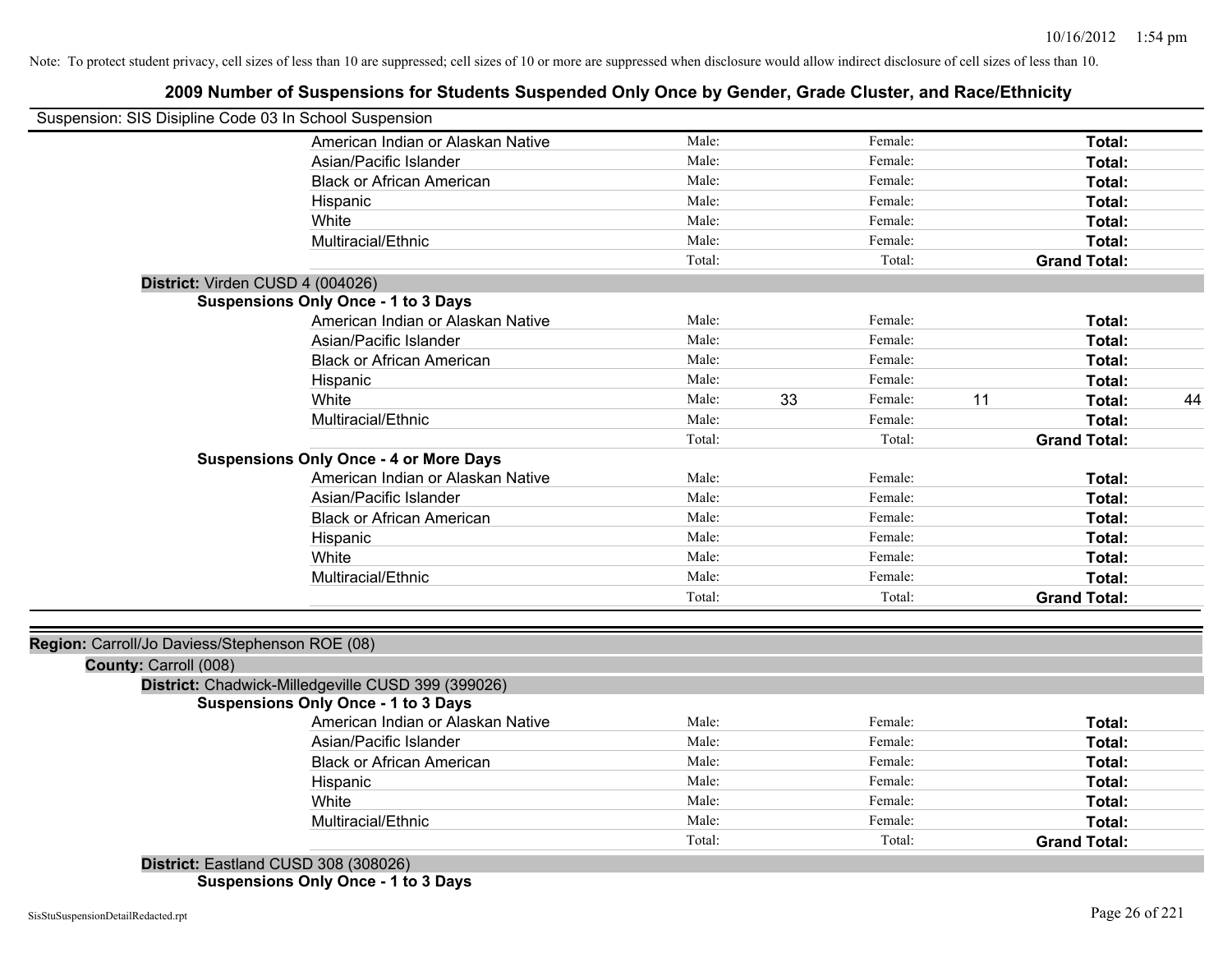|                                | Suspension: SIS Disipline Code 03 In School Suspension |        |    |         |    |                     |    |
|--------------------------------|--------------------------------------------------------|--------|----|---------|----|---------------------|----|
|                                | American Indian or Alaskan Native                      | Male:  |    | Female: |    | Total:              |    |
|                                | Asian/Pacific Islander                                 | Male:  |    | Female: |    | Total:              |    |
|                                | <b>Black or African American</b>                       | Male:  |    | Female: |    | Total:              |    |
|                                | Hispanic                                               | Male:  |    | Female: |    | Total:              |    |
|                                | White                                                  | Male:  |    | Female: |    | Total:              | 10 |
|                                | Multiracial/Ethnic                                     | Male:  |    | Female: |    | Total:              |    |
|                                |                                                        | Total: |    | Total:  |    | <b>Grand Total:</b> |    |
|                                | District: West Carroll CUSD 314 (314026)               |        |    |         |    |                     |    |
|                                | <b>Suspensions Only Once - 1 to 3 Days</b>             |        |    |         |    |                     |    |
|                                | American Indian or Alaskan Native                      | Male:  |    | Female: |    | Total:              |    |
|                                | Asian/Pacific Islander                                 | Male:  |    | Female: |    | Total:              |    |
|                                | <b>Black or African American</b>                       | Male:  |    | Female: |    | Total:              |    |
|                                | Hispanic                                               | Male:  |    | Female: |    | Total:              |    |
|                                | White                                                  | Male:  | 31 | Female: | 18 | Total:              | 49 |
|                                | Multiracial/Ethnic                                     | Male:  |    | Female: |    | Total:              |    |
|                                |                                                        | Total: |    | Total:  |    | <b>Grand Total:</b> |    |
| <b>County: Jodaviess (043)</b> |                                                        |        |    |         |    |                     |    |
|                                | District: East Dubuque USD 119 (119022)                |        |    |         |    |                     |    |
|                                | <b>Suspensions Only Once - 1 to 3 Days</b>             |        |    |         |    |                     |    |
|                                | American Indian or Alaskan Native                      | Male:  |    | Female: |    | Total:              |    |
|                                | Asian/Pacific Islander                                 | Male:  |    | Female: |    | Total:              |    |
|                                | <b>Black or African American</b>                       | Male:  |    | Female: |    | Total:              |    |
|                                | Hispanic                                               | Male:  |    | Female: |    | Total:              |    |
|                                | White                                                  | Male:  |    | Female: |    | Total:              | 22 |
|                                | Multiracial/Ethnic                                     | Male:  |    | Female: |    | Total:              |    |
|                                |                                                        | Total: |    | Total:  |    | <b>Grand Total:</b> |    |
|                                | <b>Suspensions Only Once - 4 or More Days</b>          |        |    |         |    |                     |    |
|                                | American Indian or Alaskan Native                      | Male:  |    | Female: |    | Total:              |    |
|                                | Asian/Pacific Islander                                 | Male:  |    | Female: |    | Total:              |    |
|                                | <b>Black or African American</b>                       | Male:  |    | Female: |    | Total:              |    |
|                                | Hispanic                                               | Male:  |    | Female: |    | Total:              |    |
|                                | White                                                  | Male:  |    | Female: |    | Total:              |    |
|                                | Multiracial/Ethnic                                     | Male:  |    | Female: |    | Total:              |    |
|                                |                                                        | Total: |    | Total:  |    | <b>Grand Total:</b> |    |
|                                | District: Galena USD 120 (120022)                      |        |    |         |    |                     |    |
|                                | <b>Suspensions Only Once - 1 to 3 Days</b>             |        |    |         |    |                     |    |
|                                | American Indian or Alaskan Native                      | Male:  |    | Female: |    | Total:              |    |
|                                | Asian/Pacific Islander                                 | Male:  |    | Female: |    | Total:              |    |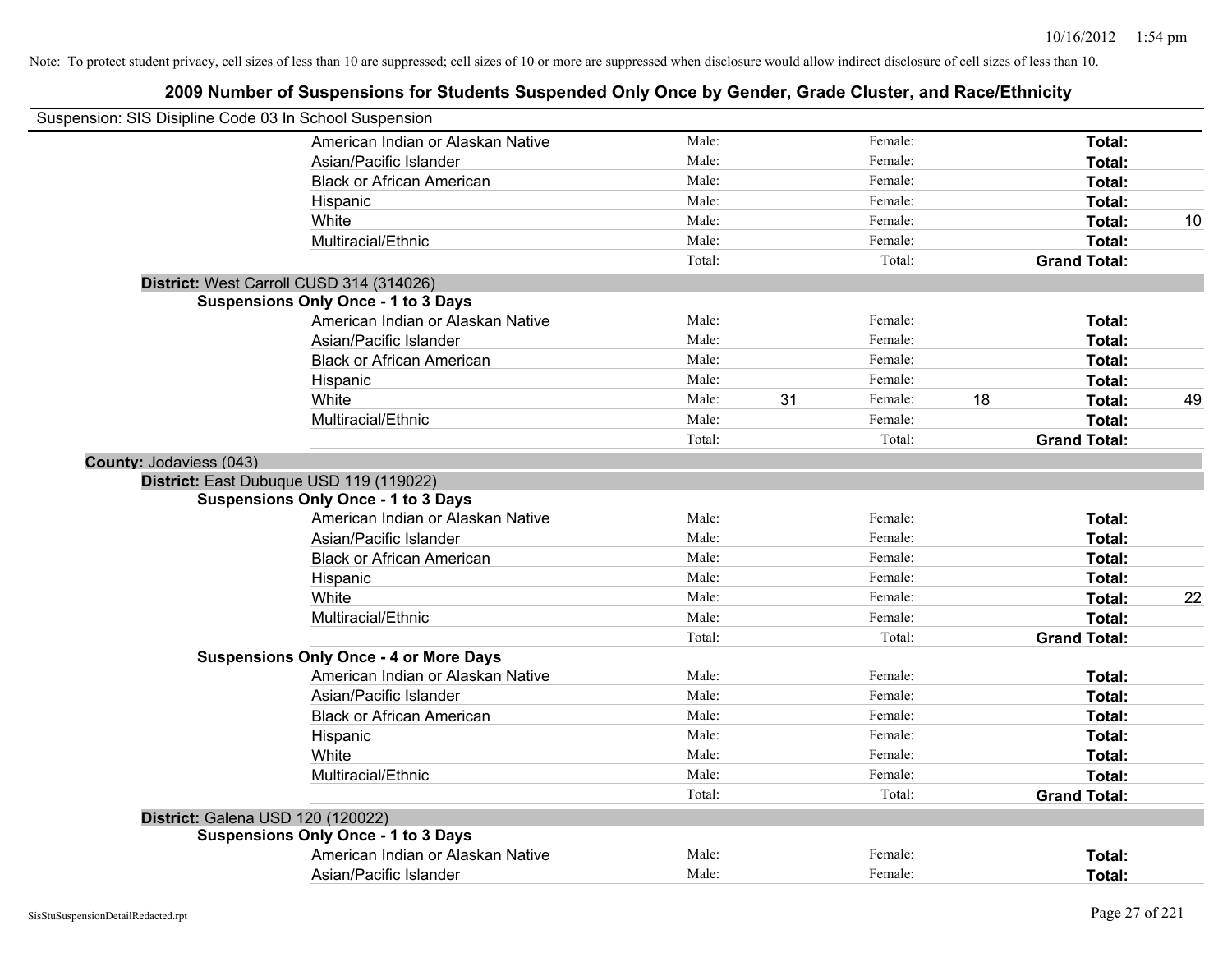| Suspension: SIS Disipline Code 03 In School Suspension |                                               |        |         |                     |    |
|--------------------------------------------------------|-----------------------------------------------|--------|---------|---------------------|----|
|                                                        | <b>Black or African American</b>              | Male:  | Female: | Total:              |    |
|                                                        | Hispanic                                      | Male:  | Female: | Total:              |    |
|                                                        | White                                         | Male:  | Female: | Total:              | 25 |
|                                                        | Multiracial/Ethnic                            | Male:  | Female: | Total:              |    |
|                                                        |                                               | Total: | Total:  | <b>Grand Total:</b> |    |
|                                                        | <b>Suspensions Only Once - 4 or More Days</b> |        |         |                     |    |
|                                                        | American Indian or Alaskan Native             | Male:  | Female: | Total:              |    |
|                                                        | Asian/Pacific Islander                        | Male:  | Female: | Total:              |    |
|                                                        | <b>Black or African American</b>              | Male:  | Female: | Total:              |    |
|                                                        | Hispanic                                      | Male:  | Female: | Total:              |    |
|                                                        | White                                         | Male:  | Female: | Total:              |    |
|                                                        | Multiracial/Ethnic                            | Male:  | Female: | Total:              |    |
|                                                        |                                               | Total: | Total:  | <b>Grand Total:</b> |    |
| District: River Ridge CUSD 210 (210026)                |                                               |        |         |                     |    |
|                                                        | <b>Suspensions Only Once - 1 to 3 Days</b>    |        |         |                     |    |
|                                                        | American Indian or Alaskan Native             | Male:  | Female: | Total:              |    |
|                                                        | Asian/Pacific Islander                        | Male:  | Female: | Total:              |    |
|                                                        | <b>Black or African American</b>              | Male:  | Female: | Total:              |    |
|                                                        | Hispanic                                      | Male:  | Female: | Total:              |    |
|                                                        | White                                         | Male:  | Female: | Total:              | 16 |
|                                                        | Multiracial/Ethnic                            | Male:  | Female: | Total:              |    |
|                                                        |                                               | Total: | Total:  | <b>Grand Total:</b> |    |
| District: Stockton CUSD 206 (206026)                   |                                               |        |         |                     |    |
|                                                        | <b>Suspensions Only Once - 1 to 3 Days</b>    |        |         |                     |    |
|                                                        | American Indian or Alaskan Native             | Male:  | Female: | Total:              |    |
|                                                        | Asian/Pacific Islander                        | Male:  | Female: | Total:              |    |
|                                                        | <b>Black or African American</b>              | Male:  | Female: | Total:              |    |
|                                                        | Hispanic                                      | Male:  | Female: | Total:              |    |
|                                                        | White                                         | Male:  | Female: | Total:              | 14 |
|                                                        | Multiracial/Ethnic                            | Male:  | Female: | Total:              |    |
|                                                        |                                               | Total: | Total:  | <b>Grand Total:</b> |    |
| District: Warren CUSD 205 (205026)                     |                                               |        |         |                     |    |
|                                                        | <b>Suspensions Only Once - 1 to 3 Days</b>    |        |         |                     |    |
|                                                        | American Indian or Alaskan Native             | Male:  | Female: | Total:              |    |
|                                                        | Asian/Pacific Islander                        | Male:  | Female: | Total:              |    |
|                                                        | <b>Black or African American</b>              | Male:  | Female: | Total:              |    |
|                                                        | Hispanic                                      | Male:  | Female: | Total:              |    |
|                                                        | White                                         | Male:  | Female: | Total:              |    |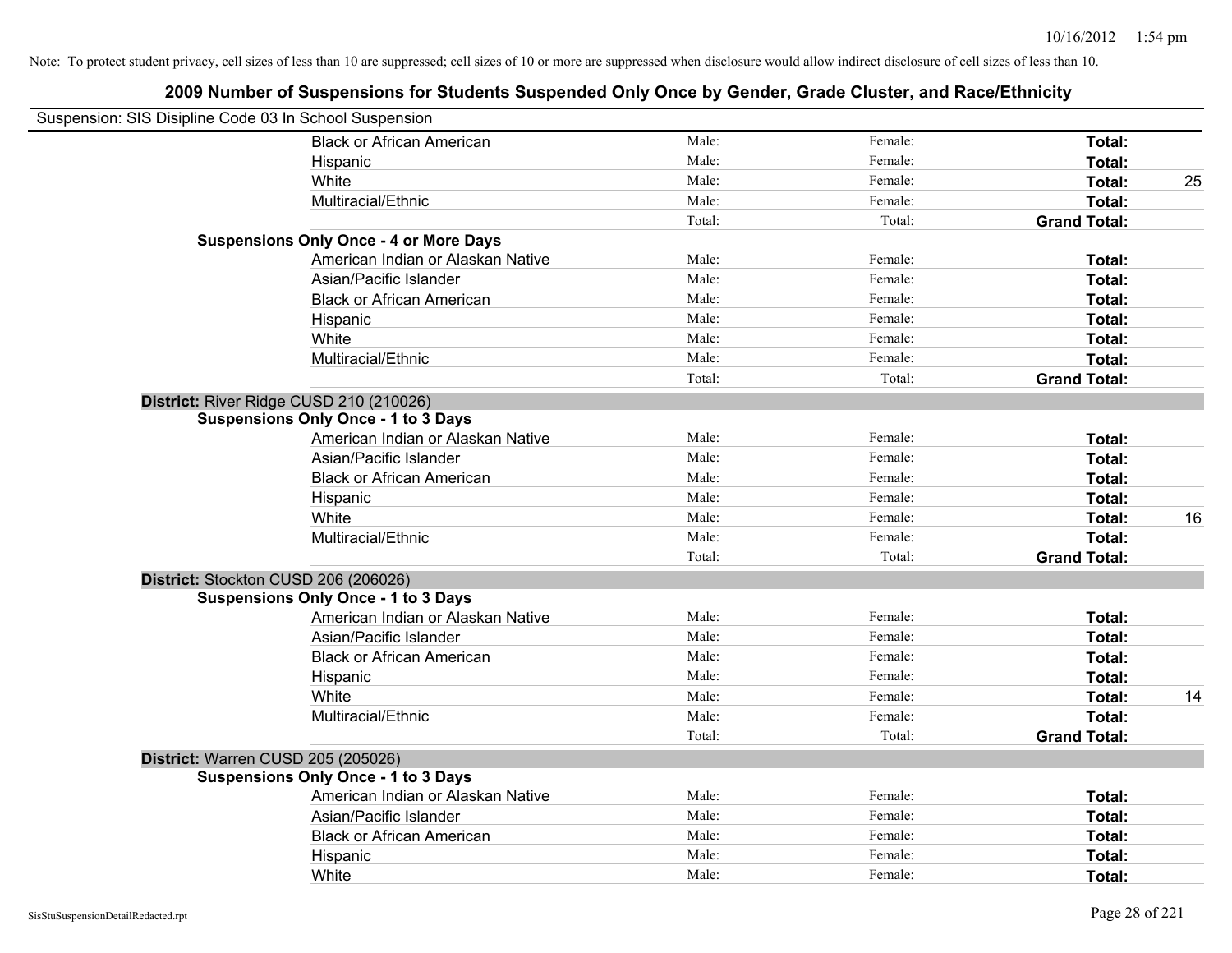|                                 | Suspension: SIS Disipline Code 03 In School Suspension |        |    |         |    |                     |     |
|---------------------------------|--------------------------------------------------------|--------|----|---------|----|---------------------|-----|
|                                 | Multiracial/Ethnic                                     | Male:  |    | Female: |    | Total:              |     |
|                                 |                                                        | Total: |    | Total:  |    | <b>Grand Total:</b> |     |
| <b>County: Stephenson (089)</b> |                                                        |        |    |         |    |                     |     |
|                                 | District: Dakota CUSD 201 (201026)                     |        |    |         |    |                     |     |
|                                 | <b>Suspensions Only Once - 1 to 3 Days</b>             |        |    |         |    |                     |     |
|                                 | American Indian or Alaskan Native                      | Male:  |    | Female: |    | Total:              |     |
|                                 | Asian/Pacific Islander                                 | Male:  |    | Female: |    | Total:              |     |
|                                 | <b>Black or African American</b>                       | Male:  |    | Female: |    | Total:              |     |
|                                 | Hispanic                                               | Male:  |    | Female: |    | Total:              |     |
|                                 | White                                                  | Male:  | 45 | Female: | 14 | Total:              | 59  |
|                                 | Multiracial/Ethnic                                     | Male:  |    | Female: |    | Total:              |     |
|                                 |                                                        | Total: |    | Total:  |    | <b>Grand Total:</b> |     |
|                                 | District: Freeport SD 145 (145022)                     |        |    |         |    |                     |     |
|                                 | <b>Suspensions Only Once - 1 to 3 Days</b>             |        |    |         |    |                     |     |
|                                 | American Indian or Alaskan Native                      | Male:  |    | Female: |    | Total:              |     |
|                                 | Asian/Pacific Islander                                 | Male:  |    | Female: |    | Total:              |     |
|                                 | <b>Black or African American</b>                       | Male:  | 25 | Female: | 38 | Total:              | 63  |
|                                 | Hispanic                                               | Male:  |    | Female: |    | Total:              |     |
|                                 | White                                                  | Male:  | 37 | Female: | 26 | Total:              | 63  |
|                                 | Multiracial/Ethnic                                     | Male:  |    | Female: |    | Total:              |     |
|                                 |                                                        | Total: |    | Total:  |    | <b>Grand Total:</b> | 139 |
|                                 | District: Lena Winslow CUSD 202 (202026)               |        |    |         |    |                     |     |
|                                 | <b>Suspensions Only Once - 1 to 3 Days</b>             |        |    |         |    |                     |     |
|                                 | American Indian or Alaskan Native                      | Male:  |    | Female: |    | Total:              |     |
|                                 | Asian/Pacific Islander                                 | Male:  |    | Female: |    | Total:              |     |
|                                 | <b>Black or African American</b>                       | Male:  |    | Female: |    | Total:              |     |
|                                 | Hispanic                                               | Male:  |    | Female: |    | Total:              |     |
|                                 | White                                                  | Male:  |    | Female: |    | Total:              | 29  |
|                                 | Multiracial/Ethnic                                     | Male:  |    | Female: |    | Total:              |     |
|                                 |                                                        | Total: |    | Total:  |    | <b>Grand Total:</b> |     |
|                                 | District: Northwest Sp Ed Cooperative (145061)         |        |    |         |    |                     |     |
|                                 | <b>Suspensions Only Once - 1 to 3 Days</b>             |        |    |         |    |                     |     |
|                                 | American Indian or Alaskan Native                      | Male:  |    | Female: |    | Total:              |     |
|                                 | Asian/Pacific Islander                                 | Male:  |    | Female: |    | Total:              |     |
|                                 | <b>Black or African American</b>                       | Male:  |    | Female: |    | Total:              |     |
|                                 | Hispanic                                               | Male:  |    | Female: |    | Total:              |     |
|                                 | White                                                  | Male:  |    | Female: |    | Total:              |     |
|                                 | Multiracial/Ethnic                                     | Male:  |    | Female: |    | Total:              |     |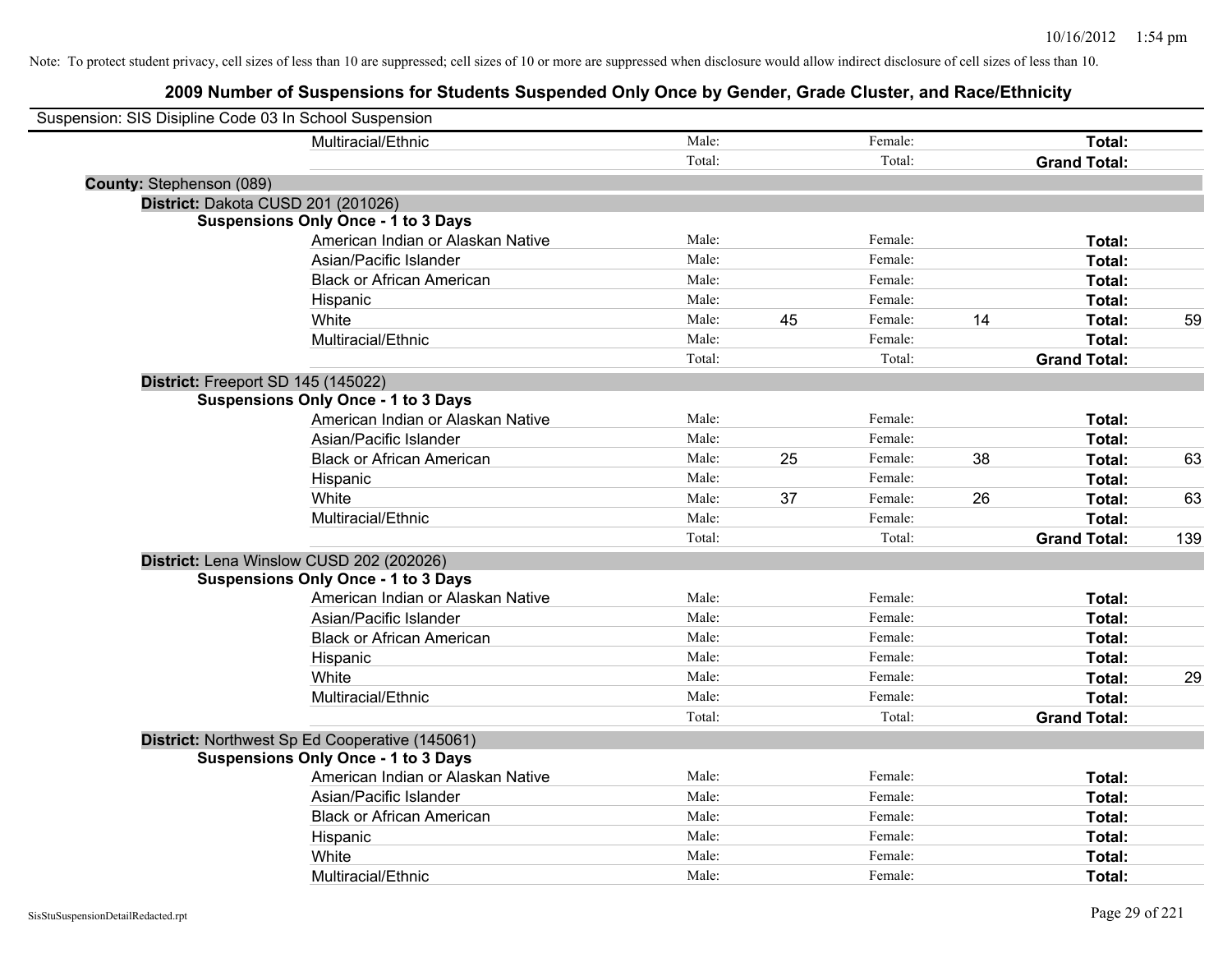| Suspension: SIS Disipline Code 03 In School Suspension |                                            |        |    |         |                     |    |
|--------------------------------------------------------|--------------------------------------------|--------|----|---------|---------------------|----|
|                                                        |                                            | Total: |    | Total:  | <b>Grand Total:</b> |    |
|                                                        | District: Orangeville CUSD 203 (203026)    |        |    |         |                     |    |
|                                                        | <b>Suspensions Only Once - 1 to 3 Days</b> |        |    |         |                     |    |
|                                                        | American Indian or Alaskan Native          | Male:  |    | Female: | Total:              |    |
|                                                        | Asian/Pacific Islander                     | Male:  |    | Female: | Total:              |    |
|                                                        | <b>Black or African American</b>           | Male:  |    | Female: | Total:              |    |
|                                                        | Hispanic                                   | Male:  |    | Female: | Total:              |    |
|                                                        | White                                      | Male:  | 26 | Female: | 11<br>Total:        | 37 |
|                                                        | Multiracial/Ethnic                         | Male:  |    | Female: | Total:              |    |
|                                                        |                                            | Total: |    | Total:  | <b>Grand Total:</b> |    |
|                                                        | District: Pearl City CUSD 200 (200026)     |        |    |         |                     |    |
|                                                        | <b>Suspensions Only Once - 1 to 3 Days</b> |        |    |         |                     |    |
|                                                        | American Indian or Alaskan Native          | Male:  |    | Female: | Total:              |    |
|                                                        | Asian/Pacific Islander                     | Male:  |    | Female: | Total:              |    |
|                                                        | <b>Black or African American</b>           | Male:  |    | Female: | Total:              |    |
|                                                        | Hispanic                                   | Male:  |    | Female: | Total:              |    |
|                                                        | White                                      | Male:  |    | Female: | Total:              | 10 |
|                                                        | Multiracial/Ethnic                         | Male:  |    | Female: | Total:              |    |
|                                                        |                                            | Total: |    | Total:  | <b>Grand Total:</b> |    |
|                                                        |                                            |        |    |         |                     |    |
| Region: Champaign/Ford ROE (09)                        |                                            |        |    |         |                     |    |
| County: Champaign (010)                                |                                            |        |    |         |                     |    |
|                                                        | District: Champaign CUSD 4 (004026)        |        |    |         |                     |    |
|                                                        | <b>Suspensions Only Once - 1 to 3 Days</b> |        |    |         |                     |    |
|                                                        | American Indian or Alaskan Native          | Male:  |    | Female: | Total:              |    |
|                                                        | Asian/Pacific Islander                     | Male:  |    | Female: | Total:              |    |
|                                                        | <b>Black or African American</b>           | Male:  |    | Female: | Total:              | 10 |
|                                                        | Hispanic                                   | Male:  |    | Female: | Total:              |    |
|                                                        | White                                      | Male:  |    | Female: | Total:              |    |
|                                                        | Multiracial/Ethnic                         | Male:  |    | Female: | Total:              |    |
|                                                        |                                            | Total: |    | Total:  | <b>Grand Total:</b> |    |
|                                                        | District: Fisher CUSD 1 (001026)           |        |    |         |                     |    |
|                                                        | <b>Suspensions Only Once - 1 to 3 Days</b> |        |    |         |                     |    |
|                                                        | American Indian or Alaskan Native          | Male:  |    | Female: | Total:              |    |
|                                                        | Asian/Pacific Islander                     | Male:  |    | Female: | Total:              |    |
|                                                        | <b>Black or African American</b>           | Male:  |    | Female: | Total:              |    |
|                                                        | Hispanic                                   | Male:  |    | Female: | Total:              |    |
|                                                        | White                                      | Male:  |    | Female: | Total:              | 13 |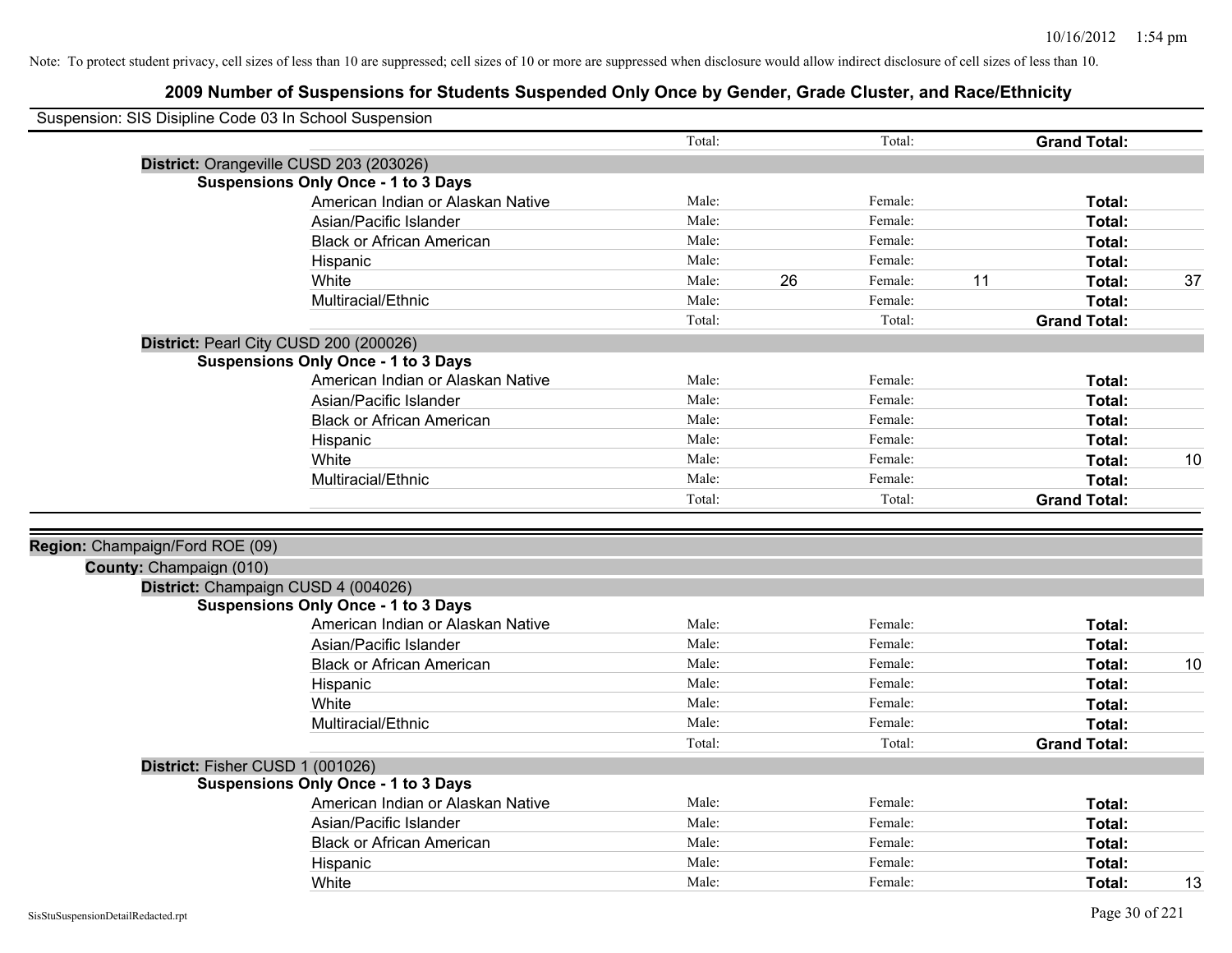| Suspension: SIS Disipline Code 03 In School Suspension |                                                      |        |         |                     |
|--------------------------------------------------------|------------------------------------------------------|--------|---------|---------------------|
|                                                        | Multiracial/Ethnic                                   | Male:  | Female: | Total:              |
|                                                        |                                                      | Total: | Total:  | <b>Grand Total:</b> |
| District: Gifford CCSD 188 (188004)                    |                                                      |        |         |                     |
|                                                        | <b>Suspensions Only Once - 1 to 3 Days</b>           |        |         |                     |
|                                                        | American Indian or Alaskan Native                    | Male:  | Female: | Total:              |
|                                                        | Asian/Pacific Islander                               | Male:  | Female: | Total:              |
|                                                        | <b>Black or African American</b>                     | Male:  | Female: | Total:              |
|                                                        | Hispanic                                             | Male:  | Female: | Total:              |
|                                                        | White                                                | Male:  | Female: | Total:              |
|                                                        | Multiracial/Ethnic                                   | Male:  | Female: | Total:              |
|                                                        |                                                      | Total: | Total:  | <b>Grand Total:</b> |
| District: Ludlow CCSD 142 (142004)                     |                                                      |        |         |                     |
|                                                        | <b>Suspensions Only Once - 1 to 3 Days</b>           |        |         |                     |
|                                                        | American Indian or Alaskan Native                    | Male:  | Female: | Total:              |
|                                                        | Asian/Pacific Islander                               | Male:  | Female: | Total:              |
|                                                        | <b>Black or African American</b>                     | Male:  | Female: | Total:              |
|                                                        | Hispanic                                             | Male:  | Female: | Total:              |
|                                                        | White                                                | Male:  | Female: | Total:              |
|                                                        | Multiracial/Ethnic                                   | Male:  | Female: | Total:              |
|                                                        |                                                      | Total: | Total:  | <b>Grand Total:</b> |
| District: Mahomet-Seymour CUSD 3 (003026)              |                                                      |        |         |                     |
|                                                        | <b>Suspensions Only Once - 1 to 3 Days</b>           |        |         |                     |
|                                                        | American Indian or Alaskan Native                    | Male:  | Female: | Total:              |
|                                                        | Asian/Pacific Islander                               | Male:  | Female: | Total:              |
|                                                        | <b>Black or African American</b>                     | Male:  | Female: | Total:              |
|                                                        | Hispanic                                             | Male:  | Female: | Total:              |
|                                                        | White                                                | Male:  | Female: | Total:              |
|                                                        | Multiracial/Ethnic                                   | Male:  | Female: | Total:              |
|                                                        |                                                      | Total: | Total:  | <b>Grand Total:</b> |
|                                                        | District: Pavilion Behavioral Health System (017200) |        |         |                     |
|                                                        | <b>Suspensions Only Once - 1 to 3 Days</b>           |        |         |                     |
|                                                        | American Indian or Alaskan Native                    | Male:  | Female: | Total:              |
|                                                        | Asian/Pacific Islander                               | Male:  | Female: | Total:              |
|                                                        | <b>Black or African American</b>                     | Male:  | Female: | Total:              |
|                                                        | Hispanic                                             | Male:  | Female: | Total:              |
|                                                        | White                                                | Male:  | Female: | Total:              |
|                                                        | Multiracial/Ethnic                                   | Male:  | Female: | Total:              |
|                                                        |                                                      | Total: | Total:  | <b>Grand Total:</b> |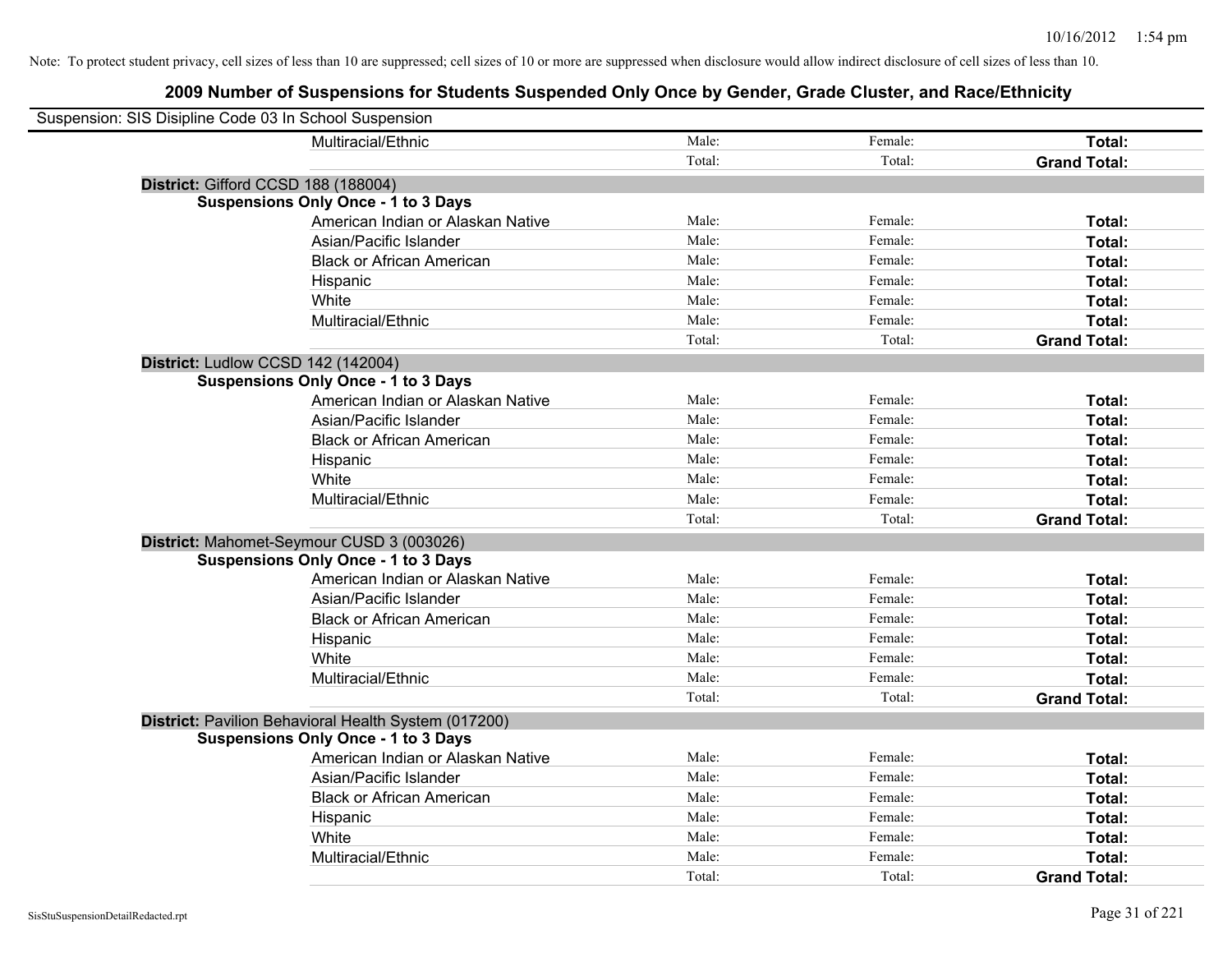| Suspension: SIS Disipline Code 03 In School Suspension |                                               |        |    |         |    |                     |    |
|--------------------------------------------------------|-----------------------------------------------|--------|----|---------|----|---------------------|----|
|                                                        | District: Prairieview-Ogden CCSD 197 (197004) |        |    |         |    |                     |    |
|                                                        | <b>Suspensions Only Once - 1 to 3 Days</b>    |        |    |         |    |                     |    |
|                                                        | American Indian or Alaskan Native             | Male:  |    | Female: |    | Total:              |    |
|                                                        | Asian/Pacific Islander                        | Male:  |    | Female: |    | Total:              |    |
|                                                        | <b>Black or African American</b>              | Male:  |    | Female: |    | Total:              |    |
|                                                        | Hispanic                                      | Male:  |    | Female: |    | Total:              |    |
|                                                        | White                                         | Male:  |    | Female: |    | Total:              |    |
|                                                        | Multiracial/Ethnic                            | Male:  |    | Female: |    | Total:              |    |
|                                                        |                                               | Total: |    | Total:  |    | <b>Grand Total:</b> |    |
|                                                        | District: Rantoul City SD 137 (137002)        |        |    |         |    |                     |    |
|                                                        | <b>Suspensions Only Once - 1 to 3 Days</b>    |        |    |         |    |                     |    |
|                                                        | American Indian or Alaskan Native             | Male:  |    | Female: |    | Total:              |    |
|                                                        | Asian/Pacific Islander                        | Male:  |    | Female: |    | Total:              |    |
|                                                        | <b>Black or African American</b>              | Male:  |    | Female: |    | Total:              | 18 |
|                                                        | Hispanic                                      | Male:  |    | Female: |    | Total:              |    |
|                                                        | White                                         | Male:  |    | Female: |    | Total:              |    |
|                                                        | Multiracial/Ethnic                            | Male:  |    | Female: |    | Total:              |    |
|                                                        |                                               | Total: | 19 | Total:  | 10 | <b>Grand Total:</b> | 29 |
|                                                        | <b>Suspensions Only Once - 4 or More Days</b> |        |    |         |    |                     |    |
|                                                        | American Indian or Alaskan Native             | Male:  |    | Female: |    | Total:              |    |
|                                                        | Asian/Pacific Islander                        | Male:  |    | Female: |    | Total:              |    |
|                                                        | <b>Black or African American</b>              | Male:  |    | Female: |    | Total:              |    |
|                                                        | Hispanic                                      | Male:  |    | Female: |    | Total:              |    |
|                                                        | White                                         | Male:  |    | Female: |    | Total:              |    |
|                                                        | Multiracial/Ethnic                            | Male:  |    | Female: |    | Total:              |    |
|                                                        |                                               | Total: |    | Total:  |    | <b>Grand Total:</b> |    |
|                                                        | District: St Joseph Ogden CHSD 305 (305016)   |        |    |         |    |                     |    |
|                                                        | <b>Suspensions Only Once - 1 to 3 Days</b>    |        |    |         |    |                     |    |
|                                                        | American Indian or Alaskan Native             | Male:  |    | Female: |    | Total:              |    |
|                                                        | Asian/Pacific Islander                        | Male:  |    | Female: |    | Total:              |    |
|                                                        | <b>Black or African American</b>              | Male:  |    | Female: |    | Total:              |    |
|                                                        | Hispanic                                      | Male:  |    | Female: |    | Total:              |    |
|                                                        | White                                         | Male:  |    | Female: |    | Total:              | 12 |
|                                                        | Multiracial/Ethnic                            | Male:  |    | Female: |    | Total:              |    |
|                                                        |                                               | Total: |    | Total:  |    | <b>Grand Total:</b> |    |
|                                                        | District: Thomasboro CCSD 130 (130004)        |        |    |         |    |                     |    |
|                                                        | <b>Suspensions Only Once - 1 to 3 Days</b>    |        |    |         |    |                     |    |
|                                                        | American Indian or Alaskan Native             | Male:  |    | Female: |    | Total:              |    |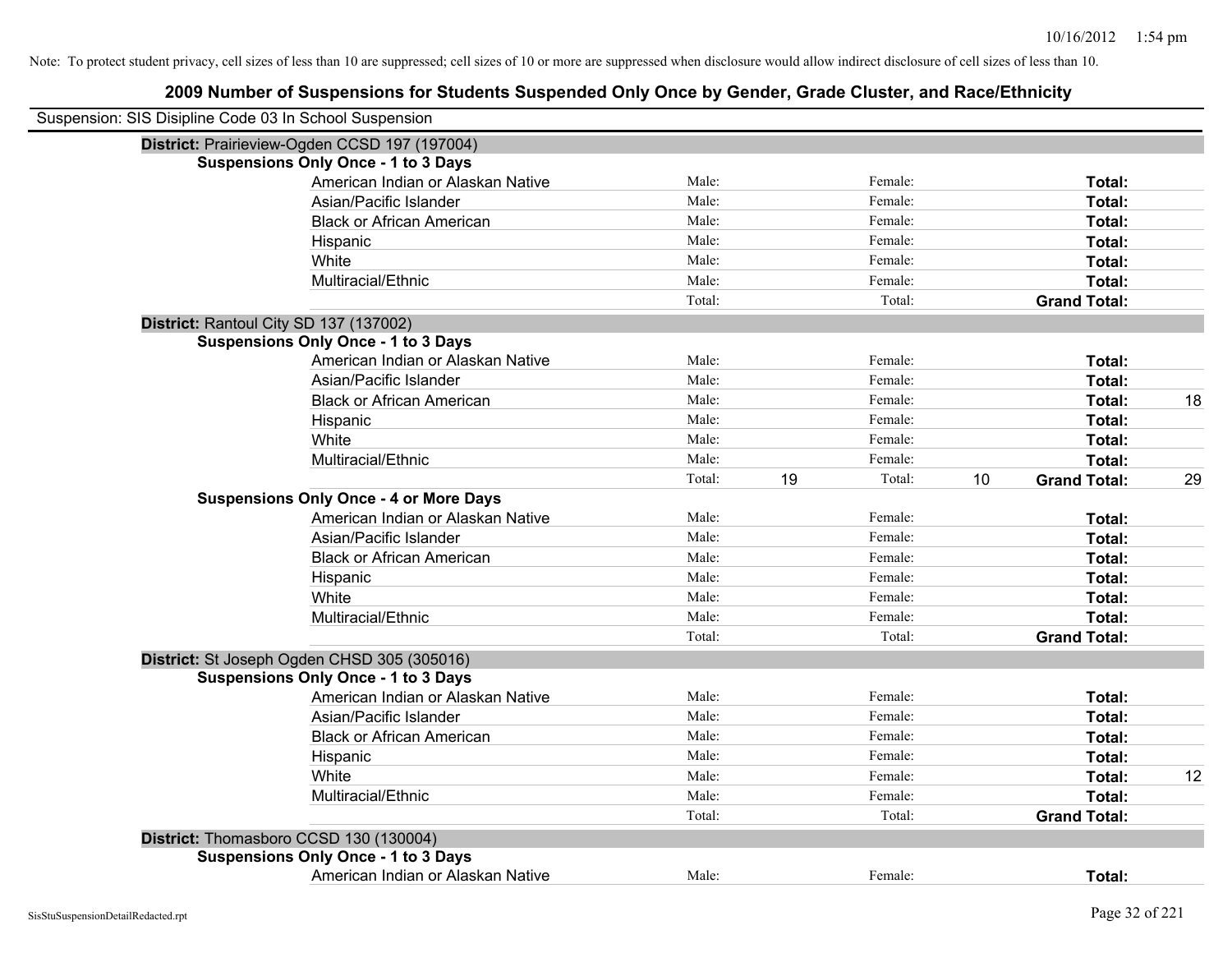| Suspension: SIS Disipline Code 03 In School Suspension |                                                     |        |               |    |                     |    |
|--------------------------------------------------------|-----------------------------------------------------|--------|---------------|----|---------------------|----|
|                                                        | Asian/Pacific Islander                              | Male:  | Female:       |    | Total:              |    |
|                                                        | <b>Black or African American</b>                    | Male:  | Female:       |    | Total:              |    |
|                                                        | Hispanic                                            | Male:  | Female:       |    | Total:              |    |
|                                                        | White                                               | Male:  | Female:       |    | Total:              |    |
|                                                        | Multiracial/Ethnic                                  | Male:  | Female:       |    | Total:              |    |
|                                                        |                                                     | Total: | Total:        |    | <b>Grand Total:</b> | 20 |
| District: Tolono CUSD 7 (007026)                       |                                                     |        |               |    |                     |    |
|                                                        | <b>Suspensions Only Once - 1 to 3 Days</b>          |        |               |    |                     |    |
|                                                        | American Indian or Alaskan Native                   | Male:  | Female:       |    | Total:              |    |
|                                                        | Asian/Pacific Islander                              | Male:  | Female:       |    | Total:              |    |
|                                                        | <b>Black or African American</b>                    | Male:  | Female:       |    | Total:              |    |
|                                                        | Hispanic                                            | Male:  | Female:       |    | Total:              |    |
|                                                        | White                                               | Male:  | Female:       |    | Total:              |    |
|                                                        | Multiracial/Ethnic                                  | Male:  | Female:       |    | Total:              |    |
|                                                        |                                                     | Total: | Total:        |    | <b>Grand Total:</b> |    |
| District: Urbana SD 116 (116022)                       |                                                     |        |               |    |                     |    |
|                                                        | <b>Suspensions Only Once - 1 to 3 Days</b>          |        |               |    |                     |    |
|                                                        | American Indian or Alaskan Native                   | Male:  | Female:       |    | Total:              |    |
|                                                        | Asian/Pacific Islander                              | Male:  | Female:       |    | Total:              |    |
|                                                        | <b>Black or African American</b>                    | Male:  | 47<br>Female: | 36 | Total:              | 83 |
|                                                        | Hispanic                                            | Male:  | Female:       |    | Total:              | 11 |
|                                                        | White                                               | Male:  | Female:       |    | Total:              | 33 |
|                                                        | Multiracial/Ethnic                                  | Male:  | Female:       |    | Total:              | 11 |
|                                                        |                                                     | Total: | Total:        |    | <b>Grand Total:</b> |    |
| County: Ford (027)                                     |                                                     |        |               |    |                     |    |
|                                                        | District: Gibson City-Melvin-Sibley CUSD 5 (005026) |        |               |    |                     |    |
|                                                        | <b>Suspensions Only Once - 1 to 3 Days</b>          |        |               |    |                     |    |
|                                                        | American Indian or Alaskan Native                   | Male:  | Female:       |    | Total:              |    |
|                                                        | Asian/Pacific Islander                              | Male:  | Female:       |    | Total:              |    |
|                                                        | <b>Black or African American</b>                    | Male:  | Female:       |    | Total:              |    |
|                                                        | Hispanic                                            | Male:  | Female:       |    | Total:              |    |
|                                                        | White                                               | Male:  | Female:       |    | Total:              | 11 |
|                                                        | Multiracial/Ethnic                                  | Male:  | Female:       |    | Total:              |    |
|                                                        |                                                     | Total: | Total:        |    | <b>Grand Total:</b> |    |
|                                                        | District: Paxton-Buckley-Loda CUD 10 (010026)       |        |               |    |                     |    |
|                                                        | <b>Suspensions Only Once - 1 to 3 Days</b>          |        |               |    |                     |    |
|                                                        | American Indian or Alaskan Native                   | Male:  | Female:       |    | Total:              |    |
|                                                        | Asian/Pacific Islander                              | Male:  | Female:       |    | Total:              |    |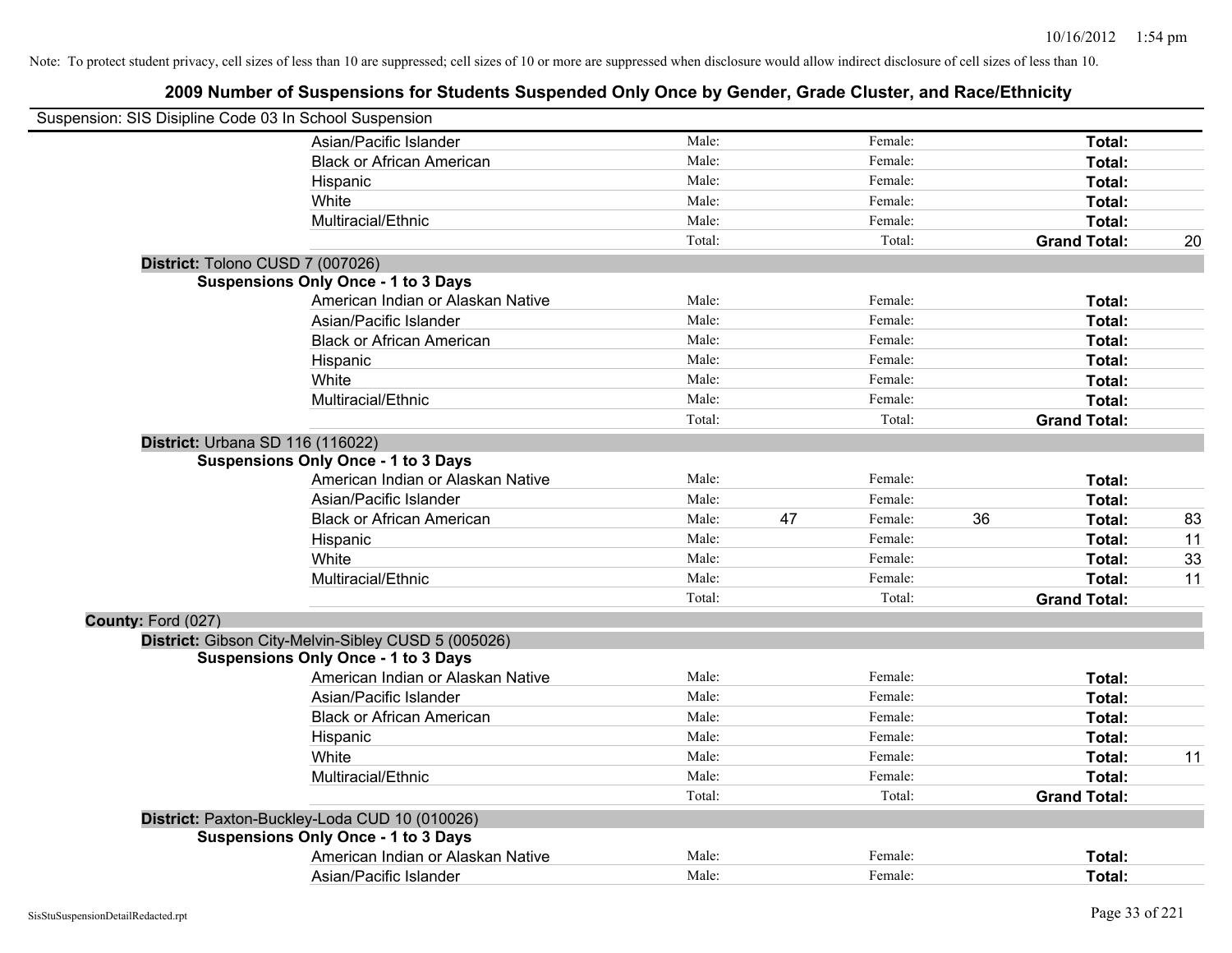|                                       | Suspension: SIS Disipline Code 03 In School Suspension |        |    |         |    |                     |    |
|---------------------------------------|--------------------------------------------------------|--------|----|---------|----|---------------------|----|
|                                       | <b>Black or African American</b>                       | Male:  |    | Female: |    | Total:              |    |
|                                       | Hispanic                                               | Male:  |    | Female: |    | Total:              |    |
|                                       | White                                                  | Male:  |    | Female: |    | Total:              |    |
|                                       | Multiracial/Ethnic                                     | Male:  |    | Female: |    | Total:              |    |
|                                       |                                                        | Total: |    | Total:  |    | <b>Grand Total:</b> |    |
| Region: Christian/Montgomery ROE (10) |                                                        |        |    |         |    |                     |    |
| County: Christian (011)               |                                                        |        |    |         |    |                     |    |
|                                       | District: Edinburg CUSD 4 (004026)                     |        |    |         |    |                     |    |
|                                       | <b>Suspensions Only Once - 1 to 3 Days</b>             |        |    |         |    |                     |    |
|                                       | American Indian or Alaskan Native                      | Male:  |    | Female: |    | <b>Total:</b>       |    |
|                                       | Asian/Pacific Islander                                 | Male:  |    | Female: |    | Total:              |    |
|                                       | <b>Black or African American</b>                       | Male:  |    | Female: |    | Total:              |    |
|                                       | Hispanic                                               | Male:  |    | Female: |    | Total:              |    |
|                                       | White                                                  | Male:  |    | Female: |    | Total:              | 17 |
|                                       | Multiracial/Ethnic                                     | Male:  |    | Female: |    | Total:              |    |
|                                       |                                                        | Total: |    | Total:  |    | <b>Grand Total:</b> |    |
|                                       | District: Morrisonville CUSD 1 (001026)                |        |    |         |    |                     |    |
|                                       | <b>Suspensions Only Once - 1 to 3 Days</b>             |        |    |         |    |                     |    |
|                                       | American Indian or Alaskan Native                      | Male:  |    | Female: |    | <b>Total:</b>       |    |
|                                       | Asian/Pacific Islander                                 | Male:  |    | Female: |    | Total:              |    |
|                                       | <b>Black or African American</b>                       | Male:  |    | Female: |    | Total:              |    |
|                                       | Hispanic                                               | Male:  |    | Female: |    | Total:              |    |
|                                       | White                                                  | Male:  |    | Female: |    | Total:              | 17 |
|                                       | Multiracial/Ethnic                                     | Male:  |    | Female: |    | Total:              |    |
|                                       |                                                        | Total: |    | Total:  |    | <b>Grand Total:</b> |    |
|                                       | District: Pana CUSD 8 (008026)                         |        |    |         |    |                     |    |
|                                       | <b>Suspensions Only Once - 1 to 3 Days</b>             |        |    |         |    |                     |    |
|                                       | American Indian or Alaskan Native                      | Male:  |    | Female: |    | Total:              |    |
|                                       | Asian/Pacific Islander                                 | Male:  |    | Female: |    | <b>Total:</b>       |    |
|                                       | <b>Black or African American</b>                       | Male:  |    | Female: |    | <b>Total:</b>       |    |
|                                       | Hispanic                                               | Male:  |    | Female: |    | Total:              |    |
|                                       | White                                                  | Male:  | 47 | Female: | 28 | Total:              | 75 |
|                                       | Multiracial/Ethnic                                     | Male:  |    | Female: |    | Total:              |    |
|                                       |                                                        | Total: |    | Total:  |    | <b>Grand Total:</b> |    |
|                                       | <b>Suspensions Only Once - 4 or More Days</b>          |        |    |         |    |                     |    |
|                                       | American Indian or Alaskan Native                      | Male:  |    | Female: |    | <b>Total:</b>       |    |
|                                       | Asian/Pacific Islander                                 | Male:  |    | Female: |    | Total:              |    |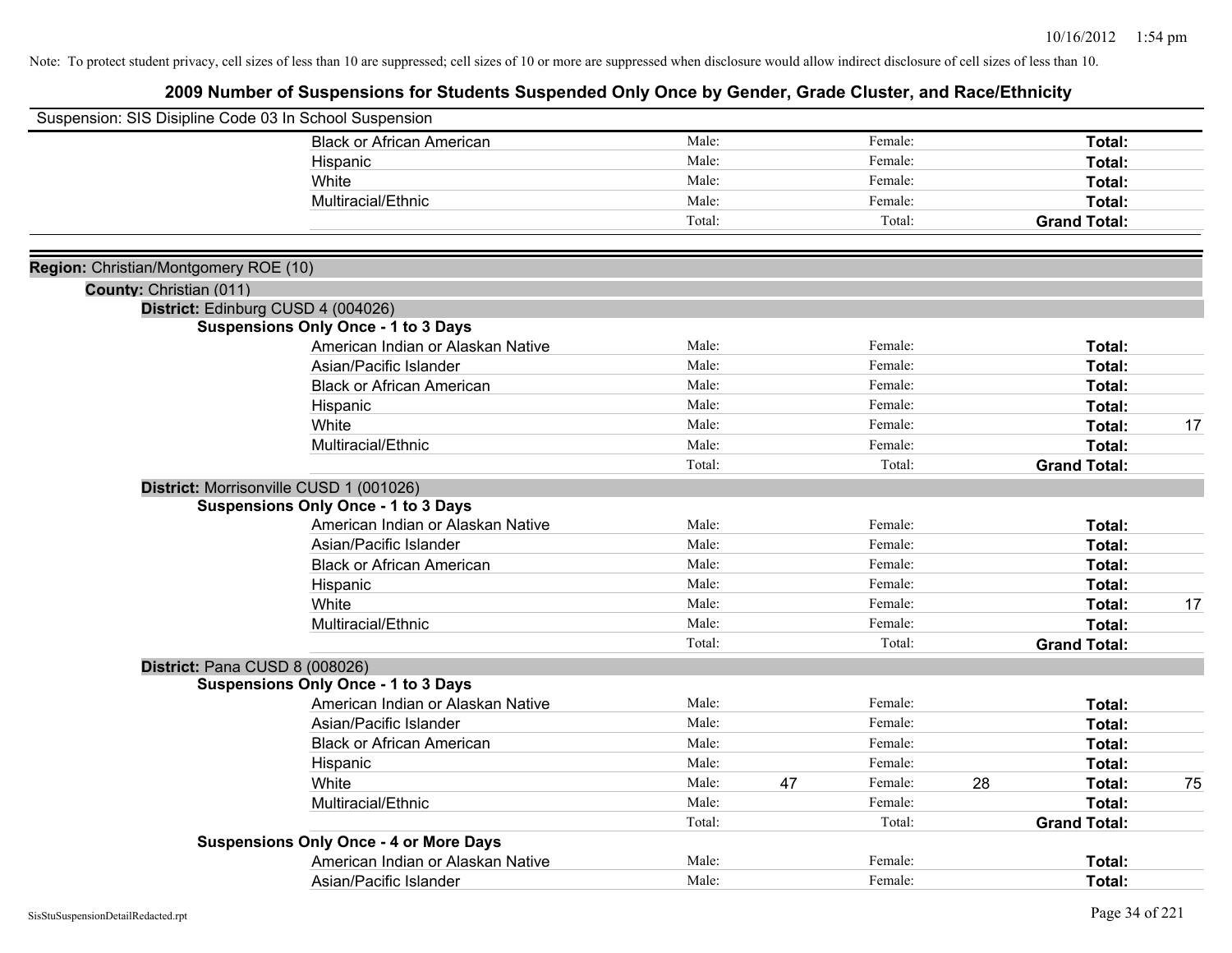|                                 | Suspension: SIS Disipline Code 03 In School Suspension |        |    |         |    |                     |    |
|---------------------------------|--------------------------------------------------------|--------|----|---------|----|---------------------|----|
|                                 | <b>Black or African American</b>                       | Male:  |    | Female: |    | Total:              |    |
|                                 | Hispanic                                               | Male:  |    | Female: |    | Total:              |    |
|                                 | White                                                  | Male:  |    | Female: |    | Total:              |    |
|                                 | Multiracial/Ethnic                                     | Male:  |    | Female: |    | Total:              |    |
|                                 |                                                        | Total: |    | Total:  |    | <b>Grand Total:</b> |    |
|                                 | District: South Fork SD 14 (014024)                    |        |    |         |    |                     |    |
|                                 | <b>Suspensions Only Once - 1 to 3 Days</b>             |        |    |         |    |                     |    |
|                                 | American Indian or Alaskan Native                      | Male:  |    | Female: |    | Total:              |    |
|                                 | Asian/Pacific Islander                                 | Male:  |    | Female: |    | Total:              |    |
|                                 | <b>Black or African American</b>                       | Male:  |    | Female: |    | Total:              |    |
|                                 | Hispanic                                               | Male:  |    | Female: |    | Total:              |    |
|                                 | White                                                  | Male:  |    | Female: |    | Total:              | 17 |
|                                 | Multiracial/Ethnic                                     | Male:  |    | Female: |    | Total:              |    |
|                                 |                                                        | Total: |    | Total:  |    | <b>Grand Total:</b> |    |
|                                 | District: Taylorville CUSD 3 (003026)                  |        |    |         |    |                     |    |
|                                 | <b>Suspensions Only Once - 1 to 3 Days</b>             |        |    |         |    |                     |    |
|                                 | American Indian or Alaskan Native                      | Male:  |    | Female: |    | Total:              |    |
|                                 | Asian/Pacific Islander                                 | Male:  |    | Female: |    | Total:              |    |
|                                 | <b>Black or African American</b>                       | Male:  |    | Female: |    | Total:              |    |
|                                 | Hispanic                                               | Male:  |    | Female: |    | Total:              |    |
|                                 | White                                                  | Male:  |    | Female: |    | Total:              | 37 |
|                                 | Multiracial/Ethnic                                     | Male:  |    | Female: |    | Total:              |    |
|                                 |                                                        | Total: |    | Total:  |    | <b>Grand Total:</b> |    |
| <b>County: Montgomery (068)</b> |                                                        |        |    |         |    |                     |    |
|                                 | District: Hillsboro CUSD 3 (003026)                    |        |    |         |    |                     |    |
|                                 | <b>Suspensions Only Once - 1 to 3 Days</b>             |        |    |         |    |                     |    |
|                                 | American Indian or Alaskan Native                      | Male:  |    | Female: |    | Total:              |    |
|                                 | Asian/Pacific Islander                                 | Male:  |    | Female: |    | Total:              |    |
|                                 | <b>Black or African American</b>                       | Male:  |    | Female: |    | Total:              |    |
|                                 | Hispanic                                               | Male:  |    | Female: |    | Total:              |    |
|                                 | White                                                  | Male:  | 49 | Female: | 33 | Total:              | 82 |
|                                 | Multiracial/Ethnic                                     | Male:  |    | Female: |    | Total:              |    |
|                                 |                                                        | Total: |    | Total:  |    | <b>Grand Total:</b> |    |
|                                 | <b>Suspensions Only Once - 4 or More Days</b>          |        |    |         |    |                     |    |
|                                 | American Indian or Alaskan Native                      | Male:  |    | Female: |    | Total:              |    |
|                                 | Asian/Pacific Islander                                 | Male:  |    | Female: |    | Total:              |    |
|                                 | <b>Black or African American</b>                       | Male:  |    | Female: |    | Total:              |    |
|                                 | Hispanic                                               | Male:  |    | Female: |    | Total:              |    |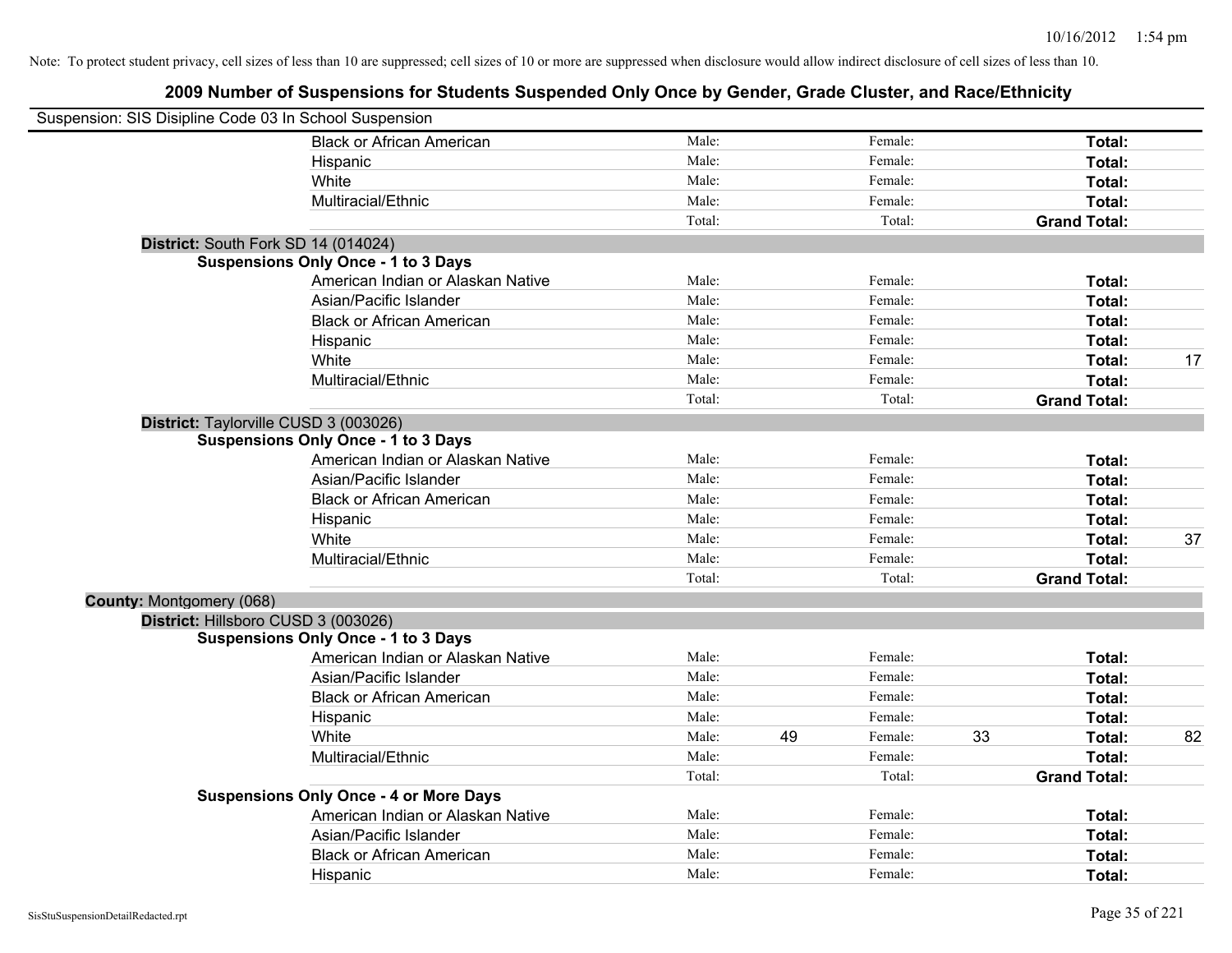| Suspension: SIS Disipline Code 03 In School Suspension |                                               |        |    |         |    |                     |    |
|--------------------------------------------------------|-----------------------------------------------|--------|----|---------|----|---------------------|----|
|                                                        | <b>White</b>                                  | Male:  |    | Female: |    | Total:              |    |
|                                                        | Multiracial/Ethnic                            | Male:  |    | Female: |    | Total:              |    |
|                                                        |                                               | Total: |    | Total:  |    | <b>Grand Total:</b> |    |
| District: Litchfield CUSD 12 (012026)                  |                                               |        |    |         |    |                     |    |
|                                                        | <b>Suspensions Only Once - 1 to 3 Days</b>    |        |    |         |    |                     |    |
|                                                        | American Indian or Alaskan Native             | Male:  |    | Female: |    | Total:              |    |
|                                                        | Asian/Pacific Islander                        | Male:  |    | Female: |    | Total:              |    |
|                                                        | <b>Black or African American</b>              | Male:  |    | Female: |    | Total:              |    |
|                                                        | Hispanic                                      | Male:  |    | Female: |    | Total:              |    |
|                                                        | White                                         | Male:  | 44 | Female: | 20 | Total:              | 64 |
|                                                        | Multiracial/Ethnic                            | Male:  |    | Female: |    | Total:              |    |
|                                                        |                                               | Total: |    | Total:  |    | <b>Grand Total:</b> |    |
|                                                        | <b>Suspensions Only Once - 4 or More Days</b> |        |    |         |    |                     |    |
|                                                        | American Indian or Alaskan Native             | Male:  |    | Female: |    | Total:              |    |
|                                                        | Asian/Pacific Islander                        | Male:  |    | Female: |    | Total:              |    |
|                                                        | <b>Black or African American</b>              | Male:  |    | Female: |    | Total:              |    |
|                                                        | Hispanic                                      | Male:  |    | Female: |    | Total:              |    |
|                                                        | White                                         | Male:  |    | Female: |    | Total:              |    |
|                                                        | Multiracial/Ethnic                            | Male:  |    | Female: |    | Total:              |    |
|                                                        |                                               | Total: |    | Total:  |    | <b>Grand Total:</b> |    |
| District: Nokomis CUSD 22 (022026)                     |                                               |        |    |         |    |                     |    |
|                                                        | <b>Suspensions Only Once - 1 to 3 Days</b>    |        |    |         |    |                     |    |
|                                                        | American Indian or Alaskan Native             | Male:  |    | Female: |    | Total:              |    |
|                                                        | Asian/Pacific Islander                        | Male:  |    | Female: |    | Total:              |    |
|                                                        | <b>Black or African American</b>              | Male:  |    | Female: |    | Total:              |    |
|                                                        | Hispanic                                      | Male:  |    | Female: |    | Total:              |    |
|                                                        | White                                         | Male:  |    | Female: |    | Total:              | 26 |
|                                                        | Multiracial/Ethnic                            | Male:  |    | Female: |    | Total:              |    |
|                                                        |                                               | Total: |    | Total:  |    | <b>Grand Total:</b> |    |
| District: Panhandle CUSD 2 (002026)                    |                                               |        |    |         |    |                     |    |
|                                                        | <b>Suspensions Only Once - 1 to 3 Days</b>    |        |    |         |    |                     |    |
|                                                        | American Indian or Alaskan Native             | Male:  |    | Female: |    | Total:              |    |
|                                                        | Asian/Pacific Islander                        | Male:  |    | Female: |    | Total:              |    |
|                                                        | <b>Black or African American</b>              | Male:  |    | Female: |    | Total:              |    |
|                                                        | Hispanic                                      | Male:  |    | Female: |    | Total:              |    |
|                                                        | White                                         | Male:  | 20 | Female: | 15 | Total:              | 35 |
|                                                        | Multiracial/Ethnic                            | Male:  |    | Female: |    | <b>Total:</b>       |    |
|                                                        |                                               | Total: |    | Total:  |    | <b>Grand Total:</b> |    |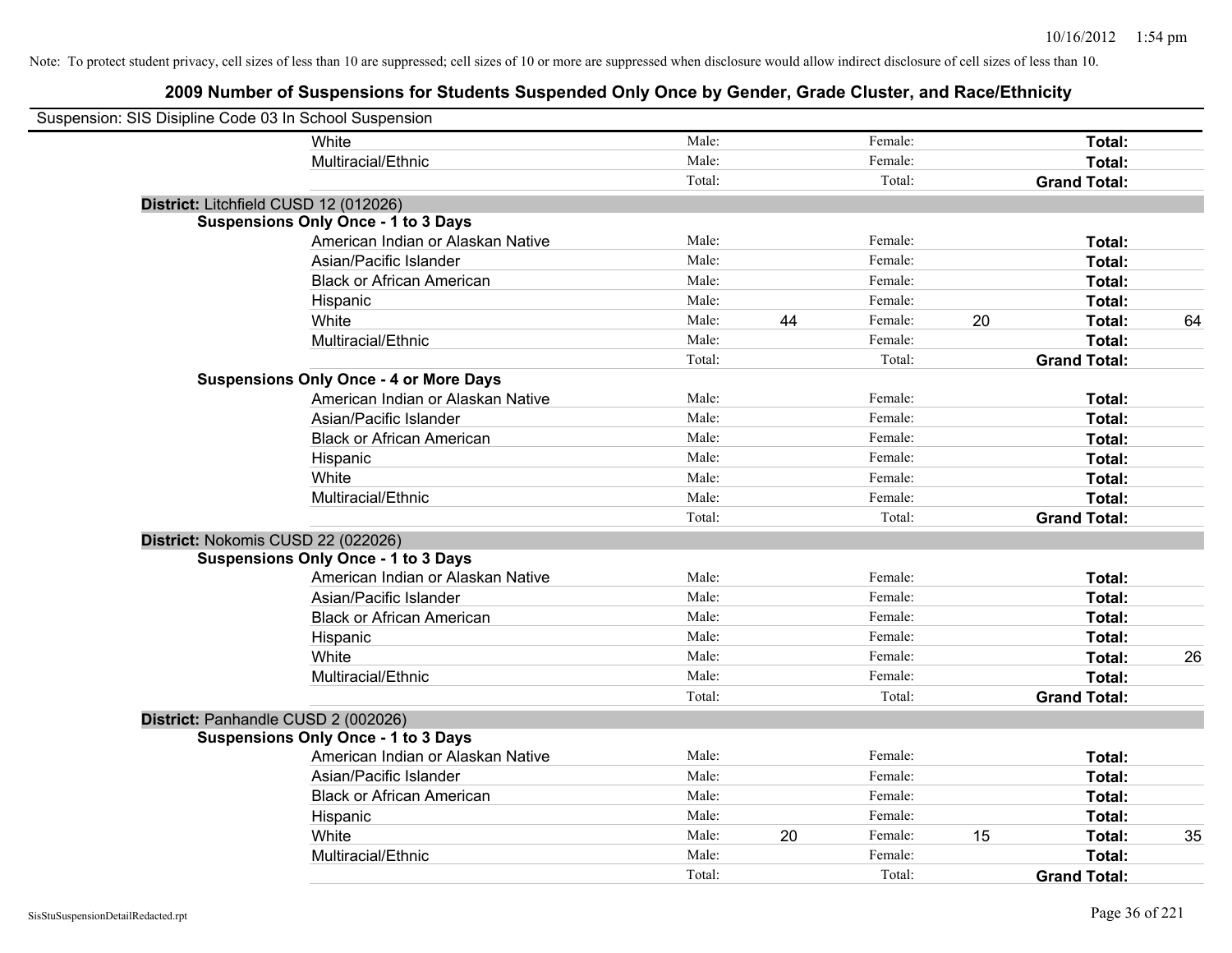## **2009 Number of Suspensions for Students Suspended Only Once by Gender, Grade Cluster, and Race/Ethnicity**

Suspension: SIS Disipline Code 03 In School Suspension

| Region: Clay/Cwford/Jsper/Lwrnce/Rhland (12) |                                               |        |         |                     |
|----------------------------------------------|-----------------------------------------------|--------|---------|---------------------|
| County: Clay (013)                           |                                               |        |         |                     |
|                                              | District: Clay City CUSD 10 (010026)          |        |         |                     |
|                                              | <b>Suspensions Only Once - 1 to 3 Days</b>    |        |         |                     |
|                                              | American Indian or Alaskan Native             | Male:  | Female: | Total:              |
|                                              | Asian/Pacific Islander                        | Male:  | Female: | Total:              |
|                                              | <b>Black or African American</b>              | Male:  | Female: | Total:              |
|                                              | Hispanic                                      | Male:  | Female: | Total:              |
|                                              | White                                         | Male:  | Female: | Total:              |
|                                              | Multiracial/Ethnic                            | Male:  | Female: | Total:              |
|                                              |                                               | Total: | Total:  | <b>Grand Total:</b> |
|                                              | <b>Suspensions Only Once - 4 or More Days</b> |        |         |                     |
|                                              | American Indian or Alaskan Native             | Male:  | Female: | Total:              |
|                                              | Asian/Pacific Islander                        | Male:  | Female: | Total:              |
|                                              | <b>Black or African American</b>              | Male:  | Female: | Total:              |
|                                              | Hispanic                                      | Male:  | Female: | Total:              |
|                                              | White                                         | Male:  | Female: | Total:              |
|                                              | Multiracial/Ethnic                            | Male:  | Female: | Total:              |
|                                              |                                               | Total: | Total:  | <b>Grand Total:</b> |
| District: Flora CUSD 35 (035026)             |                                               |        |         |                     |
|                                              | <b>Suspensions Only Once - 1 to 3 Days</b>    |        |         |                     |
|                                              | American Indian or Alaskan Native             | Male:  | Female: | Total:              |
|                                              | Asian/Pacific Islander                        | Male:  | Female: | Total:              |
|                                              | <b>Black or African American</b>              | Male:  | Female: | Total:              |
|                                              | Hispanic                                      | Male:  | Female: | Total:              |
|                                              | White                                         | Male:  | Female: | Total:              |
|                                              | Multiracial/Ethnic                            | Male:  | Female: | Total:              |
|                                              |                                               | Total: | Total:  | <b>Grand Total:</b> |
|                                              | District: North Clay CUSD 25 (025026)         |        |         |                     |
|                                              | <b>Suspensions Only Once - 1 to 3 Days</b>    |        |         |                     |
|                                              | American Indian or Alaskan Native             | Male:  | Female: | Total:              |
|                                              | Asian/Pacific Islander                        | Male:  | Female: | Total:              |
|                                              | <b>Black or African American</b>              | Male:  | Female: | Total:              |
|                                              | Hispanic                                      | Male:  | Female: | Total:              |
|                                              | White                                         | Male:  | Female: | 17<br><b>Total:</b> |
|                                              | Multiracial/Ethnic                            | Male:  | Female: | Total:              |
|                                              |                                               | Total: | Total:  | <b>Grand Total:</b> |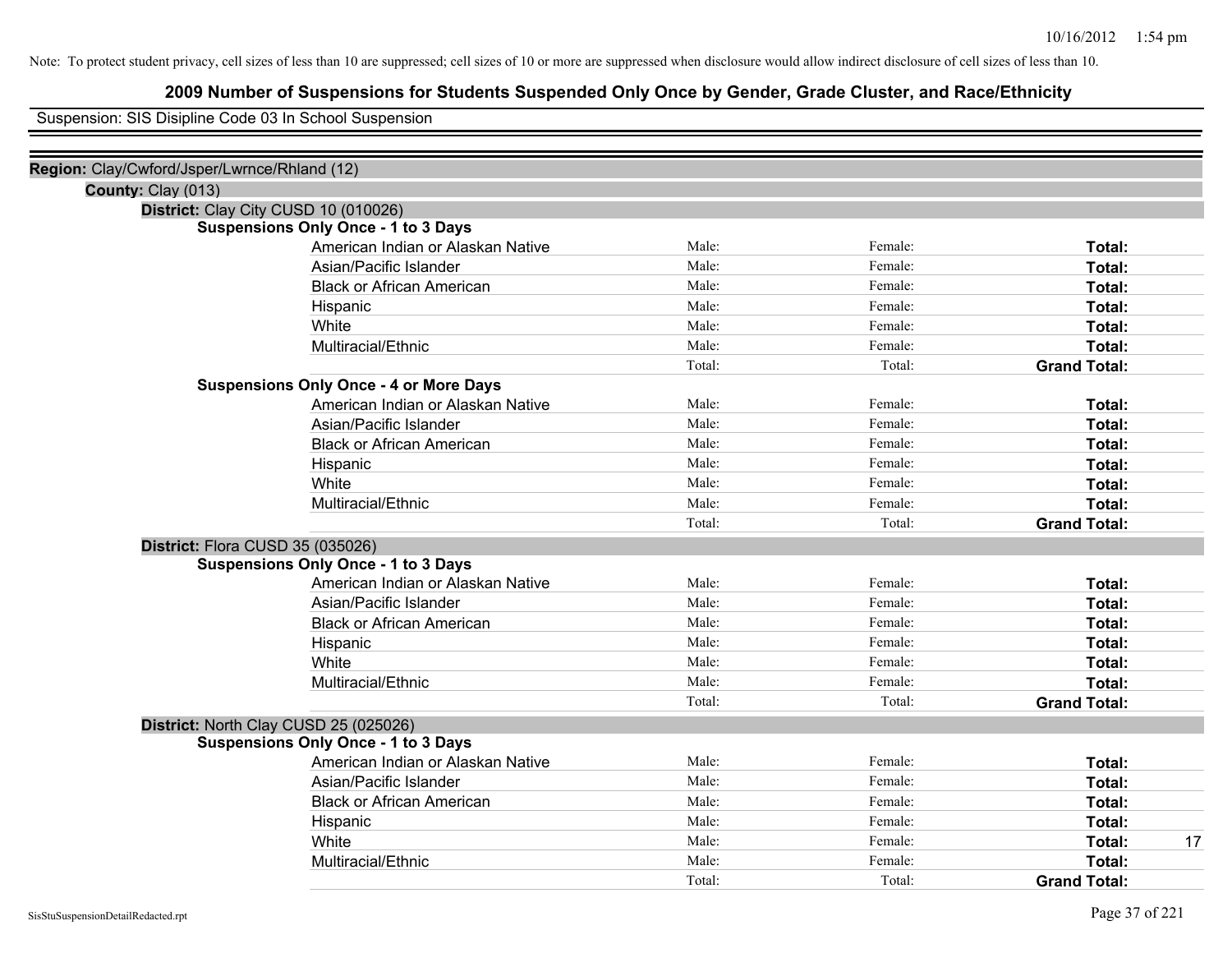| Suspension: SIS Disipline Code 03 In School Suspension |                                               |        |         |                     |    |
|--------------------------------------------------------|-----------------------------------------------|--------|---------|---------------------|----|
|                                                        | <b>Suspensions Only Once - 4 or More Days</b> |        |         |                     |    |
|                                                        | American Indian or Alaskan Native             | Male:  | Female: | Total:              |    |
|                                                        | Asian/Pacific Islander                        | Male:  | Female: | Total:              |    |
|                                                        | <b>Black or African American</b>              | Male:  | Female: | Total:              |    |
|                                                        | Hispanic                                      | Male:  | Female: | Total:              |    |
|                                                        | White                                         | Male:  | Female: | Total:              |    |
|                                                        | Multiracial/Ethnic                            | Male:  | Female: | Total:              |    |
|                                                        |                                               | Total: | Total:  | <b>Grand Total:</b> |    |
| County: Crawford (017)                                 |                                               |        |         |                     |    |
|                                                        | District: Hutsonville CUSD 1 (001026)         |        |         |                     |    |
|                                                        | <b>Suspensions Only Once - 1 to 3 Days</b>    |        |         |                     |    |
|                                                        | American Indian or Alaskan Native             | Male:  | Female: | Total:              |    |
|                                                        | Asian/Pacific Islander                        | Male:  | Female: | Total:              |    |
|                                                        | <b>Black or African American</b>              | Male:  | Female: | Total:              |    |
|                                                        | Hispanic                                      | Male:  | Female: | Total:              |    |
|                                                        | White                                         | Male:  | Female: | Total:              |    |
|                                                        | Multiracial/Ethnic                            | Male:  | Female: | Total:              |    |
|                                                        |                                               | Total: | Total:  | <b>Grand Total:</b> |    |
|                                                        | District: Palestine CUSD 3 (003026)           |        |         |                     |    |
|                                                        | <b>Suspensions Only Once - 1 to 3 Days</b>    |        |         |                     |    |
|                                                        | American Indian or Alaskan Native             | Male:  | Female: | Total:              |    |
|                                                        | Asian/Pacific Islander                        | Male:  | Female: | Total:              |    |
|                                                        | <b>Black or African American</b>              | Male:  | Female: | Total:              |    |
|                                                        | Hispanic                                      | Male:  | Female: | Total:              |    |
|                                                        | White                                         | Male:  | Female: | Total:              |    |
|                                                        | Multiracial/Ethnic                            | Male:  | Female: | Total:              |    |
|                                                        |                                               | Total: | Total:  | <b>Grand Total:</b> |    |
|                                                        | District: Robinson CUSD 2 (002026)            |        |         |                     |    |
|                                                        | <b>Suspensions Only Once - 1 to 3 Days</b>    |        |         |                     |    |
|                                                        | American Indian or Alaskan Native             | Male:  | Female: | Total:              |    |
|                                                        | Asian/Pacific Islander                        | Male:  | Female: | Total:              |    |
|                                                        | <b>Black or African American</b>              | Male:  | Female: | Total:              |    |
|                                                        | Hispanic                                      | Male:  | Female: | Total:              |    |
|                                                        | White                                         | Male:  | Female: | Total:              | 30 |
|                                                        | Multiracial/Ethnic                            | Male:  | Female: | Total:              |    |
|                                                        |                                               | Total: | Total:  | <b>Grand Total:</b> |    |
|                                                        | <b>Suspensions Only Once - 4 or More Days</b> |        |         |                     |    |
|                                                        | American Indian or Alaskan Native             | Male:  | Female: | Total:              |    |
|                                                        | Asian/Pacific Islander                        | Male:  | Female: | Total:              |    |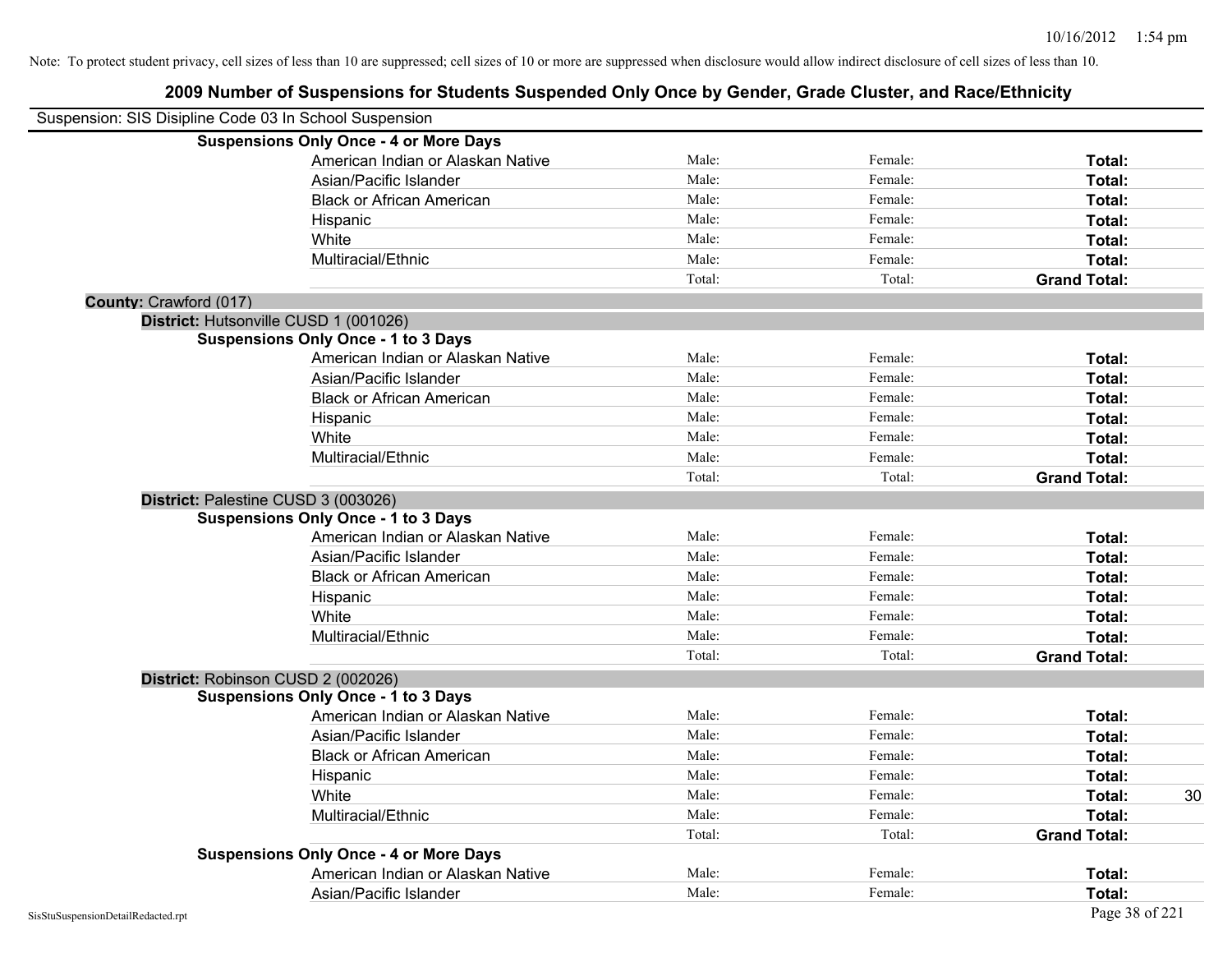| Suspension: SIS Disipline Code 03 In School Suspension |                                               |        |    |         |    |                     |    |
|--------------------------------------------------------|-----------------------------------------------|--------|----|---------|----|---------------------|----|
|                                                        | <b>Black or African American</b>              | Male:  |    | Female: |    | Total:              |    |
|                                                        | Hispanic                                      | Male:  |    | Female: |    | Total:              |    |
|                                                        | White                                         | Male:  |    | Female: |    | Total:              |    |
|                                                        | Multiracial/Ethnic                            | Male:  |    | Female: |    | Total:              |    |
|                                                        |                                               | Total: |    | Total:  |    | <b>Grand Total:</b> |    |
| County: Jasper (040)                                   |                                               |        |    |         |    |                     |    |
|                                                        | District: Jasper County CUD 1 (001026)        |        |    |         |    |                     |    |
|                                                        | <b>Suspensions Only Once - 1 to 3 Days</b>    |        |    |         |    |                     |    |
|                                                        | American Indian or Alaskan Native             | Male:  |    | Female: |    | Total:              |    |
|                                                        | Asian/Pacific Islander                        | Male:  |    | Female: |    | Total:              |    |
|                                                        | <b>Black or African American</b>              | Male:  |    | Female: |    | Total:              |    |
|                                                        | Hispanic                                      | Male:  |    | Female: |    | Total:              |    |
|                                                        | White                                         | Male:  |    | Female: |    | Total:              | 19 |
|                                                        | Multiracial/Ethnic                            | Male:  |    | Female: |    | Total:              |    |
|                                                        |                                               | Total: |    | Total:  |    | <b>Grand Total:</b> |    |
|                                                        | <b>Suspensions Only Once - 4 or More Days</b> |        |    |         |    |                     |    |
|                                                        | American Indian or Alaskan Native             | Male:  |    | Female: |    | Total:              |    |
|                                                        | Asian/Pacific Islander                        | Male:  |    | Female: |    | Total:              |    |
|                                                        | <b>Black or African American</b>              | Male:  |    | Female: |    | Total:              |    |
|                                                        | Hispanic                                      | Male:  |    | Female: |    | Total:              |    |
|                                                        | White                                         | Male:  |    | Female: |    | Total:              |    |
|                                                        | Multiracial/Ethnic                            | Male:  |    | Female: |    | Total:              |    |
|                                                        |                                               | Total: |    | Total:  |    | <b>Grand Total:</b> |    |
| County: Lawrence (051)                                 |                                               |        |    |         |    |                     |    |
|                                                        | District: Lawrence County CUD 20 (020026)     |        |    |         |    |                     |    |
|                                                        | <b>Suspensions Only Once - 1 to 3 Days</b>    |        |    |         |    |                     |    |
|                                                        | American Indian or Alaskan Native             | Male:  |    | Female: |    | Total:              |    |
|                                                        | Asian/Pacific Islander                        | Male:  |    | Female: |    | Total:              |    |
|                                                        | <b>Black or African American</b>              | Male:  |    | Female: |    | Total:              |    |
|                                                        | Hispanic                                      | Male:  |    | Female: |    | Total:              |    |
|                                                        | White                                         | Male:  | 61 | Female: | 25 | Total:              | 86 |
|                                                        | Multiracial/Ethnic                            | Male:  |    | Female: |    | Total:              |    |
|                                                        |                                               | Total: |    | Total:  |    | <b>Grand Total:</b> |    |
|                                                        | <b>Suspensions Only Once - 4 or More Days</b> |        |    |         |    |                     |    |
|                                                        | American Indian or Alaskan Native             | Male:  |    | Female: |    | Total:              |    |
|                                                        | Asian/Pacific Islander                        | Male:  |    | Female: |    | Total:              |    |
|                                                        | <b>Black or African American</b>              | Male:  |    | Female: |    | Total:              |    |
|                                                        | Hispanic                                      | Male:  |    | Female: |    | Total:              |    |
|                                                        | White                                         | Male:  |    | Female: |    | Total:              |    |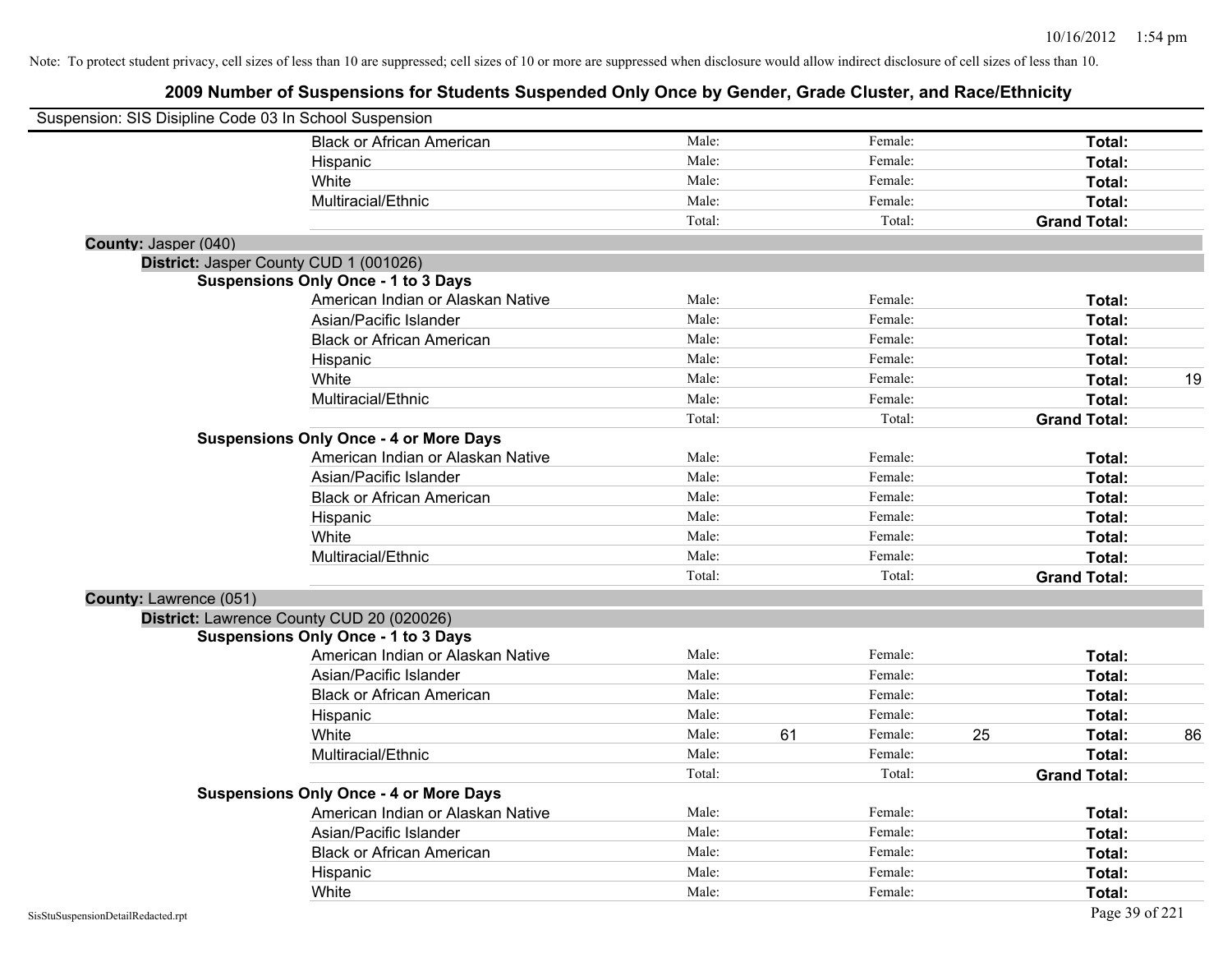| Suspension: SIS Disipline Code 03 In School Suspension |                                                    |        |    |         |    |                     |    |
|--------------------------------------------------------|----------------------------------------------------|--------|----|---------|----|---------------------|----|
|                                                        | Multiracial/Ethnic                                 | Male:  |    | Female: |    | Total:              |    |
|                                                        |                                                    | Total: |    | Total:  |    | <b>Grand Total:</b> |    |
|                                                        | District: Red Hill CUSD 10 (010026)                |        |    |         |    |                     |    |
|                                                        | <b>Suspensions Only Once - 1 to 3 Days</b>         |        |    |         |    |                     |    |
|                                                        | American Indian or Alaskan Native                  | Male:  |    | Female: |    | Total:              |    |
|                                                        | Asian/Pacific Islander                             | Male:  |    | Female: |    | Total:              |    |
|                                                        | <b>Black or African American</b>                   | Male:  |    | Female: |    | Total:              |    |
|                                                        | Hispanic                                           | Male:  |    | Female: |    | Total:              |    |
|                                                        | White                                              | Male:  | 33 | Female: | 12 | Total:              | 45 |
|                                                        | Multiracial/Ethnic                                 | Male:  |    | Female: |    | Total:              |    |
|                                                        |                                                    | Total: |    | Total:  |    | <b>Grand Total:</b> |    |
| <b>County: Non-Public School (000)</b>                 |                                                    |        |    |         |    |                     |    |
|                                                        | District: Clay/Cwford/Jsper/Lwrnce/Rhland (000000) |        |    |         |    |                     |    |
|                                                        | <b>Suspensions Only Once - 1 to 3 Days</b>         |        |    |         |    |                     |    |
|                                                        | American Indian or Alaskan Native                  | Male:  |    | Female: |    | Total:              |    |
|                                                        | Asian/Pacific Islander                             | Male:  |    | Female: |    | Total:              |    |
|                                                        | <b>Black or African American</b>                   | Male:  |    | Female: |    | Total:              |    |
|                                                        | Hispanic                                           | Male:  |    | Female: |    | Total:              |    |
|                                                        | White                                              | Male:  |    | Female: |    | Total:              |    |
|                                                        | Multiracial/Ethnic                                 | Male:  |    | Female: |    | Total:              |    |
|                                                        |                                                    | Total: |    | Total:  |    | <b>Grand Total:</b> |    |
| County: Richland (080)                                 |                                                    |        |    |         |    |                     |    |
|                                                        | District: East Richland CUSD 1 (001026)            |        |    |         |    |                     |    |
|                                                        | <b>Suspensions Only Once - 1 to 3 Days</b>         |        |    |         |    |                     |    |
|                                                        | American Indian or Alaskan Native                  | Male:  |    | Female: |    | Total:              |    |
|                                                        | Asian/Pacific Islander                             | Male:  |    | Female: |    | Total:              |    |
|                                                        | <b>Black or African American</b>                   | Male:  |    | Female: |    | Total:              |    |
|                                                        | Hispanic                                           | Male:  |    | Female: |    | Total:              |    |
|                                                        | White                                              | Male:  | 43 | Female: | 18 | Total:              | 61 |
|                                                        | Multiracial/Ethnic                                 | Male:  |    | Female: |    | Total:              |    |
|                                                        |                                                    | Total: |    | Total:  |    | <b>Grand Total:</b> |    |
|                                                        | District: West Richland CUSD 2 (002026)            |        |    |         |    |                     |    |
|                                                        | <b>Suspensions Only Once - 1 to 3 Days</b>         |        |    |         |    |                     |    |
|                                                        | American Indian or Alaskan Native                  | Male:  |    | Female: |    | Total:              |    |
|                                                        | Asian/Pacific Islander                             | Male:  |    | Female: |    | Total:              |    |
|                                                        | <b>Black or African American</b>                   | Male:  |    | Female: |    | Total:              |    |
|                                                        | Hispanic                                           | Male:  |    | Female: |    | Total:              |    |
|                                                        | White                                              | Male:  |    | Female: |    | Total:              |    |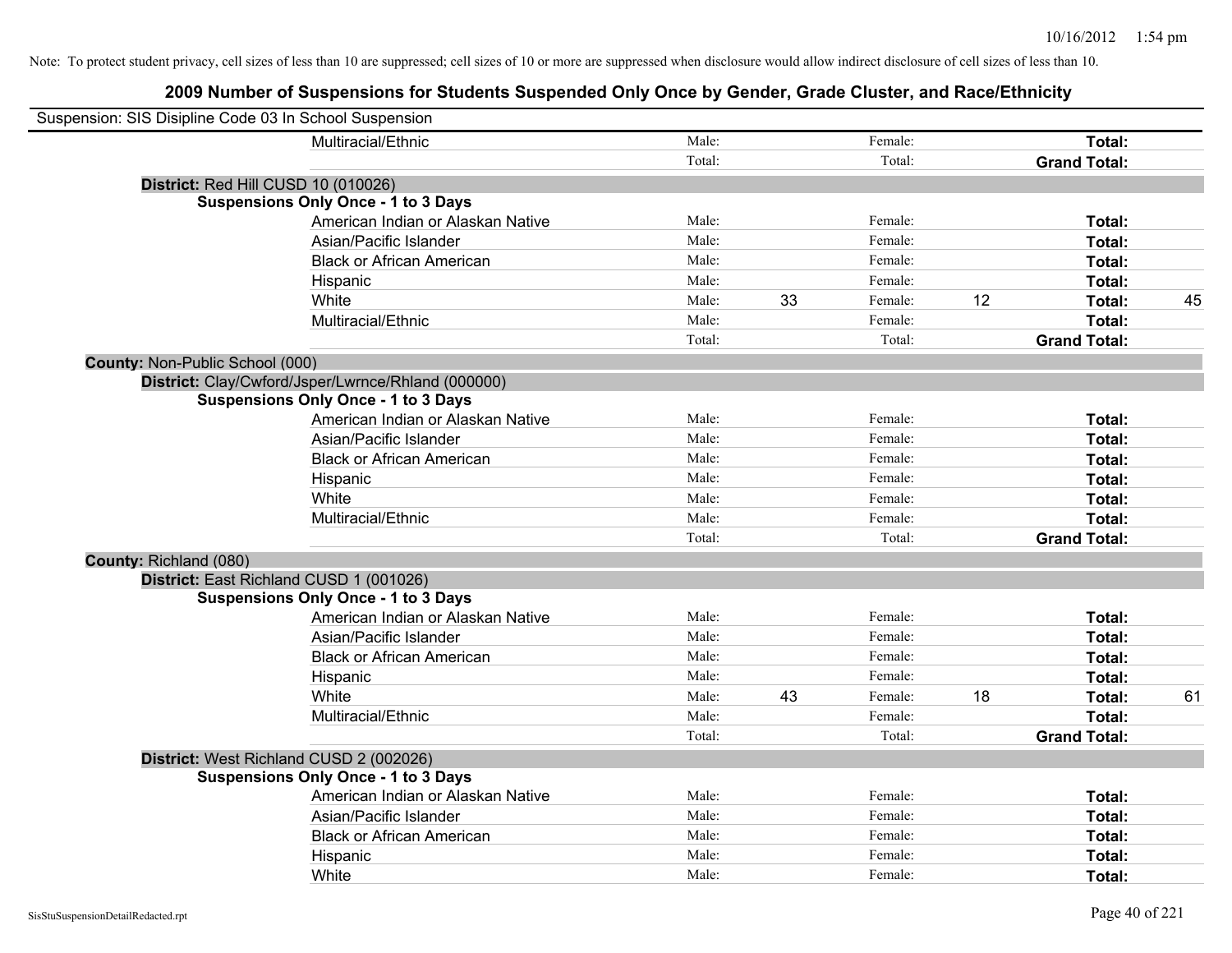| Suspension: SIS Disipline Code 03 In School Suspension |                                            |        |    |         |    |                     |    |
|--------------------------------------------------------|--------------------------------------------|--------|----|---------|----|---------------------|----|
|                                                        | Multiracial/Ethnic                         | Male:  |    | Female: |    | Total:              |    |
|                                                        |                                            | Total: |    | Total:  |    | <b>Grand Total:</b> |    |
| Region: Clinton/Marion/Washington ROE (13)             |                                            |        |    |         |    |                     |    |
| County: Clinton (014)                                  |                                            |        |    |         |    |                     |    |
|                                                        | District: Breese SD 12 (012004)            |        |    |         |    |                     |    |
|                                                        | <b>Suspensions Only Once - 1 to 3 Days</b> |        |    |         |    |                     |    |
|                                                        | American Indian or Alaskan Native          | Male:  |    | Female: |    | Total:              |    |
|                                                        | Asian/Pacific Islander                     | Male:  |    | Female: |    | Total:              |    |
|                                                        | <b>Black or African American</b>           | Male:  |    | Female: |    | Total:              |    |
|                                                        | Hispanic                                   | Male:  |    | Female: |    | Total:              |    |
|                                                        | White                                      | Male:  |    | Female: |    | Total:              | 11 |
|                                                        | Multiracial/Ethnic                         | Male:  |    | Female: |    | Total:              |    |
|                                                        |                                            | Total: |    | Total:  |    | <b>Grand Total:</b> |    |
|                                                        | District: Carlyle CUSD 1 (001026)          |        |    |         |    |                     |    |
|                                                        | <b>Suspensions Only Once - 1 to 3 Days</b> |        |    |         |    |                     |    |
|                                                        | American Indian or Alaskan Native          | Male:  |    | Female: |    | Total:              |    |
|                                                        | Asian/Pacific Islander                     | Male:  |    | Female: |    | Total:              |    |
|                                                        | <b>Black or African American</b>           | Male:  |    | Female: |    | Total:              |    |
|                                                        | Hispanic                                   | Male:  |    | Female: |    | Total:              |    |
|                                                        | White                                      | Male:  | 49 | Female: | 19 | Total:              | 68 |
|                                                        | Multiracial/Ethnic                         | Male:  |    | Female: |    | Total:              |    |
|                                                        |                                            | Total: |    | Total:  |    | <b>Grand Total:</b> |    |
|                                                        | District: Germantown SD 60 (060002)        |        |    |         |    |                     |    |
|                                                        | <b>Suspensions Only Once - 1 to 3 Days</b> |        |    |         |    |                     |    |
|                                                        | American Indian or Alaskan Native          | Male:  |    | Female: |    | Total:              |    |
|                                                        | Asian/Pacific Islander                     | Male:  |    | Female: |    | Total:              |    |
|                                                        | <b>Black or African American</b>           | Male:  |    | Female: |    | Total:              |    |
|                                                        | Hispanic                                   | Male:  |    | Female: |    | Total:              |    |
|                                                        | White                                      | Male:  |    | Female: |    | Total:              |    |
|                                                        | Multiracial/Ethnic                         | Male:  |    | Female: |    | Total:              |    |
|                                                        |                                            | Total: |    | Total:  |    | <b>Grand Total:</b> |    |
|                                                        | District: St Rose SD 14-15 (141502)        |        |    |         |    |                     |    |
|                                                        | <b>Suspensions Only Once - 1 to 3 Days</b> |        |    |         |    |                     |    |
|                                                        | American Indian or Alaskan Native          | Male:  |    | Female: |    | Total:              |    |
|                                                        | Asian/Pacific Islander                     | Male:  |    | Female: |    | Total:              |    |
|                                                        | <b>Black or African American</b>           | Male:  |    | Female: |    | Total:              |    |
|                                                        | Hispanic                                   | Male:  |    | Female: |    | Total:              |    |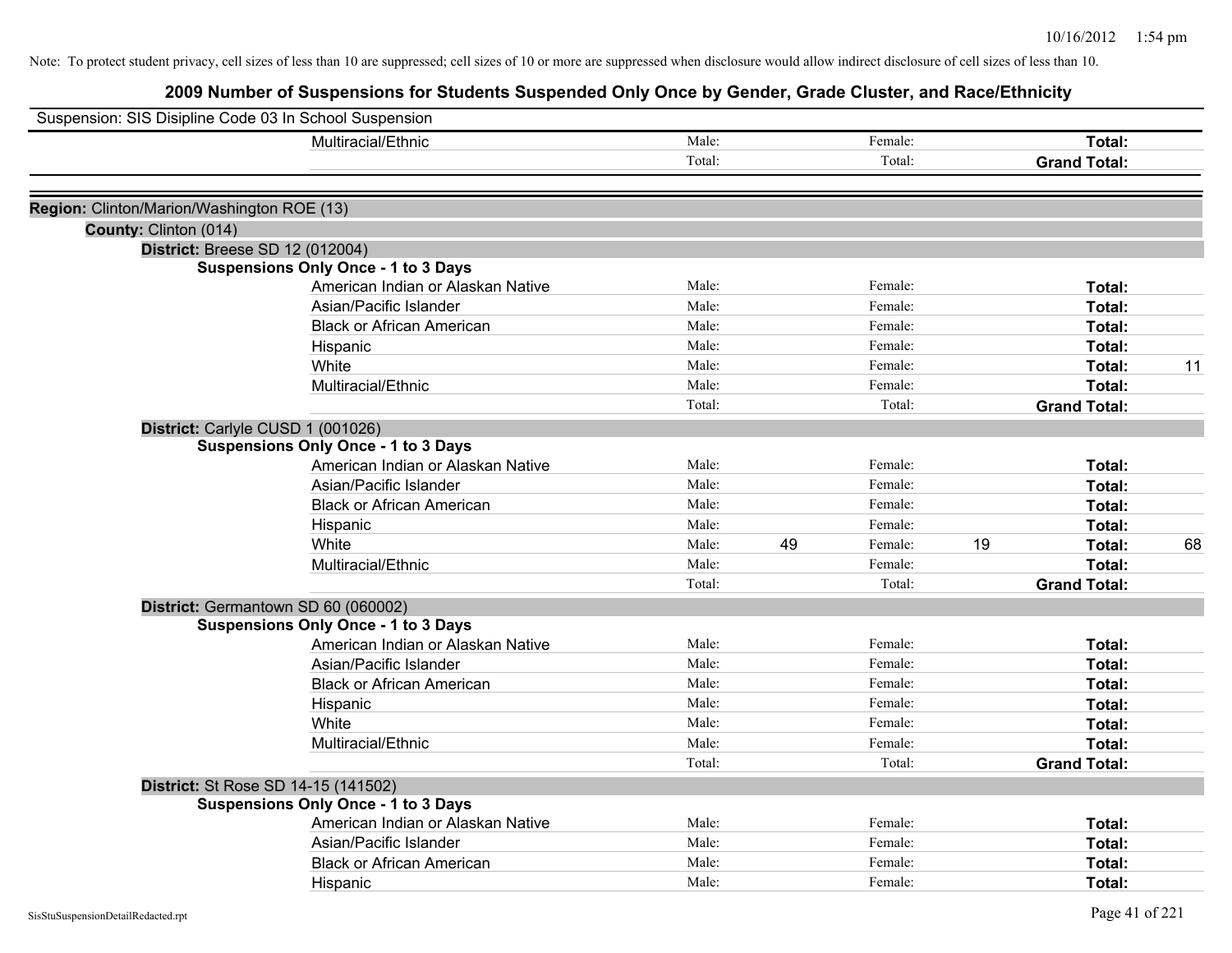| Suspension: SIS Disipline Code 03 In School Suspension |                                               |        |    |         |    |                     |    |
|--------------------------------------------------------|-----------------------------------------------|--------|----|---------|----|---------------------|----|
|                                                        | <b>White</b>                                  | Male:  |    | Female: |    | Total:              |    |
|                                                        | Multiracial/Ethnic                            | Male:  |    | Female: |    | Total:              |    |
|                                                        |                                               | Total: |    | Total:  |    | <b>Grand Total:</b> |    |
|                                                        | District: Wesclin CUSD 3 (003026)             |        |    |         |    |                     |    |
|                                                        | <b>Suspensions Only Once - 1 to 3 Days</b>    |        |    |         |    |                     |    |
|                                                        | American Indian or Alaskan Native             | Male:  |    | Female: |    | Total:              |    |
|                                                        | Asian/Pacific Islander                        | Male:  |    | Female: |    | Total:              |    |
|                                                        | <b>Black or African American</b>              | Male:  |    | Female: |    | Total:              |    |
|                                                        | Hispanic                                      | Male:  |    | Female: |    | Total:              |    |
|                                                        | White                                         | Male:  |    | Female: |    | Total:              |    |
|                                                        | Multiracial/Ethnic                            | Male:  |    | Female: |    | Total:              |    |
|                                                        |                                               | Total: |    | Total:  |    | <b>Grand Total:</b> |    |
|                                                        | District: Willow Grove SD 46 (046002)         |        |    |         |    |                     |    |
|                                                        | <b>Suspensions Only Once - 1 to 3 Days</b>    |        |    |         |    |                     |    |
|                                                        | American Indian or Alaskan Native             | Male:  |    | Female: |    | Total:              |    |
|                                                        | Asian/Pacific Islander                        | Male:  |    | Female: |    | Total:              |    |
|                                                        | <b>Black or African American</b>              | Male:  |    | Female: |    | Total:              |    |
|                                                        | Hispanic                                      | Male:  |    | Female: |    | Total:              |    |
|                                                        | White                                         | Male:  |    | Female: |    | Total:              |    |
|                                                        | Multiracial/Ethnic                            | Male:  |    | Female: |    | Total:              |    |
|                                                        |                                               | Total: |    | Total:  |    | <b>Grand Total:</b> |    |
| County: Marion (058)                                   |                                               |        |    |         |    |                     |    |
|                                                        | District: Centralia HSD 200 (200017)          |        |    |         |    |                     |    |
|                                                        | <b>Suspensions Only Once - 1 to 3 Days</b>    |        |    |         |    |                     |    |
|                                                        | American Indian or Alaskan Native             | Male:  |    | Female: |    | Total:              |    |
|                                                        | Asian/Pacific Islander                        | Male:  |    | Female: |    | Total:              |    |
|                                                        | <b>Black or African American</b>              | Male:  |    | Female: |    | Total:              | 14 |
|                                                        | Hispanic                                      | Male:  |    | Female: |    | Total:              |    |
|                                                        | White                                         | Male:  | 42 | Female: | 36 | Total:              | 78 |
|                                                        | Multiracial/Ethnic                            | Male:  |    | Female: |    | Total:              |    |
|                                                        |                                               | Total: |    | Total:  |    | <b>Grand Total:</b> |    |
|                                                        | <b>Suspensions Only Once - 4 or More Days</b> |        |    |         |    |                     |    |
|                                                        | American Indian or Alaskan Native             | Male:  |    | Female: |    | Total:              |    |
|                                                        | Asian/Pacific Islander                        | Male:  |    | Female: |    | Total:              |    |
|                                                        | <b>Black or African American</b>              | Male:  |    | Female: |    | Total:              |    |
|                                                        | Hispanic                                      | Male:  |    | Female: |    | Total:              |    |
|                                                        | White                                         | Male:  |    | Female: |    | Total:              |    |
|                                                        | Multiracial/Ethnic                            | Male:  |    | Female: |    | Total:              |    |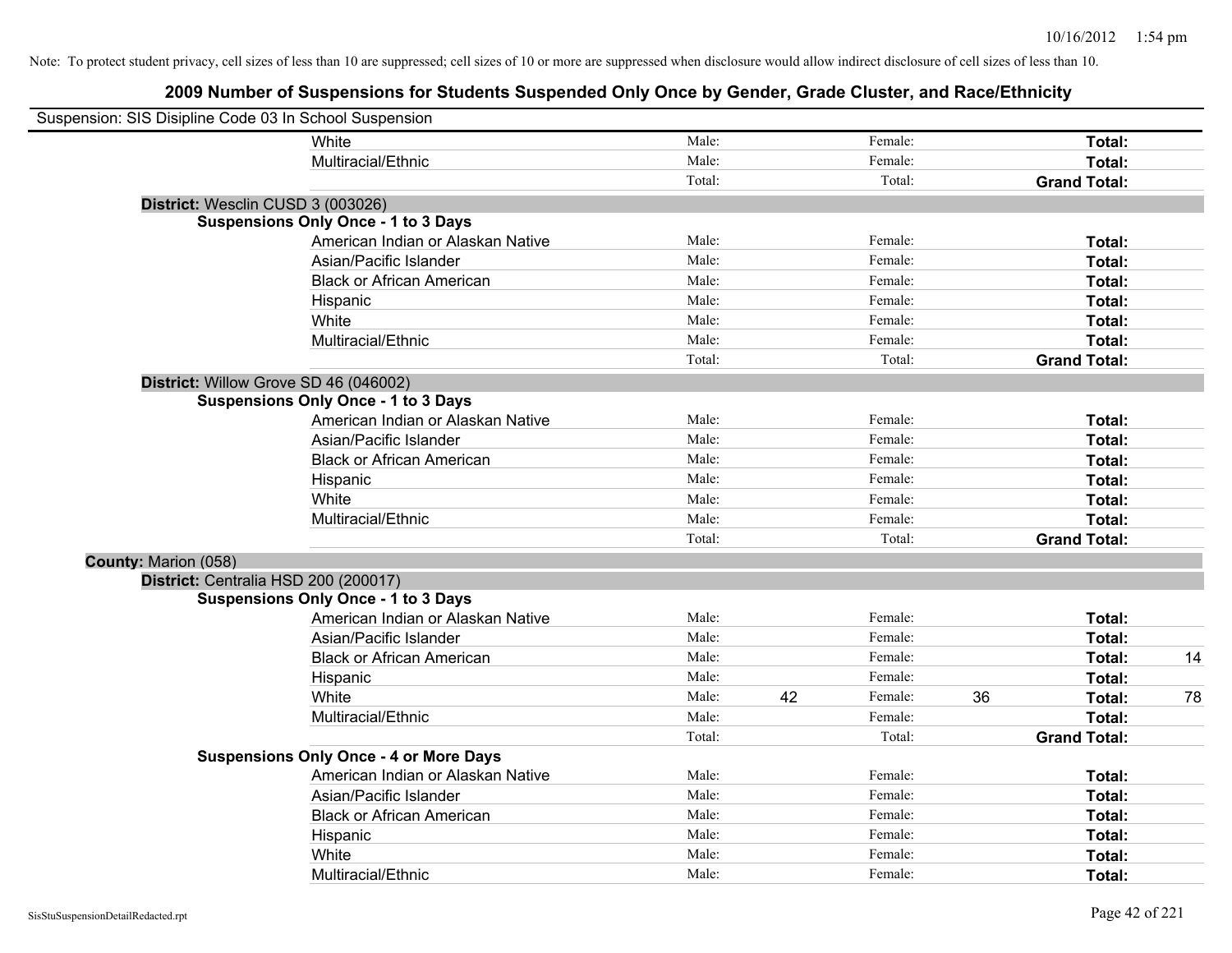## **2009 Number of Suspensions for Students Suspended Only Once by Gender, Grade Cluster, and Race/Ethnicity**

|                                     | Suspension: SIS Disipline Code 03 In School Suspension |        |    |         |    |                     |    |
|-------------------------------------|--------------------------------------------------------|--------|----|---------|----|---------------------|----|
|                                     |                                                        | Total: |    | Total:  |    | <b>Grand Total:</b> |    |
| District: Centralia SD 135 (135002) |                                                        |        |    |         |    |                     |    |
|                                     | <b>Suspensions Only Once - 1 to 3 Days</b>             |        |    |         |    |                     |    |
|                                     | American Indian or Alaskan Native                      | Male:  |    | Female: |    | Total:              |    |
|                                     | Asian/Pacific Islander                                 | Male:  |    | Female: |    | Total:              |    |
|                                     | <b>Black or African American</b>                       | Male:  |    | Female: |    | Total:              | 23 |
|                                     | Hispanic                                               | Male:  |    | Female: |    | Total:              |    |
|                                     | White                                                  | Male:  | 17 | Female: | 10 | Total:              | 27 |
|                                     | Multiracial/Ethnic                                     | Male:  |    | Female: |    | Total:              |    |
|                                     |                                                        | Total: |    | Total:  |    | <b>Grand Total:</b> |    |
| District: luka CCSD 7 (007004)      |                                                        |        |    |         |    |                     |    |
|                                     | <b>Suspensions Only Once - 1 to 3 Days</b>             |        |    |         |    |                     |    |
|                                     | American Indian or Alaskan Native                      | Male:  |    | Female: |    | Total:              |    |
|                                     | Asian/Pacific Islander                                 | Male:  |    | Female: |    | Total:              |    |
|                                     | <b>Black or African American</b>                       | Male:  |    | Female: |    | Total:              |    |
|                                     | Hispanic                                               | Male:  |    | Female: |    | Total:              |    |
|                                     | White                                                  | Male:  |    | Female: |    | Total:              |    |
|                                     | Multiracial/Ethnic                                     | Male:  |    | Female: |    | Total:              |    |
|                                     |                                                        | Total: |    | Total:  |    | <b>Grand Total:</b> |    |
|                                     | <b>Suspensions Only Once - 4 or More Days</b>          |        |    |         |    |                     |    |
|                                     | American Indian or Alaskan Native                      | Male:  |    | Female: |    | Total:              |    |
|                                     | Asian/Pacific Islander                                 | Male:  |    | Female: |    | Total:              |    |
|                                     | <b>Black or African American</b>                       | Male:  |    | Female: |    | Total:              |    |
|                                     | Hispanic                                               | Male:  |    | Female: |    | Total:              |    |
|                                     | White                                                  | Male:  |    | Female: |    | Total:              |    |
|                                     | Multiracial/Ethnic                                     | Male:  |    | Female: |    | Total:              |    |
|                                     |                                                        | Total: |    | Total:  |    | <b>Grand Total:</b> |    |
| District: Patoka CUSD 100 (100026)  |                                                        |        |    |         |    |                     |    |
|                                     | <b>Suspensions Only Once - 1 to 3 Days</b>             |        |    |         |    |                     |    |
|                                     | American Indian or Alaskan Native                      | Male:  |    | Female: |    | Total:              |    |
|                                     | Asian/Pacific Islander                                 | Male:  |    | Female: |    | Total:              |    |
|                                     | <b>Black or African American</b>                       | Male:  |    | Female: |    | Total:              |    |
|                                     | Hispanic                                               | Male:  |    | Female: |    | Total:              |    |
|                                     | White                                                  | Male:  |    | Female: |    | Total:              | 14 |
|                                     | Multiracial/Ethnic                                     | Male:  |    | Female: |    | Total:              |    |
|                                     |                                                        | Total: |    | Total:  |    | <b>Grand Total:</b> |    |

**Suspensions Only Once - 1 to 3 Days**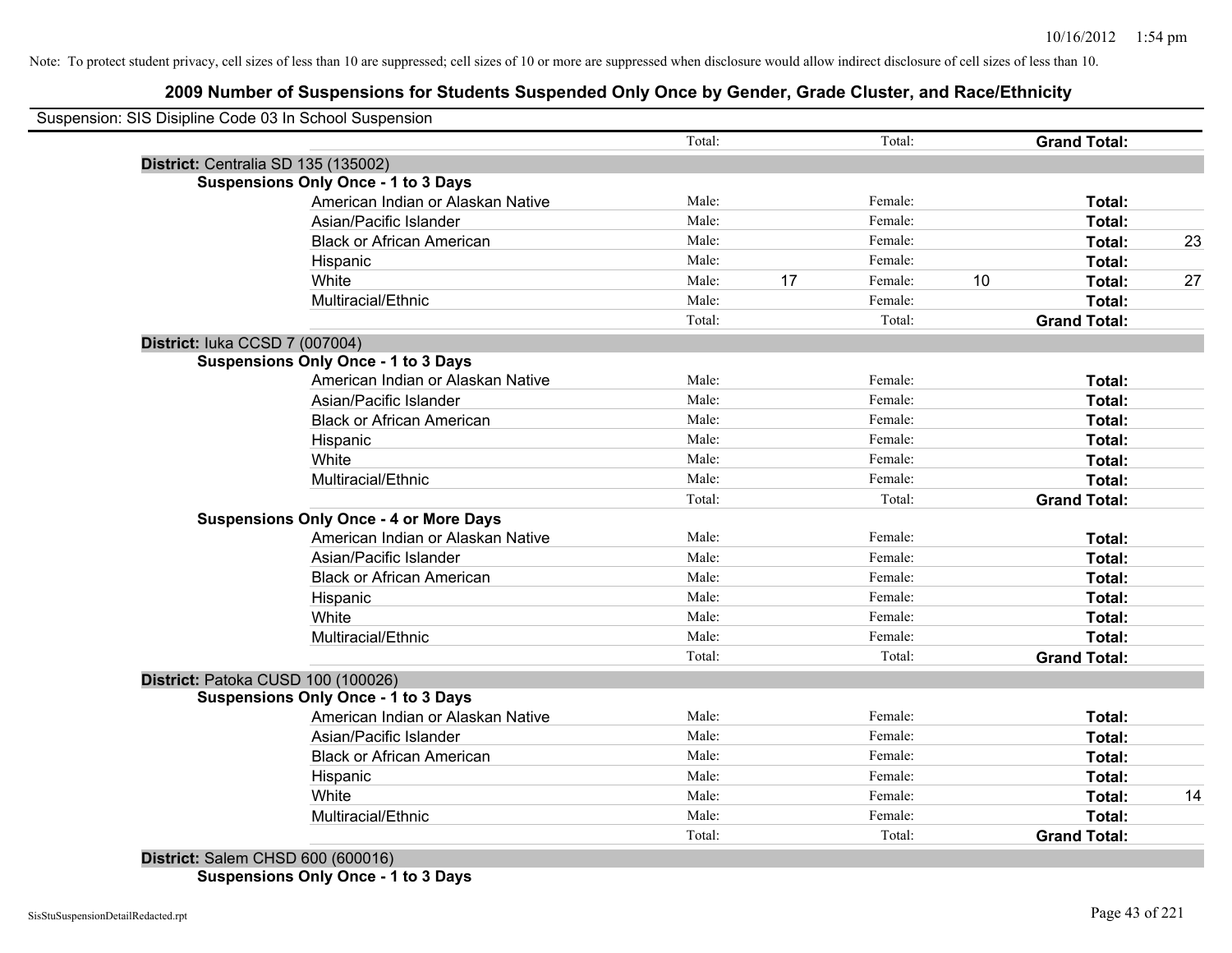| Suspension: SIS Disipline Code 03 In School Suspension |                                               |        |    |         |    |                     |    |
|--------------------------------------------------------|-----------------------------------------------|--------|----|---------|----|---------------------|----|
|                                                        | American Indian or Alaskan Native             | Male:  |    | Female: |    | Total:              |    |
|                                                        | Asian/Pacific Islander                        | Male:  |    | Female: |    | Total:              |    |
|                                                        | <b>Black or African American</b>              | Male:  |    | Female: |    | Total:              |    |
|                                                        | Hispanic                                      | Male:  |    | Female: |    | Total:              |    |
|                                                        | White                                         | Male:  | 33 | Female: | 28 | <b>Total:</b>       | 61 |
|                                                        | Multiracial/Ethnic                            | Male:  |    | Female: |    | Total:              |    |
|                                                        |                                               | Total: |    | Total:  |    | <b>Grand Total:</b> |    |
| District: Salem SD 111 (111002)                        |                                               |        |    |         |    |                     |    |
|                                                        | <b>Suspensions Only Once - 1 to 3 Days</b>    |        |    |         |    |                     |    |
|                                                        | American Indian or Alaskan Native             | Male:  |    | Female: |    | Total:              |    |
|                                                        | Asian/Pacific Islander                        | Male:  |    | Female: |    | Total:              |    |
|                                                        | <b>Black or African American</b>              | Male:  |    | Female: |    | Total:              |    |
|                                                        | Hispanic                                      | Male:  |    | Female: |    | Total:              |    |
|                                                        | White                                         | Male:  | 35 | Female: | 18 | Total:              | 53 |
|                                                        | Multiracial/Ethnic                            | Male:  |    | Female: |    | Total:              |    |
|                                                        |                                               | Total: |    | Total:  |    | <b>Grand Total:</b> |    |
|                                                        | <b>Suspensions Only Once - 4 or More Days</b> |        |    |         |    |                     |    |
|                                                        | American Indian or Alaskan Native             | Male:  |    | Female: |    | Total:              |    |
|                                                        | Asian/Pacific Islander                        | Male:  |    | Female: |    | Total:              |    |
|                                                        | <b>Black or African American</b>              | Male:  |    | Female: |    | Total:              |    |
|                                                        | Hispanic                                      | Male:  |    | Female: |    | Total:              |    |
|                                                        | White                                         | Male:  |    | Female: |    | Total:              |    |
|                                                        | Multiracial/Ethnic                            | Male:  |    | Female: |    | Total:              |    |
|                                                        |                                               | Total: |    | Total:  |    | <b>Grand Total:</b> |    |
|                                                        | District: Sandoval CUSD 501 (501026)          |        |    |         |    |                     |    |
|                                                        | <b>Suspensions Only Once - 1 to 3 Days</b>    |        |    |         |    |                     |    |
|                                                        | American Indian or Alaskan Native             | Male:  |    | Female: |    | Total:              |    |
|                                                        | Asian/Pacific Islander                        | Male:  |    | Female: |    | Total:              |    |
|                                                        | <b>Black or African American</b>              | Male:  |    | Female: |    | Total:              |    |
|                                                        | Hispanic                                      | Male:  |    | Female: |    | Total:              |    |
|                                                        | White                                         | Male:  |    | Female: |    | Total:              | 17 |
|                                                        | Multiracial/Ethnic                            | Male:  |    | Female: |    | Total:              |    |
|                                                        |                                               | Total: |    | Total:  |    | <b>Grand Total:</b> |    |
|                                                        | District: South Central CUD 401 (401026)      |        |    |         |    |                     |    |
|                                                        | <b>Suspensions Only Once - 1 to 3 Days</b>    |        |    |         |    |                     |    |
|                                                        | American Indian or Alaskan Native             | Male:  |    | Female: |    | Total:              |    |
|                                                        | Asian/Pacific Islander                        | Male:  |    | Female: |    | <b>Total:</b>       |    |
|                                                        | <b>Black or African American</b>              | Male:  |    | Female: |    | Total:              |    |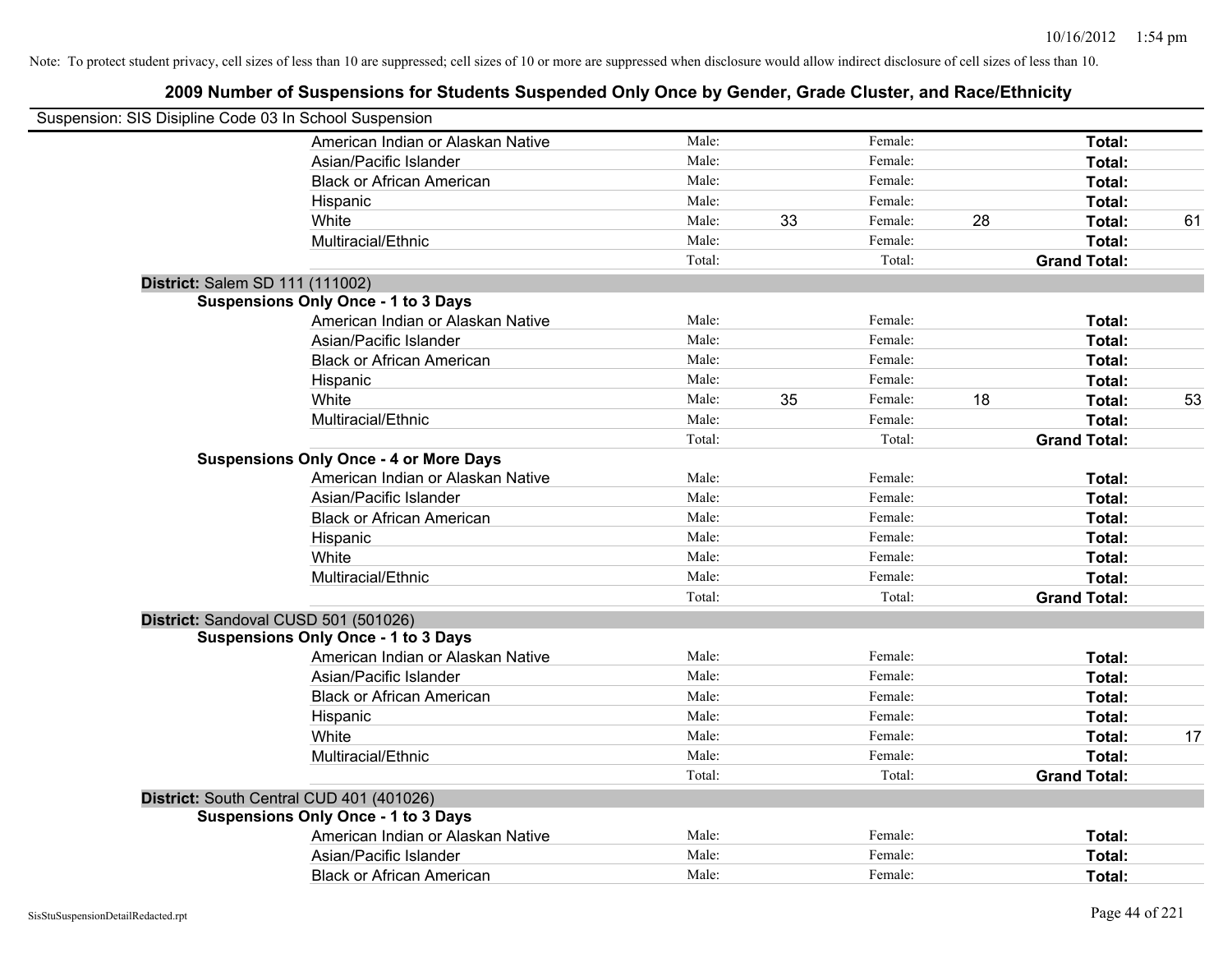| Suspension: SIS Disipline Code 03 In School Suspension |                                                  |        |         |                     |
|--------------------------------------------------------|--------------------------------------------------|--------|---------|---------------------|
|                                                        | Hispanic                                         | Male:  | Female: | Total:              |
|                                                        | White                                            | Male:  | Female: | Total:              |
|                                                        | Multiracial/Ethnic                               | Male:  | Female: | Total:              |
|                                                        |                                                  | Total: | Total:  | <b>Grand Total:</b> |
| <b>County: Non-Public School (000)</b>                 |                                                  |        |         |                     |
|                                                        | District: Clinton/Marion/Washington ROE (000000) |        |         |                     |
|                                                        | <b>Suspensions Only Once - 1 to 3 Days</b>       |        |         |                     |
|                                                        | American Indian or Alaskan Native                | Male:  | Female: | Total:              |
|                                                        | Asian/Pacific Islander                           | Male:  | Female: | Total:              |
|                                                        | <b>Black or African American</b>                 | Male:  | Female: | Total:              |
|                                                        | Hispanic                                         | Male:  | Female: | Total:              |
|                                                        | White                                            | Male:  | Female: | Total:              |
|                                                        | Multiracial/Ethnic                               | Male:  | Female: | Total:              |
|                                                        |                                                  | Total: | Total:  | <b>Grand Total:</b> |
| County: Washington (095)                               |                                                  |        |         |                     |
| District: Ashley CCSD 15 (015004)                      |                                                  |        |         |                     |
|                                                        | <b>Suspensions Only Once - 1 to 3 Days</b>       |        |         |                     |
|                                                        | American Indian or Alaskan Native                | Male:  | Female: | Total:              |
|                                                        | Asian/Pacific Islander                           | Male:  | Female: | Total:              |
|                                                        | <b>Black or African American</b>                 | Male:  | Female: | Total:              |
|                                                        | Hispanic                                         | Male:  | Female: | Total:              |
|                                                        | White                                            | Male:  | Female: | Total:              |
|                                                        | Multiracial/Ethnic                               | Male:  | Female: | Total:              |
|                                                        |                                                  | Total: | Total:  | <b>Grand Total:</b> |
|                                                        | District: Irvington CCSD 11 (011004)             |        |         |                     |
|                                                        | <b>Suspensions Only Once - 1 to 3 Days</b>       |        |         |                     |
|                                                        | American Indian or Alaskan Native                | Male:  | Female: | Total:              |
|                                                        | Asian/Pacific Islander                           | Male:  | Female: | Total:              |
|                                                        | <b>Black or African American</b>                 | Male:  | Female: | Total:              |
|                                                        | Hispanic                                         | Male:  | Female: | Total:              |
|                                                        | White                                            | Male:  | Female: | Total:              |
|                                                        | Multiracial/Ethnic                               | Male:  | Female: | Total:              |
|                                                        |                                                  | Total: | Total:  | <b>Grand Total:</b> |
|                                                        | District: Nashville CHSD 99 (099016)             |        |         |                     |
|                                                        | <b>Suspensions Only Once - 1 to 3 Days</b>       |        |         |                     |
|                                                        | American Indian or Alaskan Native                | Male:  | Female: | Total:              |
|                                                        | Asian/Pacific Islander                           | Male:  | Female: | <b>Total:</b>       |
|                                                        | <b>Black or African American</b>                 | Male:  | Female: | Total:              |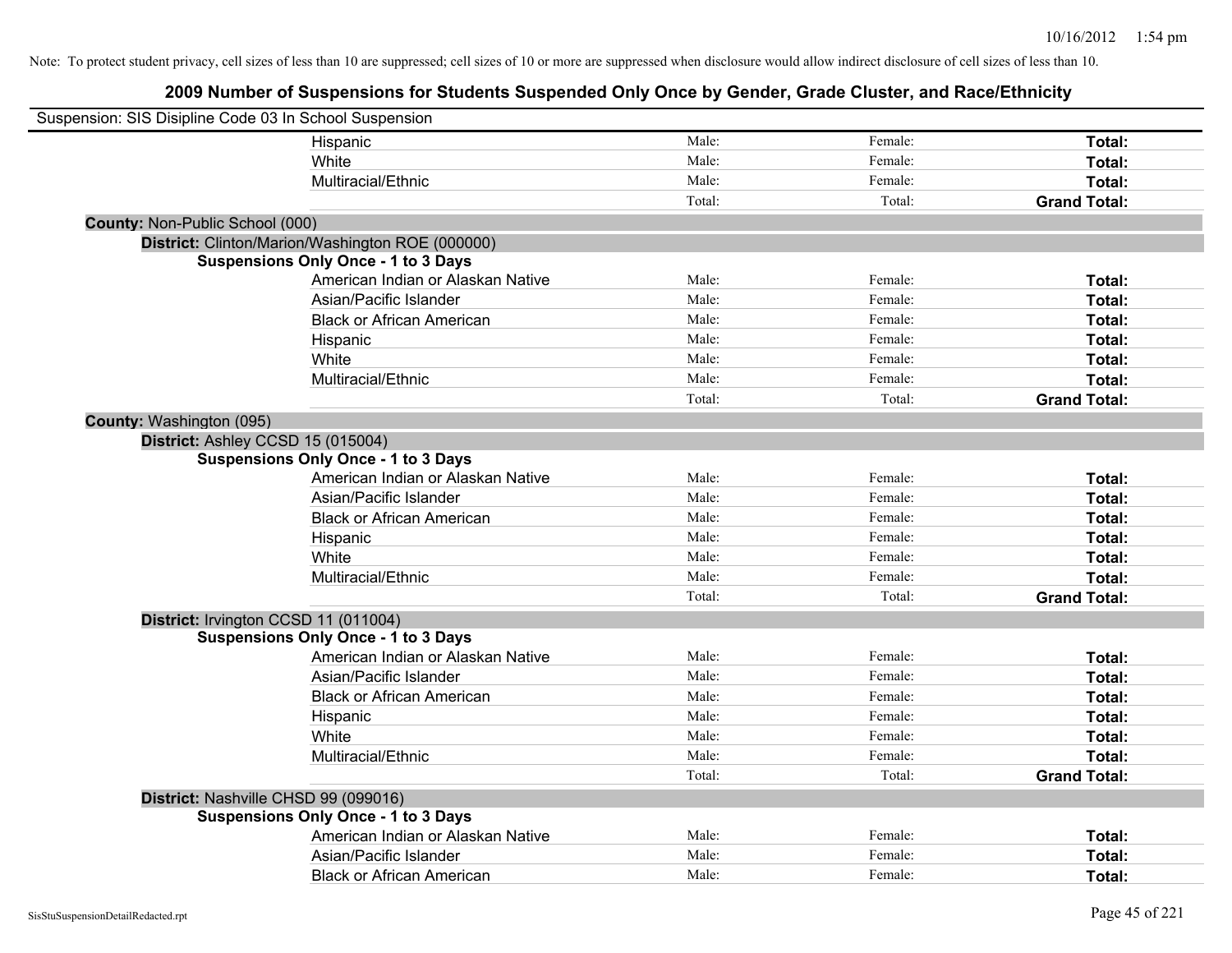| Suspension: SIS Disipline Code 03 In School Suspension |        |         |                     |
|--------------------------------------------------------|--------|---------|---------------------|
| Hispanic                                               | Male:  | Female: | Total:              |
| White                                                  | Male:  | Female: | Total:              |
| Multiracial/Ethnic                                     | Male:  | Female: | Total:              |
|                                                        | Total: | Total:  | <b>Grand Total:</b> |
| District: West Washington Co CUD 10 (010026)           |        |         |                     |
| <b>Suspensions Only Once - 1 to 3 Days</b>             |        |         |                     |
| American Indian or Alaskan Native                      | Male:  | Female: | Total:              |
| Asian/Pacific Islander                                 | Male:  | Female: | Total:              |
| <b>Black or African American</b>                       | Male:  | Female: | Total:              |
| Hispanic                                               | Male:  | Female: | Total:              |
| White                                                  | Male:  | Female: | 13<br>Total:        |
| Multiracial/Ethnic                                     | Male:  | Female: | Total:              |
|                                                        | Total: | Total:  | <b>Grand Total:</b> |
|                                                        |        |         |                     |
| Region: Clk/Cls/Cmbn/Dglas/Edgr/Mltr/Shlb (11)         |        |         |                     |
| County: Clark (012)                                    |        |         |                     |
| District: Casey-Westfield CUSD 4C (004C26)             |        |         |                     |
| <b>Suspensions Only Once - 1 to 3 Days</b>             |        |         |                     |
| American Indian or Alaskan Native                      | Male:  | Female: | Total:              |
| Asian/Pacific Islander                                 | Male:  | Female: | Total:              |
| <b>Black or African American</b>                       | Male:  | Female: | Total:              |
| Hispanic                                               | Male:  | Female: | Total:              |
| White                                                  | Male:  | Female: | 18<br>Total:        |
| Multiracial/Ethnic                                     | Male:  | Female: | Total:              |
|                                                        | Total: | Total:  | <b>Grand Total:</b> |
| <b>Suspensions Only Once - 4 or More Days</b>          |        |         |                     |
| American Indian or Alaskan Native                      | Male:  | Female: | Total:              |
| Asian/Pacific Islander                                 | Male:  | Female: | Total:              |
| <b>Black or African American</b>                       | Male:  | Female: | Total:              |
| Hispanic                                               | Male:  | Female: | Total:              |
| White                                                  | Male:  | Female: | Total:              |
| Multiracial/Ethnic                                     | Male:  | Female: | Total:              |
|                                                        | Total: | Total:  | <b>Grand Total:</b> |
| District: Marshall CUSD 2C (002C26)                    |        |         |                     |
| <b>Suspensions Only Once - 1 to 3 Days</b>             |        |         |                     |
| American Indian or Alaskan Native                      | Male:  | Female: | Total:              |
| Asian/Pacific Islander                                 | Male:  | Female: | Total:              |
| <b>Black or African American</b>                       | Male:  | Female: | Total:              |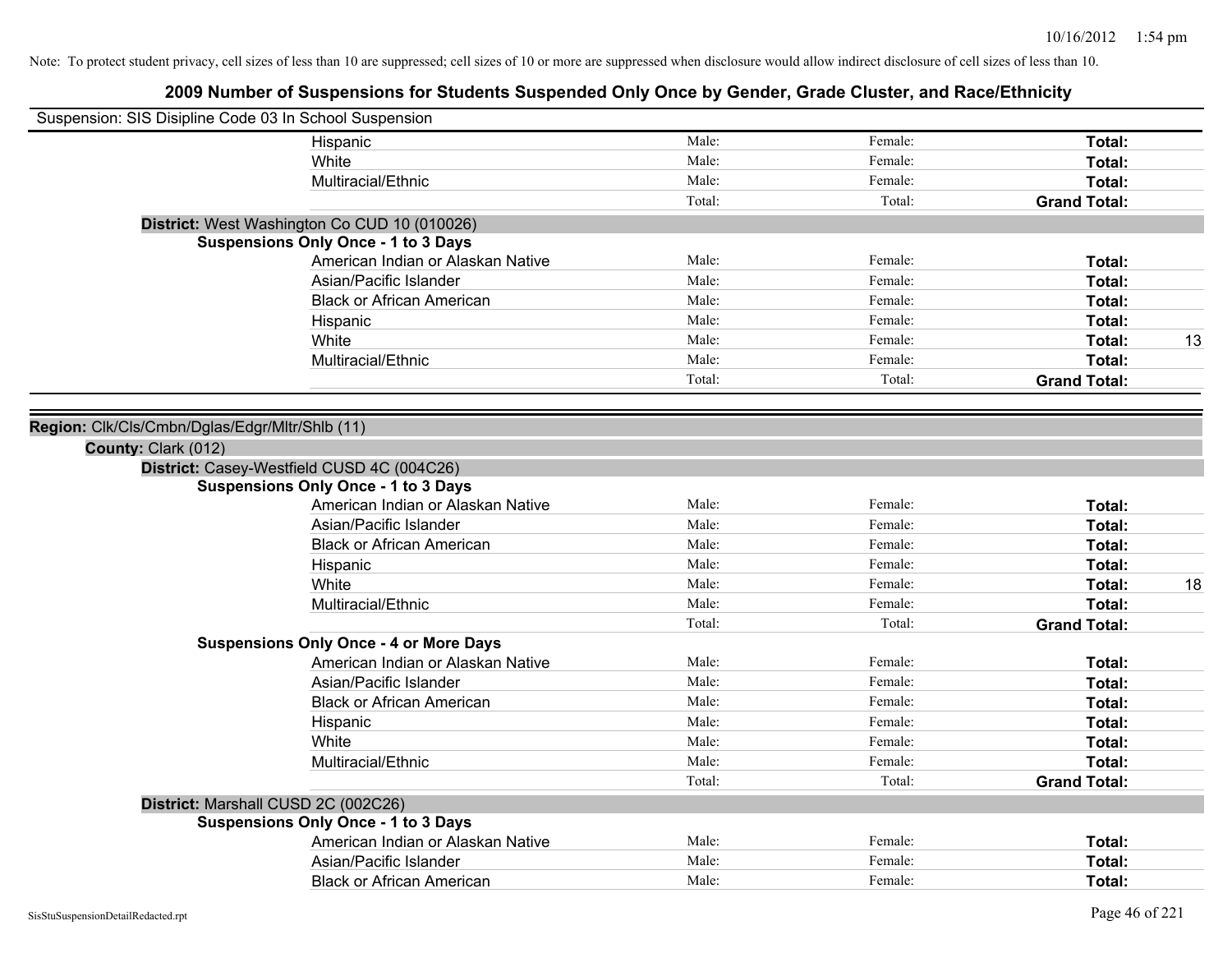| Suspension: SIS Disipline Code 03 In School Suspension |                                            |        |    |         |    |                     |     |
|--------------------------------------------------------|--------------------------------------------|--------|----|---------|----|---------------------|-----|
|                                                        | Hispanic                                   | Male:  |    | Female: |    | Total:              |     |
|                                                        | White                                      | Male:  |    | Female: |    | <b>Total:</b>       | 18  |
|                                                        | Multiracial/Ethnic                         | Male:  |    | Female: |    | Total:              |     |
|                                                        |                                            | Total: |    | Total:  |    | <b>Grand Total:</b> |     |
|                                                        | District: Martinsville CUSD 3C (003C26)    |        |    |         |    |                     |     |
|                                                        | <b>Suspensions Only Once - 1 to 3 Days</b> |        |    |         |    |                     |     |
|                                                        | American Indian or Alaskan Native          | Male:  |    | Female: |    | Total:              |     |
|                                                        | Asian/Pacific Islander                     | Male:  |    | Female: |    | Total:              |     |
|                                                        | <b>Black or African American</b>           | Male:  |    | Female: |    | Total:              |     |
|                                                        | Hispanic                                   | Male:  |    | Female: |    | Total:              |     |
|                                                        | White                                      | Male:  |    | Female: |    | Total:              |     |
|                                                        | Multiracial/Ethnic                         | Male:  |    | Female: |    | Total:              |     |
|                                                        |                                            | Total: |    | Total:  |    | <b>Grand Total:</b> |     |
| County: Coles (015)                                    |                                            |        |    |         |    |                     |     |
| District: Charleston CUSD 1 (001026)                   |                                            |        |    |         |    |                     |     |
|                                                        | <b>Suspensions Only Once - 1 to 3 Days</b> |        |    |         |    |                     |     |
|                                                        | American Indian or Alaskan Native          | Male:  |    | Female: |    | Total:              |     |
|                                                        | Asian/Pacific Islander                     | Male:  |    | Female: |    | Total:              |     |
|                                                        | <b>Black or African American</b>           | Male:  |    | Female: |    | Total:              |     |
|                                                        | Hispanic                                   | Male:  |    | Female: |    | Total:              |     |
|                                                        | White                                      | Male:  | 39 | Female: | 19 | Total:              | 58  |
|                                                        | Multiracial/Ethnic                         | Male:  |    | Female: |    | Total:              |     |
|                                                        |                                            | Total: |    | Total:  |    | <b>Grand Total:</b> | 71  |
| District: Mattoon CUSD 2 (002026)                      |                                            |        |    |         |    |                     |     |
|                                                        | <b>Suspensions Only Once - 1 to 3 Days</b> |        |    |         |    |                     |     |
|                                                        | American Indian or Alaskan Native          | Male:  |    | Female: |    | Total:              |     |
|                                                        | Asian/Pacific Islander                     | Male:  |    | Female: |    | Total:              |     |
|                                                        | <b>Black or African American</b>           | Male:  |    | Female: |    | Total:              |     |
|                                                        | Hispanic                                   | Male:  |    | Female: |    | Total:              |     |
|                                                        | White                                      | Male:  | 96 | Female: | 39 | Total:              | 135 |
|                                                        | Multiracial/Ethnic                         | Male:  |    | Female: |    | Total:              |     |
|                                                        |                                            | Total: |    | Total:  |    | <b>Grand Total:</b> | 149 |
| District: Oakland CUSD 5 (005026)                      |                                            |        |    |         |    |                     |     |
|                                                        | <b>Suspensions Only Once - 1 to 3 Days</b> |        |    |         |    |                     |     |
|                                                        | American Indian or Alaskan Native          | Male:  |    | Female: |    | Total:              |     |
|                                                        | Asian/Pacific Islander                     | Male:  |    | Female: |    | Total:              |     |
|                                                        | <b>Black or African American</b>           | Male:  |    | Female: |    | Total:              |     |
|                                                        | Hispanic                                   | Male:  |    | Female: |    | Total:              |     |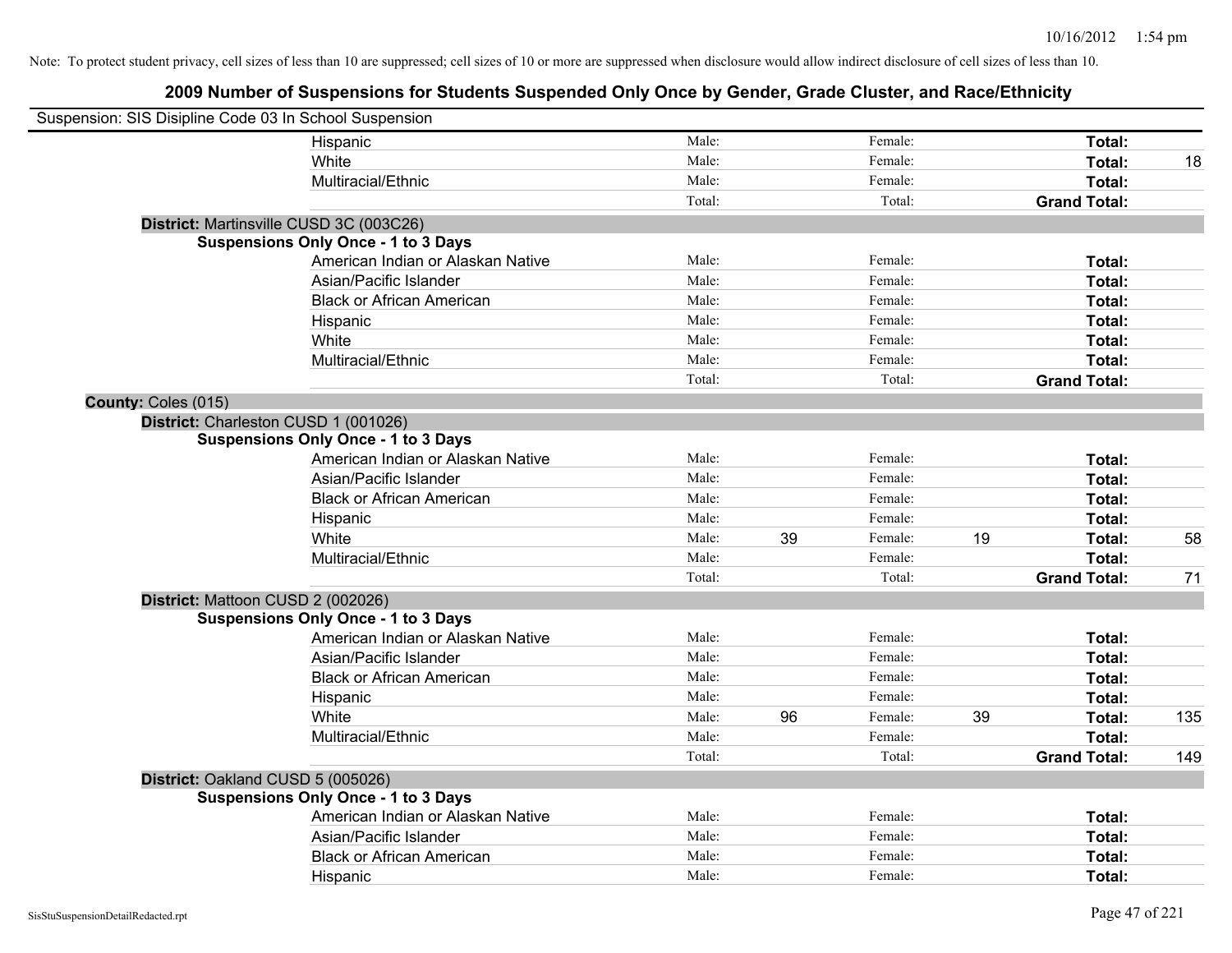| Suspension: SIS Disipline Code 03 In School Suspension |                                               |        |    |         |    |                     |    |
|--------------------------------------------------------|-----------------------------------------------|--------|----|---------|----|---------------------|----|
|                                                        | White                                         | Male:  |    | Female: |    | Total:              |    |
|                                                        | Multiracial/Ethnic                            | Male:  |    | Female: |    | Total:              |    |
|                                                        |                                               | Total: |    | Total:  |    | <b>Grand Total:</b> |    |
| County: Cumberland (018)                               |                                               |        |    |         |    |                     |    |
|                                                        | District: Cumberland CUSD 77 (077026)         |        |    |         |    |                     |    |
|                                                        | <b>Suspensions Only Once - 1 to 3 Days</b>    |        |    |         |    |                     |    |
|                                                        | American Indian or Alaskan Native             | Male:  |    | Female: |    | Total:              |    |
|                                                        | Asian/Pacific Islander                        | Male:  |    | Female: |    | Total:              |    |
|                                                        | <b>Black or African American</b>              | Male:  |    | Female: |    | Total:              |    |
|                                                        | Hispanic                                      | Male:  |    | Female: |    | Total:              |    |
|                                                        | White                                         | Male:  |    | Female: |    | Total:              | 18 |
|                                                        | Multiracial/Ethnic                            | Male:  |    | Female: |    | Total:              |    |
|                                                        |                                               | Total: |    | Total:  |    | <b>Grand Total:</b> |    |
| District: Neoga CUSD 3 (003026)                        |                                               |        |    |         |    |                     |    |
|                                                        | <b>Suspensions Only Once - 1 to 3 Days</b>    |        |    |         |    |                     |    |
|                                                        | American Indian or Alaskan Native             | Male:  |    | Female: |    | Total:              |    |
|                                                        | Asian/Pacific Islander                        | Male:  |    | Female: |    | Total:              |    |
|                                                        | <b>Black or African American</b>              | Male:  |    | Female: |    | Total:              |    |
|                                                        | Hispanic                                      | Male:  |    | Female: |    | Total:              |    |
|                                                        | White                                         | Male:  |    | Female: |    | Total:              | 26 |
|                                                        | Multiracial/Ethnic                            | Male:  |    | Female: |    | Total:              |    |
|                                                        |                                               | Total: |    | Total:  |    | <b>Grand Total:</b> |    |
| County: Douglas (021)                                  |                                               |        |    |         |    |                     |    |
|                                                        | District: Arcola CUSD 306 (306026)            |        |    |         |    |                     |    |
|                                                        | <b>Suspensions Only Once - 1 to 3 Days</b>    |        |    |         |    |                     |    |
|                                                        | American Indian or Alaskan Native             | Male:  |    | Female: |    | Total:              |    |
|                                                        | Asian/Pacific Islander                        | Male:  |    | Female: |    | Total:              |    |
|                                                        | <b>Black or African American</b>              | Male:  |    | Female: |    | Total:              |    |
|                                                        | Hispanic                                      | Male:  |    | Female: |    | Total:              | 17 |
|                                                        | White                                         | Male:  | 20 | Female: | 10 | Total:              | 30 |
|                                                        | Multiracial/Ethnic                            | Male:  |    | Female: |    | Total:              |    |
|                                                        |                                               | Total: |    | Total:  |    | <b>Grand Total:</b> |    |
|                                                        | <b>Suspensions Only Once - 4 or More Days</b> |        |    |         |    |                     |    |
|                                                        | American Indian or Alaskan Native             | Male:  |    | Female: |    | Total:              |    |
|                                                        | Asian/Pacific Islander                        | Male:  |    | Female: |    | Total:              |    |
|                                                        | <b>Black or African American</b>              | Male:  |    | Female: |    | Total:              |    |
|                                                        | Hispanic                                      | Male:  |    | Female: |    | Total:              |    |
|                                                        | White                                         | Male:  |    | Female: |    | <b>Total:</b>       |    |
|                                                        | Multiracial/Ethnic                            | Male:  |    | Female: |    | Total:              |    |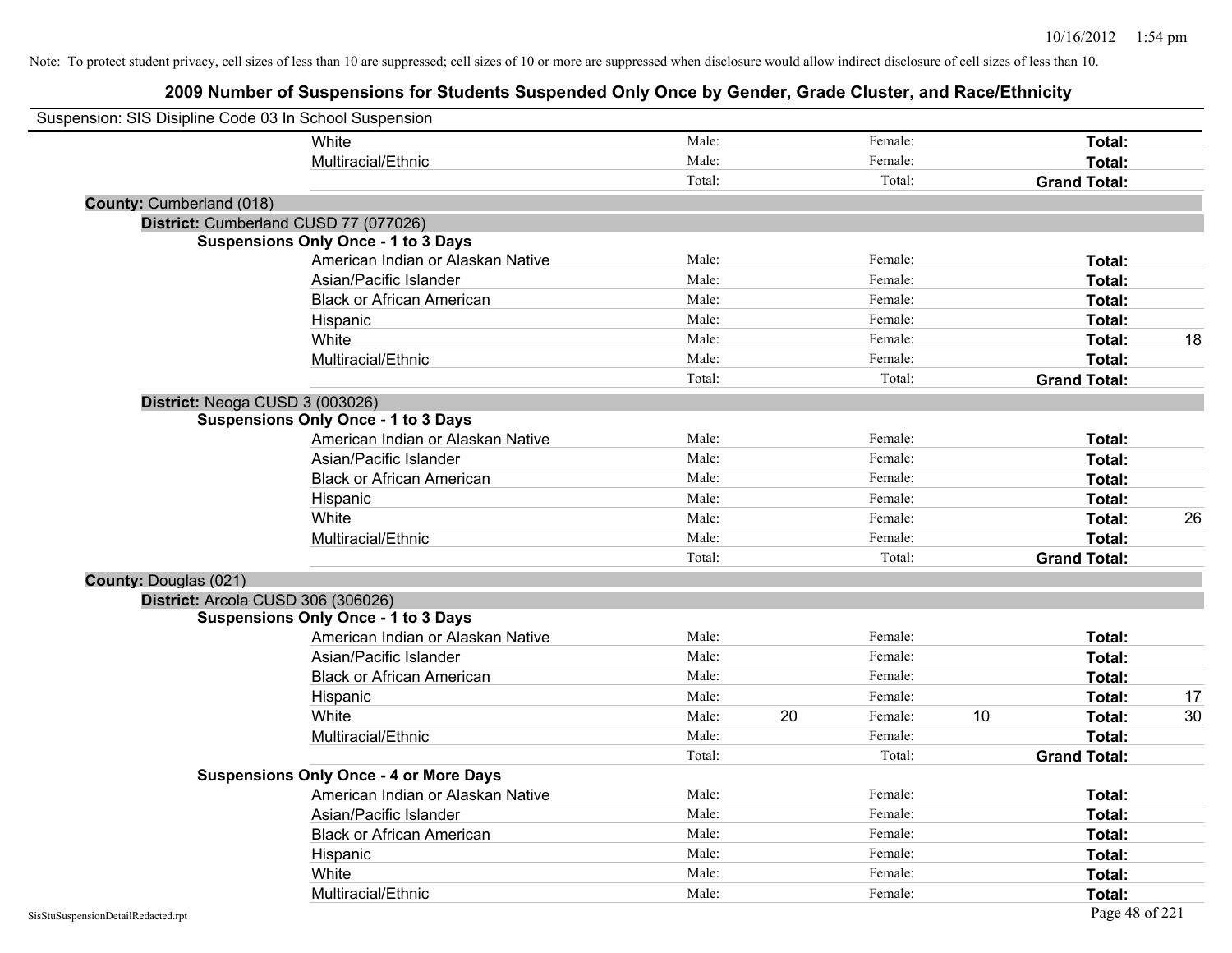| Suspension: SIS Disipline Code 03 In School Suspension |                                            |        |    |         |    |                     |  |
|--------------------------------------------------------|--------------------------------------------|--------|----|---------|----|---------------------|--|
|                                                        |                                            | Total: |    | Total:  |    | <b>Grand Total:</b> |  |
| District: Arthur CUSD 305 (305026)                     |                                            |        |    |         |    |                     |  |
|                                                        | <b>Suspensions Only Once - 1 to 3 Days</b> |        |    |         |    |                     |  |
|                                                        | American Indian or Alaskan Native          | Male:  |    | Female: |    | Total:              |  |
|                                                        | Asian/Pacific Islander                     | Male:  |    | Female: |    | Total:              |  |
|                                                        | <b>Black or African American</b>           | Male:  |    | Female: |    | Total:              |  |
|                                                        | Hispanic                                   | Male:  |    | Female: |    | Total:              |  |
|                                                        | White                                      | Male:  |    | Female: |    | Total:              |  |
|                                                        | Multiracial/Ethnic                         | Male:  |    | Female: |    | Total:              |  |
|                                                        |                                            | Total: |    | Total:  |    | <b>Grand Total:</b> |  |
|                                                        | District: Tuscola CUSD 301 (301026)        |        |    |         |    |                     |  |
|                                                        | <b>Suspensions Only Once - 1 to 3 Days</b> |        |    |         |    |                     |  |
|                                                        | American Indian or Alaskan Native          | Male:  |    | Female: |    | Total:              |  |
|                                                        | Asian/Pacific Islander                     | Male:  |    | Female: |    | Total:              |  |
|                                                        | <b>Black or African American</b>           | Male:  |    | Female: |    | Total:              |  |
|                                                        | Hispanic                                   | Male:  |    | Female: |    | Total:              |  |
|                                                        | White                                      | Male:  |    | Female: |    | Total:              |  |
|                                                        | Multiracial/Ethnic                         | Male:  |    | Female: |    | Total:              |  |
|                                                        |                                            | Total: |    | Total:  |    | <b>Grand Total:</b> |  |
|                                                        | District: Villa Grove CUSD 302 (302026)    |        |    |         |    |                     |  |
|                                                        | <b>Suspensions Only Once - 1 to 3 Days</b> |        |    |         |    |                     |  |
|                                                        | American Indian or Alaskan Native          | Male:  |    | Female: |    | Total:              |  |
|                                                        | Asian/Pacific Islander                     | Male:  |    | Female: |    | Total:              |  |
|                                                        | <b>Black or African American</b>           | Male:  |    | Female: |    | Total:              |  |
|                                                        | Hispanic                                   | Male:  |    | Female: |    | Total:              |  |
|                                                        | White                                      | Male:  | 19 | Female: | 10 | Total:              |  |
|                                                        | Multiracial/Ethnic                         | Male:  |    | Female: |    | Total:              |  |
|                                                        |                                            | Total: |    | Total:  |    | <b>Grand Total:</b> |  |
| County: Edgar (023)                                    |                                            |        |    |         |    |                     |  |
|                                                        | District: Edgar County CUD 6 (006026)      |        |    |         |    |                     |  |
|                                                        | <b>Suspensions Only Once - 1 to 3 Days</b> |        |    |         |    |                     |  |
|                                                        | American Indian or Alaskan Native          | Male:  |    | Female: |    | Total:              |  |
|                                                        | Asian/Pacific Islander                     | Male:  |    | Female: |    | Total:              |  |
|                                                        | <b>Black or African American</b>           | Male:  |    | Female: |    | Total:              |  |
|                                                        | Hispanic                                   | Male:  |    | Female: |    | Total:              |  |
|                                                        | White                                      | Male:  |    | Female: |    | Total:              |  |
|                                                        | Multiracial/Ethnic                         | Male:  |    | Female: |    | Total:              |  |
|                                                        |                                            | Total: |    | Total:  |    | <b>Grand Total:</b> |  |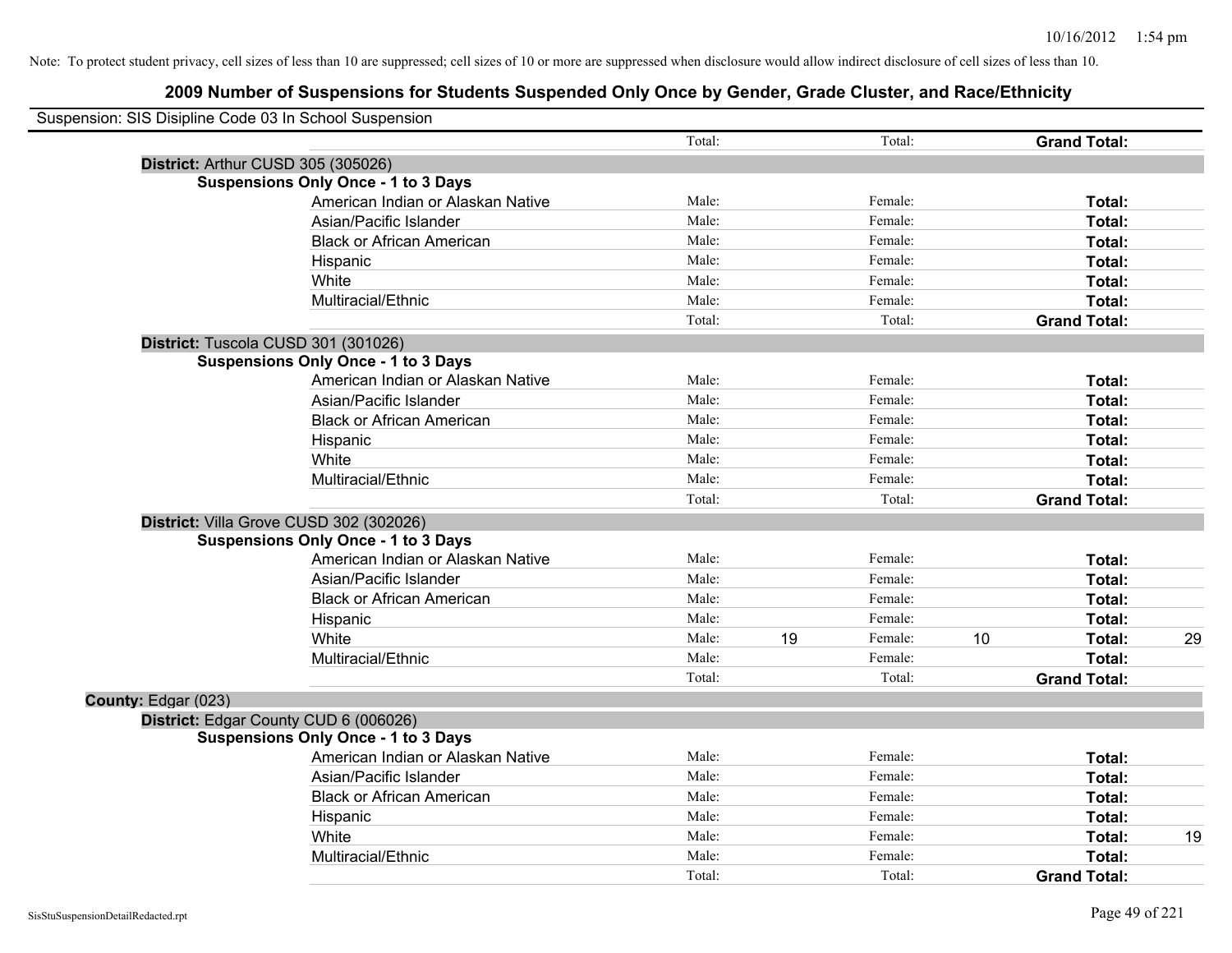## **2009 Number of Suspensions for Students Suspended Only Once by Gender, Grade Cluster, and Race/Ethnicity**

|                                  | Suspension: SIS Disipline Code 03 In School Suspension |        |    |         |    |                     |    |
|----------------------------------|--------------------------------------------------------|--------|----|---------|----|---------------------|----|
|                                  | District: Kansas CUSD 3 (003026)                       |        |    |         |    |                     |    |
|                                  | <b>Suspensions Only Once - 4 or More Days</b>          |        |    |         |    |                     |    |
|                                  | American Indian or Alaskan Native                      | Male:  |    | Female: |    | Total:              |    |
|                                  | Asian/Pacific Islander                                 | Male:  |    | Female: |    | Total:              |    |
|                                  | <b>Black or African American</b>                       | Male:  |    | Female: |    | Total:              |    |
|                                  | Hispanic                                               | Male:  |    | Female: |    | Total:              |    |
|                                  | White                                                  | Male:  |    | Female: |    | Total:              |    |
|                                  | Multiracial/Ethnic                                     | Male:  |    | Female: |    | Total:              |    |
|                                  |                                                        | Total: |    | Total:  |    | <b>Grand Total:</b> |    |
|                                  | District: Paris-Union SD 95 (095025)                   |        |    |         |    |                     |    |
|                                  | <b>Suspensions Only Once - 1 to 3 Days</b>             |        |    |         |    |                     |    |
|                                  | American Indian or Alaskan Native                      | Male:  |    | Female: |    | Total:              |    |
|                                  | Asian/Pacific Islander                                 | Male:  |    | Female: |    | Total:              |    |
|                                  | <b>Black or African American</b>                       | Male:  |    | Female: |    | Total:              |    |
|                                  | Hispanic                                               | Male:  |    | Female: |    | Total:              |    |
|                                  | White                                                  | Male:  | 22 | Female: | 22 | Total:              | 44 |
|                                  | Multiracial/Ethnic                                     | Male:  |    | Female: |    | Total:              |    |
|                                  |                                                        | Total: |    | Total:  |    | <b>Grand Total:</b> |    |
|                                  | <b>Suspensions Only Once - 4 or More Days</b>          |        |    |         |    |                     |    |
|                                  | American Indian or Alaskan Native                      | Male:  |    | Female: |    | Total:              |    |
|                                  | Asian/Pacific Islander                                 | Male:  |    | Female: |    | Total:              |    |
|                                  | <b>Black or African American</b>                       | Male:  |    | Female: |    | Total:              |    |
|                                  | Hispanic                                               | Male:  |    | Female: |    | Total:              |    |
|                                  | White                                                  | Male:  |    | Female: |    | Total:              |    |
|                                  | Multiracial/Ethnic                                     | Male:  |    | Female: |    | Total:              |    |
|                                  |                                                        | Total: |    | Total:  |    | <b>Grand Total:</b> |    |
| District: Shiloh CUSD 1 (001026) |                                                        |        |    |         |    |                     |    |
|                                  | <b>Suspensions Only Once - 1 to 3 Days</b>             |        |    |         |    |                     |    |
|                                  | American Indian or Alaskan Native                      | Male:  |    | Female: |    | Total:              |    |
|                                  | Asian/Pacific Islander                                 | Male:  |    | Female: |    | Total:              |    |
|                                  | <b>Black or African American</b>                       | Male:  |    | Female: |    | Total:              |    |
|                                  | Hispanic                                               | Male:  |    | Female: |    | <b>Total:</b>       |    |
|                                  | White                                                  | Male:  |    | Female: |    | <b>Total:</b>       |    |
|                                  | Multiracial/Ethnic                                     | Male:  |    | Female: |    | Total:              |    |
|                                  |                                                        | Total: |    | Total:  |    | <b>Grand Total:</b> |    |

**District:** Lovington CUSD 303 (303026) **Suspensions Only Once - 1 to 3 Days**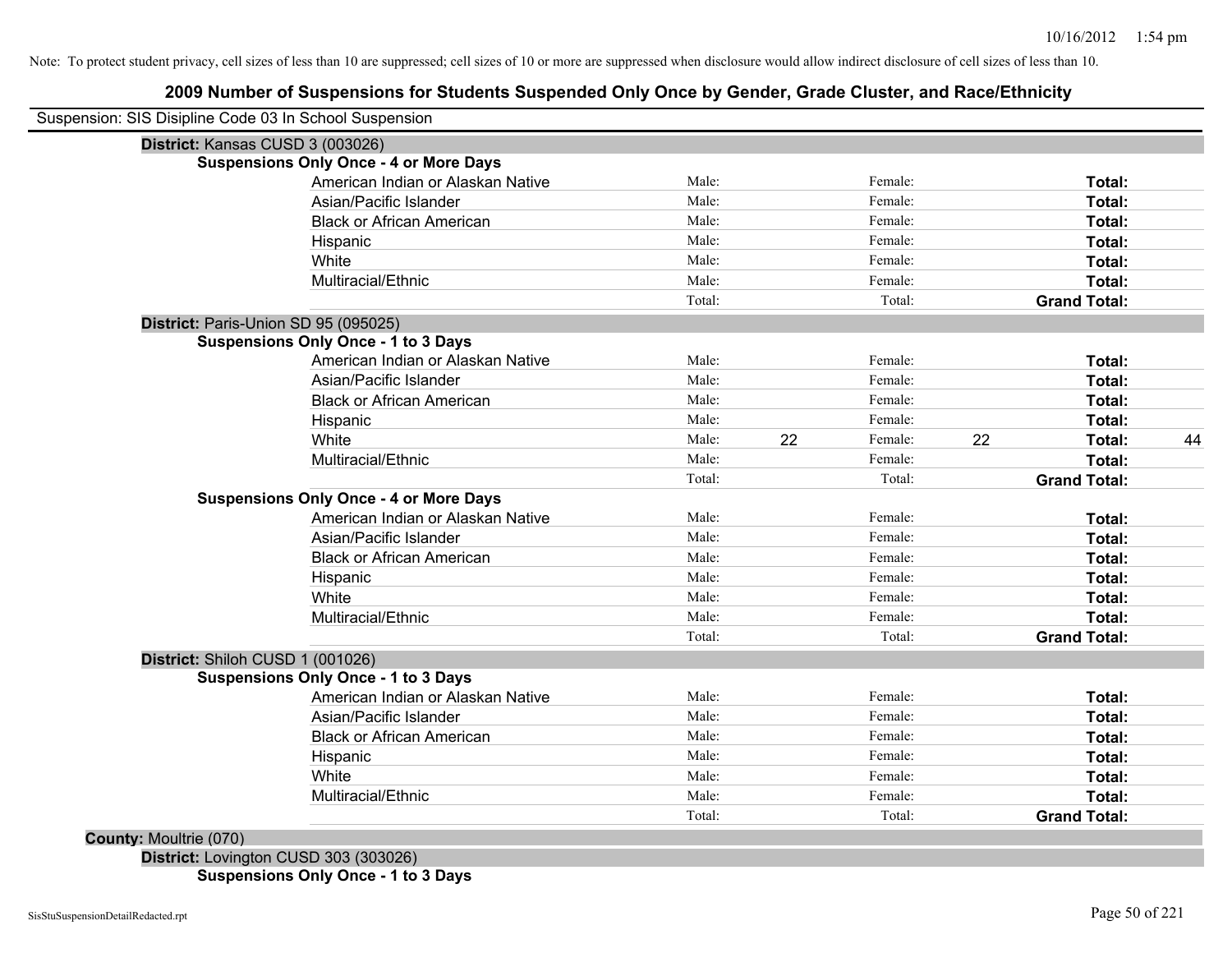|                      | Suspension: SIS Disipline Code 03 In School Suspension |        |         |                     |    |
|----------------------|--------------------------------------------------------|--------|---------|---------------------|----|
|                      | American Indian or Alaskan Native                      | Male:  | Female: | Total:              |    |
|                      | Asian/Pacific Islander                                 | Male:  | Female: | Total:              |    |
|                      | <b>Black or African American</b>                       | Male:  | Female: | Total:              |    |
|                      | Hispanic                                               | Male:  | Female: | Total:              |    |
|                      | White                                                  | Male:  | Female: | Total:              | 13 |
|                      | Multiracial/Ethnic                                     | Male:  | Female: | Total:              |    |
|                      |                                                        | Total: | Total:  | <b>Grand Total:</b> |    |
|                      | District: Okaw Valley CUSD 302 (302026)                |        |         |                     |    |
|                      | <b>Suspensions Only Once - 1 to 3 Days</b>             |        |         |                     |    |
|                      | American Indian or Alaskan Native                      | Male:  | Female: | Total:              |    |
|                      | Asian/Pacific Islander                                 | Male:  | Female: | Total:              |    |
|                      | <b>Black or African American</b>                       | Male:  | Female: | Total:              |    |
|                      | Hispanic                                               | Male:  | Female: | Total:              |    |
|                      | White                                                  | Male:  | Female: | Total:              |    |
|                      | Multiracial/Ethnic                                     | Male:  | Female: | Total:              |    |
|                      |                                                        | Total: | Total:  | <b>Grand Total:</b> |    |
|                      | <b>Suspensions Only Once - 4 or More Days</b>          |        |         |                     |    |
|                      | American Indian or Alaskan Native                      | Male:  | Female: | Total:              |    |
|                      | Asian/Pacific Islander                                 | Male:  | Female: | Total:              |    |
|                      | <b>Black or African American</b>                       | Male:  | Female: | Total:              |    |
|                      | Hispanic                                               | Male:  | Female: | Total:              |    |
|                      | White                                                  | Male:  | Female: | Total:              |    |
|                      | Multiracial/Ethnic                                     | Male:  | Female: | Total:              |    |
|                      |                                                        | Total: | Total:  | <b>Grand Total:</b> |    |
|                      | District: Sullivan CUSD 300 (300026)                   |        |         |                     |    |
|                      | <b>Suspensions Only Once - 1 to 3 Days</b>             |        |         |                     |    |
|                      | American Indian or Alaskan Native                      | Male:  | Female: | Total:              |    |
|                      | Asian/Pacific Islander                                 | Male:  | Female: | Total:              |    |
|                      | <b>Black or African American</b>                       | Male:  | Female: | Total:              |    |
|                      | Hispanic                                               | Male:  | Female: | Total:              |    |
|                      | White                                                  | Male:  | Female: | Total:              |    |
|                      | Multiracial/Ethnic                                     | Male:  | Female: | Total:              |    |
|                      |                                                        | Total: | Total:  | <b>Grand Total:</b> |    |
| County: Shelby (087) |                                                        |        |         |                     |    |
|                      | District: Cowden-Herrick CUSD 3A (003A26)              |        |         |                     |    |
|                      | <b>Suspensions Only Once - 1 to 3 Days</b>             |        |         |                     |    |
|                      | American Indian or Alaskan Native                      | Male:  | Female: | Total:              |    |
|                      | Asian/Pacific Islander                                 | Male:  | Female: | Total:              |    |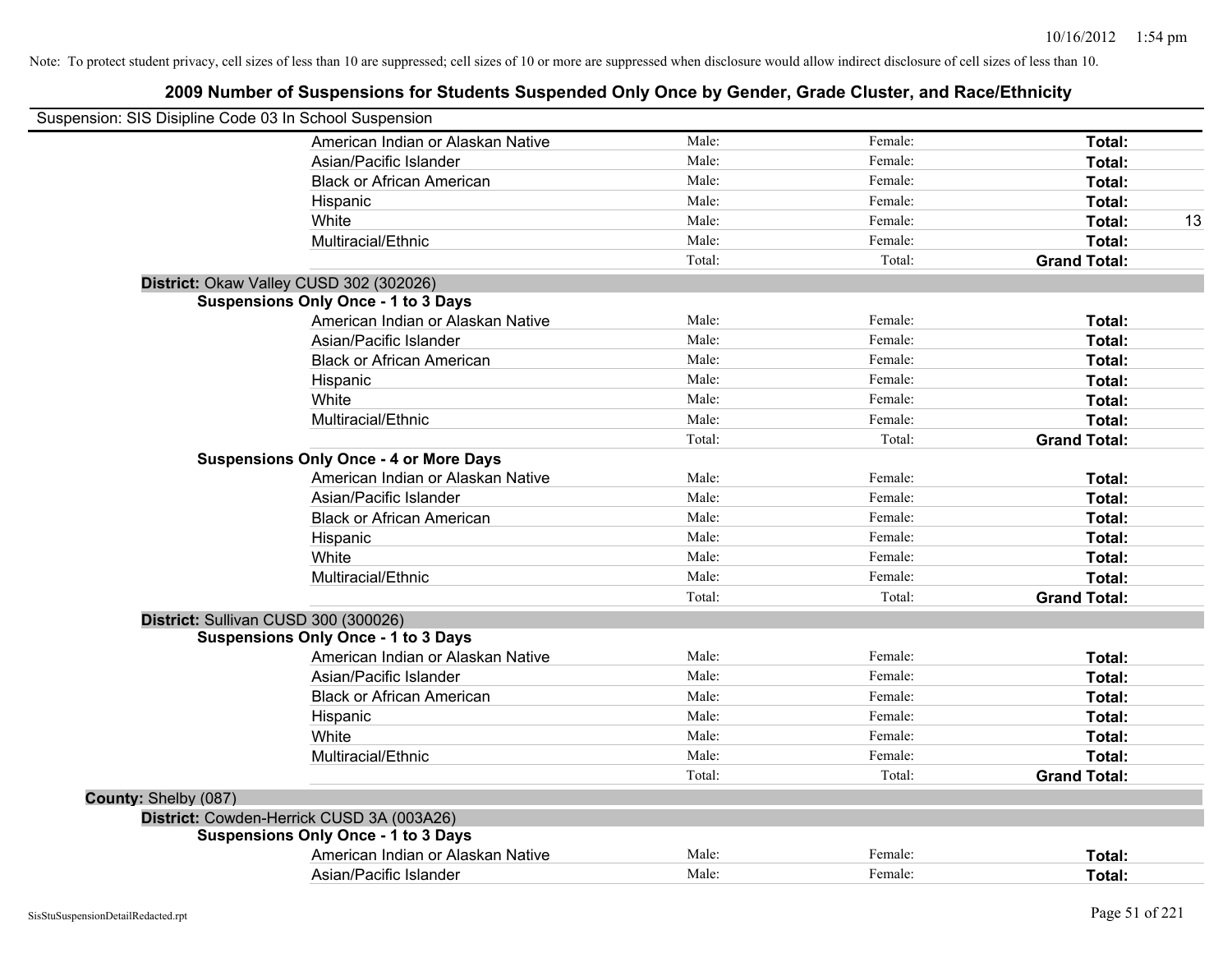| Suspension: SIS Disipline Code 03 In School Suspension |                                                |        |    |         |    |                     |    |
|--------------------------------------------------------|------------------------------------------------|--------|----|---------|----|---------------------|----|
|                                                        | <b>Black or African American</b>               | Male:  |    | Female: |    | Total:              |    |
|                                                        | Hispanic                                       | Male:  |    | Female: |    | Total:              |    |
|                                                        | White                                          | Male:  |    | Female: |    | Total:              | 19 |
|                                                        | Multiracial/Ethnic                             | Male:  |    | Female: |    | Total:              |    |
|                                                        |                                                | Total: |    | Total:  |    | <b>Grand Total:</b> |    |
|                                                        | District: Shelbyville CUSD 4 (004026)          |        |    |         |    |                     |    |
|                                                        | <b>Suspensions Only Once - 1 to 3 Days</b>     |        |    |         |    |                     |    |
|                                                        | American Indian or Alaskan Native              | Male:  |    | Female: |    | Total:              |    |
|                                                        | Asian/Pacific Islander                         | Male:  |    | Female: |    | Total:              |    |
|                                                        | <b>Black or African American</b>               | Male:  |    | Female: |    | Total:              |    |
|                                                        | Hispanic                                       | Male:  |    | Female: |    | Total:              |    |
|                                                        | White                                          | Male:  | 28 | Female: | 15 | Total:              | 43 |
|                                                        | Multiracial/Ethnic                             | Male:  |    | Female: |    | Total:              |    |
|                                                        |                                                | Total: |    | Total:  |    | <b>Grand Total:</b> |    |
|                                                        | District: Stewardson-Strasburg CUD 5A (005A26) |        |    |         |    |                     |    |
|                                                        | <b>Suspensions Only Once - 1 to 3 Days</b>     |        |    |         |    |                     |    |
|                                                        | American Indian or Alaskan Native              | Male:  |    | Female: |    | Total:              |    |
|                                                        | Asian/Pacific Islander                         | Male:  |    | Female: |    | Total:              |    |
|                                                        | <b>Black or African American</b>               | Male:  |    | Female: |    | Total:              |    |
|                                                        | Hispanic                                       | Male:  |    | Female: |    | Total:              |    |
|                                                        | White                                          | Male:  |    | Female: |    | Total:              | 17 |
|                                                        | Multiracial/Ethnic                             | Male:  |    | Female: |    | Total:              |    |
|                                                        |                                                | Total: |    | Total:  |    | <b>Grand Total:</b> |    |
| District: Windsor CUSD 1 (001026)                      |                                                |        |    |         |    |                     |    |
|                                                        | <b>Suspensions Only Once - 1 to 3 Days</b>     |        |    |         |    |                     |    |
|                                                        | American Indian or Alaskan Native              | Male:  |    | Female: |    | Total:              |    |
|                                                        | Asian/Pacific Islander                         | Male:  |    | Female: |    | Total:              |    |
|                                                        | <b>Black or African American</b>               | Male:  |    | Female: |    | Total:              |    |
|                                                        | Hispanic                                       | Male:  |    | Female: |    | Total:              |    |
|                                                        | White                                          | Male:  |    | Female: |    | Total:              | 15 |
|                                                        | Multiracial/Ethnic                             | Male:  |    | Female: |    | Total:              |    |
|                                                        |                                                | Total: |    | Total:  |    | <b>Grand Total:</b> |    |
|                                                        |                                                |        |    |         |    |                     |    |
| Region: Crawford-Lawrence Educ Serv Reg (15)           |                                                |        |    |         |    |                     |    |
| County: Cook (016)                                     |                                                |        |    |         |    |                     |    |
|                                                        | District: City of Chicago SD 299 (299025)      |        |    |         |    |                     |    |
|                                                        | <b>Suspensions Only Once - 1 to 3 Days</b>     |        |    |         |    |                     |    |
|                                                        | American Indian or Alaskan Native              | Male:  |    | Female: |    | Total:              |    |
| SisStuSuspensionDetailRedacted.rpt                     |                                                |        |    |         |    | Page 52 of 221      |    |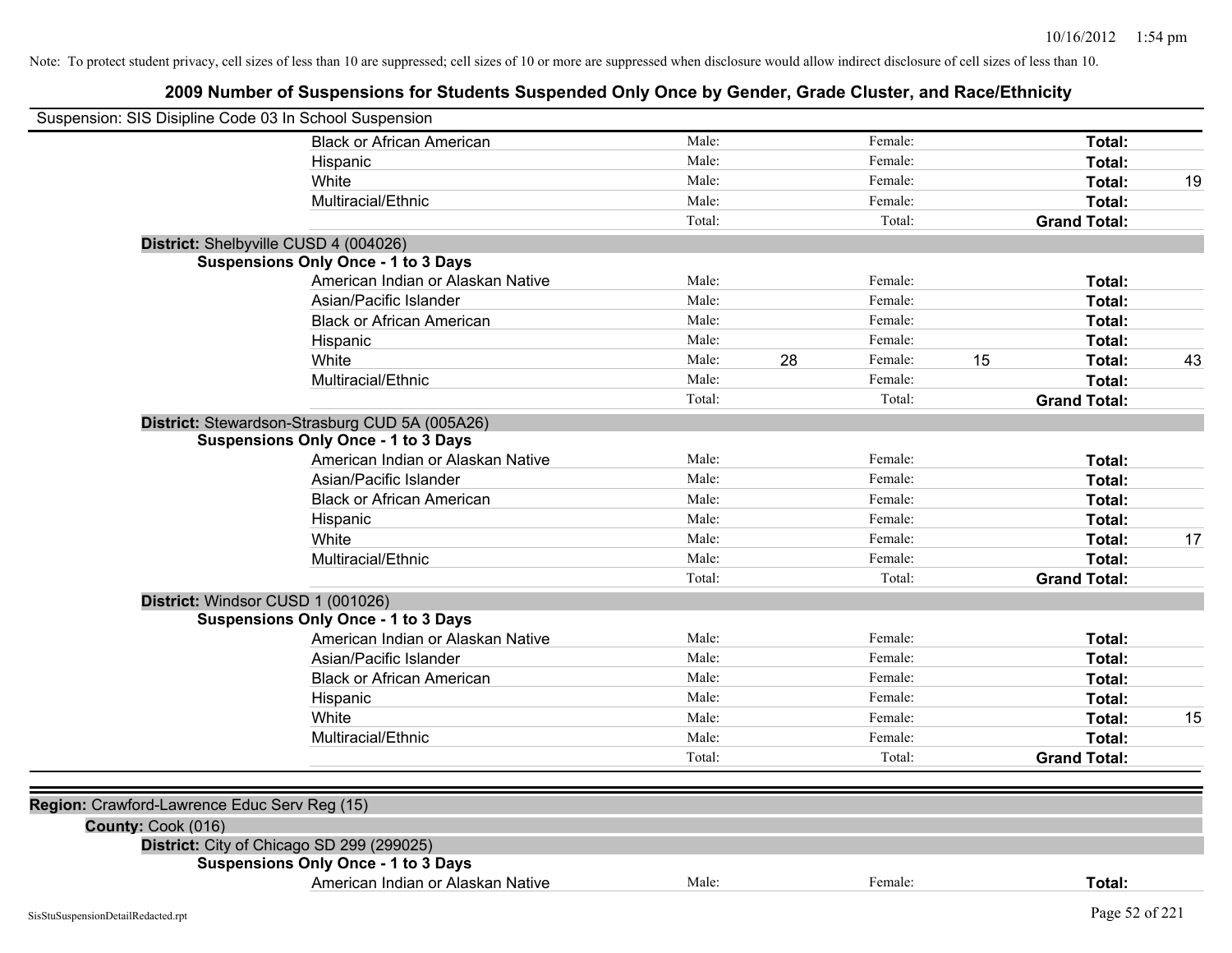| Suspension: SIS Disipline Code 03 In School Suspension |                                               |        |       |         |       |                     |       |
|--------------------------------------------------------|-----------------------------------------------|--------|-------|---------|-------|---------------------|-------|
|                                                        | Asian/Pacific Islander                        | Male:  | 51    | Female: | 28    | Total:              | 79    |
|                                                        | <b>Black or African American</b>              | Male:  | 3,301 | Female: | 2,200 | Total:              | 5,501 |
|                                                        | Hispanic                                      | Male:  | 2,173 | Female: | 1,177 | Total:              | 3,350 |
|                                                        | White                                         | Male:  | 367   | Female: | 189   | Total:              | 556   |
|                                                        | Multiracial/Ethnic                            | Male:  |       | Female: |       | Total:              |       |
|                                                        |                                               | Total: |       | Total:  |       | <b>Grand Total:</b> | 9,496 |
|                                                        | <b>Suspensions Only Once - 4 or More Days</b> |        |       |         |       |                     |       |
|                                                        | American Indian or Alaskan Native             | Male:  |       | Female: |       | Total:              |       |
|                                                        | Asian/Pacific Islander                        | Male:  |       | Female: |       | Total:              |       |
|                                                        | <b>Black or African American</b>              | Male:  | 163   | Female: | 134   | Total:              | 297   |
|                                                        | Hispanic                                      | Male:  | 51    | Female: | 13    | Total:              | 64    |
|                                                        | White                                         | Male:  |       | Female: |       | Total:              |       |
|                                                        | Multiracial/Ethnic                            | Male:  |       | Female: |       | Total:              |       |
|                                                        |                                               | Total: |       | Total:  |       | <b>Grand Total:</b> | 371   |
| Region: De Kalb ROE (16)<br>County: Dekalb (019)       |                                               |        |       |         |       |                     |       |
| District: DeKalb CUSD 428 (428026)                     |                                               |        |       |         |       |                     |       |
|                                                        | <b>Suspensions Only Once - 1 to 3 Days</b>    |        |       |         |       |                     |       |
|                                                        | American Indian or Alaskan Native             | Male:  |       | Female: |       | Total:              |       |
|                                                        | Asian/Pacific Islander                        | Male:  |       | Female: |       | Total:              |       |
|                                                        | <b>Black or African American</b>              | Male:  | 31    | Female: | 19    | Total:              | 50    |
|                                                        | Hispanic                                      | Male:  | 23    | Female: | 22    | Total:              | 45    |
|                                                        | White                                         | Male:  | 79    | Female: | 41    | Total:              | 120   |
|                                                        | Multiracial/Ethnic                            | Male:  |       | Female: |       | Total:              |       |
|                                                        |                                               | Total: |       | Total:  |       | <b>Grand Total:</b> | 228   |
|                                                        | <b>Suspensions Only Once - 4 or More Days</b> |        |       |         |       |                     |       |
|                                                        | American Indian or Alaskan Native             | Male:  |       | Female: |       | Total:              |       |
|                                                        | Asian/Pacific Islander                        | Male:  |       | Female: |       | Total:              |       |
|                                                        | <b>Black or African American</b>              | Male:  |       | Female: |       | Total:              |       |
|                                                        | Hispanic                                      | Male:  |       | Female: |       | Total:              |       |
|                                                        | White                                         | Male:  |       | Female: |       | Total:              |       |
|                                                        | Multiracial/Ethnic                            | Male:  |       | Female: |       | Total:              |       |
|                                                        |                                               | Total: |       | Total:  |       | <b>Grand Total:</b> |       |
|                                                        | District: Genoa Kingston CUSD 424 (424026)    |        |       |         |       |                     |       |
|                                                        | <b>Suspensions Only Once - 1 to 3 Days</b>    |        |       |         |       |                     |       |
|                                                        | American Indian or Alaskan Native             | Male:  |       | Female: |       | Total:              |       |
|                                                        | Asian/Pacific Islander                        | Male:  |       | Female: |       | Total:              |       |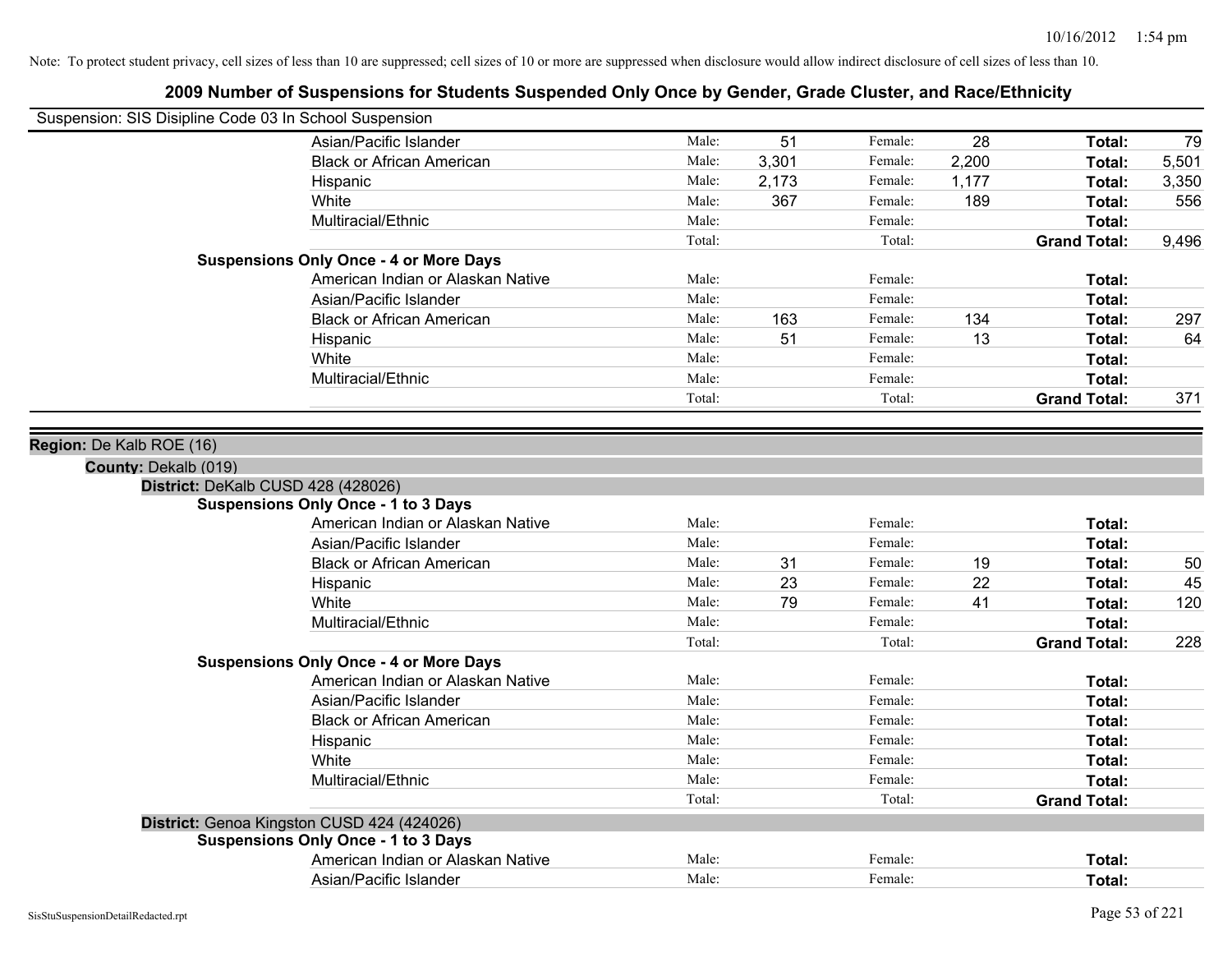| Suspension: SIS Disipline Code 03 In School Suspension |                                                                                             |        |    |         |    |                     |    |
|--------------------------------------------------------|---------------------------------------------------------------------------------------------|--------|----|---------|----|---------------------|----|
|                                                        | <b>Black or African American</b>                                                            | Male:  |    | Female: |    | Total:              |    |
|                                                        | Hispanic                                                                                    | Male:  |    | Female: |    | Total:              | 13 |
|                                                        | White                                                                                       | Male:  | 37 | Female: | 16 | <b>Total:</b>       | 53 |
|                                                        | Multiracial/Ethnic                                                                          | Male:  |    | Female: |    | Total:              |    |
|                                                        |                                                                                             | Total: |    | Total:  |    | <b>Grand Total:</b> |    |
|                                                        | District: Hiawatha CUSD 426 (426026)                                                        |        |    |         |    |                     |    |
|                                                        | <b>Suspensions Only Once - 1 to 3 Days</b>                                                  |        |    |         |    |                     |    |
|                                                        | American Indian or Alaskan Native                                                           | Male:  |    | Female: |    | Total:              |    |
|                                                        | Asian/Pacific Islander                                                                      | Male:  |    | Female: |    | Total:              |    |
|                                                        | <b>Black or African American</b>                                                            | Male:  |    | Female: |    | Total:              |    |
|                                                        | Hispanic                                                                                    | Male:  |    | Female: |    | Total:              |    |
|                                                        | White                                                                                       | Male:  |    | Female: |    | Total:              | 19 |
|                                                        | Multiracial/Ethnic                                                                          | Male:  |    | Female: |    | Total:              |    |
|                                                        |                                                                                             | Total: |    | Total:  |    | <b>Grand Total:</b> |    |
|                                                        | District: Hinckley Big Rock CUSD 429 (429026)<br><b>Suspensions Only Once - 1 to 3 Days</b> |        |    |         |    |                     |    |
|                                                        | American Indian or Alaskan Native                                                           | Male:  |    | Female: |    | Total:              |    |
|                                                        | Asian/Pacific Islander                                                                      | Male:  |    | Female: |    | Total:              |    |
|                                                        | <b>Black or African American</b>                                                            | Male:  |    | Female: |    | Total:              |    |
|                                                        | Hispanic                                                                                    | Male:  |    | Female: |    | Total:              |    |
|                                                        | White                                                                                       | Male:  |    | Female: |    | Total:              | 14 |
|                                                        | Multiracial/Ethnic                                                                          | Male:  |    | Female: |    | Total:              |    |
|                                                        |                                                                                             | Total: |    | Total:  |    | <b>Grand Total:</b> |    |
|                                                        | District: Indian Creek CUSD 425 (425026)                                                    |        |    |         |    |                     |    |
|                                                        | <b>Suspensions Only Once - 1 to 3 Days</b>                                                  |        |    |         |    |                     |    |
|                                                        | American Indian or Alaskan Native                                                           | Male:  |    | Female: |    | Total:              |    |
|                                                        | Asian/Pacific Islander                                                                      | Male:  |    | Female: |    | Total:              |    |
|                                                        | <b>Black or African American</b>                                                            | Male:  |    | Female: |    | Total:              |    |
|                                                        | Hispanic                                                                                    | Male:  |    | Female: |    | Total:              |    |
|                                                        | White                                                                                       | Male:  |    | Female: |    | Total:              | 18 |
|                                                        | Multiracial/Ethnic                                                                          | Male:  |    | Female: |    | Total:              |    |
|                                                        |                                                                                             | Total: |    | Total:  |    | <b>Grand Total:</b> |    |
|                                                        | District: Somonauk CUSD 432 (432026)                                                        |        |    |         |    |                     |    |
|                                                        | <b>Suspensions Only Once - 1 to 3 Days</b>                                                  |        |    |         |    |                     |    |
|                                                        | American Indian or Alaskan Native                                                           | Male:  |    | Female: |    | Total:              |    |
|                                                        | Asian/Pacific Islander                                                                      | Male:  |    | Female: |    | Total:              |    |
|                                                        | <b>Black or African American</b>                                                            | Male:  |    | Female: |    | Total:              |    |
|                                                        | Hispanic                                                                                    | Male:  |    | Female: |    | Total:              |    |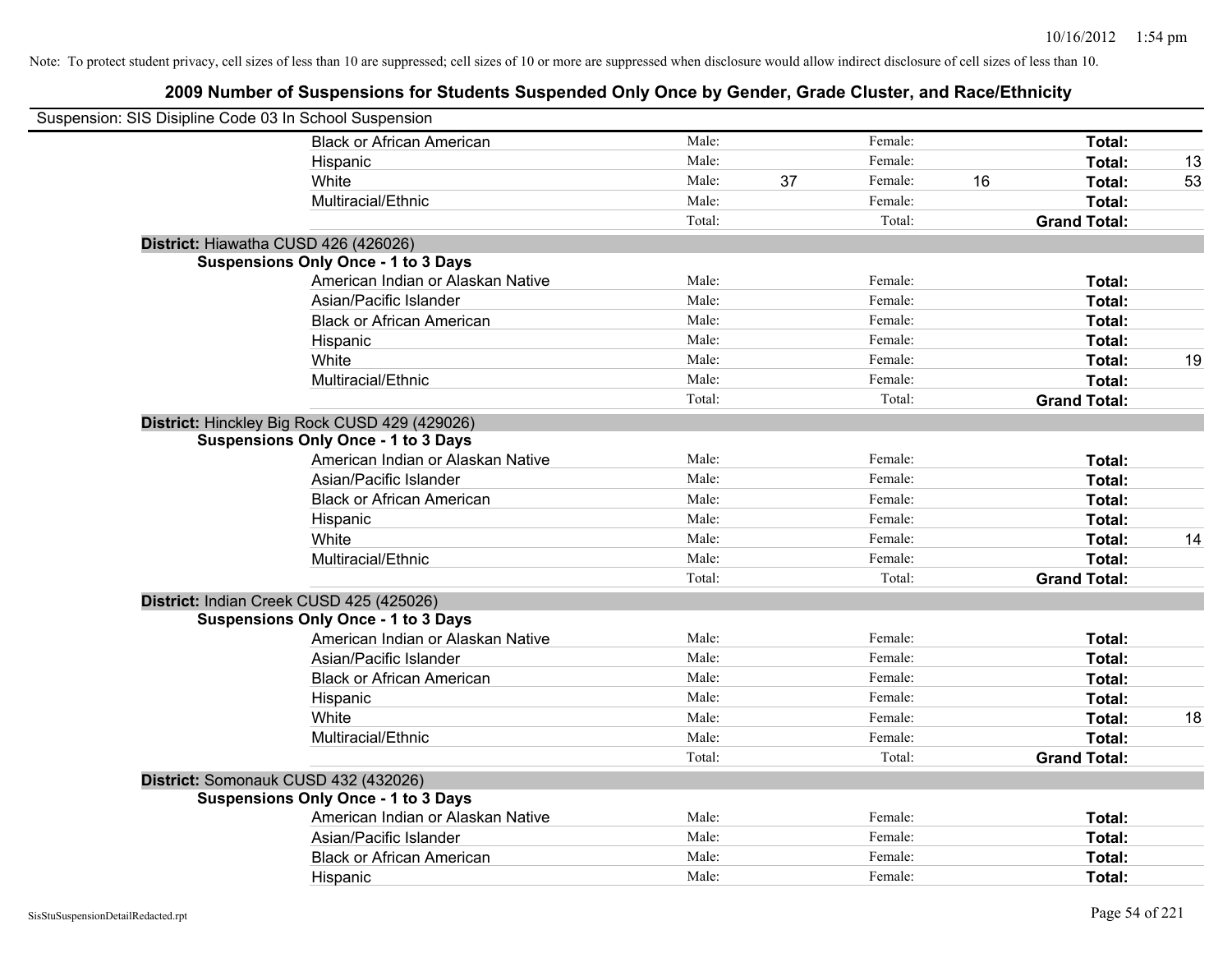| Suspension: SIS Disipline Code 03 In School Suspension |                                            |        |    |         |    |                     |    |
|--------------------------------------------------------|--------------------------------------------|--------|----|---------|----|---------------------|----|
|                                                        | White                                      | Male:  |    | Female: |    | Total:              | 20 |
|                                                        | Multiracial/Ethnic                         | Male:  |    | Female: |    | Total:              |    |
|                                                        |                                            | Total: |    | Total:  |    | <b>Grand Total:</b> |    |
| District: Sycamore CUSD 427 (427026)                   |                                            |        |    |         |    |                     |    |
|                                                        | <b>Suspensions Only Once - 1 to 3 Days</b> |        |    |         |    |                     |    |
|                                                        | American Indian or Alaskan Native          | Male:  |    | Female: |    | Total:              |    |
|                                                        | Asian/Pacific Islander                     | Male:  |    | Female: |    | <b>Total:</b>       |    |
|                                                        | <b>Black or African American</b>           | Male:  |    | Female: |    | Total:              |    |
|                                                        | Hispanic                                   | Male:  |    | Female: |    | Total:              |    |
|                                                        | White                                      | Male:  | 30 | Female: | 15 | <b>Total:</b>       | 45 |
|                                                        | Multiracial/Ethnic                         | Male:  |    | Female: |    | Total:              |    |
|                                                        |                                            | Total: |    | Total:  |    | <b>Grand Total:</b> | 65 |
| County: Non-Public School (000)                        |                                            |        |    |         |    |                     |    |
| District: Non-Public School (0000)                     |                                            |        |    |         |    |                     |    |
|                                                        | <b>Suspensions Only Once - 1 to 3 Days</b> |        |    |         |    |                     |    |
|                                                        | American Indian or Alaskan Native          | Male:  |    | Female: |    | Total:              |    |
|                                                        | American Indian or Alaskan Native          | Male:  |    | Female: |    | <b>Total:</b>       |    |
|                                                        | Asian/Pacific Islander                     | Male:  |    | Female: |    | Total:              |    |
|                                                        | Asian/Pacific Islander                     | Male:  |    | Female: |    | Total:              |    |
|                                                        | <b>Black or African American</b>           | Male:  |    | Female: |    | Total:              |    |
|                                                        | <b>Black or African American</b>           | Male:  |    | Female: |    | <b>Total:</b>       |    |
|                                                        | Hispanic                                   | Male:  |    | Female: |    | Total:              |    |
|                                                        | Hispanic                                   | Male:  |    | Female: |    | Total:              |    |
|                                                        | White                                      | Male:  |    | Female: |    | Total:              |    |
|                                                        | White                                      | Male:  |    | Female: |    | Total:              |    |
|                                                        | Multiracial/Ethnic                         | Male:  |    | Female: |    | Total:              |    |
|                                                        | Multiracial/Ethnic                         | Male:  |    | Female: |    | Total:              |    |
|                                                        |                                            | Total: |    | Total:  |    | <b>Grand Total:</b> |    |
|                                                        |                                            | Total: |    | Total:  |    | <b>Grand Total:</b> |    |
|                                                        |                                            |        |    |         |    |                     |    |
| Region: De Witt/Livingston/McLean ROE (17)             |                                            |        |    |         |    |                     |    |
| County: Dewitt (020)                                   |                                            |        |    |         |    |                     |    |
| District: Blue Ridge CUSD 18 (018026)                  |                                            |        |    |         |    |                     |    |
|                                                        | <b>Suspensions Only Once - 1 to 3 Days</b> |        |    |         |    |                     |    |
|                                                        | American Indian or Alaskan Native          | Male:  |    | Female: |    | Total:              |    |
|                                                        | Asian/Pacific Islander                     | Male:  |    | Female: |    | Total:              |    |
|                                                        | <b>Black or African American</b>           | Male:  |    | Female: |    | Total:              |    |
|                                                        | Hispanic                                   | Male:  |    | Female: |    | <b>Total:</b>       |    |
| SisStuSuspensionDetailRedacted.rpt                     |                                            |        |    |         |    | Page 55 of 221      |    |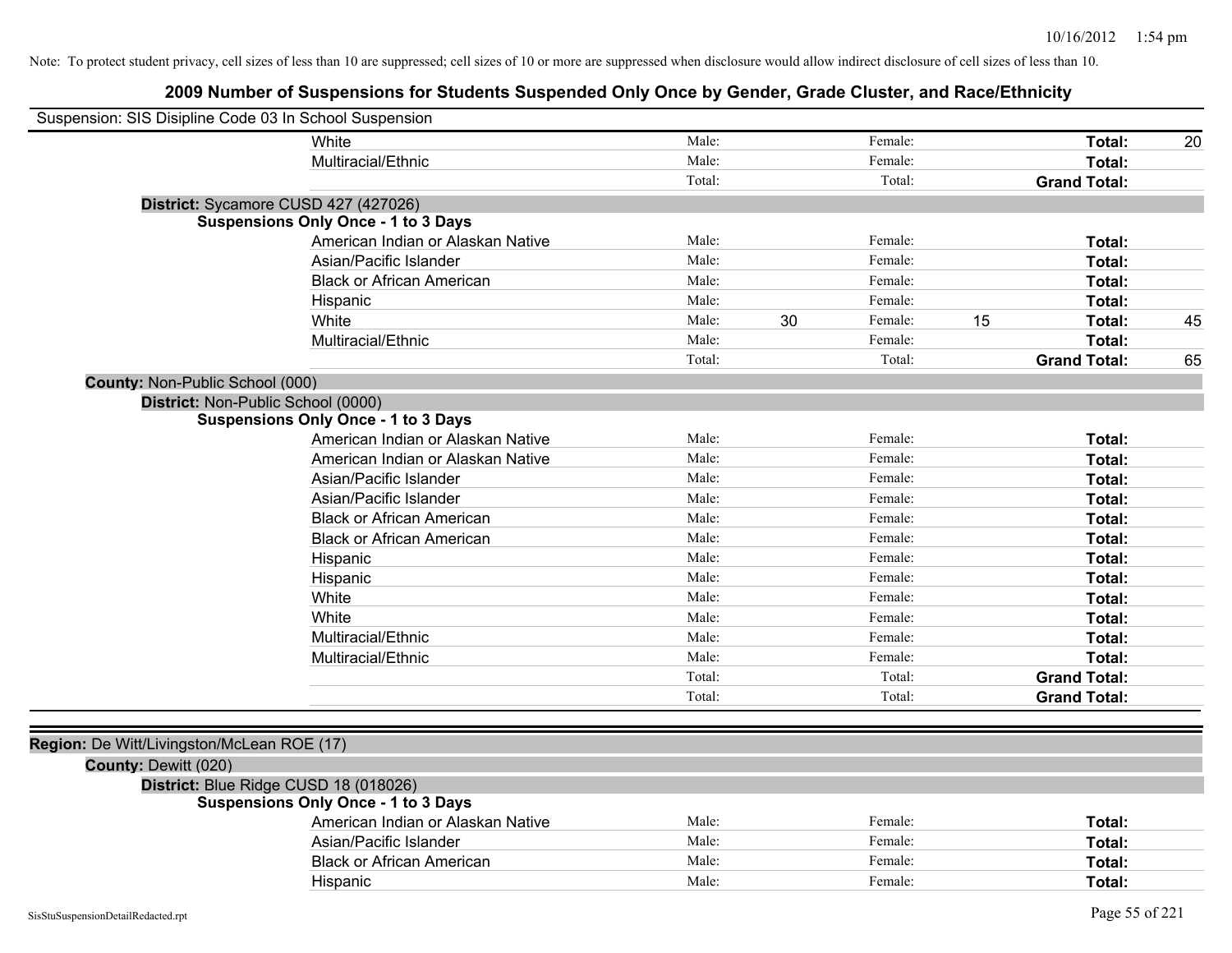| Suspension: SIS Disipline Code 03 In School Suspension |                                             |        |         |                     |    |
|--------------------------------------------------------|---------------------------------------------|--------|---------|---------------------|----|
|                                                        | White                                       | Male:  | Female: | Total:              | 24 |
|                                                        | Multiracial/Ethnic                          | Male:  | Female: | Total:              |    |
|                                                        |                                             | Total: | Total:  | <b>Grand Total:</b> |    |
|                                                        | District: Clinton CUSD 15 (015026)          |        |         |                     |    |
|                                                        | <b>Suspensions Only Once - 1 to 3 Days</b>  |        |         |                     |    |
|                                                        | American Indian or Alaskan Native           | Male:  | Female: | Total:              |    |
|                                                        | Asian/Pacific Islander                      | Male:  | Female: | Total:              |    |
|                                                        | <b>Black or African American</b>            | Male:  | Female: | Total:              |    |
|                                                        | Hispanic                                    | Male:  | Female: | Total:              |    |
|                                                        | White                                       | Male:  | Female: | Total:              |    |
|                                                        | Multiracial/Ethnic                          | Male:  | Female: | Total:              |    |
|                                                        |                                             | Total: | Total:  | <b>Grand Total:</b> |    |
| County: Livingston (053)                               |                                             |        |         |                     |    |
|                                                        | District: Cornell CCSD 426 (426004)         |        |         |                     |    |
|                                                        | <b>Suspensions Only Once - 1 to 3 Days</b>  |        |         |                     |    |
|                                                        | American Indian or Alaskan Native           | Male:  | Female: | Total:              |    |
|                                                        | Asian/Pacific Islander                      | Male:  | Female: | Total:              |    |
|                                                        | <b>Black or African American</b>            | Male:  | Female: | Total:              |    |
|                                                        | Hispanic                                    | Male:  | Female: | Total:              |    |
|                                                        | White                                       | Male:  | Female: | Total:              |    |
|                                                        | Multiracial/Ethnic                          | Male:  | Female: | Total:              |    |
|                                                        |                                             | Total: | Total:  | <b>Grand Total:</b> |    |
|                                                        | District: Dwight Common SD 232 (232002)     |        |         |                     |    |
|                                                        | <b>Suspensions Only Once - 1 to 3 Days</b>  |        |         |                     |    |
|                                                        | American Indian or Alaskan Native           | Male:  | Female: | Total:              |    |
|                                                        | Asian/Pacific Islander                      | Male:  | Female: | Total:              |    |
|                                                        | <b>Black or African American</b>            | Male:  | Female: | Total:              |    |
|                                                        | Hispanic                                    | Male:  | Female: | Total:              |    |
|                                                        | White                                       | Male:  | Female: | Total:              |    |
|                                                        | Multiracial/Ethnic                          | Male:  | Female: | Total:              |    |
|                                                        |                                             | Total: | Total:  | <b>Grand Total:</b> | 10 |
|                                                        | District: Flanagan-Cornell Dist 74 (074027) |        |         |                     |    |
|                                                        | <b>Suspensions Only Once - 1 to 3 Days</b>  |        |         |                     |    |
|                                                        | American Indian or Alaskan Native           | Male:  | Female: | Total:              |    |
|                                                        | Asian/Pacific Islander                      | Male:  | Female: | Total:              |    |
|                                                        | <b>Black or African American</b>            | Male:  | Female: | Total:              |    |
|                                                        | Hispanic                                    | Male:  | Female: | Total:              |    |
|                                                        | White                                       | Male:  | Female: | Total:              | 15 |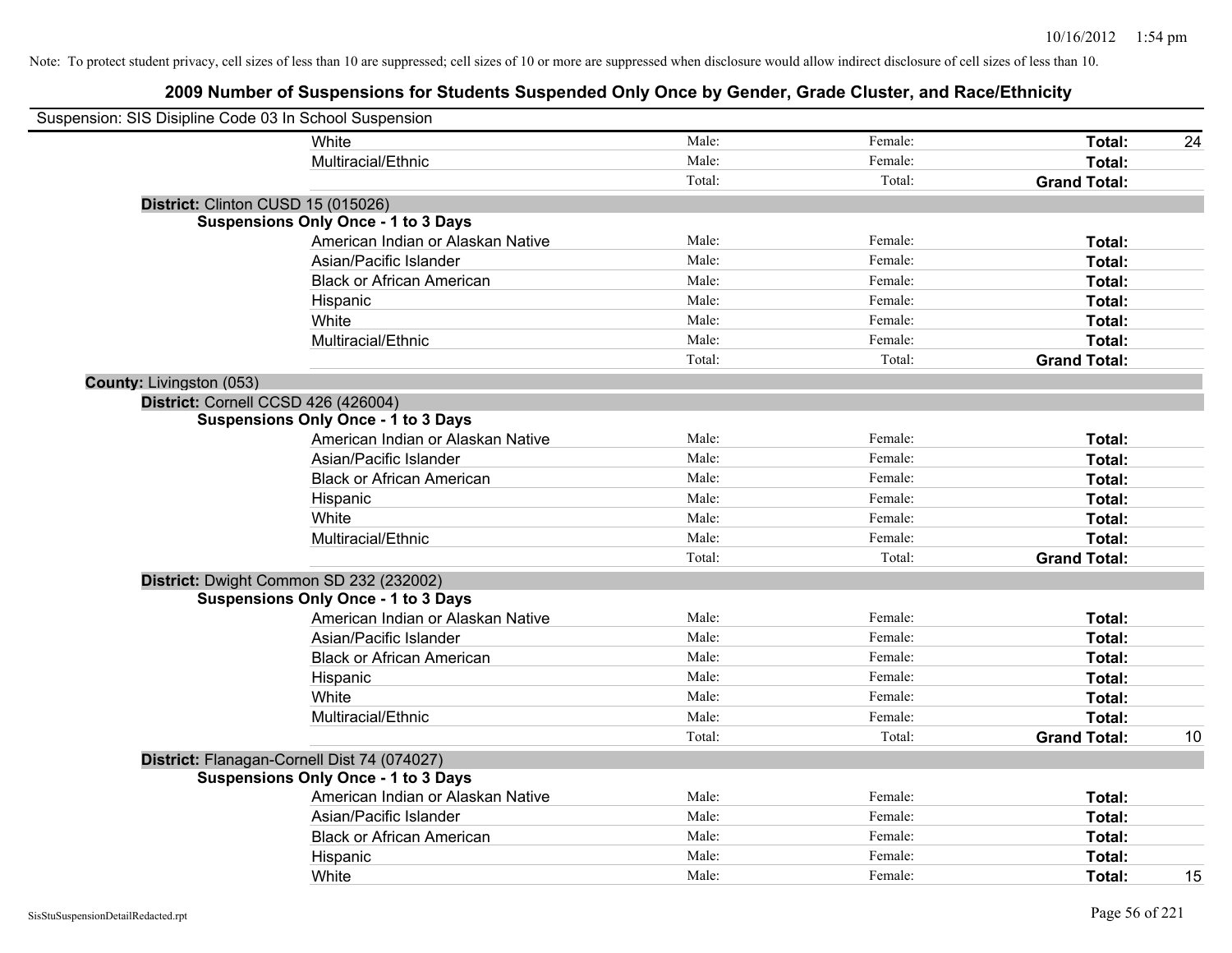| Suspension: SIS Disipline Code 03 In School Suspension |                                            |        |    |         |    |                     |    |
|--------------------------------------------------------|--------------------------------------------|--------|----|---------|----|---------------------|----|
|                                                        | Multiracial/Ethnic                         | Male:  |    | Female: |    | Total:              |    |
|                                                        |                                            | Total: |    | Total:  |    | <b>Grand Total:</b> |    |
|                                                        | District: Odell CCSD 435 (435004)          |        |    |         |    |                     |    |
|                                                        | <b>Suspensions Only Once - 1 to 3 Days</b> |        |    |         |    |                     |    |
|                                                        | American Indian or Alaskan Native          | Male:  |    | Female: |    | Total:              |    |
|                                                        | Asian/Pacific Islander                     | Male:  |    | Female: |    | Total:              |    |
|                                                        | <b>Black or African American</b>           | Male:  |    | Female: |    | Total:              |    |
|                                                        | Hispanic                                   | Male:  |    | Female: |    | Total:              |    |
|                                                        | White                                      | Male:  |    | Female: |    | Total:              |    |
|                                                        | Multiracial/Ethnic                         | Male:  |    | Female: |    | Total:              |    |
|                                                        |                                            | Total: |    | Total:  |    | <b>Grand Total:</b> |    |
|                                                        | District: Pontiac CCSD 429 (429004)        |        |    |         |    |                     |    |
|                                                        | <b>Suspensions Only Once - 1 to 3 Days</b> |        |    |         |    |                     |    |
|                                                        | American Indian or Alaskan Native          | Male:  |    | Female: |    | Total:              |    |
|                                                        | Asian/Pacific Islander                     | Male:  |    | Female: |    | Total:              |    |
|                                                        | <b>Black or African American</b>           | Male:  |    | Female: |    | Total:              |    |
|                                                        | Hispanic                                   | Male:  |    | Female: |    | Total:              |    |
|                                                        | White                                      | Male:  | 22 | Female: | 10 | Total:              | 32 |
|                                                        | Multiracial/Ethnic                         | Male:  |    | Female: |    | Total:              |    |
|                                                        |                                            | Total: |    | Total:  |    | <b>Grand Total:</b> |    |
|                                                        | District: Pontiac Twp HSD 90 (090017)      |        |    |         |    |                     |    |
|                                                        | <b>Suspensions Only Once - 1 to 3 Days</b> |        |    |         |    |                     |    |
|                                                        | American Indian or Alaskan Native          | Male:  |    | Female: |    | Total:              |    |
|                                                        | Asian/Pacific Islander                     | Male:  |    | Female: |    | Total:              |    |
|                                                        | <b>Black or African American</b>           | Male:  |    | Female: |    | Total:              |    |
|                                                        | Hispanic                                   | Male:  |    | Female: |    | Total:              |    |
|                                                        | White                                      | Male:  | 17 | Female: | 15 | Total:              | 32 |
|                                                        | Multiracial/Ethnic                         | Male:  |    | Female: |    | Total:              |    |
|                                                        |                                            | Total: |    | Total:  |    | <b>Grand Total:</b> |    |
|                                                        | District: Prairie Central CUSD 8 (008026)  |        |    |         |    |                     |    |
|                                                        | <b>Suspensions Only Once - 1 to 3 Days</b> |        |    |         |    |                     |    |
|                                                        | American Indian or Alaskan Native          | Male:  |    | Female: |    | Total:              |    |
|                                                        | Asian/Pacific Islander                     | Male:  |    | Female: |    | Total:              |    |
|                                                        | <b>Black or African American</b>           | Male:  |    | Female: |    | Total:              |    |
|                                                        | Hispanic                                   | Male:  |    | Female: |    | Total:              |    |
|                                                        | White                                      | Male:  |    | Female: |    | Total:              |    |
|                                                        | Multiracial/Ethnic                         | Male:  |    | Female: |    | Total:              |    |
|                                                        |                                            | Total: |    | Total:  |    | <b>Grand Total:</b> |    |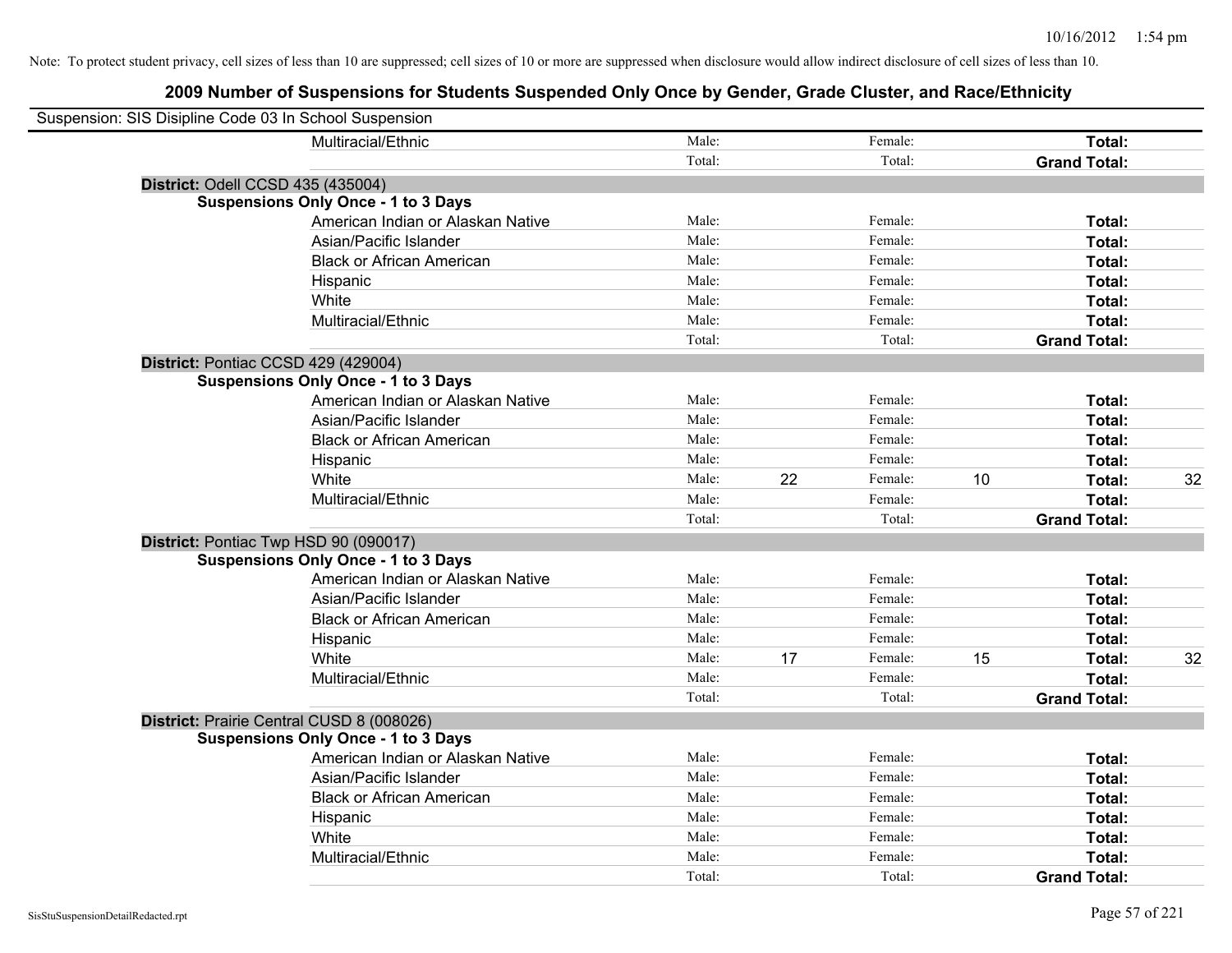|                      | Suspension: SIS Disipline Code 03 In School Suspension |        |    |         |    |                     |    |
|----------------------|--------------------------------------------------------|--------|----|---------|----|---------------------|----|
|                      | District: Saunemin CCSD 438 (438004)                   |        |    |         |    |                     |    |
|                      | <b>Suspensions Only Once - 1 to 3 Days</b>             |        |    |         |    |                     |    |
|                      | American Indian or Alaskan Native                      | Male:  |    | Female: |    | Total:              |    |
|                      | Asian/Pacific Islander                                 | Male:  |    | Female: |    | Total:              |    |
|                      | <b>Black or African American</b>                       | Male:  |    | Female: |    | Total:              |    |
|                      | Hispanic                                               | Male:  |    | Female: |    | Total:              |    |
|                      | White                                                  | Male:  |    | Female: |    | Total:              |    |
|                      | Multiracial/Ethnic                                     | Male:  |    | Female: |    | Total:              |    |
|                      |                                                        | Total: |    | Total:  |    | <b>Grand Total:</b> |    |
|                      | District: Woodland CUSD 5 (005026)                     |        |    |         |    |                     |    |
|                      | <b>Suspensions Only Once - 1 to 3 Days</b>             |        |    |         |    |                     |    |
|                      | American Indian or Alaskan Native                      | Male:  |    | Female: |    | Total:              |    |
|                      | Asian/Pacific Islander                                 | Male:  |    | Female: |    | Total:              |    |
|                      | <b>Black or African American</b>                       | Male:  |    | Female: |    | Total:              |    |
|                      | Hispanic                                               | Male:  |    | Female: |    | Total:              |    |
|                      | White                                                  | Male:  |    | Female: |    | Total:              |    |
|                      | Multiracial/Ethnic                                     | Male:  |    | Female: |    | Total:              |    |
|                      |                                                        | Total: |    | Total:  |    | <b>Grand Total:</b> |    |
| County: Mclean (064) |                                                        |        |    |         |    |                     |    |
|                      | District: Bloomington SD 87 (087025)                   |        |    |         |    |                     |    |
|                      | <b>Suspensions Only Once - 1 to 3 Days</b>             |        |    |         |    |                     |    |
|                      | American Indian or Alaskan Native                      | Male:  |    | Female: |    | Total:              |    |
|                      | Asian/Pacific Islander                                 | Male:  |    | Female: |    | Total:              |    |
|                      | <b>Black or African American</b>                       | Male:  | 30 | Female: | 21 | Total:              | 51 |
|                      | Hispanic                                               | Male:  |    | Female: |    | Total:              | 16 |
|                      | White                                                  | Male:  | 56 | Female: | 29 | Total:              | 85 |
|                      | Multiracial/Ethnic                                     | Male:  |    | Female: |    | Total:              | 17 |
|                      |                                                        | Total: |    | Total:  |    | <b>Grand Total:</b> |    |
|                      | <b>Suspensions Only Once - 4 or More Days</b>          |        |    |         |    |                     |    |
|                      | American Indian or Alaskan Native                      | Male:  |    | Female: |    | Total:              |    |
|                      | Asian/Pacific Islander                                 | Male:  |    | Female: |    | Total:              |    |
|                      | <b>Black or African American</b>                       | Male:  |    | Female: |    | Total:              |    |
|                      | Hispanic                                               | Male:  |    | Female: |    | Total:              |    |
|                      | White                                                  | Male:  |    | Female: |    | Total:              |    |
|                      | Multiracial/Ethnic                                     | Male:  |    | Female: |    | Total:              |    |
|                      |                                                        | Total: |    | Total:  |    | <b>Grand Total:</b> |    |
|                      |                                                        |        |    |         |    |                     |    |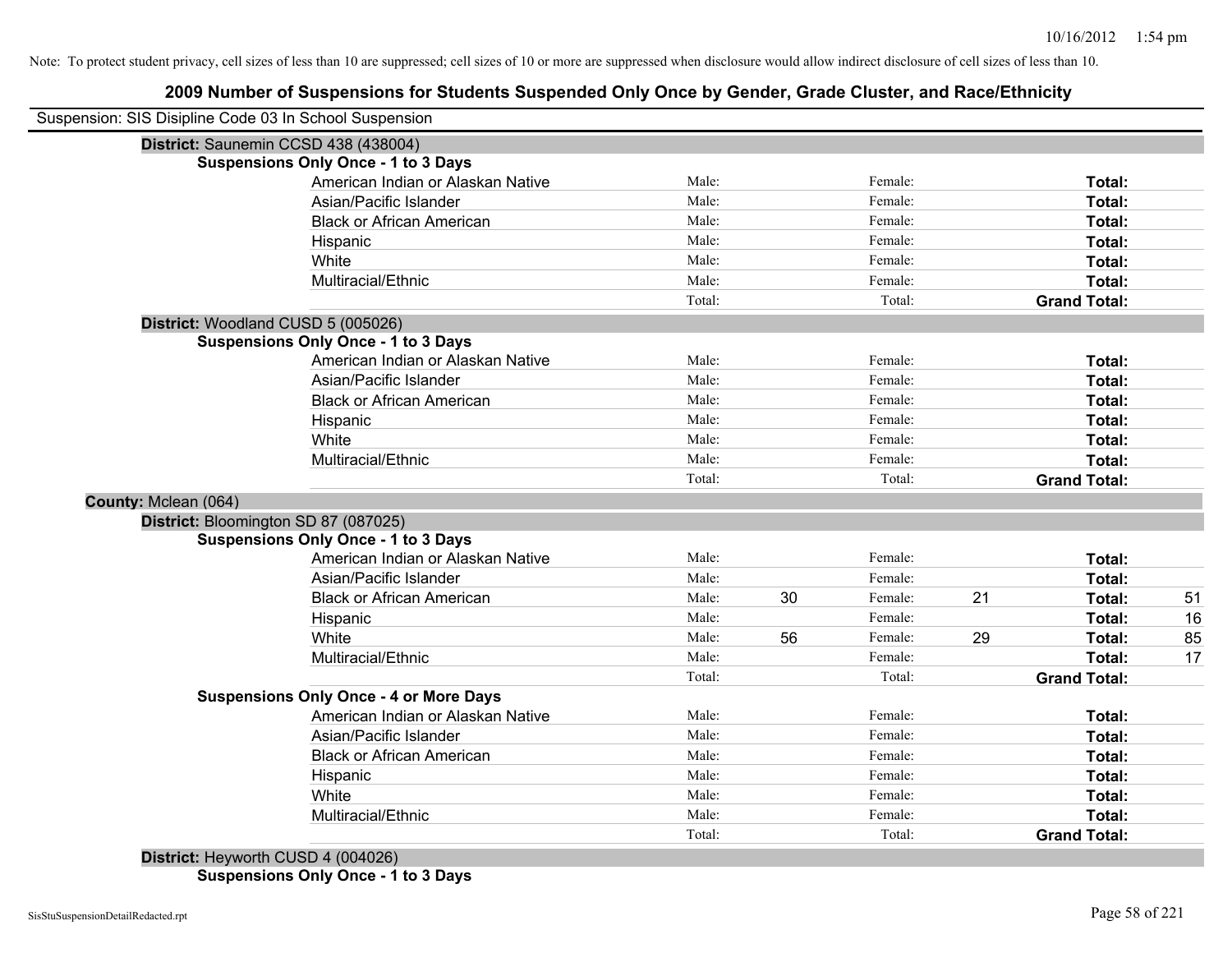| Suspension: SIS Disipline Code 03 In School Suspension |                                               |        |     |         |    |                     |     |
|--------------------------------------------------------|-----------------------------------------------|--------|-----|---------|----|---------------------|-----|
|                                                        | American Indian or Alaskan Native             | Male:  |     | Female: |    | Total:              |     |
|                                                        | Asian/Pacific Islander                        | Male:  |     | Female: |    | Total:              |     |
|                                                        | <b>Black or African American</b>              | Male:  |     | Female: |    | Total:              |     |
|                                                        | Hispanic                                      | Male:  |     | Female: |    | Total:              |     |
|                                                        | White                                         | Male:  |     | Female: |    | Total:              | 14  |
|                                                        | Multiracial/Ethnic                            | Male:  |     | Female: |    | Total:              |     |
|                                                        |                                               | Total: |     | Total:  |    | <b>Grand Total:</b> |     |
|                                                        | District: LeRoy CUSD 2 (002026)               |        |     |         |    |                     |     |
|                                                        | <b>Suspensions Only Once - 1 to 3 Days</b>    |        |     |         |    |                     |     |
|                                                        | American Indian or Alaskan Native             | Male:  |     | Female: |    | Total:              |     |
|                                                        | Asian/Pacific Islander                        | Male:  |     | Female: |    | Total:              |     |
|                                                        | <b>Black or African American</b>              | Male:  |     | Female: |    | Total:              |     |
|                                                        | Hispanic                                      | Male:  |     | Female: |    | Total:              |     |
|                                                        | White                                         | Male:  |     | Female: |    | Total:              | 10  |
|                                                        | Multiracial/Ethnic                            | Male:  |     | Female: |    | Total:              |     |
|                                                        |                                               | Total: |     | Total:  |    | <b>Grand Total:</b> |     |
|                                                        | District: Lexington CUSD 7 (007026)           |        |     |         |    |                     |     |
|                                                        | <b>Suspensions Only Once - 1 to 3 Days</b>    |        |     |         |    |                     |     |
|                                                        | American Indian or Alaskan Native             | Male:  |     | Female: |    | Total:              |     |
|                                                        | Asian/Pacific Islander                        | Male:  |     | Female: |    | Total:              |     |
|                                                        | <b>Black or African American</b>              | Male:  |     | Female: |    | Total:              |     |
|                                                        | Hispanic                                      | Male:  |     | Female: |    | Total:              |     |
|                                                        | White                                         | Male:  |     | Female: |    | Total:              |     |
|                                                        | Multiracial/Ethnic                            | Male:  |     | Female: |    | Total:              |     |
|                                                        |                                               | Total: |     | Total:  |    | <b>Grand Total:</b> |     |
|                                                        | District: McLean County USD 5 (005026)        |        |     |         |    |                     |     |
|                                                        | <b>Suspensions Only Once - 1 to 3 Days</b>    |        |     |         |    |                     |     |
|                                                        | American Indian or Alaskan Native             | Male:  |     | Female: |    | Total:              |     |
|                                                        | Asian/Pacific Islander                        | Male:  |     | Female: |    | Total:              |     |
|                                                        | <b>Black or African American</b>              | Male:  | 48  | Female: | 22 | Total:              | 70  |
|                                                        | Hispanic                                      | Male:  |     | Female: |    | Total:              |     |
|                                                        | White                                         | Male:  | 83  | Female: | 31 | Total:              | 114 |
|                                                        | Multiracial/Ethnic                            | Male:  |     | Female: |    | Total:              | 23  |
|                                                        |                                               | Total: | 161 | Total:  | 63 | <b>Grand Total:</b> | 224 |
|                                                        | <b>Suspensions Only Once - 4 or More Days</b> |        |     |         |    |                     |     |
|                                                        | American Indian or Alaskan Native             | Male:  |     | Female: |    | Total:              |     |
|                                                        | Asian/Pacific Islander                        | Male:  |     | Female: |    | Total:              |     |
|                                                        | <b>Black or African American</b>              | Male:  |     | Female: |    | Total:              |     |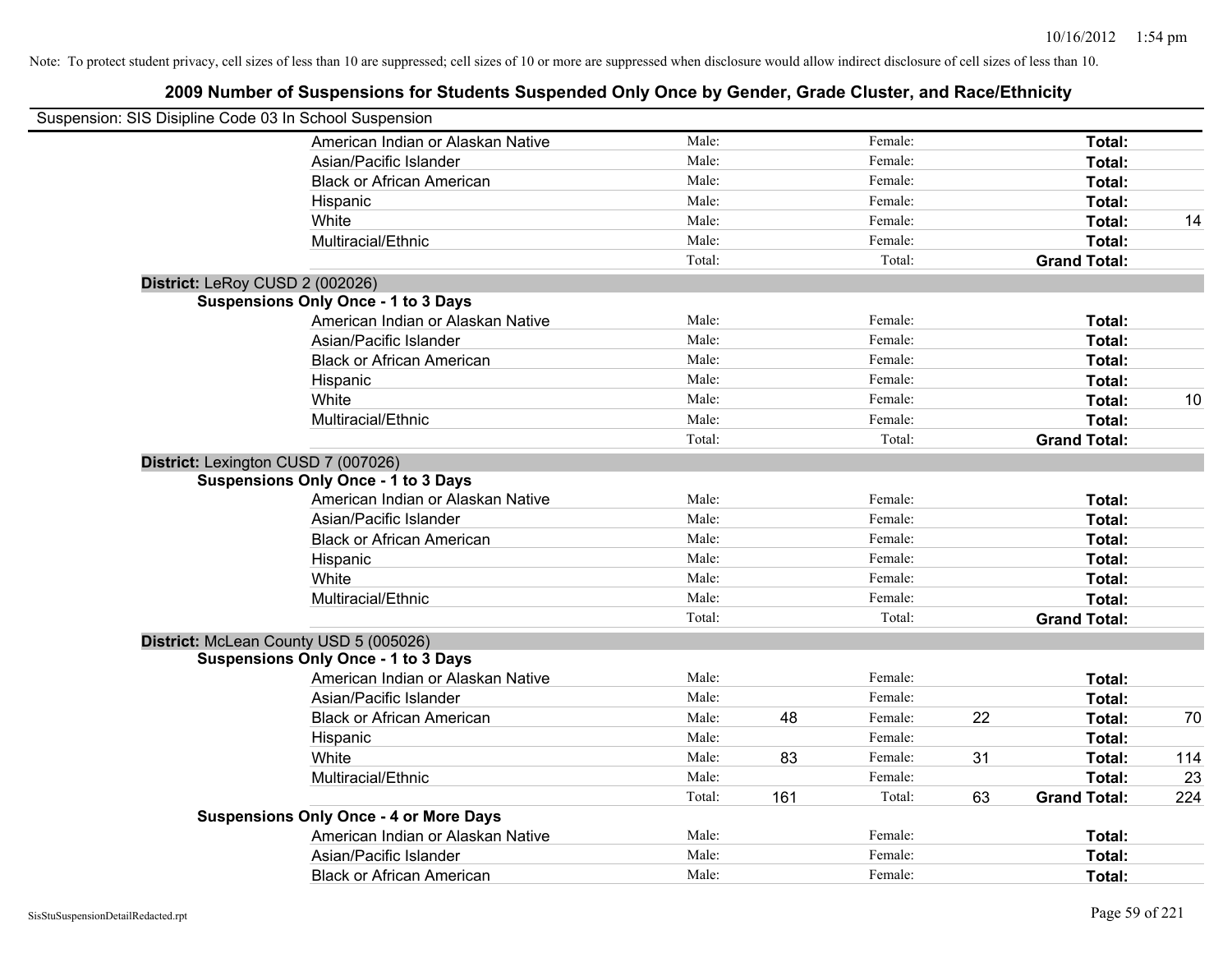| Suspension: SIS Disipline Code 03 In School Suspension |                                            |        |    |         |    |                     |    |
|--------------------------------------------------------|--------------------------------------------|--------|----|---------|----|---------------------|----|
|                                                        | Hispanic                                   | Male:  |    | Female: |    | Total:              |    |
|                                                        | White                                      | Male:  |    | Female: |    | Total:              |    |
|                                                        | Multiracial/Ethnic                         | Male:  |    | Female: |    | Total:              |    |
|                                                        |                                            | Total: |    | Total:  |    | <b>Grand Total:</b> |    |
|                                                        | District: Olympia CUSD 16 (016026)         |        |    |         |    |                     |    |
|                                                        | <b>Suspensions Only Once - 1 to 3 Days</b> |        |    |         |    |                     |    |
|                                                        | American Indian or Alaskan Native          | Male:  |    | Female: |    | <b>Total:</b>       |    |
|                                                        | Asian/Pacific Islander                     | Male:  |    | Female: |    | <b>Total:</b>       |    |
|                                                        | <b>Black or African American</b>           | Male:  |    | Female: |    | <b>Total:</b>       |    |
|                                                        | Hispanic                                   | Male:  |    | Female: |    | <b>Total:</b>       |    |
|                                                        | White                                      | Male:  | 32 | Female: | 21 | Total:              | 53 |
|                                                        | Multiracial/Ethnic                         | Male:  |    | Female: |    | Total:              |    |
|                                                        |                                            | Total: |    | Total:  |    | <b>Grand Total:</b> |    |
|                                                        | District: Ridgeview CUSD 19 (019026)       |        |    |         |    |                     |    |
|                                                        | <b>Suspensions Only Once - 1 to 3 Days</b> |        |    |         |    |                     |    |
|                                                        | American Indian or Alaskan Native          | Male:  |    | Female: |    | Total:              |    |
|                                                        | Asian/Pacific Islander                     | Male:  |    | Female: |    | Total:              |    |
|                                                        | <b>Black or African American</b>           | Male:  |    | Female: |    | Total:              |    |
|                                                        | Hispanic                                   | Male:  |    | Female: |    | Total:              |    |
|                                                        | White                                      | Male:  |    | Female: |    | Total:              |    |
|                                                        | Multiracial/Ethnic                         | Male:  |    | Female: |    | Total:              |    |
|                                                        |                                            | Total: |    | Total:  |    | <b>Grand Total:</b> |    |
|                                                        | District: Tri Valley CUSD 3 (003026)       |        |    |         |    |                     |    |
|                                                        | <b>Suspensions Only Once - 1 to 3 Days</b> |        |    |         |    |                     |    |
|                                                        | American Indian or Alaskan Native          | Male:  |    | Female: |    | Total:              |    |
|                                                        | Asian/Pacific Islander                     | Male:  |    | Female: |    | Total:              |    |
|                                                        | <b>Black or African American</b>           | Male:  |    | Female: |    | <b>Total:</b>       |    |
|                                                        | Hispanic                                   | Male:  |    | Female: |    | Total:              |    |
|                                                        | White                                      | Male:  |    | Female: |    | <b>Total:</b>       |    |
|                                                        | Multiracial/Ethnic                         | Male:  |    | Female: |    | <b>Total:</b>       |    |
|                                                        |                                            | Total: |    | Total:  |    | <b>Grand Total:</b> |    |
|                                                        |                                            |        |    |         |    |                     |    |
| Region: DuPage ROE (19)                                |                                            |        |    |         |    |                     |    |
| County: Dupage (022)                                   |                                            |        |    |         |    |                     |    |
| District: Addison SD 4 (004002)                        |                                            |        |    |         |    |                     |    |
|                                                        | <b>Suspensions Only Once - 1 to 3 Days</b> |        |    |         |    |                     |    |
|                                                        | American Indian or Alaskan Native          | Male:  |    | Female: |    | <b>Total:</b>       |    |
|                                                        | Asian/Pacific Islander                     | Male:  |    | Female: |    | Total:              |    |
|                                                        |                                            |        |    |         |    |                     |    |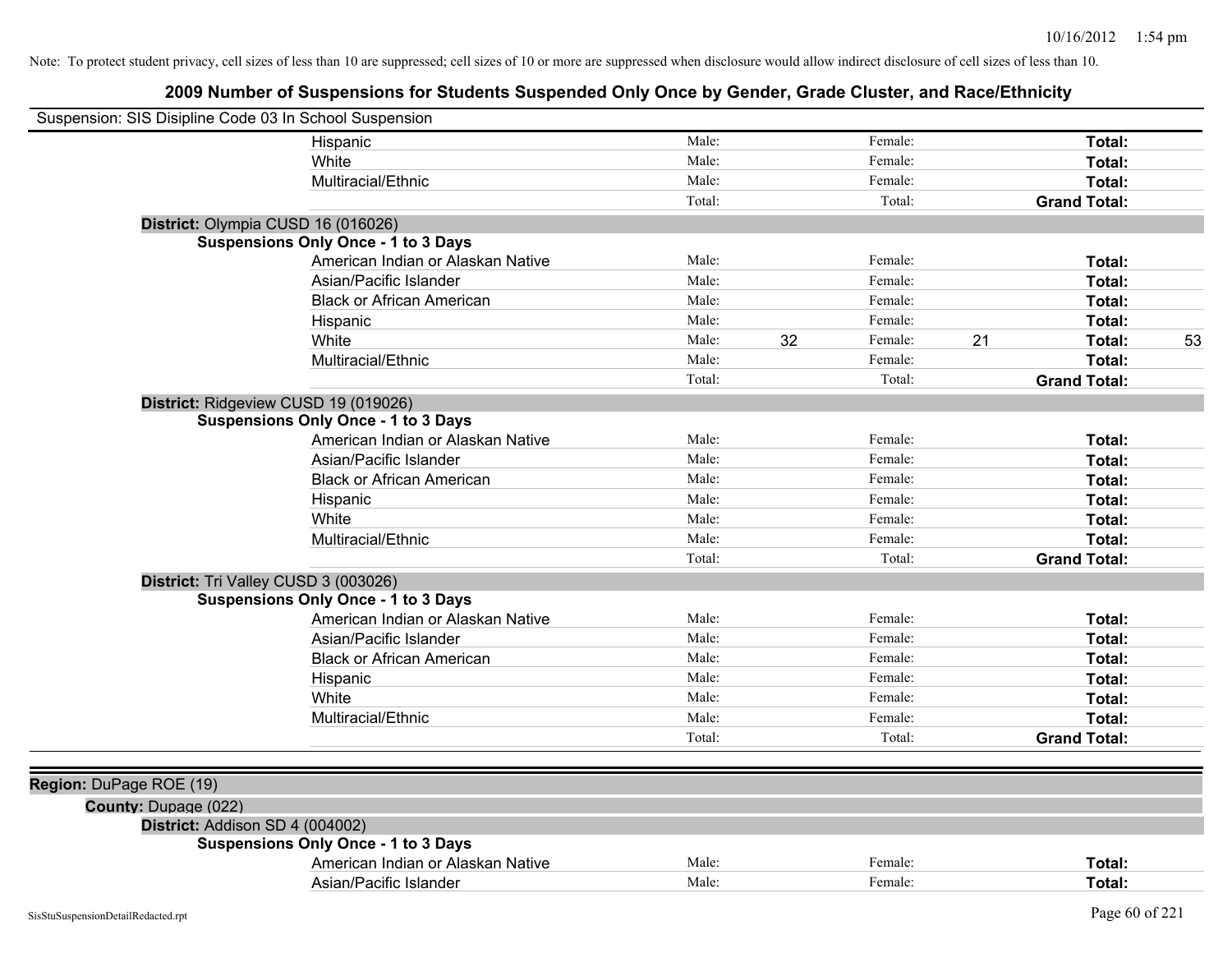| Suspension: SIS Disipline Code 03 In School Suspension |                                                |        |    |         |    |                     |    |
|--------------------------------------------------------|------------------------------------------------|--------|----|---------|----|---------------------|----|
|                                                        | <b>Black or African American</b>               | Male:  |    | Female: |    | Total:              | 12 |
|                                                        | Hispanic                                       | Male:  | 39 | Female: | 20 | Total:              | 59 |
|                                                        | White                                          | Male:  |    | Female: |    | Total:              | 16 |
|                                                        | Multiracial/Ethnic                             | Male:  |    | Female: |    | Total:              |    |
|                                                        |                                                | Total: |    | Total:  |    | <b>Grand Total:</b> |    |
|                                                        | District: Adventist GlenOaks Hospital (024200) |        |    |         |    |                     |    |
|                                                        | <b>Suspensions Only Once - 4 or More Days</b>  |        |    |         |    |                     |    |
|                                                        | American Indian or Alaskan Native              | Male:  |    | Female: |    | Total:              |    |
|                                                        | Asian/Pacific Islander                         | Male:  |    | Female: |    | Total:              |    |
|                                                        | <b>Black or African American</b>               | Male:  |    | Female: |    | Total:              |    |
|                                                        | Hispanic                                       | Male:  |    | Female: |    | Total:              |    |
|                                                        | White                                          | Male:  |    | Female: |    | Total:              |    |
|                                                        | Multiracial/Ethnic                             | Male:  |    | Female: |    | Total:              |    |
|                                                        |                                                | Total: |    | Total:  |    | <b>Grand Total:</b> |    |
| District: Benjamin SD 25 (025002)                      |                                                |        |    |         |    |                     |    |
|                                                        | <b>Suspensions Only Once - 1 to 3 Days</b>     |        |    |         |    |                     |    |
|                                                        | American Indian or Alaskan Native              | Male:  |    | Female: |    | Total:              |    |
|                                                        | Asian/Pacific Islander                         | Male:  |    | Female: |    | Total:              |    |
|                                                        | <b>Black or African American</b>               | Male:  |    | Female: |    | Total:              |    |
|                                                        | Hispanic                                       | Male:  |    | Female: |    | Total:              |    |
|                                                        | White                                          | Male:  |    | Female: |    | Total:              |    |
|                                                        | Multiracial/Ethnic                             | Male:  |    | Female: |    | Total:              |    |
|                                                        |                                                | Total: |    | Total:  |    | <b>Grand Total:</b> | 11 |
| District: Bensenville SD 2 (002002)                    |                                                |        |    |         |    |                     |    |
|                                                        | <b>Suspensions Only Once - 1 to 3 Days</b>     |        |    |         |    |                     |    |
|                                                        | American Indian or Alaskan Native              | Male:  |    | Female: |    | Total:              |    |
|                                                        | Asian/Pacific Islander                         | Male:  |    | Female: |    | Total:              |    |
|                                                        | <b>Black or African American</b>               | Male:  |    | Female: |    | Total:              |    |
|                                                        | Hispanic                                       | Male:  | 33 | Female: | 15 | Total:              | 48 |
|                                                        | White                                          | Male:  |    | Female: |    | Total:              | 14 |
|                                                        | Multiracial/Ethnic                             | Male:  |    | Female: |    | Total:              |    |
|                                                        |                                                | Total: |    | Total:  |    | <b>Grand Total:</b> | 74 |
|                                                        | <b>Suspensions Only Once - 4 or More Days</b>  |        |    |         |    |                     |    |
|                                                        | American Indian or Alaskan Native              | Male:  |    | Female: |    | Total:              |    |
|                                                        | Asian/Pacific Islander                         | Male:  |    | Female: |    | Total:              |    |
|                                                        | <b>Black or African American</b>               | Male:  |    | Female: |    | Total:              |    |
|                                                        | Hispanic                                       | Male:  |    | Female: |    | <b>Total:</b>       |    |
|                                                        | White                                          | Male:  |    | Female: |    | Total:              |    |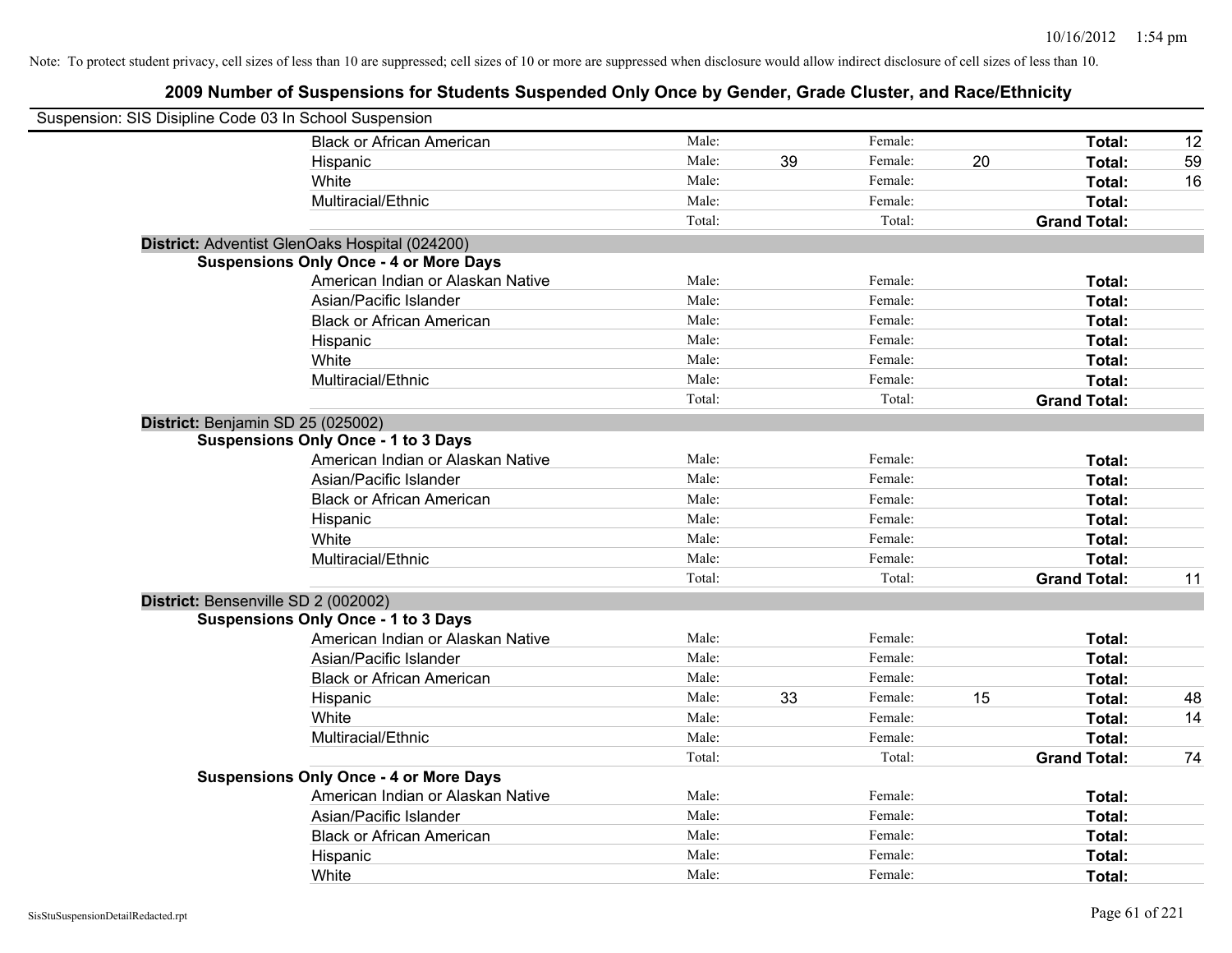## **2009 Number of Suspensions for Students Suspended Only Once by Gender, Grade Cluster, and Race/Ethnicity**

| Suspension: SIS Disipline Code 03 In School Suspension |                                               |        |    |         |    |                     |    |
|--------------------------------------------------------|-----------------------------------------------|--------|----|---------|----|---------------------|----|
|                                                        | Multiracial/Ethnic                            | Male:  |    | Female: |    | Total:              |    |
|                                                        |                                               | Total: |    | Total:  |    | <b>Grand Total:</b> |    |
| District: Bloomingdale SD 13 (013002)                  |                                               |        |    |         |    |                     |    |
|                                                        | <b>Suspensions Only Once - 1 to 3 Days</b>    |        |    |         |    |                     |    |
|                                                        | American Indian or Alaskan Native             | Male:  |    | Female: |    | Total:              |    |
|                                                        | Asian/Pacific Islander                        | Male:  |    | Female: |    | Total:              |    |
|                                                        | <b>Black or African American</b>              | Male:  |    | Female: |    | Total:              |    |
|                                                        | Hispanic                                      | Male:  |    | Female: |    | Total:              |    |
|                                                        | White                                         | Male:  |    | Female: |    | Total:              |    |
|                                                        | Multiracial/Ethnic                            | Male:  |    | Female: |    | Total:              |    |
|                                                        |                                               | Total: |    | Total:  |    | <b>Grand Total:</b> |    |
| District: Cass SD 63 (063002)                          |                                               |        |    |         |    |                     |    |
|                                                        | <b>Suspensions Only Once - 1 to 3 Days</b>    |        |    |         |    |                     |    |
|                                                        | American Indian or Alaskan Native             | Male:  |    | Female: |    | Total:              |    |
|                                                        | Asian/Pacific Islander                        | Male:  |    | Female: |    | Total:              |    |
|                                                        | <b>Black or African American</b>              | Male:  |    | Female: |    | Total:              |    |
|                                                        | Hispanic                                      | Male:  |    | Female: |    | Total:              |    |
|                                                        | White                                         | Male:  |    | Female: |    | Total:              |    |
|                                                        | Multiracial/Ethnic                            | Male:  |    | Female: |    | Total:              |    |
|                                                        |                                               | Total: |    | Total:  |    | <b>Grand Total:</b> |    |
| District: CCSD 180 (180004)                            |                                               |        |    |         |    |                     |    |
|                                                        | <b>Suspensions Only Once - 1 to 3 Days</b>    |        |    |         |    |                     |    |
|                                                        | American Indian or Alaskan Native             | Male:  |    | Female: |    | Total:              |    |
|                                                        | Asian/Pacific Islander                        | Male:  |    | Female: |    | Total:              |    |
|                                                        | <b>Black or African American</b>              | Male:  | 13 | Female: | 13 | Total:              | 26 |
|                                                        | Hispanic                                      | Male:  |    | Female: |    | Total:              |    |
|                                                        | White                                         | Male:  |    | Female: |    | Total:              |    |
|                                                        | Multiracial/Ethnic                            | Male:  |    | Female: |    | Total:              |    |
|                                                        |                                               | Total: |    | Total:  |    | <b>Grand Total:</b> |    |
|                                                        | <b>Suspensions Only Once - 4 or More Days</b> |        |    |         |    |                     |    |
|                                                        | American Indian or Alaskan Native             | Male:  |    | Female: |    | Total:              |    |
|                                                        | Asian/Pacific Islander                        | Male:  |    | Female: |    | Total:              |    |
|                                                        | <b>Black or African American</b>              | Male:  |    | Female: |    | Total:              |    |
|                                                        | Hispanic                                      | Male:  |    | Female: |    | Total:              |    |
|                                                        | White                                         | Male:  |    | Female: |    | Total:              |    |
|                                                        | Multiracial/Ethnic                            | Male:  |    | Female: |    | Total:              |    |
|                                                        |                                               | Total: |    | Total:  |    | <b>Grand Total:</b> |    |

# **District:** CCSD 89 (089004)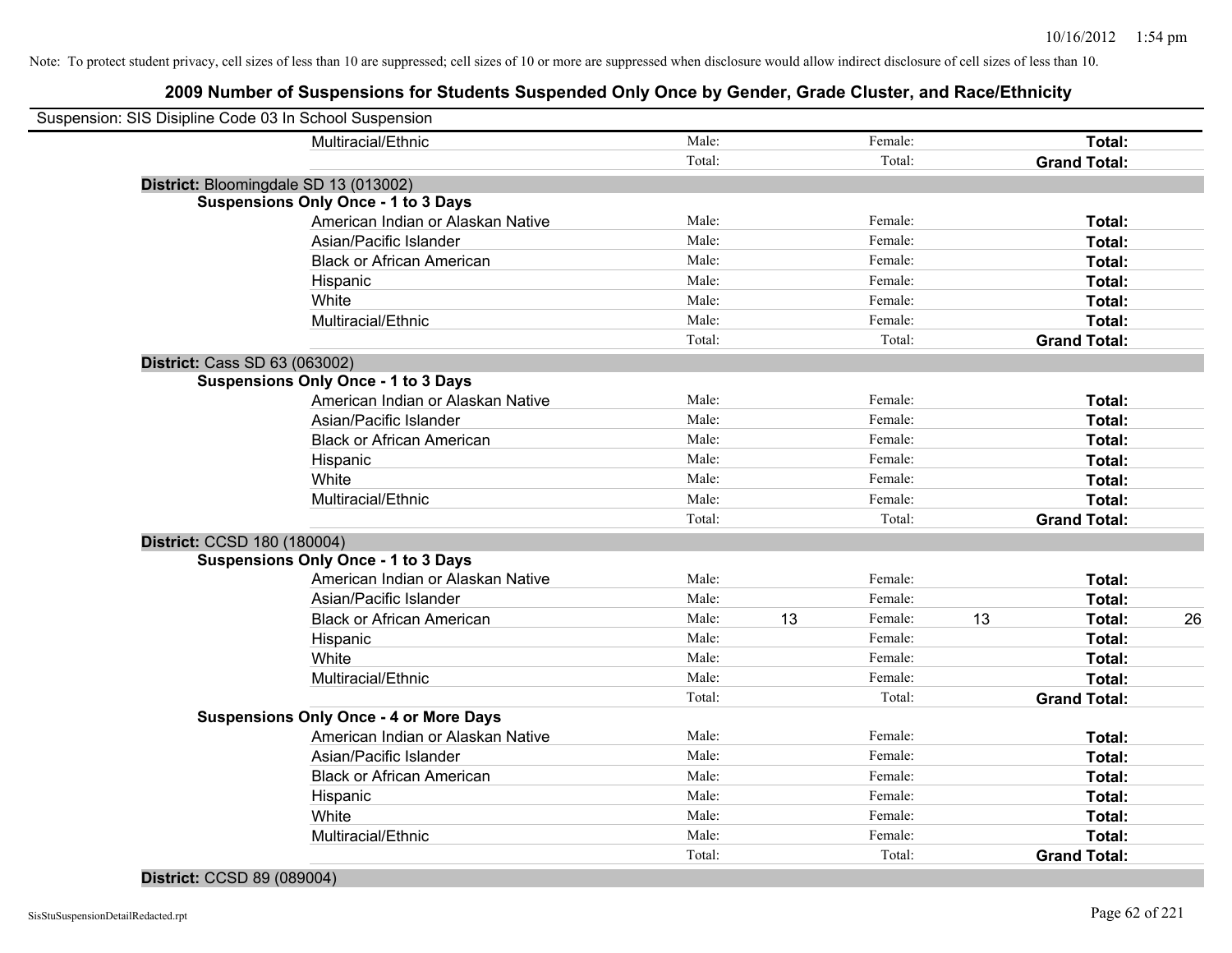|                            | Suspension: SIS Disipline Code 03 In School Suspension |        |         |                     |    |
|----------------------------|--------------------------------------------------------|--------|---------|---------------------|----|
|                            | <b>Suspensions Only Once - 1 to 3 Days</b>             |        |         |                     |    |
|                            | American Indian or Alaskan Native                      | Male:  | Female: | Total:              |    |
|                            | Asian/Pacific Islander                                 | Male:  | Female: | Total:              |    |
|                            | <b>Black or African American</b>                       | Male:  | Female: | Total:              | 13 |
|                            | Hispanic                                               | Male:  | Female: | Total:              |    |
|                            | White                                                  | Male:  | Female: | Total:              | 22 |
|                            | Multiracial/Ethnic                                     | Male:  | Female: | Total:              |    |
|                            |                                                        | Total: | Total:  | <b>Grand Total:</b> |    |
| District: CCSD 93 (093004) |                                                        |        |         |                     |    |
|                            | <b>Suspensions Only Once - 1 to 3 Days</b>             |        |         |                     |    |
|                            | American Indian or Alaskan Native                      | Male:  | Female: | Total:              |    |
|                            | Asian/Pacific Islander                                 | Male:  | Female: | Total:              |    |
|                            | <b>Black or African American</b>                       | Male:  | Female: | Total:              |    |
|                            | Hispanic                                               | Male:  | Female: | Total:              |    |
|                            | White                                                  | Male:  | Female: | Total:              |    |
|                            | Multiracial/Ethnic                                     | Male:  | Female: | Total:              |    |
|                            |                                                        | Total: | Total:  | <b>Grand Total:</b> | 28 |
|                            | <b>Suspensions Only Once - 4 or More Days</b>          |        |         |                     |    |
|                            | American Indian or Alaskan Native                      | Male:  | Female: | Total:              |    |
|                            | Asian/Pacific Islander                                 | Male:  | Female: | Total:              |    |
|                            | <b>Black or African American</b>                       | Male:  | Female: | Total:              |    |
|                            | Hispanic                                               | Male:  | Female: | Total:              |    |
|                            | White                                                  | Male:  | Female: | Total:              |    |
|                            | Multiracial/Ethnic                                     | Male:  | Female: | Total:              |    |
|                            |                                                        | Total: | Total:  | <b>Grand Total:</b> |    |
|                            | District: Center Cass SD 66 (066002)                   |        |         |                     |    |
|                            | <b>Suspensions Only Once - 1 to 3 Days</b>             |        |         |                     |    |
|                            | American Indian or Alaskan Native                      | Male:  | Female: | Total:              |    |
|                            | Asian/Pacific Islander                                 | Male:  | Female: | Total:              |    |
|                            | <b>Black or African American</b>                       | Male:  | Female: | Total:              |    |
|                            | Hispanic                                               | Male:  | Female: | Total:              |    |
|                            | White                                                  | Male:  | Female: | Total:              |    |
|                            | Multiracial/Ethnic                                     | Male:  | Female: | Total:              |    |
|                            |                                                        | Total: | Total:  | <b>Grand Total:</b> |    |
| District: CHSD 99 (099016) |                                                        |        |         |                     |    |
|                            | <b>Suspensions Only Once - 1 to 3 Days</b>             |        |         |                     |    |
|                            | American Indian or Alaskan Native                      | Male:  | Female: | <b>Total:</b>       |    |
|                            | Asian/Pacific Islander                                 | Male:  | Female: | Total:              |    |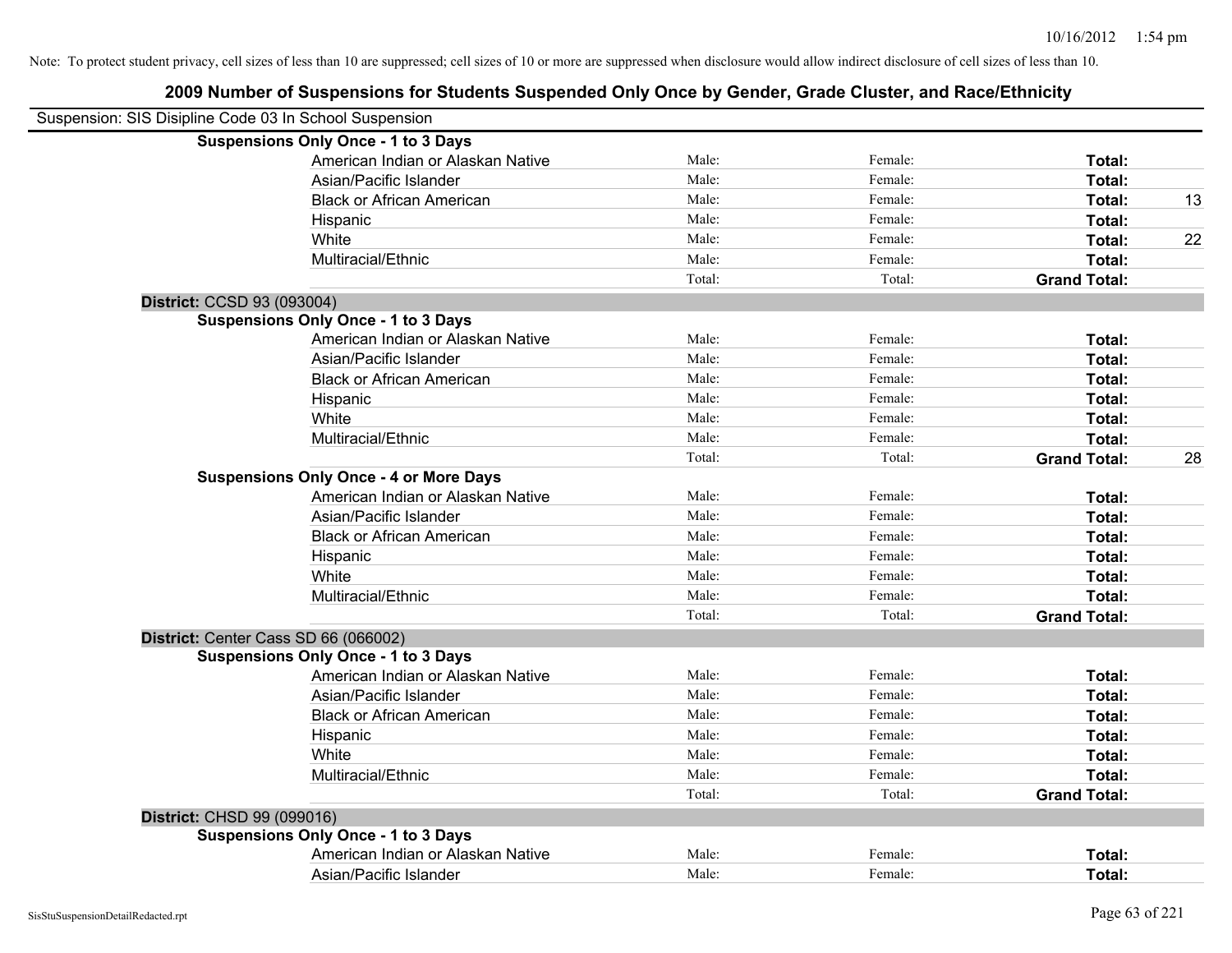| Suspension: SIS Disipline Code 03 In School Suspension |                                               |        |     |         |     |                     |     |
|--------------------------------------------------------|-----------------------------------------------|--------|-----|---------|-----|---------------------|-----|
|                                                        | <b>Black or African American</b>              | Male:  |     | Female: |     | Total:              | 10  |
|                                                        | Hispanic                                      | Male:  |     | Female: |     | Total:              |     |
|                                                        | White                                         | Male:  |     | Female: |     | Total:              | 19  |
|                                                        | Multiracial/Ethnic                            | Male:  |     | Female: |     | Total:              |     |
|                                                        |                                               | Total: |     | Total:  |     | <b>Grand Total:</b> |     |
|                                                        | <b>Suspensions Only Once - 4 or More Days</b> |        |     |         |     |                     |     |
|                                                        | American Indian or Alaskan Native             | Male:  |     | Female: |     | Total:              |     |
|                                                        | Asian/Pacific Islander                        | Male:  |     | Female: |     | Total:              |     |
|                                                        | <b>Black or African American</b>              | Male:  |     | Female: |     | Total:              |     |
|                                                        | Hispanic                                      | Male:  |     | Female: |     | Total:              |     |
|                                                        | White                                         | Male:  |     | Female: |     | Total:              |     |
|                                                        | Multiracial/Ethnic                            | Male:  |     | Female: |     | Total:              |     |
|                                                        |                                               | Total: |     | Total:  |     | <b>Grand Total:</b> |     |
|                                                        | District: Coop Assoc for Spec Educ (044061)   |        |     |         |     |                     |     |
|                                                        | <b>Suspensions Only Once - 1 to 3 Days</b>    |        |     |         |     |                     |     |
|                                                        | American Indian or Alaskan Native             | Male:  |     | Female: |     | Total:              |     |
|                                                        | Asian/Pacific Islander                        | Male:  |     | Female: |     | Total:              |     |
|                                                        | <b>Black or African American</b>              | Male:  |     | Female: |     | Total:              |     |
|                                                        | Hispanic                                      | Male:  |     | Female: |     | Total:              |     |
|                                                        | White                                         | Male:  |     | Female: |     | Total:              |     |
|                                                        | Multiracial/Ethnic                            | Male:  |     | Female: |     | Total:              |     |
|                                                        |                                               | Total: |     | Total:  |     | <b>Grand Total:</b> |     |
| District: CUSD 200 (200026)                            |                                               |        |     |         |     |                     |     |
|                                                        | <b>Suspensions Only Once - 1 to 3 Days</b>    |        |     |         |     |                     |     |
|                                                        | American Indian or Alaskan Native             | Male:  |     | Female: |     | Total:              |     |
|                                                        | Asian/Pacific Islander                        | Male:  |     | Female: |     | Total:              | 16  |
|                                                        | <b>Black or African American</b>              | Male:  | 49  | Female: | 41  | Total:              | 90  |
|                                                        | Hispanic                                      | Male:  | 60  | Female: | 41  | Total:              | 101 |
|                                                        | White                                         | Male:  | 247 | Female: | 108 | Total:              | 355 |
|                                                        | Multiracial/Ethnic                            | Male:  |     | Female: |     | Total:              |     |
|                                                        |                                               | Total: |     | Total:  |     | <b>Grand Total:</b> |     |
| District: CUSD 201 (201026)                            |                                               |        |     |         |     |                     |     |
|                                                        | <b>Suspensions Only Once - 1 to 3 Days</b>    |        |     |         |     |                     |     |
|                                                        | American Indian or Alaskan Native             | Male:  |     | Female: |     | Total:              |     |
|                                                        | Asian/Pacific Islander                        | Male:  |     | Female: |     | Total:              |     |
|                                                        | <b>Black or African American</b>              | Male:  |     | Female: |     | Total:              |     |
|                                                        | Hispanic                                      | Male:  |     | Female: |     | Total:              |     |
|                                                        | White                                         | Male:  |     | Female: |     | Total:              | 25  |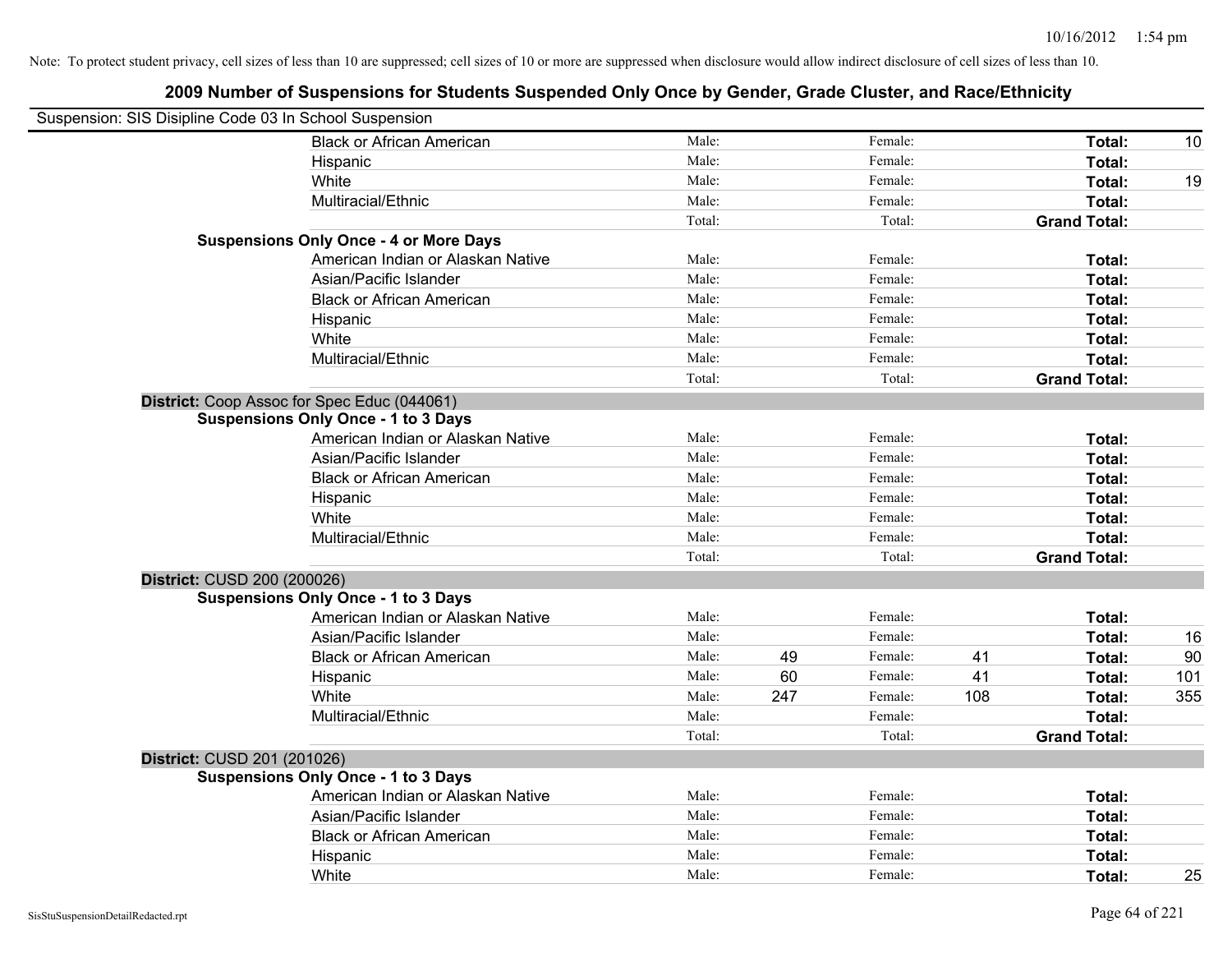## **2009 Number of Suspensions for Students Suspended Only Once by Gender, Grade Cluster, and Race/Ethnicity**

| Suspension: SIS Disipline Code 03 In School Suspension |                                               |        |     |         |    |                     |     |
|--------------------------------------------------------|-----------------------------------------------|--------|-----|---------|----|---------------------|-----|
|                                                        | Multiracial/Ethnic                            | Male:  |     | Female: |    | Total:              |     |
|                                                        |                                               | Total: |     | Total:  |    | <b>Grand Total:</b> |     |
|                                                        | <b>Suspensions Only Once - 4 or More Days</b> |        |     |         |    |                     |     |
|                                                        | American Indian or Alaskan Native             | Male:  |     | Female: |    | Total:              |     |
|                                                        | Asian/Pacific Islander                        | Male:  |     | Female: |    | Total:              |     |
|                                                        | <b>Black or African American</b>              | Male:  |     | Female: |    | Total:              |     |
|                                                        | Hispanic                                      | Male:  |     | Female: |    | Total:              |     |
|                                                        | White                                         | Male:  |     | Female: |    | Total:              |     |
|                                                        | Multiracial/Ethnic                            | Male:  |     | Female: |    | Total:              |     |
|                                                        |                                               | Total: |     | Total:  |    | <b>Grand Total:</b> |     |
| District: Downers Grove GSD 58 (058002)                |                                               |        |     |         |    |                     |     |
|                                                        | <b>Suspensions Only Once - 1 to 3 Days</b>    |        |     |         |    |                     |     |
|                                                        | American Indian or Alaskan Native             | Male:  |     | Female: |    | Total:              |     |
|                                                        | Asian/Pacific Islander                        | Male:  |     | Female: |    | Total:              |     |
|                                                        | <b>Black or African American</b>              | Male:  |     | Female: |    | Total:              |     |
|                                                        | Hispanic                                      | Male:  |     | Female: |    | Total:              |     |
|                                                        | White                                         | Male:  |     | Female: |    | Total:              | 27  |
|                                                        | Multiracial/Ethnic                            | Male:  |     | Female: |    | Total:              |     |
|                                                        |                                               | Total: |     | Total:  |    | <b>Grand Total:</b> | 37  |
|                                                        | <b>Suspensions Only Once - 4 or More Days</b> |        |     |         |    |                     |     |
|                                                        | American Indian or Alaskan Native             | Male:  |     | Female: |    | Total:              |     |
|                                                        | Asian/Pacific Islander                        | Male:  |     | Female: |    | Total:              |     |
|                                                        | <b>Black or African American</b>              | Male:  |     | Female: |    | Total:              |     |
|                                                        | Hispanic                                      | Male:  |     | Female: |    | Total:              |     |
|                                                        | White                                         | Male:  |     | Female: |    | Total:              |     |
|                                                        | Multiracial/Ethnic                            | Male:  |     | Female: |    | Total:              |     |
|                                                        |                                               | Total: |     | Total:  |    | <b>Grand Total:</b> |     |
| District: DuPage HSD 88 (088016)                       |                                               |        |     |         |    |                     |     |
|                                                        | <b>Suspensions Only Once - 1 to 3 Days</b>    |        |     |         |    |                     |     |
|                                                        | American Indian or Alaskan Native             | Male:  |     | Female: |    | Total:              |     |
|                                                        | Asian/Pacific Islander                        | Male:  |     | Female: |    | Total:              | 14  |
|                                                        | <b>Black or African American</b>              | Male:  | 24  | Female: | 21 | Total:              | 45  |
|                                                        | Hispanic                                      | Male:  | 74  | Female: | 65 | Total:              | 139 |
|                                                        | White                                         | Male:  | 102 | Female: | 55 | Total:              | 157 |
|                                                        | Multiracial/Ethnic                            | Male:  |     | Female: |    | Total:              |     |
|                                                        |                                               | Total: |     | Total:  |    | <b>Grand Total:</b> |     |

**Suspensions Only Once - 1 to 3 Days**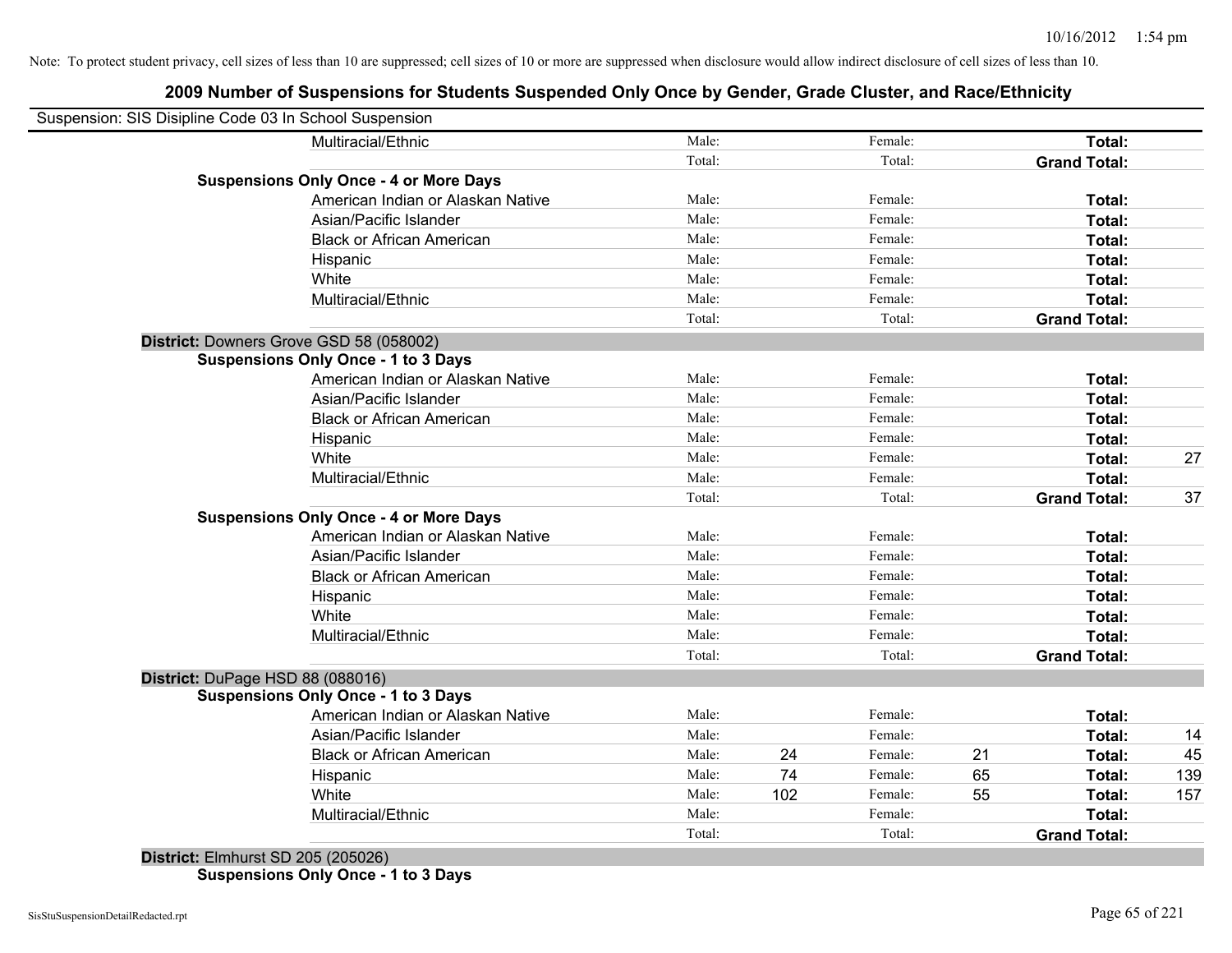| Suspension: SIS Disipline Code 03 In School Suspension |        |     |         |    |                     |     |
|--------------------------------------------------------|--------|-----|---------|----|---------------------|-----|
| American Indian or Alaskan Native                      | Male:  |     | Female: |    | Total:              |     |
| Asian/Pacific Islander                                 | Male:  |     | Female: |    | Total:              |     |
| <b>Black or African American</b>                       | Male:  |     | Female: |    | Total:              | 17  |
| Hispanic                                               | Male:  | 14  | Female: | 11 | Total:              | 25  |
| White                                                  | Male:  | 65  | Female: | 36 | Total:              | 101 |
| Multiracial/Ethnic                                     | Male:  |     | Female: |    | Total:              |     |
|                                                        | Total: | 90  | Total:  | 65 | <b>Grand Total:</b> | 155 |
| District: Fenton CHSD 100 (100016)                     |        |     |         |    |                     |     |
| <b>Suspensions Only Once - 1 to 3 Days</b>             |        |     |         |    |                     |     |
| American Indian or Alaskan Native                      | Male:  |     | Female: |    | Total:              |     |
| Asian/Pacific Islander                                 | Male:  |     | Female: |    | Total:              |     |
| <b>Black or African American</b>                       | Male:  |     | Female: |    | Total:              |     |
| Hispanic                                               | Male:  | 27  | Female: | 15 | Total:              | 42  |
| White                                                  | Male:  |     | Female: |    | Total:              | 25  |
| Multiracial/Ethnic                                     | Male:  |     | Female: |    | Total:              |     |
|                                                        | Total: |     | Total:  |    | <b>Grand Total:</b> |     |
| District: Glen Ellyn SD 41 (041002)                    |        |     |         |    |                     |     |
| <b>Suspensions Only Once - 1 to 3 Days</b>             |        |     |         |    |                     |     |
| American Indian or Alaskan Native                      | Male:  |     | Female: |    | Total:              |     |
| Asian/Pacific Islander                                 | Male:  |     | Female: |    | Total:              |     |
| <b>Black or African American</b>                       | Male:  |     | Female: |    | Total:              | 10  |
| Hispanic                                               | Male:  |     | Female: |    | Total:              | 10  |
| White                                                  | Male:  |     | Female: |    | Total:              | 14  |
| Multiracial/Ethnic                                     | Male:  |     | Female: |    | Total:              |     |
|                                                        | Total: |     | Total:  |    | <b>Grand Total:</b> |     |
| District: Glenbard Twp HSD 87 (087017)                 |        |     |         |    |                     |     |
| <b>Suspensions Only Once - 1 to 3 Days</b>             |        |     |         |    |                     |     |
| American Indian or Alaskan Native                      | Male:  |     | Female: |    | Total:              |     |
| Asian/Pacific Islander                                 | Male:  | 26  | Female: | 15 | Total:              | 41  |
| <b>Black or African American</b>                       | Male:  | 36  | Female: | 44 | Total:              | 80  |
| Hispanic                                               | Male:  | 55  | Female: | 63 | Total:              | 118 |
| White                                                  | Male:  | 120 | Female: | 85 | Total:              | 205 |
| Multiracial/Ethnic                                     | Male:  |     | Female: |    | Total:              | 15  |
|                                                        | Total: |     | Total:  |    | <b>Grand Total:</b> |     |
| <b>Suspensions Only Once - 4 or More Days</b>          |        |     |         |    |                     |     |
| American Indian or Alaskan Native                      | Male:  |     | Female: |    | Total:              |     |
| Asian/Pacific Islander                                 | Male:  |     | Female: |    | Total:              |     |
| <b>Black or African American</b>                       | Male:  |     | Female: |    | Total:              |     |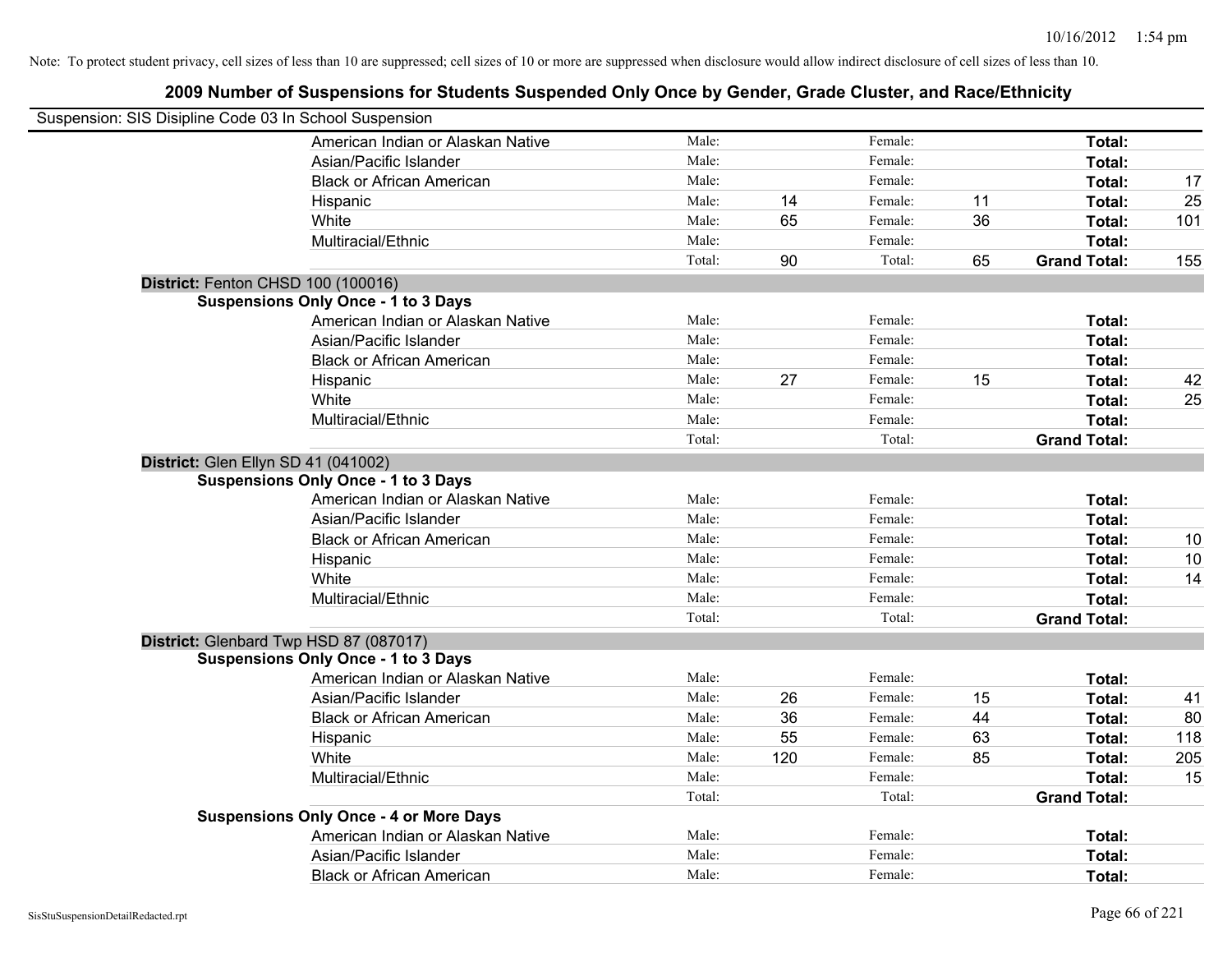| Suspension: SIS Disipline Code 03 In School Suspension |                                            |        |     |         |    |                     |     |
|--------------------------------------------------------|--------------------------------------------|--------|-----|---------|----|---------------------|-----|
|                                                        | Hispanic                                   | Male:  |     | Female: |    | Total:              |     |
|                                                        | White                                      | Male:  |     | Female: |    | Total:              |     |
|                                                        | Multiracial/Ethnic                         | Male:  |     | Female: |    | Total:              |     |
|                                                        |                                            | Total: |     | Total:  |    | <b>Grand Total:</b> |     |
| <b>District: Gower SD 62 (062002)</b>                  |                                            |        |     |         |    |                     |     |
|                                                        | <b>Suspensions Only Once - 1 to 3 Days</b> |        |     |         |    |                     |     |
|                                                        | American Indian or Alaskan Native          | Male:  |     | Female: |    | Total:              |     |
|                                                        | Asian/Pacific Islander                     | Male:  |     | Female: |    | Total:              |     |
|                                                        | <b>Black or African American</b>           | Male:  |     | Female: |    | Total:              |     |
|                                                        | Hispanic                                   | Male:  |     | Female: |    | Total:              |     |
|                                                        | White                                      | Male:  |     | Female: |    | Total:              | 13  |
|                                                        | Multiracial/Ethnic                         | Male:  |     | Female: |    | Total:              |     |
|                                                        |                                            | Total: |     | Total:  |    | <b>Grand Total:</b> |     |
| District: Hinsdale CCSD 181 (181004)                   |                                            |        |     |         |    |                     |     |
|                                                        | <b>Suspensions Only Once - 1 to 3 Days</b> |        |     |         |    |                     |     |
|                                                        | American Indian or Alaskan Native          | Male:  |     | Female: |    | Total:              |     |
|                                                        | Asian/Pacific Islander                     | Male:  |     | Female: |    | Total:              |     |
|                                                        | <b>Black or African American</b>           | Male:  |     | Female: |    | Total:              |     |
|                                                        | Hispanic                                   | Male:  |     | Female: |    | Total:              |     |
|                                                        | White                                      | Male:  |     | Female: |    | Total:              | 21  |
|                                                        | Multiracial/Ethnic                         | Male:  |     | Female: |    | Total:              |     |
|                                                        |                                            | Total: |     | Total:  |    | <b>Grand Total:</b> |     |
|                                                        | District: Hinsdale Twp HSD 86 (086017)     |        |     |         |    |                     |     |
|                                                        | <b>Suspensions Only Once - 1 to 3 Days</b> |        |     |         |    |                     |     |
|                                                        | American Indian or Alaskan Native          | Male:  |     | Female: |    | Total:              |     |
|                                                        | Asian/Pacific Islander                     | Male:  |     | Female: |    | Total:              |     |
|                                                        | <b>Black or African American</b>           | Male:  |     | Female: |    | Total:              | 24  |
|                                                        | Hispanic                                   | Male:  |     | Female: |    | Total:              | 23  |
|                                                        | White                                      | Male:  | 62  | Female: | 19 | Total:              | 81  |
|                                                        | Multiracial/Ethnic                         | Male:  |     | Female: |    | Total:              |     |
|                                                        |                                            | Total: | 94  | Total:  | 45 | <b>Grand Total:</b> | 139 |
|                                                        | District: Indian Prairie CUSD 204 (204026) |        |     |         |    |                     |     |
|                                                        | <b>Suspensions Only Once - 1 to 3 Days</b> |        |     |         |    |                     |     |
|                                                        | American Indian or Alaskan Native          | Male:  |     | Female: |    | Total:              |     |
|                                                        | Asian/Pacific Islander                     | Male:  | 18  | Female: | 15 | Total:              | 33  |
|                                                        | <b>Black or African American</b>           | Male:  | 61  | Female: | 26 | Total:              | 87  |
|                                                        | Hispanic                                   | Male:  |     | Female: |    | Total:              | 26  |
|                                                        | White                                      | Male:  | 127 | Female: | 36 | Total:              | 163 |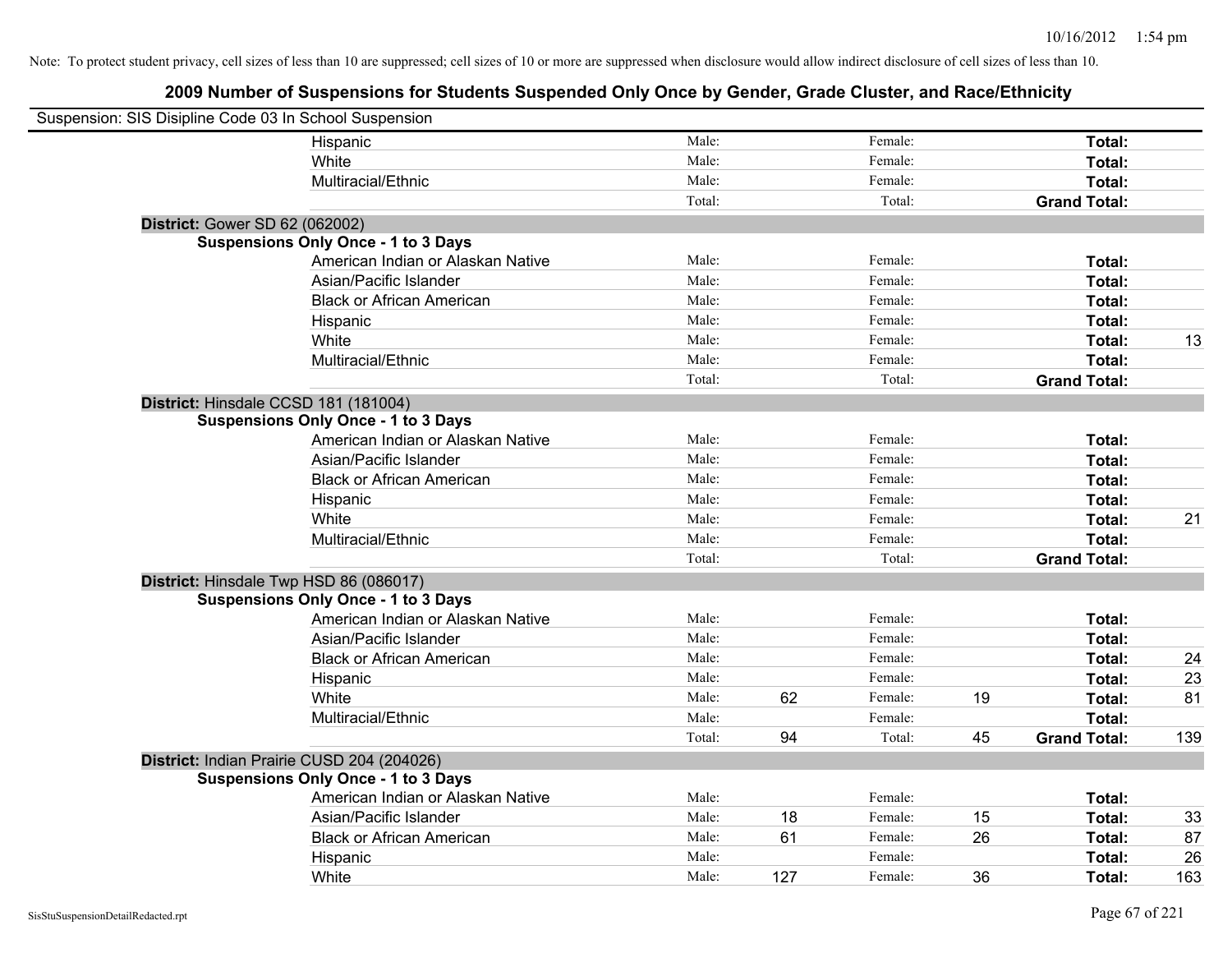| Suspension: SIS Disipline Code 03 In School Suspension |                                               |        |    |         |    |                     |    |
|--------------------------------------------------------|-----------------------------------------------|--------|----|---------|----|---------------------|----|
|                                                        | Multiracial/Ethnic                            | Male:  |    | Female: |    | Total:              | 16 |
|                                                        |                                               | Total: |    | Total:  |    | <b>Grand Total:</b> |    |
| District: Itasca SD 10 (010002)                        |                                               |        |    |         |    |                     |    |
| <b>Suspensions Only Once - 1 to 3 Days</b>             |                                               |        |    |         |    |                     |    |
|                                                        | American Indian or Alaskan Native             | Male:  |    | Female: |    | Total:              |    |
|                                                        | Asian/Pacific Islander                        | Male:  |    | Female: |    | Total:              |    |
|                                                        | <b>Black or African American</b>              | Male:  |    | Female: |    | Total:              |    |
| Hispanic                                               |                                               | Male:  |    | Female: |    | Total:              |    |
| White                                                  |                                               | Male:  |    | Female: |    | Total:              |    |
|                                                        | Multiracial/Ethnic                            | Male:  |    | Female: |    | Total:              |    |
|                                                        |                                               | Total: |    | Total:  |    | <b>Grand Total:</b> |    |
| District: Keeneyville SD 20 (020002)                   |                                               |        |    |         |    |                     |    |
| <b>Suspensions Only Once - 1 to 3 Days</b>             |                                               |        |    |         |    |                     |    |
|                                                        | American Indian or Alaskan Native             | Male:  |    | Female: |    | Total:              |    |
|                                                        | Asian/Pacific Islander                        | Male:  |    | Female: |    | Total:              |    |
|                                                        | <b>Black or African American</b>              | Male:  |    | Female: |    | Total:              | 15 |
| Hispanic                                               |                                               | Male:  |    | Female: |    | Total:              | 16 |
| White                                                  |                                               | Male:  |    | Female: |    | Total:              | 23 |
|                                                        | Multiracial/Ethnic                            | Male:  |    | Female: |    | Total:              |    |
|                                                        |                                               | Total: |    | Total:  |    | <b>Grand Total:</b> |    |
| District: Lake Park CHSD 108 (108016)                  |                                               |        |    |         |    |                     |    |
| <b>Suspensions Only Once - 1 to 3 Days</b>             |                                               |        |    |         |    |                     |    |
|                                                        | American Indian or Alaskan Native             | Male:  |    | Female: |    | Total:              |    |
|                                                        | Asian/Pacific Islander                        | Male:  |    | Female: |    | Total:              |    |
|                                                        | <b>Black or African American</b>              | Male:  | 12 | Female: | 11 | Total:              | 23 |
| Hispanic                                               |                                               | Male:  | 13 | Female: | 13 | Total:              | 26 |
| White                                                  |                                               | Male:  | 62 | Female: | 13 | Total:              | 75 |
|                                                        | Multiracial/Ethnic                            | Male:  |    | Female: |    | Total:              |    |
|                                                        |                                               | Total: |    | Total:  |    | <b>Grand Total:</b> |    |
|                                                        | <b>Suspensions Only Once - 4 or More Days</b> |        |    |         |    |                     |    |
|                                                        | American Indian or Alaskan Native             | Male:  |    | Female: |    | Total:              |    |
|                                                        | Asian/Pacific Islander                        | Male:  |    | Female: |    | Total:              |    |
|                                                        | <b>Black or African American</b>              | Male:  |    | Female: |    | Total:              |    |
| Hispanic                                               |                                               | Male:  |    | Female: |    | Total:              |    |
| White                                                  |                                               | Male:  |    | Female: |    | Total:              |    |
|                                                        | Multiracial/Ethnic                            | Male:  |    | Female: |    | Total:              |    |
|                                                        |                                               | Total: |    | Total:  |    | <b>Grand Total:</b> |    |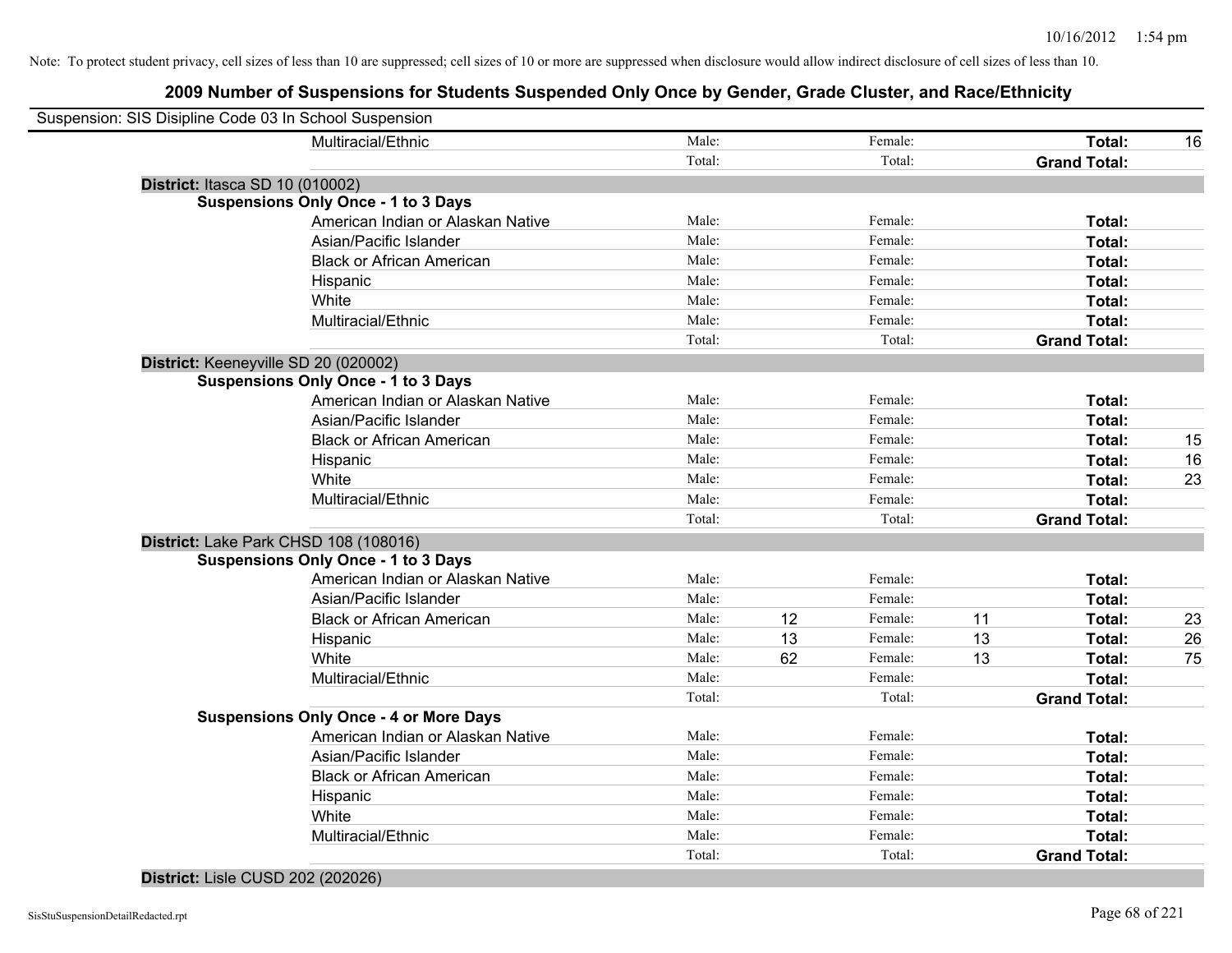| Suspension: SIS Disipline Code 03 In School Suspension |                                               |        |         |                     |    |
|--------------------------------------------------------|-----------------------------------------------|--------|---------|---------------------|----|
|                                                        | <b>Suspensions Only Once - 1 to 3 Days</b>    |        |         |                     |    |
|                                                        | American Indian or Alaskan Native             | Male:  | Female: | Total:              |    |
|                                                        | Asian/Pacific Islander                        | Male:  | Female: | Total:              |    |
|                                                        | <b>Black or African American</b>              | Male:  | Female: | Total:              |    |
|                                                        | Hispanic                                      | Male:  | Female: | Total:              |    |
|                                                        | White                                         | Male:  | Female: | Total:              |    |
|                                                        | Multiracial/Ethnic                            | Male:  | Female: | Total:              |    |
|                                                        |                                               | Total: | Total:  | <b>Grand Total:</b> |    |
|                                                        | District: Little Friends (013600)             |        |         |                     |    |
|                                                        | <b>Suspensions Only Once - 1 to 3 Days</b>    |        |         |                     |    |
|                                                        | American Indian or Alaskan Native             | Male:  | Female: | Total:              |    |
|                                                        | Asian/Pacific Islander                        | Male:  | Female: | Total:              |    |
|                                                        | <b>Black or African American</b>              | Male:  | Female: | Total:              |    |
|                                                        | Hispanic                                      | Male:  | Female: | Total:              |    |
|                                                        | White                                         | Male:  | Female: | Total:              |    |
|                                                        | Multiracial/Ethnic                            | Male:  | Female: | Total:              |    |
|                                                        |                                               | Total: | Total:  | <b>Grand Total:</b> |    |
|                                                        | District: Lombard SD 44 (044002)              |        |         |                     |    |
|                                                        | <b>Suspensions Only Once - 1 to 3 Days</b>    |        |         |                     |    |
|                                                        | American Indian or Alaskan Native             | Male:  | Female: | Total:              |    |
|                                                        | Asian/Pacific Islander                        | Male:  | Female: | Total:              |    |
|                                                        | <b>Black or African American</b>              | Male:  | Female: | Total:              |    |
|                                                        | Hispanic                                      | Male:  | Female: | Total:              |    |
|                                                        | White                                         | Male:  | Female: | Total:              | 11 |
|                                                        | Multiracial/Ethnic                            | Male:  | Female: | Total:              |    |
|                                                        |                                               | Total: | Total:  | <b>Grand Total:</b> | 24 |
|                                                        | District: Maercker SD 60 (060002)             |        |         |                     |    |
|                                                        | <b>Suspensions Only Once - 1 to 3 Days</b>    |        |         |                     |    |
|                                                        | American Indian or Alaskan Native             | Male:  | Female: | Total:              |    |
|                                                        | Asian/Pacific Islander                        | Male:  | Female: | Total:              |    |
|                                                        | <b>Black or African American</b>              | Male:  | Female: | Total:              |    |
|                                                        | Hispanic                                      | Male:  | Female: | Total:              |    |
|                                                        | White                                         | Male:  | Female: | Total:              | 10 |
|                                                        | Multiracial/Ethnic                            | Male:  | Female: | Total:              |    |
|                                                        |                                               | Total: | Total:  | <b>Grand Total:</b> | 23 |
|                                                        | <b>Suspensions Only Once - 4 or More Days</b> |        |         |                     |    |
|                                                        | American Indian or Alaskan Native             | Male:  | Female: | Total:              |    |
|                                                        | Asian/Pacific Islander                        | Male:  | Female: | Total:              |    |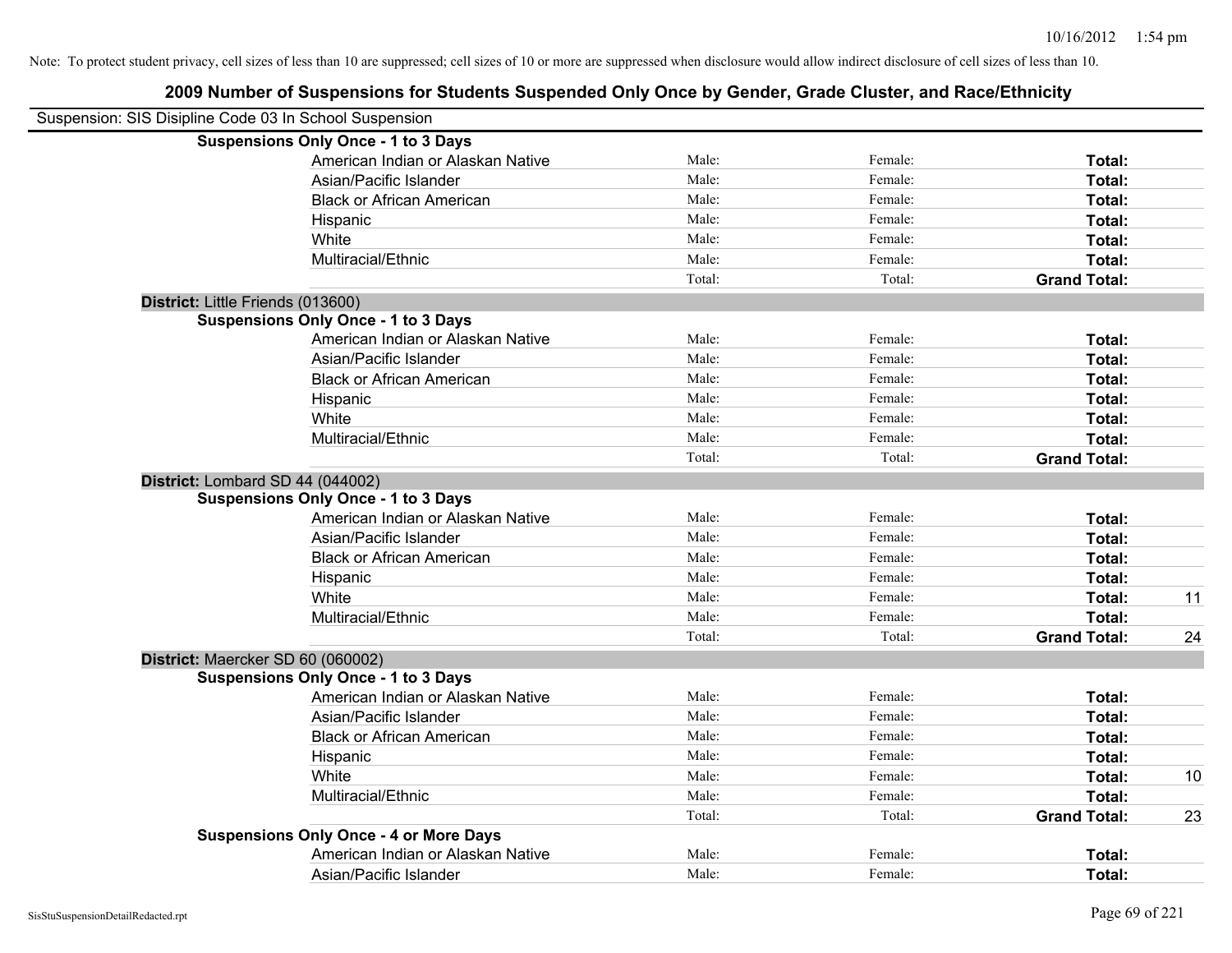| Suspension: SIS Disipline Code 03 In School Suspension |        |    |         |    |                     |     |
|--------------------------------------------------------|--------|----|---------|----|---------------------|-----|
| <b>Black or African American</b>                       | Male:  |    | Female: |    | Total:              |     |
| Hispanic                                               | Male:  |    | Female: |    | Total:              |     |
| White                                                  | Male:  |    | Female: |    | Total:              |     |
| Multiracial/Ethnic                                     | Male:  |    | Female: |    | Total:              |     |
|                                                        | Total: |    | Total:  |    | <b>Grand Total:</b> |     |
| District: Marquardt SD 15 (015002)                     |        |    |         |    |                     |     |
| <b>Suspensions Only Once - 1 to 3 Days</b>             |        |    |         |    |                     |     |
| American Indian or Alaskan Native                      | Male:  |    | Female: |    | Total:              |     |
| Asian/Pacific Islander                                 | Male:  |    | Female: |    | Total:              |     |
| <b>Black or African American</b>                       | Male:  | 24 | Female: | 13 | Total:              | 37  |
| Hispanic                                               | Male:  |    | Female: |    | Total:              | 38  |
| White                                                  | Male:  |    | Female: |    | Total:              | 26  |
| Multiracial/Ethnic                                     | Male:  |    | Female: |    | Total:              |     |
|                                                        | Total: | 83 | Total:  | 35 | <b>Grand Total:</b> | 118 |
| District: Medinah SD 11 (011002)                       |        |    |         |    |                     |     |
| <b>Suspensions Only Once - 1 to 3 Days</b>             |        |    |         |    |                     |     |
| American Indian or Alaskan Native                      | Male:  |    | Female: |    | <b>Total:</b>       |     |
| Asian/Pacific Islander                                 | Male:  |    | Female: |    | Total:              |     |
| <b>Black or African American</b>                       | Male:  |    | Female: |    | Total:              |     |
| Hispanic                                               | Male:  |    | Female: |    | Total:              |     |
| White                                                  | Male:  |    | Female: |    | Total:              |     |
| Multiracial/Ethnic                                     | Male:  |    | Female: |    | Total:              |     |
|                                                        | Total: |    | Total:  |    | <b>Grand Total:</b> | 13  |
| District: Naperville CUSD 203 (203026)                 |        |    |         |    |                     |     |
| <b>Suspensions Only Once - 1 to 3 Days</b>             |        |    |         |    |                     |     |
| American Indian or Alaskan Native                      | Male:  |    | Female: |    | Total:              |     |
| Asian/Pacific Islander                                 | Male:  |    | Female: |    | Total:              |     |
| <b>Black or African American</b>                       | Male:  |    | Female: |    | Total:              |     |
| Hispanic                                               | Male:  |    | Female: |    | Total:              |     |
| White                                                  | Male:  |    | Female: |    | Total:              |     |
| Multiracial/Ethnic                                     | Male:  |    | Female: |    | Total:              |     |
|                                                        | Total: |    | Total:  |    | <b>Grand Total:</b> |     |
| District: Queen Bee SD 16 (016002)                     |        |    |         |    |                     |     |
| <b>Suspensions Only Once - 1 to 3 Days</b>             |        |    |         |    |                     |     |
| American Indian or Alaskan Native                      | Male:  |    | Female: |    | Total:              |     |
| Asian/Pacific Islander                                 | Male:  |    | Female: |    | Total:              |     |
| <b>Black or African American</b>                       | Male:  |    | Female: |    | Total:              | 11  |
| Hispanic                                               | Male:  |    | Female: |    | Total:              |     |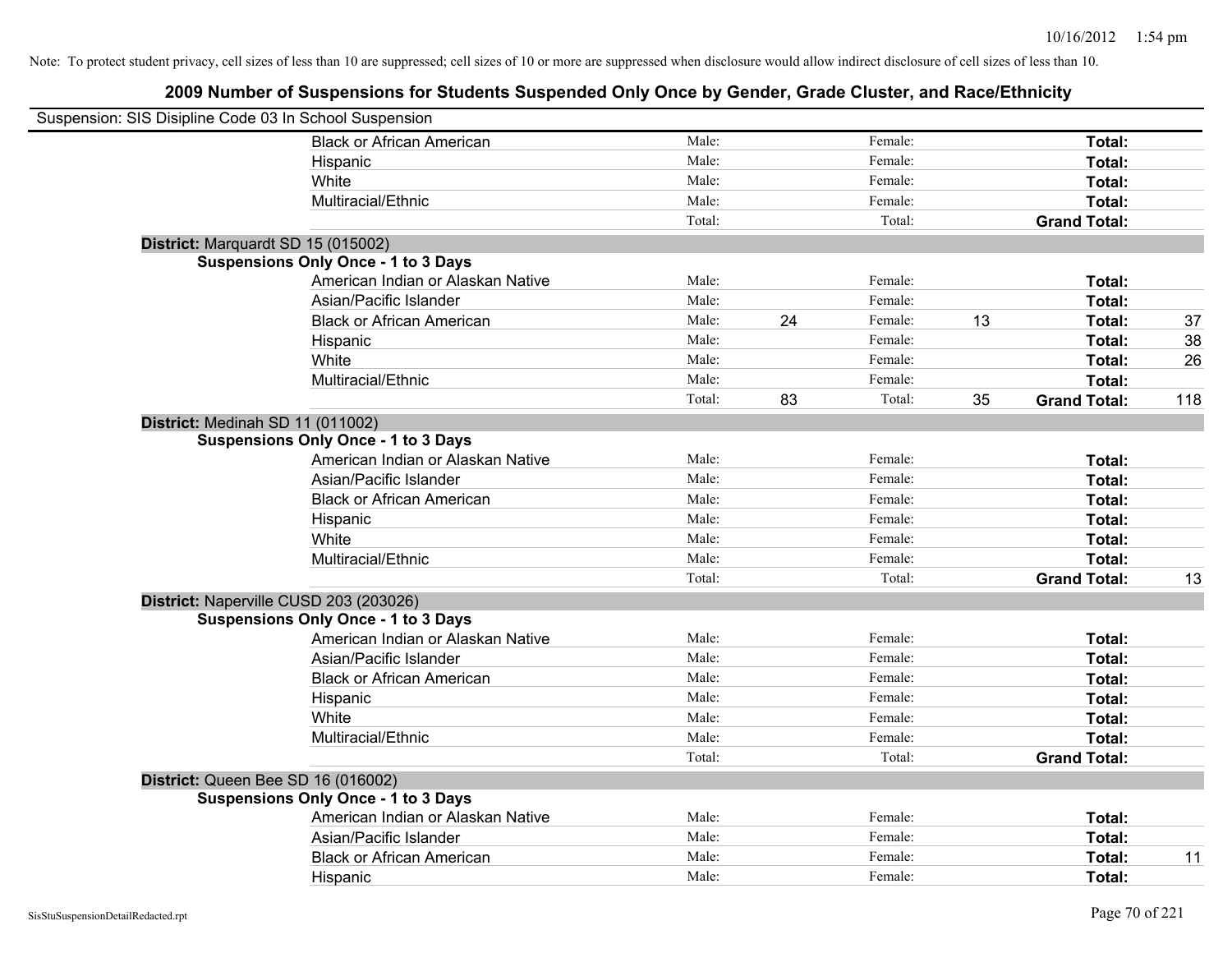| Suspension: SIS Disipline Code 03 In School Suspension |        |         |                     |    |
|--------------------------------------------------------|--------|---------|---------------------|----|
| White                                                  | Male:  | Female: | Total:              |    |
| Multiracial/Ethnic                                     | Male:  | Female: | Total:              |    |
|                                                        | Total: | Total:  | <b>Grand Total:</b> | 22 |
| <b>District: Roselle SD 12 (012002)</b>                |        |         |                     |    |
| <b>Suspensions Only Once - 1 to 3 Days</b>             |        |         |                     |    |
| American Indian or Alaskan Native                      | Male:  | Female: | Total:              |    |
| Asian/Pacific Islander                                 | Male:  | Female: | Total:              |    |
| <b>Black or African American</b>                       | Male:  | Female: | Total:              |    |
| Hispanic                                               | Male:  | Female: | Total:              |    |
| White                                                  | Male:  | Female: | Total:              |    |
| Multiracial/Ethnic                                     | Male:  | Female: | Total:              |    |
|                                                        | Total: | Total:  | <b>Grand Total:</b> |    |
| District: Salt Creek SD 48 (048002)                    |        |         |                     |    |
| <b>Suspensions Only Once - 1 to 3 Days</b>             |        |         |                     |    |
| American Indian or Alaskan Native                      | Male:  | Female: | Total:              |    |
| Asian/Pacific Islander                                 | Male:  | Female: | Total:              |    |
| <b>Black or African American</b>                       | Male:  | Female: | Total:              |    |
| Hispanic                                               | Male:  | Female: | Total:              |    |
| White                                                  | Male:  | Female: | Total:              |    |
| Multiracial/Ethnic                                     | Male:  | Female: | Total:              |    |
|                                                        | Total: | Total:  | <b>Grand Total:</b> |    |
| District: Sch Assoc Sped Educ DuPage SASED (066061)    |        |         |                     |    |
| <b>Suspensions Only Once - 1 to 3 Days</b>             |        |         |                     |    |
| American Indian or Alaskan Native                      | Male:  | Female: | Total:              |    |
| Asian/Pacific Islander                                 | Male:  | Female: | Total:              |    |
| <b>Black or African American</b>                       | Male:  | Female: | Total:              |    |
| Hispanic                                               | Male:  | Female: | Total:              |    |
| White                                                  | Male:  | Female: | Total:              |    |
| Multiracial/Ethnic                                     | Male:  | Female: | Total:              |    |
|                                                        | Total: | Total:  | <b>Grand Total:</b> |    |
| District: SD 45 DuPage County (045002)                 |        |         |                     |    |
| <b>Suspensions Only Once - 1 to 3 Days</b>             |        |         |                     |    |
| American Indian or Alaskan Native                      | Male:  | Female: | Total:              |    |
| Asian/Pacific Islander                                 | Male:  | Female: | Total:              |    |
| <b>Black or African American</b>                       | Male:  | Female: | Total:              |    |
| Hispanic                                               | Male:  | Female: | Total:              | 16 |
| White                                                  | Male:  | Female: | Total:              | 21 |
| Multiracial/Ethnic                                     | Male:  | Female: | Total:              |    |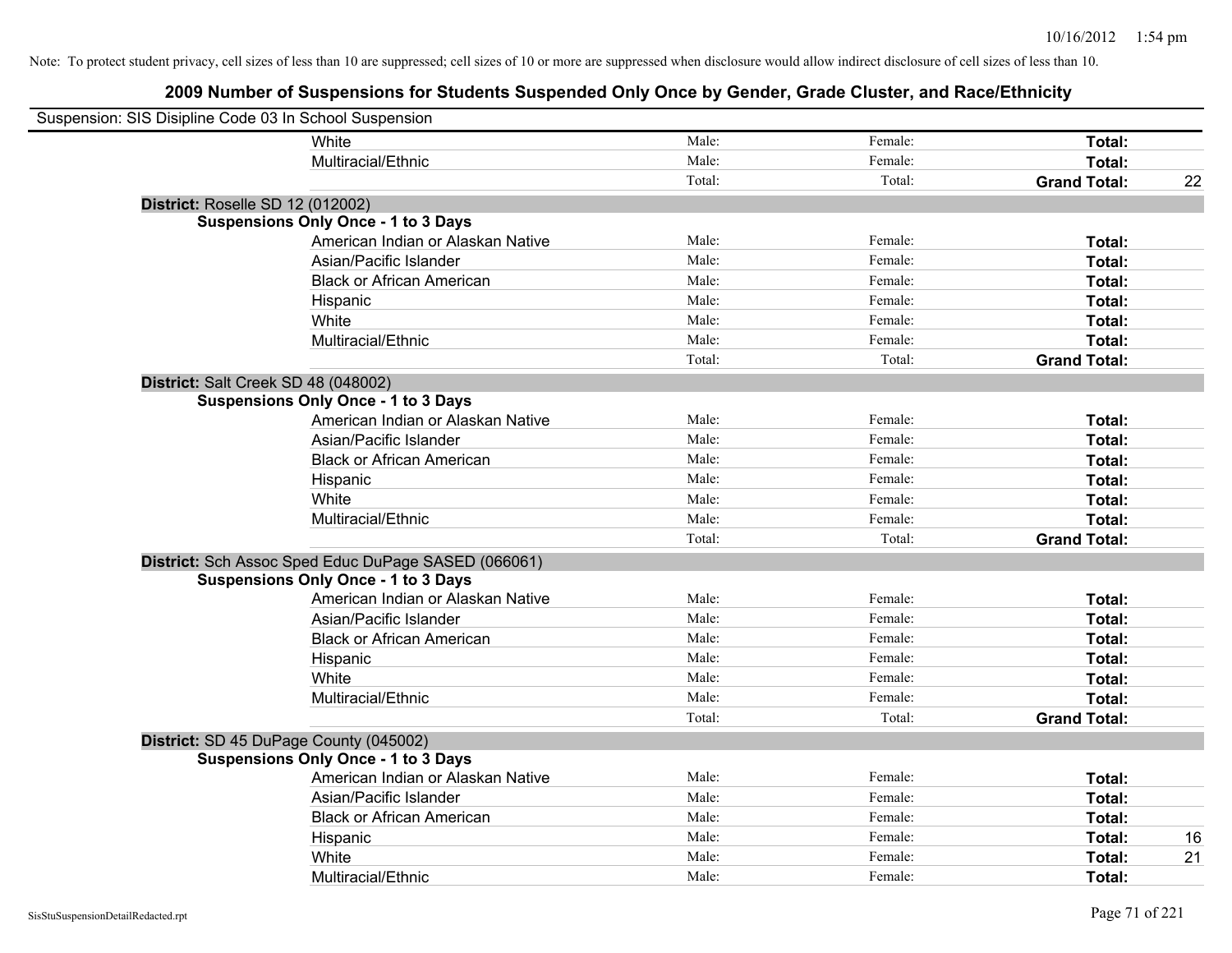## **2009 Number of Suspensions for Students Suspended Only Once by Gender, Grade Cluster, and Race/Ethnicity**

|                                   |                                               | Total: | 33 | Total:  | 14 | <b>Grand Total:</b> | 47 |
|-----------------------------------|-----------------------------------------------|--------|----|---------|----|---------------------|----|
|                                   | District: West Chicago ESD 33 (033002)        |        |    |         |    |                     |    |
|                                   | <b>Suspensions Only Once - 1 to 3 Days</b>    |        |    |         |    |                     |    |
|                                   | American Indian or Alaskan Native             | Male:  |    | Female: |    | Total:              |    |
|                                   | Asian/Pacific Islander                        | Male:  |    | Female: |    | Total:              |    |
|                                   | <b>Black or African American</b>              | Male:  |    | Female: |    | Total:              |    |
|                                   | Hispanic                                      | Male:  | 47 | Female: | 18 | Total:              | 65 |
|                                   | White                                         | Male:  |    | Female: |    | Total:              |    |
|                                   | Multiracial/Ethnic                            | Male:  |    | Female: |    | Total:              |    |
|                                   |                                               | Total: |    | Total:  |    | <b>Grand Total:</b> | 76 |
|                                   | <b>Suspensions Only Once - 4 or More Days</b> |        |    |         |    |                     |    |
|                                   | American Indian or Alaskan Native             | Male:  |    | Female: |    | Total:              |    |
|                                   | Asian/Pacific Islander                        | Male:  |    | Female: |    | Total:              |    |
|                                   | <b>Black or African American</b>              | Male:  |    | Female: |    | Total:              |    |
|                                   | Hispanic                                      | Male:  |    | Female: |    | Total:              |    |
|                                   | White                                         | Male:  |    | Female: |    | Total:              |    |
|                                   | Multiracial/Ethnic                            | Male:  |    | Female: |    | Total:              |    |
|                                   |                                               | Total: |    | Total:  |    | <b>Grand Total:</b> | 11 |
| District: Winfield SD 34 (034002) |                                               |        |    |         |    |                     |    |
|                                   | <b>Suspensions Only Once - 1 to 3 Days</b>    |        |    |         |    |                     |    |
|                                   | American Indian or Alaskan Native             | Male:  |    | Female: |    | Total:              |    |
|                                   | Asian/Pacific Islander                        | Male:  |    | Female: |    | Total:              |    |
|                                   | <b>Black or African American</b>              | Male:  |    | Female: |    | Total:              |    |
|                                   | Hispanic                                      | Male:  |    | Female: |    | Total:              |    |
|                                   | White                                         | Male:  |    | Female: |    | Total:              |    |
|                                   | Multiracial/Ethnic                            | Male:  |    | Female: |    | Total:              |    |
|                                   |                                               | Total: |    | Total:  |    | <b>Grand Total:</b> |    |
|                                   | District: Wood Dale SD 7 (007002)             |        |    |         |    |                     |    |
|                                   | <b>Suspensions Only Once - 1 to 3 Days</b>    |        |    |         |    |                     |    |
|                                   | American Indian or Alaskan Native             | Male:  |    | Female: |    | Total:              |    |
|                                   | Asian/Pacific Islander                        | Male:  |    | Female: |    | Total:              |    |
|                                   | <b>Black or African American</b>              | Male:  |    | Female: |    | Total:              |    |
|                                   | Hispanic                                      | Male:  |    | Female: |    | Total:              | 13 |
|                                   | White                                         | Male:  |    | Female: |    | Total:              | 10 |
|                                   | Multiracial/Ethnic                            | Male:  |    | Female: |    | Total:              |    |
|                                   |                                               | Total: |    | Total:  |    | <b>Grand Total:</b> |    |

**Suspensions Only Once - 1 to 3 Days**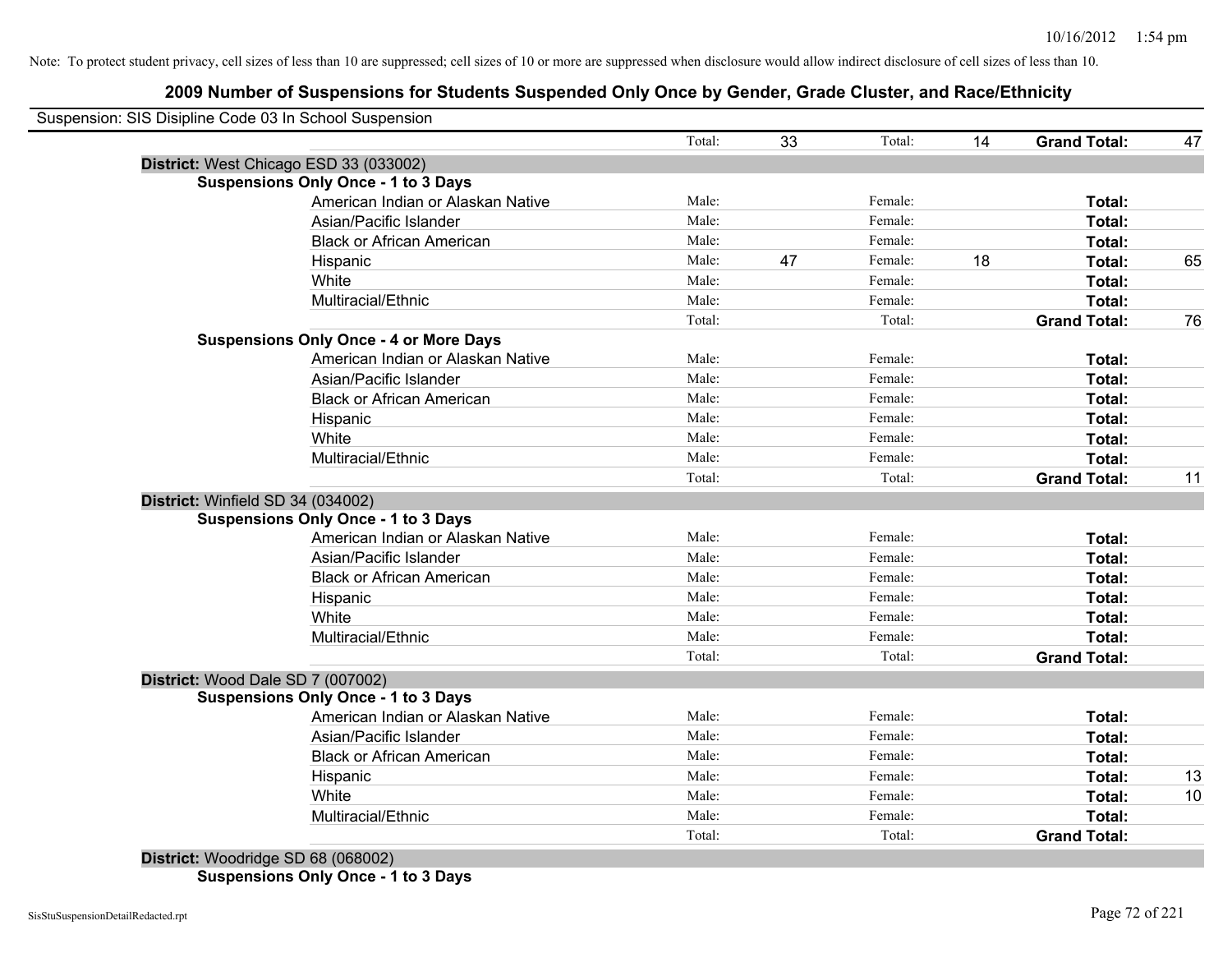|                                 | Suspension: SIS Disipline Code 03 In School Suspension |        |         |                     |    |
|---------------------------------|--------------------------------------------------------|--------|---------|---------------------|----|
|                                 | American Indian or Alaskan Native                      | Male:  | Female: | Total:              |    |
|                                 | Asian/Pacific Islander                                 | Male:  | Female: | Total:              |    |
|                                 | <b>Black or African American</b>                       | Male:  | Female: | Total:              | 13 |
|                                 | Hispanic                                               | Male:  | Female: | Total:              |    |
|                                 | White                                                  | Male:  | Female: | Total:              | 19 |
|                                 | Multiracial/Ethnic                                     | Male:  | Female: | Total:              |    |
|                                 |                                                        | Total: | Total:  | <b>Grand Total:</b> |    |
| County: Non-Public School (000) |                                                        |        |         |                     |    |
|                                 | District: DuPage ROE (000000)                          |        |         |                     |    |
|                                 | <b>Suspensions Only Once - 1 to 3 Days</b>             |        |         |                     |    |
|                                 | American Indian or Alaskan Native                      | Male:  | Female: | Total:              |    |
|                                 | Asian/Pacific Islander                                 | Male:  | Female: | Total:              |    |
|                                 | <b>Black or African American</b>                       | Male:  | Female: | Total:              |    |
|                                 | Hispanic                                               | Male:  | Female: | Total:              |    |
|                                 | White                                                  | Male:  | Female: | Total:              |    |
|                                 | Multiracial/Ethnic                                     | Male:  | Female: | Total:              |    |
|                                 |                                                        | Total: | Total:  | <b>Grand Total:</b> |    |
| County: Edwards (024)           | District: Edwards County CUSD 1 (001026)               |        |         |                     |    |
|                                 | <b>Suspensions Only Once - 1 to 3 Days</b>             |        |         |                     |    |
|                                 | American Indian or Alaskan Native                      | Male:  | Female: | Total:              |    |
|                                 | Asian/Pacific Islander                                 | Male:  | Female: | Total:              |    |
|                                 | <b>Black or African American</b>                       | Male:  | Female: | Total:              |    |
|                                 | Hispanic                                               | Male:  | Female: | Total:              |    |
|                                 | White                                                  | Male:  | Female: | <b>Total:</b>       |    |
|                                 | Multiracial/Ethnic                                     | Male:  | Female: | Total:              |    |
|                                 |                                                        | Total: | Total:  | <b>Grand Total:</b> |    |
| County: Gallatin (030)          |                                                        |        |         |                     |    |
|                                 | District: Gallatin CUSD 7 (007026)                     |        |         |                     |    |
|                                 | <b>Suspensions Only Once - 1 to 3 Days</b>             |        |         |                     |    |
|                                 | American Indian or Alaskan Native                      | Male:  | Female: | Total:              |    |
|                                 | Asian/Pacific Islander                                 | Male:  | Female: | Total:              |    |
|                                 | <b>Black or African American</b>                       | Male:  | Female: | Total:              |    |
|                                 | Hispanic                                               | Male:  | Female: | Total:              |    |
|                                 | White                                                  | Male:  | Female: | Total:              | 16 |
|                                 | Multiracial/Ethnic                                     | Male:  | Female: | Total:              |    |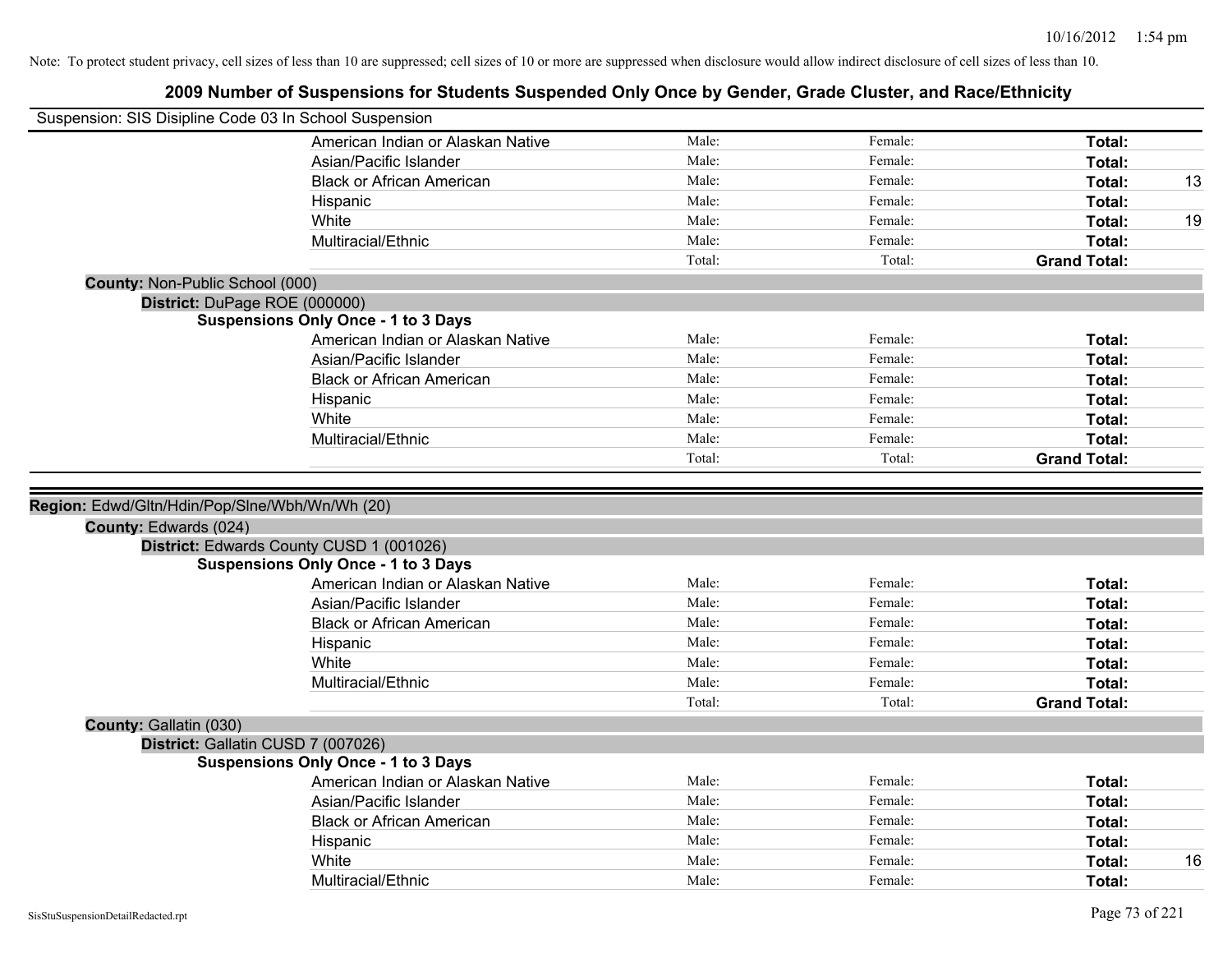| Suspension: SIS Disipline Code 03 In School Suspension |                                                   |        |    |         |    |                     |    |
|--------------------------------------------------------|---------------------------------------------------|--------|----|---------|----|---------------------|----|
|                                                        |                                                   | Total: |    | Total:  |    | <b>Grand Total:</b> |    |
| County: Hardin (035)                                   |                                                   |        |    |         |    |                     |    |
|                                                        | District: Hardin County CUSD 1 (001026)           |        |    |         |    |                     |    |
|                                                        | <b>Suspensions Only Once - 1 to 3 Days</b>        |        |    |         |    |                     |    |
|                                                        | American Indian or Alaskan Native                 | Male:  |    | Female: |    | Total:              |    |
|                                                        | Asian/Pacific Islander                            | Male:  |    | Female: |    | Total:              |    |
|                                                        | <b>Black or African American</b>                  | Male:  |    | Female: |    | Total:              |    |
|                                                        | Hispanic                                          | Male:  |    | Female: |    | <b>Total:</b>       |    |
|                                                        | White                                             | Male:  | 49 | Female: | 30 | Total:              | 79 |
|                                                        | Multiracial/Ethnic                                | Male:  |    | Female: |    | Total:              |    |
|                                                        |                                                   | Total: |    | Total:  |    | <b>Grand Total:</b> |    |
| County: Pope (076)                                     |                                                   |        |    |         |    |                     |    |
|                                                        | District: Pope Co CUD 1 (001026)                  |        |    |         |    |                     |    |
|                                                        | <b>Suspensions Only Once - 1 to 3 Days</b>        |        |    |         |    |                     |    |
|                                                        | American Indian or Alaskan Native                 | Male:  |    | Female: |    | Total:              |    |
|                                                        | Asian/Pacific Islander                            | Male:  |    | Female: |    | Total:              |    |
|                                                        | <b>Black or African American</b>                  | Male:  |    | Female: |    | Total:              |    |
|                                                        | Hispanic                                          | Male:  |    | Female: |    | Total:              |    |
|                                                        | White                                             | Male:  | 23 | Female: | 13 | Total:              | 36 |
|                                                        | Multiracial/Ethnic                                | Male:  |    | Female: |    | Total:              |    |
|                                                        |                                                   | Total: |    | Total:  |    | <b>Grand Total:</b> |    |
| County: Saline (083)                                   |                                                   |        |    |         |    |                     |    |
|                                                        | District: Carrier Mills-Stonefort CUSD 2 (002026) |        |    |         |    |                     |    |
|                                                        | <b>Suspensions Only Once - 1 to 3 Days</b>        |        |    |         |    |                     |    |
|                                                        | American Indian or Alaskan Native                 | Male:  |    | Female: |    | Total:              |    |
|                                                        | Asian/Pacific Islander                            | Male:  |    | Female: |    | Total:              |    |
|                                                        | <b>Black or African American</b>                  | Male:  |    | Female: |    | Total:              |    |
|                                                        | Hispanic                                          | Male:  |    | Female: |    | Total:              |    |
|                                                        | White                                             | Male:  |    | Female: |    | Total:              | 17 |
|                                                        | Multiracial/Ethnic                                | Male:  |    | Female: |    | Total:              |    |
|                                                        |                                                   | Total: |    | Total:  |    | <b>Grand Total:</b> |    |
|                                                        | District: Eldorado CUSD 4 (004026)                |        |    |         |    |                     |    |
|                                                        | <b>Suspensions Only Once - 1 to 3 Days</b>        |        |    |         |    |                     |    |
|                                                        | American Indian or Alaskan Native                 | Male:  |    | Female: |    | Total:              |    |
|                                                        | Asian/Pacific Islander                            | Male:  |    | Female: |    | Total:              |    |
|                                                        | <b>Black or African American</b>                  | Male:  |    | Female: |    | Total:              |    |
|                                                        | Hispanic                                          | Male:  |    | Female: |    | Total:              |    |
|                                                        | White                                             | Male:  | 42 | Female: | 20 | Total:              | 62 |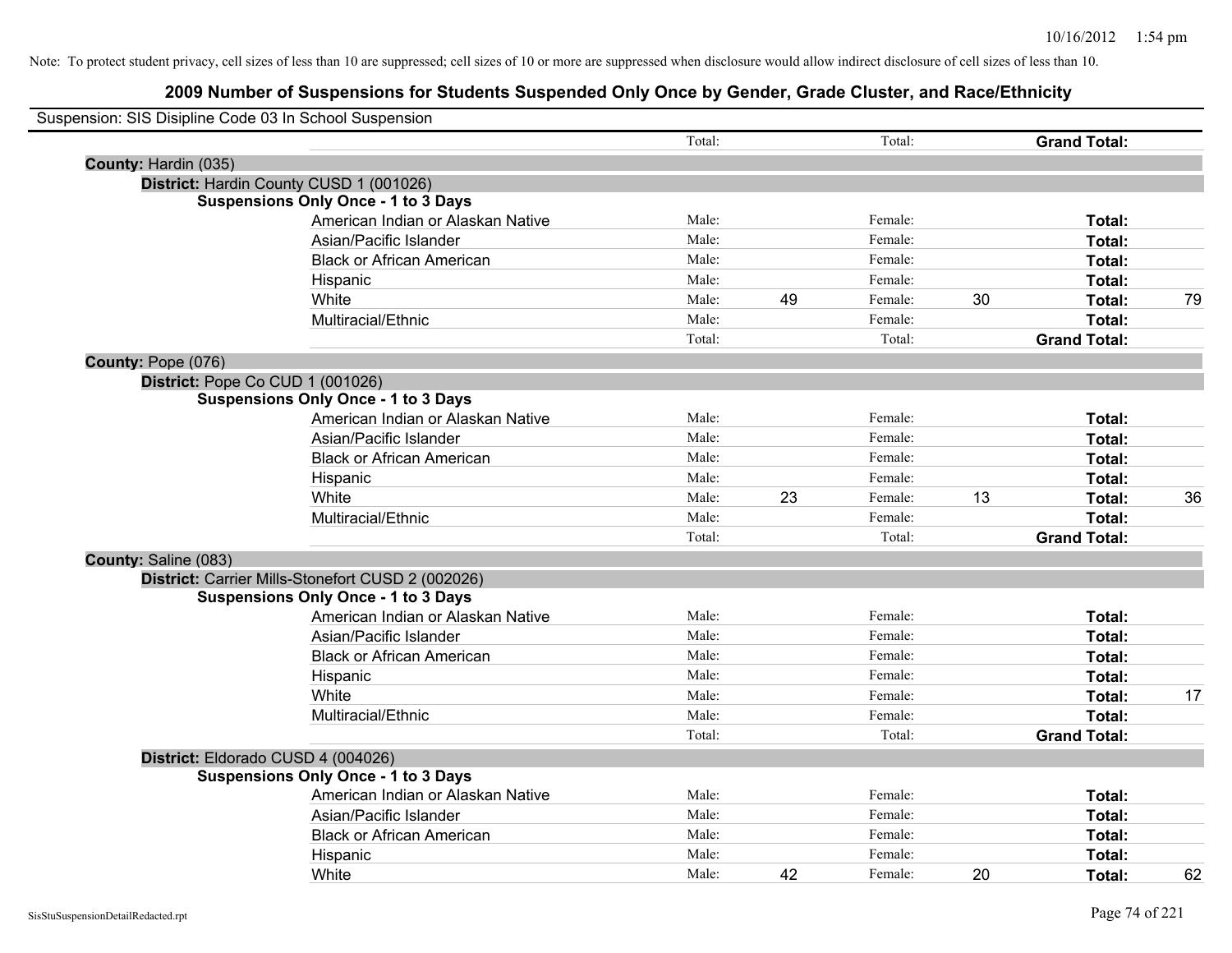| Suspension: SIS Disipline Code 03 In School Suspension |                                            |        |    |         |    |                     |     |
|--------------------------------------------------------|--------------------------------------------|--------|----|---------|----|---------------------|-----|
|                                                        | Multiracial/Ethnic                         | Male:  |    | Female: |    | Total:              |     |
|                                                        |                                            | Total: |    | Total:  |    | <b>Grand Total:</b> |     |
|                                                        | District: Galatia CUSD 1 (001026)          |        |    |         |    |                     |     |
|                                                        | <b>Suspensions Only Once - 1 to 3 Days</b> |        |    |         |    |                     |     |
|                                                        | American Indian or Alaskan Native          | Male:  |    | Female: |    | Total:              |     |
|                                                        | Asian/Pacific Islander                     | Male:  |    | Female: |    | Total:              |     |
|                                                        | <b>Black or African American</b>           | Male:  |    | Female: |    | Total:              |     |
|                                                        | Hispanic                                   | Male:  |    | Female: |    | Total:              |     |
|                                                        | White                                      | Male:  |    | Female: |    | Total:              | 10  |
|                                                        | Multiracial/Ethnic                         | Male:  |    | Female: |    | Total:              |     |
|                                                        |                                            | Total: |    | Total:  |    | <b>Grand Total:</b> |     |
|                                                        | District: Harrisburg CUSD 3 (003026)       |        |    |         |    |                     |     |
|                                                        | <b>Suspensions Only Once - 1 to 3 Days</b> |        |    |         |    |                     |     |
|                                                        | American Indian or Alaskan Native          | Male:  |    | Female: |    | Total:              |     |
|                                                        | Asian/Pacific Islander                     | Male:  |    | Female: |    | Total:              |     |
|                                                        | <b>Black or African American</b>           | Male:  |    | Female: |    | Total:              |     |
|                                                        | Hispanic                                   | Male:  |    | Female: |    | Total:              |     |
|                                                        | White                                      | Male:  | 20 | Female: | 17 | Total:              | 37  |
|                                                        | Multiracial/Ethnic                         | Male:  |    | Female: |    | Total:              |     |
|                                                        |                                            | Total: |    | Total:  |    | <b>Grand Total:</b> | 47  |
| County: Wabash (093)                                   |                                            |        |    |         |    |                     |     |
|                                                        | District: Allendale CCSD 17 (017024)       |        |    |         |    |                     |     |
|                                                        | <b>Suspensions Only Once - 1 to 3 Days</b> |        |    |         |    |                     |     |
|                                                        | American Indian or Alaskan Native          | Male:  |    | Female: |    | Total:              |     |
|                                                        | Asian/Pacific Islander                     | Male:  |    | Female: |    | Total:              |     |
|                                                        | <b>Black or African American</b>           | Male:  |    | Female: |    | Total:              |     |
|                                                        | Hispanic                                   | Male:  |    | Female: |    | Total:              |     |
|                                                        | White                                      | Male:  |    | Female: |    | Total:              |     |
|                                                        | Multiracial/Ethnic                         | Male:  |    | Female: |    | Total:              |     |
|                                                        |                                            | Total: |    | Total:  |    | <b>Grand Total:</b> |     |
|                                                        | District: Wabash CUSD 348 (348026)         |        |    |         |    |                     |     |
|                                                        | <b>Suspensions Only Once - 1 to 3 Days</b> |        |    |         |    |                     |     |
|                                                        | American Indian or Alaskan Native          | Male:  |    | Female: |    | Total:              |     |
|                                                        | Asian/Pacific Islander                     | Male:  |    | Female: |    | Total:              |     |
|                                                        | <b>Black or African American</b>           | Male:  |    | Female: |    | Total:              |     |
|                                                        | Hispanic                                   | Male:  |    | Female: |    | Total:              |     |
|                                                        | White                                      | Male:  | 67 | Female: | 35 | Total:              | 102 |
|                                                        | Multiracial/Ethnic                         | Male:  |    | Female: |    | Total:              |     |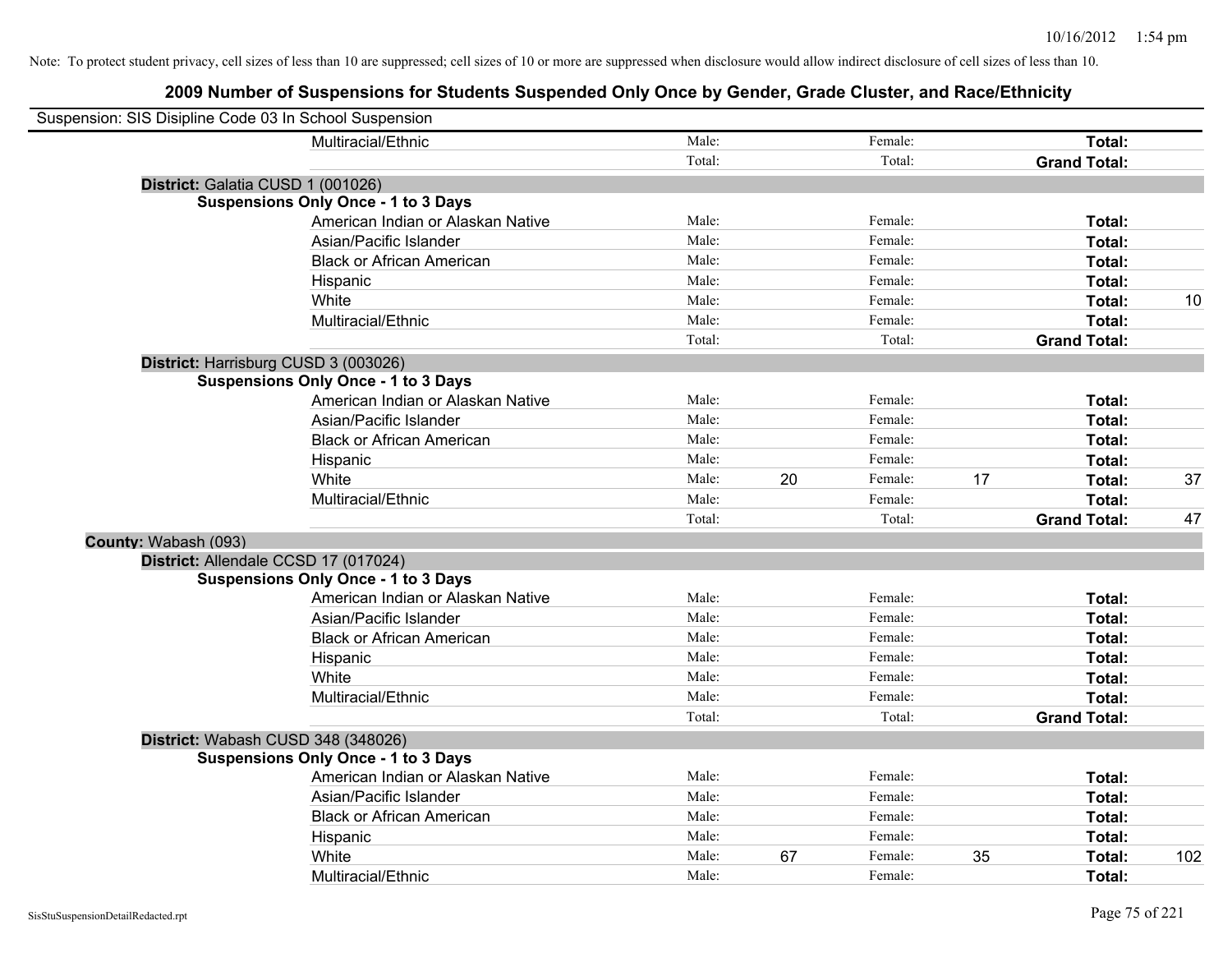|                     | Suspension: SIS Disipline Code 03 In School Suspension |        |    |         |    |                     |    |
|---------------------|--------------------------------------------------------|--------|----|---------|----|---------------------|----|
|                     |                                                        | Total: |    | Total:  |    | <b>Grand Total:</b> |    |
| County: Wayne (096) |                                                        |        |    |         |    |                     |    |
|                     | District: Fairfield Comm H S Dist 225 (225016)         |        |    |         |    |                     |    |
|                     | <b>Suspensions Only Once - 1 to 3 Days</b>             |        |    |         |    |                     |    |
|                     | American Indian or Alaskan Native                      | Male:  |    | Female: |    | Total:              |    |
|                     | Asian/Pacific Islander                                 | Male:  |    | Female: |    | Total:              |    |
|                     | <b>Black or African American</b>                       | Male:  |    | Female: |    | Total:              |    |
|                     | Hispanic                                               | Male:  |    | Female: |    | Total:              |    |
|                     | White                                                  | Male:  |    | Female: |    | Total:              |    |
|                     | Multiracial/Ethnic                                     | Male:  |    | Female: |    | Total:              |    |
|                     |                                                        | Total: |    | Total:  |    | <b>Grand Total:</b> |    |
|                     | District: Fairfield PSD 112 (112004)                   |        |    |         |    |                     |    |
|                     | <b>Suspensions Only Once - 1 to 3 Days</b>             |        |    |         |    |                     |    |
|                     | American Indian or Alaskan Native                      | Male:  |    | Female: |    | Total:              |    |
|                     | Asian/Pacific Islander                                 | Male:  |    | Female: |    | Total:              |    |
|                     | <b>Black or African American</b>                       | Male:  |    | Female: |    | Total:              |    |
|                     | Hispanic                                               | Male:  |    | Female: |    | Total:              |    |
|                     | White                                                  | Male:  | 22 | Female: | 17 | Total:              | 39 |
|                     | Multiracial/Ethnic                                     | Male:  |    | Female: |    | Total:              |    |
|                     |                                                        | Total: |    | Total:  |    | <b>Grand Total:</b> |    |
|                     | District: Geff CCSD 14 (014004)                        |        |    |         |    |                     |    |
|                     | <b>Suspensions Only Once - 1 to 3 Days</b>             |        |    |         |    |                     |    |
|                     | American Indian or Alaskan Native                      | Male:  |    | Female: |    | Total:              |    |
|                     | Asian/Pacific Islander                                 | Male:  |    | Female: |    | Total:              |    |
|                     | <b>Black or African American</b>                       | Male:  |    | Female: |    | Total:              |    |
|                     | Hispanic                                               | Male:  |    | Female: |    | Total:              |    |
|                     | White                                                  | Male:  |    | Female: |    | Total:              |    |
|                     | Multiracial/Ethnic                                     | Male:  |    | Female: |    | Total:              |    |
|                     |                                                        | Total: |    | Total:  |    | <b>Grand Total:</b> |    |
|                     | District: Jasper CCSD 17 (017004)                      |        |    |         |    |                     |    |
|                     | <b>Suspensions Only Once - 1 to 3 Days</b>             |        |    |         |    |                     |    |
|                     | American Indian or Alaskan Native                      | Male:  |    | Female: |    | Total:              |    |
|                     | Asian/Pacific Islander                                 | Male:  |    | Female: |    | Total:              |    |
|                     | <b>Black or African American</b>                       | Male:  |    | Female: |    | Total:              |    |
|                     | Hispanic                                               | Male:  |    | Female: |    | Total:              |    |
|                     | White                                                  | Male:  |    | Female: |    | Total:              |    |
|                     | Multiracial/Ethnic                                     | Male:  |    | Female: |    | Total:              |    |
|                     |                                                        | Total: |    | Total:  |    | <b>Grand Total:</b> |    |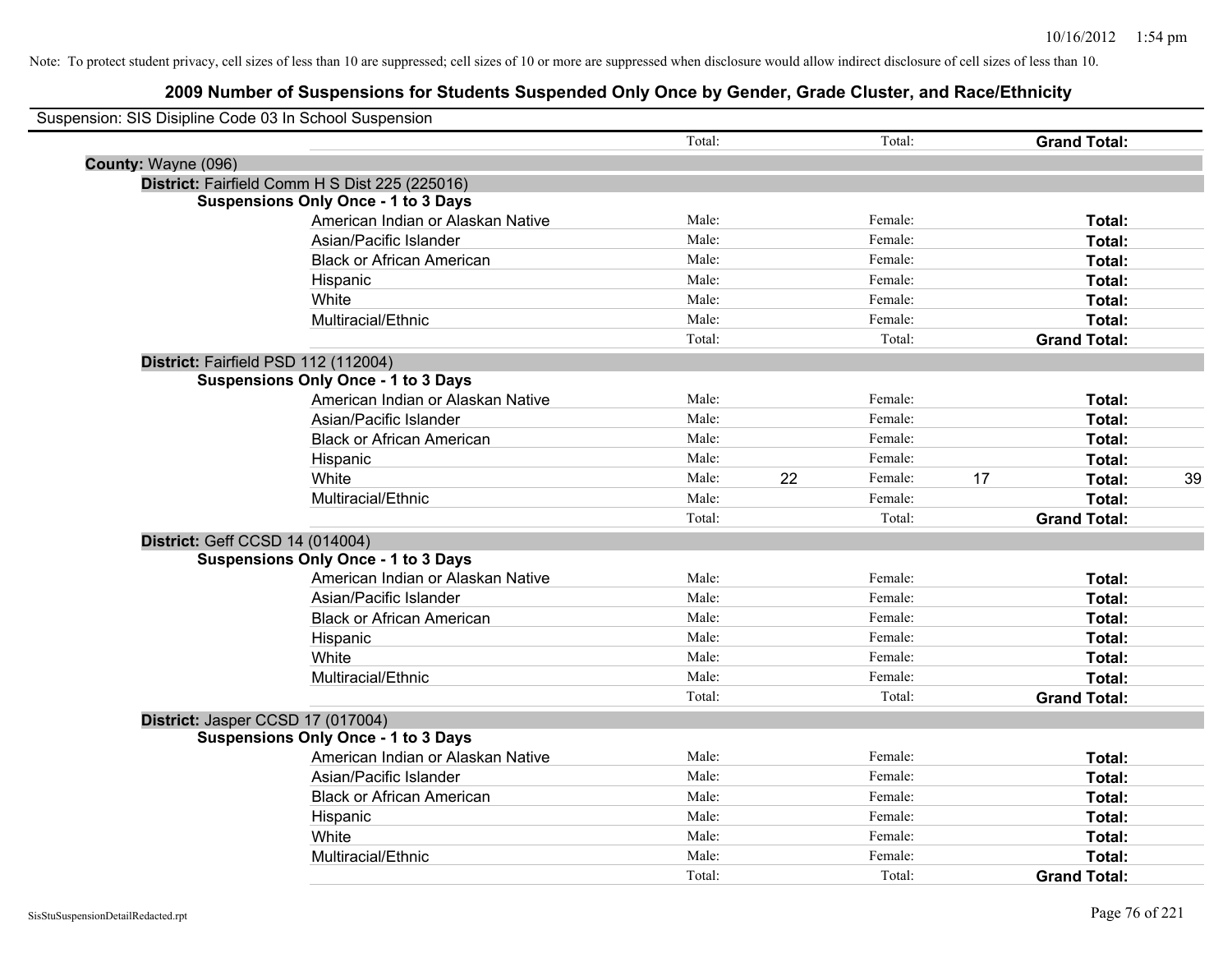|                     | Suspension: SIS Disipline Code 03 In School Suspension |        |         |                     |    |
|---------------------|--------------------------------------------------------|--------|---------|---------------------|----|
|                     | District: New Hope CCSD 6 (006004)                     |        |         |                     |    |
|                     | <b>Suspensions Only Once - 1 to 3 Days</b>             |        |         |                     |    |
|                     | American Indian or Alaskan Native                      | Male:  | Female: | Total:              |    |
|                     | Asian/Pacific Islander                                 | Male:  | Female: | Total:              |    |
|                     | <b>Black or African American</b>                       | Male:  | Female: | Total:              |    |
|                     | Hispanic                                               | Male:  | Female: | Total:              |    |
|                     | White                                                  | Male:  | Female: | Total:              |    |
|                     | Multiracial/Ethnic                                     | Male:  | Female: | Total:              |    |
|                     |                                                        | Total: | Total:  | <b>Grand Total:</b> |    |
|                     | District: North Wayne CUSD 200 (200026)                |        |         |                     |    |
|                     | <b>Suspensions Only Once - 1 to 3 Days</b>             |        |         |                     |    |
|                     | American Indian or Alaskan Native                      | Male:  | Female: | Total:              |    |
|                     | Asian/Pacific Islander                                 | Male:  | Female: | Total:              |    |
|                     | <b>Black or African American</b>                       | Male:  | Female: | Total:              |    |
|                     | Hispanic                                               | Male:  | Female: | Total:              |    |
|                     | White                                                  | Male:  | Female: | Total:              |    |
|                     | Multiracial/Ethnic                                     | Male:  | Female: | Total:              |    |
|                     |                                                        | Total: | Total:  | <b>Grand Total:</b> |    |
|                     | District: Wayne City CUSD 100 (100026)                 |        |         |                     |    |
|                     | <b>Suspensions Only Once - 1 to 3 Days</b>             |        |         |                     |    |
|                     | American Indian or Alaskan Native                      | Male:  | Female: | Total:              |    |
|                     | Asian/Pacific Islander                                 | Male:  | Female: | Total:              |    |
|                     | <b>Black or African American</b>                       | Male:  | Female: | Total:              |    |
|                     | Hispanic                                               | Male:  | Female: | Total:              |    |
|                     | White                                                  | Male:  | Female: | Total:              | 25 |
|                     | Multiracial/Ethnic                                     | Male:  | Female: | Total:              |    |
|                     |                                                        | Total: | Total:  | <b>Grand Total:</b> |    |
| County: White (097) |                                                        |        |         |                     |    |
|                     | District: Carmi-White County CUSD 5 (005026)           |        |         |                     |    |
|                     | <b>Suspensions Only Once - 1 to 3 Days</b>             |        |         |                     |    |
|                     | American Indian or Alaskan Native                      | Male:  | Female: | Total:              |    |
|                     | Asian/Pacific Islander                                 | Male:  | Female: | Total:              |    |
|                     | <b>Black or African American</b>                       | Male:  | Female: | Total:              |    |
|                     | Hispanic                                               | Male:  | Female: | Total:              |    |
|                     | White                                                  | Male:  | Female: | Total:              | 37 |
|                     | Multiracial/Ethnic                                     | Male:  | Female: | <b>Total:</b>       |    |
|                     |                                                        | Total: | Total:  | <b>Grand Total:</b> |    |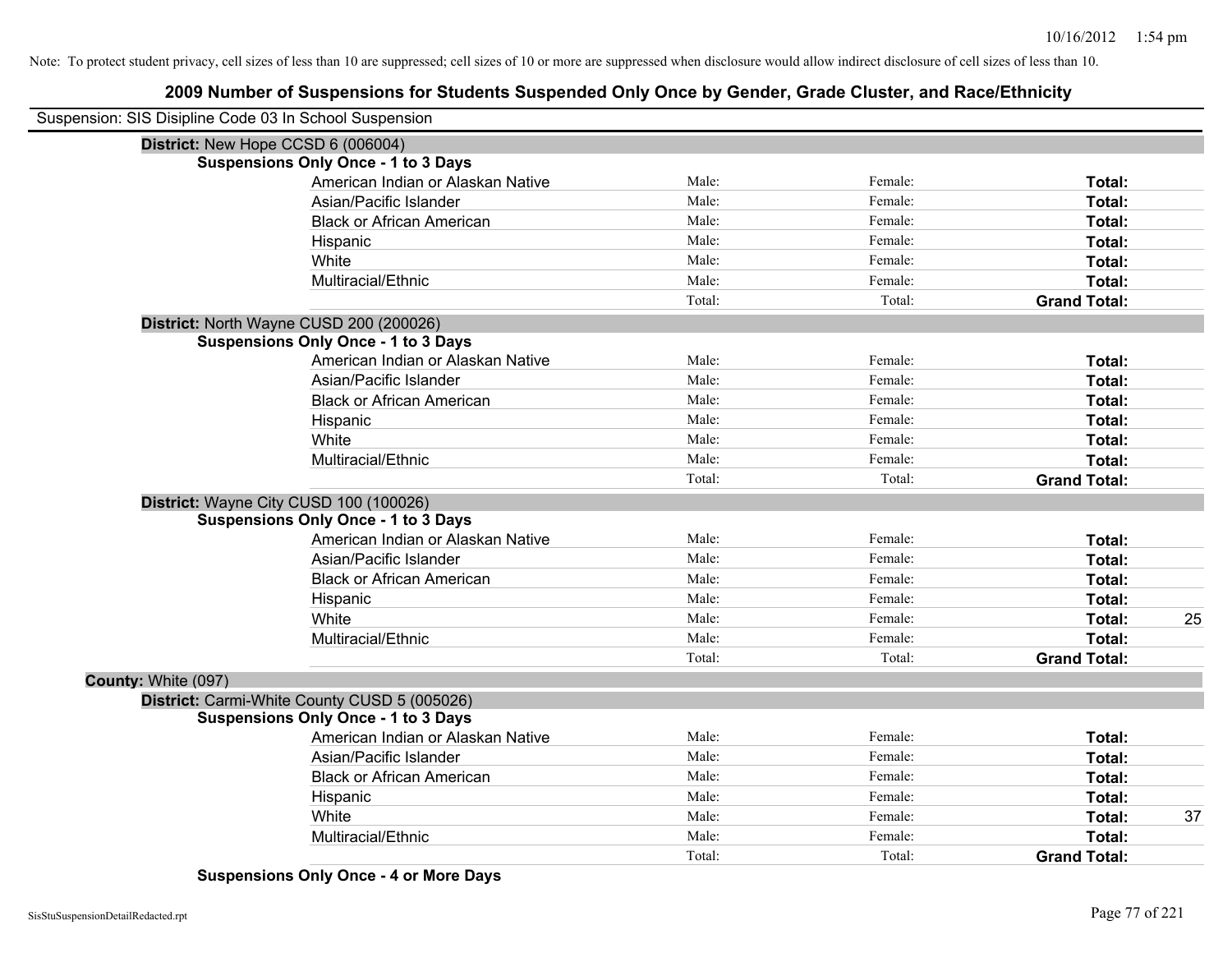## **2009 Number of Suspensions for Students Suspended Only Once by Gender, Grade Cluster, and Race/Ethnicity**

| Suspension: SIS Disipline Code 03 In School Suspension |                                                     |        |         |                     |    |
|--------------------------------------------------------|-----------------------------------------------------|--------|---------|---------------------|----|
|                                                        | American Indian or Alaskan Native                   | Male:  | Female: | Total:              |    |
|                                                        | Asian/Pacific Islander                              | Male:  | Female: | Total:              |    |
|                                                        | <b>Black or African American</b>                    | Male:  | Female: | Total:              |    |
|                                                        | Hispanic                                            | Male:  | Female: | Total:              |    |
|                                                        | White                                               | Male:  | Female: | Total:              |    |
|                                                        | Multiracial/Ethnic                                  | Male:  | Female: | Total:              |    |
|                                                        |                                                     | Total: | Total:  | <b>Grand Total:</b> |    |
|                                                        | District: Grayville CUSD 1 (001026)                 |        |         |                     |    |
|                                                        | <b>Suspensions Only Once - 1 to 3 Days</b>          |        |         |                     |    |
|                                                        | American Indian or Alaskan Native                   | Male:  | Female: | Total:              |    |
|                                                        | Asian/Pacific Islander                              | Male:  | Female: | Total:              |    |
|                                                        | <b>Black or African American</b>                    | Male:  | Female: | Total:              |    |
|                                                        | Hispanic                                            | Male:  | Female: | Total:              |    |
|                                                        | White                                               | Male:  | Female: | Total:              | 13 |
|                                                        | Multiracial/Ethnic                                  | Male:  | Female: | Total:              |    |
|                                                        |                                                     | Total: | Total:  | <b>Grand Total:</b> |    |
|                                                        | District: Norris City-Omaha-Enfield CUSD 3 (003026) |        |         |                     |    |
|                                                        | <b>Suspensions Only Once - 1 to 3 Days</b>          |        |         |                     |    |
|                                                        | American Indian or Alaskan Native                   | Male:  | Female: | Total:              |    |
|                                                        | Asian/Pacific Islander                              | Male:  | Female: | Total:              |    |
|                                                        | <b>Black or African American</b>                    | Male:  | Female: | Total:              |    |
|                                                        | Hispanic                                            | Male:  | Female: | Total:              |    |
|                                                        | White                                               | Male:  | Female: | Total:              | 26 |
|                                                        | Multiracial/Ethnic                                  | Male:  | Female: | Total:              |    |
|                                                        |                                                     | Total: | Total:  | <b>Grand Total:</b> |    |
|                                                        | District: Wabash & Ohio Valley Sp Ed Dist (801060)  |        |         |                     |    |
|                                                        | <b>Suspensions Only Once - 1 to 3 Days</b>          |        |         |                     |    |
|                                                        | American Indian or Alaskan Native                   | Male:  | Female: | Total:              |    |
|                                                        | Asian/Pacific Islander                              | Male:  | Female: | Total:              |    |
|                                                        | <b>Black or African American</b>                    | Male:  | Female: | Total:              |    |
|                                                        | Hispanic                                            | Male:  | Female: | Total:              |    |
|                                                        | White                                               | Male:  | Female: | Total:              |    |
|                                                        | Multiracial/Ethnic                                  | Male:  | Female: | Total:              |    |
|                                                        |                                                     | Total: | Total:  | <b>Grand Total:</b> |    |
|                                                        |                                                     |        |         |                     |    |

**Region:** Franklin/Williamson ROE (21)

**County:** Franklin (028)

**District:** Akin CCSD 91 (091004)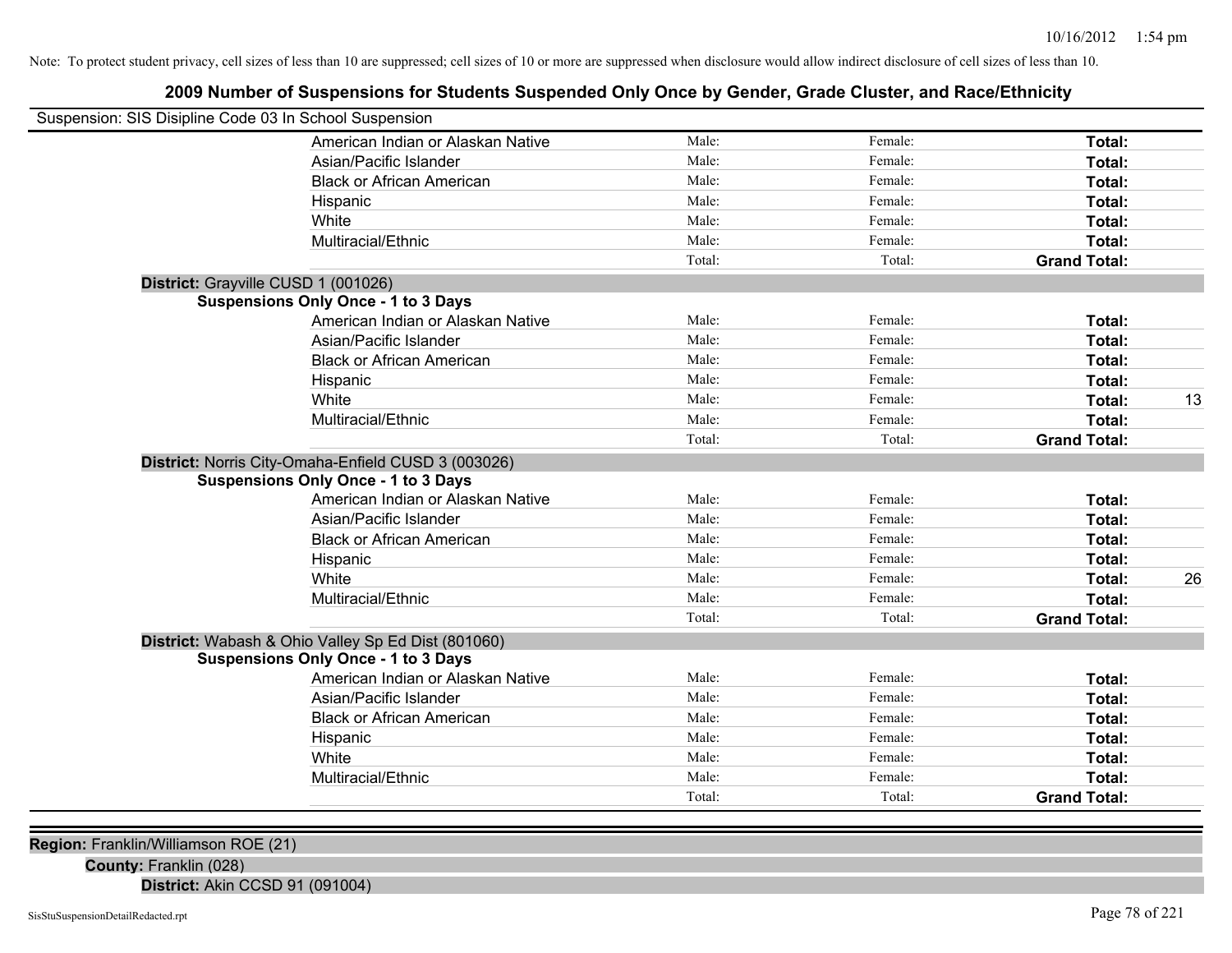| Suspension: SIS Disipline Code 03 In School Suspension |                                            |        |         |                     |    |
|--------------------------------------------------------|--------------------------------------------|--------|---------|---------------------|----|
|                                                        | <b>Suspensions Only Once - 1 to 3 Days</b> |        |         |                     |    |
|                                                        | American Indian or Alaskan Native          | Male:  | Female: | Total:              |    |
|                                                        | Asian/Pacific Islander                     | Male:  | Female: | Total:              |    |
|                                                        | <b>Black or African American</b>           | Male:  | Female: | Total:              |    |
|                                                        | Hispanic                                   | Male:  | Female: | Total:              |    |
|                                                        | White                                      | Male:  | Female: | Total:              |    |
|                                                        | Multiracial/Ethnic                         | Male:  | Female: | Total:              |    |
|                                                        |                                            | Total: | Total:  | <b>Grand Total:</b> |    |
| District: Benton CCSD 47 (047004)                      |                                            |        |         |                     |    |
|                                                        | <b>Suspensions Only Once - 1 to 3 Days</b> |        |         |                     |    |
|                                                        | American Indian or Alaskan Native          | Male:  | Female: | Total:              |    |
|                                                        | Asian/Pacific Islander                     | Male:  | Female: | Total:              |    |
|                                                        | <b>Black or African American</b>           | Male:  | Female: | Total:              |    |
|                                                        | Hispanic                                   | Male:  | Female: | Total:              |    |
|                                                        | White                                      | Male:  | Female: | Total:              | 39 |
|                                                        | Multiracial/Ethnic                         | Male:  | Female: | Total:              |    |
|                                                        |                                            | Total: | Total:  | <b>Grand Total:</b> |    |
|                                                        | District: Christopher USD 99 (099026)      |        |         |                     |    |
|                                                        | <b>Suspensions Only Once - 1 to 3 Days</b> |        |         |                     |    |
|                                                        | American Indian or Alaskan Native          | Male:  | Female: | Total:              |    |
|                                                        | Asian/Pacific Islander                     | Male:  | Female: | Total:              |    |
|                                                        | <b>Black or African American</b>           | Male:  | Female: | Total:              |    |
|                                                        | Hispanic                                   | Male:  | Female: | Total:              |    |
|                                                        | White                                      | Male:  | Female: | Total:              | 48 |
|                                                        | Multiracial/Ethnic                         | Male:  | Female: | Total:              |    |
|                                                        |                                            | Total: | Total:  | <b>Grand Total:</b> |    |
|                                                        | District: Ewing Northern CCSD 115 (115004) |        |         |                     |    |
|                                                        | <b>Suspensions Only Once - 1 to 3 Days</b> |        |         |                     |    |
|                                                        | American Indian or Alaskan Native          | Male:  | Female: | Total:              |    |
|                                                        | Asian/Pacific Islander                     | Male:  | Female: | Total:              |    |
|                                                        | <b>Black or African American</b>           | Male:  | Female: | Total:              |    |
|                                                        | Hispanic                                   | Male:  | Female: | Total:              |    |
|                                                        | White                                      | Male:  | Female: | Total:              |    |
|                                                        | Multiracial/Ethnic                         | Male:  | Female: | Total:              |    |
|                                                        |                                            | Total: | Total:  | <b>Grand Total:</b> |    |
|                                                        | District: Frankfort CUSD 168 (168026)      |        |         |                     |    |
|                                                        | <b>Suspensions Only Once - 1 to 3 Days</b> |        |         |                     |    |
|                                                        | American Indian or Alaskan Native          | Male:  | Female: | Total:              |    |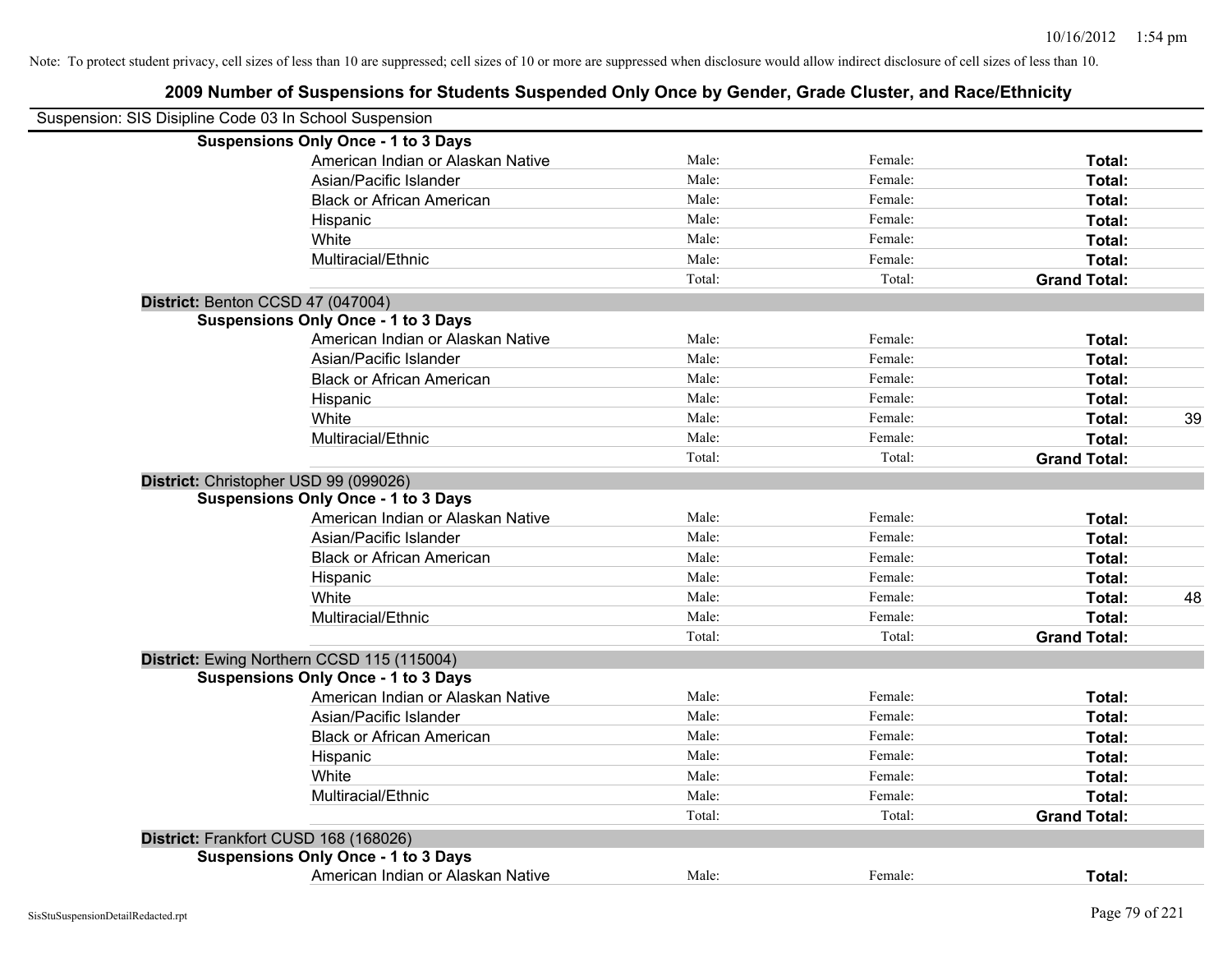| Suspension: SIS Disipline Code 03 In School Suspension |                                               |        |         |                     |    |
|--------------------------------------------------------|-----------------------------------------------|--------|---------|---------------------|----|
|                                                        | Asian/Pacific Islander                        | Male:  | Female: | Total:              |    |
|                                                        | <b>Black or African American</b>              | Male:  | Female: | Total:              |    |
|                                                        | Hispanic                                      | Male:  | Female: | Total:              |    |
|                                                        | White                                         | Male:  | Female: | Total:              | 14 |
|                                                        | Multiracial/Ethnic                            | Male:  | Female: | Total:              |    |
|                                                        |                                               | Total: | Total:  | <b>Grand Total:</b> |    |
|                                                        | <b>Suspensions Only Once - 4 or More Days</b> |        |         |                     |    |
|                                                        | American Indian or Alaskan Native             | Male:  | Female: | Total:              |    |
|                                                        | Asian/Pacific Islander                        | Male:  | Female: | Total:              |    |
|                                                        | <b>Black or African American</b>              | Male:  | Female: | Total:              |    |
|                                                        | Hispanic                                      | Male:  | Female: | Total:              |    |
|                                                        | White                                         | Male:  | Female: | Total:              |    |
|                                                        | Multiracial/Ethnic                            | Male:  | Female: | Total:              |    |
|                                                        |                                               | Total: | Total:  | <b>Grand Total:</b> |    |
|                                                        | District: Thompsonville CUSD 174 (174026)     |        |         |                     |    |
|                                                        | <b>Suspensions Only Once - 1 to 3 Days</b>    |        |         |                     |    |
|                                                        | American Indian or Alaskan Native             | Male:  | Female: | Total:              |    |
|                                                        | Asian/Pacific Islander                        | Male:  | Female: | Total:              |    |
|                                                        | <b>Black or African American</b>              | Male:  | Female: | Total:              |    |
|                                                        | Hispanic                                      | Male:  | Female: | Total:              |    |
|                                                        | White                                         | Male:  | Female: | Total:              | 12 |
|                                                        | Multiracial/Ethnic                            | Male:  | Female: | Total:              |    |
|                                                        |                                               | Total: | Total:  | <b>Grand Total:</b> |    |
| County: Non-Public School (000)                        |                                               |        |         |                     |    |
|                                                        | District: Franklin/Williamson ROE (000000)    |        |         |                     |    |
|                                                        | <b>Suspensions Only Once - 1 to 3 Days</b>    |        |         |                     |    |
|                                                        | American Indian or Alaskan Native             | Male:  | Female: | Total:              |    |
|                                                        | Asian/Pacific Islander                        | Male:  | Female: | Total:              |    |
|                                                        | <b>Black or African American</b>              | Male:  | Female: | Total:              |    |
|                                                        | Hispanic                                      | Male:  | Female: | Total:              |    |
|                                                        | White                                         | Male:  | Female: | Total:              |    |
|                                                        | Multiracial/Ethnic                            | Male:  | Female: | Total:              |    |
|                                                        |                                               | Total: | Total:  | <b>Grand Total:</b> |    |
|                                                        | <b>Suspensions Only Once - 4 or More Days</b> |        |         |                     |    |
|                                                        | American Indian or Alaskan Native             | Male:  | Female: | Total:              |    |
|                                                        | Asian/Pacific Islander                        | Male:  | Female: | Total:              |    |
|                                                        | <b>Black or African American</b>              | Male:  | Female: | Total:              |    |
|                                                        | Hispanic                                      | Male:  | Female: | Total:              |    |
|                                                        | White                                         | Male:  | Female: | Total:              |    |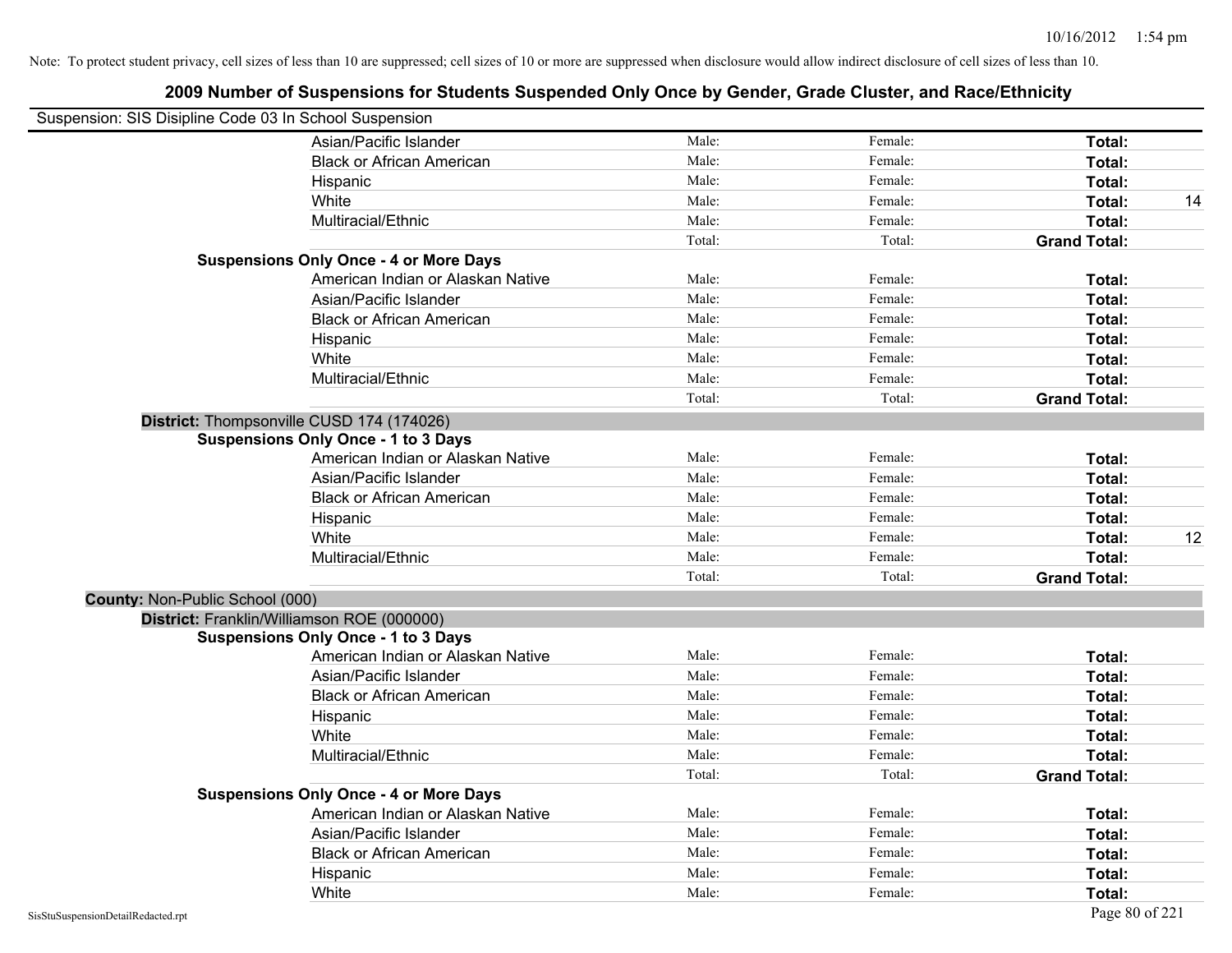| Suspension: SIS Disipline Code 03 In School Suspension |                                            |        |    |         |    |                     |    |
|--------------------------------------------------------|--------------------------------------------|--------|----|---------|----|---------------------|----|
|                                                        | Multiracial/Ethnic                         | Male:  |    | Female: |    | Total:              |    |
|                                                        |                                            | Total: |    | Total:  |    | <b>Grand Total:</b> |    |
| County: Williamson (100)                               |                                            |        |    |         |    |                     |    |
|                                                        | District: Crab Orchard CUSD 3 (003026)     |        |    |         |    |                     |    |
|                                                        | <b>Suspensions Only Once - 1 to 3 Days</b> |        |    |         |    |                     |    |
|                                                        | American Indian or Alaskan Native          | Male:  |    | Female: |    | Total:              |    |
|                                                        | Asian/Pacific Islander                     | Male:  |    | Female: |    | Total:              |    |
|                                                        | <b>Black or African American</b>           | Male:  |    | Female: |    | Total:              |    |
|                                                        | Hispanic                                   | Male:  |    | Female: |    | Total:              |    |
|                                                        | White                                      | Male:  |    | Female: |    | Total:              | 28 |
|                                                        | Multiracial/Ethnic                         | Male:  |    | Female: |    | Total:              |    |
|                                                        |                                            | Total: |    | Total:  |    | <b>Grand Total:</b> |    |
|                                                        | District: Herrin CUSD 4 (004026)           |        |    |         |    |                     |    |
|                                                        | <b>Suspensions Only Once - 1 to 3 Days</b> |        |    |         |    |                     |    |
|                                                        | American Indian or Alaskan Native          | Male:  |    | Female: |    | Total:              |    |
|                                                        | Asian/Pacific Islander                     | Male:  |    | Female: |    | Total:              |    |
|                                                        | <b>Black or African American</b>           | Male:  |    | Female: |    | Total:              |    |
|                                                        | Hispanic                                   | Male:  |    | Female: |    | <b>Total:</b>       |    |
|                                                        | White                                      | Male:  |    | Female: |    | <b>Total:</b>       |    |
|                                                        | Multiracial/Ethnic                         | Male:  |    | Female: |    | Total:              |    |
|                                                        |                                            | Total: |    | Total:  |    | <b>Grand Total:</b> |    |
|                                                        | District: Johnston City CUSD 1 (001026)    |        |    |         |    |                     |    |
|                                                        | <b>Suspensions Only Once - 1 to 3 Days</b> |        |    |         |    |                     |    |
|                                                        | American Indian or Alaskan Native          | Male:  |    | Female: |    | Total:              |    |
|                                                        | Asian/Pacific Islander                     | Male:  |    | Female: |    | Total:              |    |
|                                                        | <b>Black or African American</b>           | Male:  |    | Female: |    | Total:              |    |
|                                                        | Hispanic                                   | Male:  |    | Female: |    | Total:              |    |
|                                                        | White                                      | Male:  | 19 | Female: | 31 | <b>Total:</b>       | 50 |
|                                                        | Multiracial/Ethnic                         | Male:  |    | Female: |    | Total:              |    |
|                                                        |                                            | Total: |    | Total:  |    | <b>Grand Total:</b> |    |
|                                                        |                                            |        |    |         |    |                     |    |
| Region: Fulton/Schuyler ROE (22)                       |                                            |        |    |         |    |                     |    |
| County: Fulton (029)                                   |                                            |        |    |         |    |                     |    |
|                                                        | District: Astoria CUSD 1 (001026)          |        |    |         |    |                     |    |
|                                                        | <b>Suspensions Only Once - 1 to 3 Days</b> |        |    |         |    |                     |    |
|                                                        | American Indian or Alaskan Native          | Male:  |    | Female: |    | Total:              |    |
|                                                        | Asian/Pacific Islander                     | Male:  |    | Female: |    | Total:              |    |
|                                                        | <b>Black or African American</b>           | Male:  |    | Female: |    | Total:              |    |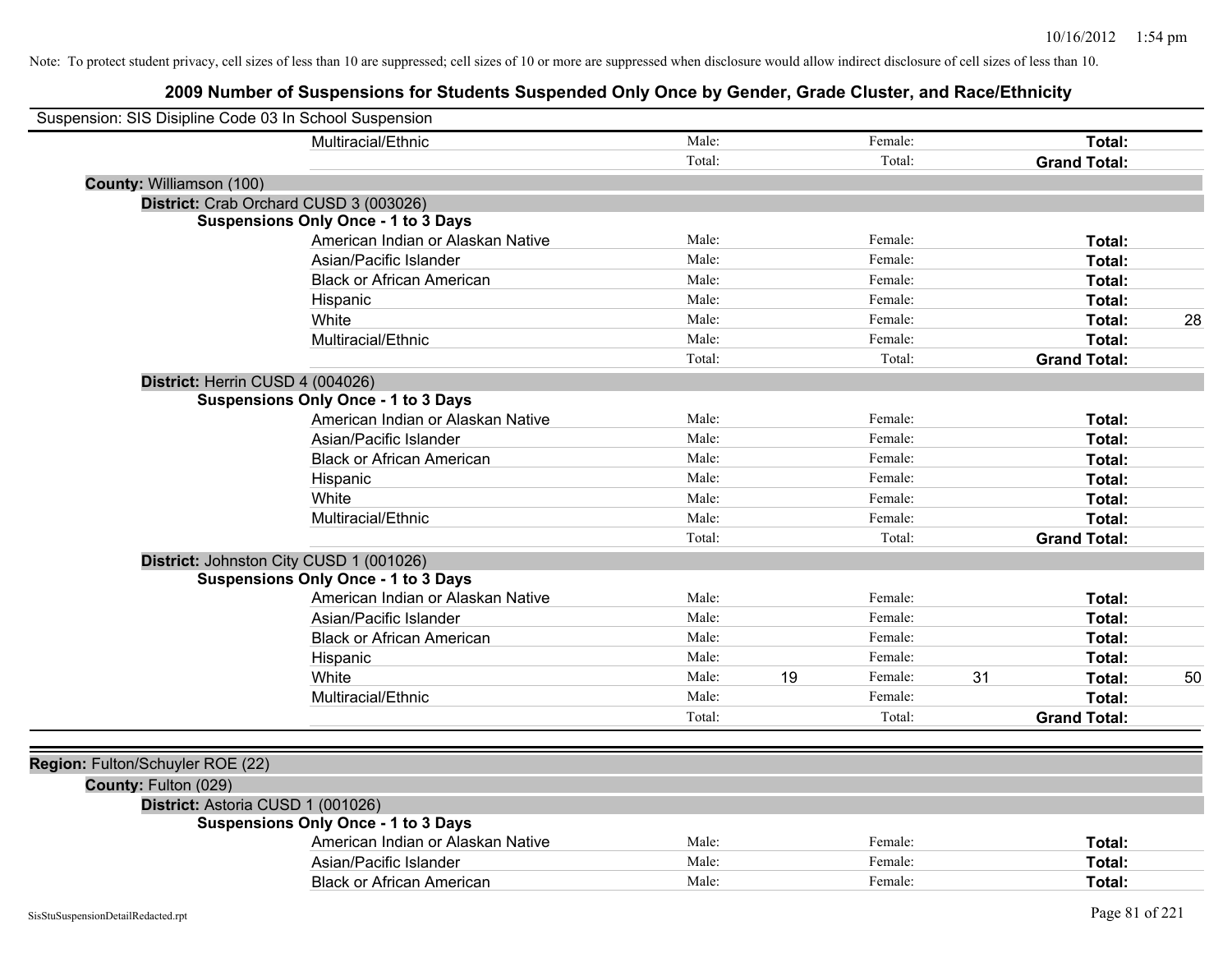| Suspension: SIS Disipline Code 03 In School Suspension |                                               |        |    |         |    |                     |     |
|--------------------------------------------------------|-----------------------------------------------|--------|----|---------|----|---------------------|-----|
|                                                        | Hispanic                                      | Male:  |    | Female: |    | Total:              |     |
|                                                        | White                                         | Male:  |    | Female: |    | Total:              |     |
|                                                        | Multiracial/Ethnic                            | Male:  |    | Female: |    | Total:              |     |
|                                                        |                                               | Total: |    | Total:  |    | <b>Grand Total:</b> |     |
| District: Avon CUSD 176 (176026)                       |                                               |        |    |         |    |                     |     |
|                                                        | <b>Suspensions Only Once - 1 to 3 Days</b>    |        |    |         |    |                     |     |
|                                                        | American Indian or Alaskan Native             | Male:  |    | Female: |    | Total:              |     |
|                                                        | Asian/Pacific Islander                        | Male:  |    | Female: |    | Total:              |     |
|                                                        | <b>Black or African American</b>              | Male:  |    | Female: |    | Total:              |     |
|                                                        | Hispanic                                      | Male:  |    | Female: |    | Total:              |     |
|                                                        | White                                         | Male:  |    | Female: |    | Total:              | 10  |
|                                                        | Multiracial/Ethnic                            | Male:  |    | Female: |    | Total:              |     |
|                                                        |                                               | Total: |    | Total:  |    | <b>Grand Total:</b> |     |
| District: Canton Union SD 66 (066025)                  |                                               |        |    |         |    |                     |     |
|                                                        | <b>Suspensions Only Once - 1 to 3 Days</b>    |        |    |         |    |                     |     |
|                                                        | American Indian or Alaskan Native             | Male:  |    | Female: |    | Total:              |     |
|                                                        | Asian/Pacific Islander                        | Male:  |    | Female: |    | Total:              |     |
|                                                        | <b>Black or African American</b>              | Male:  |    | Female: |    | Total:              |     |
|                                                        | Hispanic                                      | Male:  |    | Female: |    | Total:              |     |
|                                                        | White                                         | Male:  | 88 | Female: | 40 | Total:              | 128 |
|                                                        | Multiracial/Ethnic                            | Male:  |    | Female: |    | Total:              |     |
|                                                        |                                               | Total: |    | Total:  |    | <b>Grand Total:</b> |     |
| District: CUSD 3 Fulton County (003026)                |                                               |        |    |         |    |                     |     |
|                                                        | <b>Suspensions Only Once - 1 to 3 Days</b>    |        |    |         |    |                     |     |
|                                                        | American Indian or Alaskan Native             | Male:  |    | Female: |    | Total:              |     |
|                                                        | Asian/Pacific Islander                        | Male:  |    | Female: |    | Total:              |     |
|                                                        | <b>Black or African American</b>              | Male:  |    | Female: |    | Total:              |     |
|                                                        | Hispanic                                      | Male:  |    | Female: |    | Total:              |     |
|                                                        | White                                         | Male:  |    | Female: |    | Total:              |     |
|                                                        | Multiracial/Ethnic                            | Male:  |    | Female: |    | Total:              |     |
|                                                        |                                               | Total: |    | Total:  |    | <b>Grand Total:</b> |     |
|                                                        | <b>Suspensions Only Once - 4 or More Days</b> |        |    |         |    |                     |     |
|                                                        | American Indian or Alaskan Native             | Male:  |    | Female: |    | Total:              |     |
|                                                        | Asian/Pacific Islander                        | Male:  |    | Female: |    | Total:              |     |
|                                                        | <b>Black or African American</b>              | Male:  |    | Female: |    | Total:              |     |
|                                                        | Hispanic                                      | Male:  |    | Female: |    | Total:              |     |
|                                                        | White                                         | Male:  |    | Female: |    | Total:              |     |
|                                                        | Multiracial/Ethnic                            | Male:  |    | Female: |    | Total:              |     |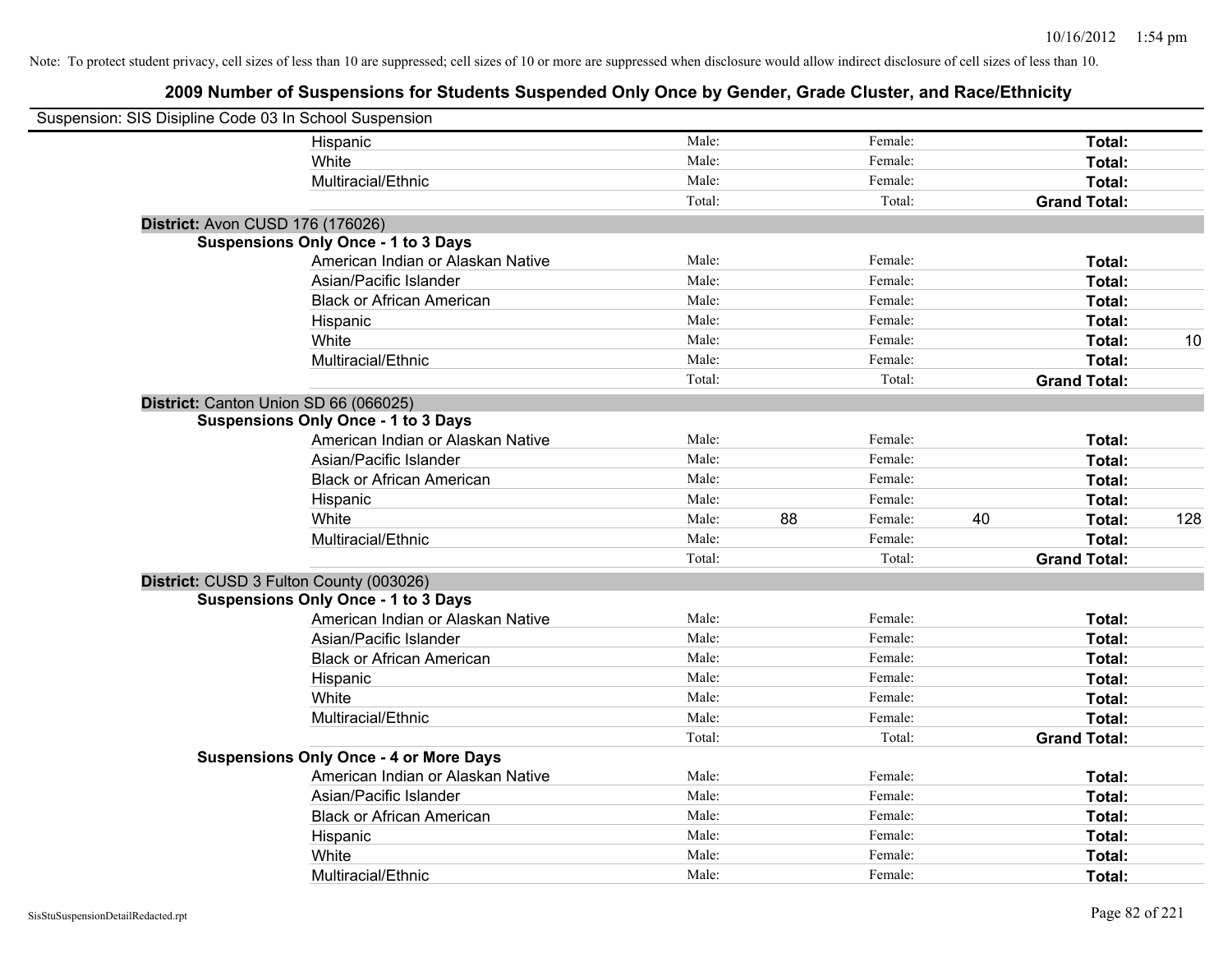| Suspension: SIS Disipline Code 03 In School Suspension |                                              |        |         |                     |
|--------------------------------------------------------|----------------------------------------------|--------|---------|---------------------|
|                                                        |                                              | Total: | Total:  | <b>Grand Total:</b> |
|                                                        | District: Spoon River Valley CUSD 4 (004026) |        |         |                     |
|                                                        | <b>Suspensions Only Once - 1 to 3 Days</b>   |        |         |                     |
|                                                        | American Indian or Alaskan Native            | Male:  | Female: | Total:              |
|                                                        | Asian/Pacific Islander                       | Male:  | Female: | Total:              |
|                                                        | <b>Black or African American</b>             | Male:  | Female: | Total:              |
|                                                        | Hispanic                                     | Male:  | Female: | Total:              |
|                                                        | White                                        | Male:  | Female: | 21<br>Total:        |
|                                                        | Multiracial/Ethnic                           | Male:  | Female: | Total:              |
|                                                        |                                              | Total: | Total:  | <b>Grand Total:</b> |
|                                                        | District: V I T CUSD 2 (002026)              |        |         |                     |
|                                                        | <b>Suspensions Only Once - 1 to 3 Days</b>   |        |         |                     |
|                                                        | American Indian or Alaskan Native            | Male:  | Female: | Total:              |
|                                                        | Asian/Pacific Islander                       | Male:  | Female: | Total:              |
|                                                        | <b>Black or African American</b>             | Male:  | Female: | Total:              |
|                                                        | Hispanic                                     | Male:  | Female: | Total:              |
|                                                        | White                                        | Male:  | Female: | Total:              |
|                                                        | Multiracial/Ethnic                           | Male:  | Female: | Total:              |
|                                                        |                                              | Total: | Total:  | <b>Grand Total:</b> |
| County: Schuyler (085)                                 |                                              |        |         |                     |
|                                                        | District: Schuyler-Industry CUSD 5 (005026)  |        |         |                     |
|                                                        | <b>Suspensions Only Once - 1 to 3 Days</b>   |        |         |                     |
|                                                        | American Indian or Alaskan Native            | Male:  | Female: | Total:              |
|                                                        | Asian/Pacific Islander                       | Male:  | Female: | Total:              |
|                                                        | <b>Black or African American</b>             | Male:  | Female: | Total:              |
|                                                        | Hispanic                                     | Male:  | Female: | Total:              |
|                                                        | White                                        | Male:  | Female: | Total:              |
|                                                        | Multiracial/Ethnic                           | Male:  | Female: | Total:              |
|                                                        |                                              | Total: | Total:  | <b>Grand Total:</b> |
|                                                        |                                              |        |         |                     |
| Region: Grundy/Kendall ROE (24)                        |                                              |        |         |                     |
| County: Grundy (032)                                   |                                              |        |         |                     |
|                                                        | District: Braceville SD 75 (075002)          |        |         |                     |
|                                                        | <b>Suspensions Only Once - 1 to 3 Days</b>   |        |         |                     |
|                                                        | American Indian or Alaskan Native            | Male:  | Female: | Total:              |
|                                                        | Asian/Pacific Islander                       | Male:  | Female: | Total:              |
|                                                        | <b>Black or African American</b>             | Male:  | Female: | Total:              |
|                                                        | Hispanic                                     | Male:  | Female: | Total:              |
|                                                        |                                              |        |         |                     |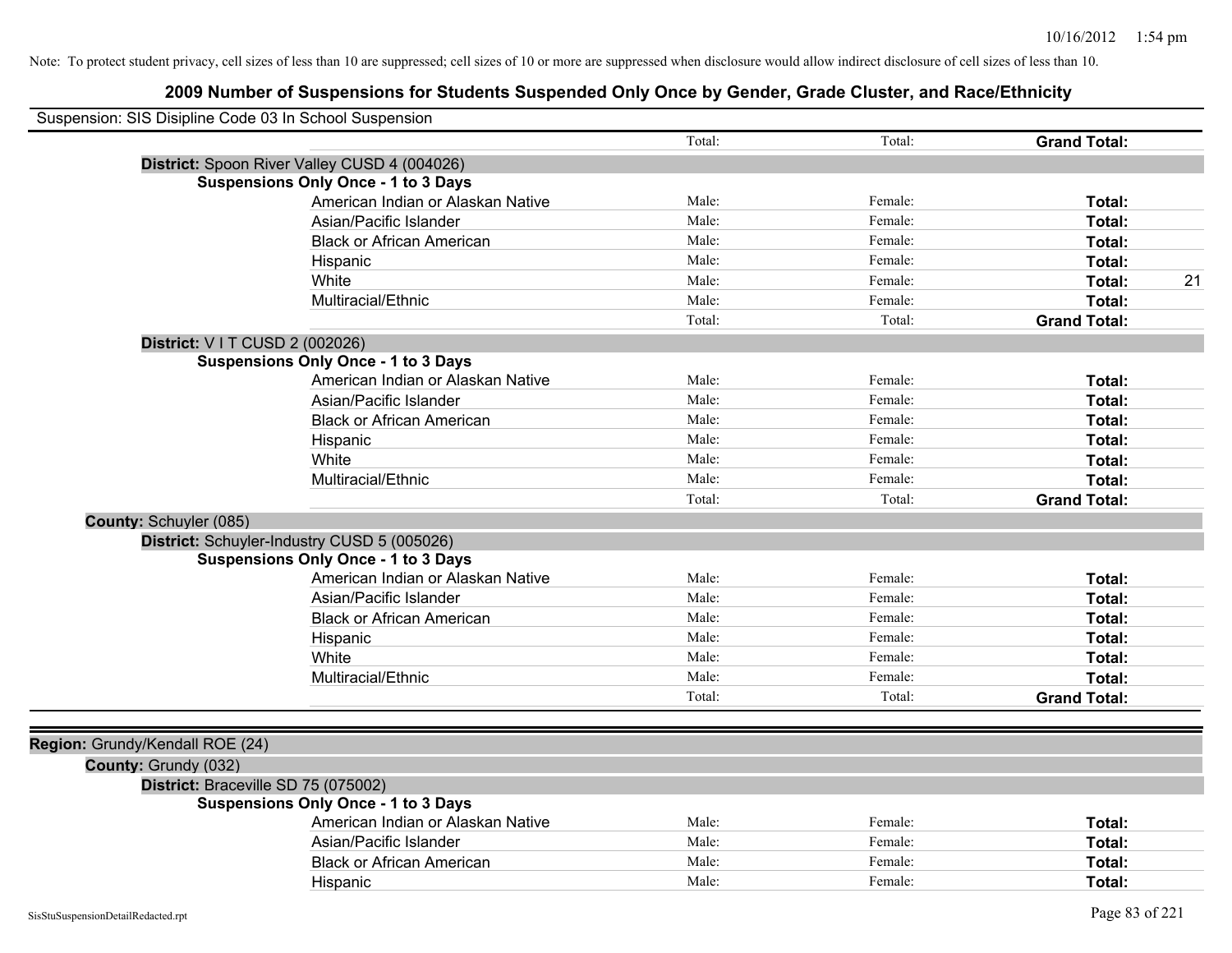| Suspension: SIS Disipline Code 03 In School Suspension |                                                    |        |    |         |    |                     |    |
|--------------------------------------------------------|----------------------------------------------------|--------|----|---------|----|---------------------|----|
|                                                        | White                                              | Male:  |    | Female: |    | Total:              |    |
|                                                        | Multiracial/Ethnic                                 | Male:  |    | Female: |    | Total:              |    |
|                                                        |                                                    | Total: |    | Total:  |    | <b>Grand Total:</b> |    |
| District: Coal City CUSD 1 (001026)                    |                                                    |        |    |         |    |                     |    |
|                                                        | <b>Suspensions Only Once - 1 to 3 Days</b>         |        |    |         |    |                     |    |
|                                                        | American Indian or Alaskan Native                  | Male:  |    | Female: |    | Total:              |    |
|                                                        | Asian/Pacific Islander                             | Male:  |    | Female: |    | Total:              |    |
|                                                        | <b>Black or African American</b>                   | Male:  |    | Female: |    | Total:              |    |
|                                                        | Hispanic                                           | Male:  |    | Female: |    | Total:              |    |
|                                                        | White                                              | Male:  |    | Female: |    | Total:              | 29 |
|                                                        | Multiracial/Ethnic                                 | Male:  |    | Female: |    | Total:              |    |
|                                                        |                                                    | Total: |    | Total:  |    | <b>Grand Total:</b> |    |
| District: Gardner CCSD 72C (072C04)                    |                                                    |        |    |         |    |                     |    |
|                                                        | <b>Suspensions Only Once - 1 to 3 Days</b>         |        |    |         |    |                     |    |
|                                                        | American Indian or Alaskan Native                  | Male:  |    | Female: |    | Total:              |    |
|                                                        | Asian/Pacific Islander                             | Male:  |    | Female: |    | Total:              |    |
|                                                        | <b>Black or African American</b>                   | Male:  |    | Female: |    | Total:              |    |
|                                                        | Hispanic                                           | Male:  |    | Female: |    | Total:              |    |
|                                                        | White                                              | Male:  |    | Female: |    | Total:              |    |
|                                                        | Multiracial/Ethnic                                 | Male:  |    | Female: |    | Total:              |    |
|                                                        |                                                    | Total: |    | Total:  |    | <b>Grand Total:</b> |    |
|                                                        | District: Gardner S Wilmington Twp HSD 73 (073017) |        |    |         |    |                     |    |
|                                                        | <b>Suspensions Only Once - 1 to 3 Days</b>         |        |    |         |    |                     |    |
|                                                        | American Indian or Alaskan Native                  | Male:  |    | Female: |    | Total:              |    |
|                                                        | Asian/Pacific Islander                             | Male:  |    | Female: |    | Total:              |    |
|                                                        | <b>Black or African American</b>                   | Male:  |    | Female: |    | Total:              |    |
|                                                        | Hispanic                                           | Male:  |    | Female: |    | Total:              |    |
|                                                        | White                                              | Male:  |    | Female: |    | Total:              | 14 |
|                                                        | Multiracial/Ethnic                                 | Male:  |    | Female: |    | Total:              |    |
|                                                        |                                                    | Total: |    | Total:  |    | <b>Grand Total:</b> |    |
| District: Minooka CCSD 201 (201004)                    |                                                    |        |    |         |    |                     |    |
|                                                        | <b>Suspensions Only Once - 1 to 3 Days</b>         |        |    |         |    |                     |    |
|                                                        | American Indian or Alaskan Native                  | Male:  |    | Female: |    | Total:              |    |
|                                                        | Asian/Pacific Islander                             | Male:  |    | Female: |    | Total:              |    |
|                                                        | <b>Black or African American</b>                   | Male:  |    | Female: |    | Total:              | 10 |
|                                                        | Hispanic                                           | Male:  |    | Female: |    | Total:              |    |
|                                                        | White                                              | Male:  | 23 | Female: | 17 | Total:              | 40 |
|                                                        | Multiracial/Ethnic                                 | Male:  |    | Female: |    | Total:              |    |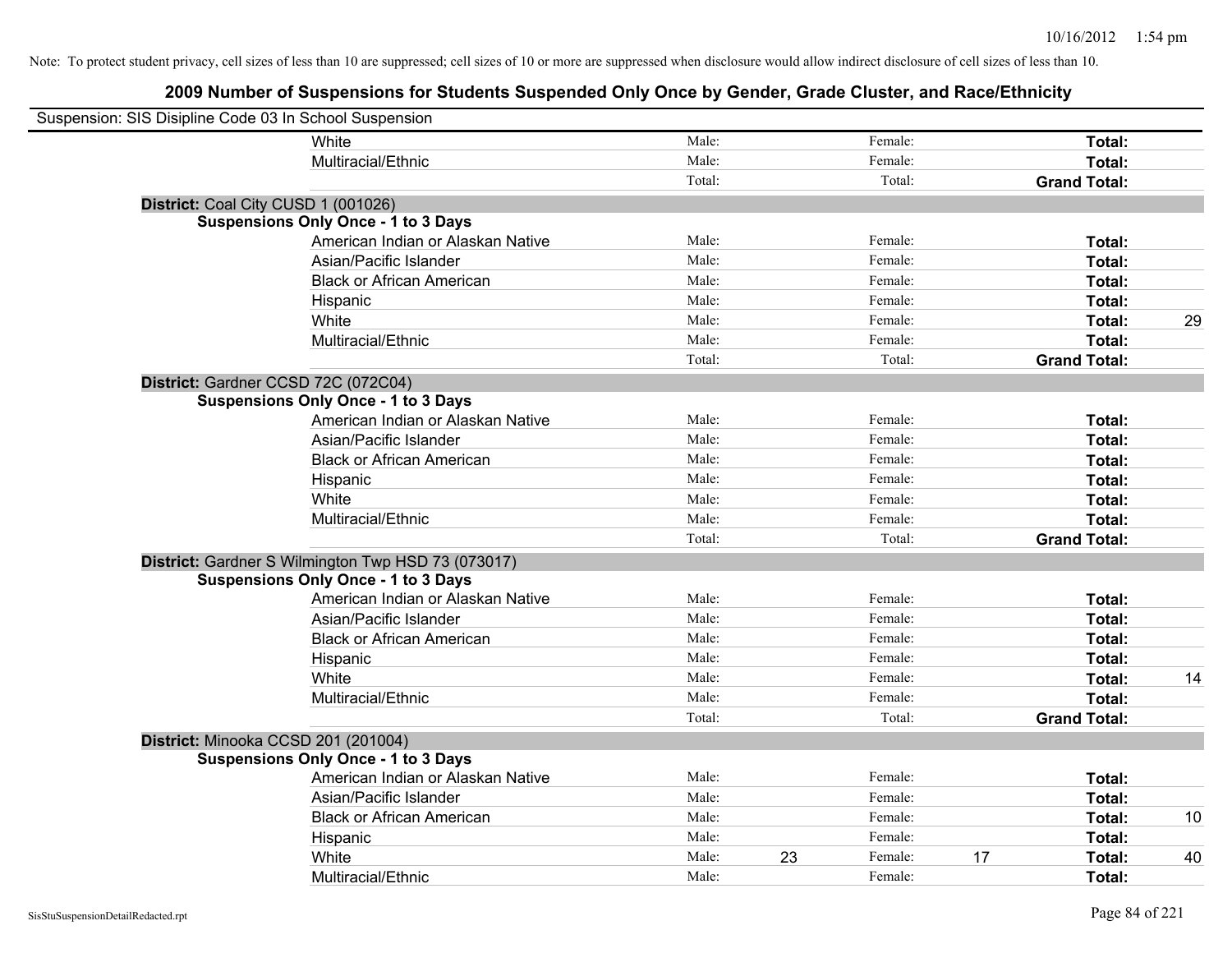## **2009 Number of Suspensions for Students Suspended Only Once by Gender, Grade Cluster, and Race/Ethnicity**

| Suspension: SIS Disipline Code 03 In School Suspension |        |         |                     |    |
|--------------------------------------------------------|--------|---------|---------------------|----|
|                                                        | Total: | Total:  | <b>Grand Total:</b> |    |
| District: Minooka CHSD 111 (111016)                    |        |         |                     |    |
| <b>Suspensions Only Once - 1 to 3 Days</b>             |        |         |                     |    |
| American Indian or Alaskan Native                      | Male:  | Female: | Total:              |    |
| Asian/Pacific Islander                                 | Male:  | Female: | Total:              |    |
| <b>Black or African American</b>                       | Male:  | Female: | Total:              |    |
| Hispanic                                               | Male:  | Female: | Total:              |    |
| White                                                  | Male:  | Female: | Total:              |    |
| Multiracial/Ethnic                                     | Male:  | Female: | Total:              |    |
|                                                        | Total: | Total:  | <b>Grand Total:</b> |    |
| <b>District: Morris SD 54 (054002)</b>                 |        |         |                     |    |
| <b>Suspensions Only Once - 1 to 3 Days</b>             |        |         |                     |    |
| American Indian or Alaskan Native                      | Male:  | Female: | Total:              |    |
| Asian/Pacific Islander                                 | Male:  | Female: | Total:              |    |
| <b>Black or African American</b>                       | Male:  | Female: | Total:              |    |
| Hispanic                                               | Male:  | Female: | Total:              |    |
| White                                                  | Male:  | Female: | Total:              | 23 |
| Multiracial/Ethnic                                     | Male:  | Female: | Total:              |    |
|                                                        | Total: | Total:  | <b>Grand Total:</b> |    |
| <b>Suspensions Only Once - 4 or More Days</b>          |        |         |                     |    |
| American Indian or Alaskan Native                      | Male:  | Female: | Total:              |    |
| Asian/Pacific Islander                                 | Male:  | Female: | Total:              |    |
| <b>Black or African American</b>                       | Male:  | Female: | Total:              |    |
| Hispanic                                               | Male:  | Female: | Total:              |    |
| White                                                  | Male:  | Female: | Total:              |    |
| Multiracial/Ethnic                                     | Male:  | Female: | Total:              |    |
|                                                        | Total: | Total:  | <b>Grand Total:</b> |    |
| District: Saratoga CCSD 60C (060C04)                   |        |         |                     |    |
| <b>Suspensions Only Once - 1 to 3 Days</b>             |        |         |                     |    |
| American Indian or Alaskan Native                      | Male:  | Female: | Total:              |    |
| Asian/Pacific Islander                                 | Male:  | Female: | Total:              |    |
| <b>Black or African American</b>                       | Male:  | Female: | Total:              |    |
| Hispanic                                               | Male:  | Female: | Total:              |    |
| White                                                  | Male:  | Female: | Total:              |    |
| Multiracial/Ethnic                                     | Male:  | Female: | Total:              |    |
|                                                        | Total: | Total:  | <b>Grand Total:</b> | 11 |

**District:** Lisbon CCSD 90 (090004)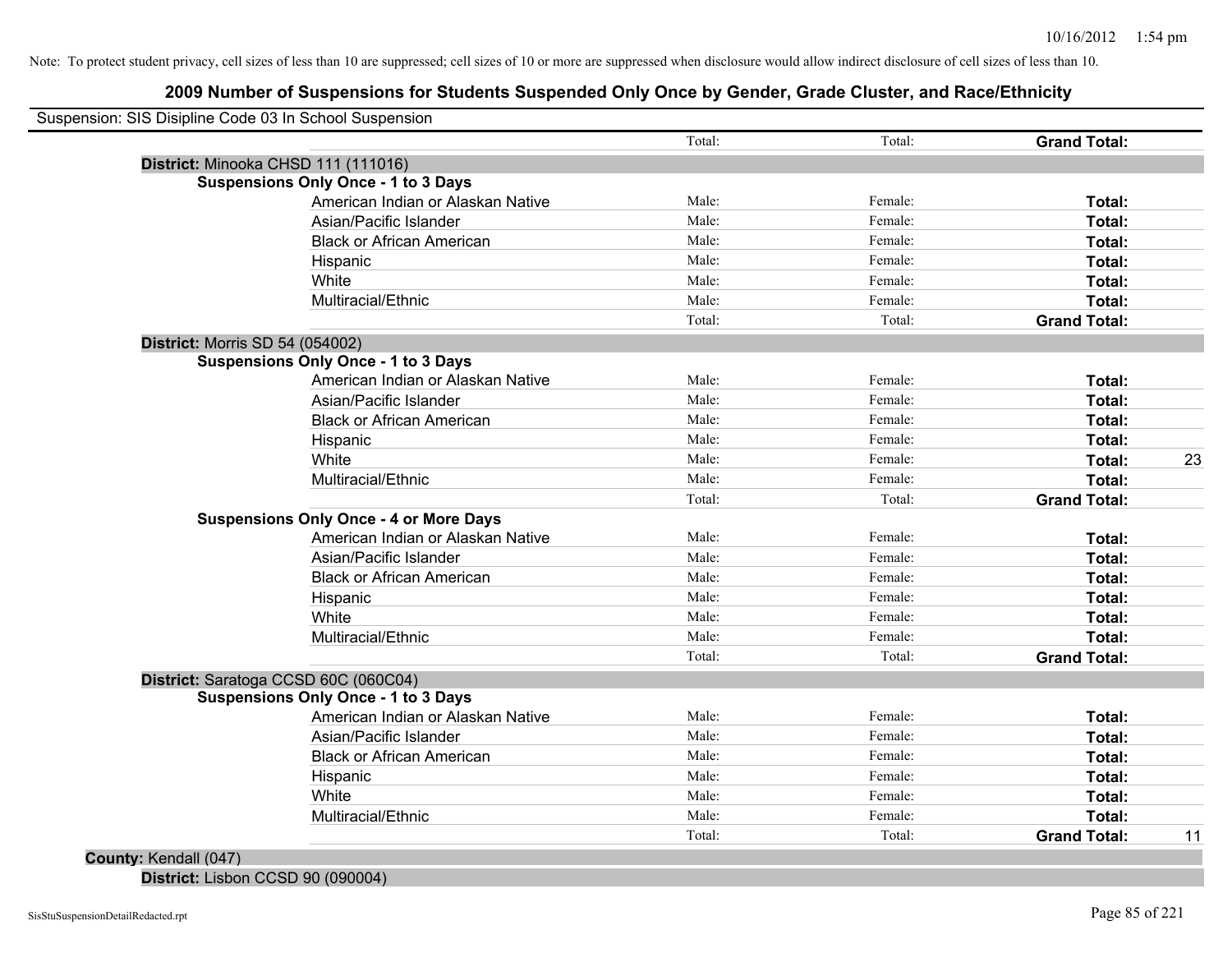| Suspension: SIS Disipline Code 03 In School Suspension |        |     |         |    |                     |     |
|--------------------------------------------------------|--------|-----|---------|----|---------------------|-----|
| <b>Suspensions Only Once - 1 to 3 Days</b>             |        |     |         |    |                     |     |
| American Indian or Alaskan Native                      | Male:  |     | Female: |    | Total:              |     |
| Asian/Pacific Islander                                 | Male:  |     | Female: |    | Total:              |     |
| <b>Black or African American</b>                       | Male:  |     | Female: |    | Total:              |     |
| Hispanic                                               | Male:  |     | Female: |    | Total:              |     |
| White                                                  | Male:  |     | Female: |    | Total:              |     |
| Multiracial/Ethnic                                     | Male:  |     | Female: |    | Total:              |     |
|                                                        | Total: |     | Total:  |    | <b>Grand Total:</b> |     |
| District: Newark CHSD 18 (018016)                      |        |     |         |    |                     |     |
| <b>Suspensions Only Once - 1 to 3 Days</b>             |        |     |         |    |                     |     |
| American Indian or Alaskan Native                      | Male:  |     | Female: |    | Total:              |     |
| Asian/Pacific Islander                                 | Male:  |     | Female: |    | Total:              |     |
| <b>Black or African American</b>                       | Male:  |     | Female: |    | Total:              |     |
| Hispanic                                               | Male:  |     | Female: |    | Total:              |     |
| White                                                  | Male:  |     | Female: |    | Total:              |     |
| Multiracial/Ethnic                                     | Male:  |     | Female: |    | Total:              |     |
|                                                        | Total: |     | Total:  |    | <b>Grand Total:</b> |     |
| District: Oswego CUSD 308 (308026)                     |        |     |         |    |                     |     |
| <b>Suspensions Only Once - 1 to 3 Days</b>             |        |     |         |    |                     |     |
| American Indian or Alaskan Native                      | Male:  |     | Female: |    | Total:              |     |
| Asian/Pacific Islander                                 | Male:  |     | Female: |    | Total:              | 11  |
| <b>Black or African American</b>                       | Male:  | 46  | Female: | 37 | Total:              | 83  |
| Hispanic                                               | Male:  | 60  | Female: | 40 | Total:              | 100 |
| White                                                  | Male:  | 143 | Female: | 62 | Total:              | 205 |
| Multiracial/Ethnic                                     | Male:  |     | Female: |    | Total:              | 19  |
|                                                        | Total: |     | Total:  |    | <b>Grand Total:</b> |     |
| <b>Suspensions Only Once - 4 or More Days</b>          |        |     |         |    |                     |     |
| American Indian or Alaskan Native                      | Male:  |     | Female: |    | Total:              |     |
| Asian/Pacific Islander                                 | Male:  |     | Female: |    | Total:              |     |
| <b>Black or African American</b>                       | Male:  |     | Female: |    | Total:              |     |
| Hispanic                                               | Male:  |     | Female: |    | Total:              |     |
| White                                                  | Male:  |     | Female: |    | Total:              |     |
| Multiracial/Ethnic                                     | Male:  |     | Female: |    | Total:              |     |
|                                                        | Total: |     | Total:  |    | <b>Grand Total:</b> |     |
| District: Plano CUSD 88 (088026)                       |        |     |         |    |                     |     |
| <b>Suspensions Only Once - 1 to 3 Days</b>             |        |     |         |    |                     |     |
| American Indian or Alaskan Native                      | Male:  |     | Female: |    | Total:              |     |
| Asian/Pacific Islander                                 | Male:  |     | Female: |    | Total:              |     |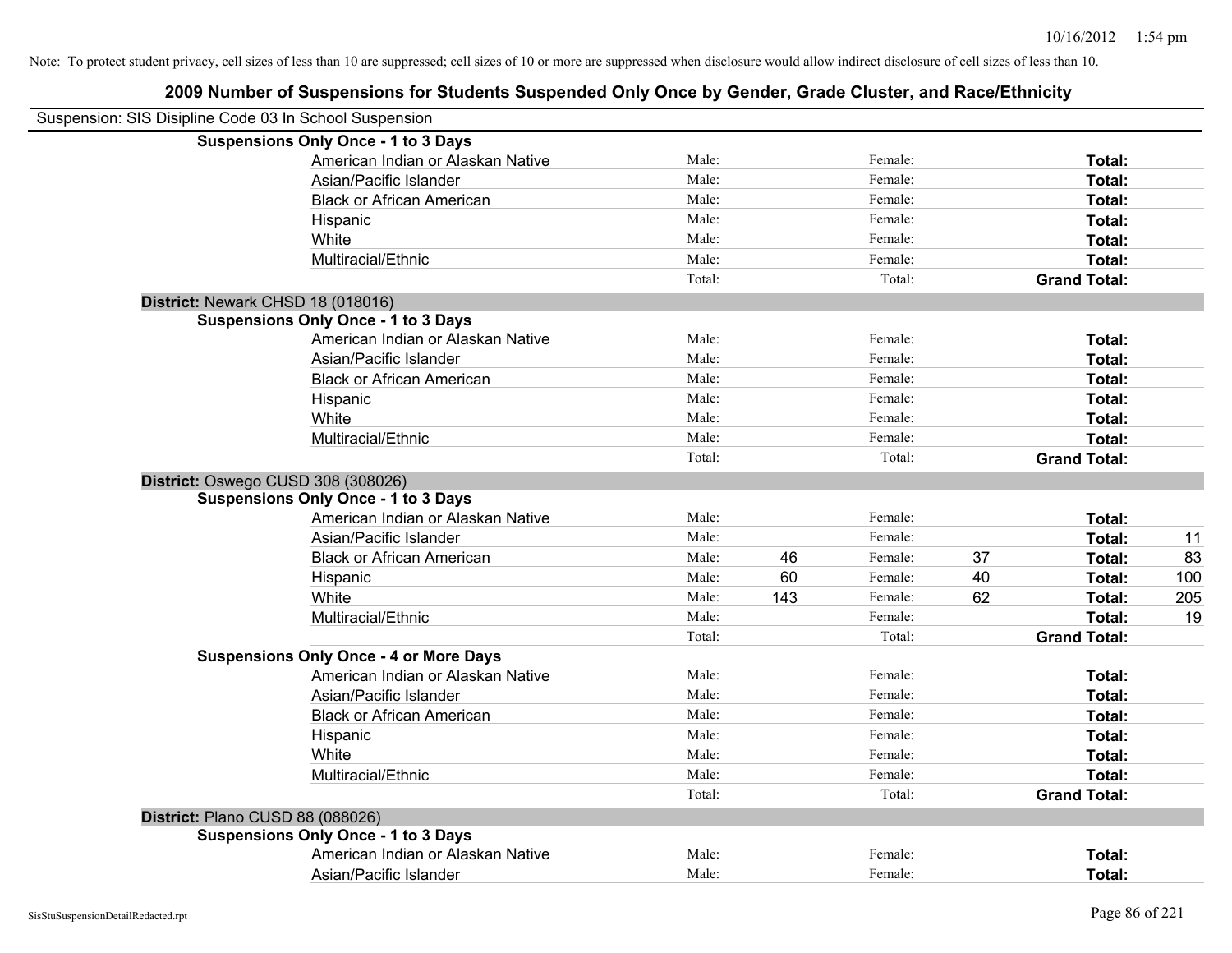| Suspension: SIS Disipline Code 03 In School Suspension |                                               |        |    |         |    |                     |    |
|--------------------------------------------------------|-----------------------------------------------|--------|----|---------|----|---------------------|----|
|                                                        | <b>Black or African American</b>              | Male:  |    | Female: |    | Total:              |    |
|                                                        | Hispanic                                      | Male:  |    | Female: |    | Total:              | 33 |
|                                                        | White                                         | Male:  |    | Female: |    | Total:              | 40 |
|                                                        | Multiracial/Ethnic                            | Male:  |    | Female: |    | Total:              |    |
|                                                        |                                               | Total: | 73 | Total:  | 16 | <b>Grand Total:</b> | 89 |
| District: Yorkville CUSD 115 (115026)                  |                                               |        |    |         |    |                     |    |
|                                                        | <b>Suspensions Only Once - 1 to 3 Days</b>    |        |    |         |    |                     |    |
|                                                        | American Indian or Alaskan Native             | Male:  |    | Female: |    | Total:              |    |
|                                                        | Asian/Pacific Islander                        | Male:  |    | Female: |    | Total:              |    |
|                                                        | <b>Black or African American</b>              | Male:  |    | Female: |    | Total:              | 10 |
|                                                        | Hispanic                                      | Male:  |    | Female: |    | Total:              |    |
|                                                        | White                                         | Male:  |    | Female: |    | Total:              | 56 |
|                                                        | Multiracial/Ethnic                            | Male:  |    | Female: |    | Total:              |    |
|                                                        |                                               | Total: |    | Total:  |    | <b>Grand Total:</b> | 79 |
|                                                        | <b>Suspensions Only Once - 4 or More Days</b> |        |    |         |    |                     |    |
|                                                        | American Indian or Alaskan Native             | Male:  |    | Female: |    | Total:              |    |
|                                                        | Asian/Pacific Islander                        | Male:  |    | Female: |    | Total:              |    |
|                                                        | <b>Black or African American</b>              | Male:  |    | Female: |    | Total:              |    |
|                                                        | Hispanic                                      | Male:  |    | Female: |    | Total:              |    |
|                                                        | White                                         | Male:  |    | Female: |    | Total:              |    |
|                                                        | Multiracial/Ethnic                            | Male:  |    | Female: |    | Total:              |    |
|                                                        |                                               | Total: |    | Total:  |    | <b>Grand Total:</b> |    |
|                                                        |                                               |        |    |         |    |                     |    |
| Region: Hamilton/Jefferson ROE (25)                    |                                               |        |    |         |    |                     |    |
| County: Hamilton (033)                                 |                                               |        |    |         |    |                     |    |
| District: Hamilton Co CUSD 10 (010026)                 |                                               |        |    |         |    |                     |    |
|                                                        | <b>Suspensions Only Once - 1 to 3 Days</b>    |        |    |         |    |                     |    |
|                                                        | American Indian or Alaskan Native             | Male:  |    | Female: |    | Total:              |    |
|                                                        | Asian/Pacific Islander                        | Male:  |    | Female: |    | Total:              |    |
|                                                        | <b>Black or African American</b>              | Male:  |    | Female: |    | Total:              |    |
|                                                        | Hispanic                                      | Male:  |    | Female: |    | Total:              |    |
|                                                        | White                                         | Male:  |    | Female: |    | Total:              | 37 |
|                                                        | Multiracial/Ethnic                            | Male:  |    | Female: |    | Total:              |    |
|                                                        |                                               | Total: |    | Total:  |    | <b>Grand Total:</b> |    |
| County: Jefferson (041)                                |                                               |        |    |         |    |                     |    |
| District: Bethel SD 82 (082002)                        |                                               |        |    |         |    |                     |    |
|                                                        | <b>Suspensions Only Once - 1 to 3 Days</b>    |        |    |         |    |                     |    |
|                                                        | American Indian or Alaskan Native             | Male:  |    | Female: |    | Total:              |    |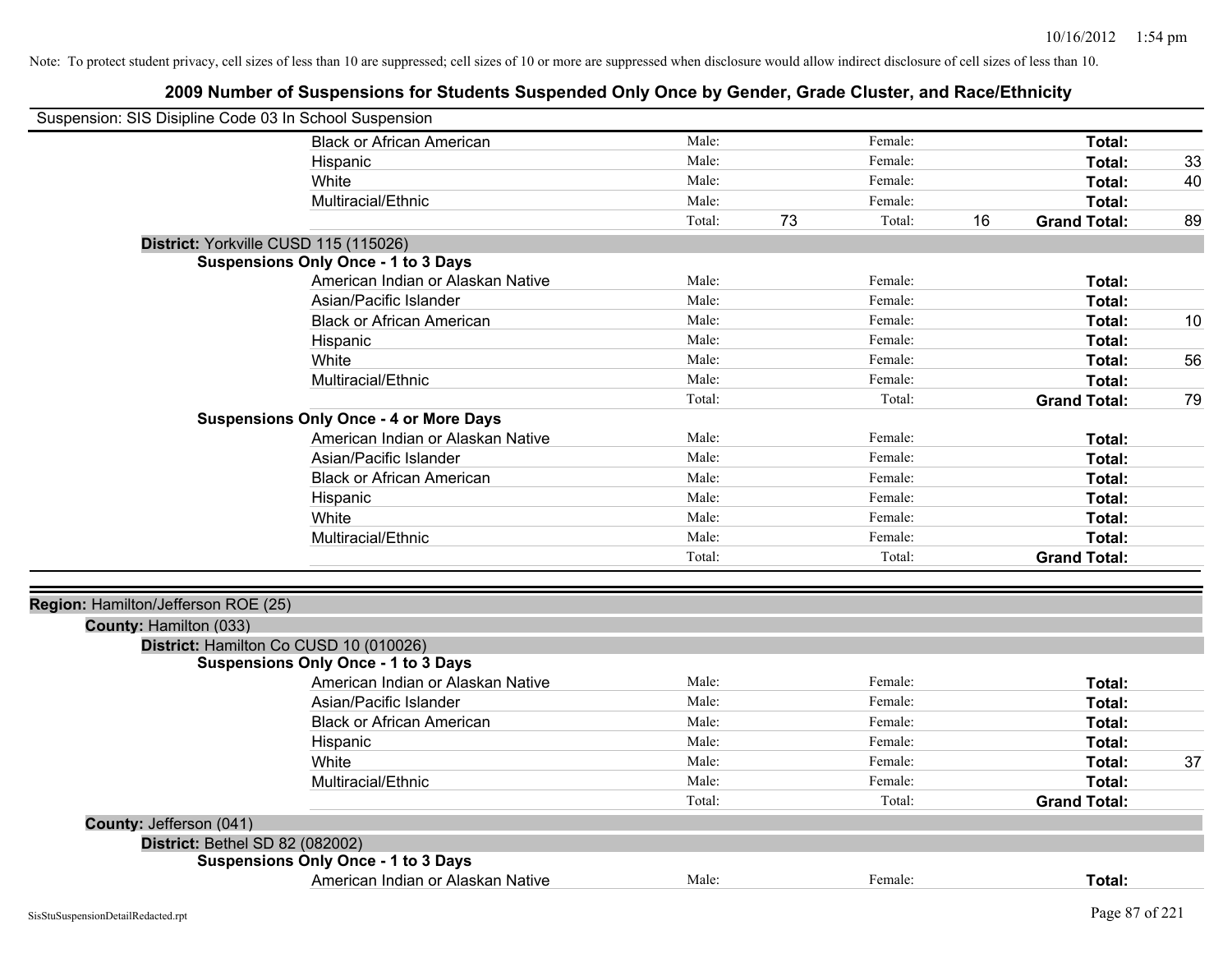| Suspension: SIS Disipline Code 03 In School Suspension |                                                     |        |         |                     |
|--------------------------------------------------------|-----------------------------------------------------|--------|---------|---------------------|
|                                                        | Asian/Pacific Islander                              | Male:  | Female: | Total:              |
|                                                        | <b>Black or African American</b>                    | Male:  | Female: | Total:              |
|                                                        | Hispanic                                            | Male:  | Female: | Total:              |
|                                                        | White                                               | Male:  | Female: | Total:<br>10        |
|                                                        | Multiracial/Ethnic                                  | Male:  | Female: | Total:              |
|                                                        |                                                     | Total: | Total:  | <b>Grand Total:</b> |
| District: Bluford CCSD 114 (114004)                    |                                                     |        |         |                     |
|                                                        | <b>Suspensions Only Once - 1 to 3 Days</b>          |        |         |                     |
|                                                        | American Indian or Alaskan Native                   | Male:  | Female: | Total:              |
|                                                        | Asian/Pacific Islander                              | Male:  | Female: | Total:              |
|                                                        | <b>Black or African American</b>                    | Male:  | Female: | Total:              |
|                                                        | Hispanic                                            | Male:  | Female: | Total:              |
|                                                        | White                                               | Male:  | Female: | Total:              |
|                                                        | Multiracial/Ethnic                                  | Male:  | Female: | Total:              |
|                                                        |                                                     | Total: | Total:  | <b>Grand Total:</b> |
| District: Dodds CCSD 7 (007004)                        |                                                     |        |         |                     |
|                                                        | <b>Suspensions Only Once - 1 to 3 Days</b>          |        |         |                     |
|                                                        | American Indian or Alaskan Native                   | Male:  | Female: | Total:              |
|                                                        | Asian/Pacific Islander                              | Male:  | Female: | Total:              |
|                                                        | <b>Black or African American</b>                    | Male:  | Female: | Total:              |
|                                                        | Hispanic                                            | Male:  | Female: | Total:              |
|                                                        | White                                               | Male:  | Female: | Total:              |
|                                                        | Multiracial/Ethnic                                  | Male:  | Female: | Total:              |
|                                                        |                                                     | Total: | Total:  | <b>Grand Total:</b> |
|                                                        | District: Franklin-Jefferson Co Sp Ed Dist (801060) |        |         |                     |
|                                                        | <b>Suspensions Only Once - 1 to 3 Days</b>          |        |         |                     |
|                                                        | American Indian or Alaskan Native                   | Male:  | Female: | Total:              |
|                                                        | Asian/Pacific Islander                              | Male:  | Female: | Total:              |
|                                                        | <b>Black or African American</b>                    | Male:  | Female: | Total:              |
|                                                        | Hispanic                                            | Male:  | Female: | Total:              |
|                                                        | White                                               | Male:  | Female: | Total:              |
|                                                        | Multiracial/Ethnic                                  | Male:  | Female: | Total:              |
|                                                        |                                                     | Total: | Total:  | <b>Grand Total:</b> |
| <b>District: Ina CCSD 8 (008004)</b>                   |                                                     |        |         |                     |
|                                                        | <b>Suspensions Only Once - 1 to 3 Days</b>          |        |         |                     |
|                                                        | American Indian or Alaskan Native                   | Male:  | Female: | Total:              |
|                                                        | Asian/Pacific Islander                              | Male:  | Female: | Total:              |
|                                                        | <b>Black or African American</b>                    | Male:  | Female: | Total:              |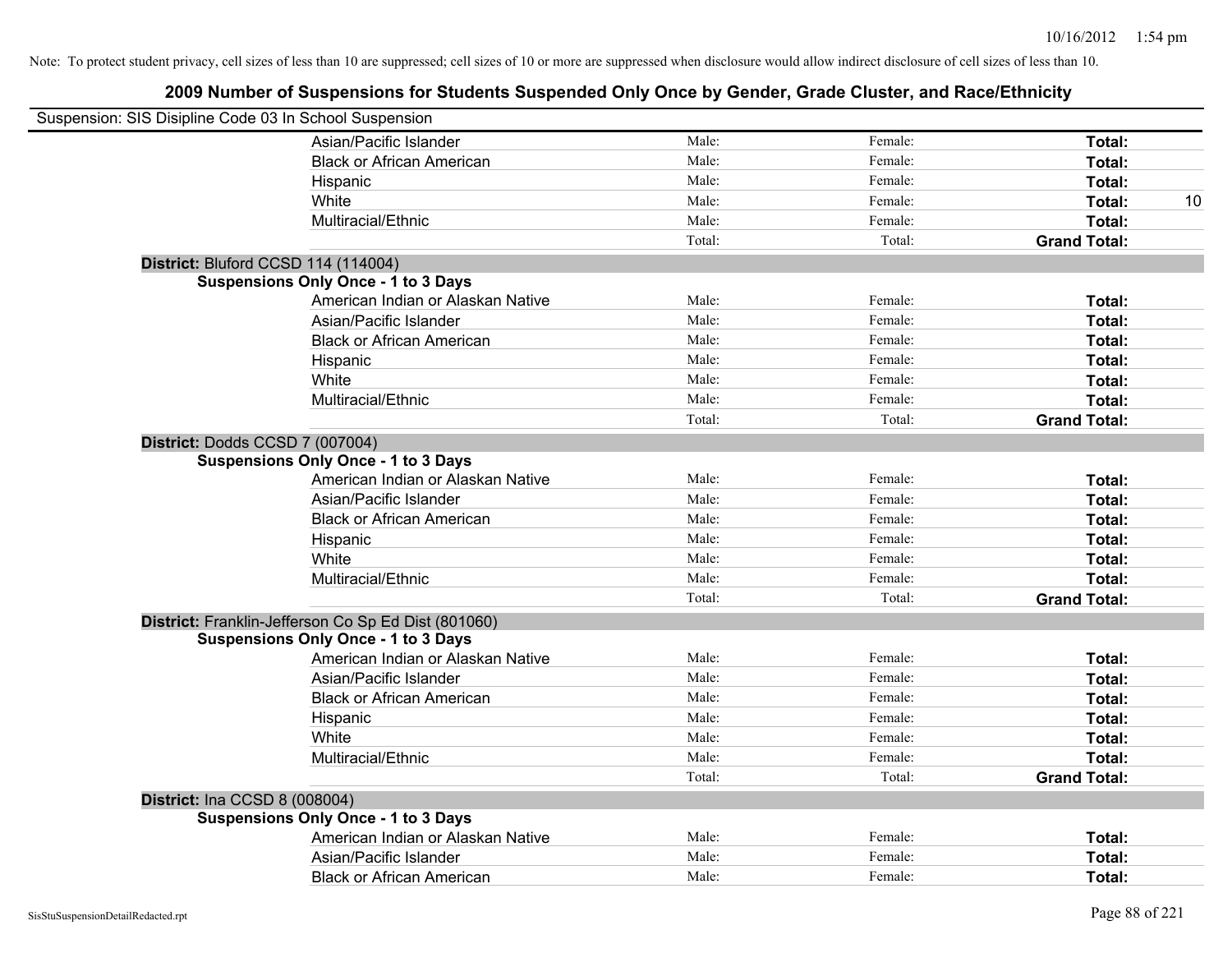| Suspension: SIS Disipline Code 03 In School Suspension |                                               |        |    |         |    |                     |    |
|--------------------------------------------------------|-----------------------------------------------|--------|----|---------|----|---------------------|----|
|                                                        | Hispanic                                      | Male:  |    | Female: |    | Total:              |    |
|                                                        | White                                         | Male:  |    | Female: |    | Total:              |    |
|                                                        | Multiracial/Ethnic                            | Male:  |    | Female: |    | Total:              |    |
|                                                        |                                               | Total: |    | Total:  |    | <b>Grand Total:</b> |    |
| District: Mount Vernon SD 80 (080002)                  |                                               |        |    |         |    |                     |    |
|                                                        | <b>Suspensions Only Once - 1 to 3 Days</b>    |        |    |         |    |                     |    |
|                                                        | American Indian or Alaskan Native             | Male:  |    | Female: |    | Total:              |    |
|                                                        | Asian/Pacific Islander                        | Male:  |    | Female: |    | Total:              |    |
|                                                        | <b>Black or African American</b>              | Male:  | 14 | Female: | 15 | Total:              | 29 |
|                                                        | Hispanic                                      | Male:  |    | Female: |    | Total:              |    |
|                                                        | White                                         | Male:  | 24 | Female: | 11 | Total:              | 35 |
|                                                        | Multiracial/Ethnic                            | Male:  |    | Female: |    | Total:              |    |
|                                                        |                                               | Total: |    | Total:  |    | <b>Grand Total:</b> |    |
|                                                        | <b>Suspensions Only Once - 4 or More Days</b> |        |    |         |    |                     |    |
|                                                        | American Indian or Alaskan Native             | Male:  |    | Female: |    | Total:              |    |
|                                                        | Asian/Pacific Islander                        | Male:  |    | Female: |    | Total:              |    |
|                                                        | <b>Black or African American</b>              | Male:  |    | Female: |    | Total:              |    |
|                                                        | Hispanic                                      | Male:  |    | Female: |    | Total:              |    |
|                                                        | White                                         | Male:  |    | Female: |    | Total:              |    |
|                                                        | Multiracial/Ethnic                            | Male:  |    | Female: |    | Total:              |    |
|                                                        |                                               | Total: |    | Total:  |    | <b>Grand Total:</b> |    |
|                                                        | District: Mt Vernon Twp HSD 201 (201017)      |        |    |         |    |                     |    |
|                                                        | <b>Suspensions Only Once - 1 to 3 Days</b>    |        |    |         |    |                     |    |
|                                                        | American Indian or Alaskan Native             | Male:  |    | Female: |    | Total:              |    |
|                                                        | Asian/Pacific Islander                        | Male:  |    | Female: |    | Total:              |    |
|                                                        | <b>Black or African American</b>              | Male:  |    | Female: |    | Total:              | 25 |
|                                                        | Hispanic                                      | Male:  |    | Female: |    | Total:              |    |
|                                                        | White                                         | Male:  | 55 | Female: | 32 | Total:              | 87 |
|                                                        | Multiracial/Ethnic                            | Male:  |    | Female: |    | Total:              |    |
|                                                        |                                               | Total: |    | Total:  |    | <b>Grand Total:</b> |    |
| District: Summersville SD 79 (079002)                  |                                               |        |    |         |    |                     |    |
|                                                        | <b>Suspensions Only Once - 1 to 3 Days</b>    |        |    |         |    |                     |    |
|                                                        | American Indian or Alaskan Native             | Male:  |    | Female: |    | Total:              |    |
|                                                        | Asian/Pacific Islander                        | Male:  |    | Female: |    | Total:              |    |
|                                                        | <b>Black or African American</b>              | Male:  |    | Female: |    | Total:              |    |
|                                                        | Hispanic                                      | Male:  |    | Female: |    | Total:              |    |
|                                                        | White                                         | Male:  |    | Female: |    | Total:              |    |
|                                                        | Multiracial/Ethnic                            | Male:  |    | Female: |    | Total:              |    |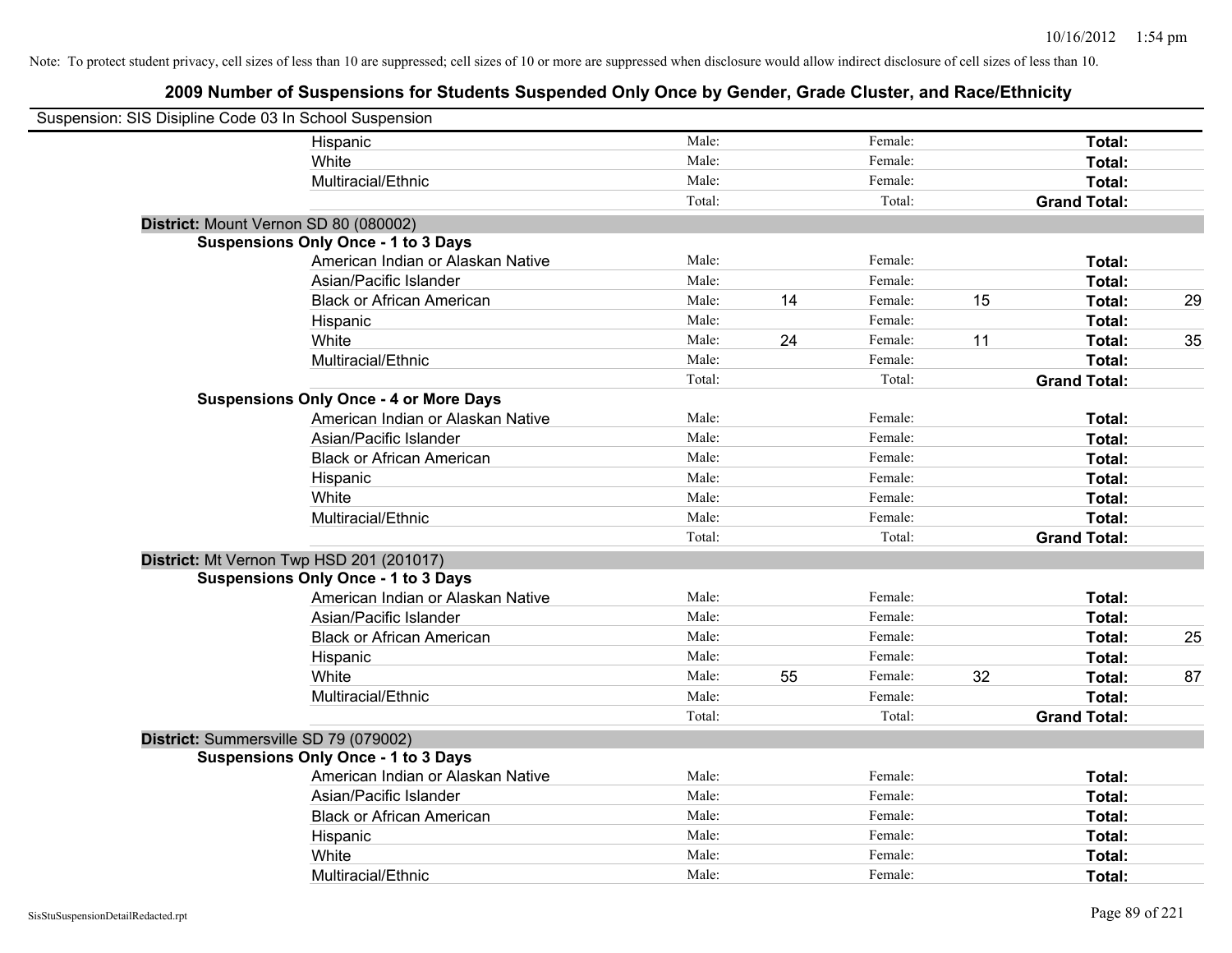|                                    | Suspension: SIS Disipline Code 03 In School Suspension |        |         |                     |
|------------------------------------|--------------------------------------------------------|--------|---------|---------------------|
|                                    |                                                        | Total: | Total:  | <b>Grand Total:</b> |
|                                    | District: Waltonville CUSD 1 (001026)                  |        |         |                     |
|                                    | <b>Suspensions Only Once - 1 to 3 Days</b>             |        |         |                     |
|                                    | American Indian or Alaskan Native                      | Male:  | Female: | Total:              |
|                                    | Asian/Pacific Islander                                 | Male:  | Female: | Total:              |
|                                    | <b>Black or African American</b>                       | Male:  | Female: | <b>Total:</b>       |
|                                    | Hispanic                                               | Male:  | Female: | <b>Total:</b>       |
|                                    | White                                                  | Male:  | Female: | 10<br>Total:        |
|                                    | Multiracial/Ethnic                                     | Male:  | Female: | Total:              |
|                                    |                                                        | Total: | Total:  | <b>Grand Total:</b> |
|                                    | District: Webber Twp HSD 204 (204017)                  |        |         |                     |
|                                    | <b>Suspensions Only Once - 1 to 3 Days</b>             |        |         |                     |
|                                    | American Indian or Alaskan Native                      | Male:  | Female: | Total:              |
|                                    | Asian/Pacific Islander                                 | Male:  | Female: | Total:              |
|                                    | <b>Black or African American</b>                       | Male:  | Female: | Total:              |
|                                    | Hispanic                                               | Male:  | Female: | Total:              |
|                                    | White                                                  | Male:  | Female: | Total:              |
|                                    | Multiracial/Ethnic                                     | Male:  | Female: | Total:              |
|                                    |                                                        | Total: | Total:  | <b>Grand Total:</b> |
|                                    | <b>County: Non-Public School (000)</b>                 |        |         |                     |
|                                    | District: Hamilton/Jefferson ROE (000000)              |        |         |                     |
|                                    | <b>Suspensions Only Once - 1 to 3 Days</b>             |        |         |                     |
|                                    | American Indian or Alaskan Native                      | Male:  | Female: | Total:              |
|                                    | Asian/Pacific Islander                                 | Male:  | Female: | Total:              |
|                                    | <b>Black or African American</b>                       | Male:  | Female: | Total:              |
|                                    | Hispanic                                               | Male:  | Female: | <b>Total:</b>       |
|                                    | White                                                  | Male:  | Female: | Total:              |
|                                    | Multiracial/Ethnic                                     | Male:  | Female: | Total:              |
|                                    |                                                        | Total: | Total:  | <b>Grand Total:</b> |
|                                    |                                                        |        |         |                     |
| Region: Hancock/McDonough ROE (26) |                                                        |        |         |                     |
| County: Hancock (034)              |                                                        |        |         |                     |
|                                    | District: Dallas ESD 327 (327004)                      |        |         |                     |
|                                    | <b>Suspensions Only Once - 1 to 3 Days</b>             |        |         |                     |
|                                    | American Indian or Alaskan Native                      | Male:  | Female: | Total:              |
|                                    | Asian/Pacific Islander                                 | Male:  | Female: | Total:              |
|                                    | <b>Black or African American</b>                       | Male:  | Female: | <b>Total:</b>       |
|                                    | Hispanic                                               | Male:  | Female: | Total:              |
|                                    |                                                        |        |         |                     |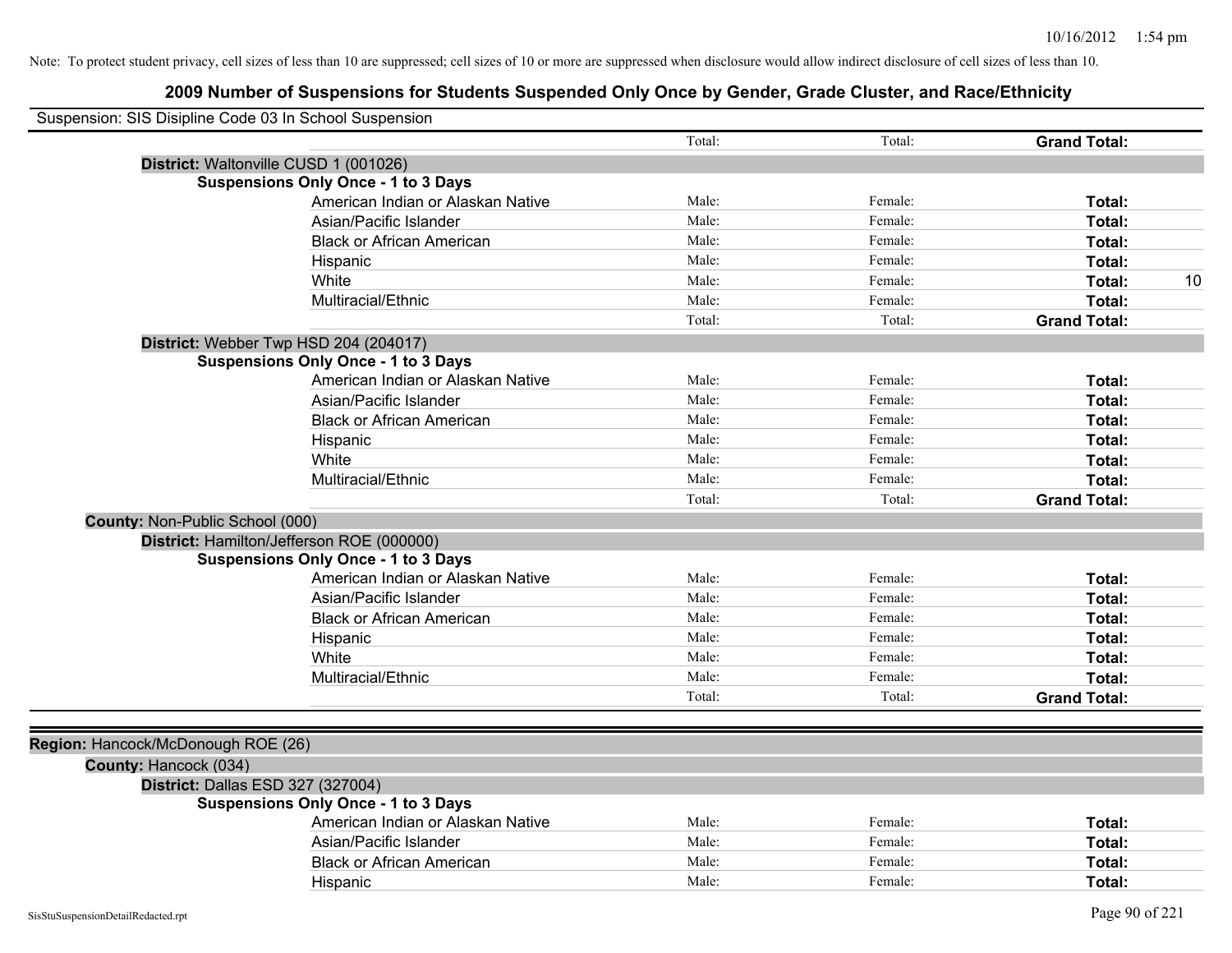| Suspension: SIS Disipline Code 03 In School Suspension |                                               |        |               |        |                     |    |
|--------------------------------------------------------|-----------------------------------------------|--------|---------------|--------|---------------------|----|
|                                                        | White                                         | Male:  | Female:       |        | Total:              | 10 |
|                                                        | Multiracial/Ethnic                            | Male:  | Female:       |        | Total:              |    |
|                                                        |                                               | Total: |               | Total: | <b>Grand Total:</b> |    |
| District: Illini West H S Dist 307 (307016)            |                                               |        |               |        |                     |    |
|                                                        | <b>Suspensions Only Once - 1 to 3 Days</b>    |        |               |        |                     |    |
|                                                        | American Indian or Alaskan Native             | Male:  | Female:       |        | Total:              |    |
|                                                        | Asian/Pacific Islander                        | Male:  | Female:       |        | Total:              |    |
|                                                        | <b>Black or African American</b>              | Male:  | Female:       |        | Total:              |    |
|                                                        | Hispanic                                      | Male:  | Female:       |        | Total:              |    |
|                                                        | White                                         | Male:  | 20<br>Female: | 25     | Total:              | 45 |
|                                                        | Multiracial/Ethnic                            | Male:  | Female:       |        | Total:              |    |
|                                                        |                                               | Total: |               | Total: | <b>Grand Total:</b> |    |
|                                                        | <b>Suspensions Only Once - 4 or More Days</b> |        |               |        |                     |    |
|                                                        | American Indian or Alaskan Native             | Male:  | Female:       |        | Total:              |    |
|                                                        | Asian/Pacific Islander                        | Male:  | Female:       |        | Total:              |    |
|                                                        | <b>Black or African American</b>              | Male:  | Female:       |        | Total:              |    |
|                                                        | Hispanic                                      | Male:  | Female:       |        | Total:              |    |
|                                                        | White                                         | Male:  | Female:       |        | Total:              |    |
|                                                        | Multiracial/Ethnic                            | Male:  | Female:       |        | Total:              |    |
|                                                        |                                               | Total: |               | Total: | <b>Grand Total:</b> |    |
| District: La Harpe CSD 347 (347004)                    |                                               |        |               |        |                     |    |
|                                                        | <b>Suspensions Only Once - 1 to 3 Days</b>    |        |               |        |                     |    |
|                                                        | American Indian or Alaskan Native             | Male:  | Female:       |        | Total:              |    |
|                                                        | Asian/Pacific Islander                        | Male:  | Female:       |        | Total:              |    |
|                                                        | <b>Black or African American</b>              | Male:  | Female:       |        | Total:              |    |
|                                                        | Hispanic                                      | Male:  | Female:       |        | Total:              |    |
|                                                        | White                                         | Male:  | Female:       |        | Total:              |    |
|                                                        | Multiracial/Ethnic                            | Male:  | Female:       |        | Total:              |    |
|                                                        |                                               | Total: |               | Total: | <b>Grand Total:</b> | 10 |
| District: Nauvoo-Colusa CUSD 325 (325026)              |                                               |        |               |        |                     |    |
|                                                        | <b>Suspensions Only Once - 1 to 3 Days</b>    |        |               |        |                     |    |
|                                                        | American Indian or Alaskan Native             | Male:  | Female:       |        | Total:              |    |
|                                                        | Asian/Pacific Islander                        | Male:  | Female:       |        | Total:              |    |
|                                                        | <b>Black or African American</b>              | Male:  | Female:       |        | Total:              |    |
|                                                        | Hispanic                                      | Male:  | Female:       |        | Total:              |    |
|                                                        | White                                         | Male:  | Female:       |        | Total:              |    |
|                                                        | Multiracial/Ethnic                            | Male:  | Female:       |        | Total:              |    |
|                                                        |                                               | Total: |               | Total: | <b>Grand Total:</b> |    |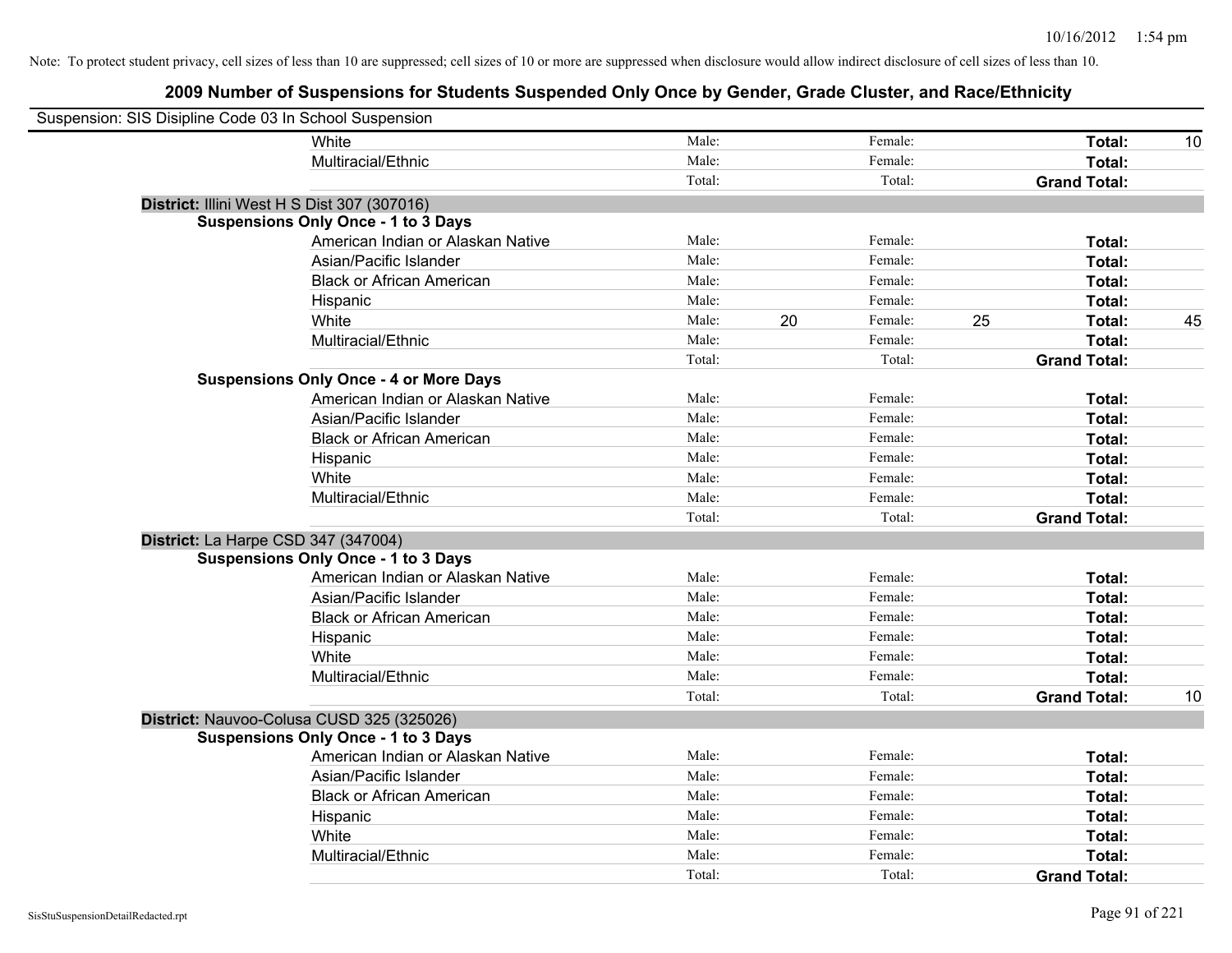| Suspension: SIS Disipline Code 03 In School Suspension |        |    |         |    |                     |    |
|--------------------------------------------------------|--------|----|---------|----|---------------------|----|
| District: Southeastern CUSD 337 (337026)               |        |    |         |    |                     |    |
| <b>Suspensions Only Once - 1 to 3 Days</b>             |        |    |         |    |                     |    |
| American Indian or Alaskan Native                      | Male:  |    | Female: |    | Total:              |    |
| Asian/Pacific Islander                                 | Male:  |    | Female: |    | Total:              |    |
| <b>Black or African American</b>                       | Male:  |    | Female: |    | Total:              |    |
| Hispanic                                               | Male:  |    | Female: |    | Total:              |    |
| White                                                  | Male:  |    | Female: |    | Total:              | 19 |
| Multiracial/Ethnic                                     | Male:  |    | Female: |    | Total:              |    |
|                                                        | Total: |    | Total:  |    | <b>Grand Total:</b> |    |
| District: Warsaw CUSD 316 (316026)                     |        |    |         |    |                     |    |
| <b>Suspensions Only Once - 1 to 3 Days</b>             |        |    |         |    |                     |    |
| American Indian or Alaskan Native                      | Male:  |    | Female: |    | Total:              |    |
| Asian/Pacific Islander                                 | Male:  |    | Female: |    | Total:              |    |
| <b>Black or African American</b>                       | Male:  |    | Female: |    | Total:              |    |
| Hispanic                                               | Male:  |    | Female: |    | Total:              |    |
| White                                                  | Male:  |    | Female: |    | Total:              | 29 |
| Multiracial/Ethnic                                     | Male:  |    | Female: |    | Total:              |    |
|                                                        | Total: |    | Total:  |    | <b>Grand Total:</b> |    |
| County: Mcdonough (062)                                |        |    |         |    |                     |    |
| District: Bushnell Prairie City CUSD 170 (170026)      |        |    |         |    |                     |    |
| <b>Suspensions Only Once - 1 to 3 Days</b>             |        |    |         |    |                     |    |
| American Indian or Alaskan Native                      | Male:  |    | Female: |    | Total:              |    |
| Asian/Pacific Islander                                 | Male:  |    | Female: |    | Total:              |    |
| <b>Black or African American</b>                       | Male:  |    | Female: |    | Total:              |    |
| Hispanic                                               | Male:  |    | Female: |    | Total:              |    |
| White                                                  | Male:  | 18 | Female: | 10 | Total:              | 28 |
| Multiracial/Ethnic                                     | Male:  |    | Female: |    | <b>Total:</b>       |    |
|                                                        | Total: |    | Total:  |    | <b>Grand Total:</b> |    |
| District: Macomb CUSD 185 (185026)                     |        |    |         |    |                     |    |
| <b>Suspensions Only Once - 1 to 3 Days</b>             |        |    |         |    |                     |    |
| American Indian or Alaskan Native                      | Male:  |    | Female: |    | Total:              |    |
| Asian/Pacific Islander                                 | Male:  |    | Female: |    | Total:              |    |
| <b>Black or African American</b>                       | Male:  |    | Female: |    | Total:              |    |
| Hispanic                                               | Male:  |    | Female: |    | Total:              |    |
| White                                                  | Male:  | 18 | Female: | 12 | Total:              | 30 |
| Multiracial/Ethnic                                     | Male:  |    | Female: |    | Total:              |    |
|                                                        | Total: |    | Total:  |    | <b>Grand Total:</b> | 42 |
|                                                        |        |    |         |    |                     |    |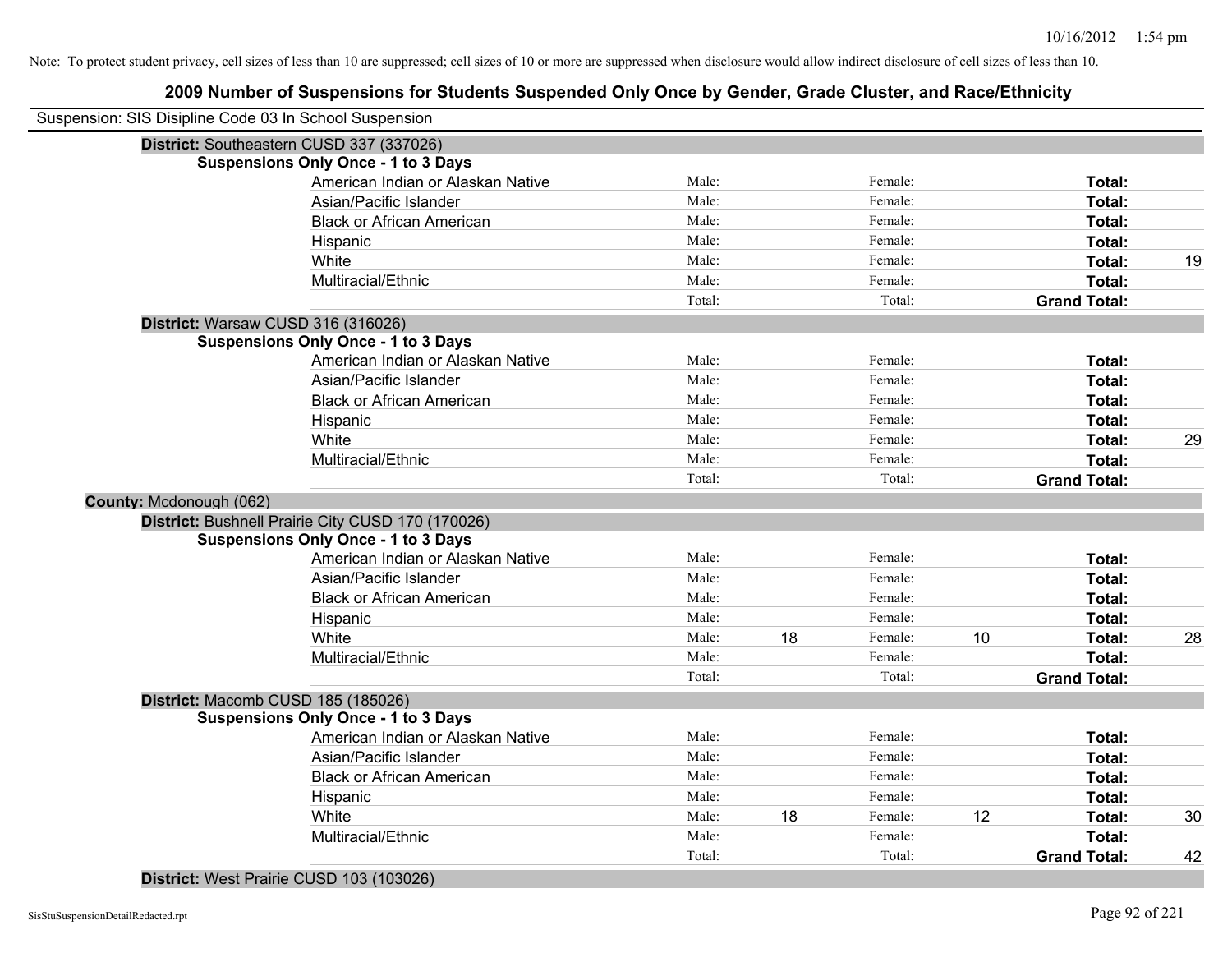|                                          | Suspension: SIS Disipline Code 03 In School Suspension |        |    |         |    |                     |    |
|------------------------------------------|--------------------------------------------------------|--------|----|---------|----|---------------------|----|
|                                          | <b>Suspensions Only Once - 1 to 3 Days</b>             |        |    |         |    |                     |    |
|                                          | American Indian or Alaskan Native                      | Male:  |    | Female: |    | Total:              |    |
|                                          | Asian/Pacific Islander                                 | Male:  |    | Female: |    | Total:              |    |
|                                          | <b>Black or African American</b>                       | Male:  |    | Female: |    | Total:              |    |
|                                          | Hispanic                                               | Male:  |    | Female: |    | Total:              |    |
|                                          | White                                                  | Male:  |    | Female: |    | Total:              |    |
|                                          | Multiracial/Ethnic                                     | Male:  |    | Female: |    | Total:              |    |
|                                          |                                                        | Total: |    | Total:  |    | <b>Grand Total:</b> |    |
| County: Non-Public School (000)          |                                                        |        |    |         |    |                     |    |
|                                          | District: Hancock/McDonough ROE (000000)               |        |    |         |    |                     |    |
|                                          | <b>Suspensions Only Once - 1 to 3 Days</b>             |        |    |         |    |                     |    |
|                                          | American Indian or Alaskan Native                      | Male:  |    | Female: |    | Total:              |    |
|                                          | Asian/Pacific Islander                                 | Male:  |    | Female: |    | Total:              |    |
|                                          | <b>Black or African American</b>                       | Male:  |    | Female: |    | Total:              |    |
|                                          | Hispanic                                               | Male:  |    | Female: |    | Total:              |    |
|                                          | White                                                  | Male:  |    | Female: |    | Total:              |    |
|                                          | Multiracial/Ethnic                                     | Male:  |    | Female: |    | Total:              |    |
|                                          |                                                        | Total: |    | Total:  |    | <b>Grand Total:</b> |    |
| Region: Henderson/Mercer/Warren ROE (27) |                                                        |        |    |         |    |                     |    |
| County: Henderson (036)                  |                                                        |        |    |         |    |                     |    |
|                                          | District: West Central CUSD 235 (235026)               |        |    |         |    |                     |    |
|                                          | <b>Suspensions Only Once - 1 to 3 Days</b>             | Male:  |    | Female: |    |                     |    |
|                                          | American Indian or Alaskan Native                      | Male:  |    |         |    | Total:              |    |
|                                          | Asian/Pacific Islander                                 | Male:  |    | Female: |    | Total:              |    |
|                                          | <b>Black or African American</b>                       | Male:  |    | Female: |    | Total:              |    |
|                                          | Hispanic                                               |        |    | Female: |    | Total:              |    |
|                                          | White                                                  | Male:  | 49 | Female: | 22 | Total:              | 71 |
|                                          | Multiracial/Ethnic                                     | Male:  |    | Female: |    | Total:              |    |
|                                          |                                                        | Total: |    | Total:  |    | <b>Grand Total:</b> |    |
| County: Mercer (066)                     |                                                        |        |    |         |    |                     |    |
|                                          | District: Aledo CUSD 201 (201026)                      |        |    |         |    |                     |    |
|                                          | <b>Suspensions Only Once - 1 to 3 Days</b>             |        |    |         |    |                     |    |
|                                          | American Indian or Alaskan Native                      | Male:  |    | Female: |    | Total:              |    |
|                                          | Asian/Pacific Islander                                 | Male:  |    | Female: |    | Total:              |    |
|                                          | <b>Black or African American</b>                       | Male:  |    | Female: |    | Total:              |    |
|                                          | Hispanic                                               | Male:  |    | Female: |    | Total:              |    |
|                                          | White                                                  | Male:  |    | Female: |    | Total:              |    |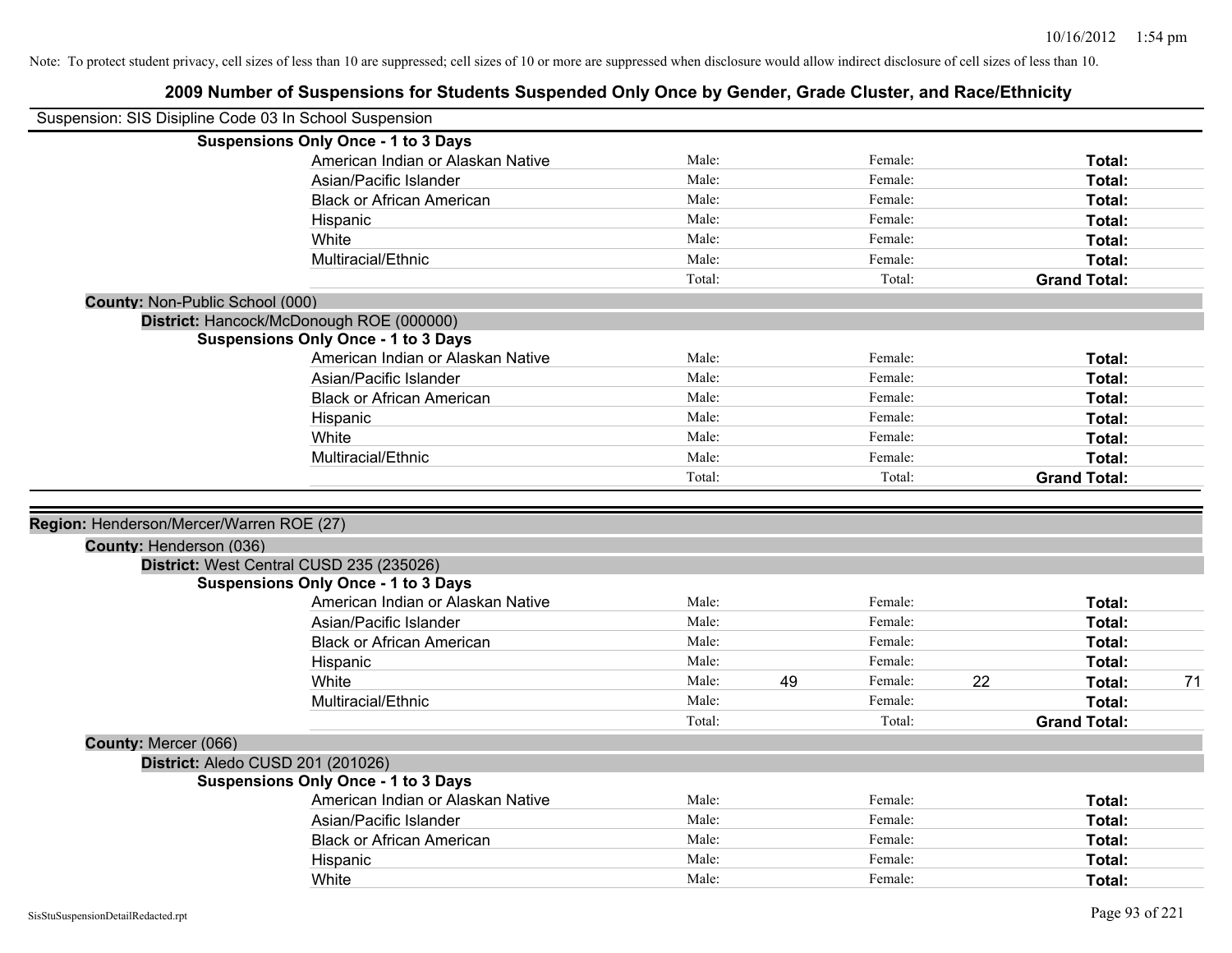| Suspension: SIS Disipline Code 03 In School Suspension |                                                |        |    |         |    |                     |    |
|--------------------------------------------------------|------------------------------------------------|--------|----|---------|----|---------------------|----|
|                                                        | Multiracial/Ethnic                             | Male:  |    | Female: |    | Total:              |    |
|                                                        |                                                | Total: |    | Total:  |    | <b>Grand Total:</b> |    |
|                                                        | <b>Suspensions Only Once - 4 or More Days</b>  |        |    |         |    |                     |    |
|                                                        | American Indian or Alaskan Native              | Male:  |    | Female: |    | Total:              |    |
|                                                        | Asian/Pacific Islander                         | Male:  |    | Female: |    | Total:              |    |
|                                                        | <b>Black or African American</b>               | Male:  |    | Female: |    | Total:              |    |
|                                                        | Hispanic                                       | Male:  |    | Female: |    | Total:              |    |
|                                                        | White                                          | Male:  |    | Female: |    | Total:              |    |
|                                                        | Multiracial/Ethnic                             | Male:  |    | Female: |    | Total:              |    |
|                                                        |                                                | Total: |    | Total:  |    | <b>Grand Total:</b> |    |
| District: Westmer CUSD 203 (203026)                    |                                                |        |    |         |    |                     |    |
|                                                        | <b>Suspensions Only Once - 1 to 3 Days</b>     |        |    |         |    |                     |    |
|                                                        | American Indian or Alaskan Native              | Male:  |    | Female: |    | Total:              |    |
|                                                        | Asian/Pacific Islander                         | Male:  |    | Female: |    | Total:              |    |
|                                                        | <b>Black or African American</b>               | Male:  |    | Female: |    | Total:              |    |
|                                                        | Hispanic                                       | Male:  |    | Female: |    | Total:              |    |
|                                                        | White                                          | Male:  |    | Female: |    | Total:              | 27 |
|                                                        | Multiracial/Ethnic                             | Male:  |    | Female: |    | Total:              |    |
|                                                        |                                                | Total: |    | Total:  |    | <b>Grand Total:</b> |    |
| County: Warren (094)                                   |                                                |        |    |         |    |                     |    |
|                                                        | District: Monmouth-Roseville CUSD 238 (238026) |        |    |         |    |                     |    |
|                                                        | <b>Suspensions Only Once - 1 to 3 Days</b>     |        |    |         |    |                     |    |
|                                                        | American Indian or Alaskan Native              | Male:  |    | Female: |    | Total:              |    |
|                                                        | Asian/Pacific Islander                         | Male:  |    | Female: |    | Total:              |    |
|                                                        | <b>Black or African American</b>               | Male:  |    | Female: |    | Total:              |    |
|                                                        | Hispanic                                       | Male:  |    | Female: |    | Total:              | 19 |
|                                                        | White                                          | Male:  | 56 | Female: | 20 | Total:              | 76 |
|                                                        | Multiracial/Ethnic                             | Male:  |    | Female: |    | Total:              | 11 |
|                                                        |                                                | Total: |    | Total:  |    | <b>Grand Total:</b> |    |
| District: United CUSD 304 (304026)                     |                                                |        |    |         |    |                     |    |
|                                                        | <b>Suspensions Only Once - 1 to 3 Days</b>     |        |    |         |    |                     |    |
|                                                        | American Indian or Alaskan Native              | Male:  |    | Female: |    | Total:              |    |
|                                                        | Asian/Pacific Islander                         | Male:  |    | Female: |    | Total:              |    |
|                                                        | <b>Black or African American</b>               | Male:  |    | Female: |    | Total:              |    |
|                                                        | Hispanic                                       | Male:  |    | Female: |    | Total:              |    |
|                                                        | White                                          | Male:  |    | Female: |    | Total:              | 13 |
|                                                        | Multiracial/Ethnic                             | Male:  |    | Female: |    | Total:              |    |
|                                                        |                                                | Total: |    | Total:  |    | <b>Grand Total:</b> |    |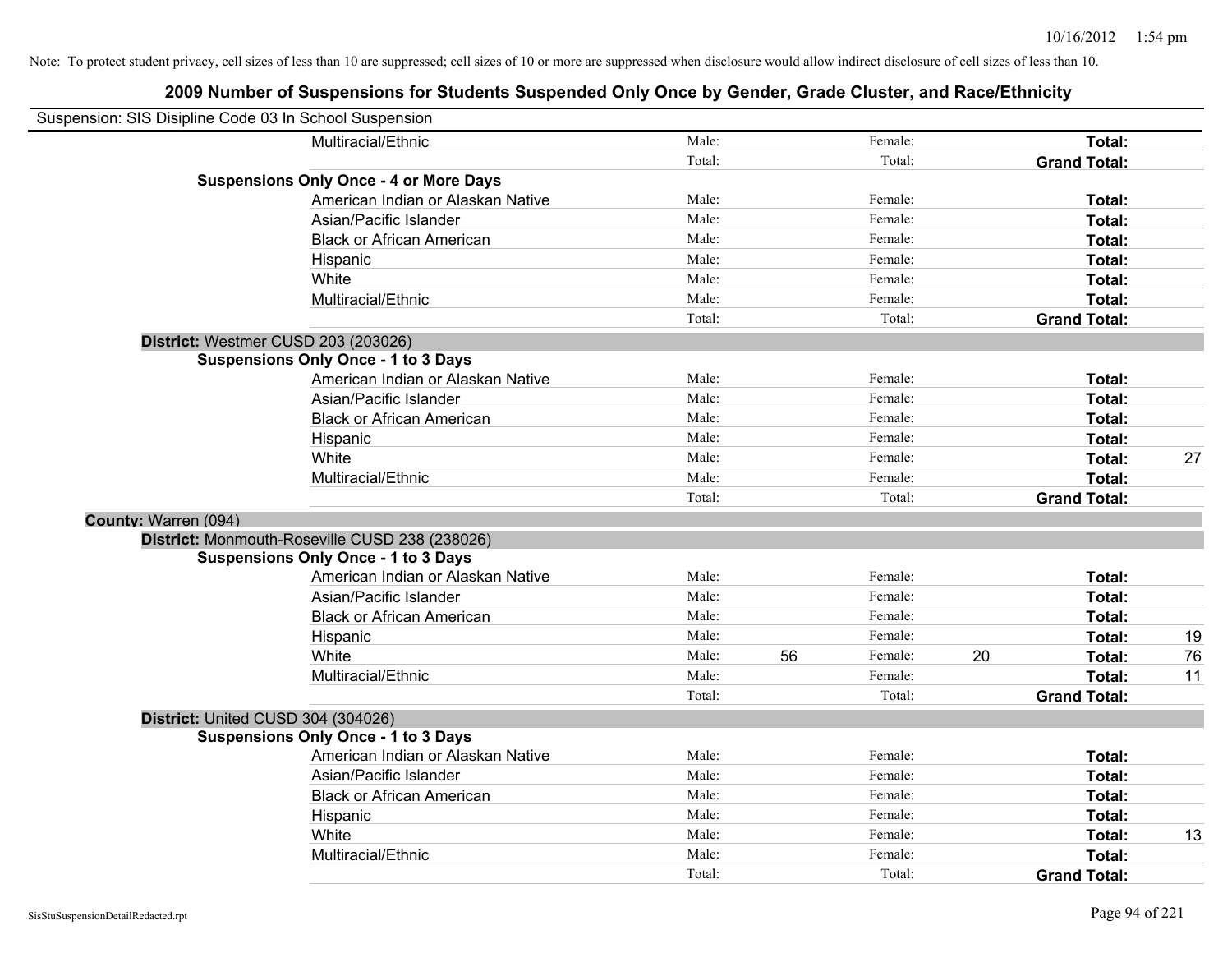## **2009 Number of Suspensions for Students Suspended Only Once by Gender, Grade Cluster, and Race/Ethnicity**

Suspension: SIS Disipline Code 03 In School Suspension

| Region: Iroquois/Kankakee ROE (32) |                                               |        |    |         |    |                     |    |
|------------------------------------|-----------------------------------------------|--------|----|---------|----|---------------------|----|
| County: Iroquois (038)             |                                               |        |    |         |    |                     |    |
|                                    | District: Central CUSD 4 (004026)             |        |    |         |    |                     |    |
|                                    | <b>Suspensions Only Once - 1 to 3 Days</b>    |        |    |         |    |                     |    |
|                                    | American Indian or Alaskan Native             | Male:  |    | Female: |    | Total:              |    |
|                                    | Asian/Pacific Islander                        | Male:  |    | Female: |    | Total:              |    |
|                                    | <b>Black or African American</b>              | Male:  |    | Female: |    | Total:              |    |
|                                    | Hispanic                                      | Male:  |    | Female: |    | Total:              |    |
|                                    | White                                         | Male:  | 42 | Female: | 20 | Total:              | 62 |
|                                    | Multiracial/Ethnic                            | Male:  |    | Female: |    | Total:              |    |
|                                    |                                               | Total: |    | Total:  |    | <b>Grand Total:</b> |    |
|                                    | District: Crescent Iroquois CUSD 249 (249026) |        |    |         |    |                     |    |
|                                    | <b>Suspensions Only Once - 1 to 3 Days</b>    |        |    |         |    |                     |    |
|                                    | American Indian or Alaskan Native             | Male:  |    | Female: |    | Total:              |    |
|                                    | Asian/Pacific Islander                        | Male:  |    | Female: |    | Total:              |    |
|                                    | <b>Black or African American</b>              | Male:  |    | Female: |    | Total:              |    |
|                                    | Hispanic                                      | Male:  |    | Female: |    | Total:              |    |
|                                    | White                                         | Male:  |    | Female: |    | Total:              | 10 |
|                                    | Multiracial/Ethnic                            | Male:  |    | Female: |    | Total:              |    |
|                                    |                                               | Total: |    | Total:  |    | <b>Grand Total:</b> |    |
|                                    | District: Donovan CUSD 3 (003026)             |        |    |         |    |                     |    |
|                                    | <b>Suspensions Only Once - 1 to 3 Days</b>    |        |    |         |    |                     |    |
|                                    | American Indian or Alaskan Native             | Male:  |    | Female: |    | Total:              |    |
|                                    | Asian/Pacific Islander                        | Male:  |    | Female: |    | Total:              |    |
|                                    | <b>Black or African American</b>              | Male:  |    | Female: |    | Total:              |    |
|                                    | Hispanic                                      | Male:  |    | Female: |    | Total:              |    |
|                                    | White                                         | Male:  |    | Female: |    | Total:              | 17 |
|                                    | Multiracial/Ethnic                            | Male:  |    | Female: |    | Total:              |    |
|                                    |                                               | Total: |    | Total:  |    | <b>Grand Total:</b> |    |
|                                    | District: Iroquois County CUSD 9 (009026)     |        |    |         |    |                     |    |
|                                    | <b>Suspensions Only Once - 1 to 3 Days</b>    |        |    |         |    |                     |    |
|                                    | American Indian or Alaskan Native             | Male:  |    | Female: |    | Total:              |    |
|                                    | Asian/Pacific Islander                        | Male:  |    | Female: |    | Total:              |    |
|                                    | <b>Black or African American</b>              | Male:  |    | Female: |    | Total:              |    |
|                                    | Hispanic                                      | Male:  |    | Female: |    | Total:              |    |
|                                    | White                                         | Male:  | 24 | Female: | 26 | Total:              | 50 |
|                                    | Multiracial/Ethnic                            | Male:  |    | Female: |    | Total:              |    |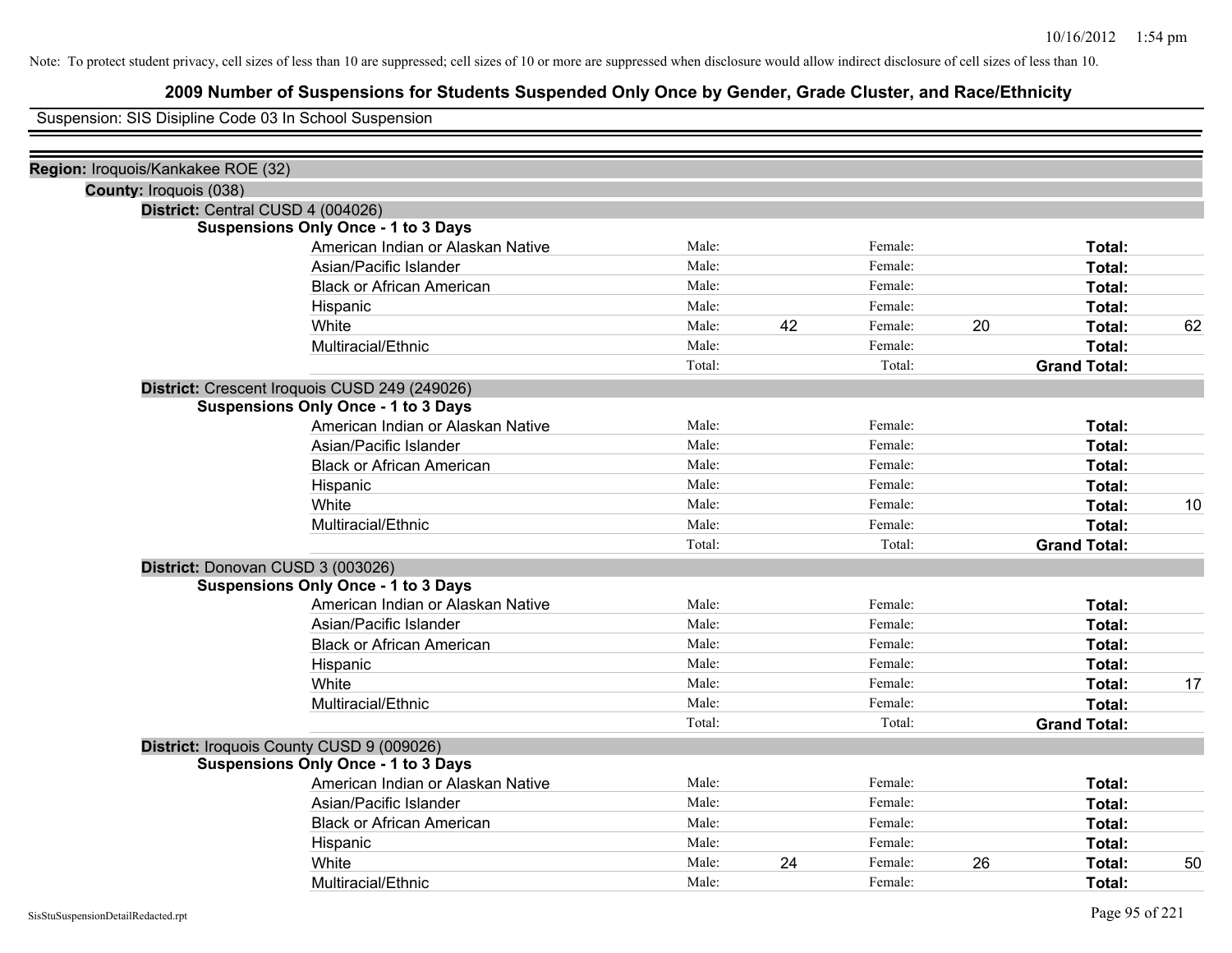## **2009 Number of Suspensions for Students Suspended Only Once by Gender, Grade Cluster, and Race/Ethnicity**

| Suspension: SIS Disipline Code 03 In School Suspension |        |         |                     |    |
|--------------------------------------------------------|--------|---------|---------------------|----|
|                                                        | Total: | Total:  | <b>Grand Total:</b> |    |
| District: Iroquois West CUSD 10 (010026)               |        |         |                     |    |
| <b>Suspensions Only Once - 1 to 3 Days</b>             |        |         |                     |    |
| American Indian or Alaskan Native                      | Male:  | Female: | Total:              |    |
| Asian/Pacific Islander                                 | Male:  | Female: | Total:              |    |
| <b>Black or African American</b>                       | Male:  | Female: | Total:              |    |
| Hispanic                                               | Male:  | Female: | Total:              |    |
| White                                                  | Male:  | Female: | Total:              |    |
| Multiracial/Ethnic                                     | Male:  | Female: | Total:              |    |
|                                                        | Total: | Total:  | <b>Grand Total:</b> | 13 |
| District: Milford CCSD 280 (280004)                    |        |         |                     |    |
| <b>Suspensions Only Once - 1 to 3 Days</b>             |        |         |                     |    |
| American Indian or Alaskan Native                      | Male:  | Female: | Total:              |    |
| Asian/Pacific Islander                                 | Male:  | Female: | Total:              |    |
| <b>Black or African American</b>                       | Male:  | Female: | Total:              |    |
| Hispanic                                               | Male:  | Female: | Total:              |    |
| White                                                  | Male:  | Female: | Total:              | 21 |
| Multiracial/Ethnic                                     | Male:  | Female: | Total:              |    |
|                                                        | Total: | Total:  | <b>Grand Total:</b> |    |
| District: Milford Twp HSD 233 (233017)                 |        |         |                     |    |
| <b>Suspensions Only Once - 1 to 3 Days</b>             |        |         |                     |    |
| American Indian or Alaskan Native                      | Male:  | Female: | Total:              |    |
| Asian/Pacific Islander                                 | Male:  | Female: | Total:              |    |
| <b>Black or African American</b>                       | Male:  | Female: | Total:              |    |
| Hispanic                                               | Male:  | Female: | Total:              |    |
| White                                                  | Male:  | Female: | Total:              | 14 |
| Multiracial/Ethnic                                     | Male:  | Female: | Total:              |    |
|                                                        | Total: | Total:  | <b>Grand Total:</b> |    |
| <b>Suspensions Only Once - 4 or More Days</b>          |        |         |                     |    |
| American Indian or Alaskan Native                      | Male:  | Female: | Total:              |    |
| Asian/Pacific Islander                                 | Male:  | Female: | Total:              |    |
| <b>Black or African American</b>                       | Male:  | Female: | Total:              |    |
| Hispanic                                               | Male:  | Female: | Total:              |    |
| White                                                  | Male:  | Female: | Total:              |    |
| Multiracial/Ethnic                                     | Male:  | Female: | Total:              |    |
|                                                        | Total: | Total:  | <b>Grand Total:</b> |    |

**District:** Bourbonnais SD 53 (053002)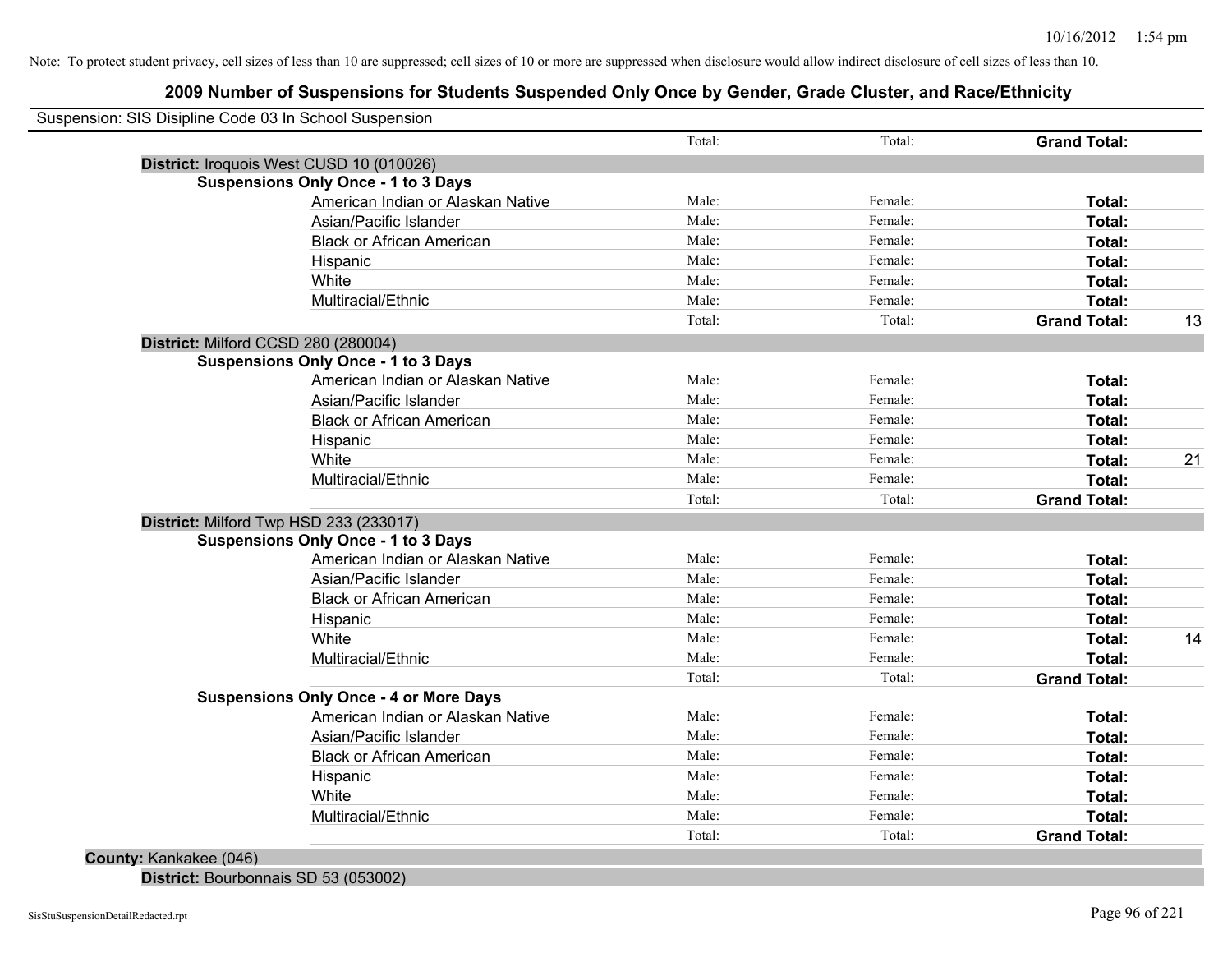|                                                        | 2009 Number of Suspensions for Students Suspended Only Once by Gender, Grade Cluster, and Race/Ethnicity |        |    |         |    |                     |     |
|--------------------------------------------------------|----------------------------------------------------------------------------------------------------------|--------|----|---------|----|---------------------|-----|
| Suspension: SIS Disipline Code 03 In School Suspension |                                                                                                          |        |    |         |    |                     |     |
|                                                        | <b>Suspensions Only Once - 1 to 3 Days</b>                                                               |        |    |         |    |                     |     |
|                                                        | American Indian or Alaskan Native                                                                        | Male:  |    | Female: |    | Total:              |     |
|                                                        | Asian/Pacific Islander                                                                                   | Male:  |    | Female: |    | Total:              |     |
|                                                        | <b>Black or African American</b>                                                                         | Male:  |    | Female: |    | Total:              |     |
|                                                        | Hispanic                                                                                                 | Male:  |    | Female: |    | Total:              |     |
|                                                        | White                                                                                                    | Male:  |    | Female: |    | Total:              | 33  |
|                                                        | Multiracial/Ethnic                                                                                       | Male:  |    | Female: |    | Total:              |     |
|                                                        |                                                                                                          | Total: |    | Total:  |    | <b>Grand Total:</b> | 51  |
|                                                        | <b>Suspensions Only Once - 4 or More Days</b>                                                            |        |    |         |    |                     |     |
|                                                        | American Indian or Alaskan Native                                                                        | Male:  |    | Female: |    | Total:              |     |
|                                                        | Asian/Pacific Islander                                                                                   | Male:  |    | Female: |    | Total:              |     |
|                                                        | <b>Black or African American</b>                                                                         | Male:  |    | Female: |    | Total:              |     |
|                                                        | Hispanic                                                                                                 | Male:  |    | Female: |    | Total:              |     |
|                                                        | White                                                                                                    | Male:  |    | Female: |    | Total:              | 16  |
|                                                        | Multiracial/Ethnic                                                                                       | Male:  |    | Female: |    | Total:              |     |
|                                                        |                                                                                                          | Total: |    | Total:  |    | <b>Grand Total:</b> |     |
|                                                        | District: Bradley Bourbonnais CHSD 307 (307016)                                                          |        |    |         |    |                     |     |
|                                                        | <b>Suspensions Only Once - 1 to 3 Days</b>                                                               |        |    |         |    |                     |     |
|                                                        | American Indian or Alaskan Native                                                                        | Male:  |    | Female: |    | Total:              |     |
|                                                        | Asian/Pacific Islander                                                                                   | Male:  |    | Female: |    | Total:              |     |
|                                                        | <b>Black or African American</b>                                                                         | Male:  | 17 | Female: | 21 | Total:              | 38  |
|                                                        | Hispanic                                                                                                 | Male:  |    | Female: |    | Total:              | 13  |
|                                                        | White                                                                                                    | Male:  | 61 | Female: | 41 | Total:              | 102 |
|                                                        | Multiracial/Ethnic                                                                                       | Male:  |    | Female: |    | Total:              |     |
|                                                        |                                                                                                          | Total: |    | Total:  |    | <b>Grand Total:</b> |     |
|                                                        | <b>Suspensions Only Once - 4 or More Days</b>                                                            |        |    |         |    |                     |     |
|                                                        | American Indian or Alaskan Native                                                                        | Male:  |    | Female: |    | Total:              |     |
|                                                        | Asian/Pacific Islander                                                                                   | Male:  |    | Female: |    | Total:              |     |
|                                                        | <b>Black or African American</b>                                                                         | Male:  |    | Female: |    | Total:              |     |
|                                                        | Hispanic                                                                                                 | Male:  |    | Female: |    | Total:              |     |
|                                                        | White                                                                                                    | Male:  |    | Female: |    | Total:              |     |
|                                                        | Multiracial/Ethnic                                                                                       | Male:  |    | Female: |    | Total:              |     |
|                                                        |                                                                                                          | Total: |    | Total:  |    | <b>Grand Total:</b> |     |
| District: Bradley SD 61 (061002)                       |                                                                                                          |        |    |         |    |                     |     |
|                                                        | <b>Suspensions Only Once - 1 to 3 Days</b>                                                               |        |    |         |    |                     |     |
|                                                        | American Indian or Alaskan Native                                                                        | Male:  |    | Female: |    | Total:              |     |
|                                                        | Asian/Pacific Islander                                                                                   | Male:  |    | Female: |    | Total:              |     |
|                                                        | <b>Black or African American</b>                                                                         | Male:  |    | Female: |    | Total:              |     |
|                                                        | Hispanic                                                                                                 | Male:  |    | Female: |    | Total:              |     |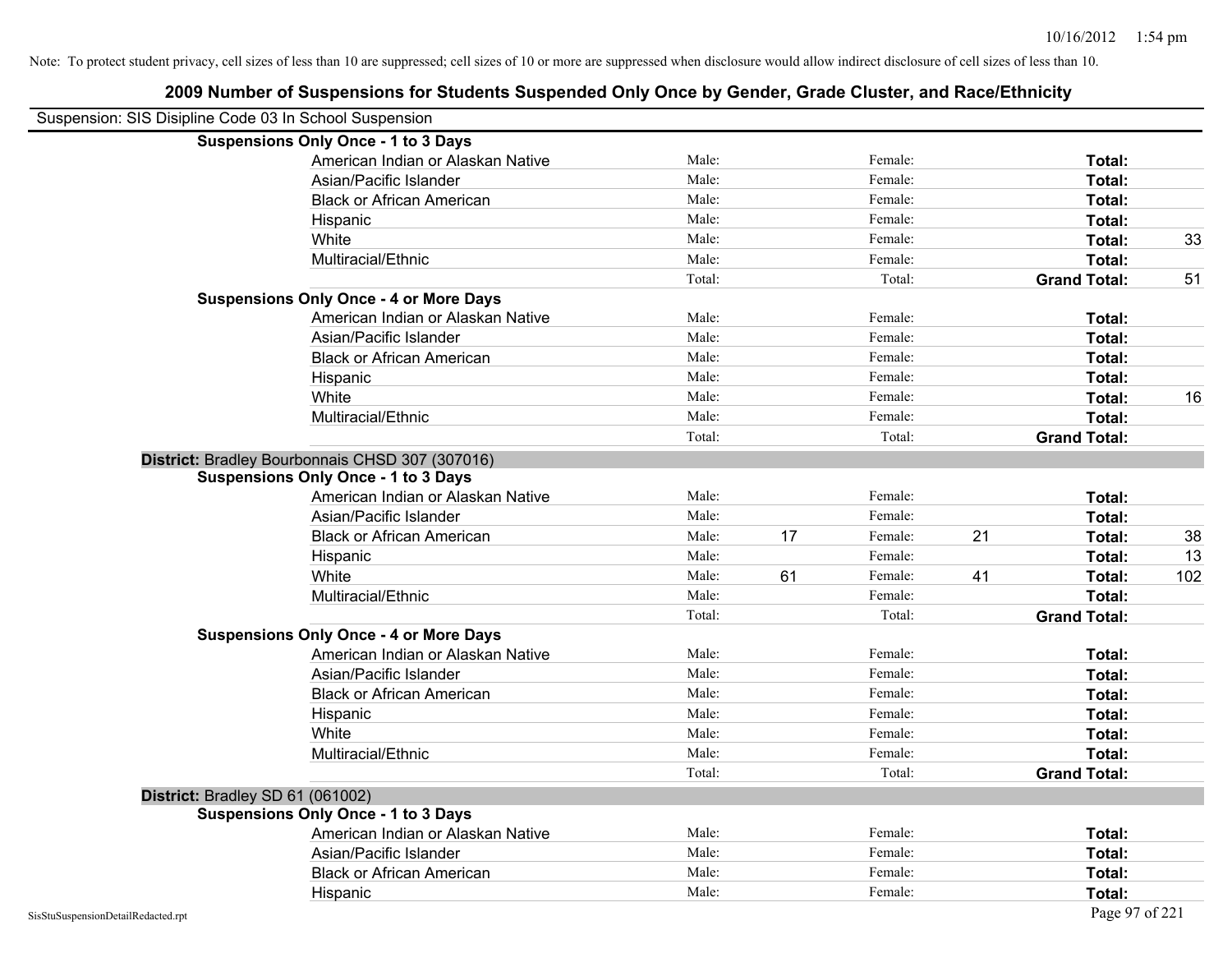| Suspension: SIS Disipline Code 03 In School Suspension |                                               |        |     |         |     |                     |     |
|--------------------------------------------------------|-----------------------------------------------|--------|-----|---------|-----|---------------------|-----|
|                                                        | White                                         | Male:  |     | Female: |     | Total:              | 38  |
|                                                        | Multiracial/Ethnic                            | Male:  |     | Female: |     | Total:              |     |
|                                                        |                                               | Total: | 37  | Total:  | 14  | <b>Grand Total:</b> | 51  |
| District: Grant Park CUSD 6 (006026)                   |                                               |        |     |         |     |                     |     |
|                                                        | <b>Suspensions Only Once - 1 to 3 Days</b>    |        |     |         |     |                     |     |
|                                                        | American Indian or Alaskan Native             | Male:  |     | Female: |     | Total:              |     |
|                                                        | Asian/Pacific Islander                        | Male:  |     | Female: |     | Total:              |     |
|                                                        | <b>Black or African American</b>              | Male:  |     | Female: |     | Total:              |     |
|                                                        | Hispanic                                      | Male:  |     | Female: |     | Total:              |     |
|                                                        | White                                         | Male:  |     | Female: |     | Total:              | 17  |
|                                                        | Multiracial/Ethnic                            | Male:  |     | Female: |     | Total:              |     |
|                                                        |                                               | Total: |     | Total:  |     | <b>Grand Total:</b> |     |
|                                                        | <b>Suspensions Only Once - 4 or More Days</b> |        |     |         |     |                     |     |
|                                                        | American Indian or Alaskan Native             | Male:  |     | Female: |     | Total:              |     |
|                                                        | Asian/Pacific Islander                        | Male:  |     | Female: |     | Total:              |     |
|                                                        | <b>Black or African American</b>              | Male:  |     | Female: |     | Total:              |     |
|                                                        | Hispanic                                      | Male:  |     | Female: |     | Total:              |     |
|                                                        | White                                         | Male:  |     | Female: |     | Total:              |     |
|                                                        | Multiracial/Ethnic                            | Male:  |     | Female: |     | Total:              |     |
|                                                        |                                               | Total: |     | Total:  |     | <b>Grand Total:</b> |     |
| District: Herscher CUSD 2 (002026)                     |                                               |        |     |         |     |                     |     |
|                                                        | <b>Suspensions Only Once - 1 to 3 Days</b>    |        |     |         |     |                     |     |
|                                                        | American Indian or Alaskan Native             | Male:  |     | Female: |     | Total:              |     |
|                                                        | Asian/Pacific Islander                        | Male:  |     | Female: |     | Total:              |     |
|                                                        | <b>Black or African American</b>              | Male:  |     | Female: |     | Total:              |     |
|                                                        | Hispanic                                      | Male:  |     | Female: |     | Total:              |     |
|                                                        | White                                         | Male:  |     | Female: |     | Total:              |     |
|                                                        | Multiracial/Ethnic                            | Male:  |     | Female: |     | Total:              |     |
|                                                        |                                               | Total: |     | Total:  |     | <b>Grand Total:</b> |     |
| District: Kankakee SD 111 (111025)                     |                                               |        |     |         |     |                     |     |
|                                                        | <b>Suspensions Only Once - 1 to 3 Days</b>    |        |     |         |     |                     |     |
|                                                        | American Indian or Alaskan Native             | Male:  |     | Female: |     | Total:              |     |
|                                                        | Asian/Pacific Islander                        | Male:  |     | Female: |     | Total:              |     |
|                                                        | <b>Black or African American</b>              | Male:  | 182 | Female: | 134 | Total:              | 316 |
|                                                        | Hispanic                                      | Male:  | 34  | Female: | 21  | Total:              | 55  |
|                                                        | White                                         | Male:  | 35  | Female: | 14  | Total:              | 49  |
|                                                        | Multiracial/Ethnic                            | Male:  |     | Female: |     | Total:              |     |
|                                                        |                                               | Total: |     | Total:  |     | <b>Grand Total:</b> |     |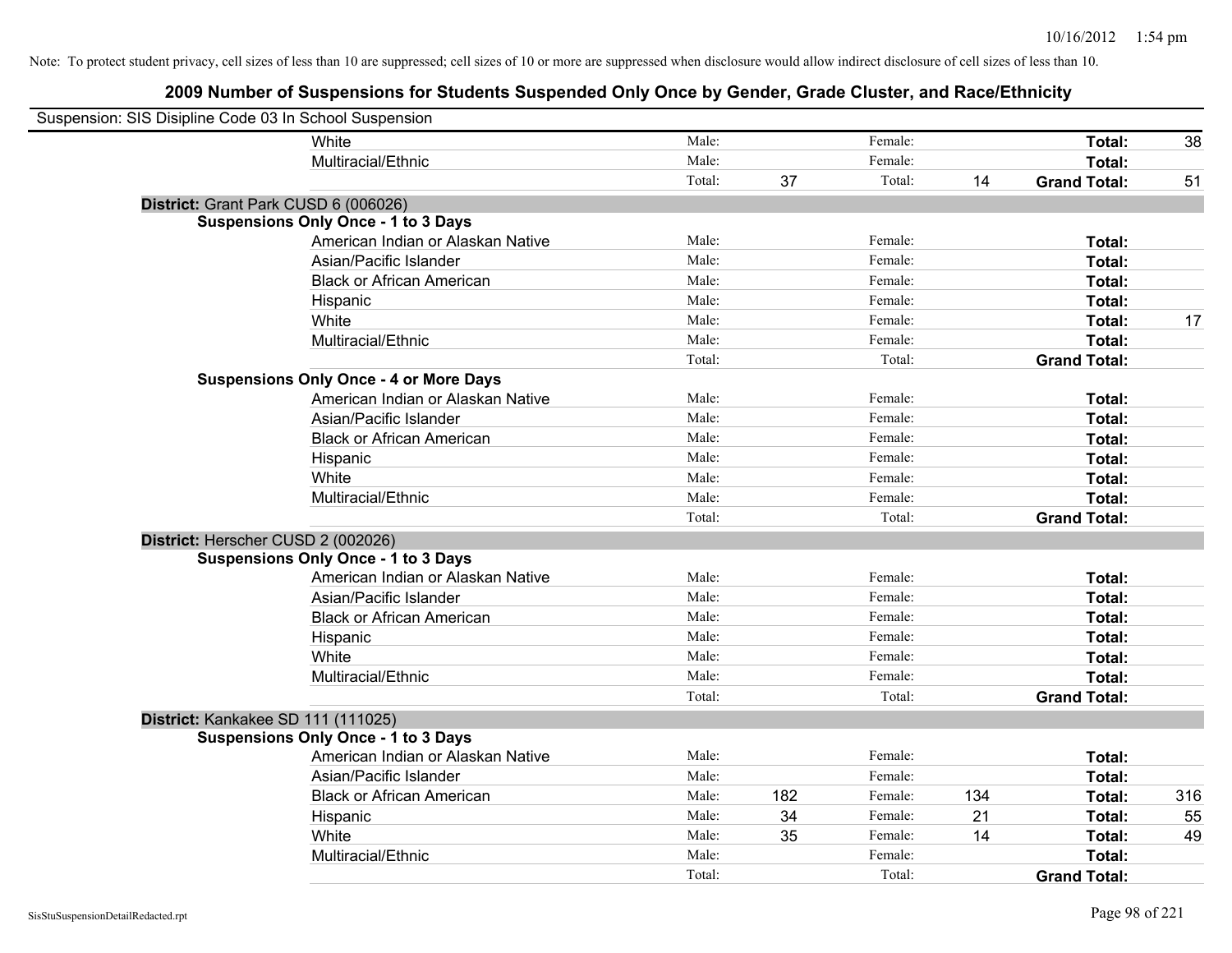| Suspension: SIS Disipline Code 03 In School Suspension |        |    |         |    |                     |    |
|--------------------------------------------------------|--------|----|---------|----|---------------------|----|
| District: Manteno CUSD 5 (005026)                      |        |    |         |    |                     |    |
| <b>Suspensions Only Once - 1 to 3 Days</b>             |        |    |         |    |                     |    |
| American Indian or Alaskan Native                      | Male:  |    | Female: |    | Total:              |    |
| Asian/Pacific Islander                                 | Male:  |    | Female: |    | Total:              |    |
| <b>Black or African American</b>                       | Male:  |    | Female: |    | Total:              |    |
| Hispanic                                               | Male:  |    | Female: |    | Total:              |    |
| White                                                  | Male:  | 40 | Female: | 15 | <b>Total:</b>       | 55 |
| Multiracial/Ethnic                                     | Male:  |    | Female: |    | Total:              |    |
|                                                        | Total: |    | Total:  |    | <b>Grand Total:</b> |    |
| <b>Suspensions Only Once - 4 or More Days</b>          |        |    |         |    |                     |    |
| American Indian or Alaskan Native                      | Male:  |    | Female: |    | Total:              |    |
| Asian/Pacific Islander                                 | Male:  |    | Female: |    | Total:              |    |
| <b>Black or African American</b>                       | Male:  |    | Female: |    | Total:              |    |
| Hispanic                                               | Male:  |    | Female: |    | Total:              |    |
| White                                                  | Male:  |    | Female: |    | Total:              |    |
| Multiracial/Ethnic                                     | Male:  |    | Female: |    | Total:              |    |
|                                                        | Total: |    | Total:  |    | <b>Grand Total:</b> |    |
| District: Momence CUSD 1 (001026)                      |        |    |         |    |                     |    |
| <b>Suspensions Only Once - 1 to 3 Days</b>             |        |    |         |    |                     |    |
| American Indian or Alaskan Native                      | Male:  |    | Female: |    | Total:              |    |
| Asian/Pacific Islander                                 | Male:  |    | Female: |    | Total:              |    |
| <b>Black or African American</b>                       | Male:  |    | Female: |    | Total:              | 20 |
| Hispanic                                               | Male:  |    | Female: |    | Total:              |    |
| White                                                  | Male:  |    | Female: |    | Total:              | 22 |
| Multiracial/Ethnic                                     | Male:  |    | Female: |    | Total:              |    |
|                                                        | Total: |    | Total:  |    | <b>Grand Total:</b> |    |
| <b>Suspensions Only Once - 4 or More Days</b>          |        |    |         |    |                     |    |
| American Indian or Alaskan Native                      | Male:  |    | Female: |    | Total:              |    |
| Asian/Pacific Islander                                 | Male:  |    | Female: |    | Total:              |    |
| <b>Black or African American</b>                       | Male:  |    | Female: |    | Total:              |    |
| Hispanic                                               | Male:  |    | Female: |    | Total:              |    |
| White                                                  | Male:  |    | Female: |    | Total:              |    |
| Multiracial/Ethnic                                     | Male:  |    | Female: |    | Total:              |    |
|                                                        | Total: |    | Total:  |    | <b>Grand Total:</b> |    |
| District: Pembroke CCSD 259 (259004)                   |        |    |         |    |                     |    |
| <b>Suspensions Only Once - 1 to 3 Days</b>             |        |    |         |    |                     |    |
| American Indian or Alaskan Native                      | Male:  |    | Female: |    | Total:              |    |
| Asian/Pacific Islander                                 | Male:  |    | Female: |    | Total:              |    |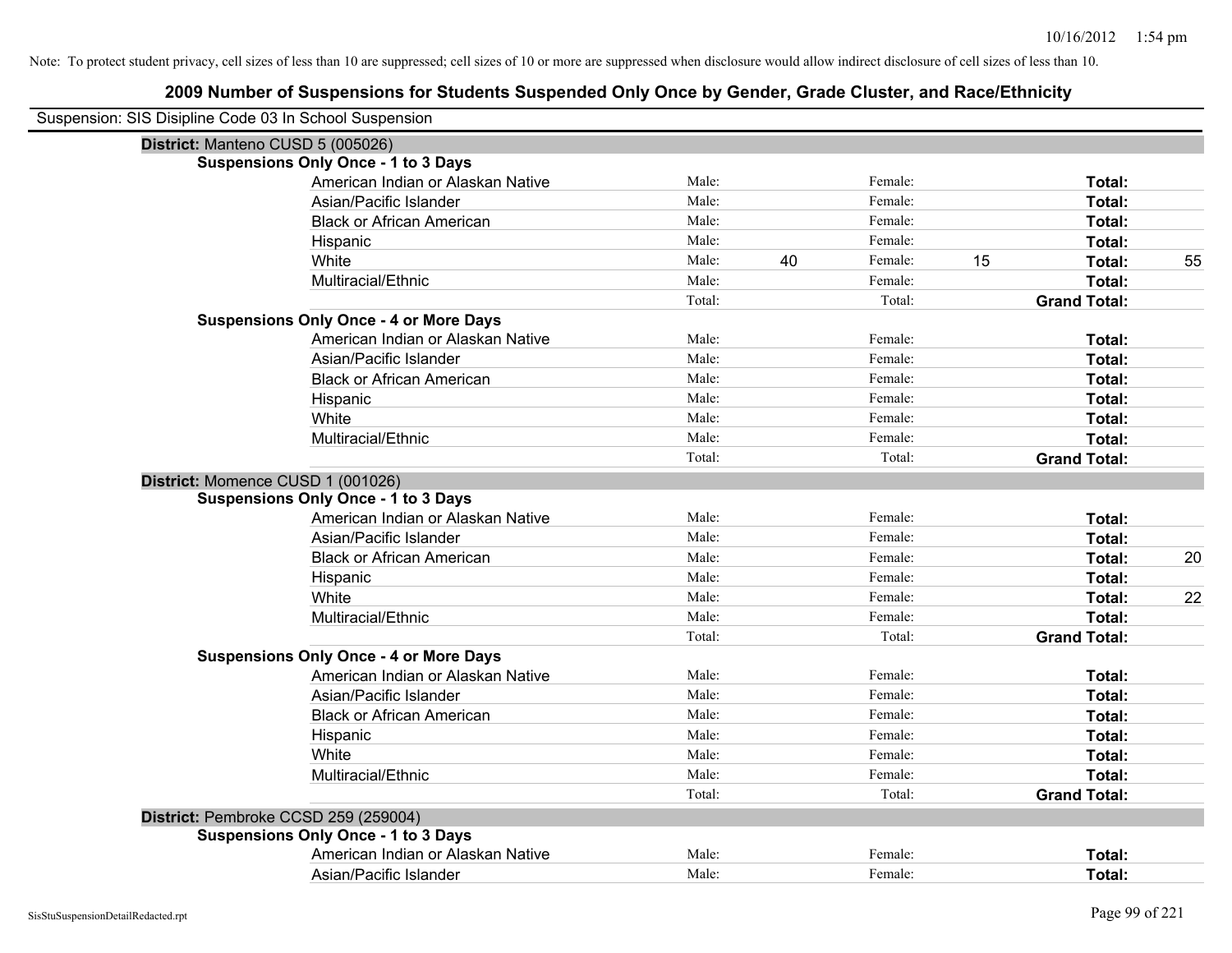|                                 | Suspension: SIS Disipline Code 03 In School Suspension |        |    |         |    |                     |    |
|---------------------------------|--------------------------------------------------------|--------|----|---------|----|---------------------|----|
|                                 | <b>Black or African American</b>                       | Male:  | 19 | Female: | 10 | Total:              | 29 |
|                                 | Hispanic                                               | Male:  |    | Female: |    | Total:              |    |
|                                 | White                                                  | Male:  |    | Female: |    | <b>Total:</b>       |    |
|                                 | Multiracial/Ethnic                                     | Male:  |    | Female: |    | Total:              |    |
|                                 |                                                        | Total: |    | Total:  |    | <b>Grand Total:</b> |    |
|                                 | District: St Anne CHSD 302 (302016)                    |        |    |         |    |                     |    |
|                                 | <b>Suspensions Only Once - 1 to 3 Days</b>             |        |    |         |    |                     |    |
|                                 | American Indian or Alaskan Native                      | Male:  |    | Female: |    | Total:              |    |
|                                 | Asian/Pacific Islander                                 | Male:  |    | Female: |    | Total:              |    |
|                                 | <b>Black or African American</b>                       | Male:  |    | Female: |    | Total:              | 11 |
|                                 | Hispanic                                               | Male:  |    | Female: |    | Total:              |    |
|                                 | White                                                  | Male:  |    | Female: |    | Total:              |    |
|                                 | Multiracial/Ethnic                                     | Male:  |    | Female: |    | Total:              |    |
|                                 |                                                        | Total: |    | Total:  |    | <b>Grand Total:</b> |    |
|                                 | District: St George CCSD 258 (258004)                  |        |    |         |    |                     |    |
|                                 | <b>Suspensions Only Once - 1 to 3 Days</b>             |        |    |         |    |                     |    |
|                                 | American Indian or Alaskan Native                      | Male:  |    | Female: |    | Total:              |    |
|                                 | Asian/Pacific Islander                                 | Male:  |    | Female: |    | Total:              |    |
|                                 | <b>Black or African American</b>                       | Male:  |    | Female: |    | Total:              |    |
|                                 | Hispanic                                               | Male:  |    | Female: |    | Total:              |    |
|                                 | White                                                  | Male:  |    | Female: |    | Total:              | 12 |
|                                 | Multiracial/Ethnic                                     | Male:  |    | Female: |    | Total:              |    |
|                                 |                                                        | Total: |    | Total:  |    | <b>Grand Total:</b> |    |
| County: Non-Public School (000) |                                                        |        |    |         |    |                     |    |
|                                 | District: Iroquois/Kankakee ROE (000000)               |        |    |         |    |                     |    |
|                                 | <b>Suspensions Only Once - 1 to 3 Days</b>             |        |    |         |    |                     |    |
|                                 | American Indian or Alaskan Native                      | Male:  |    | Female: |    | Total:              |    |
|                                 | Asian/Pacific Islander                                 | Male:  |    | Female: |    | Total:              |    |
|                                 | <b>Black or African American</b>                       | Male:  |    | Female: |    | Total:              |    |
|                                 | Hispanic                                               | Male:  |    | Female: |    | Total:              |    |
|                                 | White                                                  | Male:  |    | Female: |    | Total:              |    |
|                                 | Multiracial/Ethnic                                     | Male:  |    | Female: |    | Total:              |    |
|                                 |                                                        | Total: |    | Total:  |    | <b>Grand Total:</b> |    |
|                                 | District: Non-Public School (0000)                     |        |    |         |    |                     |    |
|                                 | <b>Suspensions Only Once - 1 to 3 Days</b>             |        |    |         |    |                     |    |
|                                 | American Indian or Alaskan Native                      | Male:  |    | Female: |    | Total:              |    |
|                                 | Asian/Pacific Islander                                 | Male:  |    | Female: |    | Total:              |    |
|                                 | <b>Black or African American</b>                       | Male:  |    | Female: |    | Total:              |    |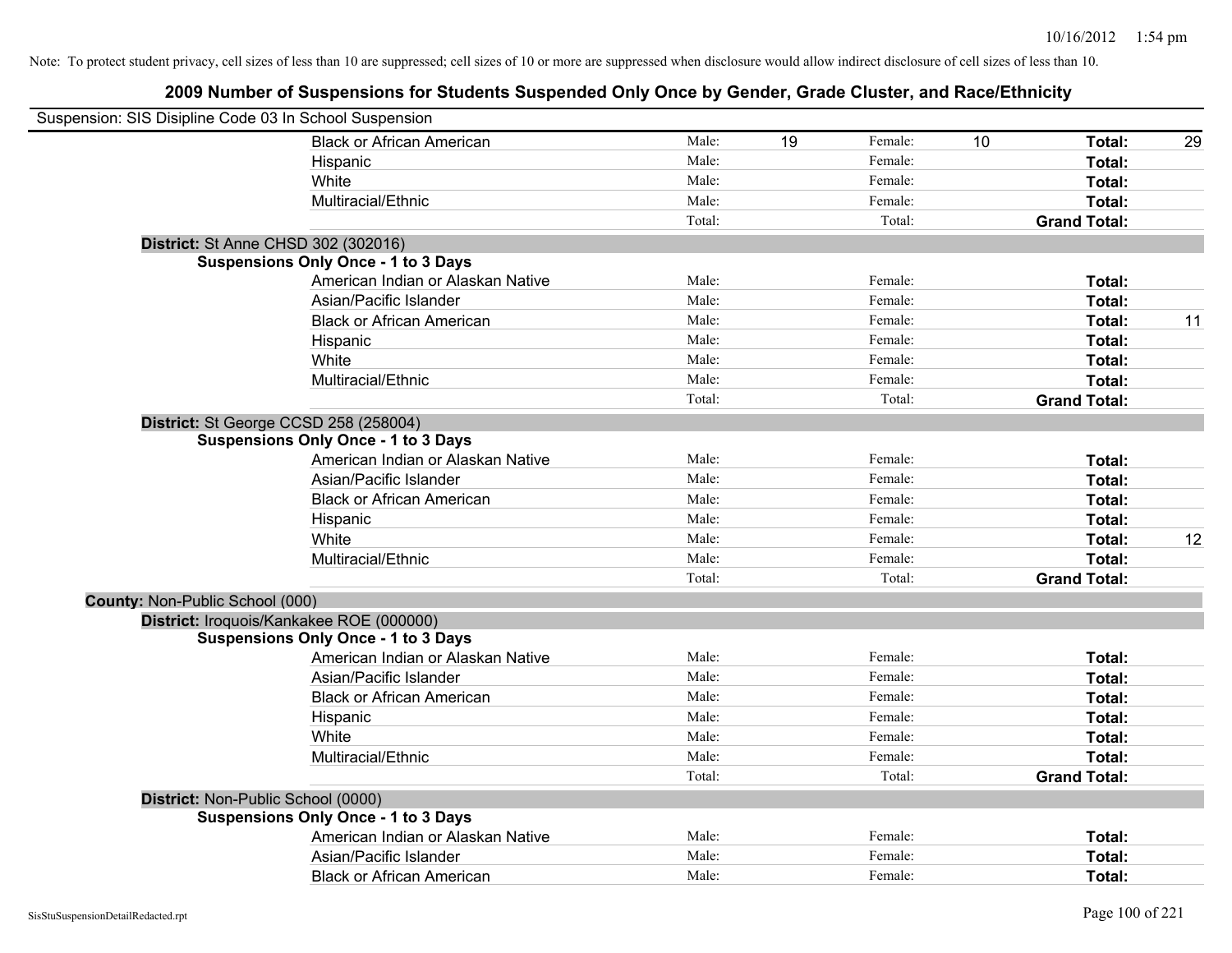| Suspension: SIS Disipline Code 03 In School Suspension |                                               |        |    |         |    |                     |    |
|--------------------------------------------------------|-----------------------------------------------|--------|----|---------|----|---------------------|----|
|                                                        | Hispanic                                      | Male:  |    | Female: |    | Total:              |    |
|                                                        | White                                         | Male:  |    | Female: |    | <b>Total:</b>       |    |
|                                                        | Multiracial/Ethnic                            | Male:  |    | Female: |    | Total:              |    |
|                                                        |                                               | Total: |    | Total:  |    | <b>Grand Total:</b> |    |
|                                                        |                                               |        |    |         |    |                     |    |
| Region: Jackson/Perry ROE (30)                         |                                               |        |    |         |    |                     |    |
| County: Jackson (039)                                  |                                               |        |    |         |    |                     |    |
|                                                        | District: Carbondale ESD 95 (095002)          |        |    |         |    |                     |    |
|                                                        | <b>Suspensions Only Once - 1 to 3 Days</b>    |        |    |         |    |                     |    |
|                                                        | American Indian or Alaskan Native             | Male:  |    | Female: |    | Total:              |    |
|                                                        | Asian/Pacific Islander                        | Male:  |    | Female: |    | <b>Total:</b>       |    |
|                                                        | <b>Black or African American</b>              | Male:  |    | Female: |    | Total:              | 21 |
|                                                        | Hispanic                                      | Male:  |    | Female: |    | Total:              |    |
|                                                        | White                                         | Male:  |    | Female: |    | Total:              |    |
|                                                        | Multiracial/Ethnic                            | Male:  |    | Female: |    | Total:              |    |
|                                                        |                                               | Total: | 22 | Total:  | 12 | <b>Grand Total:</b> | 34 |
|                                                        | District: DeSoto Cons SD 86 (086003)          |        |    |         |    |                     |    |
|                                                        | <b>Suspensions Only Once - 1 to 3 Days</b>    |        |    |         |    |                     |    |
|                                                        | American Indian or Alaskan Native             | Male:  |    | Female: |    | Total:              |    |
|                                                        | Asian/Pacific Islander                        | Male:  |    | Female: |    | Total:              |    |
|                                                        | <b>Black or African American</b>              | Male:  |    | Female: |    | <b>Total:</b>       |    |
|                                                        | Hispanic                                      | Male:  |    | Female: |    | Total:              |    |
|                                                        | White                                         | Male:  |    | Female: |    | Total:              | 14 |
|                                                        | Multiracial/Ethnic                            | Male:  |    | Female: |    | Total:              |    |
|                                                        |                                               | Total: |    | Total:  |    | <b>Grand Total:</b> |    |
|                                                        | District: Elverado CUSD 196 (196026)          |        |    |         |    |                     |    |
|                                                        | <b>Suspensions Only Once - 1 to 3 Days</b>    |        |    |         |    |                     |    |
|                                                        | American Indian or Alaskan Native             | Male:  |    | Female: |    | Total:              |    |
|                                                        | Asian/Pacific Islander                        | Male:  |    | Female: |    | Total:              |    |
|                                                        | <b>Black or African American</b>              | Male:  |    | Female: |    | <b>Total:</b>       |    |
|                                                        | Hispanic                                      | Male:  |    | Female: |    | Total:              |    |
|                                                        | White                                         | Male:  |    | Female: |    | Total:              |    |
|                                                        | Multiracial/Ethnic                            | Male:  |    | Female: |    | Total:              |    |
|                                                        |                                               | Total: |    | Total:  |    | <b>Grand Total:</b> | 10 |
|                                                        | <b>Suspensions Only Once - 4 or More Days</b> |        |    |         |    |                     |    |
|                                                        | American Indian or Alaskan Native             | Male:  |    | Female: |    | Total:              |    |
|                                                        | Asian/Pacific Islander                        | Male:  |    | Female: |    | <b>Total:</b>       |    |
|                                                        | <b>Black or African American</b>              | Male:  |    | Female: |    | Total:              |    |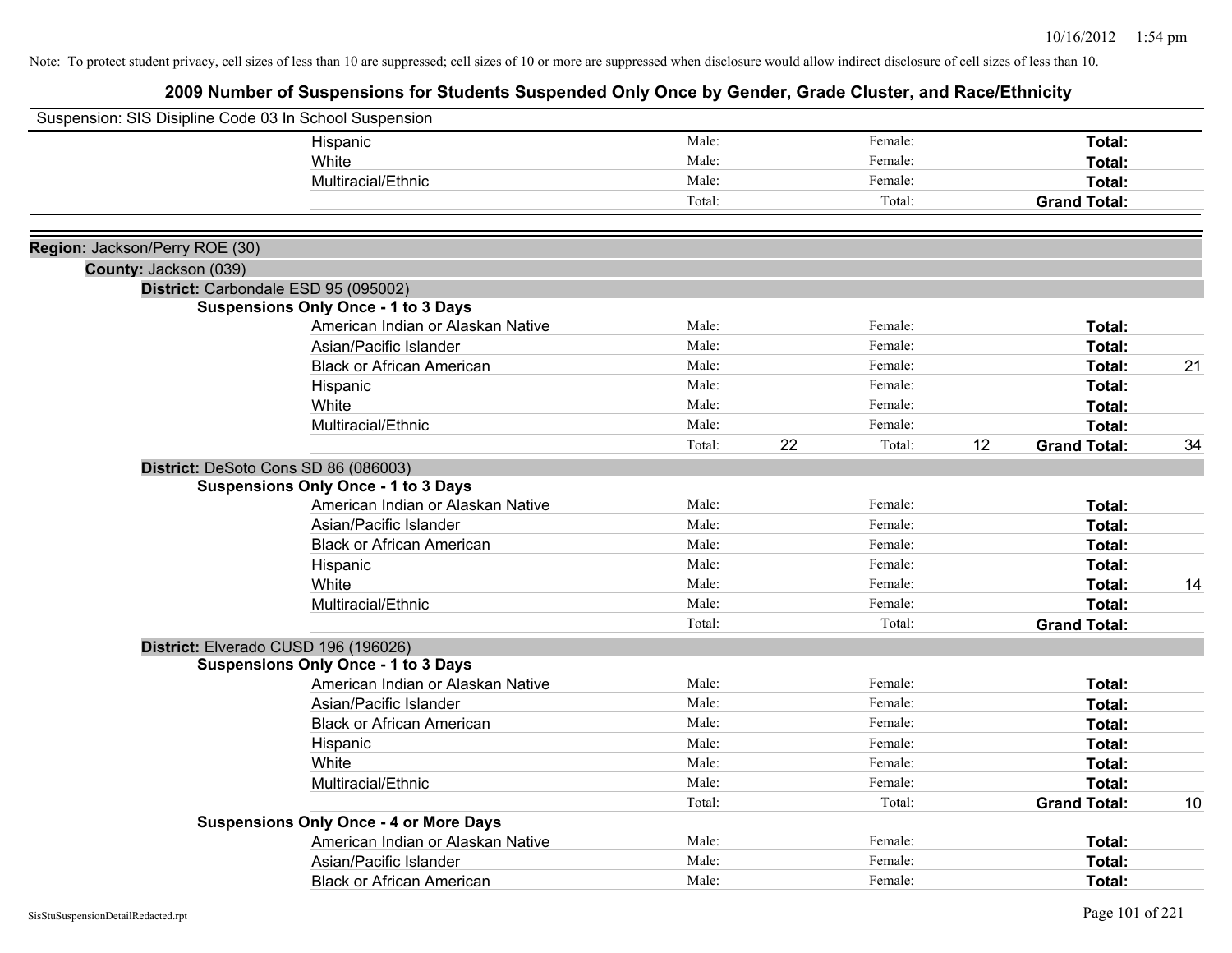| Suspension: SIS Disipline Code 03 In School Suspension |                                               |        |    |         |    |                     |    |
|--------------------------------------------------------|-----------------------------------------------|--------|----|---------|----|---------------------|----|
|                                                        | Hispanic                                      | Male:  |    | Female: |    | Total:              |    |
|                                                        | White                                         | Male:  |    | Female: |    | Total:              |    |
|                                                        | Multiracial/Ethnic                            | Male:  |    | Female: |    | Total:              |    |
|                                                        |                                               | Total: |    | Total:  |    | <b>Grand Total:</b> |    |
| District: Giant City CCSD 130 (130004)                 |                                               |        |    |         |    |                     |    |
|                                                        | <b>Suspensions Only Once - 1 to 3 Days</b>    |        |    |         |    |                     |    |
|                                                        | American Indian or Alaskan Native             | Male:  |    | Female: |    | Total:              |    |
|                                                        | Asian/Pacific Islander                        | Male:  |    | Female: |    | Total:              |    |
|                                                        | <b>Black or African American</b>              | Male:  |    | Female: |    | Total:              |    |
|                                                        | Hispanic                                      | Male:  |    | Female: |    | Total:              |    |
|                                                        | White                                         | Male:  |    | Female: |    | Total:              |    |
|                                                        | Multiracial/Ethnic                            | Male:  |    | Female: |    | Total:              |    |
|                                                        |                                               | Total: |    | Total:  |    | <b>Grand Total:</b> |    |
| District: Murphysboro CUSD 186 (186026)                |                                               |        |    |         |    |                     |    |
|                                                        | <b>Suspensions Only Once - 1 to 3 Days</b>    |        |    |         |    |                     |    |
|                                                        | American Indian or Alaskan Native             | Male:  |    | Female: |    | Total:              |    |
|                                                        | Asian/Pacific Islander                        | Male:  |    | Female: |    | Total:              |    |
|                                                        | <b>Black or African American</b>              | Male:  |    | Female: |    | Total:              | 18 |
|                                                        | Hispanic                                      | Male:  |    | Female: |    | Total:              |    |
|                                                        | White                                         | Male:  | 45 | Female: | 25 | Total:              | 70 |
|                                                        | Multiracial/Ethnic                            | Male:  |    | Female: |    | Total:              |    |
|                                                        |                                               | Total: | 60 | Total:  | 39 | <b>Grand Total:</b> | 99 |
| District: Trico CUSD 176 (176026)                      |                                               |        |    |         |    |                     |    |
|                                                        | <b>Suspensions Only Once - 1 to 3 Days</b>    |        |    |         |    |                     |    |
|                                                        | American Indian or Alaskan Native             | Male:  |    | Female: |    | Total:              |    |
|                                                        | Asian/Pacific Islander                        | Male:  |    | Female: |    | Total:              |    |
|                                                        | <b>Black or African American</b>              | Male:  |    | Female: |    | Total:              |    |
|                                                        | Hispanic                                      | Male:  |    | Female: |    | Total:              |    |
|                                                        | White                                         | Male:  |    | Female: |    | Total:              | 43 |
|                                                        | Multiracial/Ethnic                            | Male:  |    | Female: |    | Total:              |    |
|                                                        |                                               | Total: |    | Total:  |    | <b>Grand Total:</b> |    |
|                                                        | <b>Suspensions Only Once - 4 or More Days</b> |        |    |         |    |                     |    |
|                                                        | American Indian or Alaskan Native             | Male:  |    | Female: |    | Total:              |    |
|                                                        | Asian/Pacific Islander                        | Male:  |    | Female: |    | Total:              |    |
|                                                        | <b>Black or African American</b>              | Male:  |    | Female: |    | Total:              |    |
|                                                        | Hispanic                                      | Male:  |    | Female: |    | Total:              |    |
|                                                        | White                                         | Male:  |    | Female: |    | Total:              |    |
|                                                        | Multiracial/Ethnic                            | Male:  |    | Female: |    | Total:              |    |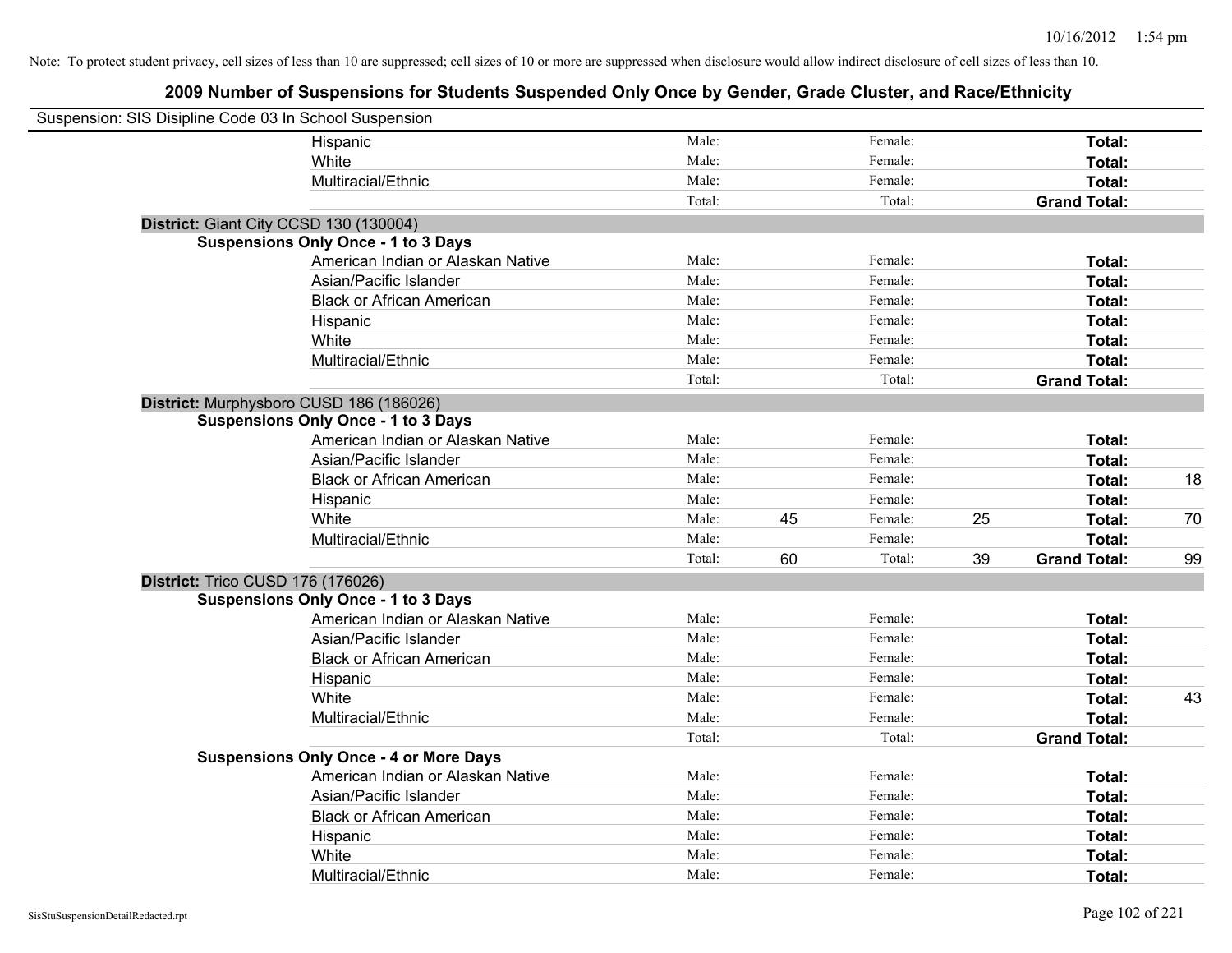| Suspension: SIS Disipline Code 03 In School Suspension |                                                                                      |        |     |         |     |                     |     |
|--------------------------------------------------------|--------------------------------------------------------------------------------------|--------|-----|---------|-----|---------------------|-----|
|                                                        |                                                                                      | Total: |     | Total:  |     | <b>Grand Total:</b> |     |
| County: Perry (073)                                    |                                                                                      |        |     |         |     |                     |     |
| District: CCSD 204 (204004)                            |                                                                                      |        |     |         |     |                     |     |
|                                                        | <b>Suspensions Only Once - 1 to 3 Days</b>                                           |        |     |         |     |                     |     |
|                                                        | American Indian or Alaskan Native                                                    | Male:  |     | Female: |     | Total:              |     |
|                                                        | Asian/Pacific Islander                                                               | Male:  |     | Female: |     | Total:              |     |
|                                                        | <b>Black or African American</b>                                                     | Male:  |     | Female: |     | Total:              |     |
|                                                        | Hispanic                                                                             | Male:  |     | Female: |     | <b>Total:</b>       |     |
|                                                        | White                                                                                | Male:  |     | Female: |     | <b>Total:</b>       |     |
|                                                        | Multiracial/Ethnic                                                                   | Male:  |     | Female: |     | Total:              |     |
|                                                        |                                                                                      | Total: |     | Total:  |     | <b>Grand Total:</b> |     |
|                                                        | District: Duquoin CUSD 300 (300026)                                                  |        |     |         |     |                     |     |
|                                                        | <b>Suspensions Only Once - 1 to 3 Days</b>                                           |        |     |         |     |                     |     |
|                                                        | American Indian or Alaskan Native                                                    | Male:  |     | Female: |     | Total:              |     |
|                                                        | Asian/Pacific Islander                                                               | Male:  |     | Female: |     | Total:              |     |
|                                                        | <b>Black or African American</b>                                                     | Male:  |     | Female: |     | <b>Total:</b>       |     |
|                                                        | Hispanic                                                                             | Male:  |     | Female: |     | Total:              |     |
|                                                        | White                                                                                | Male:  | 28  | Female: | 18  | Total:              | 46  |
|                                                        | Multiracial/Ethnic                                                                   | Male:  |     | Female: |     | Total:              |     |
|                                                        |                                                                                      | Total: |     | Total:  |     | <b>Grand Total:</b> | 56  |
|                                                        | District: Tamaroa School Dist 5 (005002)                                             |        |     |         |     |                     |     |
|                                                        | <b>Suspensions Only Once - 1 to 3 Days</b>                                           |        |     |         |     |                     |     |
|                                                        | American Indian or Alaskan Native                                                    | Male:  |     | Female: |     | Total:              |     |
|                                                        | Asian/Pacific Islander                                                               | Male:  |     | Female: |     | Total:              |     |
|                                                        | <b>Black or African American</b>                                                     | Male:  |     | Female: |     | Total:              |     |
|                                                        | Hispanic                                                                             | Male:  |     | Female: |     | Total:              |     |
|                                                        | White                                                                                | Male:  |     | Female: |     | <b>Total:</b>       |     |
|                                                        | Multiracial/Ethnic                                                                   | Male:  |     | Female: |     | Total:              |     |
|                                                        |                                                                                      | Total: |     | Total:  |     | <b>Grand Total:</b> |     |
|                                                        |                                                                                      |        |     |         |     |                     |     |
| Region: Kane ROE (31)                                  |                                                                                      |        |     |         |     |                     |     |
|                                                        |                                                                                      |        |     |         |     |                     |     |
| County: Kane (045)                                     |                                                                                      |        |     |         |     |                     |     |
|                                                        | District: Aurora East USD 131 (131022)<br><b>Suspensions Only Once - 1 to 3 Days</b> |        |     |         |     |                     |     |
|                                                        | American Indian or Alaskan Native                                                    | Male:  |     | Female: |     | Total:              |     |
|                                                        | Asian/Pacific Islander                                                               | Male:  |     | Female: |     | Total:              |     |
|                                                        | <b>Black or African American</b>                                                     | Male:  | 42  | Female: | 42  | Total:              | 84  |
|                                                        |                                                                                      | Male:  | 332 | Female: | 289 | <b>Total:</b>       | 621 |
|                                                        | Hispanic                                                                             |        |     |         |     |                     |     |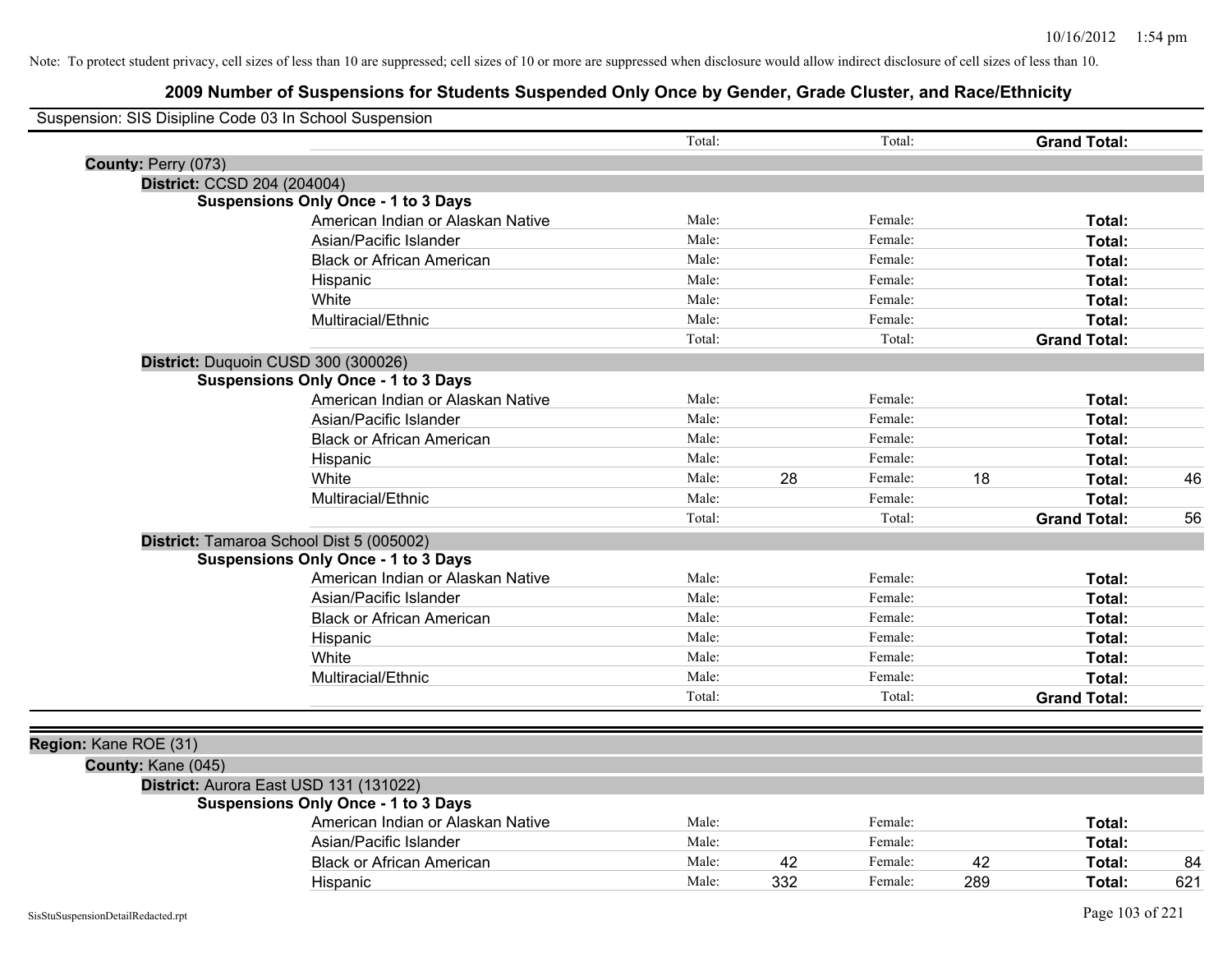| Suspension: SIS Disipline Code 03 In School Suspension |                                               |        |     |         |     |                     |     |
|--------------------------------------------------------|-----------------------------------------------|--------|-----|---------|-----|---------------------|-----|
|                                                        | White                                         | Male:  | 31  | Female: | 14  | Total:              | 45  |
|                                                        | Multiracial/Ethnic                            | Male:  |     | Female: |     | Total:              |     |
|                                                        |                                               | Total: |     | Total:  |     | <b>Grand Total:</b> | 762 |
|                                                        | <b>Suspensions Only Once - 4 or More Days</b> |        |     |         |     |                     |     |
|                                                        | American Indian or Alaskan Native             | Male:  |     | Female: |     | Total:              |     |
|                                                        | Asian/Pacific Islander                        | Male:  |     | Female: |     | Total:              |     |
|                                                        | <b>Black or African American</b>              | Male:  |     | Female: |     | Total:              |     |
|                                                        | Hispanic                                      | Male:  | 25  | Female: | 25  | Total:              | 50  |
|                                                        | White                                         | Male:  |     | Female: |     | <b>Total:</b>       |     |
|                                                        | Multiracial/Ethnic                            | Male:  |     | Female: |     | Total:              |     |
|                                                        |                                               | Total: |     | Total:  |     | <b>Grand Total:</b> |     |
|                                                        | District: Aurora West USD 129 (129022)        |        |     |         |     |                     |     |
|                                                        | <b>Suspensions Only Once - 1 to 3 Days</b>    |        |     |         |     |                     |     |
|                                                        | American Indian or Alaskan Native             | Male:  |     | Female: |     | Total:              |     |
|                                                        | Asian/Pacific Islander                        | Male:  |     | Female: |     | Total:              | 14  |
|                                                        | <b>Black or African American</b>              | Male:  | 93  | Female: | 104 | Total:              | 197 |
|                                                        | Hispanic                                      | Male:  | 218 | Female: | 158 | <b>Total:</b>       | 376 |
|                                                        | White                                         | Male:  | 111 | Female: | 69  | Total:              | 180 |
|                                                        | Multiracial/Ethnic                            | Male:  |     | Female: |     | Total:              | 12  |
|                                                        |                                               | Total: |     | Total:  |     | <b>Grand Total:</b> |     |
|                                                        | <b>Suspensions Only Once - 4 or More Days</b> |        |     |         |     |                     |     |
|                                                        | American Indian or Alaskan Native             | Male:  |     | Female: |     | Total:              |     |
|                                                        | Asian/Pacific Islander                        | Male:  |     | Female: |     | Total:              |     |
|                                                        | <b>Black or African American</b>              | Male:  |     | Female: |     | Total:              |     |
|                                                        | Hispanic                                      | Male:  |     | Female: |     | Total:              |     |
|                                                        | White                                         | Male:  |     | Female: |     | Total:              |     |
|                                                        | Multiracial/Ethnic                            | Male:  |     | Female: |     | Total:              |     |
|                                                        |                                               | Total: |     | Total:  |     | <b>Grand Total:</b> |     |
| District: Batavia USD 101 (101022)                     |                                               |        |     |         |     |                     |     |
|                                                        | <b>Suspensions Only Once - 1 to 3 Days</b>    |        |     |         |     |                     |     |
|                                                        | American Indian or Alaskan Native             | Male:  |     | Female: |     | Total:              |     |
|                                                        | Asian/Pacific Islander                        | Male:  |     | Female: |     | Total:              |     |
|                                                        | <b>Black or African American</b>              | Male:  |     | Female: |     | Total:              |     |
|                                                        | Hispanic                                      | Male:  |     | Female: |     | Total:              | 20  |
|                                                        | White                                         | Male:  | 111 | Female: | 44  | Total:              | 155 |
|                                                        | Multiracial/Ethnic                            | Male:  |     | Female: |     | Total:              |     |
|                                                        |                                               | Total: | 139 | Total:  | 54  | <b>Grand Total:</b> | 193 |
|                                                        | <b>Suspensions Only Once - 4 or More Days</b> |        |     |         |     |                     |     |
|                                                        | American Indian or Alaskan Native             | Male:  |     | Female: |     | Total:              |     |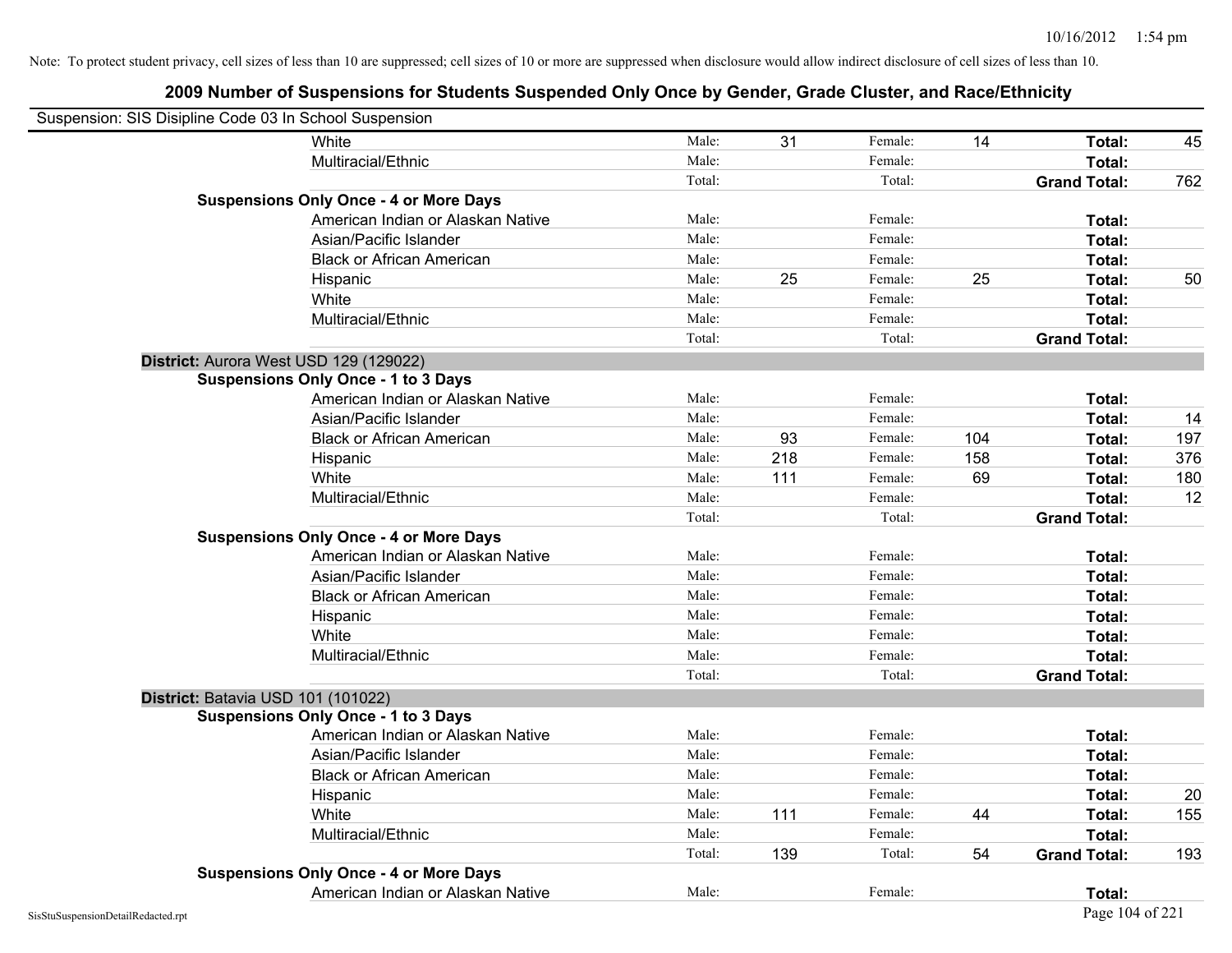| Suspension: SIS Disipline Code 03 In School Suspension |                                               |        |     |         |    |                     |     |
|--------------------------------------------------------|-----------------------------------------------|--------|-----|---------|----|---------------------|-----|
|                                                        | Asian/Pacific Islander                        | Male:  |     | Female: |    | Total:              |     |
|                                                        | <b>Black or African American</b>              | Male:  |     | Female: |    | Total:              |     |
|                                                        | Hispanic                                      | Male:  |     | Female: |    | Total:              |     |
|                                                        | White                                         | Male:  |     | Female: |    | Total:              |     |
|                                                        | Multiracial/Ethnic                            | Male:  |     | Female: |    | Total:              |     |
|                                                        |                                               | Total: |     | Total:  |    | <b>Grand Total:</b> |     |
| District: Central CUSD 301 (301026)                    |                                               |        |     |         |    |                     |     |
|                                                        | <b>Suspensions Only Once - 1 to 3 Days</b>    |        |     |         |    |                     |     |
|                                                        | American Indian or Alaskan Native             | Male:  |     | Female: |    | Total:              |     |
|                                                        | Asian/Pacific Islander                        | Male:  |     | Female: |    | Total:              |     |
|                                                        | <b>Black or African American</b>              | Male:  |     | Female: |    | Total:              |     |
|                                                        | Hispanic                                      | Male:  |     | Female: |    | Total:              |     |
|                                                        | White                                         | Male:  |     | Female: |    | Total:              |     |
|                                                        | Multiracial/Ethnic                            | Male:  |     | Female: |    | Total:              |     |
|                                                        |                                               | Total: |     | Total:  |    | <b>Grand Total:</b> |     |
| District: CUSD 300 (300026)                            |                                               |        |     |         |    |                     |     |
|                                                        | <b>Suspensions Only Once - 1 to 3 Days</b>    |        |     |         |    |                     |     |
|                                                        | American Indian or Alaskan Native             | Male:  |     | Female: |    | Total:              |     |
|                                                        | Asian/Pacific Islander                        | Male:  |     | Female: |    | Total:              | 11  |
|                                                        | <b>Black or African American</b>              | Male:  | 68  | Female: | 41 | Total:              | 109 |
|                                                        | Hispanic                                      | Male:  | 169 | Female: | 99 | Total:              | 268 |
|                                                        | White                                         | Male:  | 230 | Female: | 81 | Total:              | 311 |
|                                                        | Multiracial/Ethnic                            | Male:  | 13  | Female: | 13 | Total:              | 26  |
|                                                        |                                               | Total: |     | Total:  |    | <b>Grand Total:</b> |     |
|                                                        | <b>Suspensions Only Once - 4 or More Days</b> |        |     |         |    |                     |     |
|                                                        | American Indian or Alaskan Native             | Male:  |     | Female: |    | Total:              |     |
|                                                        | Asian/Pacific Islander                        | Male:  |     | Female: |    | Total:              |     |
|                                                        | <b>Black or African American</b>              | Male:  |     | Female: |    | Total:              |     |
|                                                        | Hispanic                                      | Male:  |     | Female: |    | Total:              |     |
|                                                        | White                                         | Male:  |     | Female: |    | Total:              |     |
|                                                        | Multiracial/Ethnic                            | Male:  |     | Female: |    | Total:              |     |
|                                                        |                                               | Total: |     | Total:  |    | <b>Grand Total:</b> |     |
| District: Geneva CUSD 304 (304026)                     |                                               |        |     |         |    |                     |     |
|                                                        | <b>Suspensions Only Once - 1 to 3 Days</b>    |        |     |         |    |                     |     |
|                                                        | American Indian or Alaskan Native             | Male:  |     | Female: |    | Total:              |     |
|                                                        | Asian/Pacific Islander                        | Male:  |     | Female: |    | Total:              |     |
|                                                        | <b>Black or African American</b>              | Male:  |     | Female: |    | <b>Total:</b>       |     |
|                                                        | Hispanic                                      | Male:  |     | Female: |    | <b>Total:</b>       |     |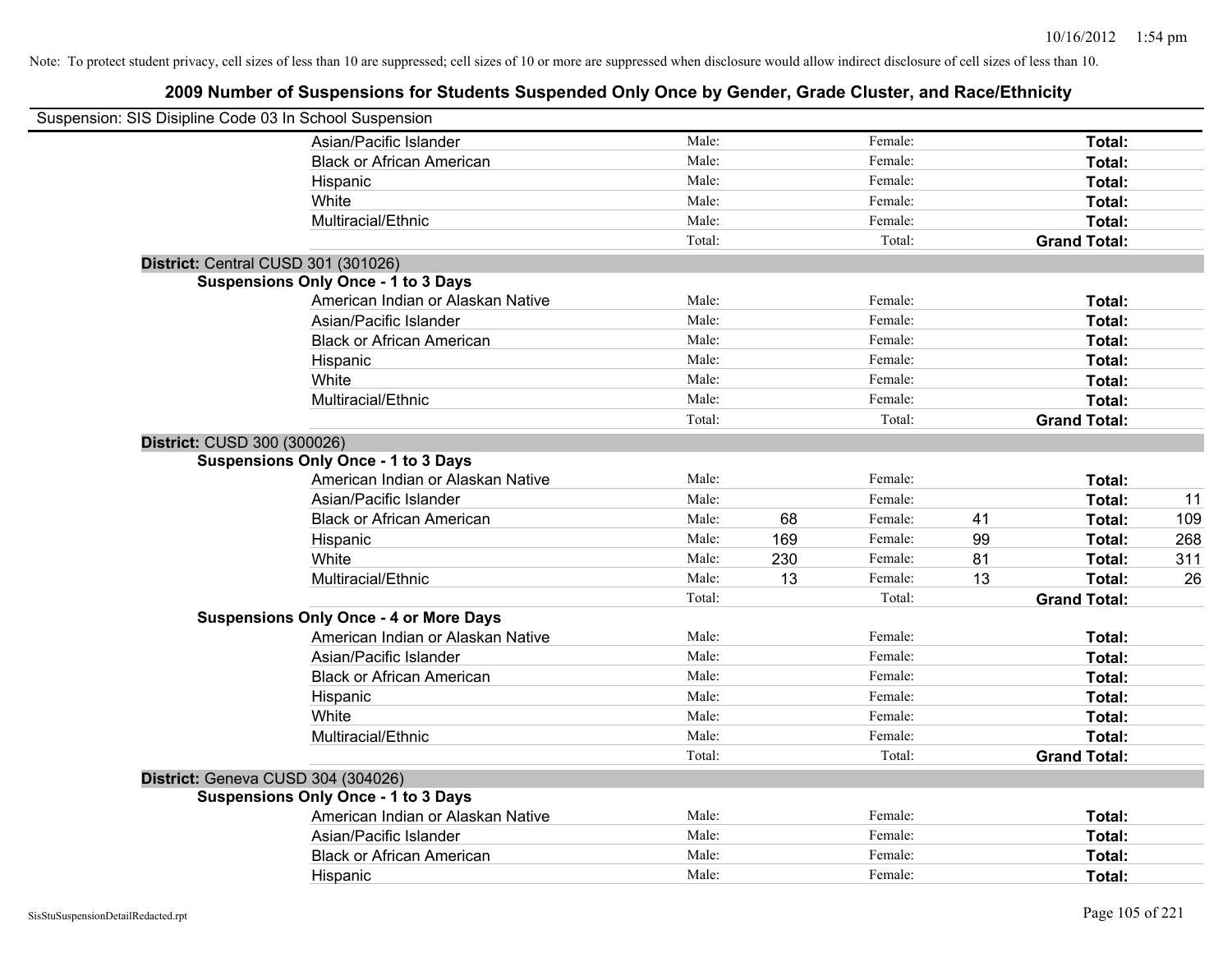| Suspension: SIS Disipline Code 03 In School Suspension |                                               |        |     |         |     |                     |     |
|--------------------------------------------------------|-----------------------------------------------|--------|-----|---------|-----|---------------------|-----|
|                                                        | White                                         | Male:  | 83  | Female: | 29  | Total:              | 112 |
|                                                        | Multiracial/Ethnic                            | Male:  |     | Female: |     | Total:              |     |
|                                                        |                                               | Total: |     | Total:  |     | <b>Grand Total:</b> | 125 |
| District: Kaneland CUSD 302 (302026)                   |                                               |        |     |         |     |                     |     |
|                                                        | <b>Suspensions Only Once - 1 to 3 Days</b>    |        |     |         |     |                     |     |
|                                                        | American Indian or Alaskan Native             | Male:  |     | Female: |     | Total:              |     |
|                                                        | Asian/Pacific Islander                        | Male:  |     | Female: |     | Total:              |     |
|                                                        | <b>Black or African American</b>              | Male:  |     | Female: |     | Total:              |     |
|                                                        | Hispanic                                      | Male:  |     | Female: |     | Total:              |     |
|                                                        | White                                         | Male:  |     | Female: |     | Total:              |     |
|                                                        | Multiracial/Ethnic                            | Male:  |     | Female: |     | Total:              |     |
|                                                        |                                               | Total: |     | Total:  |     | <b>Grand Total:</b> |     |
| District: SD U-46 (046022)                             |                                               |        |     |         |     |                     |     |
|                                                        | <b>Suspensions Only Once - 1 to 3 Days</b>    |        |     |         |     |                     |     |
|                                                        | American Indian or Alaskan Native             | Male:  |     | Female: |     | Total:              |     |
|                                                        | Asian/Pacific Islander                        | Male:  | 30  | Female: | 12  | Total:              | 42  |
|                                                        | <b>Black or African American</b>              | Male:  | 91  | Female: | 73  | Total:              | 164 |
|                                                        | Hispanic                                      | Male:  | 372 | Female: | 213 | Total:              | 585 |
|                                                        | White                                         | Male:  | 256 | Female: | 97  | Total:              | 353 |
|                                                        | Multiracial/Ethnic                            | Male:  | 23  | Female: | 14  | Total:              | 37  |
|                                                        |                                               | Total: |     | Total:  |     | <b>Grand Total:</b> |     |
|                                                        | <b>Suspensions Only Once - 4 or More Days</b> |        |     |         |     |                     |     |
|                                                        | American Indian or Alaskan Native             | Male:  |     | Female: |     | Total:              |     |
|                                                        | Asian/Pacific Islander                        | Male:  |     | Female: |     | Total:              |     |
|                                                        | <b>Black or African American</b>              | Male:  |     | Female: |     | Total:              |     |
|                                                        | Hispanic                                      | Male:  |     | Female: |     | Total:              |     |
|                                                        | White                                         | Male:  |     | Female: |     | Total:              |     |
|                                                        | Multiracial/Ethnic                            | Male:  |     | Female: |     | Total:              |     |
|                                                        |                                               | Total: |     | Total:  |     | <b>Grand Total:</b> |     |
| District: Special Education Services (020200)          |                                               |        |     |         |     |                     |     |
|                                                        | <b>Suspensions Only Once - 1 to 3 Days</b>    |        |     |         |     |                     |     |
|                                                        | American Indian or Alaskan Native             | Male:  |     | Female: |     | Total:              |     |
|                                                        | Asian/Pacific Islander                        | Male:  |     | Female: |     | Total:              |     |
|                                                        | <b>Black or African American</b>              | Male:  |     | Female: |     | Total:              |     |
|                                                        | Hispanic                                      | Male:  |     | Female: |     | Total:              |     |
|                                                        | White                                         | Male:  |     | Female: |     | Total:              |     |
|                                                        | Multiracial/Ethnic                            | Male:  |     | Female: |     | Total:              |     |
|                                                        |                                               | Total: |     | Total:  |     | <b>Grand Total:</b> |     |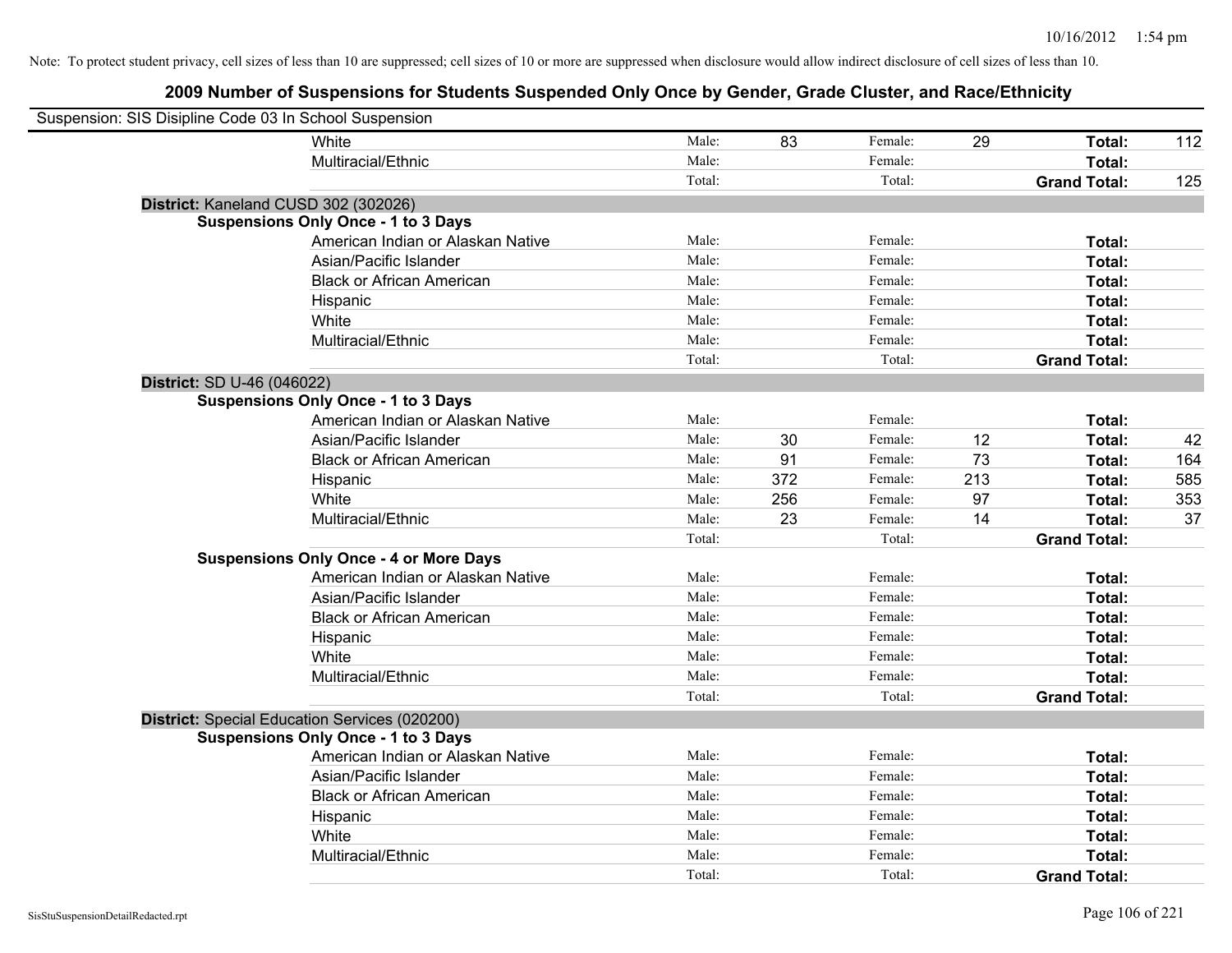| Suspension: SIS Disipline Code 03 In School Suspension |                                               |        |         |                     |    |
|--------------------------------------------------------|-----------------------------------------------|--------|---------|---------------------|----|
|                                                        | <b>Suspensions Only Once - 4 or More Days</b> |        |         |                     |    |
|                                                        | American Indian or Alaskan Native             | Male:  | Female: | Total:              |    |
|                                                        | Asian/Pacific Islander                        | Male:  | Female: | Total:              |    |
|                                                        | <b>Black or African American</b>              | Male:  | Female: | Total:              |    |
|                                                        | Hispanic                                      | Male:  | Female: | Total:              |    |
|                                                        | White                                         | Male:  | Female: | Total:              |    |
|                                                        | Multiracial/Ethnic                            | Male:  | Female: | Total:              |    |
|                                                        |                                               | Total: | Total:  | <b>Grand Total:</b> |    |
|                                                        | District: St Charles CUSD 303 (303026)        |        |         |                     |    |
|                                                        | <b>Suspensions Only Once - 1 to 3 Days</b>    |        |         |                     |    |
|                                                        | American Indian or Alaskan Native             | Male:  | Female: | Total:              |    |
|                                                        | Asian/Pacific Islander                        | Male:  | Female: | Total:              |    |
|                                                        | <b>Black or African American</b>              | Male:  | Female: | Total:              |    |
|                                                        | Hispanic                                      | Male:  | Female: | Total:              | 10 |
|                                                        | White                                         | Male:  | Female: | Total:              | 27 |
|                                                        | Multiracial/Ethnic                            | Male:  | Female: | Total:              |    |
|                                                        |                                               | Total: | Total:  | <b>Grand Total:</b> |    |
|                                                        | District: Summit School (021700)              |        |         |                     |    |
|                                                        | <b>Suspensions Only Once - 1 to 3 Days</b>    |        |         |                     |    |
|                                                        | American Indian or Alaskan Native             | Male:  | Female: | Total:              |    |
|                                                        | Asian/Pacific Islander                        | Male:  | Female: | Total:              |    |
|                                                        | <b>Black or African American</b>              | Male:  | Female: | Total:              |    |
|                                                        | Hispanic                                      | Male:  | Female: | Total:              |    |
|                                                        | White                                         | Male:  | Female: | Total:              |    |
|                                                        | Multiracial/Ethnic                            | Male:  | Female: | Total:              |    |
|                                                        |                                               | Total: | Total:  | <b>Grand Total:</b> |    |
|                                                        |                                               |        |         |                     |    |
| Region: Knox ROE (33)                                  |                                               |        |         |                     |    |
| County: Knox (048)                                     |                                               |        |         |                     |    |
|                                                        | District: Abingdon CUSD 217 (217026)          |        |         |                     |    |
|                                                        | <b>Suspensions Only Once - 1 to 3 Days</b>    |        |         |                     |    |
|                                                        | American Indian or Alaskan Native             | Male:  | Female: | Total:              |    |
|                                                        | Asian/Pacific Islander                        | Male:  | Female: | Total:              |    |
|                                                        | <b>Black or African American</b>              | Male:  | Female: | Total:              |    |
|                                                        | Hispanic                                      | Male:  | Female: | Total:              |    |
|                                                        | White                                         | Male:  | Female: | Total:              | 34 |
|                                                        | Multiracial/Ethnic                            | Male:  | Female: | Total:              |    |
|                                                        |                                               | Total: | Total:  | <b>Grand Total:</b> |    |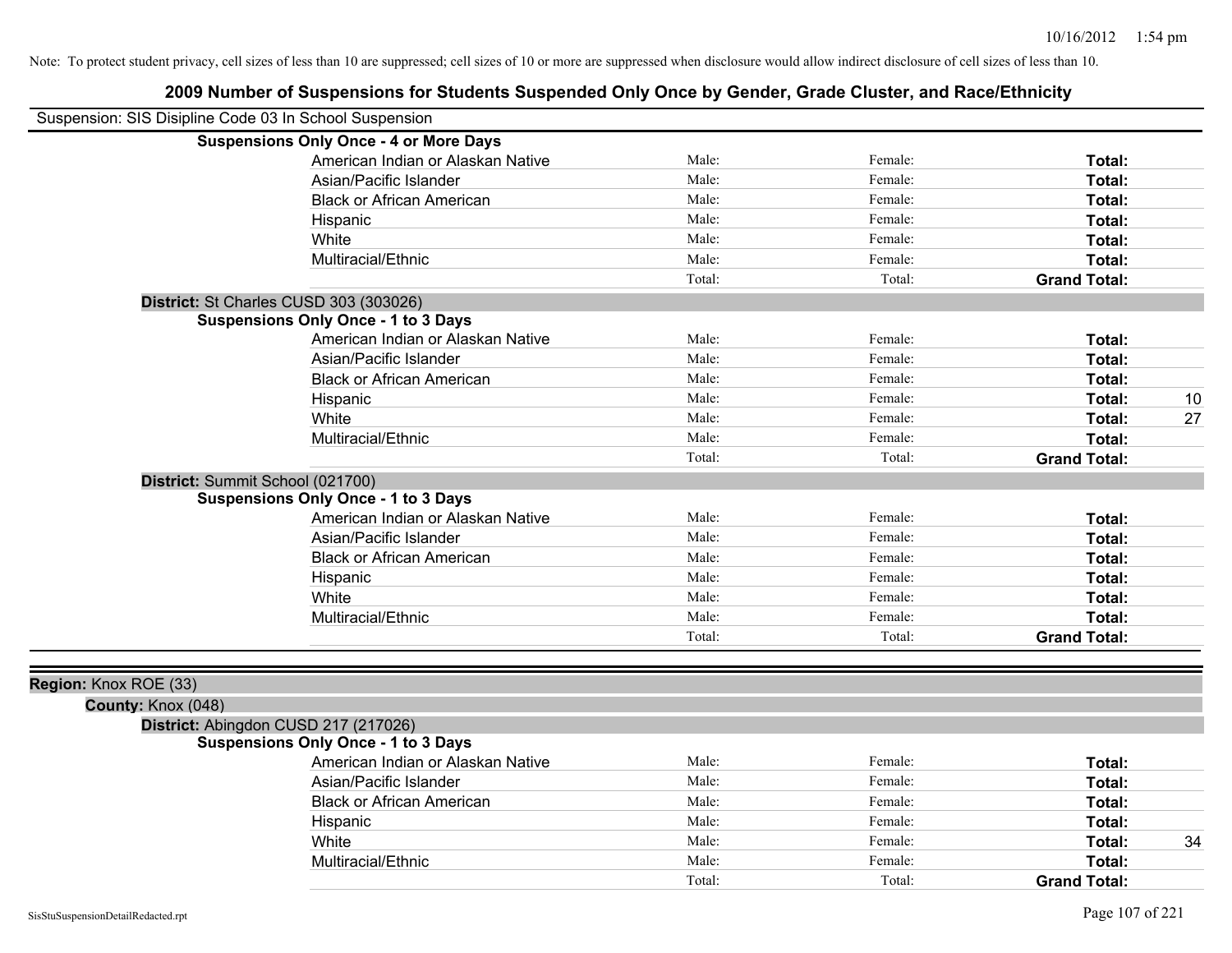## **2009 Number of Suspensions for Students Suspended Only Once by Gender, Grade Cluster, and Race/Ethnicity**

| Suspension: SIS Disipline Code 03 In School Suspension |        |     |         |    |                     |     |
|--------------------------------------------------------|--------|-----|---------|----|---------------------|-----|
| District: Galesburg CUSD 205 (205026)                  |        |     |         |    |                     |     |
| <b>Suspensions Only Once - 1 to 3 Days</b>             |        |     |         |    |                     |     |
| American Indian or Alaskan Native                      | Male:  |     | Female: |    | Total:              |     |
| Asian/Pacific Islander                                 | Male:  |     | Female: |    | Total:              |     |
| <b>Black or African American</b>                       | Male:  | 26  | Female: | 24 | Total:              | 50  |
| Hispanic                                               | Male:  |     | Female: |    | Total:              | 16  |
| White                                                  | Male:  | 123 | Female: | 63 | Total:              | 186 |
| Multiracial/Ethnic                                     | Male:  | 18  | Female: | 15 | Total:              | 33  |
|                                                        | Total: |     | Total:  |    | <b>Grand Total:</b> |     |
| District: Knoxville CUSD 202 (202026)                  |        |     |         |    |                     |     |
| <b>Suspensions Only Once - 1 to 3 Days</b>             |        |     |         |    |                     |     |
| American Indian or Alaskan Native                      | Male:  |     | Female: |    | Total:              |     |
| Asian/Pacific Islander                                 | Male:  |     | Female: |    | <b>Total:</b>       |     |
| <b>Black or African American</b>                       | Male:  |     | Female: |    | Total:              |     |
| Hispanic                                               | Male:  |     | Female: |    | Total:              |     |
| White                                                  | Male:  |     | Female: |    | Total:              |     |
| Multiracial/Ethnic                                     | Male:  |     | Female: |    | Total:              |     |
|                                                        | Total: |     | Total:  |    | <b>Grand Total:</b> |     |
| <b>Suspensions Only Once - 4 or More Days</b>          |        |     |         |    |                     |     |
| American Indian or Alaskan Native                      | Male:  |     | Female: |    | Total:              |     |
| Asian/Pacific Islander                                 | Male:  |     | Female: |    | Total:              |     |
| <b>Black or African American</b>                       | Male:  |     | Female: |    | Total:              |     |
| Hispanic                                               | Male:  |     | Female: |    | Total:              |     |
| White                                                  | Male:  |     | Female: |    | Total:              |     |
| Multiracial/Ethnic                                     | Male:  |     | Female: |    | Total:              |     |
|                                                        | Total: |     | Total:  |    | <b>Grand Total:</b> |     |
| <b>District:</b> R O W V A CUSD 208 (208026)           |        |     |         |    |                     |     |
| <b>Suspensions Only Once - 1 to 3 Days</b>             |        |     |         |    |                     |     |
| American Indian or Alaskan Native                      | Male:  |     | Female: |    | Total:              |     |
| Asian/Pacific Islander                                 | Male:  |     | Female: |    | Total:              |     |
| <b>Black or African American</b>                       | Male:  |     | Female: |    | Total:              |     |
| Hispanic                                               | Male:  |     | Female: |    | Total:              |     |
| White                                                  | Male:  | 20  | Female: | 10 | Total:              | 30  |
| Multiracial/Ethnic                                     | Male:  |     | Female: |    | Total:              |     |
|                                                        | Total: |     | Total:  |    | <b>Grand Total:</b> |     |

**Region:** La Salle ROE (35)

**County:** Lasalle (050)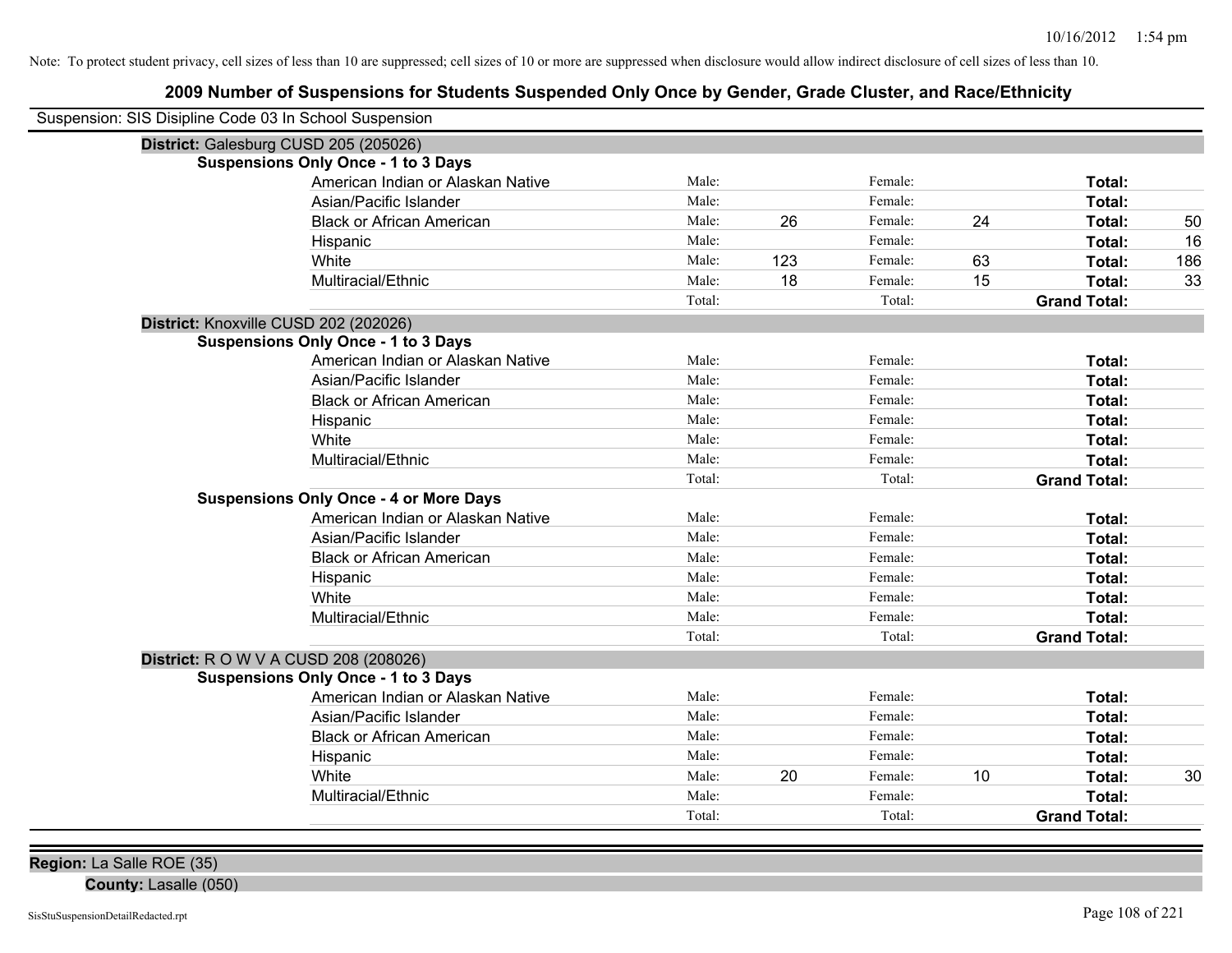### **2009 Number of Suspensions for Students Suspended Only Once by Gender, Grade Cluster, and Race/Ethnicity**

| Suspension: SIS Disipline Code 03 In School Suspension |        |         |                     |
|--------------------------------------------------------|--------|---------|---------------------|
| District: Allen-Otter Creek CCSD 65 (065004)           |        |         |                     |
| <b>Suspensions Only Once - 1 to 3 Days</b>             |        |         |                     |
| American Indian or Alaskan Native                      | Male:  | Female: | Total:              |
| Asian/Pacific Islander                                 | Male:  | Female: | Total:              |
| <b>Black or African American</b>                       | Male:  | Female: | Total:              |
| Hispanic                                               | Male:  | Female: | Total:              |
| White                                                  | Male:  | Female: | Total:              |
| Multiracial/Ethnic                                     | Male:  | Female: | Total:              |
|                                                        | Total: | Total:  | <b>Grand Total:</b> |
| District: Dimmick CCSD 175 (175004)                    |        |         |                     |
| <b>Suspensions Only Once - 1 to 3 Days</b>             |        |         |                     |
| American Indian or Alaskan Native                      | Male:  | Female: | Total:              |
| Asian/Pacific Islander                                 | Male:  | Female: | Total:              |
| <b>Black or African American</b>                       | Male:  | Female: | Total:              |
| Hispanic                                               | Male:  | Female: | Total:              |
| White                                                  | Male:  | Female: | Total:              |
| Multiracial/Ethnic                                     | Male:  | Female: | Total:              |
|                                                        | Total: | Total:  | <b>Grand Total:</b> |
| District: Earlville CUSD 9 (009026)                    |        |         |                     |
| <b>Suspensions Only Once - 1 to 3 Days</b>             |        |         |                     |
| American Indian or Alaskan Native                      | Male:  | Female: | Total:              |
| Asian/Pacific Islander                                 | Male:  | Female: | Total:              |
| <b>Black or African American</b>                       | Male:  | Female: | Total:              |
| Hispanic                                               | Male:  | Female: | Total:              |
| White                                                  | Male:  | Female: | Total:              |
| Multiracial/Ethnic                                     | Male:  | Female: | Total:              |
|                                                        | Total: | Total:  | <b>Grand Total:</b> |
| District: Grand Ridge CCSD 95 (095004)                 |        |         |                     |
| <b>Suspensions Only Once - 1 to 3 Days</b>             |        |         |                     |
| American Indian or Alaskan Native                      | Male:  | Female: | Total:              |
| Asian/Pacific Islander                                 | Male:  | Female: | Total:              |
| <b>Black or African American</b>                       | Male:  | Female: | Total:              |
| Hispanic                                               | Male:  | Female: | Total:              |
| White                                                  | Male:  | Female: | Total:              |
| Multiracial/Ethnic                                     | Male:  | Female: | Total:              |
|                                                        | Total: | Total:  | <b>Grand Total:</b> |

**Suspensions Only Once - 1 to 3 Days**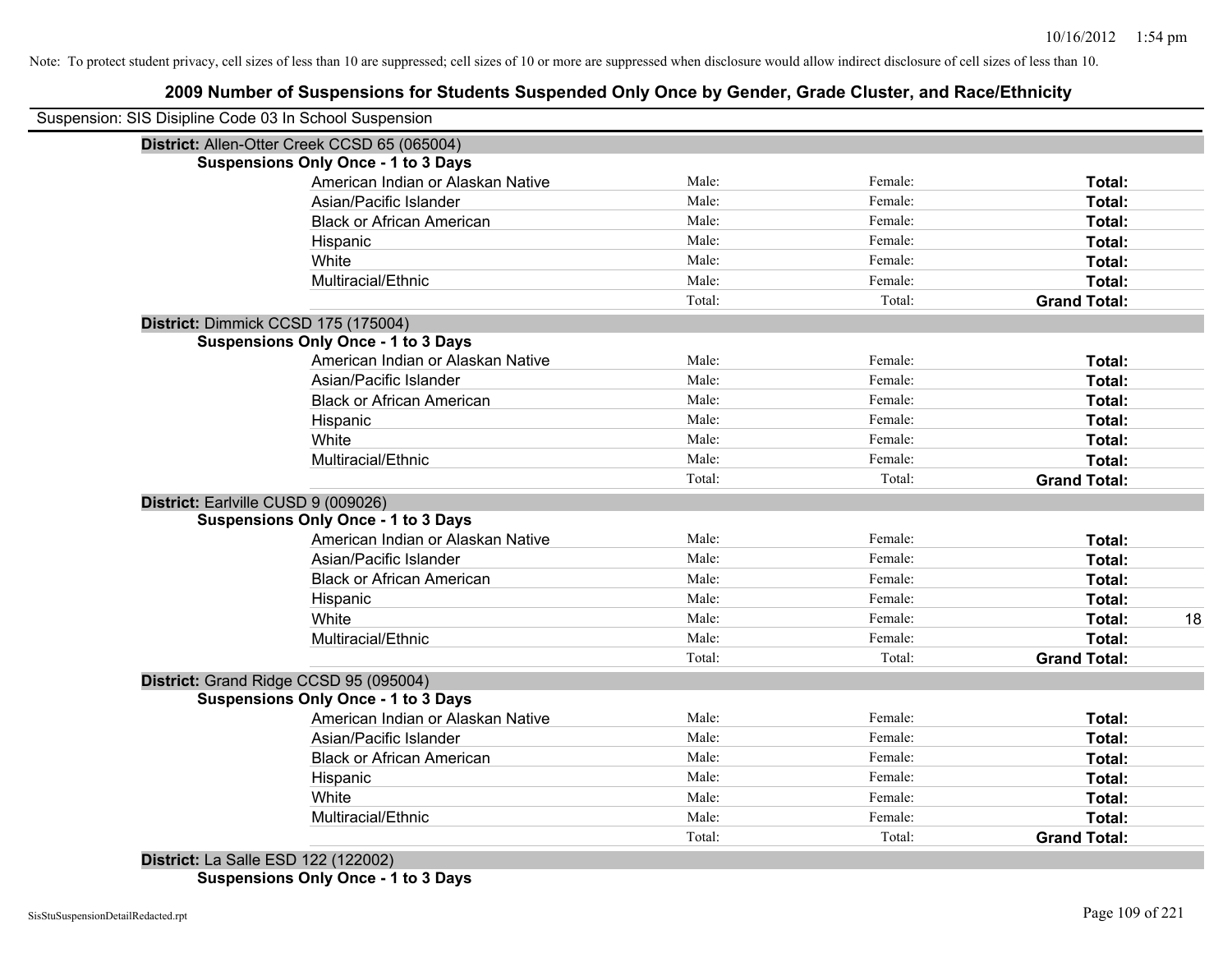| Suspension: SIS Disipline Code 03 In School Suspension |        |    |         |    |                     |    |
|--------------------------------------------------------|--------|----|---------|----|---------------------|----|
| American Indian or Alaskan Native                      | Male:  |    | Female: |    | Total:              |    |
| Asian/Pacific Islander                                 | Male:  |    | Female: |    | Total:              |    |
| <b>Black or African American</b>                       | Male:  |    | Female: |    | Total:              |    |
| Hispanic                                               | Male:  |    | Female: |    | Total:              |    |
| White                                                  | Male:  | 21 | Female: | 11 | Total:              | 32 |
| Multiracial/Ethnic                                     | Male:  |    | Female: |    | Total:              |    |
|                                                        | Total: |    | Total:  |    | <b>Grand Total:</b> | 44 |
| District: La Salle-Peru Twp HSD 120 (120017)           |        |    |         |    |                     |    |
| <b>Suspensions Only Once - 1 to 3 Days</b>             |        |    |         |    |                     |    |
| American Indian or Alaskan Native                      | Male:  |    | Female: |    | Total:              |    |
| Asian/Pacific Islander                                 | Male:  |    | Female: |    | Total:              |    |
| <b>Black or African American</b>                       | Male:  |    | Female: |    | Total:              |    |
| Hispanic                                               | Male:  | 14 | Female: | 11 | Total:              | 25 |
| White                                                  | Male:  | 54 | Female: | 38 | Total:              | 92 |
| Multiracial/Ethnic                                     | Male:  |    | Female: |    | Total:              |    |
|                                                        | Total: |    | Total:  |    | <b>Grand Total:</b> |    |
| District: Leland CUSD 1 (001026)                       |        |    |         |    |                     |    |
| <b>Suspensions Only Once - 1 to 3 Days</b>             |        |    |         |    |                     |    |
| American Indian or Alaskan Native                      | Male:  |    | Female: |    | Total:              |    |
| Asian/Pacific Islander                                 | Male:  |    | Female: |    | Total:              |    |
| <b>Black or African American</b>                       | Male:  |    | Female: |    | Total:              |    |
| Hispanic                                               | Male:  |    | Female: |    | Total:              |    |
| White                                                  | Male:  |    | Female: |    | Total:              |    |
| Multiracial/Ethnic                                     | Male:  |    | Female: |    | Total:              |    |
|                                                        | Total: |    | Total:  |    | <b>Grand Total:</b> |    |
| District: Marseilles ESD 150 (150002)                  |        |    |         |    |                     |    |
| <b>Suspensions Only Once - 1 to 3 Days</b>             |        |    |         |    |                     |    |
| American Indian or Alaskan Native                      | Male:  |    | Female: |    | Total:              |    |
| Asian/Pacific Islander                                 | Male:  |    | Female: |    | Total:              |    |
| <b>Black or African American</b>                       | Male:  |    | Female: |    | Total:              |    |
| Hispanic                                               | Male:  |    | Female: |    | Total:              |    |
| White                                                  | Male:  |    | Female: |    | Total:              | 17 |
| Multiracial/Ethnic                                     | Male:  |    | Female: |    | Total:              |    |
|                                                        | Total: |    | Total:  |    | <b>Grand Total:</b> |    |
| District: Miller Twp CCSD 210 (210004)                 |        |    |         |    |                     |    |
| <b>Suspensions Only Once - 1 to 3 Days</b>             |        |    |         |    |                     |    |
| American Indian or Alaskan Native                      | Male:  |    | Female: |    | <b>Total:</b>       |    |
| Asian/Pacific Islander                                 | Male:  |    | Female: |    | Total:              |    |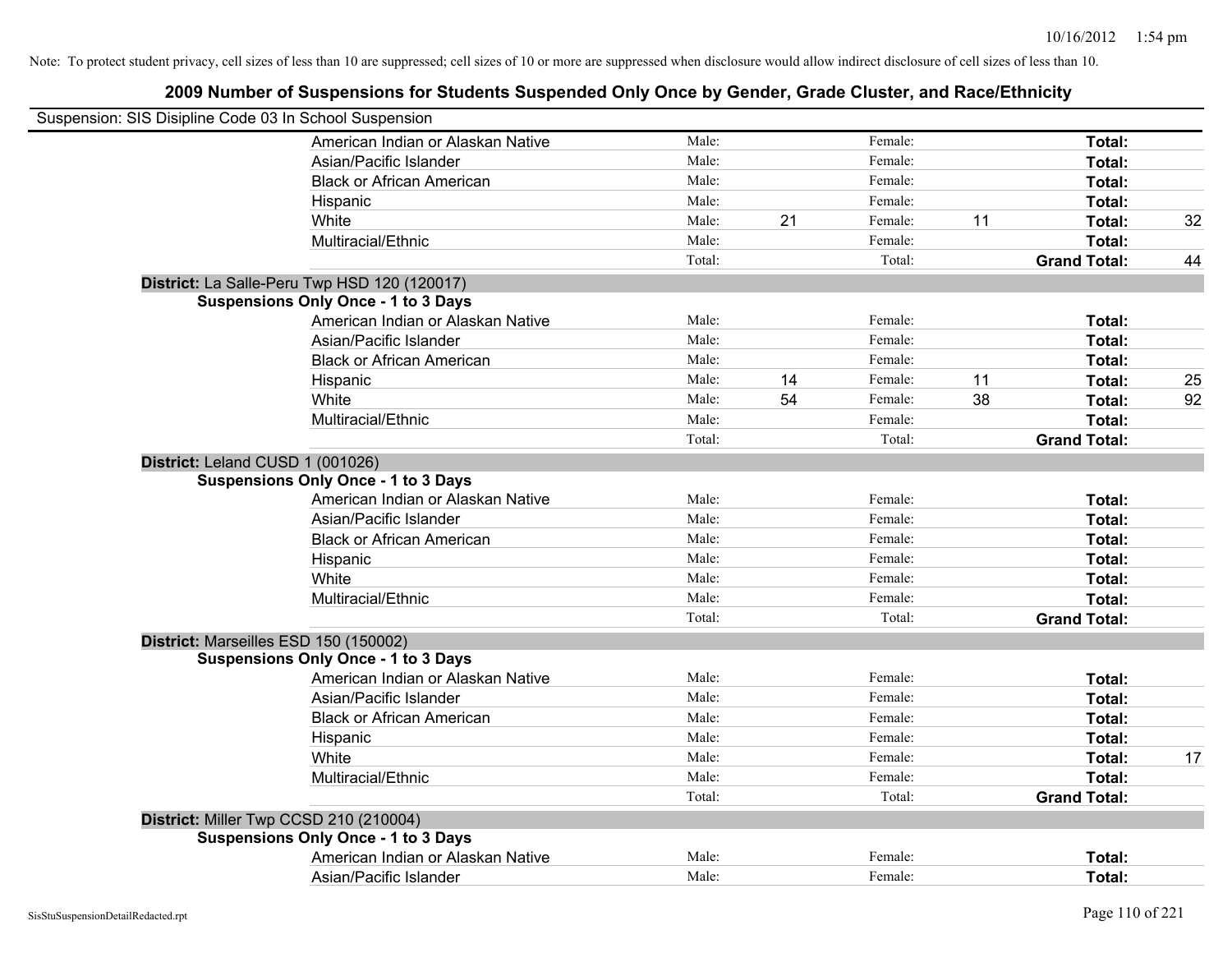| Suspension: SIS Disipline Code 03 In School Suspension |                                               |        |    |         |    |                     |    |
|--------------------------------------------------------|-----------------------------------------------|--------|----|---------|----|---------------------|----|
|                                                        | <b>Black or African American</b>              | Male:  |    | Female: |    | Total:              |    |
|                                                        | Hispanic                                      | Male:  |    | Female: |    | Total:              |    |
|                                                        | White                                         | Male:  |    | Female: |    | Total:              |    |
|                                                        | Multiracial/Ethnic                            | Male:  |    | Female: |    | Total:              |    |
|                                                        |                                               | Total: |    | Total:  |    | <b>Grand Total:</b> |    |
| District: Ottawa ESD 141 (141002)                      |                                               |        |    |         |    |                     |    |
|                                                        | <b>Suspensions Only Once - 1 to 3 Days</b>    |        |    |         |    |                     |    |
|                                                        | American Indian or Alaskan Native             | Male:  |    | Female: |    | Total:              |    |
|                                                        | Asian/Pacific Islander                        | Male:  |    | Female: |    | Total:              |    |
|                                                        | <b>Black or African American</b>              | Male:  |    | Female: |    | Total:              |    |
|                                                        | Hispanic                                      | Male:  |    | Female: |    | Total:              |    |
|                                                        | White                                         | Male:  | 37 | Female: | 12 | Total:              | 49 |
|                                                        | Multiracial/Ethnic                            | Male:  |    | Female: |    | Total:              |    |
|                                                        |                                               | Total: |    | Total:  |    | <b>Grand Total:</b> | 59 |
| District: Peru ESD 124 (124002)                        |                                               |        |    |         |    |                     |    |
|                                                        | <b>Suspensions Only Once - 1 to 3 Days</b>    |        |    |         |    |                     |    |
|                                                        | American Indian or Alaskan Native             | Male:  |    | Female: |    | Total:              |    |
|                                                        | Asian/Pacific Islander                        | Male:  |    | Female: |    | Total:              |    |
|                                                        | <b>Black or African American</b>              | Male:  |    | Female: |    | Total:              |    |
|                                                        | Hispanic                                      | Male:  |    | Female: |    | Total:              |    |
|                                                        | White                                         | Male:  |    | Female: |    | Total:              |    |
|                                                        | Multiracial/Ethnic                            | Male:  |    | Female: |    | Total:              |    |
|                                                        |                                               | Total: |    | Total:  |    | <b>Grand Total:</b> | 11 |
|                                                        | <b>Suspensions Only Once - 4 or More Days</b> |        |    |         |    |                     |    |
|                                                        | American Indian or Alaskan Native             | Male:  |    | Female: |    | Total:              |    |
|                                                        | Asian/Pacific Islander                        | Male:  |    | Female: |    | Total:              |    |
|                                                        | <b>Black or African American</b>              | Male:  |    | Female: |    | Total:              |    |
|                                                        | Hispanic                                      | Male:  |    | Female: |    | Total:              |    |
|                                                        | White                                         | Male:  |    | Female: |    | Total:              |    |
|                                                        | Multiracial/Ethnic                            | Male:  |    | Female: |    | Total:              |    |
|                                                        |                                               | Total: |    | Total:  |    | <b>Grand Total:</b> |    |
| District: Seneca CCSD 170 (170004)                     |                                               |        |    |         |    |                     |    |
|                                                        | <b>Suspensions Only Once - 1 to 3 Days</b>    |        |    |         |    |                     |    |
|                                                        | American Indian or Alaskan Native             | Male:  |    | Female: |    | Total:              |    |
|                                                        | Asian/Pacific Islander                        | Male:  |    | Female: |    | Total:              |    |
|                                                        | <b>Black or African American</b>              | Male:  |    | Female: |    | Total:              |    |
|                                                        | Hispanic                                      | Male:  |    | Female: |    | Total:              |    |
|                                                        | White                                         | Male:  |    | Female: |    | Total:              |    |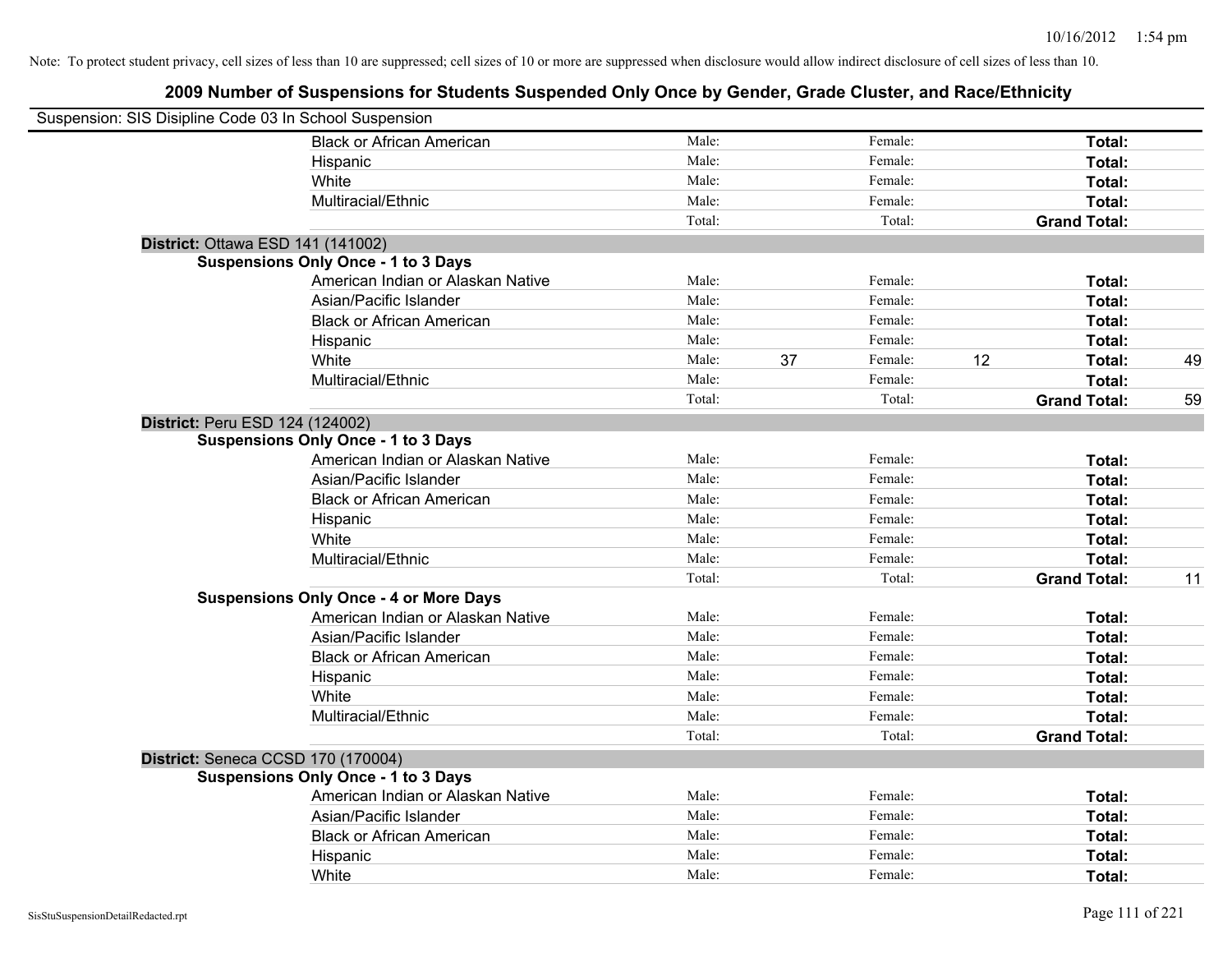### **2009 Number of Suspensions for Students Suspended Only Once by Gender, Grade Cluster, and Race/Ethnicity**

| Suspension: SIS Disipline Code 03 In School Suspension |                                   |        |    |         |    |                     |    |
|--------------------------------------------------------|-----------------------------------|--------|----|---------|----|---------------------|----|
| Multiracial/Ethnic                                     |                                   | Male:  |    | Female: |    | Total:              |    |
|                                                        |                                   | Total: |    | Total:  |    | <b>Grand Total:</b> |    |
| District: Seneca Twp HSD 160 (160017)                  |                                   |        |    |         |    |                     |    |
| <b>Suspensions Only Once - 1 to 3 Days</b>             |                                   |        |    |         |    |                     |    |
|                                                        | American Indian or Alaskan Native | Male:  |    | Female: |    | Total:              |    |
|                                                        | Asian/Pacific Islander            | Male:  |    | Female: |    | Total:              |    |
|                                                        | <b>Black or African American</b>  | Male:  |    | Female: |    | Total:              |    |
| Hispanic                                               |                                   | Male:  |    | Female: |    | Total:              |    |
| White                                                  |                                   | Male:  |    | Female: |    | Total:              |    |
| Multiracial/Ethnic                                     |                                   | Male:  |    | Female: |    | Total:              |    |
|                                                        |                                   | Total: |    | Total:  |    | <b>Grand Total:</b> |    |
| District: Serena CUSD 2 (002026)                       |                                   |        |    |         |    |                     |    |
| <b>Suspensions Only Once - 1 to 3 Days</b>             |                                   |        |    |         |    |                     |    |
|                                                        | American Indian or Alaskan Native | Male:  |    | Female: |    | Total:              |    |
|                                                        | Asian/Pacific Islander            | Male:  |    | Female: |    | Total:              |    |
|                                                        | <b>Black or African American</b>  | Male:  |    | Female: |    | Total:              |    |
| Hispanic                                               |                                   | Male:  |    | Female: |    | Total:              |    |
| White                                                  |                                   | Male:  | 33 | Female: | 12 | Total:              | 45 |
| Multiracial/Ethnic                                     |                                   | Male:  |    | Female: |    | Total:              |    |
|                                                        |                                   | Total: |    | Total:  |    | <b>Grand Total:</b> |    |
| District: Streator ESD 44 (044002)                     |                                   |        |    |         |    |                     |    |
| <b>Suspensions Only Once - 1 to 3 Days</b>             |                                   |        |    |         |    |                     |    |
|                                                        | American Indian or Alaskan Native | Male:  |    | Female: |    | Total:              |    |
|                                                        | Asian/Pacific Islander            | Male:  |    | Female: |    | Total:              |    |
|                                                        | <b>Black or African American</b>  | Male:  |    | Female: |    | Total:              |    |
| Hispanic                                               |                                   | Male:  |    | Female: |    | Total:              |    |
| White                                                  |                                   | Male:  | 37 | Female: | 17 | Total:              | 54 |
| Multiracial/Ethnic                                     |                                   | Male:  |    | Female: |    | Total:              |    |
|                                                        |                                   | Total: | 48 | Total:  | 27 | <b>Grand Total:</b> | 75 |
| <b>Suspensions Only Once - 4 or More Days</b>          |                                   |        |    |         |    |                     |    |
|                                                        | American Indian or Alaskan Native | Male:  |    | Female: |    | Total:              |    |
|                                                        | Asian/Pacific Islander            | Male:  |    | Female: |    | Total:              |    |
|                                                        | <b>Black or African American</b>  | Male:  |    | Female: |    | Total:              |    |
| Hispanic                                               |                                   | Male:  |    | Female: |    | Total:              |    |
| White                                                  |                                   | Male:  |    | Female: |    | Total:              |    |
| Multiracial/Ethnic                                     |                                   | Male:  |    | Female: |    | Total:              |    |
|                                                        |                                   | Total: |    | Total:  |    | <b>Grand Total:</b> |    |

# **District:** Streator Twp HSD 40 (040017)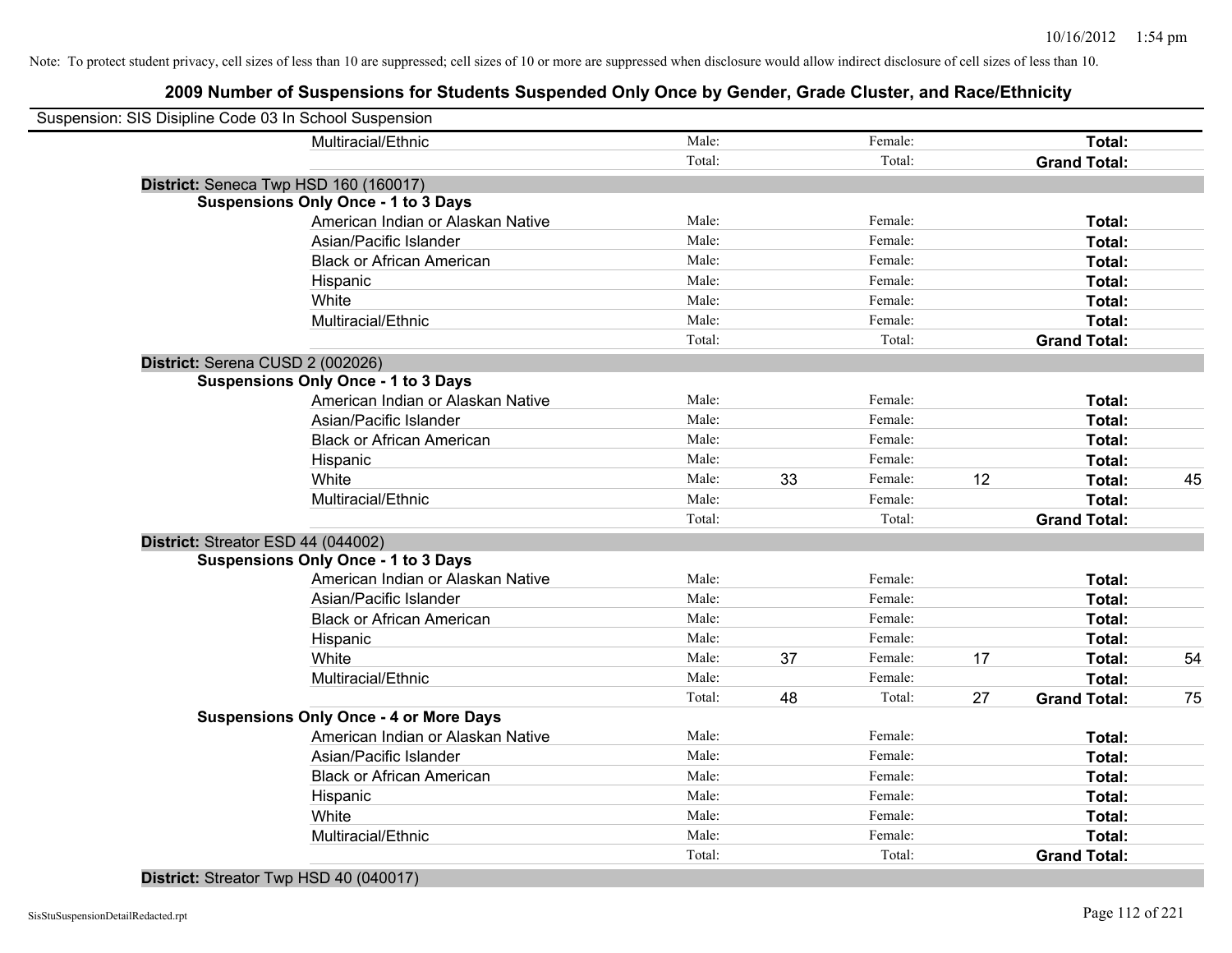### **2009 Number of Suspensions for Students Suspended Only Once by Gender, Grade Cluster, and Race/Ethnicity**

| Suspension: SIS Disipline Code 03 In School Suspension |                                            |        |    |         |    |                     |    |
|--------------------------------------------------------|--------------------------------------------|--------|----|---------|----|---------------------|----|
|                                                        | <b>Suspensions Only Once - 1 to 3 Days</b> |        |    |         |    |                     |    |
|                                                        | American Indian or Alaskan Native          | Male:  |    | Female: |    | Total:              |    |
|                                                        | Asian/Pacific Islander                     | Male:  |    | Female: |    | Total:              |    |
|                                                        | <b>Black or African American</b>           | Male:  |    | Female: |    | Total:              |    |
|                                                        | Hispanic                                   | Male:  |    | Female: |    | Total:              |    |
|                                                        | White                                      | Male:  | 25 | Female: | 18 | Total:              | 43 |
|                                                        | Multiracial/Ethnic                         | Male:  |    | Female: |    | Total:              |    |
|                                                        |                                            | Total: |    | Total:  |    | <b>Grand Total:</b> |    |
| District: Tonica CCSD 79 (079004)                      |                                            |        |    |         |    |                     |    |
|                                                        | <b>Suspensions Only Once - 1 to 3 Days</b> |        |    |         |    |                     |    |
|                                                        | American Indian or Alaskan Native          | Male:  |    | Female: |    | Total:              |    |
|                                                        | Asian/Pacific Islander                     | Male:  |    | Female: |    | Total:              |    |
|                                                        | <b>Black or African American</b>           | Male:  |    | Female: |    | Total:              |    |
|                                                        | Hispanic                                   | Male:  |    | Female: |    | Total:              |    |
|                                                        | White                                      | Male:  |    | Female: |    | Total:              |    |
|                                                        | Multiracial/Ethnic                         | Male:  |    | Female: |    | Total:              |    |
|                                                        |                                            | Total: |    | Total:  |    | <b>Grand Total:</b> |    |
| District: Wallace CCSD 195 (195004)                    |                                            |        |    |         |    |                     |    |
|                                                        | <b>Suspensions Only Once - 1 to 3 Days</b> |        |    |         |    |                     |    |
|                                                        | American Indian or Alaskan Native          | Male:  |    | Female: |    | Total:              |    |
|                                                        | Asian/Pacific Islander                     | Male:  |    | Female: |    | Total:              |    |
|                                                        | <b>Black or African American</b>           | Male:  |    | Female: |    | Total:              |    |
|                                                        | Hispanic                                   | Male:  |    | Female: |    | Total:              |    |
|                                                        | White                                      | Male:  |    | Female: |    | Total:              |    |
|                                                        | Multiracial/Ethnic                         | Male:  |    | Female: |    | Total:              |    |
|                                                        |                                            | Total: |    | Total:  |    | <b>Grand Total:</b> |    |
| District: Waltham CCSD 185 (185004)                    |                                            |        |    |         |    |                     |    |
|                                                        | <b>Suspensions Only Once - 1 to 3 Days</b> |        |    |         |    |                     |    |
|                                                        | American Indian or Alaskan Native          | Male:  |    | Female: |    | Total:              |    |
|                                                        | Asian/Pacific Islander                     | Male:  |    | Female: |    | Total:              |    |
|                                                        | <b>Black or African American</b>           | Male:  |    | Female: |    | Total:              |    |
|                                                        | Hispanic                                   | Male:  |    | Female: |    | Total:              |    |
|                                                        | White                                      | Male:  |    | Female: |    | Total:              |    |
|                                                        | Multiracial/Ethnic                         | Male:  |    | Female: |    | Total:              |    |
|                                                        |                                            | Total: |    | Total:  |    | <b>Grand Total:</b> |    |

**Region:** Lake ROE (34)

**County:** Lake (049)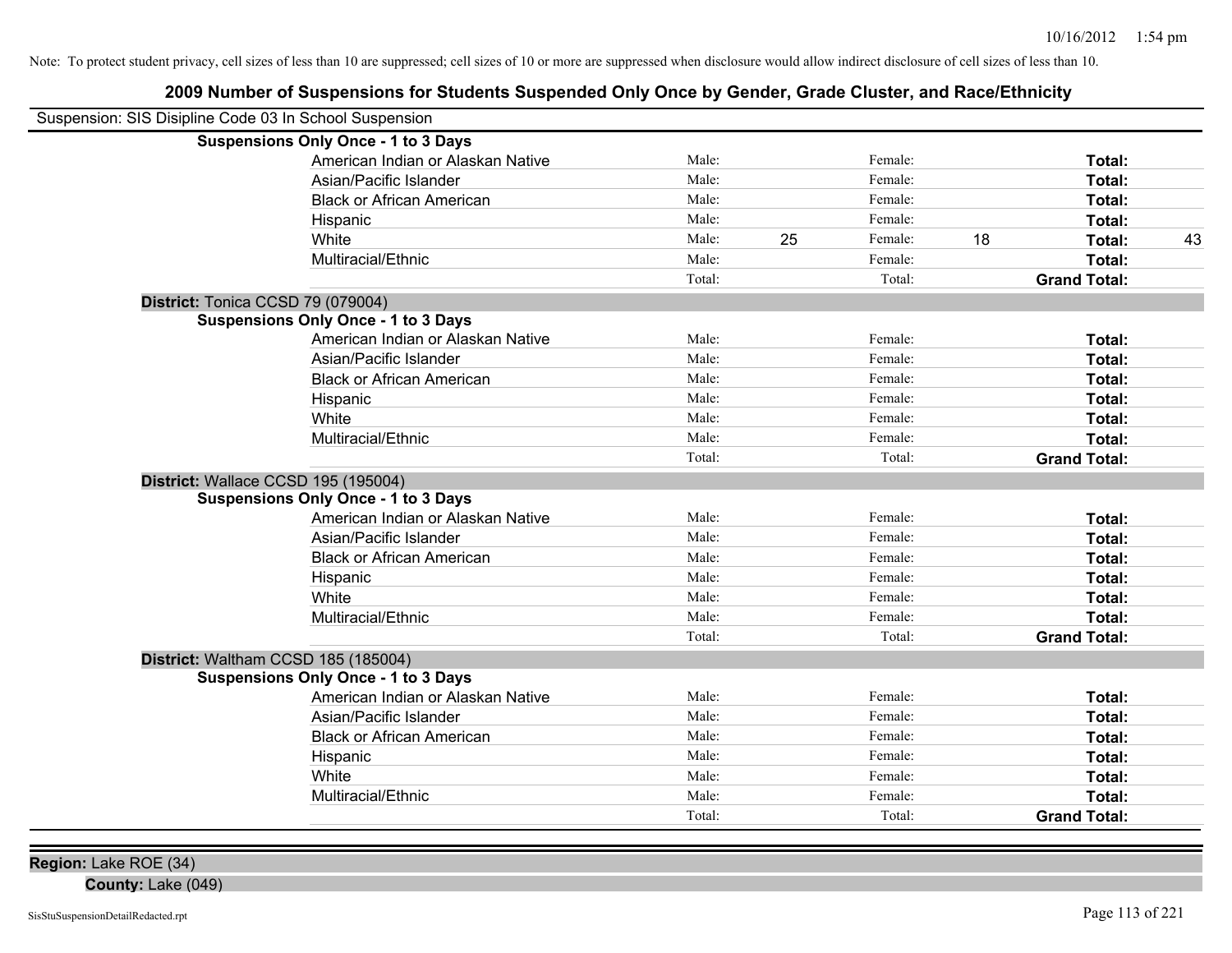| Suspension: SIS Disipline Code 03 In School Suspension |                                               |        |    |         |    |                     |     |
|--------------------------------------------------------|-----------------------------------------------|--------|----|---------|----|---------------------|-----|
|                                                        | District: Adlai E Stevenson HSD 125 (125013)  |        |    |         |    |                     |     |
|                                                        | <b>Suspensions Only Once - 1 to 3 Days</b>    |        |    |         |    |                     |     |
|                                                        | American Indian or Alaskan Native             | Male:  |    | Female: |    | Total:              |     |
|                                                        | Asian/Pacific Islander                        | Male:  |    | Female: |    | Total:              | 17  |
|                                                        | <b>Black or African American</b>              | Male:  |    | Female: |    | Total:              |     |
|                                                        | Hispanic                                      | Male:  |    | Female: |    | Total:              |     |
|                                                        | White                                         | Male:  | 69 | Female: | 29 | Total:              | 98  |
|                                                        | Multiracial/Ethnic                            | Male:  |    | Female: |    | Total:              |     |
|                                                        |                                               | Total: |    | Total:  |    | <b>Grand Total:</b> | 128 |
|                                                        | <b>Suspensions Only Once - 4 or More Days</b> |        |    |         |    |                     |     |
|                                                        | American Indian or Alaskan Native             | Male:  |    | Female: |    | Total:              |     |
|                                                        | Asian/Pacific Islander                        | Male:  |    | Female: |    | Total:              |     |
|                                                        | <b>Black or African American</b>              | Male:  |    | Female: |    | Total:              |     |
|                                                        | Hispanic                                      | Male:  |    | Female: |    | Total:              |     |
|                                                        | White                                         | Male:  |    | Female: |    | Total:              |     |
|                                                        | Multiracial/Ethnic                            | Male:  |    | Female: |    | Total:              |     |
|                                                        |                                               | Total: |    | Total:  |    | <b>Grand Total:</b> |     |
| District: Antioch CCSD 34 (034004)                     |                                               |        |    |         |    |                     |     |
|                                                        | <b>Suspensions Only Once - 1 to 3 Days</b>    |        |    |         |    |                     |     |
|                                                        | American Indian or Alaskan Native             | Male:  |    | Female: |    | Total:              |     |
|                                                        | Asian/Pacific Islander                        | Male:  |    | Female: |    | Total:              |     |
|                                                        | <b>Black or African American</b>              | Male:  |    | Female: |    | Total:              |     |
|                                                        | Hispanic                                      | Male:  |    | Female: |    | Total:              |     |
|                                                        | White                                         | Male:  | 38 | Female: | 21 | Total:              | 59  |
|                                                        | Multiracial/Ethnic                            | Male:  |    | Female: |    | Total:              |     |
|                                                        |                                               | Total: |    | Total:  |    | <b>Grand Total:</b> | 74  |
| District: Aptakisic-Tripp CCSD 102 (102004)            |                                               |        |    |         |    |                     |     |
|                                                        | <b>Suspensions Only Once - 1 to 3 Days</b>    |        |    |         |    |                     |     |
|                                                        | American Indian or Alaskan Native             | Male:  |    | Female: |    | Total:              |     |
|                                                        | Asian/Pacific Islander                        | Male:  |    | Female: |    | Total:              |     |
|                                                        | <b>Black or African American</b>              | Male:  |    | Female: |    | Total:              |     |
|                                                        | Hispanic                                      | Male:  |    | Female: |    | Total:              |     |
|                                                        | White                                         | Male:  |    | Female: |    | Total:              |     |
|                                                        | Multiracial/Ethnic                            | Male:  |    | Female: |    | Total:              |     |
|                                                        |                                               | Total: |    | Total:  |    | <b>Grand Total:</b> |     |
| District: Barrington CUSD 220 (220026)                 |                                               |        |    |         |    |                     |     |
|                                                        | <b>Suspensions Only Once - 1 to 3 Days</b>    |        |    |         |    |                     |     |
|                                                        | American Indian or Alaskan Native             | Male:  |    | Female: |    | Total:              |     |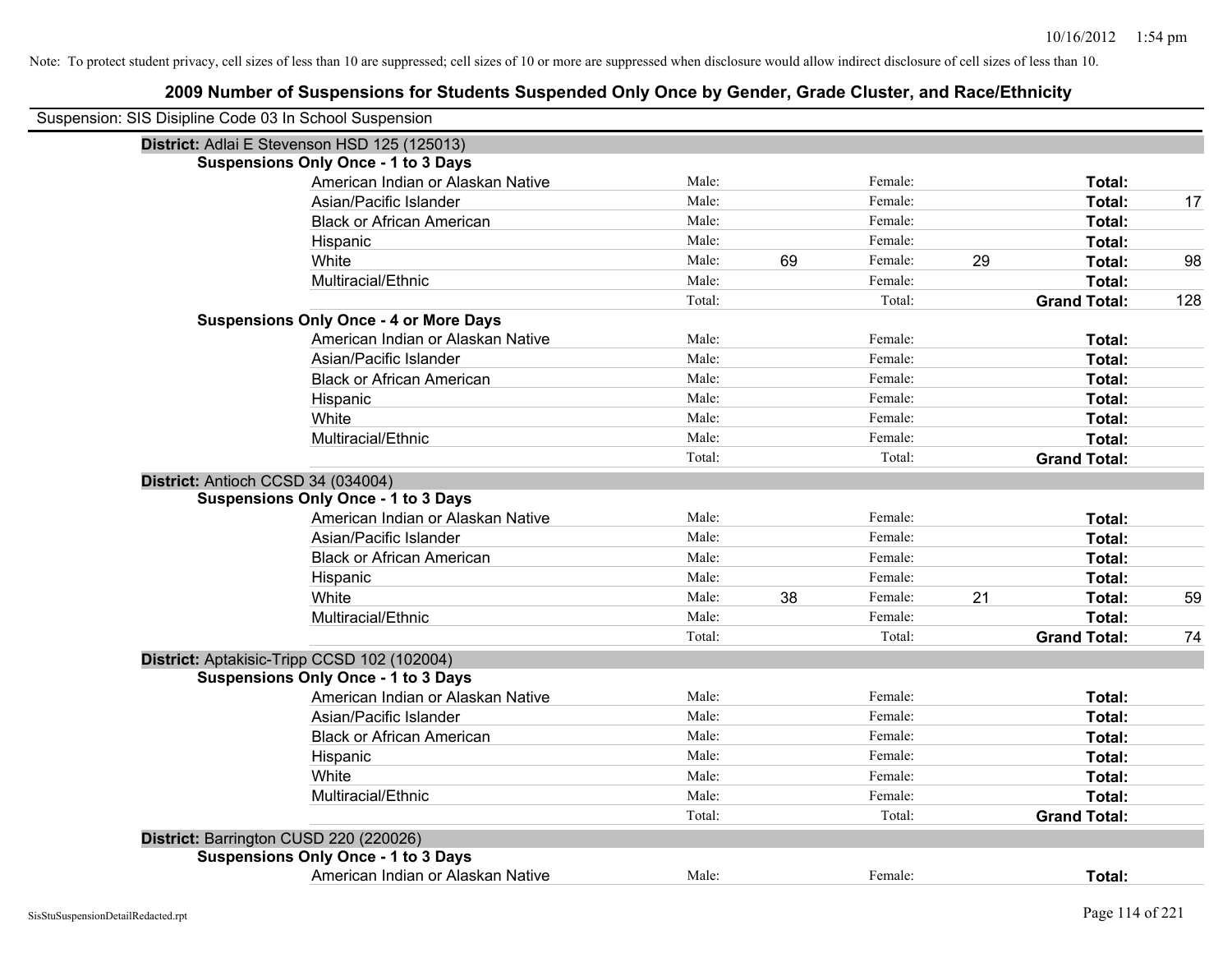| Suspension: SIS Disipline Code 03 In School Suspension |                                            |        |    |         |    |                     |    |
|--------------------------------------------------------|--------------------------------------------|--------|----|---------|----|---------------------|----|
|                                                        | Asian/Pacific Islander                     | Male:  |    | Female: |    | Total:              |    |
|                                                        | <b>Black or African American</b>           | Male:  |    | Female: |    | Total:              |    |
|                                                        | Hispanic                                   | Male:  |    | Female: |    | Total:              | 22 |
|                                                        | White                                      | Male:  |    | Female: |    | Total:              | 34 |
|                                                        | Multiracial/Ethnic                         | Male:  |    | Female: |    | Total:              |    |
|                                                        |                                            | Total: |    | Total:  |    | <b>Grand Total:</b> |    |
| District: Beach Park CCSD 3 (003004)                   |                                            |        |    |         |    |                     |    |
|                                                        | <b>Suspensions Only Once - 1 to 3 Days</b> |        |    |         |    |                     |    |
|                                                        | American Indian or Alaskan Native          | Male:  |    | Female: |    | Total:              |    |
|                                                        | Asian/Pacific Islander                     | Male:  |    | Female: |    | Total:              |    |
|                                                        | <b>Black or African American</b>           | Male:  |    | Female: |    | Total:              | 19 |
|                                                        | Hispanic                                   | Male:  | 12 | Female: | 10 | <b>Total:</b>       | 22 |
|                                                        | White                                      | Male:  |    | Female: |    | Total:              | 18 |
|                                                        | Multiracial/Ethnic                         | Male:  |    | Female: |    | Total:              |    |
|                                                        |                                            | Total: |    | Total:  |    | <b>Grand Total:</b> |    |
| District: Big Hollow SD 38 (038002)                    |                                            |        |    |         |    |                     |    |
|                                                        | <b>Suspensions Only Once - 1 to 3 Days</b> |        |    |         |    |                     |    |
|                                                        | American Indian or Alaskan Native          | Male:  |    | Female: |    | Total:              |    |
|                                                        | Asian/Pacific Islander                     | Male:  |    | Female: |    | Total:              |    |
|                                                        | <b>Black or African American</b>           | Male:  |    | Female: |    | Total:              |    |
|                                                        | Hispanic                                   | Male:  |    | Female: |    | Total:              |    |
|                                                        | White                                      | Male:  |    | Female: |    | Total:              | 25 |
|                                                        | Multiracial/Ethnic                         | Male:  |    | Female: |    | Total:              |    |
|                                                        |                                            | Total: |    | Total:  |    | <b>Grand Total:</b> | 36 |
| District: CHSD 117 (117016)                            |                                            |        |    |         |    |                     |    |
|                                                        | <b>Suspensions Only Once - 1 to 3 Days</b> |        |    |         |    |                     |    |
|                                                        | American Indian or Alaskan Native          | Male:  |    | Female: |    | Total:              |    |
|                                                        | Asian/Pacific Islander                     | Male:  |    | Female: |    | Total:              |    |
|                                                        | <b>Black or African American</b>           | Male:  |    | Female: |    | Total:              |    |
|                                                        | Hispanic                                   | Male:  |    | Female: |    | Total:              |    |
|                                                        | White                                      | Male:  | 19 | Female: | 12 | Total:              | 31 |
|                                                        | Multiracial/Ethnic                         | Male:  |    | Female: |    | Total:              |    |
|                                                        |                                            | Total: |    | Total:  |    | <b>Grand Total:</b> | 48 |
|                                                        | District: Connections Day School (025200)  |        |    |         |    |                     |    |
|                                                        | <b>Suspensions Only Once - 1 to 3 Days</b> |        |    |         |    |                     |    |
|                                                        | American Indian or Alaskan Native          | Male:  |    | Female: |    | Total:              |    |
|                                                        | Asian/Pacific Islander                     | Male:  |    | Female: |    | <b>Total:</b>       |    |
|                                                        | <b>Black or African American</b>           | Male:  |    | Female: |    | Total:              |    |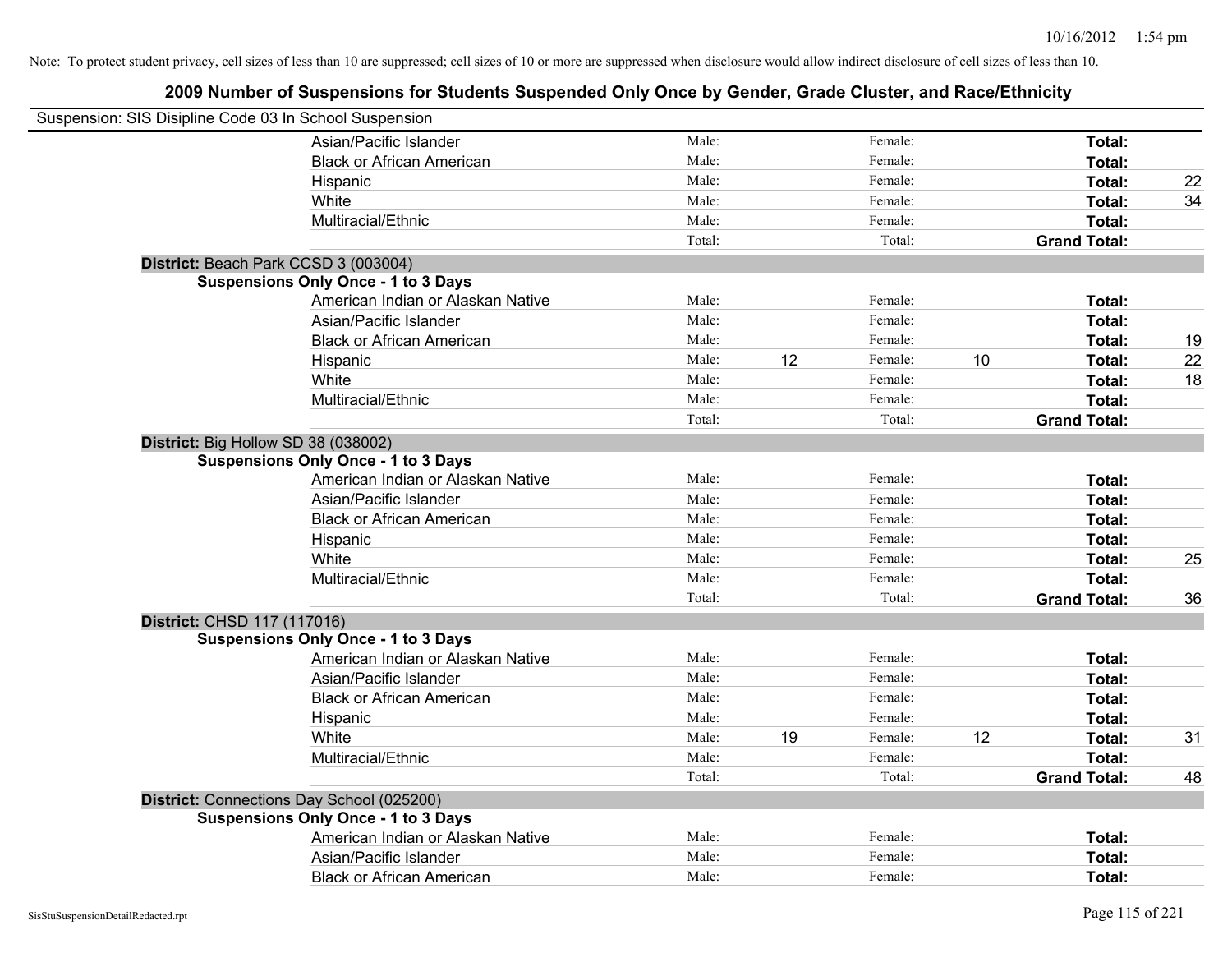| Suspension: SIS Disipline Code 03 In School Suspension |                                               |        |         |                     |    |
|--------------------------------------------------------|-----------------------------------------------|--------|---------|---------------------|----|
|                                                        | Hispanic                                      | Male:  | Female: | Total:              |    |
|                                                        | White                                         | Male:  | Female: | Total:              |    |
|                                                        | Multiracial/Ethnic                            | Male:  | Female: | Total:              |    |
|                                                        |                                               | Total: | Total:  | <b>Grand Total:</b> |    |
| District: Deerfield SD 109 (109002)                    |                                               |        |         |                     |    |
|                                                        | <b>Suspensions Only Once - 1 to 3 Days</b>    |        |         |                     |    |
|                                                        | American Indian or Alaskan Native             | Male:  | Female: | Total:              |    |
|                                                        | Asian/Pacific Islander                        | Male:  | Female: | Total:              |    |
|                                                        | <b>Black or African American</b>              | Male:  | Female: | Total:              |    |
|                                                        | Hispanic                                      | Male:  | Female: | Total:              |    |
|                                                        | White                                         | Male:  | Female: | Total:              |    |
|                                                        | Multiracial/Ethnic                            | Male:  | Female: | Total:              |    |
|                                                        |                                               | Total: | Total:  | <b>Grand Total:</b> |    |
| District: Diamond Lake SD 76 (076002)                  |                                               |        |         |                     |    |
|                                                        | <b>Suspensions Only Once - 1 to 3 Days</b>    |        |         |                     |    |
|                                                        | American Indian or Alaskan Native             | Male:  | Female: | Total:              |    |
|                                                        | Asian/Pacific Islander                        | Male:  | Female: | Total:              |    |
|                                                        | <b>Black or African American</b>              | Male:  | Female: | Total:              |    |
|                                                        | Hispanic                                      | Male:  | Female: | Total:              | 17 |
|                                                        | White                                         | Male:  | Female: | Total:              | 10 |
|                                                        | Multiracial/Ethnic                            | Male:  | Female: | Total:              |    |
|                                                        |                                               | Total: | Total:  | <b>Grand Total:</b> |    |
|                                                        | <b>Suspensions Only Once - 4 or More Days</b> |        |         |                     |    |
|                                                        | American Indian or Alaskan Native             | Male:  | Female: | Total:              |    |
|                                                        | Asian/Pacific Islander                        | Male:  | Female: | Total:              |    |
|                                                        | <b>Black or African American</b>              | Male:  | Female: | Total:              |    |
|                                                        | Hispanic                                      | Male:  | Female: | Total:              |    |
|                                                        | White                                         | Male:  | Female: | Total:              |    |
|                                                        | Multiracial/Ethnic                            | Male:  | Female: | Total:              |    |
|                                                        |                                               | Total: | Total:  | <b>Grand Total:</b> |    |
| <b>District: Emmons SD 33 (033002)</b>                 |                                               |        |         |                     |    |
|                                                        | <b>Suspensions Only Once - 1 to 3 Days</b>    |        |         |                     |    |
|                                                        | American Indian or Alaskan Native             | Male:  | Female: | Total:              |    |
|                                                        | Asian/Pacific Islander                        | Male:  | Female: | Total:              |    |
|                                                        | <b>Black or African American</b>              | Male:  | Female: | Total:              |    |
|                                                        | Hispanic                                      | Male:  | Female: | Total:              |    |
|                                                        | White                                         | Male:  | Female: | Total:              |    |
|                                                        | Multiracial/Ethnic                            | Male:  | Female: | Total:              |    |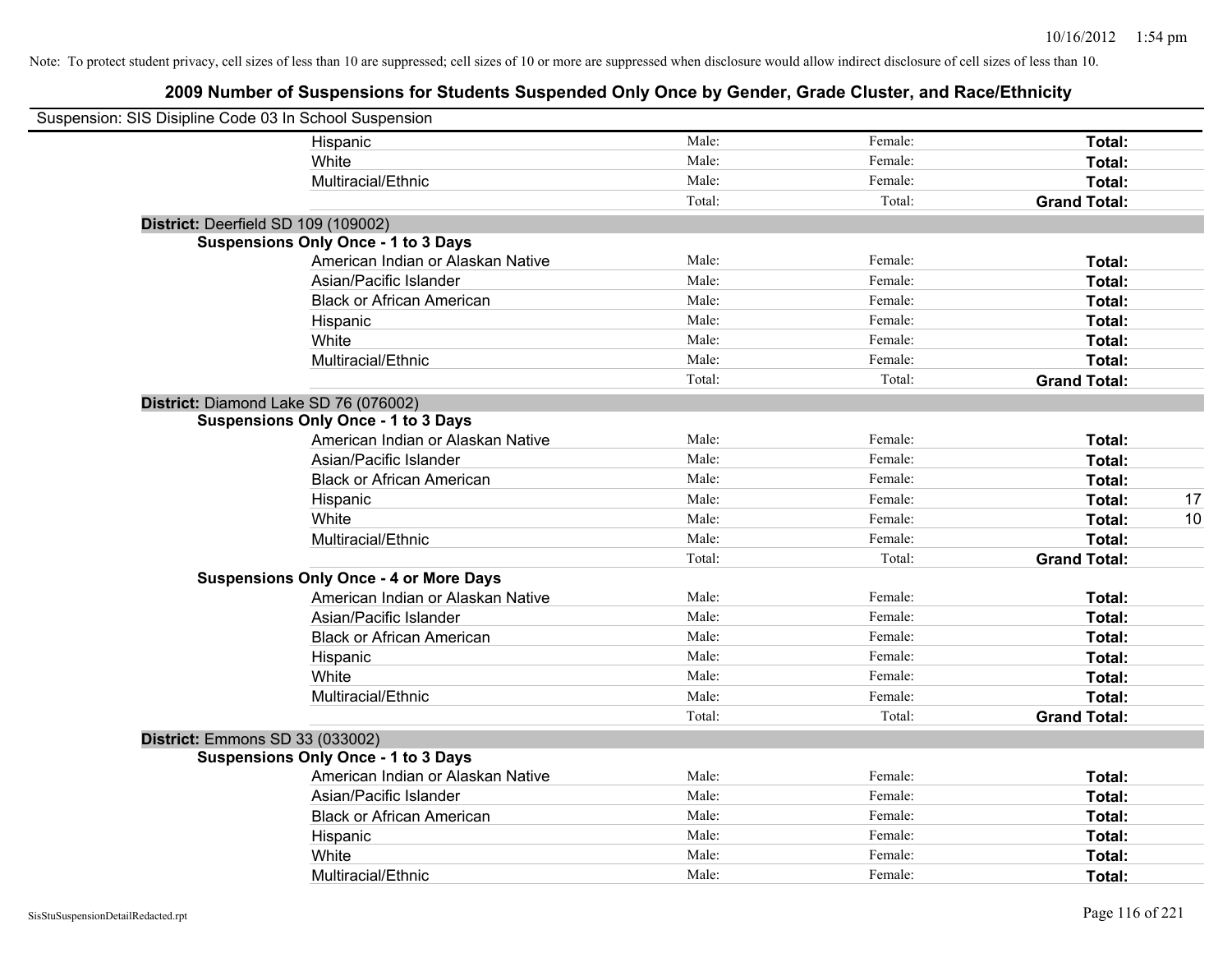| Suspension: SIS Disipline Code 03 In School Suspension |        |    |         |    |                     |     |
|--------------------------------------------------------|--------|----|---------|----|---------------------|-----|
|                                                        | Total: |    | Total:  |    | <b>Grand Total:</b> |     |
| <b>District:</b> Fox Lake GSD 114 (114002)             |        |    |         |    |                     |     |
| <b>Suspensions Only Once - 1 to 3 Days</b>             |        |    |         |    |                     |     |
| American Indian or Alaskan Native                      | Male:  |    | Female: |    | Total:              |     |
| Asian/Pacific Islander                                 | Male:  |    | Female: |    | Total:              |     |
| <b>Black or African American</b>                       | Male:  |    | Female: |    | Total:              |     |
| Hispanic                                               | Male:  |    | Female: |    | Total:              |     |
| White                                                  | Male:  |    | Female: |    | Total:              | 26  |
| Multiracial/Ethnic                                     | Male:  |    | Female: |    | Total:              |     |
|                                                        | Total: |    | Total:  |    | <b>Grand Total:</b> |     |
| District: Fremont SD 79 (079002)                       |        |    |         |    |                     |     |
| <b>Suspensions Only Once - 1 to 3 Days</b>             |        |    |         |    |                     |     |
| American Indian or Alaskan Native                      | Male:  |    | Female: |    | Total:              |     |
| Asian/Pacific Islander                                 | Male:  |    | Female: |    | Total:              |     |
| <b>Black or African American</b>                       | Male:  |    | Female: |    | Total:              |     |
| Hispanic                                               | Male:  |    | Female: |    | Total:              |     |
| White                                                  | Male:  |    | Female: |    | Total:              | 18  |
| Multiracial/Ethnic                                     | Male:  |    | Female: |    | Total:              |     |
|                                                        | Total: |    | Total:  |    | <b>Grand Total:</b> |     |
| District: Gavin SD 37 (037002)                         |        |    |         |    |                     |     |
| <b>Suspensions Only Once - 1 to 3 Days</b>             |        |    |         |    |                     |     |
| American Indian or Alaskan Native                      | Male:  |    | Female: |    | Total:              |     |
| Asian/Pacific Islander                                 | Male:  |    | Female: |    | Total:              |     |
| <b>Black or African American</b>                       | Male:  |    | Female: |    | Total:              |     |
| Hispanic                                               | Male:  |    | Female: |    | Total:              |     |
| White                                                  | Male:  |    | Female: |    | Total:              | 23  |
| Multiracial/Ethnic                                     | Male:  |    | Female: |    | Total:              |     |
|                                                        | Total: |    | Total:  |    | <b>Grand Total:</b> |     |
| <b>District: Grant CHSD 124 (124016)</b>               |        |    |         |    |                     |     |
| <b>Suspensions Only Once - 1 to 3 Days</b>             |        |    |         |    |                     |     |
| American Indian or Alaskan Native                      | Male:  |    | Female: |    | Total:              |     |
| Asian/Pacific Islander                                 | Male:  |    | Female: |    | Total:              |     |
| <b>Black or African American</b>                       | Male:  |    | Female: |    | Total:              |     |
| Hispanic                                               | Male:  | 16 | Female: | 13 | Total:              | 29  |
| White                                                  | Male:  | 78 | Female: | 40 | Total:              | 118 |
| Multiracial/Ethnic                                     | Male:  |    | Female: |    | Total:              | 13  |
|                                                        | Total: |    | Total:  |    | <b>Grand Total:</b> | 170 |

**District:** Grayslake CCSD 46 (046004)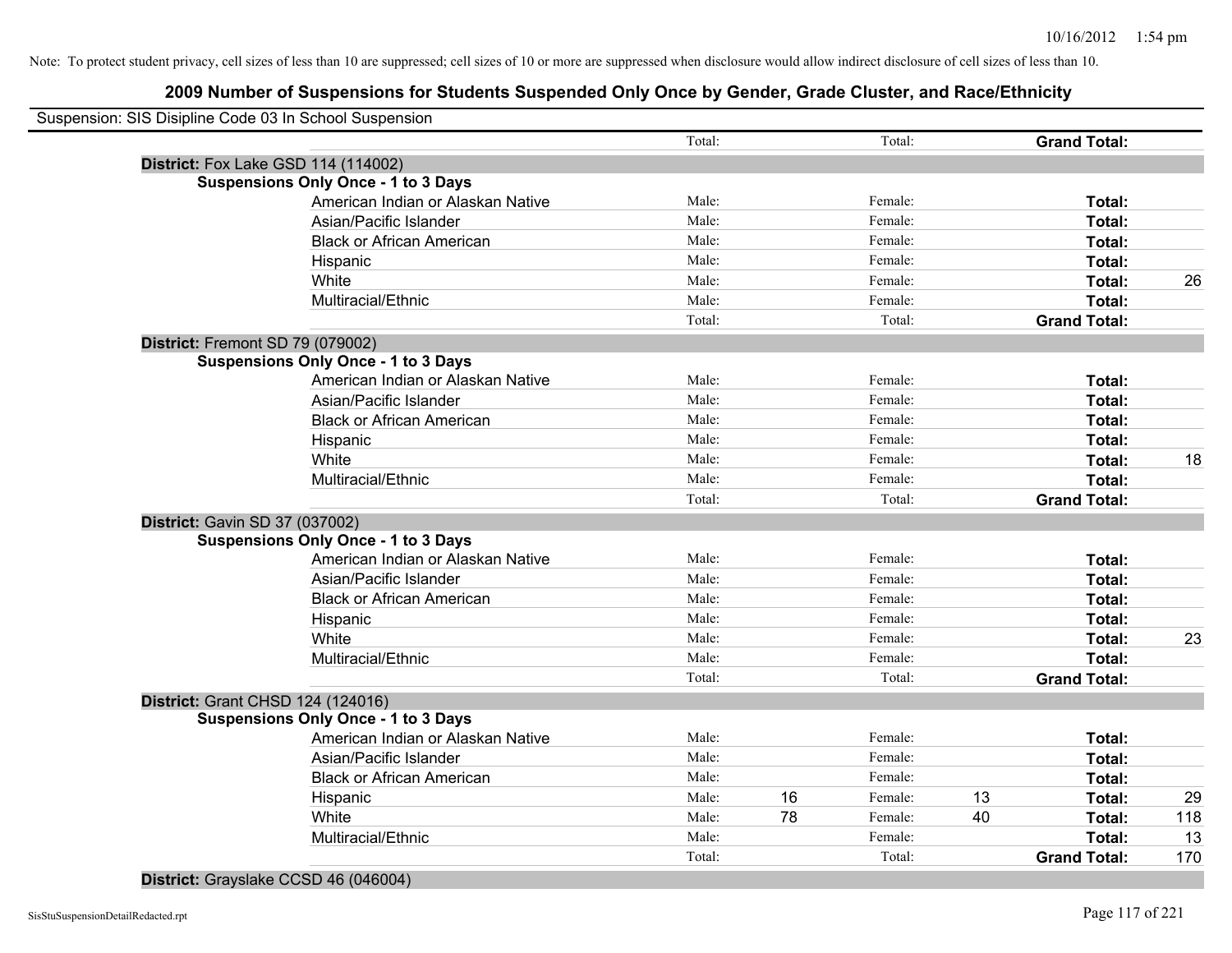|                                                        | 2009 Number of Suspensions for Students Suspended Only Once by Gender, Grade Cluster, and Race/Ethnicity |        |    |         |    |                     |    |
|--------------------------------------------------------|----------------------------------------------------------------------------------------------------------|--------|----|---------|----|---------------------|----|
| Suspension: SIS Disipline Code 03 In School Suspension |                                                                                                          |        |    |         |    |                     |    |
|                                                        | <b>Suspensions Only Once - 1 to 3 Days</b>                                                               |        |    |         |    |                     |    |
|                                                        | American Indian or Alaskan Native                                                                        | Male:  |    | Female: |    | Total:              |    |
|                                                        | Asian/Pacific Islander                                                                                   | Male:  |    | Female: |    | Total:              |    |
|                                                        | <b>Black or African American</b>                                                                         | Male:  |    | Female: |    | Total:              | 18 |
|                                                        | Hispanic                                                                                                 | Male:  |    | Female: |    | Total:              | 20 |
|                                                        | White                                                                                                    | Male:  | 53 | Female: | 10 | Total:              | 63 |
|                                                        | Multiracial/Ethnic                                                                                       | Male:  |    | Female: |    | Total:              |    |
|                                                        |                                                                                                          | Total: |    | Total:  |    | <b>Grand Total:</b> |    |
|                                                        | <b>Suspensions Only Once - 4 or More Days</b>                                                            |        |    |         |    |                     |    |
|                                                        | American Indian or Alaskan Native                                                                        | Male:  |    | Female: |    | Total:              |    |
|                                                        | Asian/Pacific Islander                                                                                   | Male:  |    | Female: |    | Total:              |    |
|                                                        | <b>Black or African American</b>                                                                         | Male:  |    | Female: |    | Total:              |    |
|                                                        | Hispanic                                                                                                 | Male:  |    | Female: |    | Total:              |    |
|                                                        | White                                                                                                    | Male:  |    | Female: |    | Total:              |    |
|                                                        | Multiracial/Ethnic                                                                                       | Male:  |    | Female: |    | Total:              |    |
|                                                        |                                                                                                          | Total: |    | Total:  |    | <b>Grand Total:</b> |    |
|                                                        | District: Grayslake CHSD 127 (127016)                                                                    |        |    |         |    |                     |    |
|                                                        | <b>Suspensions Only Once - 1 to 3 Days</b>                                                               |        |    |         |    |                     |    |
|                                                        | American Indian or Alaskan Native                                                                        | Male:  |    | Female: |    | Total:              |    |
|                                                        | Asian/Pacific Islander                                                                                   | Male:  |    | Female: |    | Total:              |    |
|                                                        | <b>Black or African American</b>                                                                         | Male:  |    | Female: |    | Total:              | 10 |
|                                                        | Hispanic                                                                                                 | Male:  | 17 | Female: | 10 | Total:              | 27 |
|                                                        | White                                                                                                    | Male:  | 59 | Female: | 13 | Total:              | 72 |
|                                                        | Multiracial/Ethnic                                                                                       | Male:  |    | Female: |    | Total:              |    |
|                                                        |                                                                                                          | Total: |    | Total:  |    | <b>Grand Total:</b> |    |
|                                                        | <b>Suspensions Only Once - 4 or More Days</b>                                                            |        |    |         |    |                     |    |
|                                                        | American Indian or Alaskan Native                                                                        | Male:  |    | Female: |    | Total:              |    |
|                                                        | Asian/Pacific Islander                                                                                   | Male:  |    | Female: |    | Total:              |    |
|                                                        | <b>Black or African American</b>                                                                         | Male:  |    | Female: |    | Total:              |    |
|                                                        | Hispanic                                                                                                 | Male:  |    | Female: |    | Total:              |    |
|                                                        | White                                                                                                    | Male:  |    | Female: |    | Total:              |    |
|                                                        | Multiracial/Ethnic                                                                                       | Male:  |    | Female: |    | Total:              |    |
|                                                        |                                                                                                          | Total: |    | Total:  |    | <b>Grand Total:</b> |    |
|                                                        | <b>District: Gurnee SD 56 (056002)</b>                                                                   |        |    |         |    |                     |    |
|                                                        | <b>Suspensions Only Once - 1 to 3 Days</b>                                                               |        |    |         |    |                     |    |
|                                                        | American Indian or Alaskan Native                                                                        | Male:  |    | Female: |    | Total:              |    |
|                                                        | Asian/Pacific Islander                                                                                   | Male:  |    | Female: |    | Total:              |    |
|                                                        | <b>Black or African American</b>                                                                         | Male:  |    | Female: |    | Total:              |    |
|                                                        | Hispanic                                                                                                 | Male:  |    | Female: |    | Total:              |    |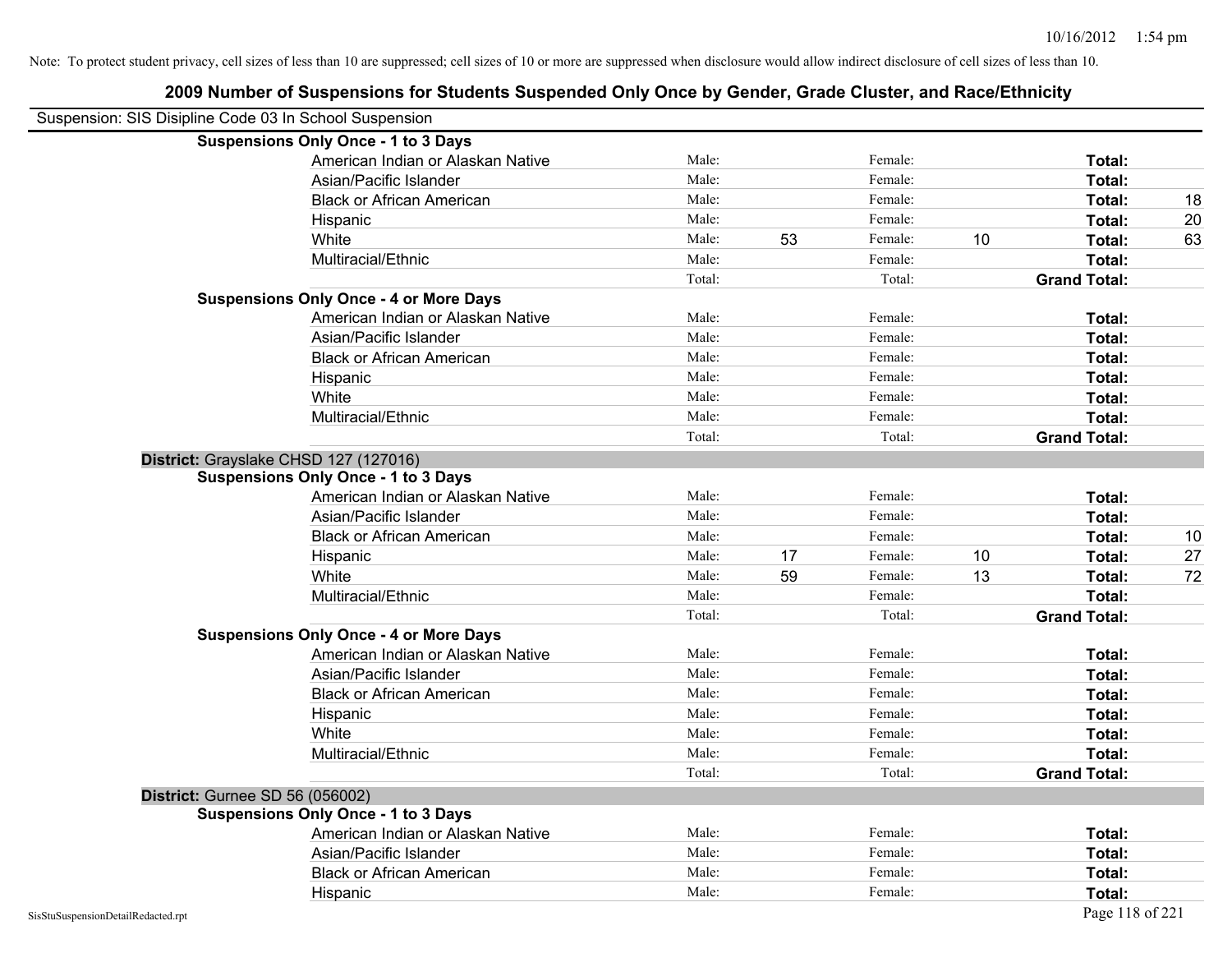| Suspension: SIS Disipline Code 03 In School Suspension |                                                |        |         |                     |    |
|--------------------------------------------------------|------------------------------------------------|--------|---------|---------------------|----|
|                                                        | White                                          | Male:  | Female: | Total:              |    |
|                                                        | Multiracial/Ethnic                             | Male:  | Female: | Total:              |    |
|                                                        |                                                | Total: | Total:  | <b>Grand Total:</b> | 27 |
| District: Hawthorn CCSD 73 (073004)                    |                                                |        |         |                     |    |
|                                                        | <b>Suspensions Only Once - 1 to 3 Days</b>     |        |         |                     |    |
|                                                        | American Indian or Alaskan Native              | Male:  | Female: | Total:              |    |
|                                                        | Asian/Pacific Islander                         | Male:  | Female: | Total:              | 10 |
|                                                        | <b>Black or African American</b>               | Male:  | Female: | Total:              |    |
|                                                        | Hispanic                                       | Male:  | Female: | Total:              | 22 |
|                                                        | White                                          | Male:  | Female: | Total:              | 41 |
|                                                        | Multiracial/Ethnic                             | Male:  | Female: | Total:              |    |
|                                                        |                                                | Total: | Total:  | <b>Grand Total:</b> |    |
|                                                        | <b>Suspensions Only Once - 4 or More Days</b>  |        |         |                     |    |
|                                                        | American Indian or Alaskan Native              | Male:  | Female: | Total:              |    |
|                                                        | Asian/Pacific Islander                         | Male:  | Female: | Total:              |    |
|                                                        | <b>Black or African American</b>               | Male:  | Female: | Total:              |    |
|                                                        | Hispanic                                       | Male:  | Female: | Total:              |    |
|                                                        | White                                          | Male:  | Female: | Total:              |    |
|                                                        | Multiracial/Ethnic                             | Male:  | Female: | Total:              |    |
|                                                        |                                                | Total: | Total:  | <b>Grand Total:</b> |    |
|                                                        | District: Kildeer Countryside CCSD 96 (096004) |        |         |                     |    |
|                                                        | <b>Suspensions Only Once - 1 to 3 Days</b>     |        |         |                     |    |
|                                                        | American Indian or Alaskan Native              | Male:  | Female: | Total:              |    |
|                                                        | Asian/Pacific Islander                         | Male:  | Female: | Total:              |    |
|                                                        | <b>Black or African American</b>               | Male:  | Female: | Total:              |    |
|                                                        | Hispanic                                       | Male:  | Female: | Total:              |    |
|                                                        | White                                          | Male:  | Female: | Total:              |    |
|                                                        | Multiracial/Ethnic                             | Male:  | Female: | Total:              |    |
|                                                        |                                                | Total: | Total:  | <b>Grand Total:</b> |    |
| District: Lake Bluff ESD 65 (065002)                   |                                                |        |         |                     |    |
|                                                        | <b>Suspensions Only Once - 1 to 3 Days</b>     |        |         |                     |    |
|                                                        | American Indian or Alaskan Native              | Male:  | Female: | Total:              |    |
|                                                        | Asian/Pacific Islander                         | Male:  | Female: | Total:              |    |
|                                                        | <b>Black or African American</b>               | Male:  | Female: | Total:              |    |
|                                                        | Hispanic                                       | Male:  | Female: | Total:              |    |
|                                                        | White                                          | Male:  | Female: | Total:              |    |
|                                                        | Multiracial/Ethnic                             | Male:  | Female: | Total:              |    |
|                                                        |                                                | Total: | Total:  | <b>Grand Total:</b> |    |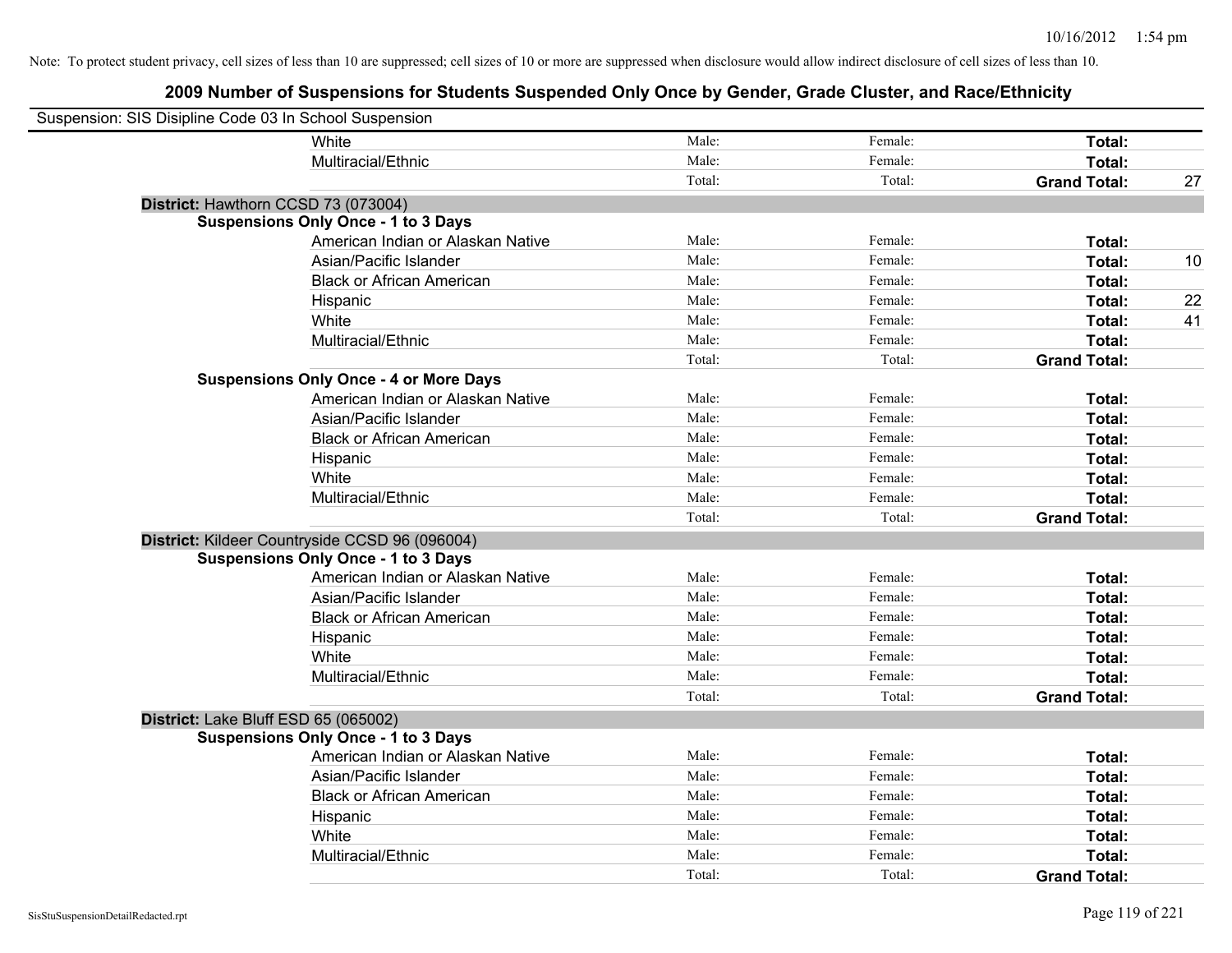| Suspension: SIS Disipline Code 03 In School Suspension |        |    |         |    |                     |    |
|--------------------------------------------------------|--------|----|---------|----|---------------------|----|
| District: Lake Forest SD 67 (067005)                   |        |    |         |    |                     |    |
| <b>Suspensions Only Once - 1 to 3 Days</b>             |        |    |         |    |                     |    |
| American Indian or Alaskan Native                      | Male:  |    | Female: |    | Total:              |    |
| Asian/Pacific Islander                                 | Male:  |    | Female: |    | Total:              |    |
| <b>Black or African American</b>                       | Male:  |    | Female: |    | Total:              |    |
| Hispanic                                               | Male:  |    | Female: |    | <b>Total:</b>       |    |
| White                                                  | Male:  |    | Female: |    | Total:              | 14 |
| Multiracial/Ethnic                                     | Male:  |    | Female: |    | Total:              |    |
|                                                        | Total: |    | Total:  |    | <b>Grand Total:</b> |    |
| District: Lake Villa CCSD 41 (041004)                  |        |    |         |    |                     |    |
| <b>Suspensions Only Once - 1 to 3 Days</b>             |        |    |         |    |                     |    |
| American Indian or Alaskan Native                      | Male:  |    | Female: |    | Total:              |    |
| Asian/Pacific Islander                                 | Male:  |    | Female: |    | Total:              |    |
| <b>Black or African American</b>                       | Male:  |    | Female: |    | Total:              |    |
| Hispanic                                               | Male:  |    | Female: |    | Total:              |    |
| White                                                  | Male:  |    | Female: |    | Total:              | 36 |
| Multiracial/Ethnic                                     | Male:  |    | Female: |    | Total:              |    |
|                                                        | Total: | 39 | Total:  | 15 | <b>Grand Total:</b> | 54 |
| District: Lake Zurich CUSD 95 (095026)                 |        |    |         |    |                     |    |
| <b>Suspensions Only Once - 1 to 3 Days</b>             |        |    |         |    |                     |    |
| American Indian or Alaskan Native                      | Male:  |    | Female: |    | Total:              |    |
| Asian/Pacific Islander                                 | Male:  |    | Female: |    | Total:              |    |
| <b>Black or African American</b>                       | Male:  |    | Female: |    | Total:              |    |
| Hispanic                                               | Male:  |    | Female: |    | Total:              | 13 |
| White                                                  | Male:  | 55 | Female: | 18 | Total:              | 73 |
| Multiracial/Ethnic                                     | Male:  |    | Female: |    | Total:              |    |
|                                                        | Total: |    | Total:  |    | <b>Grand Total:</b> | 96 |
| <b>Suspensions Only Once - 4 or More Days</b>          |        |    |         |    |                     |    |
| American Indian or Alaskan Native                      | Male:  |    | Female: |    | Total:              |    |
| Asian/Pacific Islander                                 | Male:  |    | Female: |    | Total:              |    |
| <b>Black or African American</b>                       | Male:  |    | Female: |    | Total:              |    |
| Hispanic                                               | Male:  |    | Female: |    | Total:              |    |
| White                                                  | Male:  |    | Female: |    | Total:              |    |
| Multiracial/Ethnic                                     | Male:  |    | Female: |    | Total:              |    |
|                                                        | Total: |    | Total:  |    | <b>Grand Total:</b> |    |
| District: Millburn CCSD 24 (024004)                    |        |    |         |    |                     |    |
| <b>Suspensions Only Once - 1 to 3 Days</b>             |        |    |         |    |                     |    |
| American Indian or Alaskan Native                      | Male:  |    | Female: |    | Total:              |    |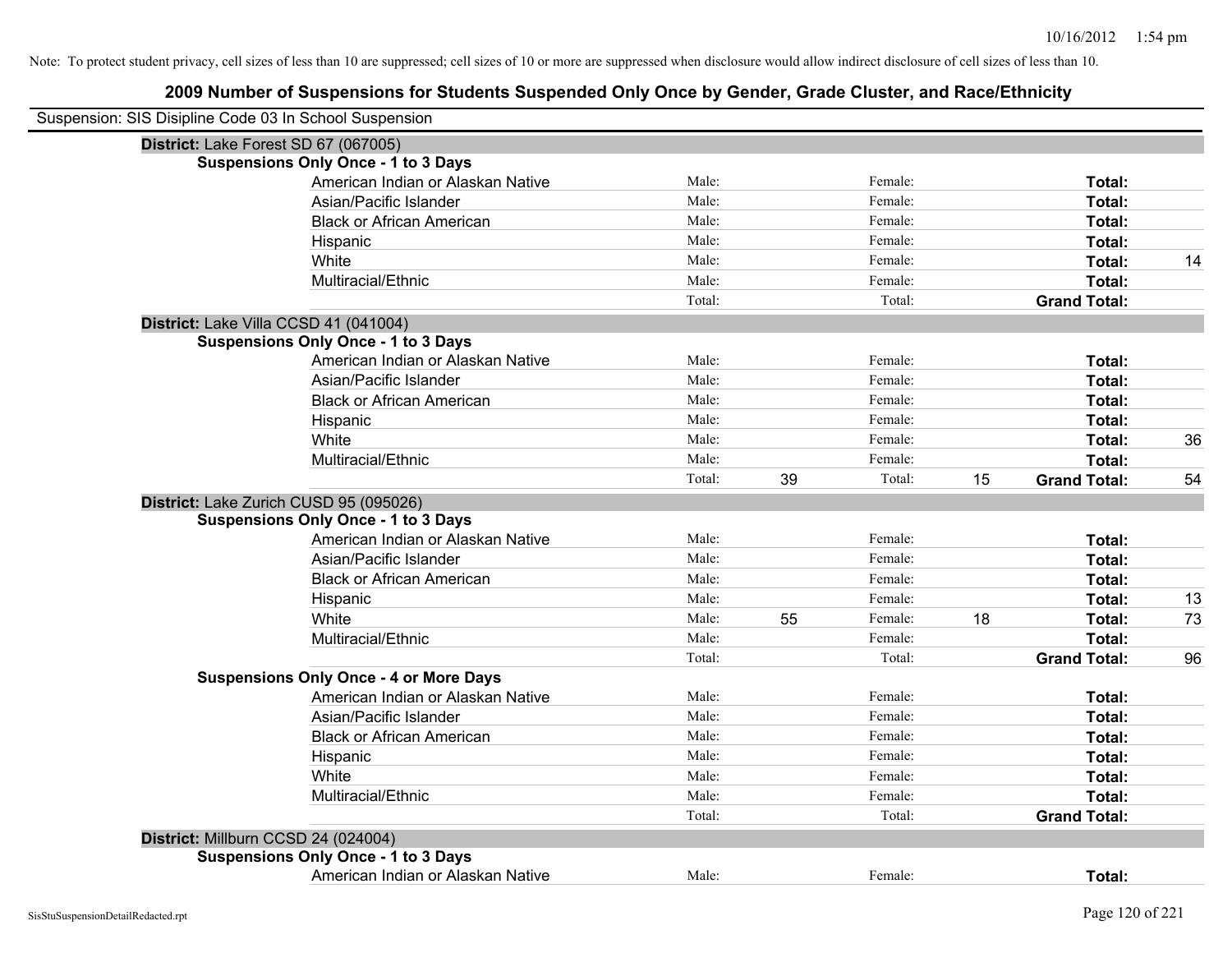| Suspension: SIS Disipline Code 03 In School Suspension |                                               |        |               |    |                     |     |
|--------------------------------------------------------|-----------------------------------------------|--------|---------------|----|---------------------|-----|
|                                                        | Asian/Pacific Islander                        | Male:  | Female:       |    | Total:              |     |
|                                                        | <b>Black or African American</b>              | Male:  | Female:       |    | Total:              |     |
|                                                        | Hispanic                                      | Male:  | Female:       |    | Total:              |     |
|                                                        | White                                         | Male:  | Female:       |    | Total:              | 23  |
|                                                        | Multiracial/Ethnic                            | Male:  | Female:       |    | Total:              |     |
|                                                        |                                               | Total: | Total:        |    | <b>Grand Total:</b> |     |
|                                                        | District: Mundelein Cons HSD 120 (120013)     |        |               |    |                     |     |
|                                                        | <b>Suspensions Only Once - 1 to 3 Days</b>    |        |               |    |                     |     |
|                                                        | American Indian or Alaskan Native             | Male:  | Female:       |    | Total:              |     |
|                                                        | Asian/Pacific Islander                        | Male:  | Female:       |    | Total:              |     |
|                                                        | <b>Black or African American</b>              | Male:  | Female:       |    | Total:              |     |
|                                                        | Hispanic                                      | Male:  | 53<br>Female: | 28 | Total:              | 81  |
|                                                        | White                                         | Male:  | Female:       |    | Total:              | 37  |
|                                                        | Multiracial/Ethnic                            | Male:  | Female:       |    | Total:              |     |
|                                                        |                                               | Total: | Total:        |    | <b>Grand Total:</b> | 130 |
|                                                        | <b>Suspensions Only Once - 4 or More Days</b> |        |               |    |                     |     |
|                                                        | American Indian or Alaskan Native             | Male:  | Female:       |    | Total:              |     |
|                                                        | Asian/Pacific Islander                        | Male:  | Female:       |    | Total:              |     |
|                                                        | <b>Black or African American</b>              | Male:  | Female:       |    | Total:              |     |
|                                                        | Hispanic                                      | Male:  | Female:       |    | Total:              |     |
|                                                        | White                                         | Male:  | Female:       |    | Total:              |     |
|                                                        | Multiracial/Ethnic                            | Male:  | Female:       |    | Total:              |     |
|                                                        |                                               | Total: | Total:        |    | <b>Grand Total:</b> |     |
| District: Mundelein ESD 75 (075002)                    |                                               |        |               |    |                     |     |
|                                                        | <b>Suspensions Only Once - 1 to 3 Days</b>    |        |               |    |                     |     |
|                                                        | American Indian or Alaskan Native             | Male:  | Female:       |    | Total:              |     |
|                                                        | Asian/Pacific Islander                        | Male:  | Female:       |    | Total:              |     |
|                                                        | <b>Black or African American</b>              | Male:  | Female:       |    | Total:              |     |
|                                                        | Hispanic                                      | Male:  | Female:       |    | Total:              | 14  |
|                                                        | White                                         | Male:  | Female:       |    | Total:              | 15  |
|                                                        | Multiracial/Ethnic                            | Male:  | Female:       |    | Total:              |     |
|                                                        |                                               | Total: | Total:        |    | <b>Grand Total:</b> |     |
|                                                        | <b>Suspensions Only Once - 4 or More Days</b> |        |               |    |                     |     |
|                                                        | American Indian or Alaskan Native             | Male:  | Female:       |    | Total:              |     |
|                                                        | Asian/Pacific Islander                        | Male:  | Female:       |    | Total:              |     |
|                                                        | <b>Black or African American</b>              | Male:  | Female:       |    | Total:              |     |
|                                                        | Hispanic                                      | Male:  | Female:       |    | Total:              |     |
|                                                        | White                                         | Male:  | Female:       |    | Total:              |     |
|                                                        | Multiracial/Ethnic                            | Male:  | Female:       |    | Total:              |     |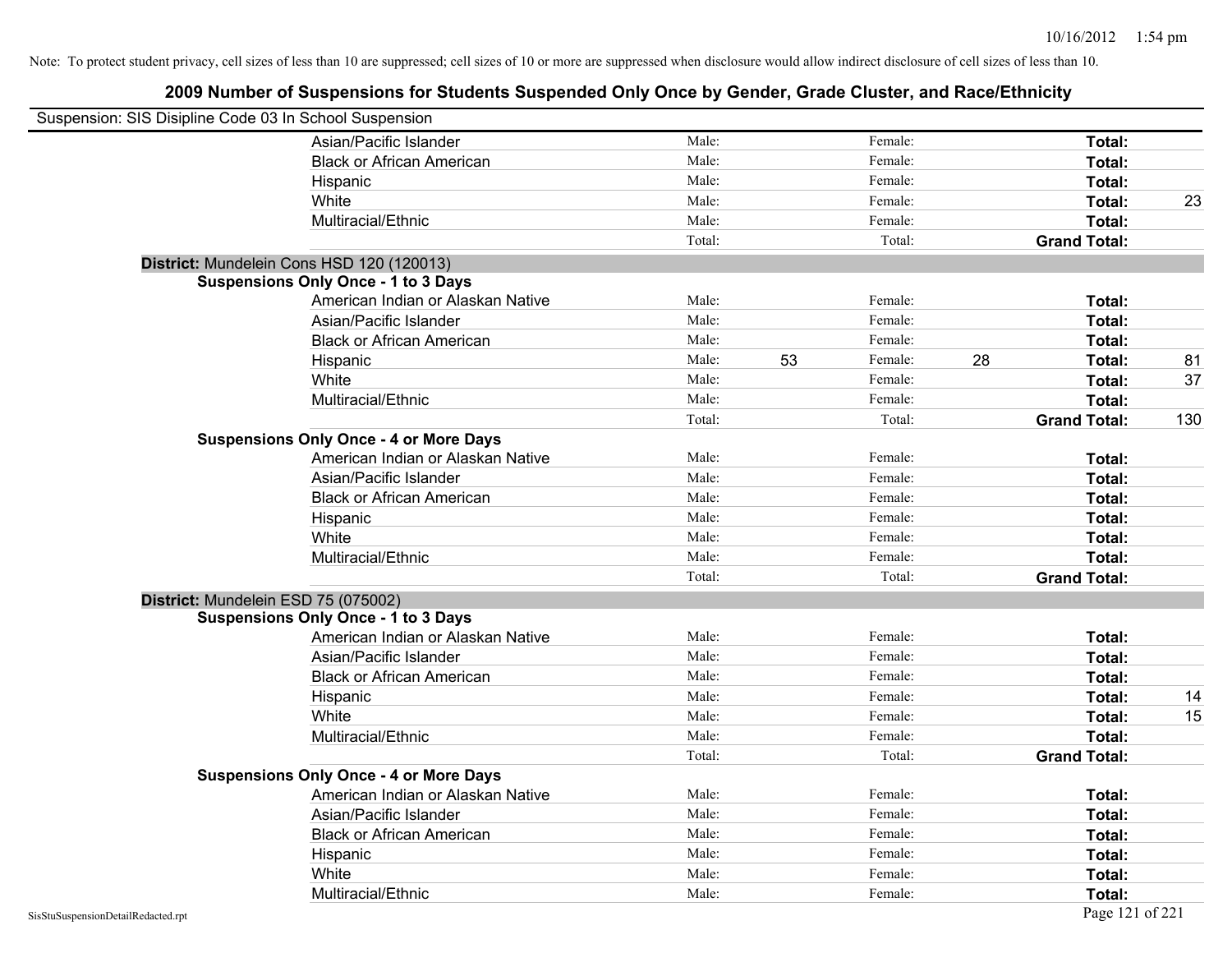| Suspension: SIS Disipline Code 03 In School Suspension |        |         |                     |  |
|--------------------------------------------------------|--------|---------|---------------------|--|
|                                                        | Total: | Total:  | <b>Grand Total:</b> |  |
| District: Non-Public School (044Z)                     |        |         |                     |  |
| <b>Suspensions Only Once - 1 to 3 Days</b>             |        |         |                     |  |
| American Indian or Alaskan Native                      | Male:  | Female: | Total:              |  |
| Asian/Pacific Islander                                 | Male:  | Female: | Total:              |  |
| <b>Black or African American</b>                       | Male:  | Female: | Total:              |  |
| Hispanic                                               | Male:  | Female: | Total:              |  |
| White                                                  | Male:  | Female: | Total:              |  |
| Multiracial/Ethnic                                     | Male:  | Female: | Total:              |  |
|                                                        | Total: | Total:  | <b>Grand Total:</b> |  |
| <b>Suspensions Only Once - 4 or More Days</b>          |        |         |                     |  |
| American Indian or Alaskan Native                      | Male:  | Female: | Total:              |  |
| Asian/Pacific Islander                                 | Male:  | Female: | Total:              |  |
| <b>Black or African American</b>                       | Male:  | Female: | Total:              |  |
| Hispanic                                               | Male:  | Female: | Total:              |  |
| White                                                  | Male:  | Female: | Total:              |  |
| Multiracial/Ethnic                                     | Male:  | Female: | Total:              |  |
|                                                        | Total: | Total:  | <b>Grand Total:</b> |  |
| District: North Shore SD 112 (112002)                  |        |         |                     |  |
| <b>Suspensions Only Once - 1 to 3 Days</b>             |        |         |                     |  |
| American Indian or Alaskan Native                      | Male:  | Female: | Total:              |  |
| Asian/Pacific Islander                                 | Male:  | Female: | Total:              |  |
| <b>Black or African American</b>                       | Male:  | Female: | Total:              |  |
| Hispanic                                               | Male:  | Female: | Total:              |  |
| White                                                  | Male:  | Female: | Total:              |  |
| Multiracial/Ethnic                                     | Male:  | Female: | Total:              |  |
|                                                        | Total: | Total:  | <b>Grand Total:</b> |  |
| District: Northern Suburban Spec Ed Dist (804060)      |        |         |                     |  |
| <b>Suspensions Only Once - 4 or More Days</b>          |        |         |                     |  |
| American Indian or Alaskan Native                      | Male:  | Female: | Total:              |  |
| Asian/Pacific Islander                                 | Male:  | Female: | Total:              |  |
| <b>Black or African American</b>                       | Male:  | Female: | Total:              |  |
| Hispanic                                               | Male:  | Female: | Total:              |  |
| White                                                  | Male:  | Female: | Total:              |  |
| Multiracial/Ethnic                                     | Male:  | Female: | Total:              |  |
|                                                        | Total: | Total:  | <b>Grand Total:</b> |  |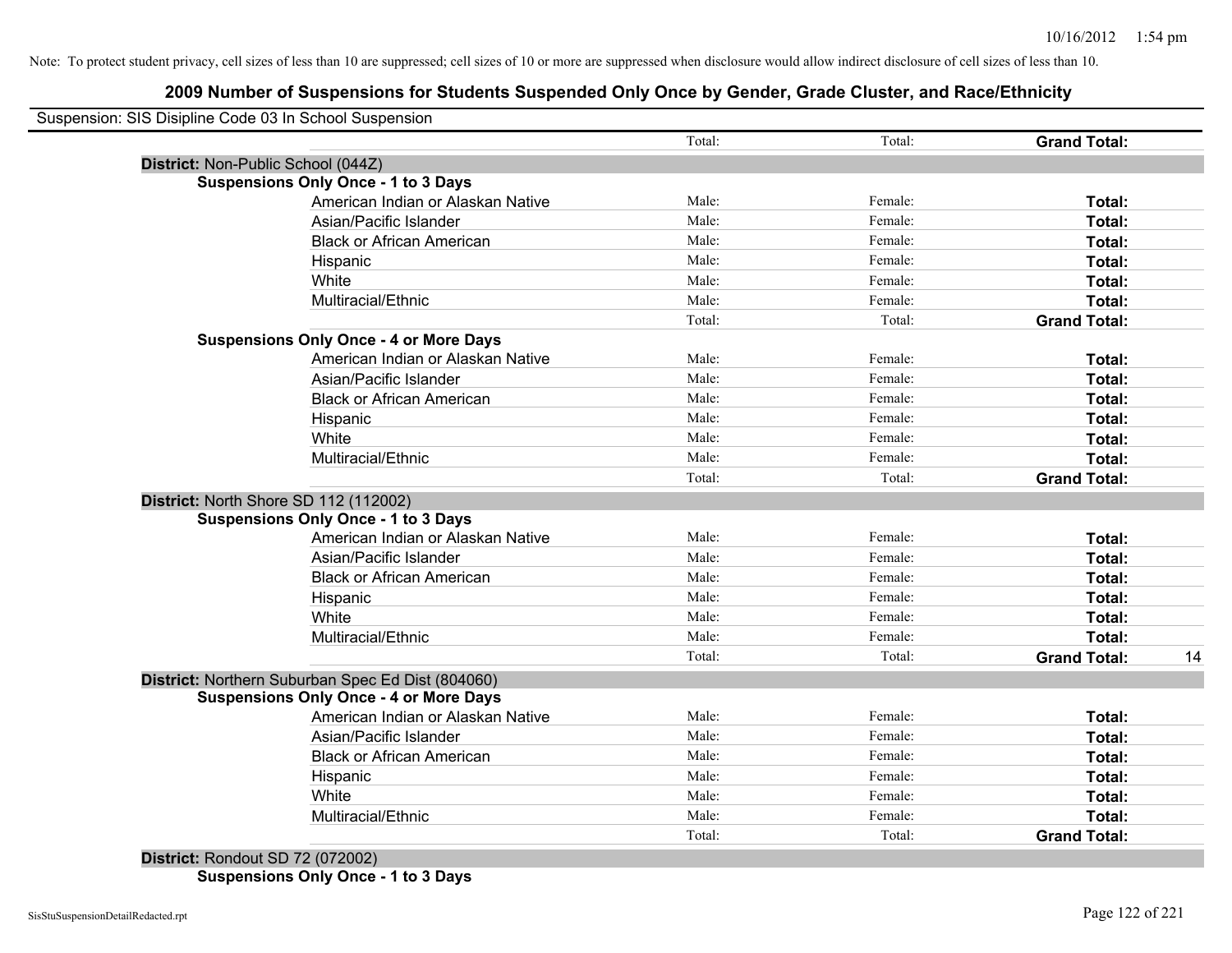| Suspension: SIS Disipline Code 03 In School Suspension |        |         |                     |    |
|--------------------------------------------------------|--------|---------|---------------------|----|
| American Indian or Alaskan Native                      | Male:  | Female: | Total:              |    |
| Asian/Pacific Islander                                 | Male:  | Female: | Total:              |    |
| <b>Black or African American</b>                       | Male:  | Female: | Total:              |    |
| Hispanic                                               | Male:  | Female: | Total:              |    |
| White                                                  | Male:  | Female: | Total:              |    |
| Multiracial/Ethnic                                     | Male:  | Female: | Total:              |    |
|                                                        | Total: | Total:  | <b>Grand Total:</b> |    |
| District: Round Lake CUSD 116 (116026)                 |        |         |                     |    |
| <b>Suspensions Only Once - 1 to 3 Days</b>             |        |         |                     |    |
| American Indian or Alaskan Native                      | Male:  | Female: | Total:              |    |
| Asian/Pacific Islander                                 | Male:  | Female: | Total:              |    |
| <b>Black or African American</b>                       | Male:  | Female: | Total:              | 15 |
| Hispanic                                               | Male:  | Female: | Total:              | 33 |
| White                                                  | Male:  | Female: | Total:              | 18 |
| Multiracial/Ethnic                                     | Male:  | Female: | Total:              |    |
|                                                        | Total: | Total:  | <b>Grand Total:</b> |    |
| District: Spec Educ Dist Lake County/Sedol (825060)    |        |         |                     |    |
| <b>Suspensions Only Once - 1 to 3 Days</b>             |        |         |                     |    |
| American Indian or Alaskan Native                      | Male:  | Female: | Total:              |    |
| Asian/Pacific Islander                                 | Male:  | Female: | Total:              |    |
| <b>Black or African American</b>                       | Male:  | Female: | Total:              |    |
| Hispanic                                               | Male:  | Female: | Total:              |    |
| White                                                  | Male:  | Female: | Total:              |    |
| Multiracial/Ethnic                                     | Male:  | Female: | Total:              |    |
|                                                        | Total: | Total:  | <b>Grand Total:</b> |    |
| <b>District:</b> Twp HSD 113 (113017)                  |        |         |                     |    |
| <b>Suspensions Only Once - 1 to 3 Days</b>             |        |         |                     |    |
| American Indian or Alaskan Native                      | Male:  | Female: | Total:              |    |
| Asian/Pacific Islander                                 | Male:  | Female: | Total:              |    |
| <b>Black or African American</b>                       | Male:  | Female: | Total:              |    |
| Hispanic                                               | Male:  | Female: | Total:              | 24 |
| White                                                  | Male:  | Female: | Total:              | 48 |
| Multiracial/Ethnic                                     | Male:  | Female: | Total:              |    |
|                                                        | Total: | Total:  | <b>Grand Total:</b> |    |
| <b>Suspensions Only Once - 4 or More Days</b>          |        |         |                     |    |
| American Indian or Alaskan Native                      | Male:  | Female: | Total:              |    |
| Asian/Pacific Islander                                 | Male:  | Female: | Total:              |    |
| <b>Black or African American</b>                       | Male:  | Female: | Total:              |    |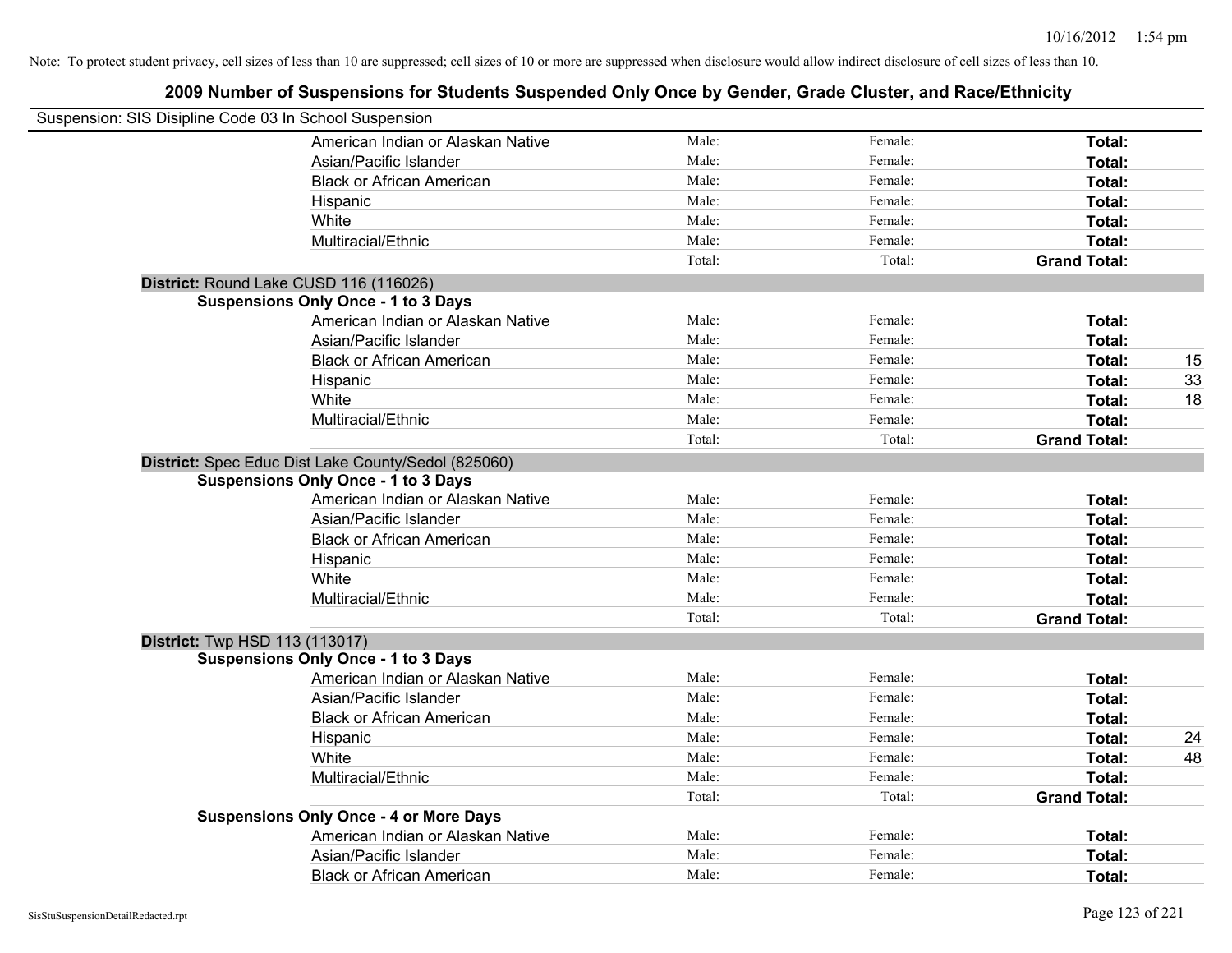| Suspension: SIS Disipline Code 03 In School Suspension |                                               |        |     |         |    |                     |     |
|--------------------------------------------------------|-----------------------------------------------|--------|-----|---------|----|---------------------|-----|
|                                                        | Hispanic                                      | Male:  |     | Female: |    | Total:              |     |
|                                                        | White                                         | Male:  | 16  | Female: | 10 | Total:              | 26  |
|                                                        | Multiracial/Ethnic                            | Male:  |     | Female: |    | Total:              |     |
|                                                        |                                               | Total: |     | Total:  |    | <b>Grand Total:</b> |     |
|                                                        | District: Warren Twp HSD 121 (121017)         |        |     |         |    |                     |     |
|                                                        | <b>Suspensions Only Once - 1 to 3 Days</b>    |        |     |         |    |                     |     |
|                                                        | American Indian or Alaskan Native             | Male:  |     | Female: |    | Total:              |     |
|                                                        | Asian/Pacific Islander                        | Male:  |     | Female: |    | Total:              |     |
|                                                        | <b>Black or African American</b>              | Male:  | 25  | Female: | 14 | Total:              | 39  |
|                                                        | Hispanic                                      | Male:  | 45  | Female: | 26 | Total:              | 71  |
|                                                        | White                                         | Male:  | 66  | Female: | 23 | Total:              | 89  |
|                                                        | Multiracial/Ethnic                            | Male:  |     | Female: |    | Total:              |     |
|                                                        |                                               | Total: |     | Total:  |    | <b>Grand Total:</b> | 214 |
|                                                        | District: Wauconda CUSD 118 (118026)          |        |     |         |    |                     |     |
|                                                        | <b>Suspensions Only Once - 1 to 3 Days</b>    |        |     |         |    |                     |     |
|                                                        | American Indian or Alaskan Native             | Male:  |     | Female: |    | Total:              |     |
|                                                        | Asian/Pacific Islander                        | Male:  |     | Female: |    | Total:              |     |
|                                                        | <b>Black or African American</b>              | Male:  |     | Female: |    | Total:              |     |
|                                                        | Hispanic                                      | Male:  |     | Female: |    | Total:              | 25  |
|                                                        | White                                         | Male:  | 67  | Female: | 38 | Total:              | 105 |
|                                                        | Multiracial/Ethnic                            | Male:  |     | Female: |    | Total:              |     |
|                                                        |                                               | Total: |     | Total:  |    | <b>Grand Total:</b> |     |
|                                                        | District: Waukegan CUSD 60 (060026)           |        |     |         |    |                     |     |
|                                                        | <b>Suspensions Only Once - 1 to 3 Days</b>    |        |     |         |    |                     |     |
|                                                        | American Indian or Alaskan Native             | Male:  |     | Female: |    | Total:              |     |
|                                                        | Asian/Pacific Islander                        | Male:  |     | Female: |    | Total:              |     |
|                                                        | <b>Black or African American</b>              | Male:  | 98  | Female: | 70 | Total:              | 168 |
|                                                        | Hispanic                                      | Male:  | 133 | Female: | 72 | Total:              | 205 |
|                                                        | White                                         | Male:  |     | Female: |    | Total:              | 13  |
|                                                        | Multiracial/Ethnic                            | Male:  |     | Female: |    | Total:              |     |
|                                                        |                                               | Total: |     | Total:  |    | <b>Grand Total:</b> | 396 |
|                                                        | <b>Suspensions Only Once - 4 or More Days</b> |        |     |         |    |                     |     |
|                                                        | American Indian or Alaskan Native             | Male:  |     | Female: |    | Total:              |     |
|                                                        | Asian/Pacific Islander                        | Male:  |     | Female: |    | Total:              |     |
|                                                        | <b>Black or African American</b>              | Male:  |     | Female: |    | Total:              |     |
|                                                        | Hispanic                                      | Male:  |     | Female: |    | Total:              |     |
|                                                        | White                                         | Male:  |     | Female: |    | Total:              |     |
|                                                        | Multiracial/Ethnic                            | Male:  |     | Female: |    | Total:              |     |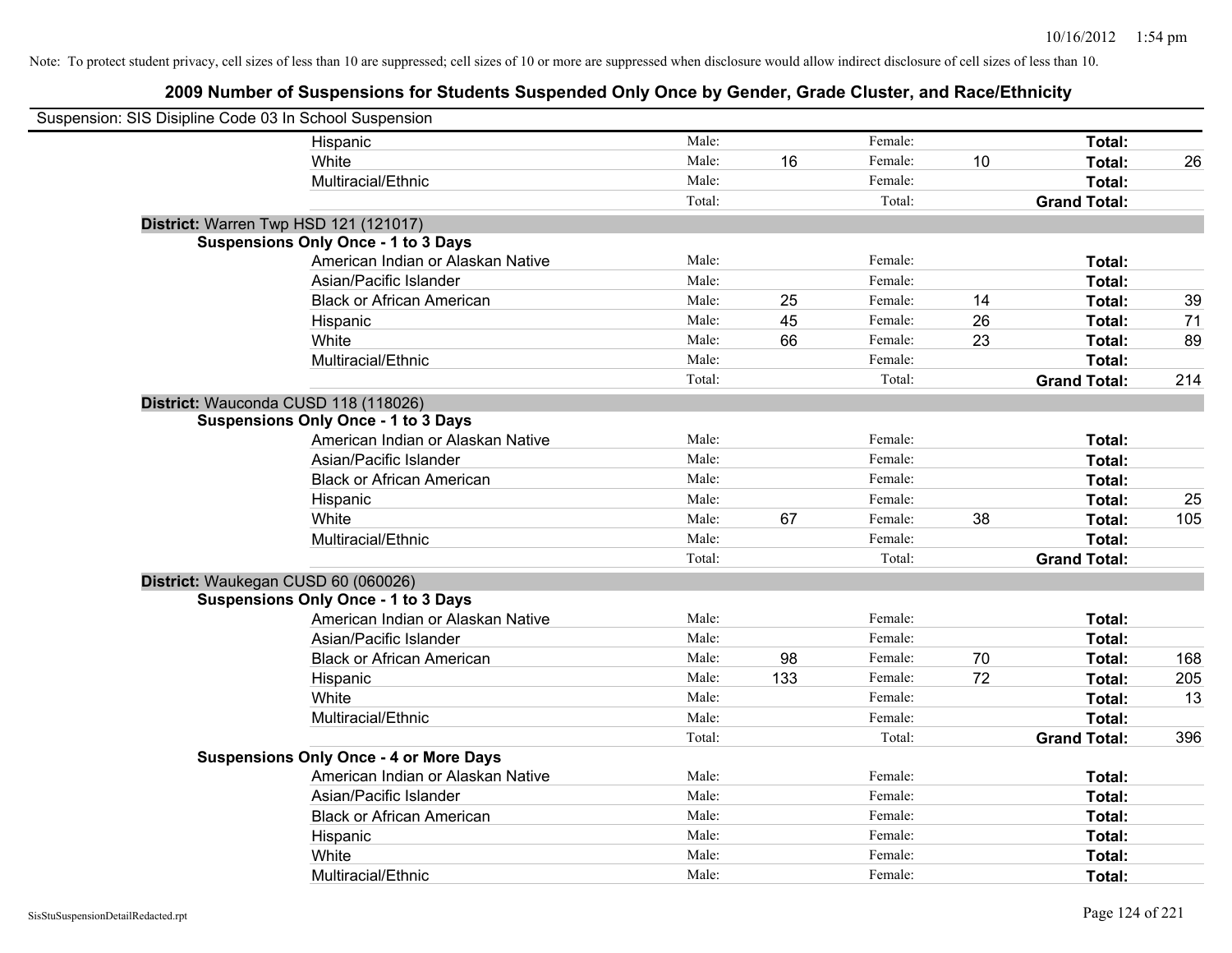### **2009 Number of Suspensions for Students Suspended Only Once by Gender, Grade Cluster, and Race/Ethnicity**

| Suspension: SIS Disipline Code 03 In School Suspension |                                               |                 |    |                   |    |                               |    |
|--------------------------------------------------------|-----------------------------------------------|-----------------|----|-------------------|----|-------------------------------|----|
|                                                        |                                               | Total:          |    | Total:            |    | <b>Grand Total:</b>           |    |
| District: Winthrop Harbor SD 1 (001002)                |                                               |                 |    |                   |    |                               |    |
|                                                        | <b>Suspensions Only Once - 1 to 3 Days</b>    |                 |    |                   |    |                               |    |
|                                                        | American Indian or Alaskan Native             | Male:           |    | Female:           |    | Total:                        |    |
|                                                        | Asian/Pacific Islander                        | Male:           |    | Female:           |    | Total:                        |    |
|                                                        | <b>Black or African American</b>              | Male:           |    | Female:           |    | Total:                        |    |
|                                                        | Hispanic                                      | Male:           |    | Female:           |    | Total:                        |    |
|                                                        | White                                         | Male:           |    | Female:           |    | Total:                        |    |
|                                                        | Multiracial/Ethnic                            | Male:           |    | Female:           |    | Total:                        |    |
|                                                        |                                               | Total:          |    | Total:            |    | <b>Grand Total:</b>           | 10 |
| District: Woodland CCSD 50 (050004)                    |                                               |                 |    |                   |    |                               |    |
|                                                        | <b>Suspensions Only Once - 1 to 3 Days</b>    |                 |    |                   |    |                               |    |
|                                                        | American Indian or Alaskan Native             | Male:           |    | Female:           |    | Total:                        |    |
|                                                        | Asian/Pacific Islander                        | Male:           |    | Female:           |    | Total:                        |    |
|                                                        | <b>Black or African American</b>              | Male:           |    | Female:           |    | Total:                        | 27 |
|                                                        | Hispanic                                      | Male:           |    | Female:           |    | Total:                        | 19 |
|                                                        | White                                         | Male:           |    | Female:           |    | Total:                        | 28 |
|                                                        | Multiracial/Ethnic                            | Male:           |    | Female:           |    | Total:                        |    |
|                                                        |                                               | Total:          |    | Total:            |    | <b>Grand Total:</b>           |    |
| <b>District: Zion ESD 6 (006002)</b>                   |                                               |                 |    |                   |    |                               |    |
|                                                        | <b>Suspensions Only Once - 1 to 3 Days</b>    |                 |    |                   |    |                               |    |
|                                                        | American Indian or Alaskan Native             | Male:           |    | Female:           |    | Total:                        |    |
|                                                        | Asian/Pacific Islander                        | Male:           |    | Female:           |    | Total:                        |    |
|                                                        | <b>Black or African American</b>              | Male:           | 55 | Female:           | 31 | Total:                        | 86 |
|                                                        | Hispanic                                      | Male:           | 21 | Female:           | 15 | Total:                        | 36 |
|                                                        | White                                         | Male:           |    | Female:           |    | Total:                        | 10 |
|                                                        | Multiracial/Ethnic                            | Male:           |    | Female:           |    | Total:                        | 10 |
|                                                        |                                               | Total:          |    | Total:            |    | <b>Grand Total:</b>           |    |
|                                                        | <b>Suspensions Only Once - 4 or More Days</b> |                 |    |                   |    |                               |    |
|                                                        | American Indian or Alaskan Native             | Male:           |    | Female:           |    | Total:                        |    |
|                                                        | Asian/Pacific Islander                        | Male:           |    | Female:           |    | Total:                        |    |
|                                                        | <b>Black or African American</b>              | Male:           |    | Female:           |    | Total:                        |    |
|                                                        | Hispanic                                      | Male:           |    | Female:           |    | Total:                        |    |
|                                                        |                                               |                 |    |                   |    |                               |    |
|                                                        | White                                         | Male:           |    | Female:           |    | Total:                        |    |
|                                                        | Multiracial/Ethnic                            | Male:<br>Total: |    | Female:<br>Total: |    | Total:<br><b>Grand Total:</b> |    |

**Suspensions Only Once - 1 to 3 Days**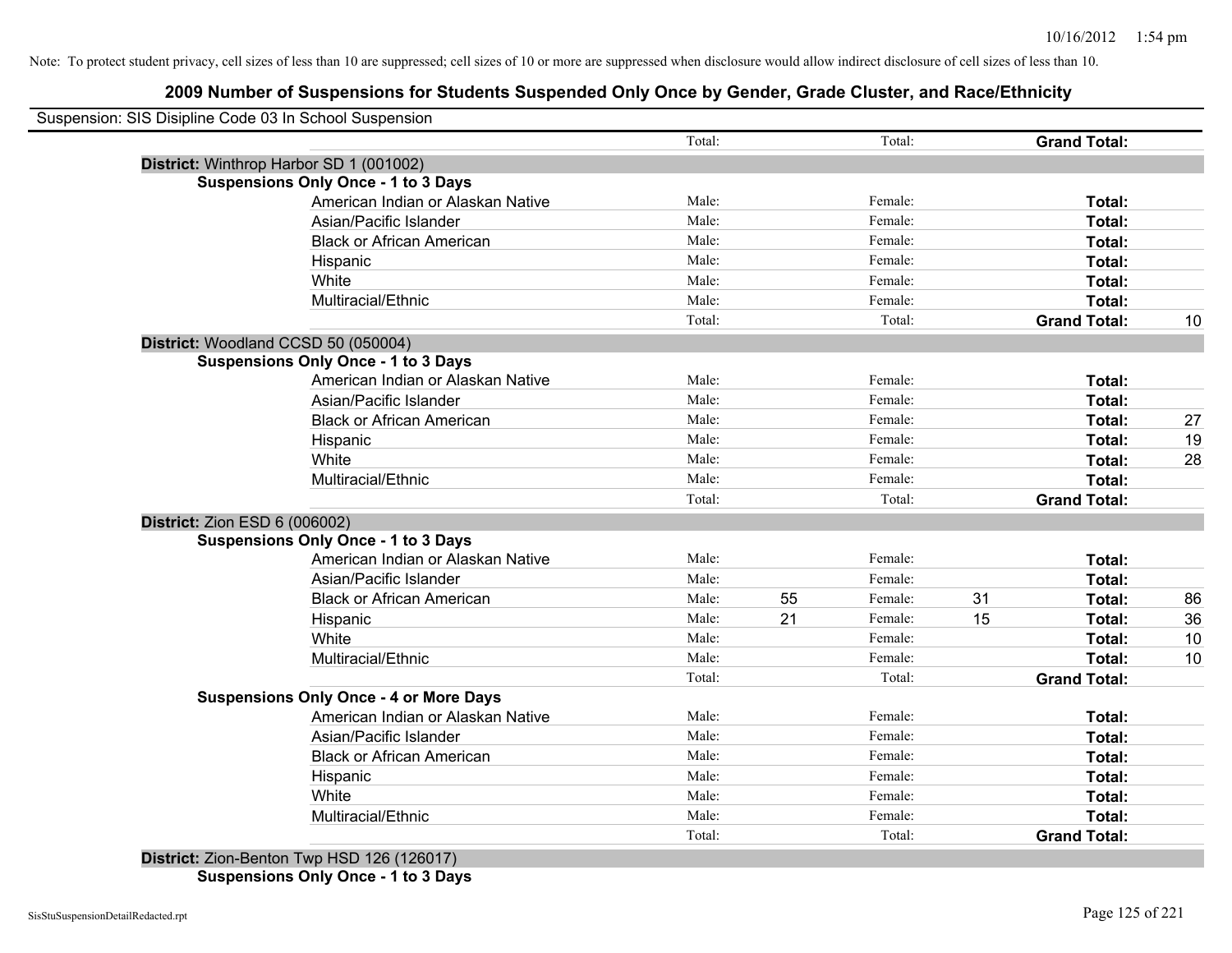### **2009 Number of Suspensions for Students Suspended Only Once by Gender, Grade Cluster, and Race/Ethnicity**

| American Indian or Alaskan Native<br>Male:<br>Female:<br>Total:<br>Male:<br>Female:<br>Asian/Pacific Islander<br>Total:<br>Male:<br>Female:<br><b>Black or African American</b><br>Total:<br>Male:<br>Female:<br>Total:<br>Hispanic<br>Male:<br>Female:<br>White<br>Total:<br>Male:<br>Female:<br><b>Total:</b><br>Multiracial/Ethnic<br>Total:<br>Total:<br><b>Grand Total:</b><br>Region: Lee/Ogle ROE (47)<br>County: Lee (052)<br>District: Amboy CUSD 272 (272026)<br><b>Suspensions Only Once - 1 to 3 Days</b><br>Male:<br>Female:<br>American Indian or Alaskan Native<br>Total:<br>Male:<br>Female:<br>Asian/Pacific Islander<br>Total:<br>Male:<br>Female:<br><b>Black or African American</b><br>Total:<br>Male:<br>Female:<br>Total:<br>Hispanic<br>White<br>Male:<br>23<br>Female:<br>21<br>Total:<br>44<br>Multiracial/Ethnic<br>Male:<br>Female:<br>Total:<br>Total:<br>Total:<br><b>Grand Total:</b><br>District: Ashton-Franklin Center CUSD 275 (275026)<br><b>Suspensions Only Once - 1 to 3 Days</b><br>American Indian or Alaskan Native<br>Male:<br>Female:<br>Total:<br>Asian/Pacific Islander<br>Male:<br>Female:<br>Total:<br>Male:<br>Female:<br><b>Black or African American</b><br>Total:<br>Male:<br>Female:<br>Hispanic<br>Total:<br>Male:<br>White<br>Female:<br>Total:<br>Male:<br>Multiracial/Ethnic<br>Female:<br><b>Total:</b><br>Total:<br>Total:<br><b>Grand Total:</b><br>11<br>District: Dixon USD 170 (170022)<br><b>Suspensions Only Once - 1 to 3 Days</b><br>American Indian or Alaskan Native<br>Male:<br>Female:<br>Total:<br>Male:<br>Female:<br>Asian/Pacific Islander<br>Total:<br>Male:<br><b>Black or African American</b><br>Female:<br>Total:<br>Male:<br>Female:<br>Hispanic<br>Total:<br>Male:<br>White<br>Female:<br>10<br>Total:<br>Male:<br>Multiracial/Ethnic<br>Female:<br>Total: | Suspension: SIS Disipline Code 03 In School Suspension |  |  |  |  |
|----------------------------------------------------------------------------------------------------------------------------------------------------------------------------------------------------------------------------------------------------------------------------------------------------------------------------------------------------------------------------------------------------------------------------------------------------------------------------------------------------------------------------------------------------------------------------------------------------------------------------------------------------------------------------------------------------------------------------------------------------------------------------------------------------------------------------------------------------------------------------------------------------------------------------------------------------------------------------------------------------------------------------------------------------------------------------------------------------------------------------------------------------------------------------------------------------------------------------------------------------------------------------------------------------------------------------------------------------------------------------------------------------------------------------------------------------------------------------------------------------------------------------------------------------------------------------------------------------------------------------------------------------------------------------------------------------------------------------------------------------------------------------------------------------------------------------------------------|--------------------------------------------------------|--|--|--|--|
|                                                                                                                                                                                                                                                                                                                                                                                                                                                                                                                                                                                                                                                                                                                                                                                                                                                                                                                                                                                                                                                                                                                                                                                                                                                                                                                                                                                                                                                                                                                                                                                                                                                                                                                                                                                                                                              |                                                        |  |  |  |  |
|                                                                                                                                                                                                                                                                                                                                                                                                                                                                                                                                                                                                                                                                                                                                                                                                                                                                                                                                                                                                                                                                                                                                                                                                                                                                                                                                                                                                                                                                                                                                                                                                                                                                                                                                                                                                                                              |                                                        |  |  |  |  |
|                                                                                                                                                                                                                                                                                                                                                                                                                                                                                                                                                                                                                                                                                                                                                                                                                                                                                                                                                                                                                                                                                                                                                                                                                                                                                                                                                                                                                                                                                                                                                                                                                                                                                                                                                                                                                                              |                                                        |  |  |  |  |
|                                                                                                                                                                                                                                                                                                                                                                                                                                                                                                                                                                                                                                                                                                                                                                                                                                                                                                                                                                                                                                                                                                                                                                                                                                                                                                                                                                                                                                                                                                                                                                                                                                                                                                                                                                                                                                              |                                                        |  |  |  |  |
|                                                                                                                                                                                                                                                                                                                                                                                                                                                                                                                                                                                                                                                                                                                                                                                                                                                                                                                                                                                                                                                                                                                                                                                                                                                                                                                                                                                                                                                                                                                                                                                                                                                                                                                                                                                                                                              |                                                        |  |  |  |  |
|                                                                                                                                                                                                                                                                                                                                                                                                                                                                                                                                                                                                                                                                                                                                                                                                                                                                                                                                                                                                                                                                                                                                                                                                                                                                                                                                                                                                                                                                                                                                                                                                                                                                                                                                                                                                                                              |                                                        |  |  |  |  |
|                                                                                                                                                                                                                                                                                                                                                                                                                                                                                                                                                                                                                                                                                                                                                                                                                                                                                                                                                                                                                                                                                                                                                                                                                                                                                                                                                                                                                                                                                                                                                                                                                                                                                                                                                                                                                                              |                                                        |  |  |  |  |
|                                                                                                                                                                                                                                                                                                                                                                                                                                                                                                                                                                                                                                                                                                                                                                                                                                                                                                                                                                                                                                                                                                                                                                                                                                                                                                                                                                                                                                                                                                                                                                                                                                                                                                                                                                                                                                              |                                                        |  |  |  |  |
|                                                                                                                                                                                                                                                                                                                                                                                                                                                                                                                                                                                                                                                                                                                                                                                                                                                                                                                                                                                                                                                                                                                                                                                                                                                                                                                                                                                                                                                                                                                                                                                                                                                                                                                                                                                                                                              |                                                        |  |  |  |  |
|                                                                                                                                                                                                                                                                                                                                                                                                                                                                                                                                                                                                                                                                                                                                                                                                                                                                                                                                                                                                                                                                                                                                                                                                                                                                                                                                                                                                                                                                                                                                                                                                                                                                                                                                                                                                                                              |                                                        |  |  |  |  |
|                                                                                                                                                                                                                                                                                                                                                                                                                                                                                                                                                                                                                                                                                                                                                                                                                                                                                                                                                                                                                                                                                                                                                                                                                                                                                                                                                                                                                                                                                                                                                                                                                                                                                                                                                                                                                                              |                                                        |  |  |  |  |
|                                                                                                                                                                                                                                                                                                                                                                                                                                                                                                                                                                                                                                                                                                                                                                                                                                                                                                                                                                                                                                                                                                                                                                                                                                                                                                                                                                                                                                                                                                                                                                                                                                                                                                                                                                                                                                              |                                                        |  |  |  |  |
|                                                                                                                                                                                                                                                                                                                                                                                                                                                                                                                                                                                                                                                                                                                                                                                                                                                                                                                                                                                                                                                                                                                                                                                                                                                                                                                                                                                                                                                                                                                                                                                                                                                                                                                                                                                                                                              |                                                        |  |  |  |  |
|                                                                                                                                                                                                                                                                                                                                                                                                                                                                                                                                                                                                                                                                                                                                                                                                                                                                                                                                                                                                                                                                                                                                                                                                                                                                                                                                                                                                                                                                                                                                                                                                                                                                                                                                                                                                                                              |                                                        |  |  |  |  |
|                                                                                                                                                                                                                                                                                                                                                                                                                                                                                                                                                                                                                                                                                                                                                                                                                                                                                                                                                                                                                                                                                                                                                                                                                                                                                                                                                                                                                                                                                                                                                                                                                                                                                                                                                                                                                                              |                                                        |  |  |  |  |
|                                                                                                                                                                                                                                                                                                                                                                                                                                                                                                                                                                                                                                                                                                                                                                                                                                                                                                                                                                                                                                                                                                                                                                                                                                                                                                                                                                                                                                                                                                                                                                                                                                                                                                                                                                                                                                              |                                                        |  |  |  |  |
|                                                                                                                                                                                                                                                                                                                                                                                                                                                                                                                                                                                                                                                                                                                                                                                                                                                                                                                                                                                                                                                                                                                                                                                                                                                                                                                                                                                                                                                                                                                                                                                                                                                                                                                                                                                                                                              |                                                        |  |  |  |  |
|                                                                                                                                                                                                                                                                                                                                                                                                                                                                                                                                                                                                                                                                                                                                                                                                                                                                                                                                                                                                                                                                                                                                                                                                                                                                                                                                                                                                                                                                                                                                                                                                                                                                                                                                                                                                                                              |                                                        |  |  |  |  |
|                                                                                                                                                                                                                                                                                                                                                                                                                                                                                                                                                                                                                                                                                                                                                                                                                                                                                                                                                                                                                                                                                                                                                                                                                                                                                                                                                                                                                                                                                                                                                                                                                                                                                                                                                                                                                                              |                                                        |  |  |  |  |
|                                                                                                                                                                                                                                                                                                                                                                                                                                                                                                                                                                                                                                                                                                                                                                                                                                                                                                                                                                                                                                                                                                                                                                                                                                                                                                                                                                                                                                                                                                                                                                                                                                                                                                                                                                                                                                              |                                                        |  |  |  |  |
|                                                                                                                                                                                                                                                                                                                                                                                                                                                                                                                                                                                                                                                                                                                                                                                                                                                                                                                                                                                                                                                                                                                                                                                                                                                                                                                                                                                                                                                                                                                                                                                                                                                                                                                                                                                                                                              |                                                        |  |  |  |  |
|                                                                                                                                                                                                                                                                                                                                                                                                                                                                                                                                                                                                                                                                                                                                                                                                                                                                                                                                                                                                                                                                                                                                                                                                                                                                                                                                                                                                                                                                                                                                                                                                                                                                                                                                                                                                                                              |                                                        |  |  |  |  |
|                                                                                                                                                                                                                                                                                                                                                                                                                                                                                                                                                                                                                                                                                                                                                                                                                                                                                                                                                                                                                                                                                                                                                                                                                                                                                                                                                                                                                                                                                                                                                                                                                                                                                                                                                                                                                                              |                                                        |  |  |  |  |
|                                                                                                                                                                                                                                                                                                                                                                                                                                                                                                                                                                                                                                                                                                                                                                                                                                                                                                                                                                                                                                                                                                                                                                                                                                                                                                                                                                                                                                                                                                                                                                                                                                                                                                                                                                                                                                              |                                                        |  |  |  |  |
|                                                                                                                                                                                                                                                                                                                                                                                                                                                                                                                                                                                                                                                                                                                                                                                                                                                                                                                                                                                                                                                                                                                                                                                                                                                                                                                                                                                                                                                                                                                                                                                                                                                                                                                                                                                                                                              |                                                        |  |  |  |  |
|                                                                                                                                                                                                                                                                                                                                                                                                                                                                                                                                                                                                                                                                                                                                                                                                                                                                                                                                                                                                                                                                                                                                                                                                                                                                                                                                                                                                                                                                                                                                                                                                                                                                                                                                                                                                                                              |                                                        |  |  |  |  |
|                                                                                                                                                                                                                                                                                                                                                                                                                                                                                                                                                                                                                                                                                                                                                                                                                                                                                                                                                                                                                                                                                                                                                                                                                                                                                                                                                                                                                                                                                                                                                                                                                                                                                                                                                                                                                                              |                                                        |  |  |  |  |
|                                                                                                                                                                                                                                                                                                                                                                                                                                                                                                                                                                                                                                                                                                                                                                                                                                                                                                                                                                                                                                                                                                                                                                                                                                                                                                                                                                                                                                                                                                                                                                                                                                                                                                                                                                                                                                              |                                                        |  |  |  |  |
|                                                                                                                                                                                                                                                                                                                                                                                                                                                                                                                                                                                                                                                                                                                                                                                                                                                                                                                                                                                                                                                                                                                                                                                                                                                                                                                                                                                                                                                                                                                                                                                                                                                                                                                                                                                                                                              |                                                        |  |  |  |  |
|                                                                                                                                                                                                                                                                                                                                                                                                                                                                                                                                                                                                                                                                                                                                                                                                                                                                                                                                                                                                                                                                                                                                                                                                                                                                                                                                                                                                                                                                                                                                                                                                                                                                                                                                                                                                                                              |                                                        |  |  |  |  |
|                                                                                                                                                                                                                                                                                                                                                                                                                                                                                                                                                                                                                                                                                                                                                                                                                                                                                                                                                                                                                                                                                                                                                                                                                                                                                                                                                                                                                                                                                                                                                                                                                                                                                                                                                                                                                                              |                                                        |  |  |  |  |
|                                                                                                                                                                                                                                                                                                                                                                                                                                                                                                                                                                                                                                                                                                                                                                                                                                                                                                                                                                                                                                                                                                                                                                                                                                                                                                                                                                                                                                                                                                                                                                                                                                                                                                                                                                                                                                              |                                                        |  |  |  |  |
|                                                                                                                                                                                                                                                                                                                                                                                                                                                                                                                                                                                                                                                                                                                                                                                                                                                                                                                                                                                                                                                                                                                                                                                                                                                                                                                                                                                                                                                                                                                                                                                                                                                                                                                                                                                                                                              |                                                        |  |  |  |  |
|                                                                                                                                                                                                                                                                                                                                                                                                                                                                                                                                                                                                                                                                                                                                                                                                                                                                                                                                                                                                                                                                                                                                                                                                                                                                                                                                                                                                                                                                                                                                                                                                                                                                                                                                                                                                                                              |                                                        |  |  |  |  |
|                                                                                                                                                                                                                                                                                                                                                                                                                                                                                                                                                                                                                                                                                                                                                                                                                                                                                                                                                                                                                                                                                                                                                                                                                                                                                                                                                                                                                                                                                                                                                                                                                                                                                                                                                                                                                                              |                                                        |  |  |  |  |
| Total:<br>Total:<br><b>Grand Total:</b>                                                                                                                                                                                                                                                                                                                                                                                                                                                                                                                                                                                                                                                                                                                                                                                                                                                                                                                                                                                                                                                                                                                                                                                                                                                                                                                                                                                                                                                                                                                                                                                                                                                                                                                                                                                                      |                                                        |  |  |  |  |

#### **District:** Paw Paw CUSD 271 (271026)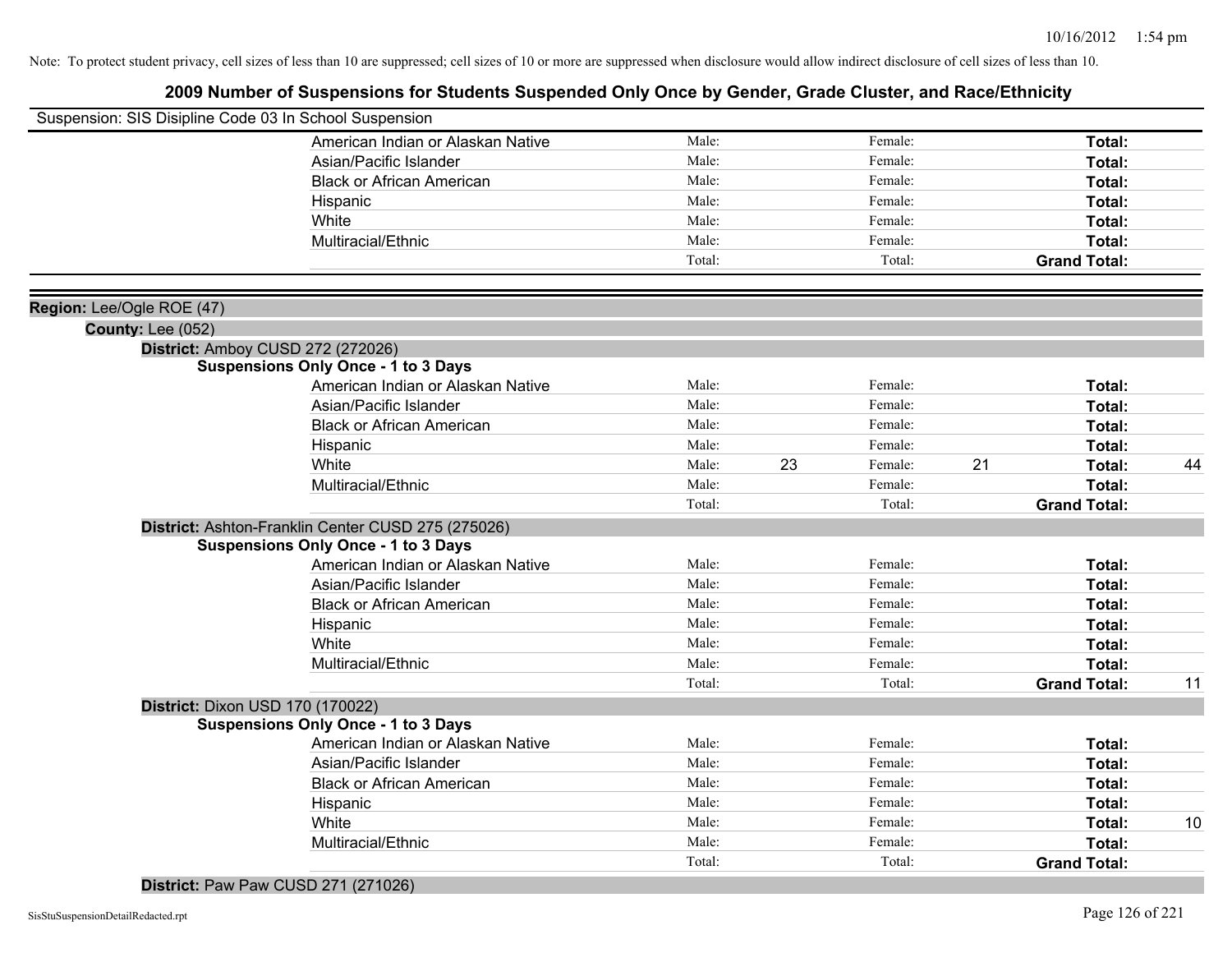## **2009 Number of Suspensions for Students Suspended Only Once by Gender, Grade Cluster, and Race/Ethnicity**

| Suspension: SIS Disipline Code 03 In School Suspension |                                                 |        |         |                     |    |
|--------------------------------------------------------|-------------------------------------------------|--------|---------|---------------------|----|
|                                                        | <b>Suspensions Only Once - 1 to 3 Days</b>      |        |         |                     |    |
|                                                        | American Indian or Alaskan Native               | Male:  | Female: | Total:              |    |
|                                                        | Asian/Pacific Islander                          | Male:  | Female: | Total:              |    |
|                                                        | <b>Black or African American</b>                | Male:  | Female: | Total:              |    |
|                                                        | Hispanic                                        | Male:  | Female: | Total:              |    |
|                                                        | White                                           | Male:  | Female: | Total:              |    |
|                                                        | Multiracial/Ethnic                              | Male:  | Female: | Total:              |    |
|                                                        |                                                 | Total: | Total:  | <b>Grand Total:</b> |    |
|                                                        | District: Steward ESD 220 (220002)              |        |         |                     |    |
|                                                        | <b>Suspensions Only Once - 1 to 3 Days</b>      |        |         |                     |    |
|                                                        | American Indian or Alaskan Native               | Male:  | Female: | Total:              |    |
|                                                        | Asian/Pacific Islander                          | Male:  | Female: | Total:              |    |
|                                                        | <b>Black or African American</b>                | Male:  | Female: | Total:              |    |
|                                                        | Hispanic                                        | Male:  | Female: | Total:              |    |
|                                                        | White                                           | Male:  | Female: | Total:              |    |
|                                                        | Multiracial/Ethnic                              | Male:  | Female: | Total:              |    |
|                                                        |                                                 | Total: | Total:  | <b>Grand Total:</b> |    |
| County: Ogle (071)                                     |                                                 |        |         |                     |    |
|                                                        | District: Byron CUSD 226 (226026)               |        |         |                     |    |
|                                                        | <b>Suspensions Only Once - 1 to 3 Days</b>      |        |         |                     |    |
|                                                        | American Indian or Alaskan Native               | Male:  | Female: | Total:              |    |
|                                                        | Asian/Pacific Islander                          | Male:  | Female: | Total:              |    |
|                                                        | <b>Black or African American</b>                | Male:  | Female: | Total:              |    |
|                                                        | Hispanic                                        | Male:  | Female: | Total:              |    |
|                                                        | White                                           | Male:  | Female: | Total:              | 31 |
|                                                        | Multiracial/Ethnic                              | Male:  | Female: | Total:              |    |
|                                                        |                                                 | Total: | Total:  | <b>Grand Total:</b> |    |
|                                                        | District: Eswood CCSD 269 (269004)              |        |         |                     |    |
|                                                        | <b>Suspensions Only Once - 1 to 3 Days</b>      |        |         |                     |    |
|                                                        | American Indian or Alaskan Native               | Male:  | Female: | Total:              |    |
|                                                        | Asian/Pacific Islander                          | Male:  | Female: | Total:              |    |
|                                                        | <b>Black or African American</b>                | Male:  | Female: | Total:              |    |
|                                                        | Hispanic                                        | Male:  | Female: | Total:              |    |
|                                                        | White                                           | Male:  | Female: | Total:              |    |
|                                                        | Multiracial/Ethnic                              | Male:  | Female: | Total:              |    |
|                                                        |                                                 | Total: | Total:  | <b>Grand Total:</b> |    |
|                                                        | District: Forrestville Valley CUSD 221 (221026) |        |         |                     |    |

**Suspensions Only Once - 1 to 3 Days**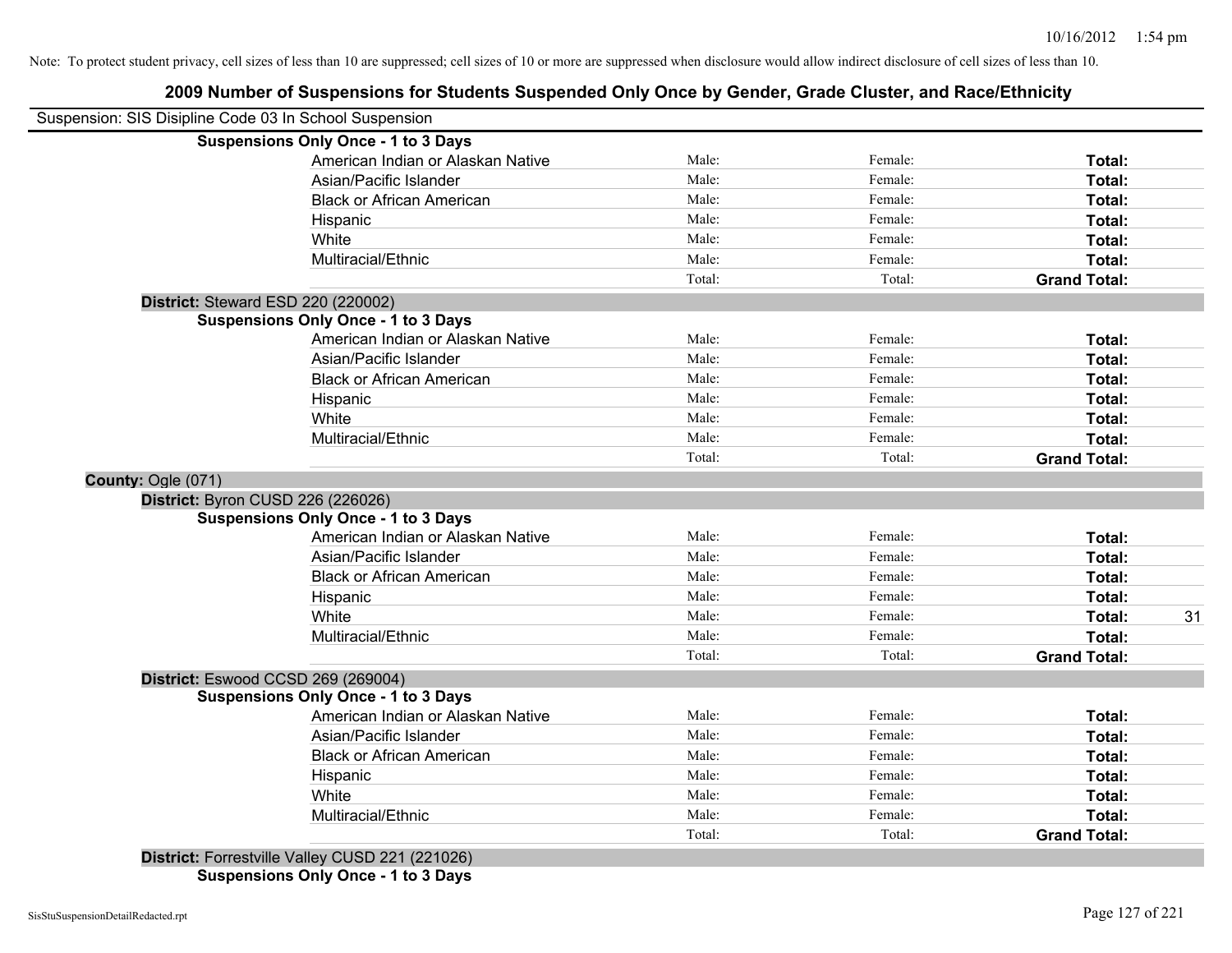| 2009 Number of Suspensions for Students Suspended Only Once by Gender, Grade Cluster, and Race/Ethnicity |        |    |         |    |                     |    |
|----------------------------------------------------------------------------------------------------------|--------|----|---------|----|---------------------|----|
| Suspension: SIS Disipline Code 03 In School Suspension                                                   |        |    |         |    |                     |    |
| American Indian or Alaskan Native                                                                        | Male:  |    | Female: |    | Total:              |    |
| Asian/Pacific Islander                                                                                   | Male:  |    | Female: |    | Total:              |    |
| <b>Black or African American</b>                                                                         | Male:  |    | Female: |    | Total:              |    |
| Hispanic                                                                                                 | Male:  |    | Female: |    | Total:              |    |
| White                                                                                                    | Male:  | 45 | Female: | 19 | Total:              | 64 |
| Multiracial/Ethnic                                                                                       | Male:  |    | Female: |    | Total:              |    |
|                                                                                                          | Total: |    | Total:  |    | <b>Grand Total:</b> |    |
| <b>Suspensions Only Once - 4 or More Days</b>                                                            |        |    |         |    |                     |    |
| American Indian or Alaskan Native                                                                        | Male:  |    | Female: |    | Total:              |    |
| Asian/Pacific Islander                                                                                   | Male:  |    | Female: |    | Total:              |    |
| <b>Black or African American</b>                                                                         | Male:  |    | Female: |    | Total:              |    |
| Hispanic                                                                                                 | Male:  |    | Female: |    | Total:              |    |
| White                                                                                                    | Male:  |    | Female: |    | Total:              |    |
| Multiracial/Ethnic                                                                                       | Male:  |    | Female: |    | Total:              |    |
|                                                                                                          | Total: |    | Total:  |    | <b>Grand Total:</b> |    |
| District: Kings Cons SD 144 (144003)                                                                     |        |    |         |    |                     |    |
| <b>Suspensions Only Once - 1 to 3 Days</b>                                                               |        |    |         |    |                     |    |
| American Indian or Alaskan Native                                                                        | Male:  |    | Female: |    | Total:              |    |
| Asian/Pacific Islander                                                                                   | Male:  |    | Female: |    | Total:              |    |
| <b>Black or African American</b>                                                                         | Male:  |    | Female: |    | Total:              |    |
| Hispanic                                                                                                 | Male:  |    | Female: |    | Total:              |    |
| White                                                                                                    | Male:  |    | Female: |    | Total:              |    |
| Multiracial/Ethnic                                                                                       | Male:  |    | Female: |    | Total:              |    |
|                                                                                                          | Total: |    | Total:  |    | <b>Grand Total:</b> |    |
| District: Meridian CUSD 223 (223026)                                                                     |        |    |         |    |                     |    |
| <b>Suspensions Only Once - 1 to 3 Days</b>                                                               |        |    |         |    |                     |    |
| American Indian or Alaskan Native                                                                        | Male:  |    | Female: |    | Total:              |    |
| Asian/Pacific Islander                                                                                   | Male:  |    | Female: |    | Total:              |    |
| <b>Black or African American</b>                                                                         | Male:  |    | Female: |    | Total:              |    |
| Hispanic                                                                                                 | Male:  |    | Female: |    | Total:              |    |
| White                                                                                                    | Male:  |    | Female: |    | Total:              | 22 |
| Multiracial/Ethnic                                                                                       | Male:  |    | Female: |    | Total:              |    |
|                                                                                                          | Total: |    | Total:  |    | <b>Grand Total:</b> |    |
| District: Oregon CUSD 220 (220026)                                                                       |        |    |         |    |                     |    |
| <b>Suspensions Only Once - 1 to 3 Days</b>                                                               |        |    |         |    |                     |    |
| American Indian or Alaskan Native                                                                        | Male:  |    | Female: |    | Total:              |    |
| Asian/Pacific Islander                                                                                   | Male:  |    | Female: |    | Total:              |    |
| Black or African American                                                                                | Male:  |    | Female: |    | Total:              |    |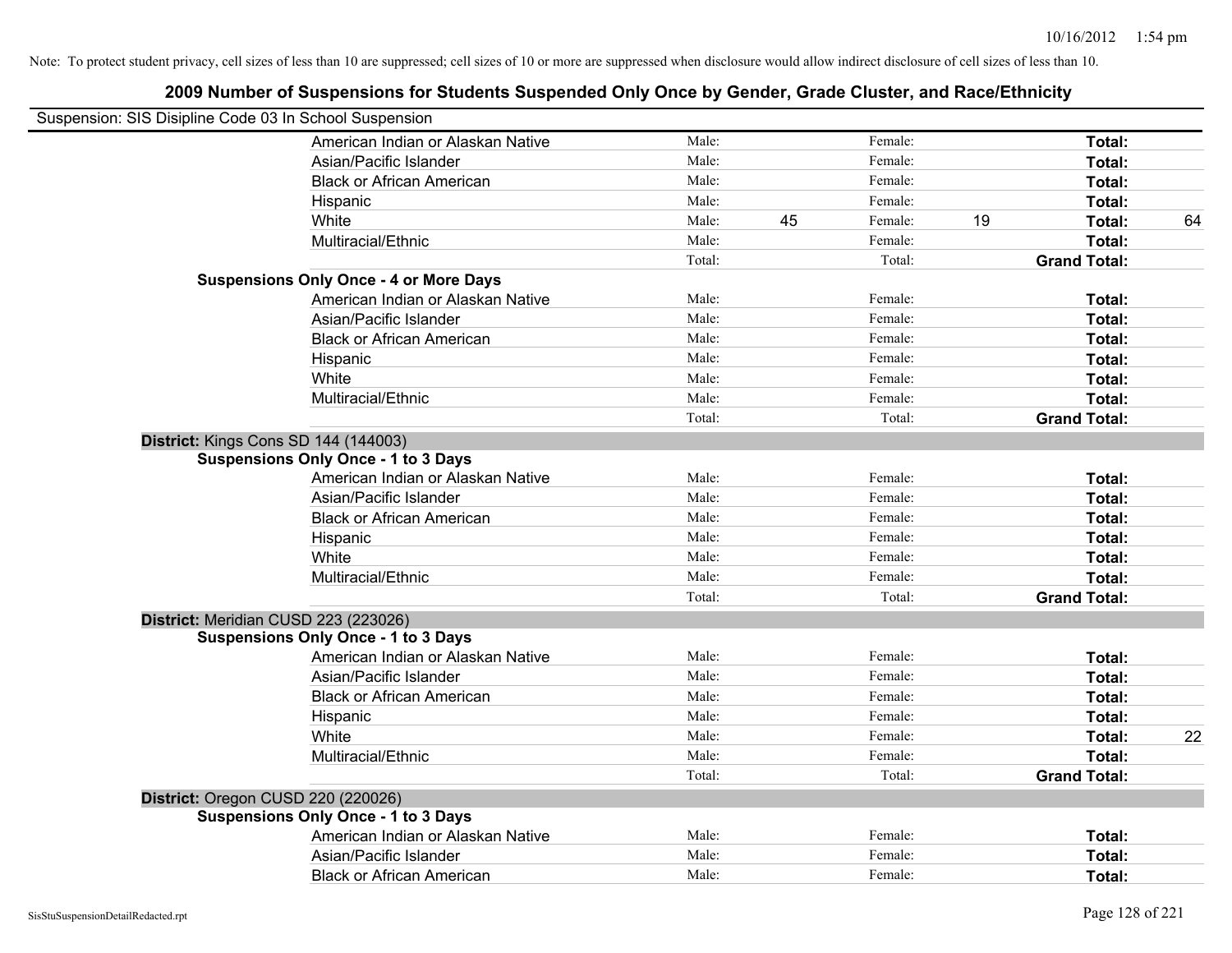| Suspension: SIS Disipline Code 03 In School Suspension |                                               |        |         |                     |    |
|--------------------------------------------------------|-----------------------------------------------|--------|---------|---------------------|----|
|                                                        | Hispanic                                      | Male:  | Female: | Total:              |    |
|                                                        | White                                         | Male:  | Female: | Total:              | 25 |
|                                                        | Multiracial/Ethnic                            | Male:  | Female: | Total:              |    |
|                                                        |                                               | Total: | Total:  | <b>Grand Total:</b> |    |
| District: Polo CUSD 222 (222026)                       |                                               |        |         |                     |    |
|                                                        | <b>Suspensions Only Once - 1 to 3 Days</b>    |        |         |                     |    |
|                                                        | American Indian or Alaskan Native             | Male:  | Female: | Total:              |    |
|                                                        | Asian/Pacific Islander                        | Male:  | Female: | Total:              |    |
|                                                        | <b>Black or African American</b>              | Male:  | Female: | Total:              |    |
|                                                        | Hispanic                                      | Male:  | Female: | Total:              |    |
|                                                        | White                                         | Male:  | Female: | Total:              |    |
|                                                        | Multiracial/Ethnic                            | Male:  | Female: | Total:              |    |
|                                                        |                                               | Total: | Total:  | <b>Grand Total:</b> |    |
|                                                        | <b>Suspensions Only Once - 4 or More Days</b> |        |         |                     |    |
|                                                        | American Indian or Alaskan Native             | Male:  | Female: | Total:              |    |
|                                                        | Asian/Pacific Islander                        | Male:  | Female: | Total:              |    |
|                                                        | <b>Black or African American</b>              | Male:  | Female: | Total:              |    |
|                                                        | Hispanic                                      | Male:  | Female: | Total:              |    |
|                                                        | White                                         | Male:  | Female: | Total:              |    |
|                                                        | Multiracial/Ethnic                            | Male:  | Female: | Total:              |    |
|                                                        |                                               | Total: | Total:  | <b>Grand Total:</b> |    |
| District: Rochelle CCSD 231 (231004)                   |                                               |        |         |                     |    |
|                                                        | <b>Suspensions Only Once - 1 to 3 Days</b>    |        |         |                     |    |
|                                                        | American Indian or Alaskan Native             | Male:  | Female: | Total:              |    |
|                                                        | Asian/Pacific Islander                        | Male:  | Female: | Total:              |    |
|                                                        | <b>Black or African American</b>              | Male:  | Female: | Total:              |    |
|                                                        | Hispanic                                      | Male:  | Female: | Total:              |    |
|                                                        | White                                         | Male:  | Female: | Total:              |    |
|                                                        | Multiracial/Ethnic                            | Male:  | Female: | Total:              |    |
|                                                        |                                               | Total: | Total:  | <b>Grand Total:</b> |    |
|                                                        | <b>Suspensions Only Once - 4 or More Days</b> |        |         |                     |    |
|                                                        | American Indian or Alaskan Native             | Male:  | Female: | Total:              |    |
|                                                        | Asian/Pacific Islander                        | Male:  | Female: | Total:              |    |
|                                                        | <b>Black or African American</b>              | Male:  | Female: | Total:              |    |
|                                                        | Hispanic                                      | Male:  | Female: | Total:              |    |
|                                                        | White                                         | Male:  | Female: | Total:              |    |
|                                                        | Multiracial/Ethnic                            | Male:  | Female: | Total:              |    |
|                                                        |                                               | Total: | Total:  | <b>Grand Total:</b> |    |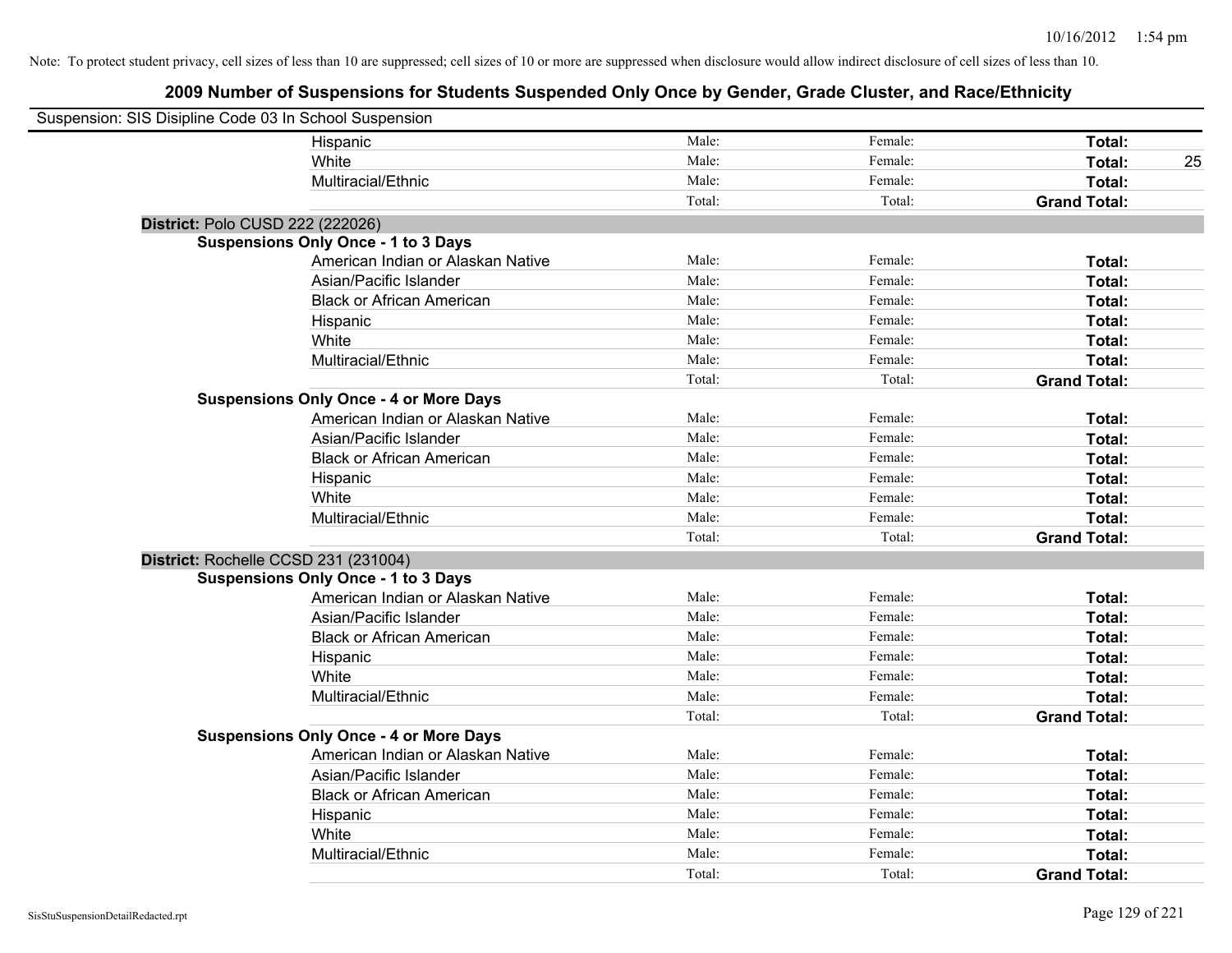| Suspension: SIS Disipline Code 03 In School Suspension     |                                                 |        |    |         |    |                     |    |
|------------------------------------------------------------|-------------------------------------------------|--------|----|---------|----|---------------------|----|
|                                                            | District: Rochelle Twp HSD 212 (212017)         |        |    |         |    |                     |    |
|                                                            | <b>Suspensions Only Once - 1 to 3 Days</b>      |        |    |         |    |                     |    |
|                                                            | American Indian or Alaskan Native               | Male:  |    | Female: |    | Total:              |    |
|                                                            | Asian/Pacific Islander                          | Male:  |    | Female: |    | Total:              |    |
|                                                            | <b>Black or African American</b>                | Male:  |    | Female: |    | Total:              |    |
|                                                            | Hispanic                                        | Male:  |    | Female: |    | Total:              |    |
|                                                            | White                                           | Male:  |    | Female: |    | Total:              |    |
|                                                            | Multiracial/Ethnic                              | Male:  |    | Female: |    | Total:              |    |
|                                                            |                                                 | Total: |    | Total:  |    | <b>Grand Total:</b> |    |
|                                                            |                                                 |        |    |         |    |                     |    |
| Region: Logan/Mason/Menard ROE (38)<br>County: Logan (054) |                                                 |        |    |         |    |                     |    |
|                                                            | District: Chester-East Lincoln CCSD 61 (061004) |        |    |         |    |                     |    |
|                                                            | <b>Suspensions Only Once - 1 to 3 Days</b>      |        |    |         |    |                     |    |
|                                                            | American Indian or Alaskan Native               | Male:  |    | Female: |    | Total:              |    |
|                                                            | Asian/Pacific Islander                          | Male:  |    | Female: |    | Total:              |    |
|                                                            | <b>Black or African American</b>                | Male:  |    | Female: |    | Total:              |    |
|                                                            | Hispanic                                        | Male:  |    | Female: |    | Total:              |    |
|                                                            | White                                           | Male:  |    | Female: |    | Total:              |    |
|                                                            | Multiracial/Ethnic                              | Male:  |    | Female: |    | Total:              |    |
|                                                            |                                                 | Total: |    | Total:  |    | <b>Grand Total:</b> |    |
|                                                            | District: Lincoln ESD 27 (027002)               |        |    |         |    |                     |    |
|                                                            | <b>Suspensions Only Once - 1 to 3 Days</b>      |        |    |         |    |                     |    |
|                                                            | American Indian or Alaskan Native               | Male:  |    | Female: |    | Total:              |    |
|                                                            | Asian/Pacific Islander                          | Male:  |    | Female: |    | Total:              |    |
|                                                            | <b>Black or African American</b>                | Male:  |    | Female: |    | Total:              |    |
|                                                            | Hispanic                                        | Male:  |    | Female: |    | Total:              |    |
|                                                            | White                                           | Male:  | 17 | Female: | 11 | Total:              | 28 |
|                                                            | Multiracial/Ethnic                              | Male:  |    | Female: |    | Total:              |    |
|                                                            |                                                 | Total: |    | Total:  |    | <b>Grand Total:</b> |    |
|                                                            | District: Mt Pulaski CUSD 23 (023026)           |        |    |         |    |                     |    |
|                                                            | <b>Suspensions Only Once - 1 to 3 Days</b>      |        |    |         |    |                     |    |
|                                                            | American Indian or Alaskan Native               | Male:  |    | Female: |    | Total:              |    |
|                                                            | Asian/Pacific Islander                          | Male:  |    | Female: |    | Total:              |    |
|                                                            | <b>Black or African American</b>                | Male:  |    | Female: |    | Total:              |    |
|                                                            | Hispanic                                        | Male:  |    | Female: |    | Total:              |    |
|                                                            | White                                           | Male:  |    | Female: |    | Total:              |    |
|                                                            | Multiracial/Ethnic                              | Male:  |    | Female: |    | Total:              |    |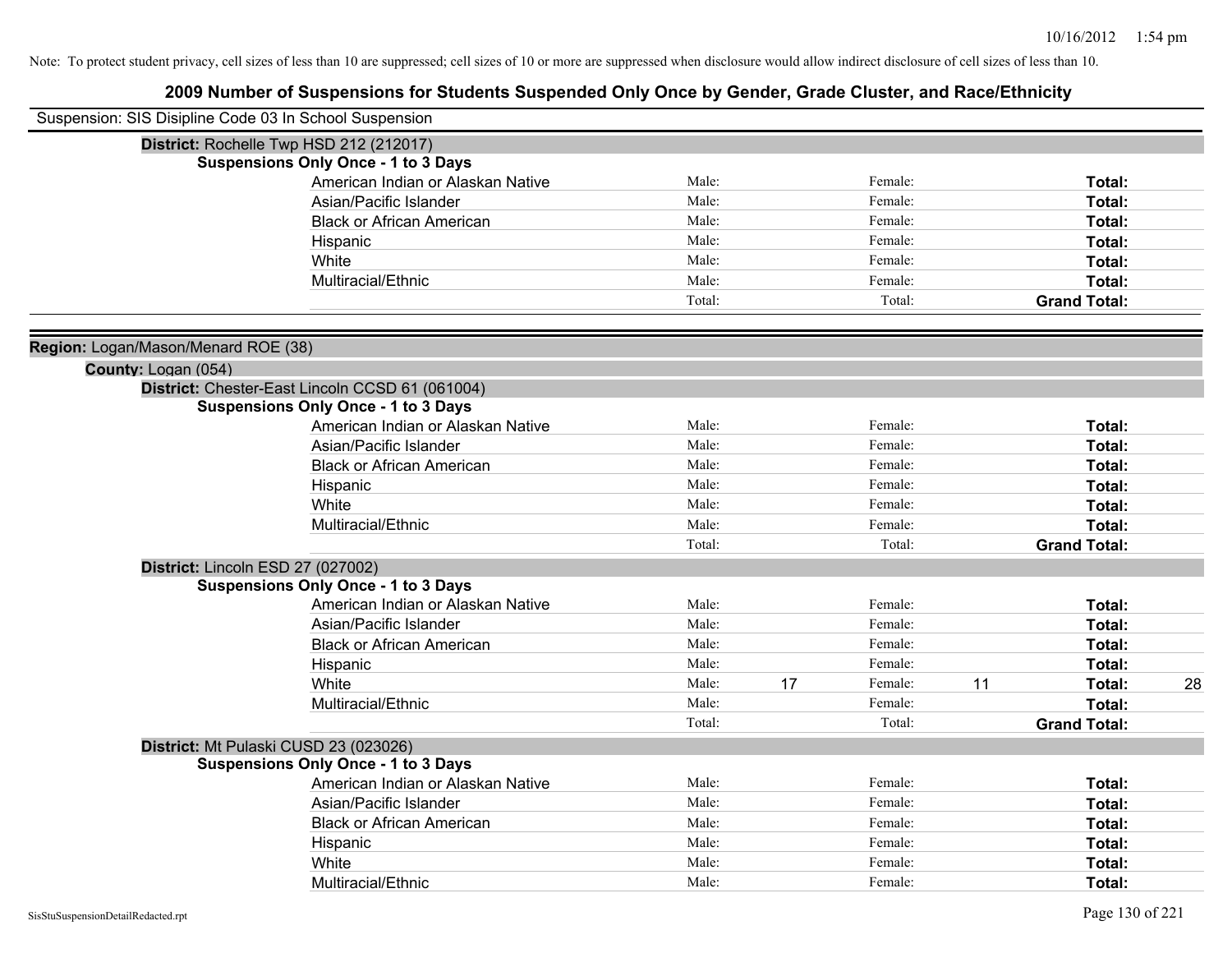| Suspension: SIS Disipline Code 03 In School Suspension |                                               |        |    |         |    |                     |    |
|--------------------------------------------------------|-----------------------------------------------|--------|----|---------|----|---------------------|----|
|                                                        |                                               | Total: |    | Total:  |    | <b>Grand Total:</b> |    |
| County: Mason (060)                                    |                                               |        |    |         |    |                     |    |
|                                                        | District: Illini Central CUSD 189 (189026)    |        |    |         |    |                     |    |
|                                                        | <b>Suspensions Only Once - 1 to 3 Days</b>    |        |    |         |    |                     |    |
|                                                        | American Indian or Alaskan Native             | Male:  |    | Female: |    | Total:              |    |
|                                                        | Asian/Pacific Islander                        | Male:  |    | Female: |    | Total:              |    |
|                                                        | <b>Black or African American</b>              | Male:  |    | Female: |    | Total:              |    |
|                                                        | Hispanic                                      | Male:  |    | Female: |    | Total:              |    |
|                                                        | White                                         | Male:  |    | Female: |    | Total:              | 23 |
|                                                        | Multiracial/Ethnic                            | Male:  |    | Female: |    | <b>Total:</b>       |    |
|                                                        |                                               | Total: |    | Total:  |    | <b>Grand Total:</b> |    |
|                                                        | District: Midwest Central CUSD 191 (191026)   |        |    |         |    |                     |    |
|                                                        | <b>Suspensions Only Once - 1 to 3 Days</b>    |        |    |         |    |                     |    |
|                                                        | American Indian or Alaskan Native             | Male:  |    | Female: |    | Total:              |    |
|                                                        | Asian/Pacific Islander                        | Male:  |    | Female: |    | Total:              |    |
|                                                        | <b>Black or African American</b>              | Male:  |    | Female: |    | Total:              |    |
|                                                        | Hispanic                                      | Male:  |    | Female: |    | Total:              |    |
|                                                        | White                                         | Male:  | 49 | Female: | 19 | Total:              | 68 |
|                                                        | Multiracial/Ethnic                            | Male:  |    | Female: |    | Total:              |    |
|                                                        |                                               | Total: |    | Total:  |    | <b>Grand Total:</b> |    |
| County: Menard (065)                                   |                                               |        |    |         |    |                     |    |
|                                                        | District: Greenview CUSD 200 (200026)         |        |    |         |    |                     |    |
|                                                        | <b>Suspensions Only Once - 1 to 3 Days</b>    |        |    |         |    |                     |    |
|                                                        | American Indian or Alaskan Native             | Male:  |    | Female: |    | Total:              |    |
|                                                        | Asian/Pacific Islander                        | Male:  |    | Female: |    | Total:              |    |
|                                                        | <b>Black or African American</b>              | Male:  |    | Female: |    | Total:              |    |
|                                                        | Hispanic                                      | Male:  |    | Female: |    | Total:              |    |
|                                                        | White                                         | Male:  |    | Female: |    | Total:              |    |
|                                                        | Multiracial/Ethnic                            | Male:  |    | Female: |    | Total:              |    |
|                                                        |                                               | Total: |    | Total:  |    | <b>Grand Total:</b> |    |
|                                                        | <b>Suspensions Only Once - 4 or More Days</b> |        |    |         |    |                     |    |
|                                                        | American Indian or Alaskan Native             | Male:  |    | Female: |    | Total:              |    |
|                                                        | Asian/Pacific Islander                        | Male:  |    | Female: |    | Total:              |    |
|                                                        | <b>Black or African American</b>              | Male:  |    | Female: |    | Total:              |    |
|                                                        | Hispanic                                      | Male:  |    | Female: |    | Total:              |    |
|                                                        | White                                         | Male:  |    | Female: |    | Total:              |    |
|                                                        | Multiracial/Ethnic                            | Male:  |    | Female: |    | Total:              |    |
|                                                        |                                               | Total: |    | Total:  |    | <b>Grand Total:</b> |    |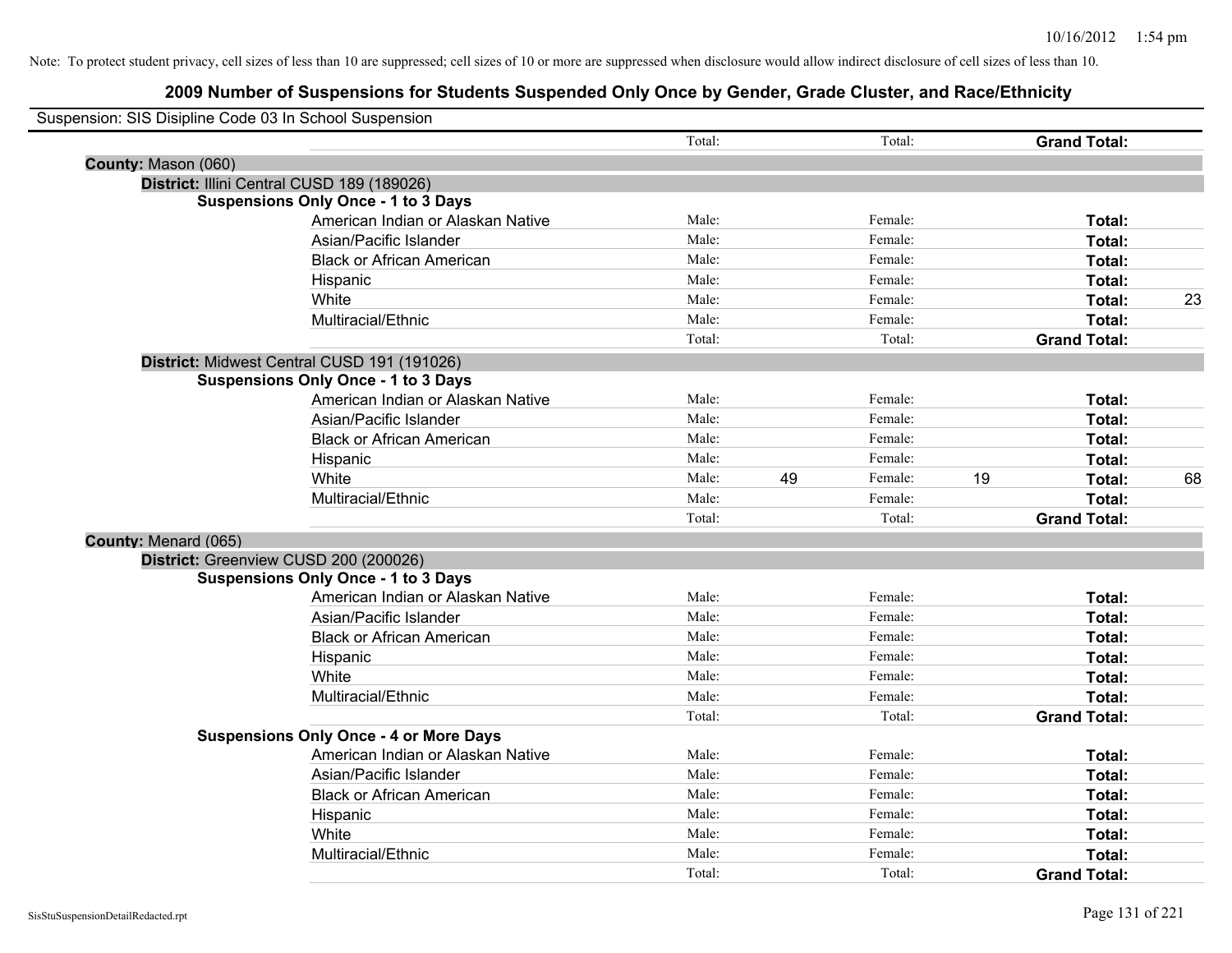| Suspension: SIS Disipline Code 03 In School Suspension |                                               |        |    |         |    |                     |    |
|--------------------------------------------------------|-----------------------------------------------|--------|----|---------|----|---------------------|----|
| <b>District: Porta CUSD 202 (202026)</b>               |                                               |        |    |         |    |                     |    |
|                                                        | <b>Suspensions Only Once - 4 or More Days</b> |        |    |         |    |                     |    |
|                                                        | American Indian or Alaskan Native             | Male:  |    | Female: |    | Total:              |    |
|                                                        | Asian/Pacific Islander                        | Male:  |    | Female: |    | Total:              |    |
|                                                        | <b>Black or African American</b>              | Male:  |    | Female: |    | Total:              |    |
|                                                        | Hispanic                                      | Male:  |    | Female: |    | Total:              |    |
|                                                        | White                                         | Male:  |    | Female: |    | Total:              |    |
|                                                        | Multiracial/Ethnic                            | Male:  |    | Female: |    | Total:              |    |
|                                                        |                                               | Total: |    | Total:  |    | <b>Grand Total:</b> |    |
| Region: Macon/Piatt ROE (39)                           |                                               |        |    |         |    |                     |    |
| County: Macon (055)                                    |                                               |        |    |         |    |                     |    |
|                                                        | District: Argenta-Oreana CUSD 1 (001026)      |        |    |         |    |                     |    |
|                                                        | <b>Suspensions Only Once - 1 to 3 Days</b>    |        |    |         |    |                     |    |
|                                                        | American Indian or Alaskan Native             | Male:  |    | Female: |    | Total:              |    |
|                                                        | Asian/Pacific Islander                        | Male:  |    | Female: |    | Total:              |    |
|                                                        | <b>Black or African American</b>              | Male:  |    | Female: |    | Total:              |    |
|                                                        | Hispanic                                      | Male:  |    | Female: |    | Total:              |    |
|                                                        | White                                         | Male:  | 34 | Female: | 16 | Total:              | 50 |
|                                                        | Multiracial/Ethnic                            | Male:  |    | Female: |    | Total:              |    |
|                                                        |                                               | Total: |    | Total:  |    | <b>Grand Total:</b> |    |
|                                                        | <b>Suspensions Only Once - 4 or More Days</b> |        |    |         |    |                     |    |
|                                                        | American Indian or Alaskan Native             | Male:  |    | Female: |    | Total:              |    |
|                                                        | Asian/Pacific Islander                        | Male:  |    | Female: |    | Total:              |    |
|                                                        | <b>Black or African American</b>              | Male:  |    | Female: |    | Total:              |    |
|                                                        | Hispanic                                      | Male:  |    | Female: |    | Total:              |    |
|                                                        | White                                         | Male:  |    | Female: |    | Total:              |    |
|                                                        | Multiracial/Ethnic                            | Male:  |    | Female: |    | Total:              |    |
|                                                        |                                               | Total: |    | Total:  |    | <b>Grand Total:</b> |    |
| District: Decatur SD 61 (061025)                       |                                               |        |    |         |    |                     |    |
|                                                        | <b>Suspensions Only Once - 1 to 3 Days</b>    |        |    |         |    |                     |    |
|                                                        | American Indian or Alaskan Native             | Male:  |    | Female: |    | Total:              |    |
|                                                        | Asian/Pacific Islander                        | Male:  |    | Female: |    | Total:              |    |
|                                                        | <b>Black or African American</b>              | Male:  | 31 | Female: | 17 | Total:              | 48 |
|                                                        | Hispanic                                      | Male:  |    | Female: |    | Total:              |    |
|                                                        | White                                         | Male:  |    | Female: |    | Total:              | 15 |
|                                                        | Multiracial/Ethnic                            | Male:  |    | Female: |    | Total:              |    |
|                                                        |                                               | Total: |    | Total:  |    | <b>Grand Total:</b> |    |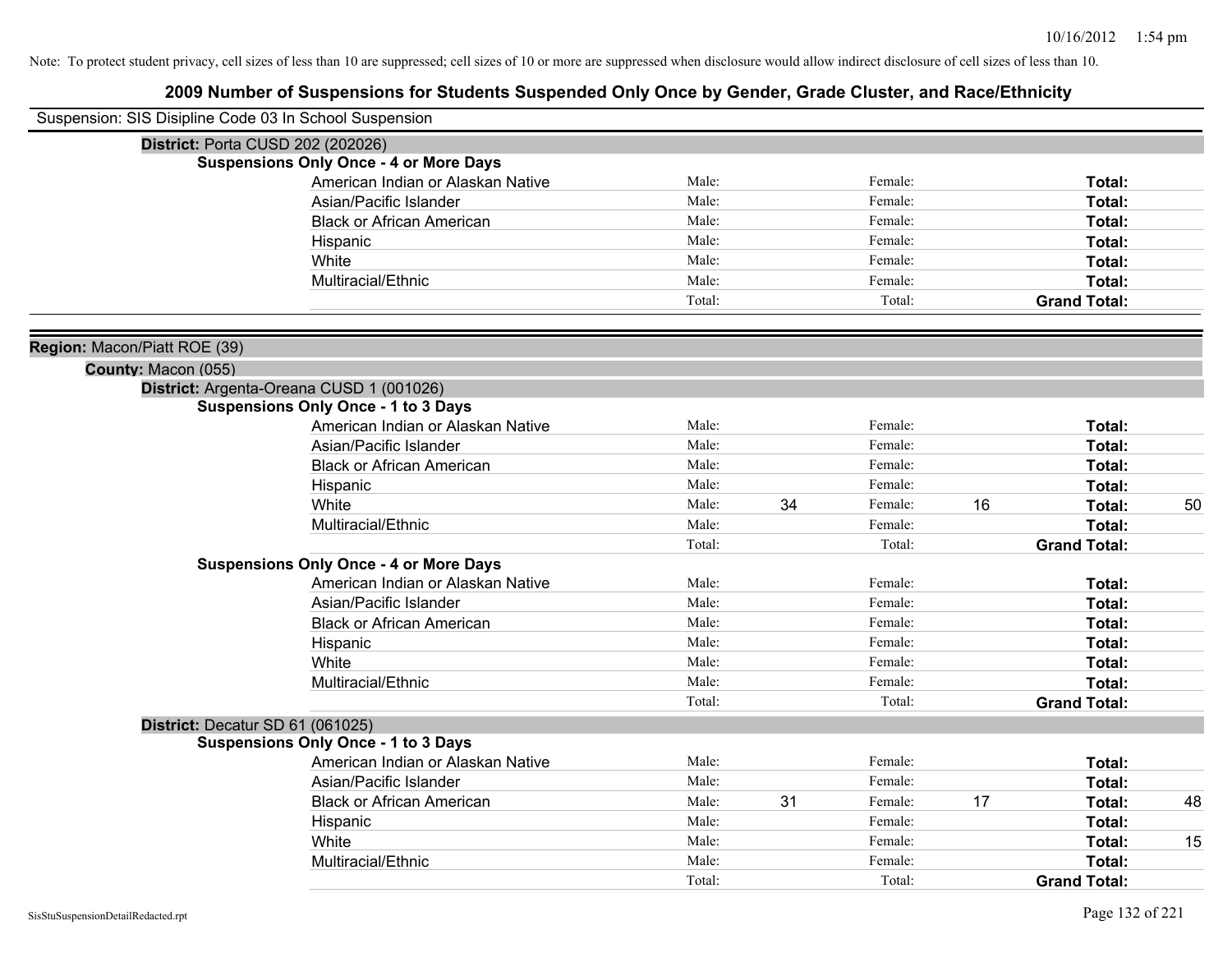| Suspension: SIS Disipline Code 03 In School Suspension |        |    |         |    |                     |    |
|--------------------------------------------------------|--------|----|---------|----|---------------------|----|
| District: Maroa Forsyth CUSD 2 (002026)                |        |    |         |    |                     |    |
| <b>Suspensions Only Once - 1 to 3 Days</b>             |        |    |         |    |                     |    |
| American Indian or Alaskan Native                      | Male:  |    | Female: |    | Total:              |    |
| Asian/Pacific Islander                                 | Male:  |    | Female: |    | Total:              |    |
| <b>Black or African American</b>                       | Male:  |    | Female: |    | <b>Total:</b>       |    |
| Hispanic                                               | Male:  |    | Female: |    | Total:              |    |
| White                                                  | Male:  |    | Female: |    | Total:              | 17 |
| Multiracial/Ethnic                                     | Male:  |    | Female: |    | Total:              |    |
|                                                        | Total: |    | Total:  |    | <b>Grand Total:</b> |    |
| District: Meridian CUSD 15 (015026)                    |        |    |         |    |                     |    |
| <b>Suspensions Only Once - 1 to 3 Days</b>             |        |    |         |    |                     |    |
| American Indian or Alaskan Native                      | Male:  |    | Female: |    | Total:              |    |
| Asian/Pacific Islander                                 | Male:  |    | Female: |    | Total:              |    |
| <b>Black or African American</b>                       | Male:  |    | Female: |    | Total:              |    |
| Hispanic                                               | Male:  |    | Female: |    | Total:              |    |
| White                                                  | Male:  | 33 | Female: | 20 | Total:              | 53 |
| Multiracial/Ethnic                                     | Male:  |    | Female: |    | Total:              |    |
|                                                        | Total: |    | Total:  |    | <b>Grand Total:</b> |    |
| District: Mt Zion CUSD 3 (003026)                      |        |    |         |    |                     |    |
| <b>Suspensions Only Once - 1 to 3 Days</b>             |        |    |         |    |                     |    |
| American Indian or Alaskan Native                      | Male:  |    | Female: |    | Total:              |    |
| Asian/Pacific Islander                                 | Male:  |    | Female: |    | Total:              |    |
| <b>Black or African American</b>                       | Male:  |    | Female: |    | Total:              |    |
| Hispanic                                               | Male:  |    | Female: |    | Total:              |    |
| White                                                  | Male:  | 55 | Female: | 33 | Total:              | 88 |
| Multiracial/Ethnic                                     | Male:  |    | Female: |    | Total:              |    |
|                                                        | Total: |    | Total:  |    | <b>Grand Total:</b> |    |
| <b>Suspensions Only Once - 4 or More Days</b>          |        |    |         |    |                     |    |
| American Indian or Alaskan Native                      | Male:  |    | Female: |    | Total:              |    |
| Asian/Pacific Islander                                 | Male:  |    | Female: |    | Total:              |    |
| <b>Black or African American</b>                       | Male:  |    | Female: |    | Total:              |    |
| Hispanic                                               | Male:  |    | Female: |    | Total:              |    |
| White                                                  | Male:  |    | Female: |    | Total:              |    |
| Multiracial/Ethnic                                     | Male:  |    | Female: |    | Total:              |    |
|                                                        | Total: |    | Total:  |    | <b>Grand Total:</b> |    |
| District: Sangamon Valley CUSD 9 (009026)              |        |    |         |    |                     |    |
| <b>Suspensions Only Once - 1 to 3 Days</b>             |        |    |         |    |                     |    |
| American Indian or Alaskan Native                      | Male:  |    | Female: |    | Total:              |    |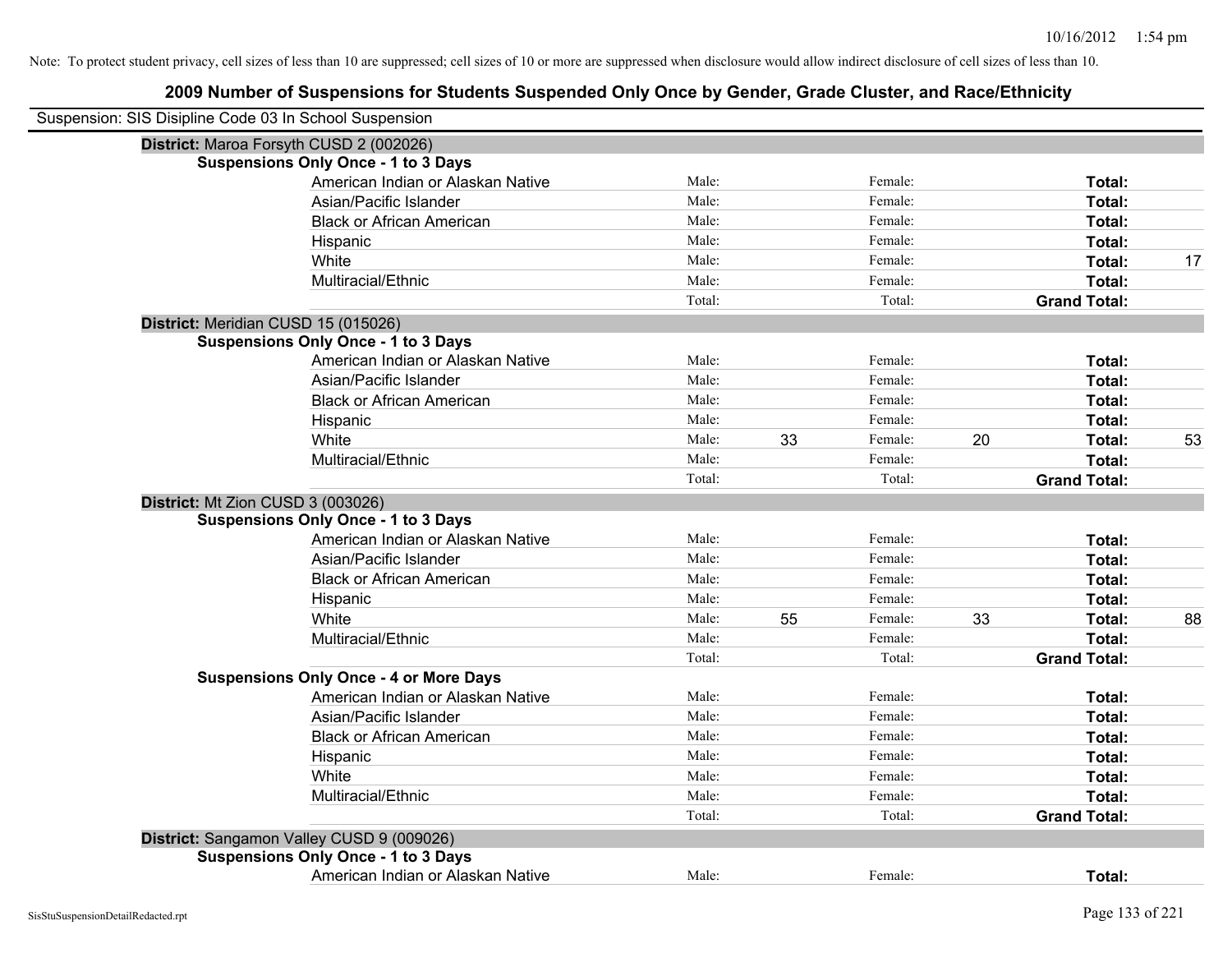| Suspension: SIS Disipline Code 03 In School Suspension |                                               |        |         |                     |
|--------------------------------------------------------|-----------------------------------------------|--------|---------|---------------------|
|                                                        | Asian/Pacific Islander                        | Male:  | Female: | Total:              |
|                                                        | <b>Black or African American</b>              | Male:  | Female: | Total:              |
|                                                        | Hispanic                                      | Male:  | Female: | Total:              |
|                                                        | White                                         | Male:  | Female: | Total:<br>43        |
|                                                        | Multiracial/Ethnic                            | Male:  | Female: | Total:              |
|                                                        |                                               | Total: | Total:  | <b>Grand Total:</b> |
|                                                        | District: Warrensburg-Latham CUSD 11 (011026) |        |         |                     |
|                                                        | <b>Suspensions Only Once - 1 to 3 Days</b>    |        |         |                     |
|                                                        | American Indian or Alaskan Native             | Male:  | Female: | Total:              |
|                                                        | Asian/Pacific Islander                        | Male:  | Female: | Total:              |
|                                                        | <b>Black or African American</b>              | Male:  | Female: | Total:              |
|                                                        | Hispanic                                      | Male:  | Female: | Total:              |
|                                                        | White                                         | Male:  | Female: | Total:              |
|                                                        | Multiracial/Ethnic                            | Male:  | Female: | Total:              |
|                                                        |                                               | Total: | Total:  | <b>Grand Total:</b> |
| County: Piatt (074)                                    |                                               |        |         |                     |
|                                                        | District: Atwood Hammond CUSD 39 (039026)     |        |         |                     |
|                                                        | <b>Suspensions Only Once - 1 to 3 Days</b>    |        |         |                     |
|                                                        | American Indian or Alaskan Native             | Male:  | Female: | Total:              |
|                                                        | Asian/Pacific Islander                        | Male:  | Female: | Total:              |
|                                                        | <b>Black or African American</b>              | Male:  | Female: | Total:              |
|                                                        | Hispanic                                      | Male:  | Female: | Total:              |
|                                                        | White                                         | Male:  | Female: | Total:              |
|                                                        | Multiracial/Ethnic                            | Male:  | Female: | Total:              |
|                                                        |                                               | Total: | Total:  | <b>Grand Total:</b> |
| District: Bement CUSD 5 (005026)                       |                                               |        |         |                     |
|                                                        | <b>Suspensions Only Once - 1 to 3 Days</b>    |        |         |                     |
|                                                        | American Indian or Alaskan Native             | Male:  | Female: | Total:              |
|                                                        | Asian/Pacific Islander                        | Male:  | Female: | Total:              |
|                                                        | <b>Black or African American</b>              | Male:  | Female: | Total:              |
|                                                        | Hispanic                                      | Male:  | Female: | Total:              |
|                                                        | White                                         | Male:  | Female: | Total:              |
|                                                        | Multiracial/Ethnic                            | Male:  | Female: | Total:              |
|                                                        |                                               | Total: | Total:  | <b>Grand Total:</b> |
| District: Cerro Gordo CUSD 100 (100026)                |                                               |        |         |                     |
|                                                        | <b>Suspensions Only Once - 1 to 3 Days</b>    |        |         |                     |
|                                                        | American Indian or Alaskan Native             | Male:  | Female: | Total:              |
|                                                        | Asian/Pacific Islander                        | Male:  | Female: | Total:              |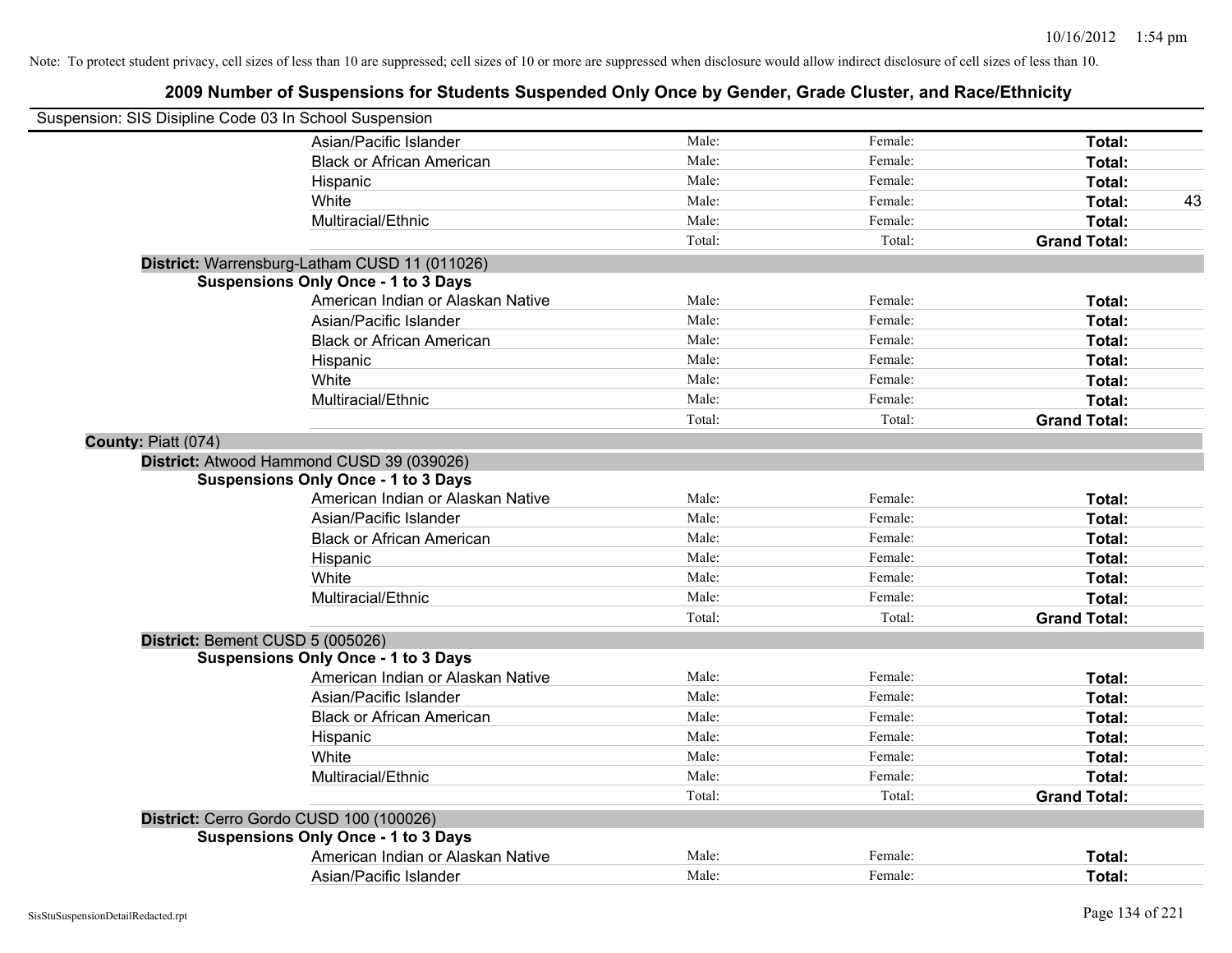| Suspension: SIS Disipline Code 03 In School Suspension |                                               |        |     |         |    |                     |     |
|--------------------------------------------------------|-----------------------------------------------|--------|-----|---------|----|---------------------|-----|
|                                                        | <b>Black or African American</b>              | Male:  |     | Female: |    | Total:              |     |
|                                                        | Hispanic                                      | Male:  |     | Female: |    | Total:              |     |
|                                                        | White                                         | Male:  |     | Female: |    | Total:              | 16  |
|                                                        | Multiracial/Ethnic                            | Male:  |     | Female: |    | Total:              |     |
|                                                        |                                               | Total: |     | Total:  |    | <b>Grand Total:</b> |     |
|                                                        | District: Deland-Weldon CUSD 57 (057026)      |        |     |         |    |                     |     |
|                                                        | <b>Suspensions Only Once - 1 to 3 Days</b>    |        |     |         |    |                     |     |
|                                                        | American Indian or Alaskan Native             | Male:  |     | Female: |    | Total:              |     |
|                                                        | Asian/Pacific Islander                        | Male:  |     | Female: |    | Total:              |     |
|                                                        | <b>Black or African American</b>              | Male:  |     | Female: |    | Total:              |     |
|                                                        | Hispanic                                      | Male:  |     | Female: |    | Total:              |     |
|                                                        | White                                         | Male:  |     | Female: |    | Total:              |     |
|                                                        | Multiracial/Ethnic                            | Male:  |     | Female: |    | Total:              |     |
|                                                        |                                               | Total: |     | Total:  |    | <b>Grand Total:</b> |     |
|                                                        |                                               |        |     |         |    |                     |     |
| Region: Madison ROE (41)                               |                                               |        |     |         |    |                     |     |
| County: Madison (057)                                  |                                               |        |     |         |    |                     |     |
| District: Alton CUSD 11 (011026)                       |                                               |        |     |         |    |                     |     |
|                                                        | <b>Suspensions Only Once - 1 to 3 Days</b>    |        |     |         |    |                     |     |
|                                                        | American Indian or Alaskan Native             | Male:  |     | Female: |    | Total:              |     |
|                                                        | Asian/Pacific Islander                        | Male:  |     | Female: |    | Total:              |     |
|                                                        | <b>Black or African American</b>              | Male:  | 115 | Female: | 87 | Total:              | 202 |
|                                                        | Hispanic                                      | Male:  |     | Female: |    | Total:              |     |
|                                                        | White                                         | Male:  | 117 | Female: | 57 | Total:              | 174 |
|                                                        | Multiracial/Ethnic                            | Male:  |     | Female: |    | Total:              |     |
|                                                        |                                               | Total: |     | Total:  |    | <b>Grand Total:</b> | 389 |
|                                                        | <b>Suspensions Only Once - 4 or More Days</b> |        |     |         |    |                     |     |
|                                                        | American Indian or Alaskan Native             | Male:  |     | Female: |    | Total:              |     |
|                                                        | Asian/Pacific Islander                        | Male:  |     | Female: |    | Total:              |     |
|                                                        | <b>Black or African American</b>              | Male:  |     | Female: |    | Total:              |     |
|                                                        | Hispanic                                      | Male:  |     | Female: |    | Total:              |     |
|                                                        | White                                         | Male:  |     | Female: |    | Total:              |     |
|                                                        | Multiracial/Ethnic                            | Male:  |     | Female: |    | Total:              |     |
|                                                        |                                               | Total: |     | Total:  |    | <b>Grand Total:</b> |     |
| District: Bethalto CUSD 8 (008026)                     |                                               |        |     |         |    |                     |     |
|                                                        | <b>Suspensions Only Once - 1 to 3 Days</b>    |        |     |         |    |                     |     |
|                                                        | American Indian or Alaskan Native             | Male:  |     | Female: |    | Total:              |     |
|                                                        | Asian/Pacific Islander                        | Male:  |     | Female: |    | Total:              |     |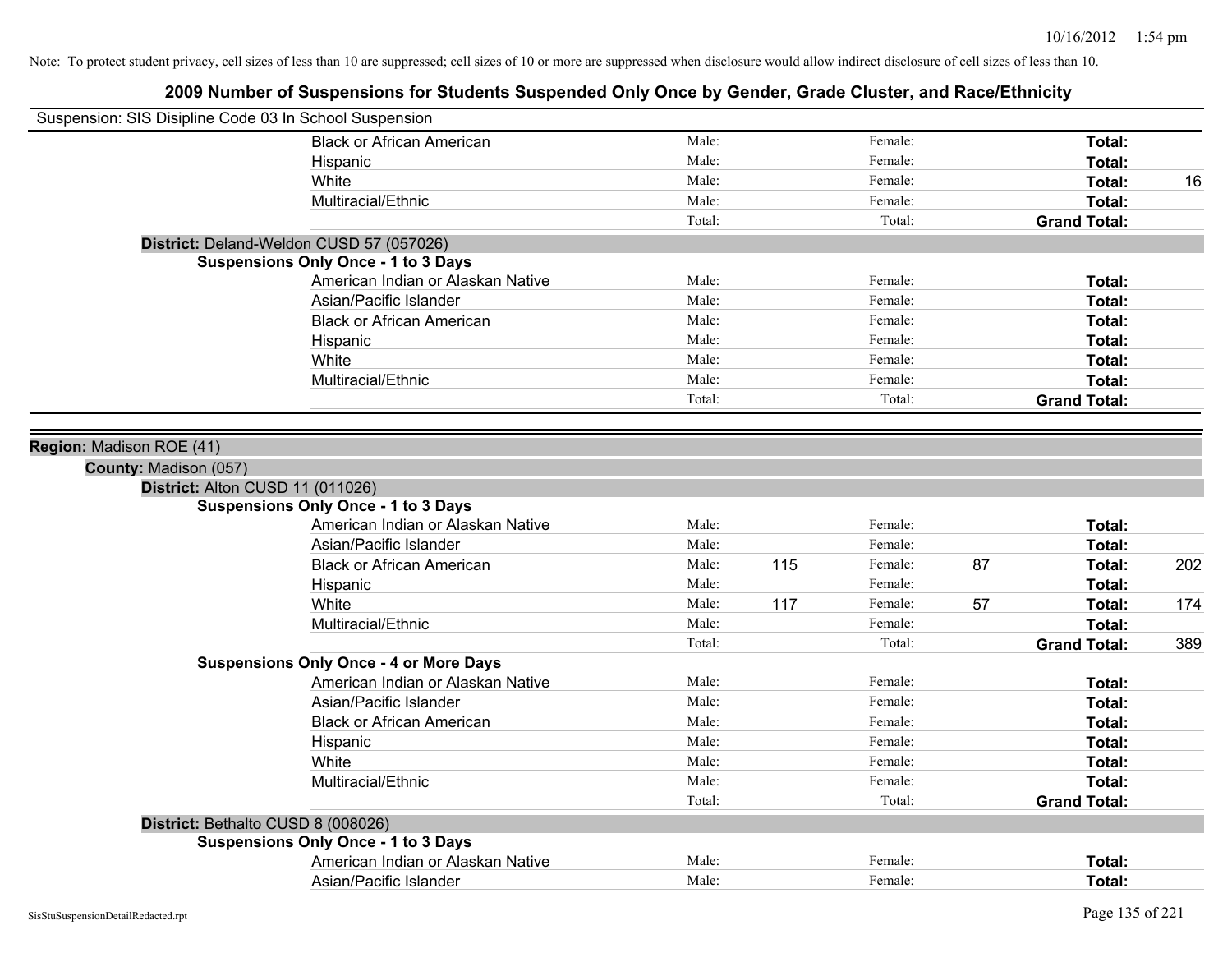| Suspension: SIS Disipline Code 03 In School Suspension |                                               |        |     |         |     |                     |     |
|--------------------------------------------------------|-----------------------------------------------|--------|-----|---------|-----|---------------------|-----|
|                                                        | <b>Black or African American</b>              | Male:  |     | Female: |     | Total:              |     |
|                                                        | Hispanic                                      | Male:  |     | Female: |     | Total:              |     |
|                                                        | White                                         | Male:  | 124 | Female: | 92  | Total:              | 216 |
|                                                        | Multiracial/Ethnic                            | Male:  |     | Female: |     | Total:              |     |
|                                                        |                                               | Total: |     | Total:  |     | <b>Grand Total:</b> | 233 |
|                                                        | <b>Suspensions Only Once - 4 or More Days</b> |        |     |         |     |                     |     |
|                                                        | American Indian or Alaskan Native             | Male:  |     | Female: |     | Total:              |     |
|                                                        | Asian/Pacific Islander                        | Male:  |     | Female: |     | Total:              |     |
|                                                        | <b>Black or African American</b>              | Male:  |     | Female: |     | Total:              |     |
|                                                        | Hispanic                                      | Male:  |     | Female: |     | Total:              |     |
|                                                        | White                                         | Male:  |     | Female: |     | Total:              |     |
|                                                        | Multiracial/Ethnic                            | Male:  |     | Female: |     | Total:              |     |
|                                                        |                                               | Total: |     | Total:  |     | <b>Grand Total:</b> |     |
| District: Collinsville CUSD 10 (010026)                |                                               |        |     |         |     |                     |     |
|                                                        | <b>Suspensions Only Once - 1 to 3 Days</b>    |        |     |         |     |                     |     |
|                                                        | American Indian or Alaskan Native             | Male:  |     | Female: |     | Total:              |     |
|                                                        | Asian/Pacific Islander                        | Male:  |     | Female: |     | Total:              |     |
|                                                        | <b>Black or African American</b>              | Male:  | 39  | Female: | 36  | Total:              | 75  |
|                                                        | Hispanic                                      | Male:  | 36  | Female: | 16  | Total:              | 52  |
|                                                        | White                                         | Male:  | 200 | Female: | 104 | Total:              | 304 |
|                                                        | Multiracial/Ethnic                            | Male:  |     | Female: |     | Total:              |     |
|                                                        |                                               | Total: |     | Total:  |     | <b>Grand Total:</b> |     |
|                                                        | <b>Suspensions Only Once - 4 or More Days</b> |        |     |         |     |                     |     |
|                                                        | American Indian or Alaskan Native             | Male:  |     | Female: |     | Total:              |     |
|                                                        | Asian/Pacific Islander                        | Male:  |     | Female: |     | Total:              |     |
|                                                        | <b>Black or African American</b>              | Male:  |     | Female: |     | Total:              |     |
|                                                        | Hispanic                                      | Male:  |     | Female: |     | Total:              |     |
|                                                        | White                                         | Male:  |     | Female: |     | Total:              |     |
|                                                        | Multiracial/Ethnic                            | Male:  |     | Female: |     | Total:              |     |
|                                                        |                                               | Total: |     | Total:  |     | <b>Grand Total:</b> |     |
| District: East Alton SD 13 (013002)                    |                                               |        |     |         |     |                     |     |
|                                                        | <b>Suspensions Only Once - 1 to 3 Days</b>    |        |     |         |     |                     |     |
|                                                        | American Indian or Alaskan Native             | Male:  |     | Female: |     | Total:              |     |
|                                                        | Asian/Pacific Islander                        | Male:  |     | Female: |     | Total:              |     |
|                                                        | <b>Black or African American</b>              | Male:  |     | Female: |     | Total:              |     |
|                                                        | Hispanic                                      | Male:  |     | Female: |     | Total:              |     |
|                                                        | White                                         | Male:  | 36  | Female: | 11  | Total:              | 47  |
|                                                        | Multiracial/Ethnic                            | Male:  |     | Female: |     | Total:              |     |
|                                                        |                                               | Total: |     | Total:  |     | <b>Grand Total:</b> |     |
| SisStuSuspensionDetailRedacted.rpt                     |                                               |        |     |         |     | Page 136 of 221     |     |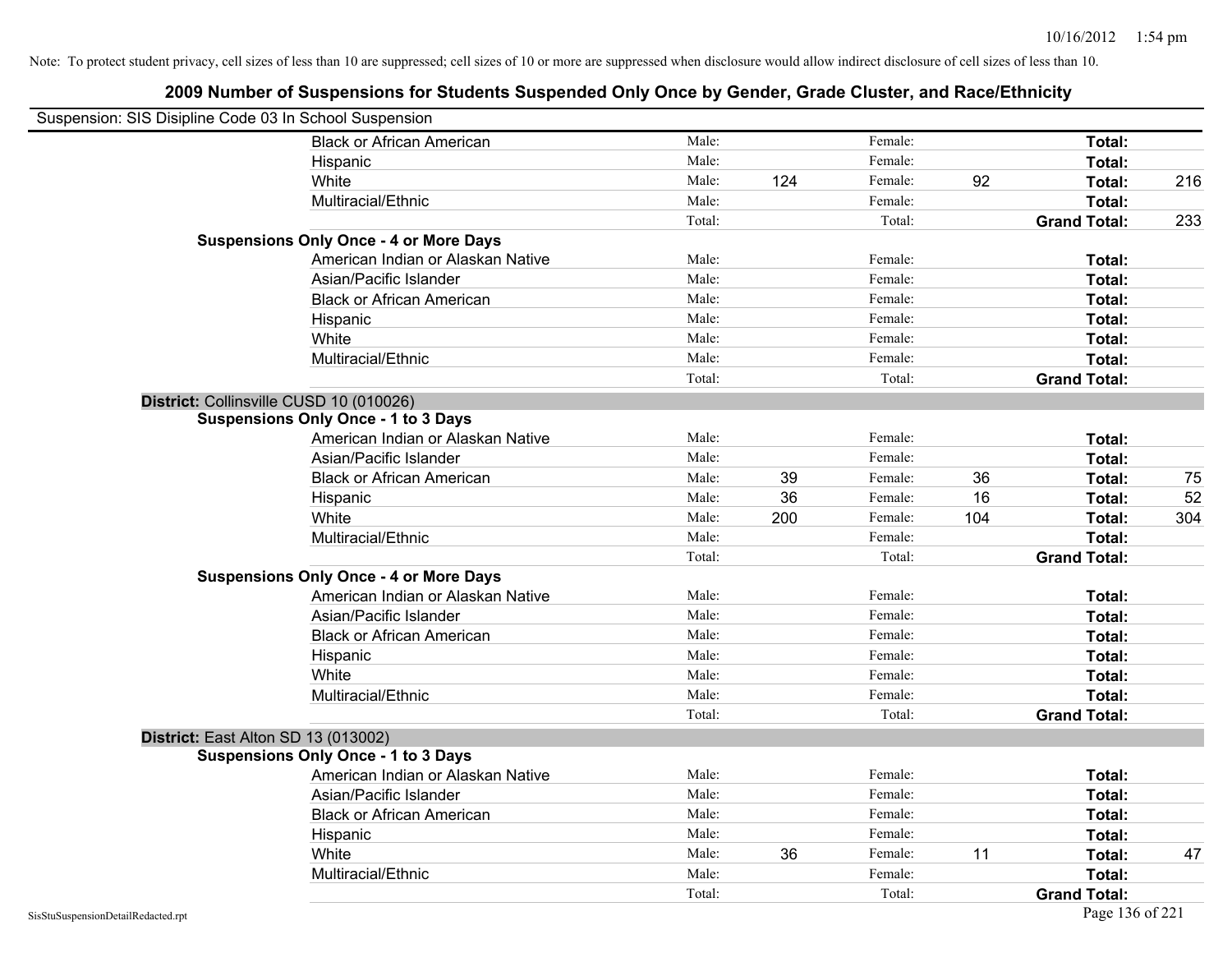| Suspension: SIS Disipline Code 03 In School Suspension |                                                  |        |     |         |    |                     |     |
|--------------------------------------------------------|--------------------------------------------------|--------|-----|---------|----|---------------------|-----|
|                                                        | <b>Suspensions Only Once - 4 or More Days</b>    |        |     |         |    |                     |     |
|                                                        | American Indian or Alaskan Native                | Male:  |     | Female: |    | Total:              |     |
|                                                        | Asian/Pacific Islander                           | Male:  |     | Female: |    | Total:              |     |
|                                                        | <b>Black or African American</b>                 | Male:  |     | Female: |    | Total:              |     |
|                                                        | Hispanic                                         | Male:  |     | Female: |    | Total:              |     |
|                                                        | White                                            | Male:  |     | Female: |    | Total:              |     |
|                                                        | Multiracial/Ethnic                               | Male:  |     | Female: |    | Total:              |     |
|                                                        |                                                  | Total: |     | Total:  |    | <b>Grand Total:</b> |     |
|                                                        | District: East Alton-Wood River CHSD 14 (014016) |        |     |         |    |                     |     |
|                                                        | <b>Suspensions Only Once - 1 to 3 Days</b>       |        |     |         |    |                     |     |
|                                                        | American Indian or Alaskan Native                | Male:  |     | Female: |    | Total:              |     |
|                                                        | Asian/Pacific Islander                           | Male:  |     | Female: |    | Total:              |     |
|                                                        | <b>Black or African American</b>                 | Male:  |     | Female: |    | Total:              |     |
|                                                        | Hispanic                                         | Male:  |     | Female: |    | Total:              |     |
|                                                        | White                                            | Male:  | 19  | Female: | 35 | Total:              | 54  |
|                                                        | Multiracial/Ethnic                               | Male:  |     | Female: |    | Total:              |     |
|                                                        |                                                  | Total: |     | Total:  |    | <b>Grand Total:</b> |     |
|                                                        | District: Edwardsville CUSD 7 (007026)           |        |     |         |    |                     |     |
|                                                        | <b>Suspensions Only Once - 1 to 3 Days</b>       |        |     |         |    |                     |     |
|                                                        | American Indian or Alaskan Native                | Male:  |     | Female: |    | Total:              |     |
|                                                        | Asian/Pacific Islander                           | Male:  |     | Female: |    | Total:              |     |
|                                                        | <b>Black or African American</b>                 | Male:  | 19  | Female: | 14 | Total:              | 33  |
|                                                        | Hispanic                                         | Male:  |     | Female: |    | Total:              |     |
|                                                        | White                                            | Male:  | 166 | Female: | 67 | Total:              | 233 |
|                                                        | Multiracial/Ethnic                               | Male:  |     | Female: |    | Total:              |     |
|                                                        |                                                  | Total: |     | Total:  |    | <b>Grand Total:</b> | 277 |
|                                                        | <b>Suspensions Only Once - 4 or More Days</b>    |        |     |         |    |                     |     |
|                                                        | American Indian or Alaskan Native                | Male:  |     | Female: |    | Total:              |     |
|                                                        | Asian/Pacific Islander                           | Male:  |     | Female: |    | Total:              |     |
|                                                        | <b>Black or African American</b>                 | Male:  |     | Female: |    | Total:              |     |
|                                                        | Hispanic                                         | Male:  |     | Female: |    | Total:              |     |
|                                                        | White                                            | Male:  |     | Female: |    | Total:              |     |
|                                                        | Multiracial/Ethnic                               | Male:  |     | Female: |    | Total:              |     |
|                                                        |                                                  | Total: |     | Total:  |    | <b>Grand Total:</b> |     |
|                                                        | District: Granite City CUSD 9 (009026)           |        |     |         |    |                     |     |
|                                                        | <b>Suspensions Only Once - 1 to 3 Days</b>       |        |     |         |    |                     |     |
|                                                        | American Indian or Alaskan Native                | Male:  |     | Female: |    | Total:              |     |
|                                                        | Asian/Pacific Islander                           | Male:  |     | Female: |    | Total:              |     |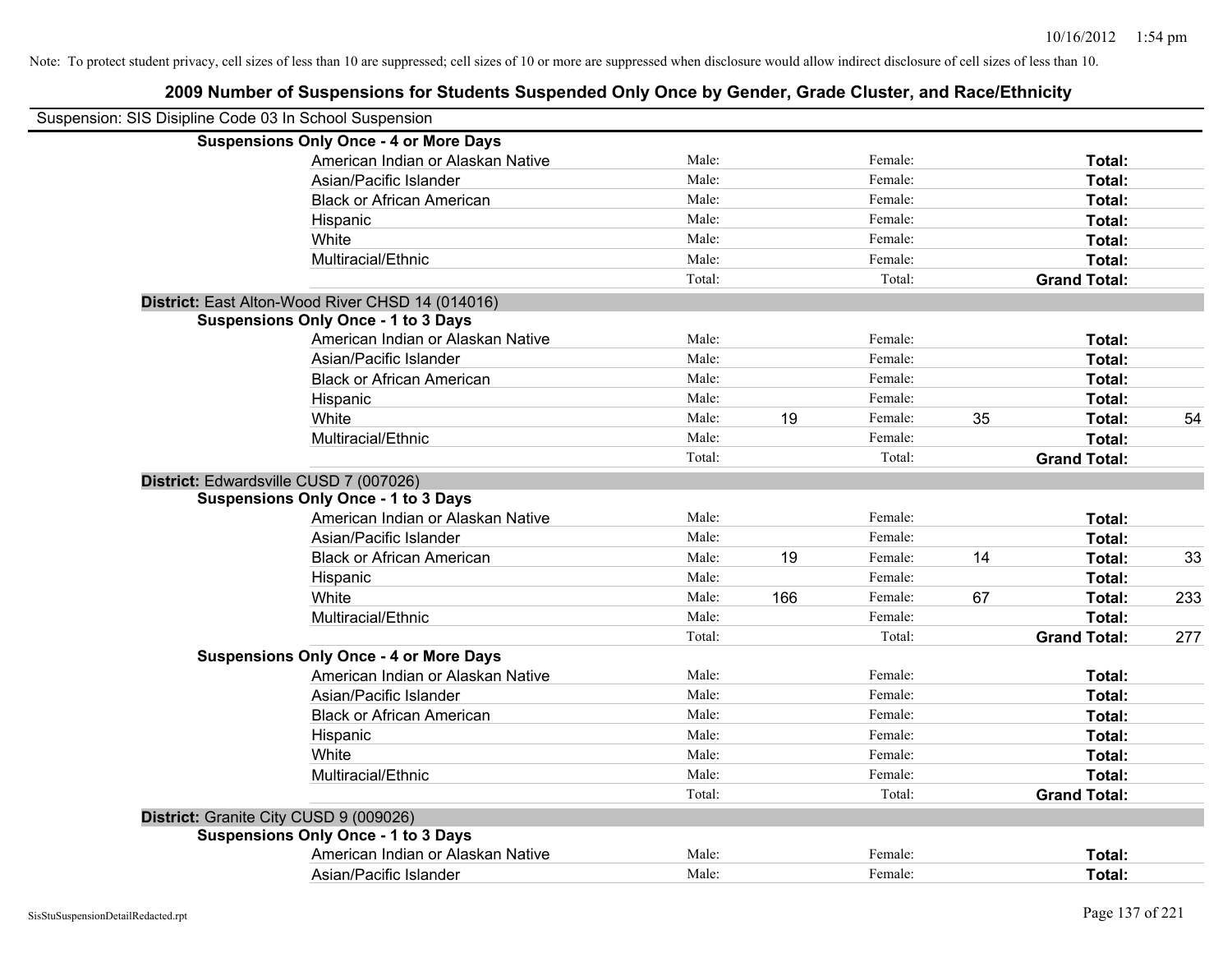| Suspension: SIS Disipline Code 03 In School Suspension |                                               |        |     |         |    |                     |     |
|--------------------------------------------------------|-----------------------------------------------|--------|-----|---------|----|---------------------|-----|
|                                                        | <b>Black or African American</b>              | Male:  | 33  | Female: | 21 | Total:              | 54  |
|                                                        | Hispanic                                      | Male:  |     | Female: |    | Total:              | 13  |
|                                                        | White                                         | Male:  | 167 | Female: | 72 | Total:              | 239 |
|                                                        | Multiracial/Ethnic                            | Male:  |     | Female: |    | Total:              |     |
|                                                        |                                               | Total: |     | Total:  |    | <b>Grand Total:</b> | 316 |
|                                                        | <b>Suspensions Only Once - 4 or More Days</b> |        |     |         |    |                     |     |
|                                                        | American Indian or Alaskan Native             | Male:  |     | Female: |    | Total:              |     |
|                                                        | Asian/Pacific Islander                        | Male:  |     | Female: |    | Total:              |     |
|                                                        | <b>Black or African American</b>              | Male:  |     | Female: |    | Total:              |     |
|                                                        | Hispanic                                      | Male:  |     | Female: |    | Total:              |     |
|                                                        | White                                         | Male:  |     | Female: |    | Total:              | 19  |
|                                                        | Multiracial/Ethnic                            | Male:  |     | Female: |    | Total:              |     |
|                                                        |                                               | Total: |     | Total:  |    | <b>Grand Total:</b> |     |
|                                                        | District: Highland CUSD 5 (005026)            |        |     |         |    |                     |     |
|                                                        | <b>Suspensions Only Once - 1 to 3 Days</b>    |        |     |         |    |                     |     |
|                                                        | American Indian or Alaskan Native             | Male:  |     | Female: |    | Total:              |     |
|                                                        | Asian/Pacific Islander                        | Male:  |     | Female: |    | Total:              |     |
|                                                        | <b>Black or African American</b>              | Male:  |     | Female: |    | Total:              |     |
|                                                        | Hispanic                                      | Male:  |     | Female: |    | Total:              |     |
|                                                        | White                                         | Male:  | 60  | Female: | 18 | Total:              | 78  |
|                                                        | Multiracial/Ethnic                            | Male:  |     | Female: |    | Total:              |     |
|                                                        |                                               | Total: |     | Total:  |    | <b>Grand Total:</b> |     |
|                                                        | <b>Suspensions Only Once - 4 or More Days</b> |        |     |         |    |                     |     |
|                                                        | American Indian or Alaskan Native             | Male:  |     | Female: |    | Total:              |     |
|                                                        | Asian/Pacific Islander                        | Male:  |     | Female: |    | Total:              |     |
|                                                        | <b>Black or African American</b>              | Male:  |     | Female: |    | Total:              |     |
|                                                        | Hispanic                                      | Male:  |     | Female: |    | Total:              |     |
|                                                        | White                                         | Male:  |     | Female: |    | Total:              |     |
|                                                        | Multiracial/Ethnic                            | Male:  |     | Female: |    | Total:              |     |
|                                                        |                                               | Total: |     | Total:  |    | <b>Grand Total:</b> |     |
|                                                        | District: Madison CUSD 12 (012026)            |        |     |         |    |                     |     |
|                                                        | <b>Suspensions Only Once - 1 to 3 Days</b>    |        |     |         |    |                     |     |
|                                                        | American Indian or Alaskan Native             | Male:  |     | Female: |    | Total:              |     |
|                                                        | Asian/Pacific Islander                        | Male:  |     | Female: |    | Total:              |     |
|                                                        | <b>Black or African American</b>              | Male:  | 36  | Female: | 22 | Total:              | 58  |
|                                                        | Hispanic                                      | Male:  |     | Female: |    | Total:              |     |
|                                                        | White                                         | Male:  |     | Female: |    | Total:              |     |
|                                                        | Multiracial/Ethnic                            | Male:  |     | Female: |    | Total:              |     |
|                                                        |                                               | Total: |     | Total:  |    | <b>Grand Total:</b> |     |
| SisStuSuspensionDetailRedacted.rpt                     |                                               |        |     |         |    | Page 138 of 221     |     |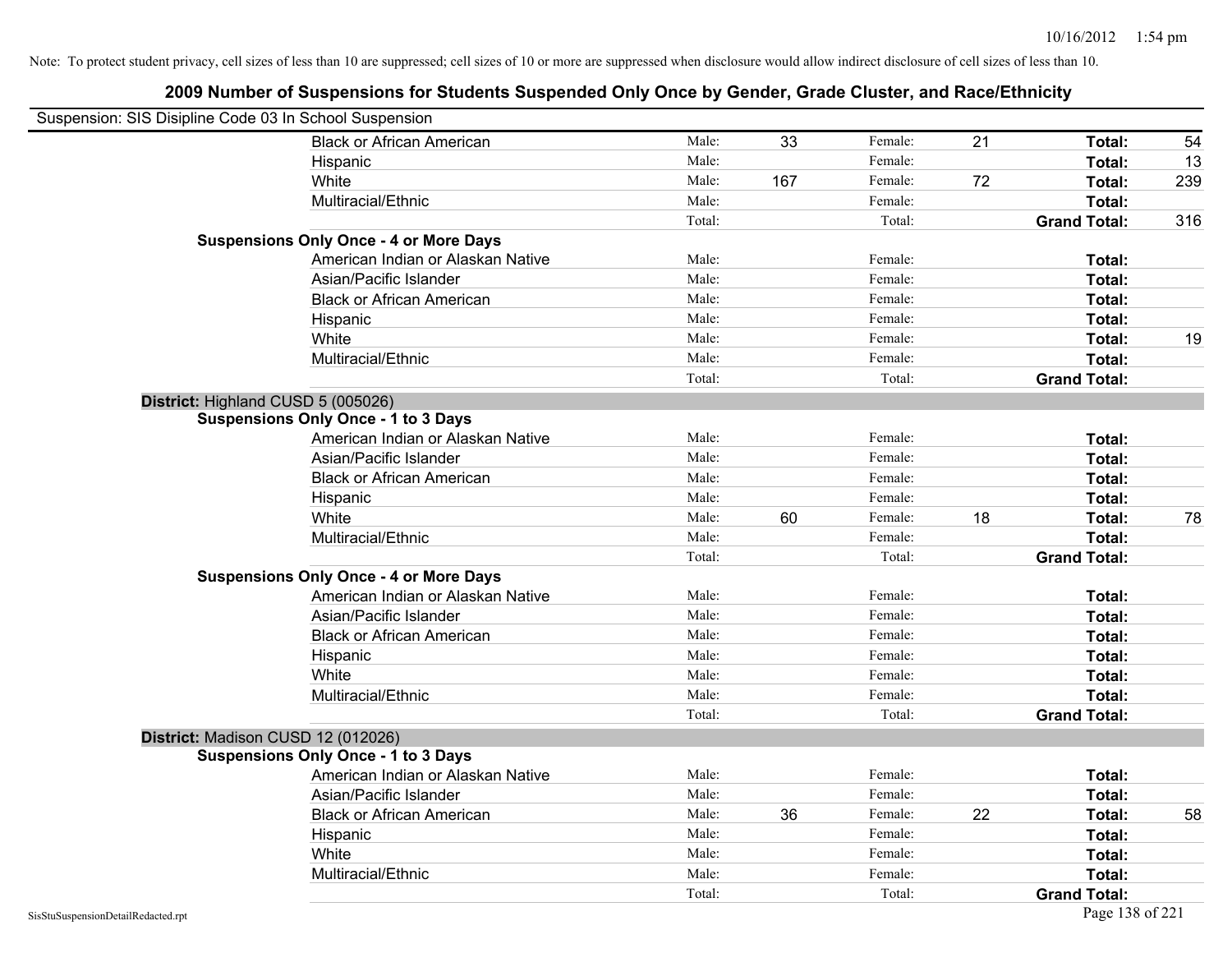| Suspension: SIS Disipline Code 03 In School Suspension |        |     |         |    |                     |     |
|--------------------------------------------------------|--------|-----|---------|----|---------------------|-----|
| District: Non-Public School (0100)                     |        |     |         |    |                     |     |
| <b>Suspensions Only Once - 4 or More Days</b>          |        |     |         |    |                     |     |
| American Indian or Alaskan Native                      | Male:  |     | Female: |    | Total:              |     |
| Asian/Pacific Islander                                 | Male:  |     | Female: |    | Total:              |     |
| <b>Black or African American</b>                       | Male:  |     | Female: |    | Total:              |     |
| Hispanic                                               | Male:  |     | Female: |    | Total:              |     |
| White                                                  | Male:  |     | Female: |    | Total:              |     |
| Multiracial/Ethnic                                     | Male:  |     | Female: |    | Total:              |     |
|                                                        | Total: |     | Total:  |    | <b>Grand Total:</b> |     |
| District: Roxana CUSD 1 (001026)                       |        |     |         |    |                     |     |
| <b>Suspensions Only Once - 1 to 3 Days</b>             |        |     |         |    |                     |     |
| American Indian or Alaskan Native                      | Male:  |     | Female: |    | Total:              |     |
| Asian/Pacific Islander                                 | Male:  |     | Female: |    | Total:              |     |
| <b>Black or African American</b>                       | Male:  |     | Female: |    | Total:              |     |
| Hispanic                                               | Male:  |     | Female: |    | Total:              |     |
| White                                                  | Male:  | 70  | Female: | 34 | Total:              | 104 |
| Multiracial/Ethnic                                     | Male:  |     | Female: |    | Total:              |     |
|                                                        | Total: |     | Total:  |    | <b>Grand Total:</b> | 114 |
| <b>Suspensions Only Once - 4 or More Days</b>          |        |     |         |    |                     |     |
| American Indian or Alaskan Native                      | Male:  |     | Female: |    | Total:              |     |
| Asian/Pacific Islander                                 | Male:  |     | Female: |    | Total:              |     |
| <b>Black or African American</b>                       | Male:  |     | Female: |    | Total:              |     |
| Hispanic                                               | Male:  |     | Female: |    | Total:              |     |
| White                                                  | Male:  |     | Female: |    | Total:              |     |
| Multiracial/Ethnic                                     | Male:  |     | Female: |    | Total:              |     |
|                                                        | Total: |     | Total:  |    | <b>Grand Total:</b> |     |
| District: Triad CUSD 2 (002026)                        |        |     |         |    |                     |     |
| <b>Suspensions Only Once - 1 to 3 Days</b>             |        |     |         |    |                     |     |
| American Indian or Alaskan Native                      | Male:  |     | Female: |    | Total:              |     |
| Asian/Pacific Islander                                 | Male:  |     | Female: |    | Total:              |     |
| <b>Black or African American</b>                       | Male:  |     | Female: |    | Total:              |     |
| Hispanic                                               | Male:  |     | Female: |    | Total:              |     |
| White                                                  | Male:  | 131 | Female: | 55 | Total:              | 186 |
| Multiracial/Ethnic                                     | Male:  |     | Female: |    | <b>Total:</b>       |     |
|                                                        | Total: |     | Total:  |    | <b>Grand Total:</b> | 198 |
| District: Venice CUSD 3 (003026)                       |        |     |         |    |                     |     |
| <b>Suspensions Only Once - 1 to 3 Days</b>             |        |     |         |    |                     |     |
| American Indian or Alaskan Native                      | Male:  |     | Female: |    | Total:              |     |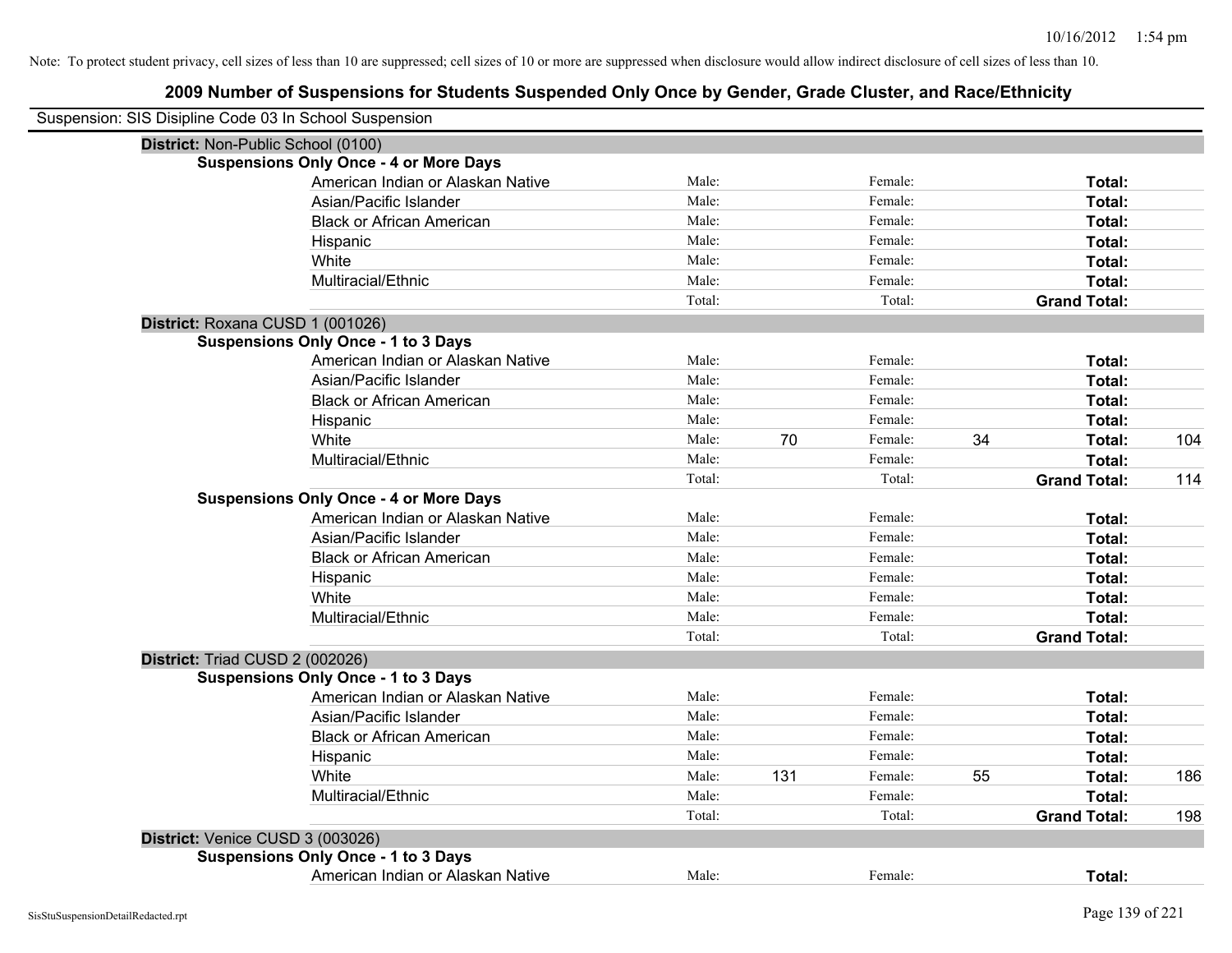| Suspension: SIS Disipline Code 03 In School Suspension |                                               |        |    |         |                     |    |
|--------------------------------------------------------|-----------------------------------------------|--------|----|---------|---------------------|----|
|                                                        | Asian/Pacific Islander                        | Male:  |    | Female: | Total:              |    |
|                                                        | <b>Black or African American</b>              | Male:  |    | Female: | Total:              | 15 |
|                                                        | Hispanic                                      | Male:  |    | Female: | Total:              |    |
|                                                        | White                                         | Male:  |    | Female: | Total:              |    |
|                                                        | Multiracial/Ethnic                            | Male:  |    | Female: | Total:              |    |
|                                                        |                                               | Total: |    | Total:  | <b>Grand Total:</b> |    |
|                                                        | District: Wood River-Hartford ESD 15 (015003) |        |    |         |                     |    |
|                                                        | <b>Suspensions Only Once - 1 to 3 Days</b>    |        |    |         |                     |    |
|                                                        | American Indian or Alaskan Native             | Male:  |    | Female: | Total:              |    |
|                                                        | Asian/Pacific Islander                        | Male:  |    | Female: | Total:              |    |
|                                                        | <b>Black or African American</b>              | Male:  |    | Female: | Total:              |    |
|                                                        | Hispanic                                      | Male:  |    | Female: | Total:              |    |
|                                                        | White                                         | Male:  | 26 | Female: | 16<br>Total:        | 42 |
|                                                        | Multiracial/Ethnic                            | Male:  |    | Female: | Total:              |    |
|                                                        |                                               | Total: |    | Total:  | <b>Grand Total:</b> |    |
|                                                        | <b>Suspensions Only Once - 4 or More Days</b> |        |    |         |                     |    |
|                                                        | American Indian or Alaskan Native             | Male:  |    | Female: | Total:              |    |
|                                                        | Asian/Pacific Islander                        | Male:  |    | Female: | Total:              |    |
|                                                        | <b>Black or African American</b>              | Male:  |    | Female: | Total:              |    |
|                                                        | Hispanic                                      | Male:  |    | Female: | Total:              |    |
|                                                        | White                                         | Male:  |    | Female: | Total:              |    |
|                                                        | Multiracial/Ethnic                            | Male:  |    | Female: | Total:              |    |
|                                                        |                                               | Total: |    | Total:  | <b>Grand Total:</b> |    |
| Region: Marshall/Putnam/Woodford ROE (43)              |                                               |        |    |         |                     |    |
| County: Marshall (059)                                 |                                               |        |    |         |                     |    |
|                                                        | District: Henry-Senachwine CUSD 5 (005026)    |        |    |         |                     |    |
|                                                        | <b>Suspensions Only Once - 1 to 3 Days</b>    |        |    |         |                     |    |
|                                                        | American Indian or Alaskan Native             | Male:  |    | Female: | Total:              |    |
|                                                        | Asian/Pacific Islander                        | Male:  |    | Female: | Total:              |    |
|                                                        | <b>Black or African American</b>              | Male:  |    | Female: | Total:              |    |
|                                                        | Hispanic                                      | Male:  |    | Female: | Total:              |    |
|                                                        | White                                         | Male:  |    | Female: | Total:              | 18 |
|                                                        | Multiracial/Ethnic                            | Male:  |    | Female: | Total:              |    |
|                                                        |                                               | Total: |    | Total:  | <b>Grand Total:</b> |    |
|                                                        | District: Midland CUSD 7 (007026)             |        |    |         |                     |    |
|                                                        | <b>Suspensions Only Once - 1 to 3 Days</b>    |        |    |         |                     |    |
|                                                        | American Indian or Alaskan Native             | Male:  |    | Female: | Total:              |    |
|                                                        |                                               |        |    |         |                     |    |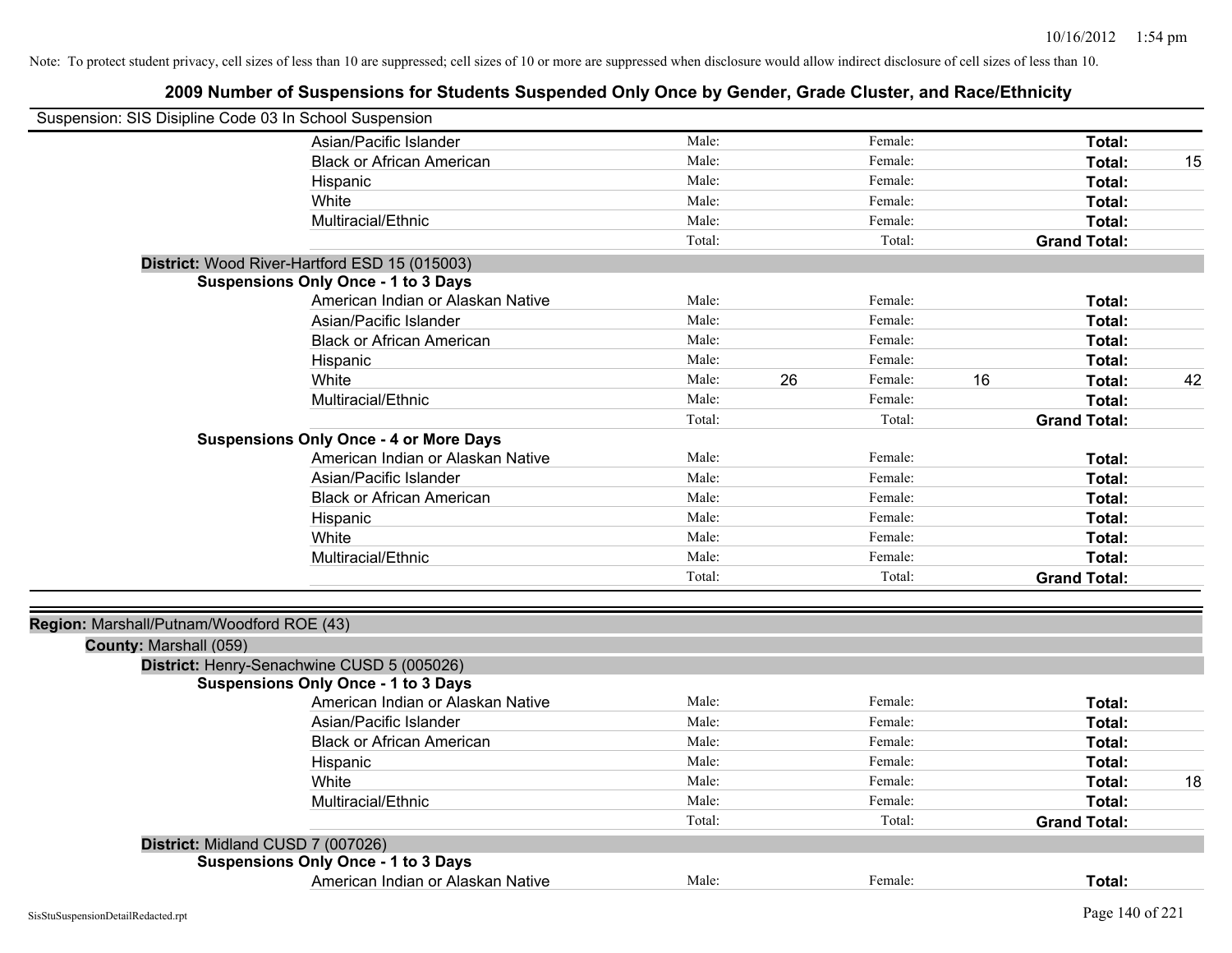### **2009 Number of Suspensions for Students Suspended Only Once by Gender, Grade Cluster, and Race/Ethnicity**

| Suspension: SIS Disipline Code 03 In School Suspension |        |         |                     |    |
|--------------------------------------------------------|--------|---------|---------------------|----|
| Asian/Pacific Islander                                 | Male:  | Female: | Total:              |    |
| <b>Black or African American</b>                       | Male:  | Female: | Total:              |    |
| Hispanic                                               | Male:  | Female: | <b>Total:</b>       |    |
| White                                                  | Male:  | Female: | Total:              |    |
| Multiracial/Ethnic                                     | Male:  | Female: | <b>Total:</b>       |    |
|                                                        | Total: | Total:  | <b>Grand Total:</b> |    |
| <b>County: Non-Public School (000)</b>                 |        |         |                     |    |
| District: Marshall/Putnam/Woodford ROE (000000)        |        |         |                     |    |
| <b>Suspensions Only Once - 1 to 3 Days</b>             |        |         |                     |    |
| American Indian or Alaskan Native                      | Male:  | Female: | Total:              |    |
| Asian/Pacific Islander                                 | Male:  | Female: | Total:              |    |
| <b>Black or African American</b>                       | Male:  | Female: | Total:              |    |
| Hispanic                                               | Male:  | Female: | <b>Total:</b>       |    |
| White                                                  | Male:  | Female: | <b>Total:</b>       |    |
| Multiracial/Ethnic                                     | Male:  | Female: | Total:              |    |
|                                                        | Total: | Total:  | <b>Grand Total:</b> |    |
| County: Putnam (078)                                   |        |         |                     |    |
| District: Putnam County CUSD 535 (535026)              |        |         |                     |    |
| <b>Suspensions Only Once - 1 to 3 Days</b>             |        |         |                     |    |
| American Indian or Alaskan Native                      | Male:  | Female: | Total:              |    |
| Asian/Pacific Islander                                 | Male:  | Female: | Total:              |    |
| <b>Black or African American</b>                       | Male:  | Female: | Total:              |    |
| Hispanic                                               | Male:  | Female: | Total:              |    |
| White                                                  | Male:  | Female: | Total:              | 14 |
| Multiracial/Ethnic                                     | Male:  | Female: | Total:              |    |
|                                                        | Total: | Total:  | <b>Grand Total:</b> |    |
| County: Woodford (102)                                 |        |         |                     |    |
| District: County of Woodford School (122017)           |        |         |                     |    |
| <b>Suspensions Only Once - 1 to 3 Days</b>             |        |         |                     |    |
| American Indian or Alaskan Native                      | Male:  | Female: | Total:              |    |
| Asian/Pacific Islander                                 | Male:  | Female: | Total:              |    |
| <b>Black or African American</b>                       | Male:  | Female: | Total:              |    |
| Hispanic                                               | Male:  | Female: | Total:              |    |
| White                                                  | Male:  | Female: | <b>Total:</b>       |    |
| Multiracial/Ethnic                                     | Male:  | Female: | Total:              |    |
|                                                        | Total: | Total:  | <b>Grand Total:</b> |    |
| District: El Paso-Gridley CUSD 11 (011026)             |        |         |                     |    |

**Suspensions Only Once - 1 to 3 Days**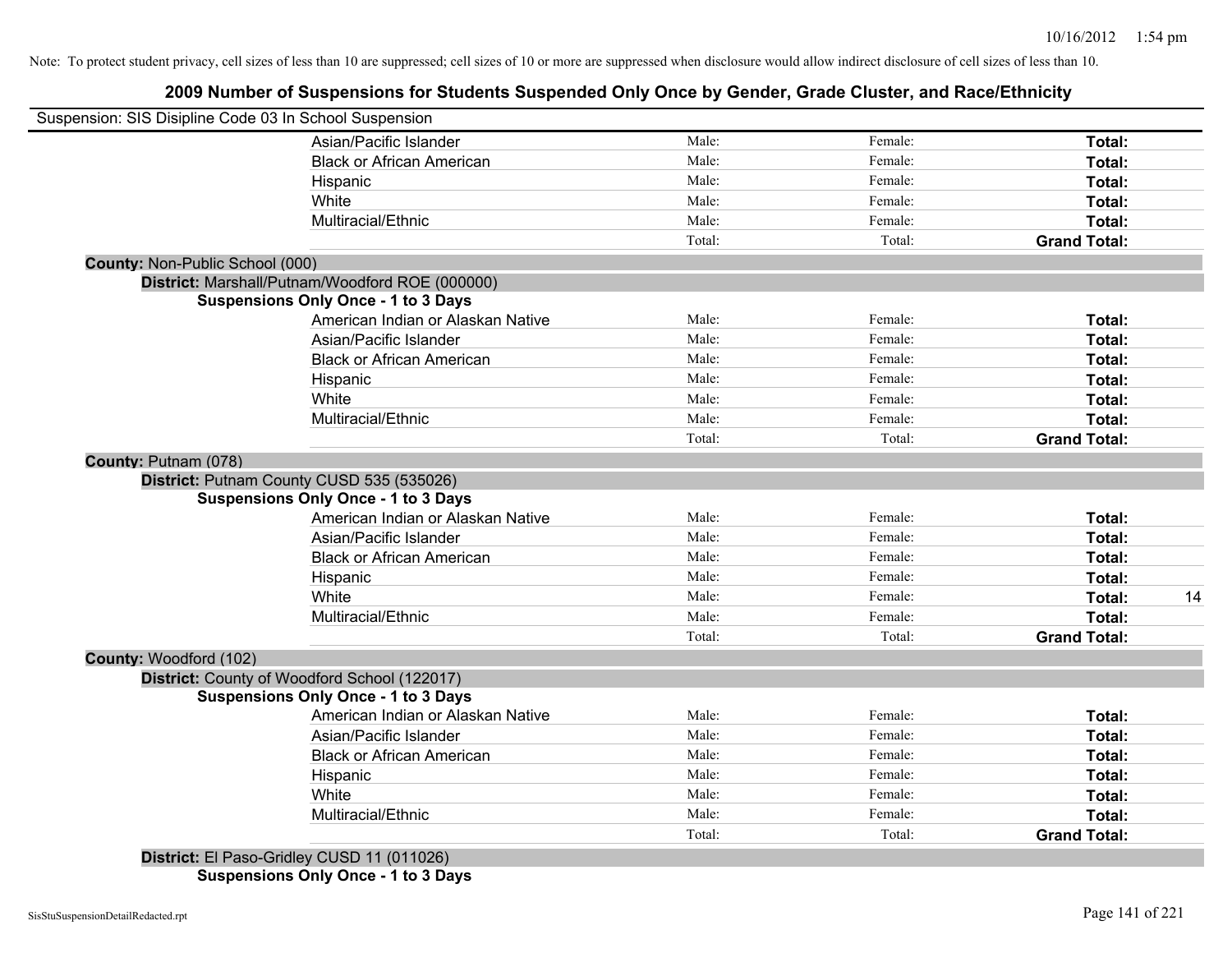| Suspension: SIS Disipline Code 03 In School Suspension |        |    |         |    |                     |    |
|--------------------------------------------------------|--------|----|---------|----|---------------------|----|
| American Indian or Alaskan Native                      | Male:  |    | Female: |    | Total:              |    |
| Asian/Pacific Islander                                 | Male:  |    | Female: |    | Total:              |    |
| <b>Black or African American</b>                       | Male:  |    | Female: |    | Total:              |    |
| Hispanic                                               | Male:  |    | Female: |    | Total:              |    |
| White                                                  | Male:  |    | Female: |    | Total:              | 18 |
| Multiracial/Ethnic                                     | Male:  |    | Female: |    | Total:              |    |
|                                                        | Total: |    | Total:  |    | <b>Grand Total:</b> |    |
| District: Eureka CUD 140 (140026)                      |        |    |         |    |                     |    |
| <b>Suspensions Only Once - 1 to 3 Days</b>             |        |    |         |    |                     |    |
| American Indian or Alaskan Native                      | Male:  |    | Female: |    | Total:              |    |
| Asian/Pacific Islander                                 | Male:  |    | Female: |    | Total:              |    |
| <b>Black or African American</b>                       | Male:  |    | Female: |    | Total:              |    |
| Hispanic                                               | Male:  |    | Female: |    | Total:              |    |
| White                                                  | Male:  | 35 | Female: | 10 | Total:              | 45 |
| Multiracial/Ethnic                                     | Male:  |    | Female: |    | Total:              |    |
|                                                        | Total: |    | Total:  |    | <b>Grand Total:</b> |    |
| District: Fieldcrest CUSD 6 (006026)                   |        |    |         |    |                     |    |
| <b>Suspensions Only Once - 1 to 3 Days</b>             |        |    |         |    |                     |    |
| American Indian or Alaskan Native                      | Male:  |    | Female: |    | Total:              |    |
| Asian/Pacific Islander                                 | Male:  |    | Female: |    | Total:              |    |
| <b>Black or African American</b>                       | Male:  |    | Female: |    | Total:              |    |
| Hispanic                                               | Male:  |    | Female: |    | Total:              |    |
| White                                                  | Male:  | 30 | Female: | 17 | Total:              | 47 |
| Multiracial/Ethnic                                     | Male:  |    | Female: |    | Total:              |    |
|                                                        | Total: |    | Total:  |    | <b>Grand Total:</b> |    |
| District: Lowpoint-Washburn CUSD 21 (021026)           |        |    |         |    |                     |    |
| <b>Suspensions Only Once - 1 to 3 Days</b>             |        |    |         |    |                     |    |
| American Indian or Alaskan Native                      | Male:  |    | Female: |    | Total:              |    |
| Asian/Pacific Islander                                 | Male:  |    | Female: |    | Total:              |    |
| <b>Black or African American</b>                       | Male:  |    | Female: |    | Total:              |    |
| Hispanic                                               | Male:  |    | Female: |    | Total:              |    |
| White                                                  | Male:  |    | Female: |    | Total:              | 27 |
| Multiracial/Ethnic                                     | Male:  |    | Female: |    | Total:              |    |
|                                                        | Total: |    | Total:  |    | <b>Grand Total:</b> |    |
| District: Metamora CCSD 1 (001004)                     |        |    |         |    |                     |    |
| <b>Suspensions Only Once - 1 to 3 Days</b>             |        |    |         |    |                     |    |
| American Indian or Alaskan Native                      | Male:  |    | Female: |    | Total:              |    |
| Asian/Pacific Islander                                 | Male:  |    | Female: |    | Total:              |    |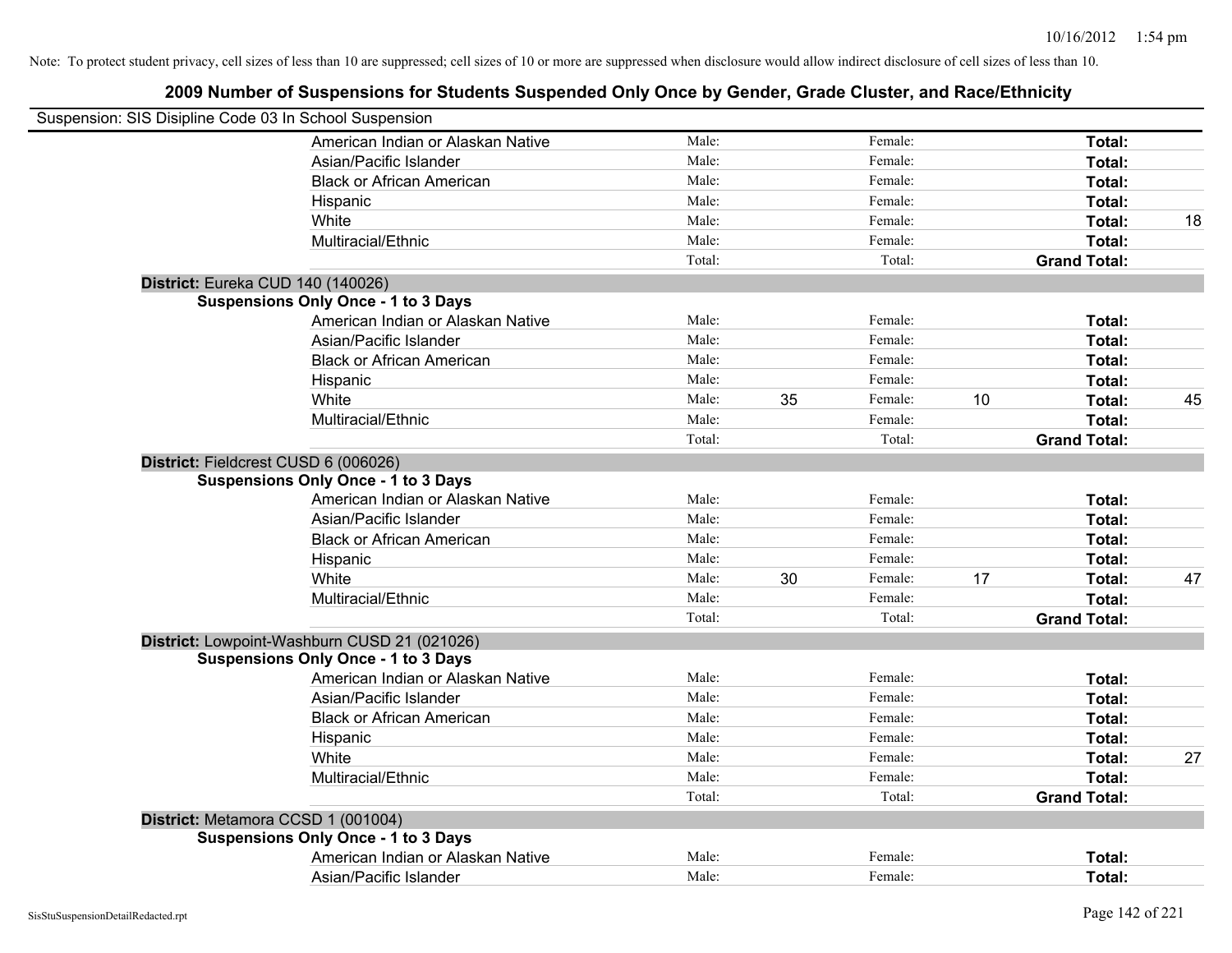| Suspension: SIS Disipline Code 03 In School Suspension |                                            |                |    |                    |    |                     |    |
|--------------------------------------------------------|--------------------------------------------|----------------|----|--------------------|----|---------------------|----|
|                                                        | <b>Black or African American</b>           | Male:          |    | Female:            |    | Total:              |    |
|                                                        | Hispanic                                   | Male:          |    | Female:            |    | Total:              |    |
|                                                        | White                                      | Male:          | 15 | Female:            | 10 | Total:              | 25 |
|                                                        | Multiracial/Ethnic                         | Male:          |    | Female:            |    | Total:              |    |
|                                                        |                                            | Total:         |    | Total:             |    | <b>Grand Total:</b> |    |
|                                                        | District: Riverview CCSD 2 (002004)        |                |    |                    |    |                     |    |
|                                                        | <b>Suspensions Only Once - 1 to 3 Days</b> |                |    |                    |    |                     |    |
|                                                        | American Indian or Alaskan Native          | Male:          |    | Female:            |    | Total:              |    |
|                                                        | Asian/Pacific Islander                     | Male:          |    | Female:            |    | Total:              |    |
|                                                        | <b>Black or African American</b>           | Male:          |    | Female:            |    | Total:              |    |
|                                                        | Hispanic                                   | Male:          |    | Female:            |    | Total:              |    |
|                                                        | White                                      | Male:          |    | Female:            |    | Total:              |    |
|                                                        | Multiracial/Ethnic                         | Male:          |    | Female:            |    | Total:              |    |
|                                                        |                                            | Total:         |    | Total:             |    | <b>Grand Total:</b> |    |
|                                                        | District: Roanoke Benson CUSD 60 (060026)  |                |    |                    |    |                     |    |
|                                                        | <b>Suspensions Only Once - 1 to 3 Days</b> |                |    |                    |    |                     |    |
|                                                        | American Indian or Alaskan Native          | Male:          |    | Female:            |    | Total:              |    |
|                                                        | Asian/Pacific Islander                     | Male:          |    | Female:            |    | Total:              |    |
|                                                        | <b>Black or African American</b>           | Male:          |    | Female:            |    | Total:              |    |
|                                                        | Hispanic                                   | Male:          |    | Female:            |    | Total:              |    |
|                                                        | White                                      | Male:          |    | Female:            |    | Total:              | 16 |
|                                                        | Multiracial/Ethnic                         | Male:          |    | Female:            |    | Total:              |    |
|                                                        |                                            | Total:         |    | Total:             |    | <b>Grand Total:</b> |    |
|                                                        |                                            |                |    |                    |    |                     |    |
| Region: McHenry ROE (44)                               |                                            |                |    |                    |    |                     |    |
| County: Mchenry (063)                                  |                                            |                |    |                    |    |                     |    |
|                                                        | District: Alden Hebron SD 19 (019024)      |                |    |                    |    |                     |    |
|                                                        | <b>Suspensions Only Once - 1 to 3 Days</b> |                |    |                    |    |                     |    |
|                                                        | American Indian or Alaskan Native          | Male:<br>Male: |    | Female:<br>Female: |    | Total:              |    |
|                                                        | Asian/Pacific Islander                     |                |    |                    |    | Total:              |    |
|                                                        | <b>Black or African American</b>           | Male:          |    | Female:            |    | Total:              |    |
|                                                        | Hispanic                                   | Male:          |    | Female:            |    | Total:              |    |
|                                                        | White                                      | Male:          |    | Female:            |    | Total:              |    |
|                                                        | Multiracial/Ethnic                         | Male:          |    | Female:            |    | Total:              |    |
|                                                        |                                            | Total:         |    | Total:             |    | <b>Grand Total:</b> |    |
|                                                        | <b>District: Cary CCSD 26 (026004)</b>     |                |    |                    |    |                     |    |
|                                                        | <b>Suspensions Only Once - 1 to 3 Days</b> |                |    |                    |    |                     |    |
|                                                        | American Indian or Alaskan Native          | Male:          |    | Female:            |    | Total:              |    |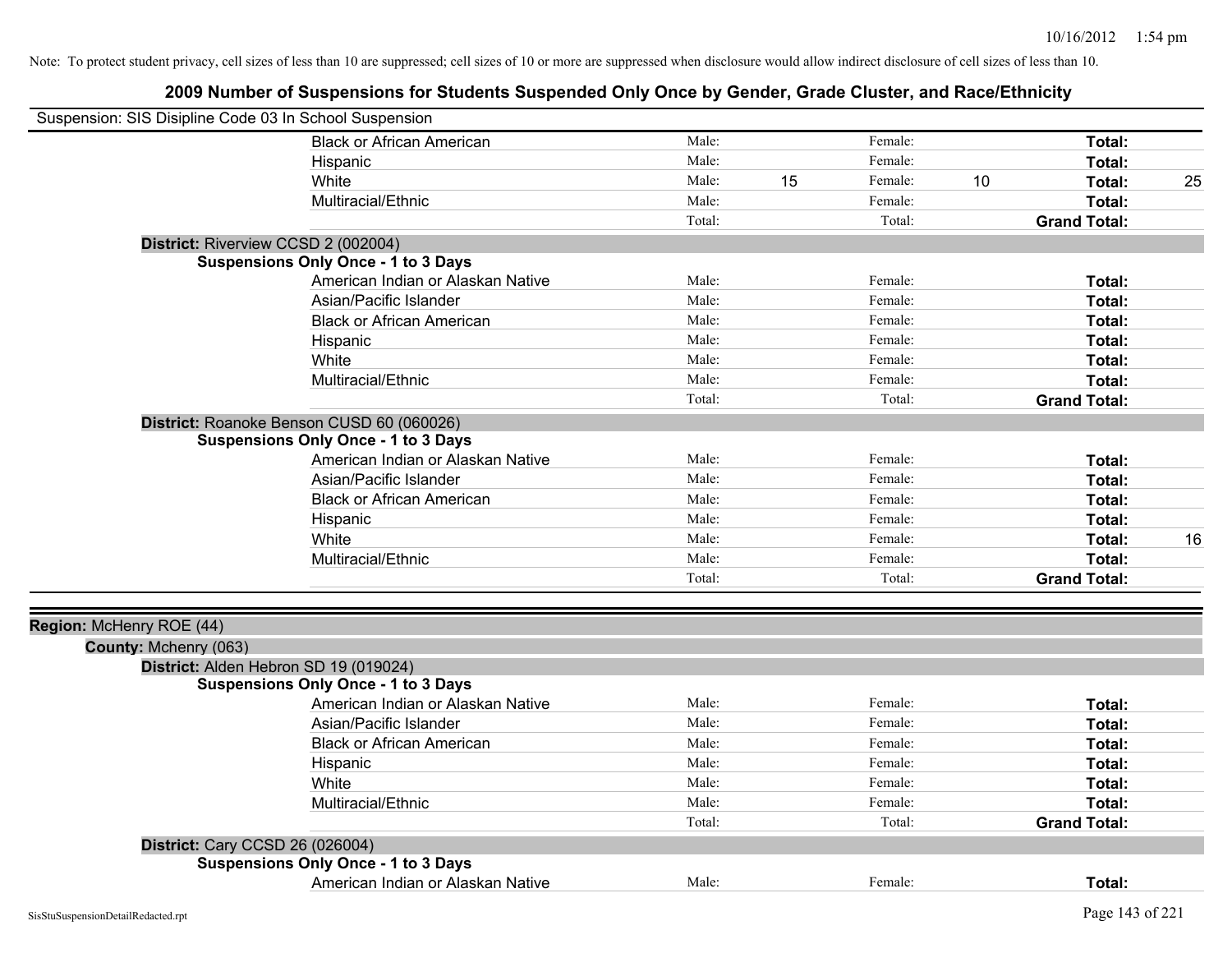| Suspension: SIS Disipline Code 03 In School Suspension |                                               |        |    |         |    |                     |     |
|--------------------------------------------------------|-----------------------------------------------|--------|----|---------|----|---------------------|-----|
|                                                        | Asian/Pacific Islander                        | Male:  |    | Female: |    | Total:              |     |
|                                                        | <b>Black or African American</b>              | Male:  |    | Female: |    | Total:              |     |
|                                                        | Hispanic                                      | Male:  |    | Female: |    | Total:              |     |
|                                                        | White                                         | Male:  |    | Female: |    | Total:              | 31  |
|                                                        | Multiracial/Ethnic                            | Male:  |    | Female: |    | Total:              |     |
|                                                        |                                               | Total: |    | Total:  |    | <b>Grand Total:</b> | 42  |
| District: CHSD 155 (155016)                            |                                               |        |    |         |    |                     |     |
|                                                        | <b>Suspensions Only Once - 1 to 3 Days</b>    |        |    |         |    |                     |     |
|                                                        | American Indian or Alaskan Native             | Male:  |    | Female: |    | Total:              |     |
|                                                        | Asian/Pacific Islander                        | Male:  |    | Female: |    | Total:              |     |
|                                                        | <b>Black or African American</b>              | Male:  |    | Female: |    | Total:              |     |
|                                                        | Hispanic                                      | Male:  |    | Female: |    | Total:              |     |
|                                                        | White                                         | Male:  | 96 | Female: | 43 | Total:              | 139 |
|                                                        | Multiracial/Ethnic                            | Male:  |    | Female: |    | Total:              |     |
|                                                        |                                               | Total: |    | Total:  |    | <b>Grand Total:</b> | 159 |
|                                                        | <b>Suspensions Only Once - 4 or More Days</b> |        |    |         |    |                     |     |
|                                                        | American Indian or Alaskan Native             | Male:  |    | Female: |    | Total:              |     |
|                                                        | Asian/Pacific Islander                        | Male:  |    | Female: |    | Total:              |     |
|                                                        | <b>Black or African American</b>              | Male:  |    | Female: |    | Total:              |     |
|                                                        | Hispanic                                      | Male:  |    | Female: |    | Total:              |     |
|                                                        | White                                         | Male:  |    | Female: |    | Total:              |     |
|                                                        | Multiracial/Ethnic                            | Male:  |    | Female: |    | Total:              |     |
|                                                        |                                               | Total: |    | Total:  |    | <b>Grand Total:</b> |     |
| <b>District: Cons SD 158 (158022)</b>                  |                                               |        |    |         |    |                     |     |
|                                                        | <b>Suspensions Only Once - 1 to 3 Days</b>    |        |    |         |    |                     |     |
|                                                        | American Indian or Alaskan Native             | Male:  |    | Female: |    | Total:              |     |
|                                                        | Asian/Pacific Islander                        | Male:  |    | Female: |    | Total:              |     |
|                                                        | <b>Black or African American</b>              | Male:  |    | Female: |    | Total:              |     |
|                                                        | Hispanic                                      | Male:  |    | Female: |    | Total:              |     |
|                                                        | White                                         | Male:  |    | Female: |    | Total:              |     |
|                                                        | Multiracial/Ethnic                            | Male:  |    | Female: |    | Total:              |     |
|                                                        |                                               | Total: |    | Total:  |    | <b>Grand Total:</b> |     |
|                                                        | <b>Suspensions Only Once - 4 or More Days</b> |        |    |         |    |                     |     |
|                                                        | American Indian or Alaskan Native             | Male:  |    | Female: |    | Total:              |     |
|                                                        | Asian/Pacific Islander                        | Male:  |    | Female: |    | Total:              |     |
|                                                        | <b>Black or African American</b>              | Male:  |    | Female: |    | Total:              |     |
|                                                        | Hispanic                                      | Male:  |    | Female: |    | Total:              |     |
|                                                        | White                                         | Male:  |    | Female: |    | Total:              |     |
|                                                        | Multiracial/Ethnic                            | Male:  |    | Female: |    | Total:              |     |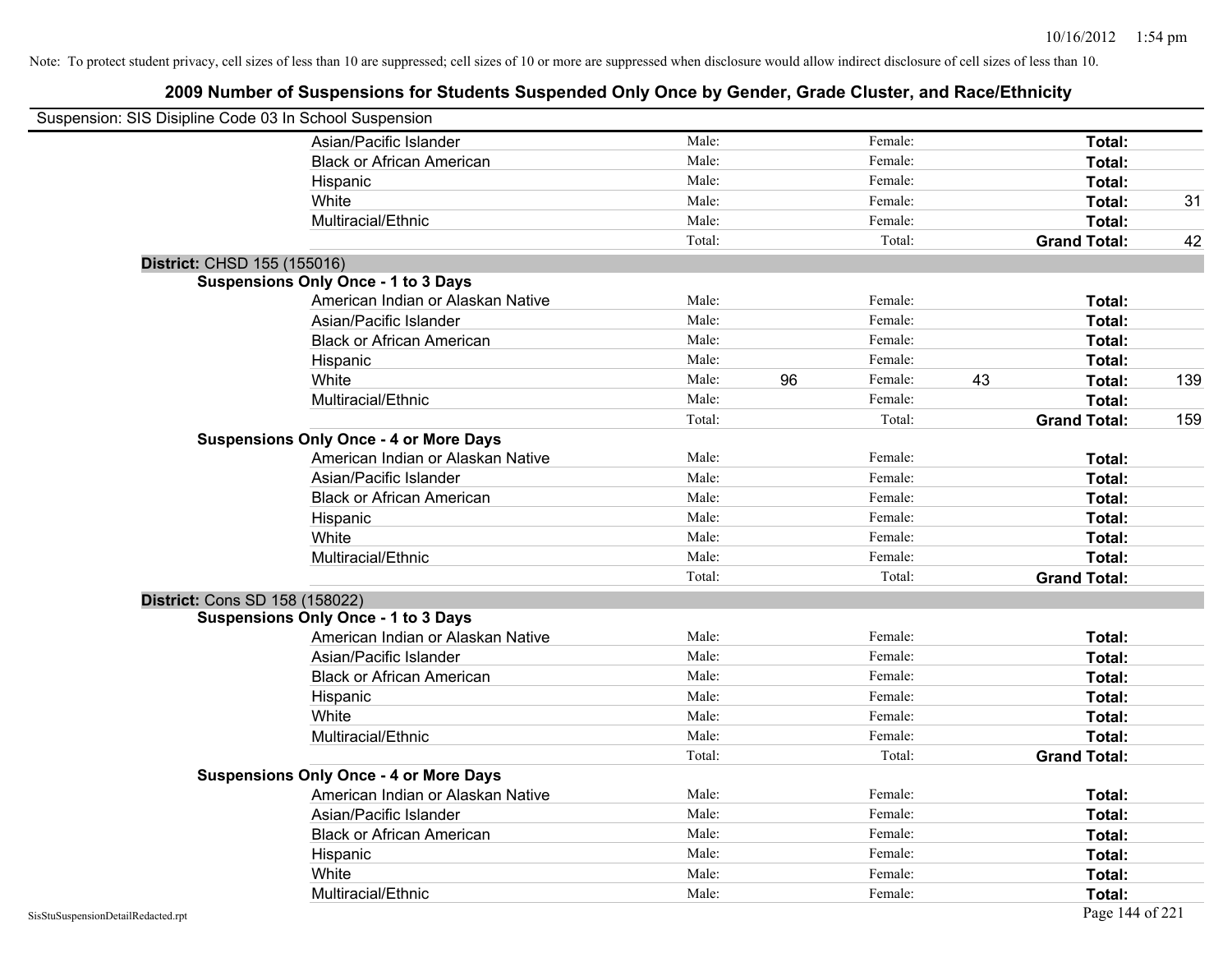# **2009 Number of Suspensions for Students Suspended Only Once by Gender, Grade Cluster, and Race/Ethnicity**

| Suspension: SIS Disipline Code 03 In School Suspension |        |         |                     |  |
|--------------------------------------------------------|--------|---------|---------------------|--|
|                                                        | Total: | Total:  | <b>Grand Total:</b> |  |
| District: Crystal Lake CCSD 47 (047004)                |        |         |                     |  |
| <b>Suspensions Only Once - 1 to 3 Days</b>             |        |         |                     |  |
| American Indian or Alaskan Native                      | Male:  | Female: | Total:              |  |
| Asian/Pacific Islander                                 | Male:  | Female: | Total:              |  |
| <b>Black or African American</b>                       | Male:  | Female: | Total:              |  |
| Hispanic                                               | Male:  | Female: | Total:              |  |
| White                                                  | Male:  | Female: | Total:              |  |
| Multiracial/Ethnic                                     | Male:  | Female: | Total:              |  |
|                                                        | Total: | Total:  | <b>Grand Total:</b> |  |
| District: Fox River Grove Cons SD 3 (003003)           |        |         |                     |  |
| <b>Suspensions Only Once - 1 to 3 Days</b>             |        |         |                     |  |
| American Indian or Alaskan Native                      | Male:  | Female: | Total:              |  |
| Asian/Pacific Islander                                 | Male:  | Female: | Total:              |  |
| <b>Black or African American</b>                       | Male:  | Female: | Total:              |  |
| Hispanic                                               | Male:  | Female: | Total:              |  |
| White                                                  | Male:  | Female: | Total:              |  |
| Multiracial/Ethnic                                     | Male:  | Female: | Total:              |  |
|                                                        | Total: | Total:  | <b>Grand Total:</b> |  |
| District: Harrison SD 36 (036002)                      |        |         |                     |  |
| <b>Suspensions Only Once - 1 to 3 Days</b>             |        |         |                     |  |
| American Indian or Alaskan Native                      | Male:  | Female: | Total:              |  |
| Asian/Pacific Islander                                 | Male:  | Female: | Total:              |  |
| <b>Black or African American</b>                       | Male:  | Female: | Total:              |  |
| Hispanic                                               | Male:  | Female: | Total:              |  |
| White                                                  | Male:  | Female: | Total:              |  |
| Multiracial/Ethnic                                     | Male:  | Female: | Total:              |  |
|                                                        | Total: | Total:  | <b>Grand Total:</b> |  |
| District: Harvard CUSD 50 (050026)                     |        |         |                     |  |
| <b>Suspensions Only Once - 1 to 3 Days</b>             |        |         |                     |  |
| American Indian or Alaskan Native                      | Male:  | Female: | Total:              |  |
| Asian/Pacific Islander                                 | Male:  | Female: | Total:              |  |
| <b>Black or African American</b>                       | Male:  | Female: | Total:              |  |
| Hispanic                                               | Male:  | Female: | Total:              |  |
| White                                                  | Male:  | Female: | Total:              |  |
| Multiracial/Ethnic                                     | Male:  | Female: | Total:              |  |
|                                                        | Total: | Total:  | <b>Grand Total:</b> |  |

## **District:** Johnsburg CUSD 12 (012026)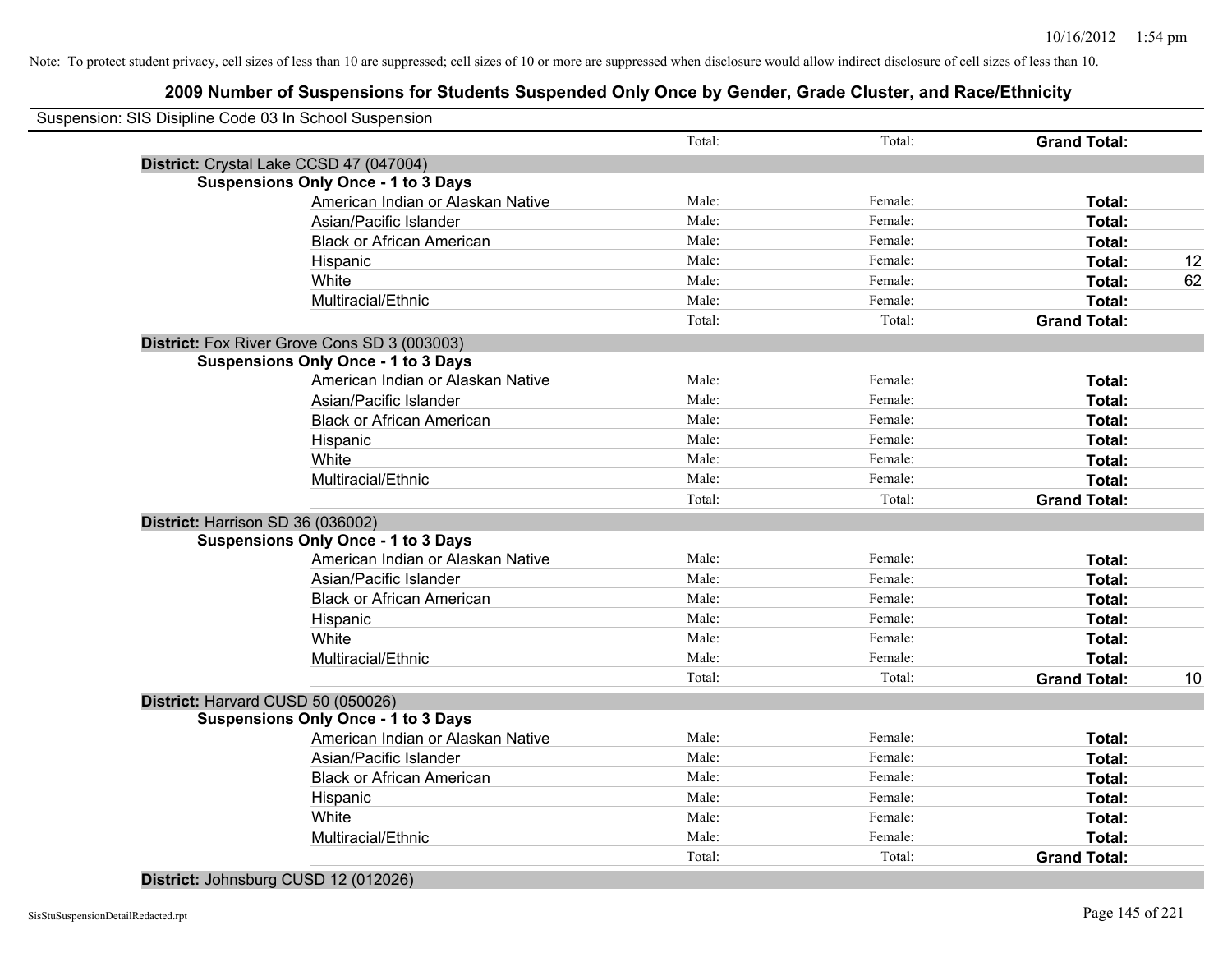| Suspension: SIS Disipline Code 03 In School Suspension |                                               |        |               |    |                     |    |
|--------------------------------------------------------|-----------------------------------------------|--------|---------------|----|---------------------|----|
|                                                        | <b>Suspensions Only Once - 1 to 3 Days</b>    |        |               |    |                     |    |
|                                                        | American Indian or Alaskan Native             | Male:  | Female:       |    | Total:              |    |
|                                                        | Asian/Pacific Islander                        | Male:  | Female:       |    | Total:              |    |
|                                                        | <b>Black or African American</b>              | Male:  | Female:       |    | Total:              |    |
|                                                        | Hispanic                                      | Male:  | Female:       |    | Total:              |    |
|                                                        | White                                         | Male:  | 25<br>Female: | 10 | Total:              | 35 |
|                                                        | Multiracial/Ethnic                            | Male:  | Female:       |    | Total:              |    |
|                                                        |                                               | Total: | Total:        |    | <b>Grand Total:</b> |    |
| District: Marengo CHSD 154 (154016)                    |                                               |        |               |    |                     |    |
|                                                        | <b>Suspensions Only Once - 1 to 3 Days</b>    |        |               |    |                     |    |
|                                                        | American Indian or Alaskan Native             | Male:  | Female:       |    | Total:              |    |
|                                                        | Asian/Pacific Islander                        | Male:  | Female:       |    | Total:              |    |
|                                                        | <b>Black or African American</b>              | Male:  | Female:       |    | Total:              |    |
|                                                        | Hispanic                                      | Male:  | Female:       |    | Total:              |    |
|                                                        | White                                         | Male:  | Female:       |    | Total:              | 25 |
|                                                        | Multiracial/Ethnic                            | Male:  | Female:       |    | Total:              |    |
|                                                        |                                               | Total: | Total:        |    | <b>Grand Total:</b> |    |
|                                                        | District: Marengo-Union E Cons D 165 (165003) |        |               |    |                     |    |
|                                                        | <b>Suspensions Only Once - 1 to 3 Days</b>    |        |               |    |                     |    |
|                                                        | American Indian or Alaskan Native             | Male:  | Female:       |    | Total:              |    |
|                                                        | Asian/Pacific Islander                        | Male:  | Female:       |    | Total:              |    |
|                                                        | <b>Black or African American</b>              | Male:  | Female:       |    | Total:              |    |
|                                                        | Hispanic                                      | Male:  | Female:       |    | Total:              |    |
|                                                        | White                                         | Male:  | Female:       |    | Total:              | 23 |
|                                                        | Multiracial/Ethnic                            | Male:  | Female:       |    | Total:              |    |
|                                                        |                                               | Total: | Total:        |    | <b>Grand Total:</b> |    |
| District: McHenry CCSD 15 (015004)                     |                                               |        |               |    |                     |    |
|                                                        | <b>Suspensions Only Once - 1 to 3 Days</b>    |        |               |    |                     |    |
|                                                        | American Indian or Alaskan Native             | Male:  | Female:       |    | Total:              |    |
|                                                        | Asian/Pacific Islander                        | Male:  | Female:       |    | Total:              |    |
|                                                        | <b>Black or African American</b>              | Male:  | Female:       |    | Total:              |    |
|                                                        | Hispanic                                      | Male:  | Female:       |    | Total:              |    |
|                                                        | White                                         | Male:  | Female:       |    | Total:              | 10 |
|                                                        | Multiracial/Ethnic                            | Male:  | Female:       |    | Total:              |    |
|                                                        |                                               | Total: | Total:        |    | <b>Grand Total:</b> |    |
| District: McHenry CHSD 156 (156016)                    |                                               |        |               |    |                     |    |
|                                                        | <b>Suspensions Only Once - 1 to 3 Days</b>    |        |               |    |                     |    |
|                                                        | American Indian or Alaskan Native             | Male:  | Female:       |    | Total:              |    |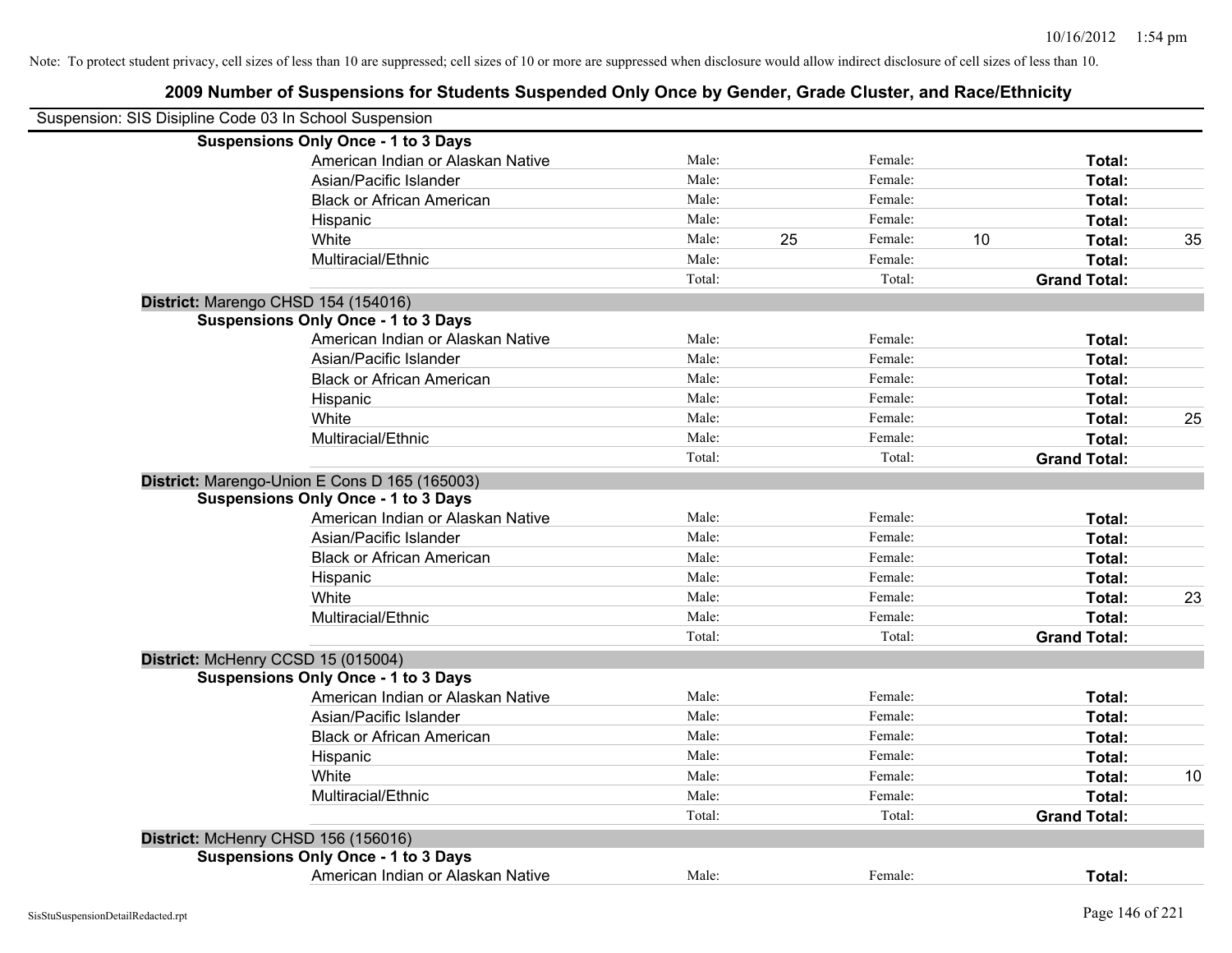| Suspension: SIS Disipline Code 03 In School Suspension |                                               |        |    |         |    |                     |    |
|--------------------------------------------------------|-----------------------------------------------|--------|----|---------|----|---------------------|----|
|                                                        | Asian/Pacific Islander                        | Male:  |    | Female: |    | Total:              |    |
|                                                        | <b>Black or African American</b>              | Male:  |    | Female: |    | Total:              |    |
|                                                        | Hispanic                                      | Male:  |    | Female: |    | Total:              |    |
|                                                        | White                                         | Male:  | 43 | Female: | 21 | Total:              | 64 |
|                                                        | Multiracial/Ethnic                            | Male:  |    | Female: |    | Total:              |    |
|                                                        |                                               | Total: |    | Total:  |    | <b>Grand Total:</b> | 77 |
|                                                        | <b>Suspensions Only Once - 4 or More Days</b> |        |    |         |    |                     |    |
|                                                        | American Indian or Alaskan Native             | Male:  |    | Female: |    | Total:              |    |
|                                                        | Asian/Pacific Islander                        | Male:  |    | Female: |    | Total:              |    |
|                                                        | <b>Black or African American</b>              | Male:  |    | Female: |    | Total:              |    |
|                                                        | Hispanic                                      | Male:  |    | Female: |    | Total:              |    |
|                                                        | White                                         | Male:  |    | Female: |    | Total:              |    |
|                                                        | Multiracial/Ethnic                            | Male:  |    | Female: |    | Total:              |    |
|                                                        |                                               | Total: |    | Total:  |    | <b>Grand Total:</b> |    |
| District: Nippersink SD 2 (002003)                     |                                               |        |    |         |    |                     |    |
|                                                        | <b>Suspensions Only Once - 1 to 3 Days</b>    |        |    |         |    |                     |    |
|                                                        | American Indian or Alaskan Native             | Male:  |    | Female: |    | Total:              |    |
|                                                        | Asian/Pacific Islander                        | Male:  |    | Female: |    | Total:              |    |
|                                                        | <b>Black or African American</b>              | Male:  |    | Female: |    | Total:              |    |
|                                                        | Hispanic                                      | Male:  |    | Female: |    | Total:              |    |
|                                                        | White                                         | Male:  |    | Female: |    | Total:              | 14 |
|                                                        | Multiracial/Ethnic                            | Male:  |    | Female: |    | Total:              |    |
|                                                        |                                               | Total: |    | Total:  |    | <b>Grand Total:</b> |    |
| District: Prairie Grove CSD 46 (046003)                |                                               |        |    |         |    |                     |    |
|                                                        | <b>Suspensions Only Once - 1 to 3 Days</b>    |        |    |         |    |                     |    |
|                                                        | American Indian or Alaskan Native             | Male:  |    | Female: |    | Total:              |    |
|                                                        | Asian/Pacific Islander                        | Male:  |    | Female: |    | Total:              |    |
|                                                        | <b>Black or African American</b>              | Male:  |    | Female: |    | Total:              |    |
|                                                        | Hispanic                                      | Male:  |    | Female: |    | Total:              |    |
|                                                        | White                                         | Male:  |    | Female: |    | Total:              |    |
|                                                        | Multiracial/Ethnic                            | Male:  |    | Female: |    | Total:              |    |
|                                                        |                                               | Total: |    | Total:  |    | <b>Grand Total:</b> |    |
|                                                        | District: Richmond-Burton CHSD 157 (157016)   |        |    |         |    |                     |    |
|                                                        | <b>Suspensions Only Once - 1 to 3 Days</b>    |        |    |         |    |                     |    |
|                                                        | American Indian or Alaskan Native             | Male:  |    | Female: |    | Total:              |    |
|                                                        | Asian/Pacific Islander                        | Male:  |    | Female: |    | Total:              |    |
|                                                        | <b>Black or African American</b>              | Male:  |    | Female: |    | Total:              |    |
|                                                        | Hispanic                                      | Male:  |    | Female: |    | Total:              |    |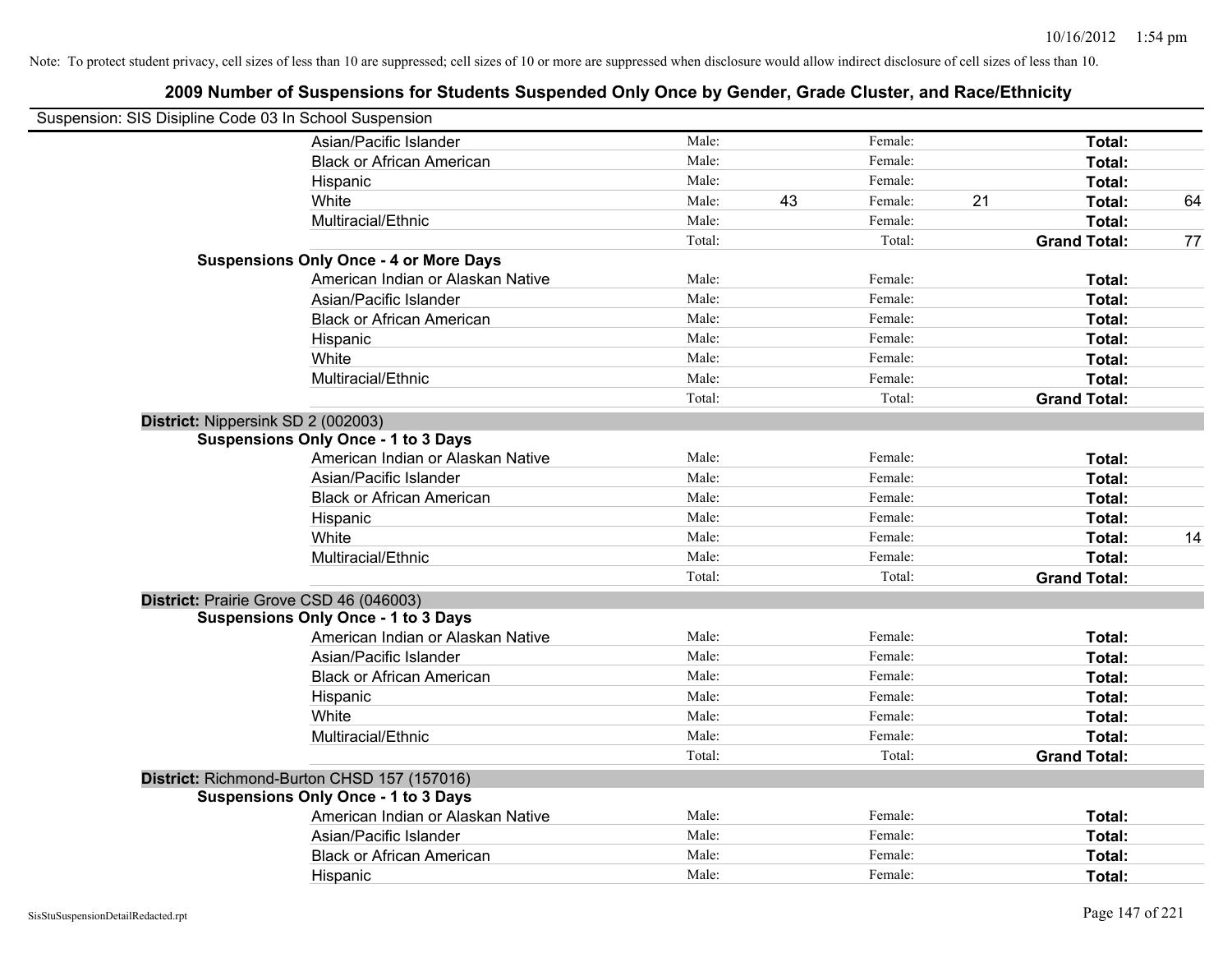|                                  | Suspension: SIS Disipline Code 03 In School Suspension                           |        |         |                     |    |
|----------------------------------|----------------------------------------------------------------------------------|--------|---------|---------------------|----|
|                                  | <b>White</b>                                                                     | Male:  | Female: | Total:              |    |
|                                  | Multiracial/Ethnic                                                               | Male:  | Female: | Total:              |    |
|                                  |                                                                                  | Total: | Total:  | <b>Grand Total:</b> |    |
|                                  | District: Riley CCSD 18 (018004)                                                 |        |         |                     |    |
|                                  | <b>Suspensions Only Once - 1 to 3 Days</b>                                       |        |         |                     |    |
|                                  | American Indian or Alaskan Native                                                | Male:  | Female: | Total:              |    |
|                                  | Asian/Pacific Islander                                                           | Male:  | Female: | Total:              |    |
|                                  | <b>Black or African American</b>                                                 | Male:  | Female: | Total:              |    |
|                                  | Hispanic                                                                         | Male:  | Female: | Total:              |    |
|                                  | White                                                                            | Male:  | Female: | Total:              |    |
|                                  | Multiracial/Ethnic                                                               | Male:  | Female: | Total:              |    |
|                                  |                                                                                  | Total: | Total:  | <b>Grand Total:</b> |    |
|                                  | District: Woodstock CUSD 200 (200026)                                            |        |         |                     |    |
|                                  | <b>Suspensions Only Once - 1 to 3 Days</b>                                       |        |         |                     |    |
|                                  | American Indian or Alaskan Native                                                | Male:  | Female: | Total:              |    |
|                                  | Asian/Pacific Islander                                                           | Male:  | Female: | Total:              |    |
|                                  | <b>Black or African American</b>                                                 | Male:  | Female: | Total:              |    |
|                                  | Hispanic                                                                         | Male:  | Female: | Total:              | 10 |
|                                  | White                                                                            | Male:  | Female: | Total:              | 31 |
|                                  | Multiracial/Ethnic                                                               | Male:  | Female: | Total:              |    |
|                                  |                                                                                  | Total: | Total:  | <b>Grand Total:</b> |    |
|                                  |                                                                                  |        |         |                     |    |
| Region: Monroe/Randolph ROE (45) |                                                                                  |        |         |                     |    |
| County: Monroe (067)             |                                                                                  |        |         |                     |    |
|                                  | District: Columbia CUSD 4 (004026)<br><b>Suspensions Only Once - 1 to 3 Days</b> |        |         |                     |    |
|                                  | American Indian or Alaskan Native                                                | Male:  | Female: | Total:              |    |
|                                  | Asian/Pacific Islander                                                           | Male:  | Female: | Total:              |    |
|                                  | <b>Black or African American</b>                                                 | Male:  | Female: | Total:              |    |
|                                  | Hispanic                                                                         | Male:  | Female: | Total:              |    |
|                                  | White                                                                            | Male:  | Female: | Total:              |    |
|                                  | Multiracial/Ethnic                                                               | Male:  | Female: | Total:              |    |
|                                  |                                                                                  | Total: | Total:  | <b>Grand Total:</b> | 10 |
|                                  |                                                                                  |        |         |                     |    |
|                                  | District: Valmeyer CUSD 3 (003026)<br><b>Suspensions Only Once - 1 to 3 Days</b> |        |         |                     |    |
|                                  | American Indian or Alaskan Native                                                | Male:  | Female: | Total:              |    |
|                                  | Asian/Pacific Islander                                                           | Male:  | Female: | Total:              |    |
|                                  | <b>Black or African American</b>                                                 | Male:  | Female: | Total:              |    |
|                                  |                                                                                  |        |         |                     |    |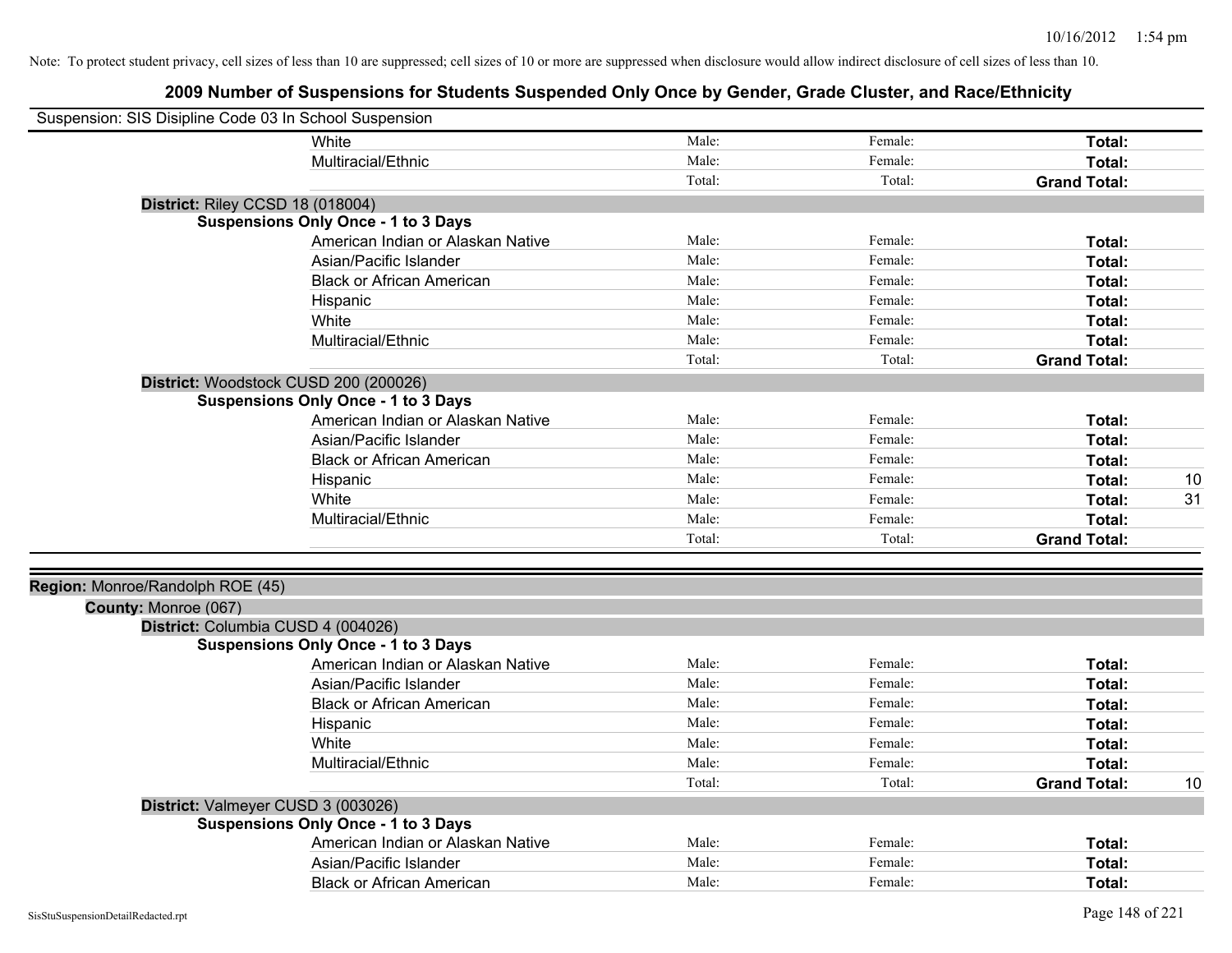| Suspension: SIS Disipline Code 03 In School Suspension |                                               |        |    |         |    |                     |    |
|--------------------------------------------------------|-----------------------------------------------|--------|----|---------|----|---------------------|----|
|                                                        | Hispanic                                      | Male:  |    | Female: |    | Total:              |    |
|                                                        | White                                         | Male:  |    | Female: |    | Total:              | 31 |
|                                                        | Multiracial/Ethnic                            | Male:  |    | Female: |    | Total:              |    |
|                                                        |                                               | Total: |    | Total:  |    | <b>Grand Total:</b> |    |
|                                                        | <b>Suspensions Only Once - 4 or More Days</b> |        |    |         |    |                     |    |
|                                                        | American Indian or Alaskan Native             | Male:  |    | Female: |    | Total:              |    |
|                                                        | Asian/Pacific Islander                        | Male:  |    | Female: |    | Total:              |    |
|                                                        | <b>Black or African American</b>              | Male:  |    | Female: |    | Total:              |    |
|                                                        | Hispanic                                      | Male:  |    | Female: |    | Total:              |    |
|                                                        | White                                         | Male:  |    | Female: |    | Total:              |    |
|                                                        | Multiracial/Ethnic                            | Male:  |    | Female: |    | Total:              |    |
|                                                        |                                               | Total: |    | Total:  |    | <b>Grand Total:</b> |    |
| County: Non-Public School (000)                        |                                               |        |    |         |    |                     |    |
|                                                        | District: Monroe/Randolph ROE (000000)        |        |    |         |    |                     |    |
|                                                        | <b>Suspensions Only Once - 1 to 3 Days</b>    |        |    |         |    |                     |    |
|                                                        | American Indian or Alaskan Native             | Male:  |    | Female: |    | Total:              |    |
|                                                        | Asian/Pacific Islander                        | Male:  |    | Female: |    | Total:              |    |
|                                                        | <b>Black or African American</b>              | Male:  |    | Female: |    | Total:              |    |
|                                                        | Hispanic                                      | Male:  |    | Female: |    | Total:              |    |
|                                                        | White                                         | Male:  |    | Female: |    | Total:              |    |
|                                                        | Multiracial/Ethnic                            | Male:  |    | Female: |    | Total:              |    |
|                                                        |                                               | Total: |    | Total:  |    | <b>Grand Total:</b> |    |
| County: Randolph (079)                                 |                                               |        |    |         |    |                     |    |
|                                                        | District: Chester CUSD 139 (139026)           |        |    |         |    |                     |    |
|                                                        | <b>Suspensions Only Once - 1 to 3 Days</b>    |        |    |         |    |                     |    |
|                                                        | American Indian or Alaskan Native             | Male:  |    | Female: |    | Total:              |    |
|                                                        | Asian/Pacific Islander                        | Male:  |    | Female: |    | Total:              |    |
|                                                        | <b>Black or African American</b>              | Male:  |    | Female: |    | Total:              |    |
|                                                        | Hispanic                                      | Male:  |    | Female: |    | Total:              |    |
|                                                        | White                                         | Male:  | 41 | Female: | 37 | Total:              | 78 |
|                                                        | Multiracial/Ethnic                            | Male:  |    | Female: |    | Total:              |    |
|                                                        |                                               | Total: |    | Total:  |    | <b>Grand Total:</b> |    |
|                                                        | District: Prairie Du Rocher CCSD 134 (134004) |        |    |         |    |                     |    |
|                                                        | <b>Suspensions Only Once - 1 to 3 Days</b>    |        |    |         |    |                     |    |
|                                                        | American Indian or Alaskan Native             | Male:  |    | Female: |    | Total:              |    |
|                                                        | Asian/Pacific Islander                        | Male:  |    | Female: |    | Total:              |    |
|                                                        | <b>Black or African American</b>              | Male:  |    | Female: |    | Total:              |    |
|                                                        | Hispanic                                      | Male:  |    | Female: |    | Total:              |    |
|                                                        | White                                         | Male:  |    | Female: |    | Total:              |    |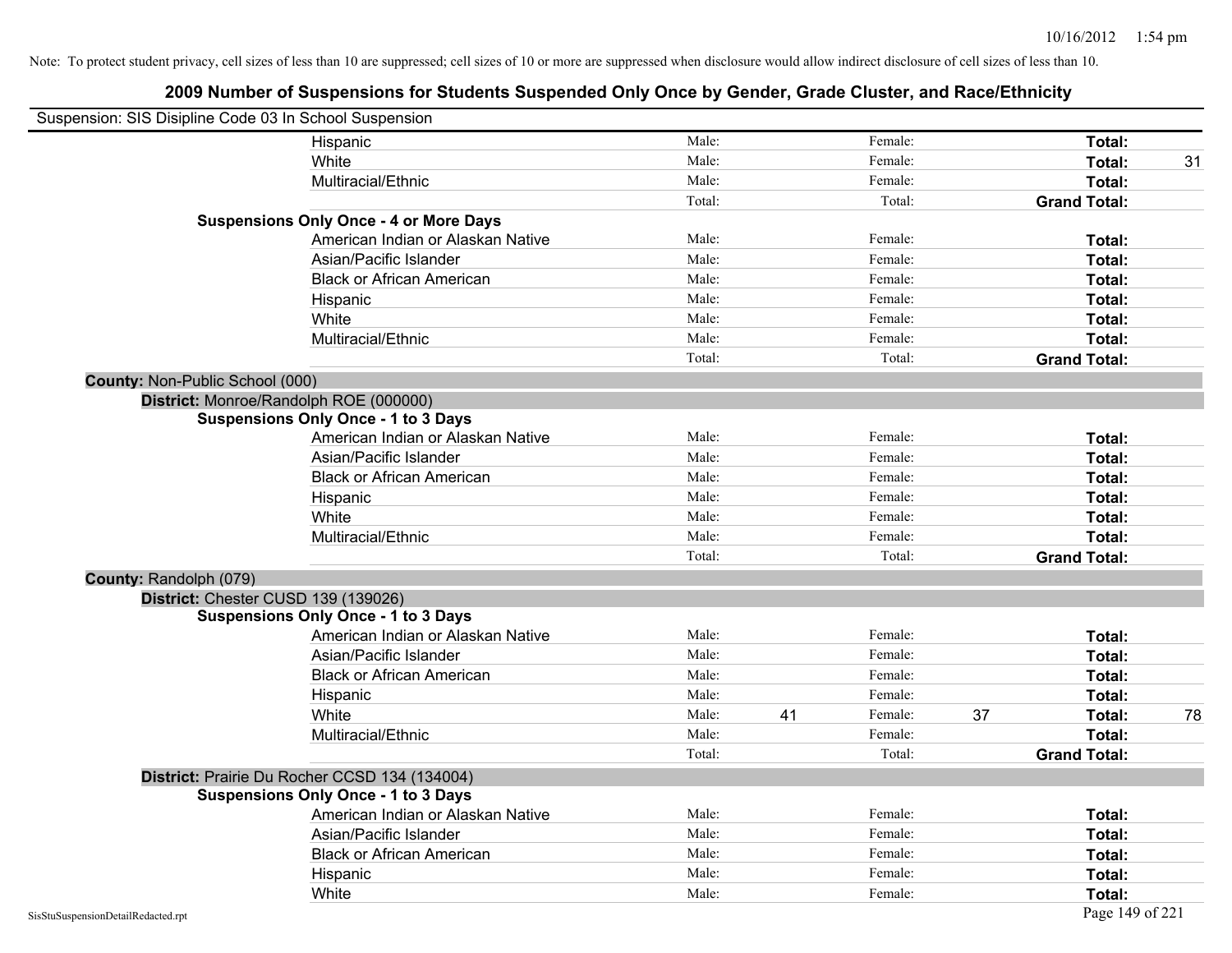# **2009 Number of Suspensions for Students Suspended Only Once by Gender, Grade Cluster, and Race/Ethnicity**

| Suspension: SIS Disipline Code 03 In School Suspension |        |    |         |    |                     |    |
|--------------------------------------------------------|--------|----|---------|----|---------------------|----|
| Multiracial/Ethnic                                     | Male:  |    | Female: |    | Total:              |    |
|                                                        | Total: |    | Total:  |    | <b>Grand Total:</b> |    |
| District: Red Bud CUSD 132 (132026)                    |        |    |         |    |                     |    |
| <b>Suspensions Only Once - 1 to 3 Days</b>             |        |    |         |    |                     |    |
| American Indian or Alaskan Native                      | Male:  |    | Female: |    | Total:              |    |
| Asian/Pacific Islander                                 | Male:  |    | Female: |    | Total:              |    |
| <b>Black or African American</b>                       | Male:  |    | Female: |    | Total:              |    |
| Hispanic                                               | Male:  |    | Female: |    | Total:              |    |
| White                                                  | Male:  |    | Female: |    | Total:              | 10 |
| Multiracial/Ethnic                                     | Male:  |    | Female: |    | Total:              |    |
|                                                        | Total: |    | Total:  |    | <b>Grand Total:</b> |    |
| <b>Suspensions Only Once - 4 or More Days</b>          |        |    |         |    |                     |    |
| American Indian or Alaskan Native                      | Male:  |    | Female: |    | Total:              |    |
| Asian/Pacific Islander                                 | Male:  |    | Female: |    | Total:              |    |
| <b>Black or African American</b>                       | Male:  |    | Female: |    | Total:              |    |
| Hispanic                                               | Male:  |    | Female: |    | Total:              |    |
| White                                                  | Male:  |    | Female: |    | Total:              |    |
| Multiracial/Ethnic                                     | Male:  |    | Female: |    | Total:              |    |
|                                                        | Total: |    | Total:  |    | <b>Grand Total:</b> |    |
| District: Sparta CUSD 140 (140026)                     |        |    |         |    |                     |    |
| <b>Suspensions Only Once - 1 to 3 Days</b>             |        |    |         |    |                     |    |
| American Indian or Alaskan Native                      | Male:  |    | Female: |    | Total:              |    |
| Asian/Pacific Islander                                 | Male:  |    | Female: |    | Total:              |    |
| <b>Black or African American</b>                       | Male:  | 14 | Female: | 10 | Total:              | 24 |
| Hispanic                                               | Male:  |    | Female: |    | Total:              |    |
| White                                                  | Male:  | 41 | Female: | 24 | Total:              | 65 |
| Multiracial/Ethnic                                     | Male:  |    | Female: |    | Total:              |    |
|                                                        | Total: |    | Total:  |    | <b>Grand Total:</b> |    |
| <b>Suspensions Only Once - 4 or More Days</b>          |        |    |         |    |                     |    |
| American Indian or Alaskan Native                      | Male:  |    | Female: |    | Total:              |    |
| Asian/Pacific Islander                                 | Male:  |    | Female: |    | Total:              |    |
| <b>Black or African American</b>                       | Male:  |    | Female: |    | Total:              |    |
| Hispanic                                               | Male:  |    | Female: |    | Total:              |    |
| White                                                  | Male:  |    | Female: |    | Total:              |    |
| Multiracial/Ethnic                                     | Male:  |    | Female: |    | Total:              |    |
|                                                        | Total: |    | Total:  |    | <b>Grand Total:</b> |    |

**District:** Steeleville CUSD 138 (138026) **Suspensions Only Once - 1 to 3 Days**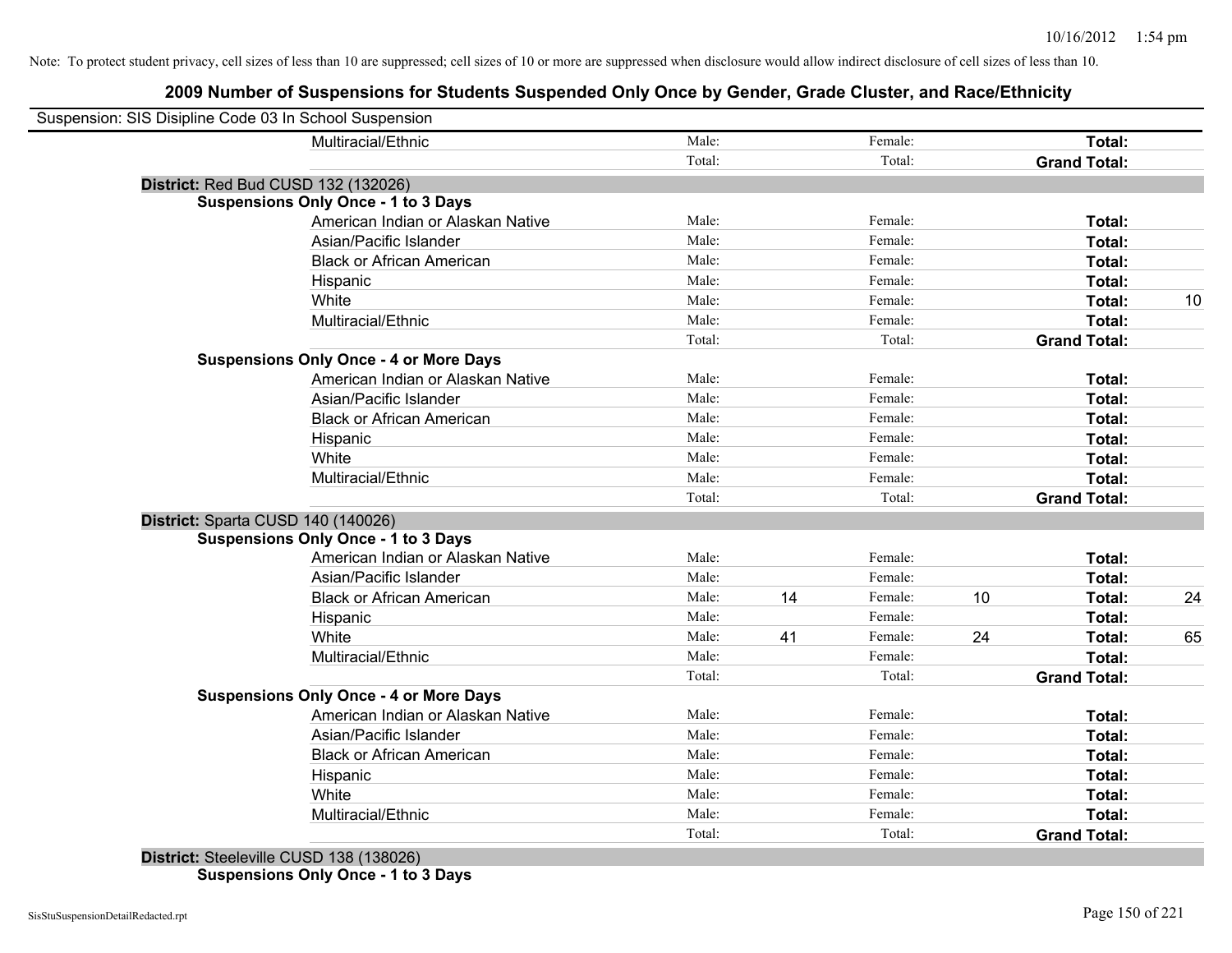| Suspension: SIS Disipline Code 03 In School Suspension |                                            |        |         |                     |
|--------------------------------------------------------|--------------------------------------------|--------|---------|---------------------|
|                                                        | American Indian or Alaskan Native          | Male:  | Female: | Total:              |
|                                                        | Asian/Pacific Islander                     | Male:  | Female: | Total:              |
|                                                        | <b>Black or African American</b>           | Male:  | Female: | Total:              |
|                                                        | Hispanic                                   | Male:  | Female: | Total:              |
|                                                        | White                                      | Male:  | Female: | Total:              |
|                                                        | Multiracial/Ethnic                         | Male:  | Female: | Total:              |
|                                                        |                                            | Total: | Total:  | <b>Grand Total:</b> |
|                                                        |                                            |        |         |                     |
| Region: Non-Public School (77)                         |                                            |        |         |                     |
| County: Non-Public School (777)                        |                                            |        |         |                     |
|                                                        | District: Camelot Schools (027000)         |        |         |                     |
|                                                        | <b>Suspensions Only Once - 1 to 3 Days</b> |        |         |                     |
|                                                        | American Indian or Alaskan Native          | Male:  | Female: | Total:              |
|                                                        | Asian/Pacific Islander                     | Male:  | Female: | Total:              |
|                                                        | <b>Black or African American</b>           | Male:  | Female: | Total:              |
|                                                        | Hispanic                                   | Male:  | Female: | Total:              |
|                                                        | White                                      | Male:  | Female: | Total:              |
|                                                        | Multiracial/Ethnic                         | Male:  | Female: | Total:              |
|                                                        |                                            | Total: | Total:  | <b>Grand Total:</b> |
|                                                        |                                            |        |         |                     |
| Region: Peoria ROE (48)                                |                                            |        |         |                     |
| County: Non-Public School (000)                        |                                            |        |         |                     |
| District: Peoria ROE (000000)                          |                                            |        |         |                     |
|                                                        | <b>Suspensions Only Once - 1 to 3 Days</b> |        |         |                     |
|                                                        | American Indian or Alaskan Native          | Male:  | Female: | Total:              |
|                                                        | Asian/Pacific Islander                     | Male:  | Female: | Total:              |
|                                                        | <b>Black or African American</b>           | Male:  | Female: | Total:              |
|                                                        | Hispanic                                   | Male:  | Female: | Total:              |
|                                                        | White                                      | Male:  | Female: | Total:              |
|                                                        | Multiracial/Ethnic                         | Male:  | Female: | Total:              |
|                                                        |                                            | Total: | Total:  | <b>Grand Total:</b> |
| County: Peoria (072)                                   |                                            |        |         |                     |
|                                                        | District: Bartonville SD 66 (066002)       |        |         |                     |
|                                                        | <b>Suspensions Only Once - 1 to 3 Days</b> |        |         |                     |
|                                                        | American Indian or Alaskan Native          | Male:  | Female: | Total:              |
|                                                        | Asian/Pacific Islander                     | Male:  | Female: | Total:              |
|                                                        | <b>Black or African American</b>           | Male:  | Female: | Total:              |
|                                                        | Hispanic                                   | Male:  | Female: |                     |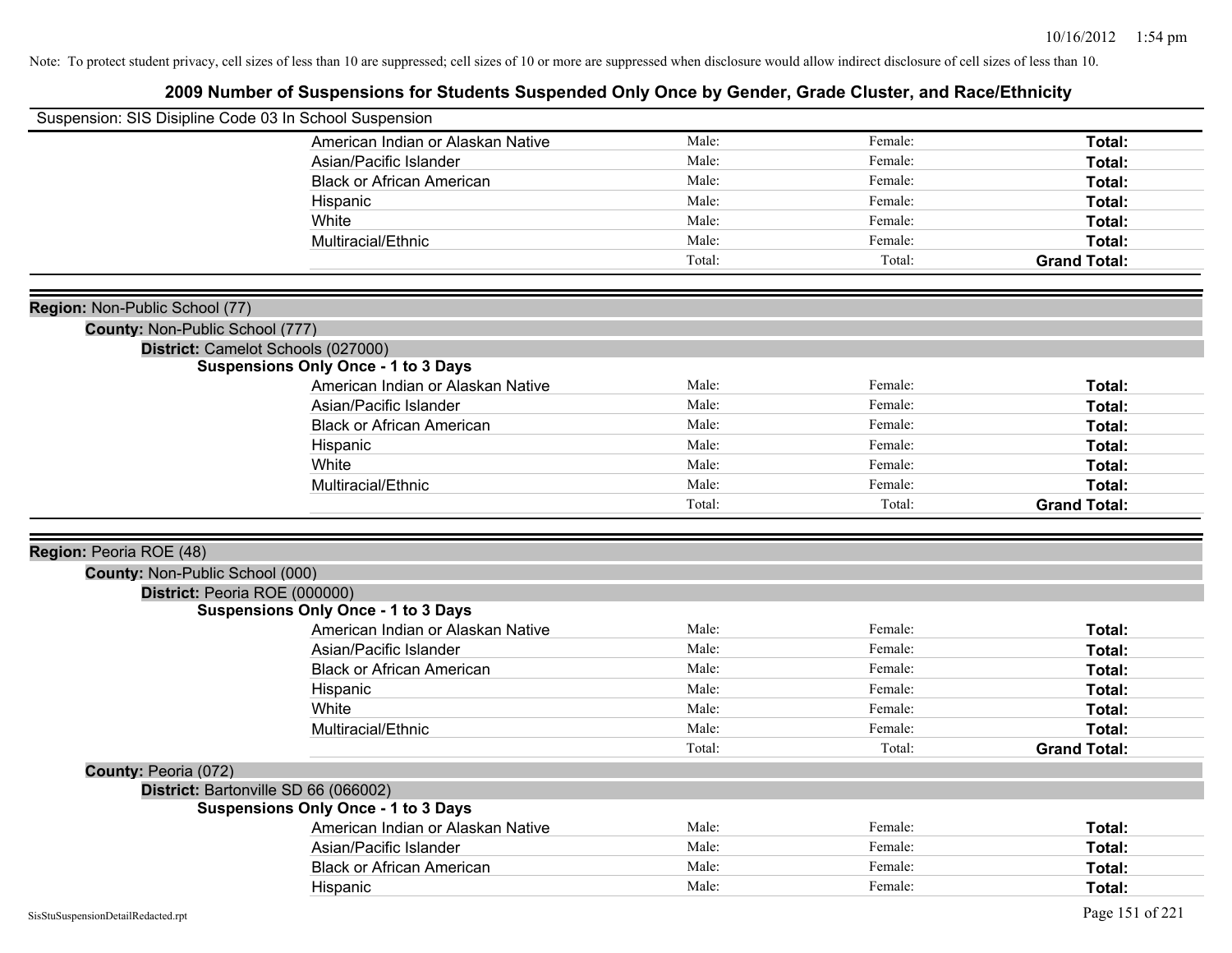| Suspension: SIS Disipline Code 03 In School Suspension |                                               |        |    |         |    |                     |    |
|--------------------------------------------------------|-----------------------------------------------|--------|----|---------|----|---------------------|----|
|                                                        | White                                         | Male:  |    | Female: |    | Total:              | 16 |
|                                                        | Multiracial/Ethnic                            | Male:  |    | Female: |    | Total:              |    |
|                                                        |                                               | Total: |    | Total:  |    | <b>Grand Total:</b> |    |
| District: Brimfield CUSD 309 (309026)                  |                                               |        |    |         |    |                     |    |
|                                                        | <b>Suspensions Only Once - 1 to 3 Days</b>    |        |    |         |    |                     |    |
|                                                        | American Indian or Alaskan Native             | Male:  |    | Female: |    | Total:              |    |
|                                                        | Asian/Pacific Islander                        | Male:  |    | Female: |    | Total:              |    |
|                                                        | <b>Black or African American</b>              | Male:  |    | Female: |    | Total:              |    |
|                                                        | Hispanic                                      | Male:  |    | Female: |    | Total:              |    |
|                                                        | White                                         | Male:  |    | Female: |    | Total:              |    |
|                                                        | Multiracial/Ethnic                            | Male:  |    | Female: |    | Total:              |    |
|                                                        |                                               | Total: |    | Total:  |    | <b>Grand Total:</b> |    |
| District: Dunlap CUSD 323 (323026)                     |                                               |        |    |         |    |                     |    |
|                                                        | <b>Suspensions Only Once - 1 to 3 Days</b>    |        |    |         |    |                     |    |
|                                                        | American Indian or Alaskan Native             | Male:  |    | Female: |    | Total:              |    |
|                                                        | Asian/Pacific Islander                        | Male:  |    | Female: |    | Total:              |    |
|                                                        | <b>Black or African American</b>              | Male:  |    | Female: |    | Total:              |    |
|                                                        | Hispanic                                      | Male:  |    | Female: |    | Total:              |    |
|                                                        | White                                         | Male:  | 42 | Female: | 11 | Total:              | 53 |
|                                                        | Multiracial/Ethnic                            | Male:  |    | Female: |    | Total:              |    |
|                                                        |                                               | Total: |    | Total:  |    | <b>Grand Total:</b> | 71 |
|                                                        | <b>Suspensions Only Once - 4 or More Days</b> |        |    |         |    |                     |    |
|                                                        | American Indian or Alaskan Native             | Male:  |    | Female: |    | Total:              |    |
|                                                        | Asian/Pacific Islander                        | Male:  |    | Female: |    | Total:              |    |
|                                                        | <b>Black or African American</b>              | Male:  |    | Female: |    | Total:              |    |
|                                                        | Hispanic                                      | Male:  |    | Female: |    | Total:              |    |
|                                                        | White                                         | Male:  |    | Female: |    | Total:              |    |
|                                                        | Multiracial/Ethnic                            | Male:  |    | Female: |    | Total:              |    |
|                                                        |                                               | Total: |    | Total:  |    | <b>Grand Total:</b> |    |
| District: Elmwood CUSD 322 (322026)                    |                                               |        |    |         |    |                     |    |
|                                                        | <b>Suspensions Only Once - 1 to 3 Days</b>    |        |    |         |    |                     |    |
|                                                        | American Indian or Alaskan Native             | Male:  |    | Female: |    | Total:              |    |
|                                                        | Asian/Pacific Islander                        | Male:  |    | Female: |    | Total:              |    |
|                                                        | <b>Black or African American</b>              | Male:  |    | Female: |    | Total:              |    |
|                                                        | Hispanic                                      | Male:  |    | Female: |    | Total:              |    |
|                                                        | White                                         | Male:  |    | Female: |    | Total:              | 23 |
|                                                        | Multiracial/Ethnic                            | Male:  |    | Female: |    | Total:              |    |
|                                                        |                                               | Total: |    | Total:  |    | <b>Grand Total:</b> |    |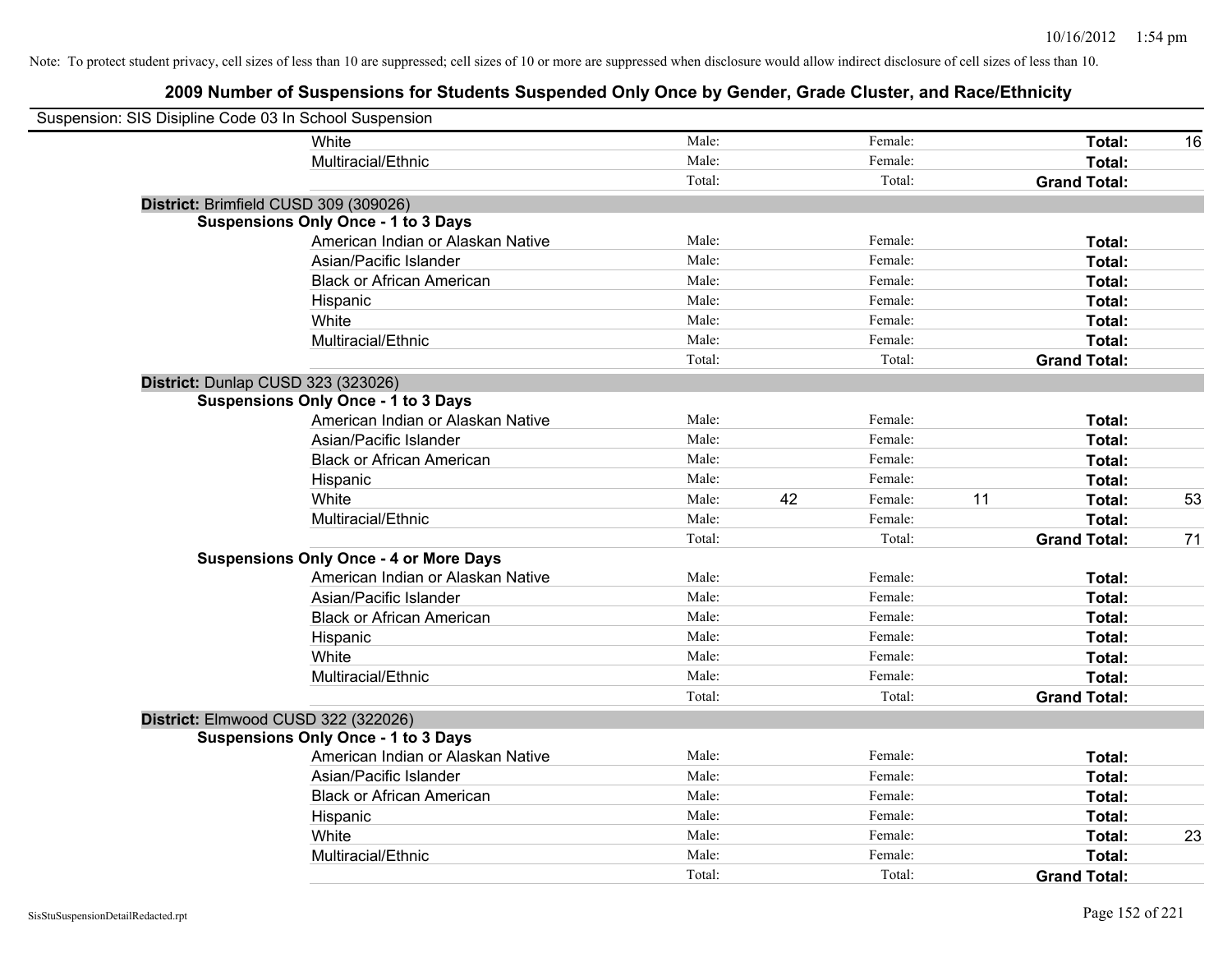| Suspension: SIS Disipline Code 03 In School Suspension |                                                |        |    |         |    |                     |    |
|--------------------------------------------------------|------------------------------------------------|--------|----|---------|----|---------------------|----|
|                                                        | District: Farmington Central CUSD 265 (265026) |        |    |         |    |                     |    |
|                                                        | <b>Suspensions Only Once - 1 to 3 Days</b>     |        |    |         |    |                     |    |
|                                                        | American Indian or Alaskan Native              | Male:  |    | Female: |    | Total:              |    |
|                                                        | Asian/Pacific Islander                         | Male:  |    | Female: |    | Total:              |    |
|                                                        | <b>Black or African American</b>               | Male:  |    | Female: |    | Total:              |    |
|                                                        | Hispanic                                       | Male:  |    | Female: |    | Total:              |    |
|                                                        | White                                          | Male:  | 37 | Female: | 21 | Total:              | 58 |
|                                                        | Multiracial/Ethnic                             | Male:  |    | Female: |    | Total:              |    |
|                                                        |                                                | Total: |    | Total:  |    | <b>Grand Total:</b> |    |
|                                                        | <b>Suspensions Only Once - 4 or More Days</b>  |        |    |         |    |                     |    |
|                                                        | American Indian or Alaskan Native              | Male:  |    | Female: |    | Total:              |    |
|                                                        | Asian/Pacific Islander                         | Male:  |    | Female: |    | Total:              |    |
|                                                        | <b>Black or African American</b>               | Male:  |    | Female: |    | Total:              |    |
|                                                        | Hispanic                                       | Male:  |    | Female: |    | Total:              |    |
|                                                        | White                                          | Male:  |    | Female: |    | Total:              |    |
|                                                        | Multiracial/Ethnic                             | Male:  |    | Female: |    | Total:              |    |
|                                                        |                                                | Total: |    | Total:  |    | <b>Grand Total:</b> |    |
|                                                        | District: Hollis Cons SD 328 (328003)          |        |    |         |    |                     |    |
|                                                        | <b>Suspensions Only Once - 1 to 3 Days</b>     |        |    |         |    |                     |    |
|                                                        | American Indian or Alaskan Native              | Male:  |    | Female: |    | Total:              |    |
|                                                        | Asian/Pacific Islander                         | Male:  |    | Female: |    | Total:              |    |
|                                                        | <b>Black or African American</b>               | Male:  |    | Female: |    | Total:              |    |
|                                                        | Hispanic                                       | Male:  |    | Female: |    | Total:              |    |
|                                                        | White                                          | Male:  |    | Female: |    | Total:              |    |
|                                                        | Multiracial/Ethnic                             | Male:  |    | Female: |    | Total:              |    |
|                                                        |                                                | Total: |    | Total:  |    | <b>Grand Total:</b> |    |
|                                                        | District: Il Valley Central USD 321 (321026)   |        |    |         |    |                     |    |
|                                                        | <b>Suspensions Only Once - 1 to 3 Days</b>     |        |    |         |    |                     |    |
|                                                        | American Indian or Alaskan Native              | Male:  |    | Female: |    | Total:              |    |
|                                                        | Asian/Pacific Islander                         | Male:  |    | Female: |    | Total:              |    |
|                                                        | <b>Black or African American</b>               | Male:  |    | Female: |    | Total:              |    |
|                                                        | Hispanic                                       | Male:  |    | Female: |    | Total:              |    |
|                                                        | White                                          | Male:  |    | Female: |    | Total:              |    |
|                                                        | Multiracial/Ethnic                             | Male:  |    | Female: |    | Total:              |    |
|                                                        |                                                | Total: |    | Total:  |    | <b>Grand Total:</b> |    |
|                                                        | District: Illini Bluffs CUSD 327 (327026)      |        |    |         |    |                     |    |
|                                                        | <b>Suspensions Only Once - 1 to 3 Days</b>     |        |    |         |    |                     |    |
|                                                        | American Indian or Alaskan Native              | Male:  |    | Female: |    | Total:              |    |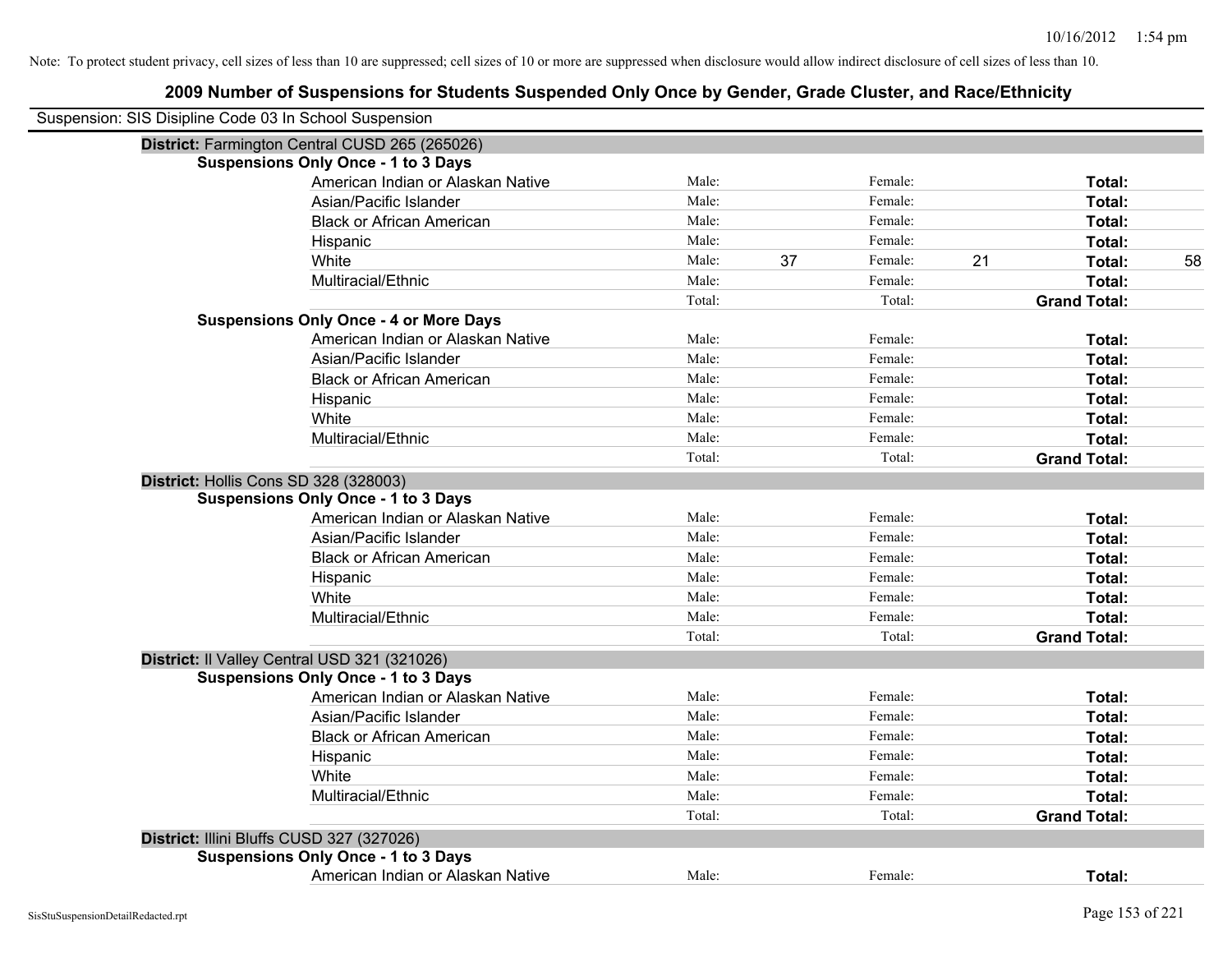| Suspension: SIS Disipline Code 03 In School Suspension |                                               |        |     |         |     |                     |     |
|--------------------------------------------------------|-----------------------------------------------|--------|-----|---------|-----|---------------------|-----|
|                                                        | Asian/Pacific Islander                        | Male:  |     | Female: |     | Total:              |     |
|                                                        | <b>Black or African American</b>              | Male:  |     | Female: |     | Total:              |     |
|                                                        | Hispanic                                      | Male:  |     | Female: |     | Total:              |     |
|                                                        | White                                         | Male:  |     | Female: |     | Total:              | 17  |
|                                                        | Multiracial/Ethnic                            | Male:  |     | Female: |     | Total:              |     |
|                                                        |                                               | Total: |     | Total:  |     | <b>Grand Total:</b> |     |
| District: Peoria SD 150 (150025)                       |                                               |        |     |         |     |                     |     |
|                                                        | <b>Suspensions Only Once - 1 to 3 Days</b>    |        |     |         |     |                     |     |
|                                                        | American Indian or Alaskan Native             | Male:  |     | Female: |     | Total:              |     |
|                                                        | Asian/Pacific Islander                        | Male:  |     | Female: |     | Total:              |     |
|                                                        | <b>Black or African American</b>              | Male:  | 229 | Female: | 164 | Total:              | 393 |
|                                                        | Hispanic                                      | Male:  | 15  | Female: | 11  | Total:              | 26  |
|                                                        | White                                         | Male:  | 60  | Female: | 32  | Total:              | 92  |
|                                                        | Multiracial/Ethnic                            | Male:  |     | Female: |     | Total:              |     |
|                                                        |                                               | Total: |     | Total:  |     | <b>Grand Total:</b> |     |
|                                                        | <b>Suspensions Only Once - 4 or More Days</b> |        |     |         |     |                     |     |
|                                                        | American Indian or Alaskan Native             | Male:  |     | Female: |     | Total:              |     |
|                                                        | Asian/Pacific Islander                        | Male:  |     | Female: |     | Total:              |     |
|                                                        | <b>Black or African American</b>              | Male:  |     | Female: |     | Total:              |     |
|                                                        | Hispanic                                      | Male:  |     | Female: |     | Total:              |     |
|                                                        | White                                         | Male:  |     | Female: |     | Total:              |     |
|                                                        | Multiracial/Ethnic                            | Male:  |     | Female: |     | Total:              |     |
|                                                        |                                               | Total: |     | Total:  |     | <b>Grand Total:</b> |     |
| District: Pleasant Valley SD 62 (062002)               |                                               |        |     |         |     |                     |     |
|                                                        | <b>Suspensions Only Once - 1 to 3 Days</b>    |        |     |         |     |                     |     |
|                                                        | American Indian or Alaskan Native             | Male:  |     | Female: |     | Total:              |     |
|                                                        | Asian/Pacific Islander                        | Male:  |     | Female: |     | Total:              |     |
|                                                        | <b>Black or African American</b>              | Male:  |     | Female: |     | Total:              | 26  |
|                                                        | Hispanic                                      | Male:  |     | Female: |     | Total:              |     |
|                                                        | White                                         | Male:  |     | Female: |     | Total:              | 12  |
|                                                        | Multiracial/Ethnic                            | Male:  |     | Female: |     | Total:              |     |
|                                                        |                                               | Total: |     | Total:  |     | <b>Grand Total:</b> |     |
|                                                        | <b>Suspensions Only Once - 4 or More Days</b> |        |     |         |     |                     |     |
|                                                        | American Indian or Alaskan Native             | Male:  |     | Female: |     | Total:              |     |
|                                                        | Asian/Pacific Islander                        | Male:  |     | Female: |     | Total:              |     |
|                                                        | <b>Black or African American</b>              | Male:  |     | Female: |     | Total:              |     |
|                                                        | Hispanic                                      | Male:  |     | Female: |     | Total:              |     |
|                                                        | White                                         | Male:  |     | Female: |     | Total:              |     |
|                                                        | Multiracial/Ethnic                            | Male:  |     | Female: |     | Total:              |     |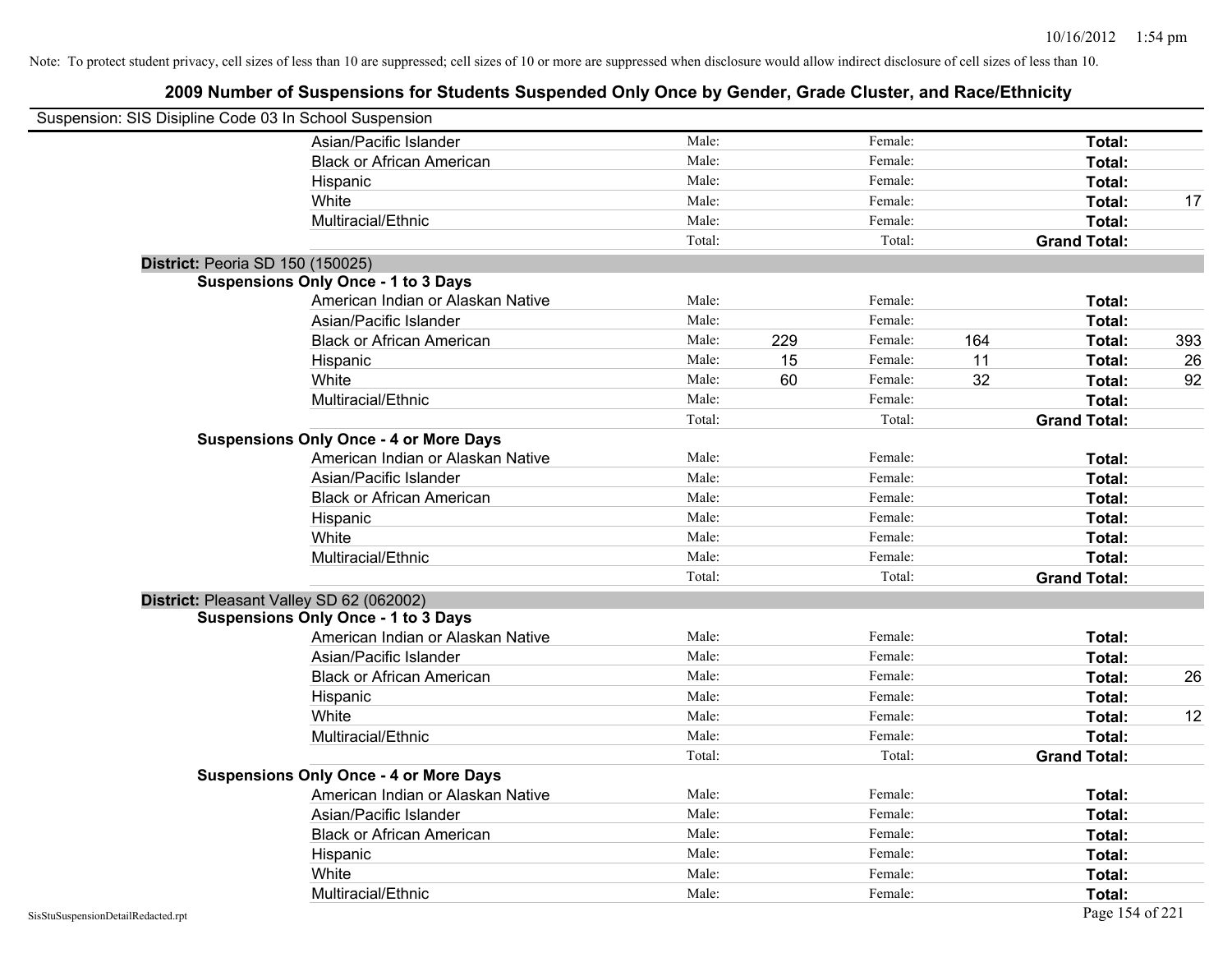| Suspension: SIS Disipline Code 03 In School Suspension |                                            |        |         |                     |    |
|--------------------------------------------------------|--------------------------------------------|--------|---------|---------------------|----|
|                                                        |                                            | Total: | Total:  | <b>Grand Total:</b> |    |
|                                                        | District: Princeville CUSD 326 (326026)    |        |         |                     |    |
|                                                        | <b>Suspensions Only Once - 1 to 3 Days</b> |        |         |                     |    |
|                                                        | American Indian or Alaskan Native          | Male:  | Female: | Total:              |    |
|                                                        | Asian/Pacific Islander                     | Male:  | Female: | Total:              |    |
|                                                        | <b>Black or African American</b>           | Male:  | Female: | Total:              |    |
|                                                        | Hispanic                                   | Male:  | Female: | Total:              |    |
|                                                        | White                                      | Male:  | Female: | Total:              | 10 |
|                                                        | Multiracial/Ethnic                         | Male:  | Female: | Total:              |    |
|                                                        |                                            | Total: | Total:  | <b>Grand Total:</b> |    |
| Region: Region 05 North Cook ISC 1 (05)                |                                            |        |         |                     |    |
| County: Cook (016)                                     |                                            |        |         |                     |    |
|                                                        | District: Arlington Heights SD 25 (025002) |        |         |                     |    |
|                                                        | <b>Suspensions Only Once - 1 to 3 Days</b> |        |         |                     |    |
|                                                        | American Indian or Alaskan Native          | Male:  | Female: | Total:              |    |
|                                                        | Asian/Pacific Islander                     | Male:  | Female: | Total:              |    |
|                                                        | <b>Black or African American</b>           | Male:  | Female: | Total:              |    |
|                                                        | Hispanic                                   | Male:  | Female: | Total:              |    |
|                                                        | White                                      | Male:  | Female: | Total:              | 23 |
|                                                        | Multiracial/Ethnic                         | Male:  | Female: | Total:              |    |
|                                                        |                                            | Total: | Total:  | <b>Grand Total:</b> |    |
|                                                        | <b>District: Avoca SD 37 (037002)</b>      |        |         |                     |    |
|                                                        | <b>Suspensions Only Once - 1 to 3 Days</b> |        |         |                     |    |
|                                                        | American Indian or Alaskan Native          | Male:  | Female: | Total:              |    |
|                                                        | Asian/Pacific Islander                     | Male:  | Female: | Total:              |    |
|                                                        | <b>Black or African American</b>           | Male:  | Female: | Total:              |    |
|                                                        | Hispanic                                   | Male:  | Female: | Total:              |    |
|                                                        | White                                      | Male:  | Female: | Total:              | 11 |
|                                                        | Multiracial/Ethnic                         | Male:  | Female: | Total:              |    |
|                                                        |                                            | Total: | Total:  | <b>Grand Total:</b> |    |
| District: CCSD 62 (062004)                             |                                            |        |         |                     |    |
|                                                        | <b>Suspensions Only Once - 1 to 3 Days</b> |        |         |                     |    |
|                                                        | American Indian or Alaskan Native          | Male:  | Female: | Total:              |    |
|                                                        | Asian/Pacific Islander                     | Male:  | Female: | Total:              |    |
|                                                        | <b>Black or African American</b>           | Male:  | Female: | Total:              | 15 |
|                                                        | Hispanic                                   | Male:  | Female: | <b>Total:</b>       | 30 |
|                                                        | White                                      | Male:  | Female: | Total:              | 38 |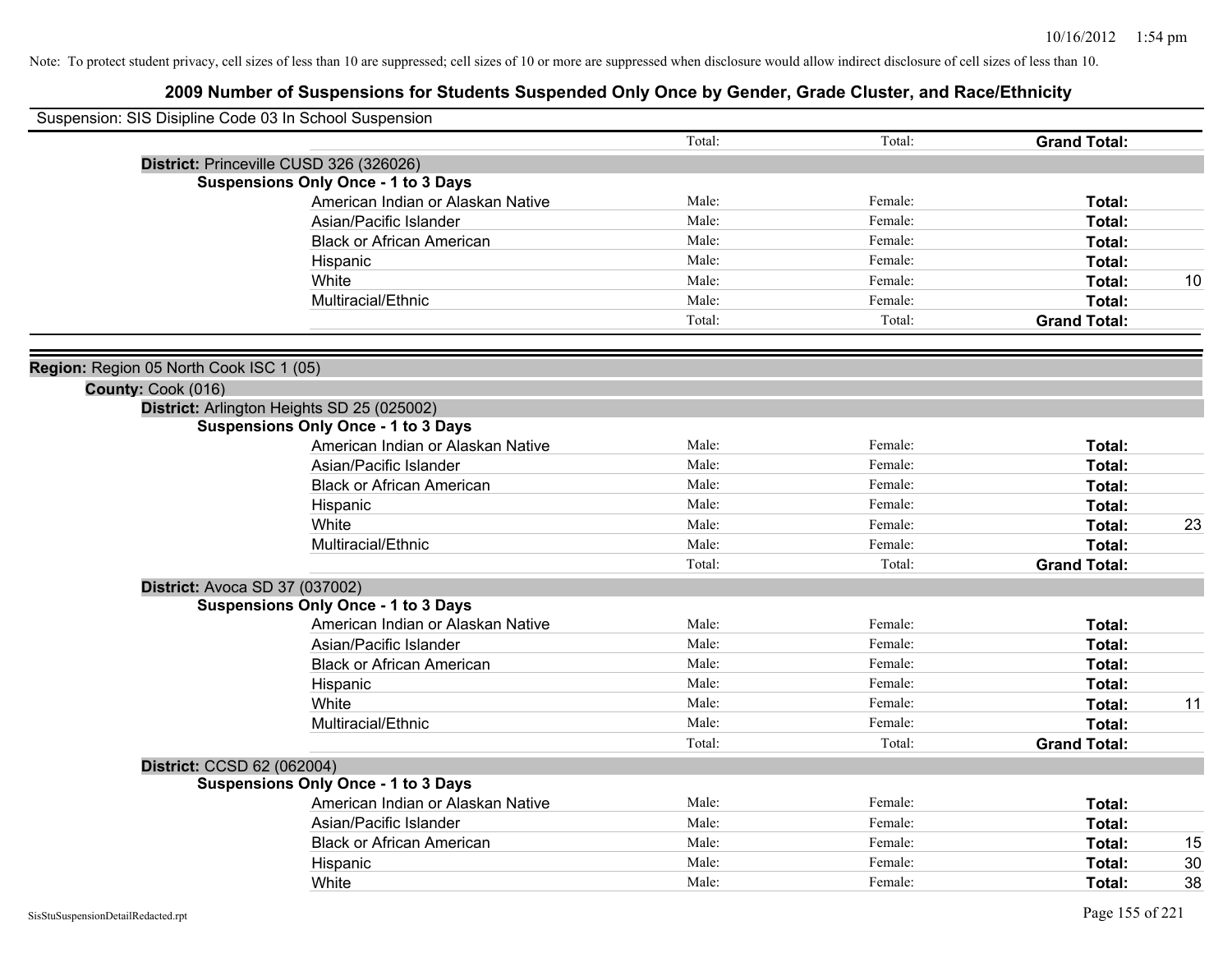# **2009 Number of Suspensions for Students Suspended Only Once by Gender, Grade Cluster, and Race/Ethnicity**

| Suspension: SIS Disipline Code 03 In School Suspension |                                               |        |    |         |    |                     |     |
|--------------------------------------------------------|-----------------------------------------------|--------|----|---------|----|---------------------|-----|
|                                                        | Multiracial/Ethnic                            | Male:  |    | Female: |    | Total:              |     |
|                                                        |                                               | Total: |    | Total:  |    | <b>Grand Total:</b> |     |
| District: East Maine SD 63 (063002)                    |                                               |        |    |         |    |                     |     |
|                                                        | <b>Suspensions Only Once - 1 to 3 Days</b>    |        |    |         |    |                     |     |
|                                                        | American Indian or Alaskan Native             | Male:  |    | Female: |    | Total:              |     |
|                                                        | Asian/Pacific Islander                        | Male:  |    | Female: |    | Total:              | 14  |
|                                                        | <b>Black or African American</b>              | Male:  |    | Female: |    | Total:              |     |
|                                                        | Hispanic                                      | Male:  |    | Female: |    | Total:              | 15  |
|                                                        | White                                         | Male:  |    | Female: |    | Total:              | 28  |
|                                                        | Multiracial/Ethnic                            | Male:  |    | Female: |    | Total:              |     |
|                                                        |                                               | Total: | 44 | Total:  | 23 | <b>Grand Total:</b> | 67  |
|                                                        | <b>Suspensions Only Once - 4 or More Days</b> |        |    |         |    |                     |     |
|                                                        | American Indian or Alaskan Native             | Male:  |    | Female: |    | Total:              |     |
|                                                        | Asian/Pacific Islander                        | Male:  |    | Female: |    | Total:              |     |
|                                                        | <b>Black or African American</b>              | Male:  |    | Female: |    | Total:              |     |
|                                                        | Hispanic                                      | Male:  |    | Female: |    | Total:              |     |
|                                                        | White                                         | Male:  |    | Female: |    | Total:              |     |
|                                                        | Multiracial/Ethnic                            | Male:  |    | Female: |    | Total:              |     |
|                                                        |                                               | Total: |    | Total:  |    | <b>Grand Total:</b> |     |
| District: East Prairie SD 73 (073002)                  |                                               |        |    |         |    |                     |     |
|                                                        | <b>Suspensions Only Once - 1 to 3 Days</b>    |        |    |         |    |                     |     |
|                                                        | American Indian or Alaskan Native             | Male:  |    | Female: |    | Total:              |     |
|                                                        | Asian/Pacific Islander                        | Male:  |    | Female: |    | Total:              |     |
|                                                        | <b>Black or African American</b>              | Male:  |    | Female: |    | Total:              |     |
|                                                        | Hispanic                                      | Male:  |    | Female: |    | Total:              |     |
|                                                        | White                                         | Male:  |    | Female: |    | Total:              |     |
|                                                        | Multiracial/Ethnic                            | Male:  |    | Female: |    | Total:              |     |
|                                                        |                                               | Total: |    | Total:  |    | <b>Grand Total:</b> |     |
| District: Evanston Twp HSD 202 (202017)                |                                               |        |    |         |    |                     |     |
|                                                        | <b>Suspensions Only Once - 1 to 3 Days</b>    |        |    |         |    |                     |     |
|                                                        | American Indian or Alaskan Native             | Male:  |    | Female: |    | Total:              |     |
|                                                        | Asian/Pacific Islander                        | Male:  |    | Female: |    | Total:              |     |
|                                                        | <b>Black or African American</b>              | Male:  | 68 | Female: | 51 | Total:              | 119 |
|                                                        | Hispanic                                      | Male:  | 14 | Female: | 10 | Total:              | 24  |
|                                                        | White                                         | Male:  | 25 | Female: | 11 | Total:              | 36  |
|                                                        | Multiracial/Ethnic                            | Male:  |    | Female: |    | Total:              |     |
|                                                        |                                               | Total: |    | Total:  |    | <b>Grand Total:</b> | 190 |

**Suspensions Only Once - 4 or More Days**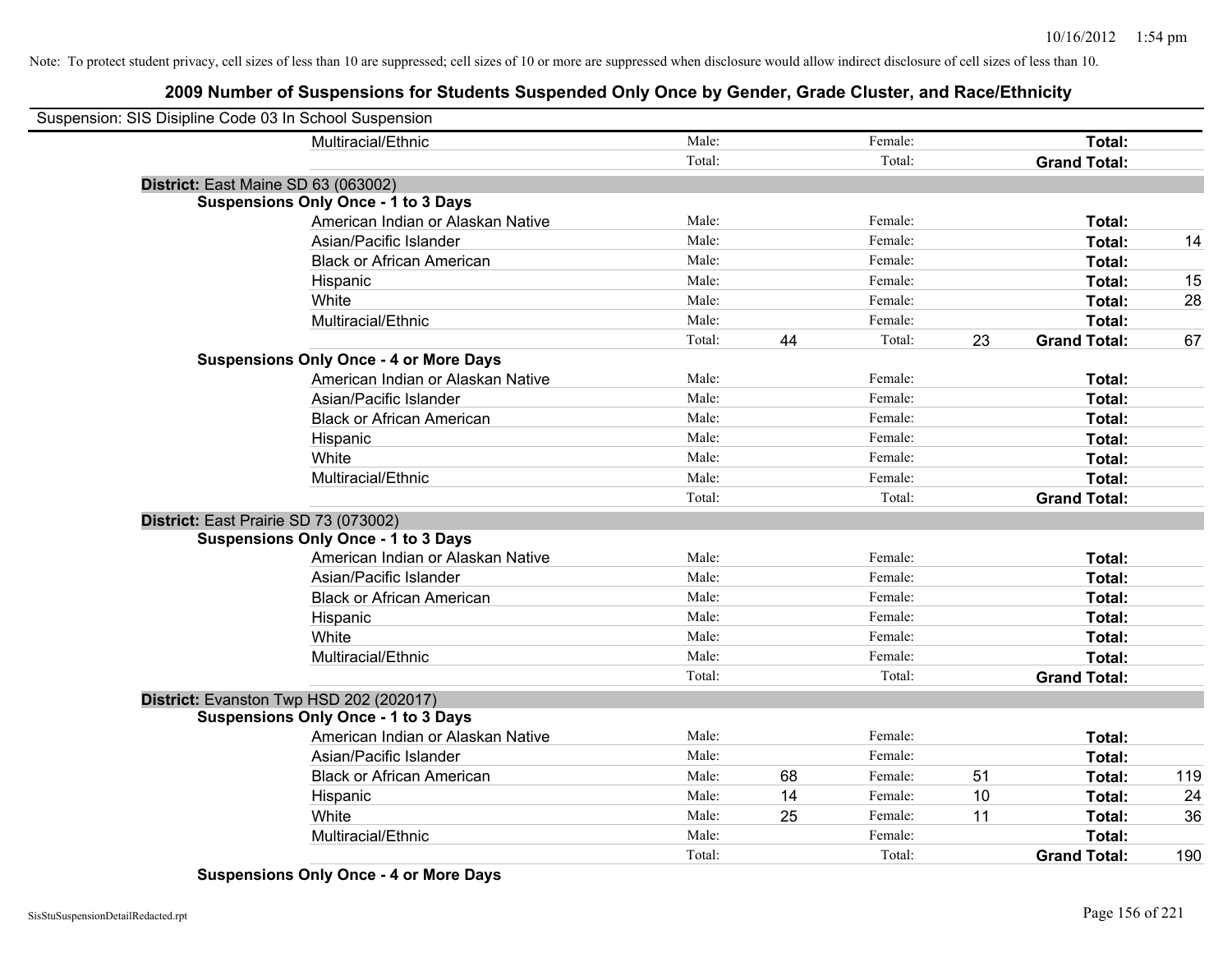| Suspension: SIS Disipline Code 03 In School Suspension |        |         |                     |    |
|--------------------------------------------------------|--------|---------|---------------------|----|
| American Indian or Alaskan Native                      | Male:  | Female: | Total:              |    |
| Asian/Pacific Islander                                 | Male:  | Female: | Total:              |    |
| <b>Black or African American</b>                       | Male:  | Female: | Total:              |    |
| Hispanic                                               | Male:  | Female: | Total:              |    |
| White                                                  | Male:  | Female: | Total:              |    |
| Multiracial/Ethnic                                     | Male:  | Female: | Total:              |    |
|                                                        | Total: | Total:  | <b>Grand Total:</b> |    |
| District: Fairview SD 72 (072002)                      |        |         |                     |    |
| <b>Suspensions Only Once - 1 to 3 Days</b>             |        |         |                     |    |
| American Indian or Alaskan Native                      | Male:  | Female: | Total:              |    |
| Asian/Pacific Islander                                 | Male:  | Female: | Total:              |    |
| <b>Black or African American</b>                       | Male:  | Female: | Total:              |    |
| Hispanic                                               | Male:  | Female: | Total:              |    |
| White                                                  | Male:  | Female: | Total:              |    |
| Multiracial/Ethnic                                     | Male:  | Female: | Total:              |    |
|                                                        | Total: | Total:  | <b>Grand Total:</b> | 13 |
| <b>Suspensions Only Once - 4 or More Days</b>          |        |         |                     |    |
| American Indian or Alaskan Native                      | Male:  | Female: | Total:              |    |
| Asian/Pacific Islander                                 | Male:  | Female: | Total:              |    |
| <b>Black or African American</b>                       | Male:  | Female: | Total:              |    |
| Hispanic                                               | Male:  | Female: | Total:              |    |
| White                                                  | Male:  | Female: | Total:              |    |
| Multiracial/Ethnic                                     | Male:  | Female: | Total:              |    |
|                                                        | Total: | Total:  | <b>Grand Total:</b> |    |
| District: Family Guidance Centers Inc (015300)         |        |         |                     |    |
| <b>Suspensions Only Once - 1 to 3 Days</b>             |        |         |                     |    |
| American Indian or Alaskan Native                      | Male:  | Female: | Total:              |    |
| Asian/Pacific Islander                                 | Male:  | Female: | Total:              |    |
| <b>Black or African American</b>                       | Male:  | Female: | Total:              |    |
| Hispanic                                               | Male:  | Female: | Total:              |    |
| White                                                  | Male:  | Female: | Total:              |    |
| Multiracial/Ethnic                                     | Male:  | Female: | Total:              |    |
|                                                        | Total: | Total:  | <b>Grand Total:</b> |    |
| District: Glencoe SD 35 (035002)                       |        |         |                     |    |
| <b>Suspensions Only Once - 1 to 3 Days</b>             |        |         |                     |    |
| American Indian or Alaskan Native                      | Male:  | Female: | Total:              |    |
| Asian/Pacific Islander                                 | Male:  | Female: | <b>Total:</b>       |    |
| <b>Black or African American</b>                       | Male:  | Female: | Total:              |    |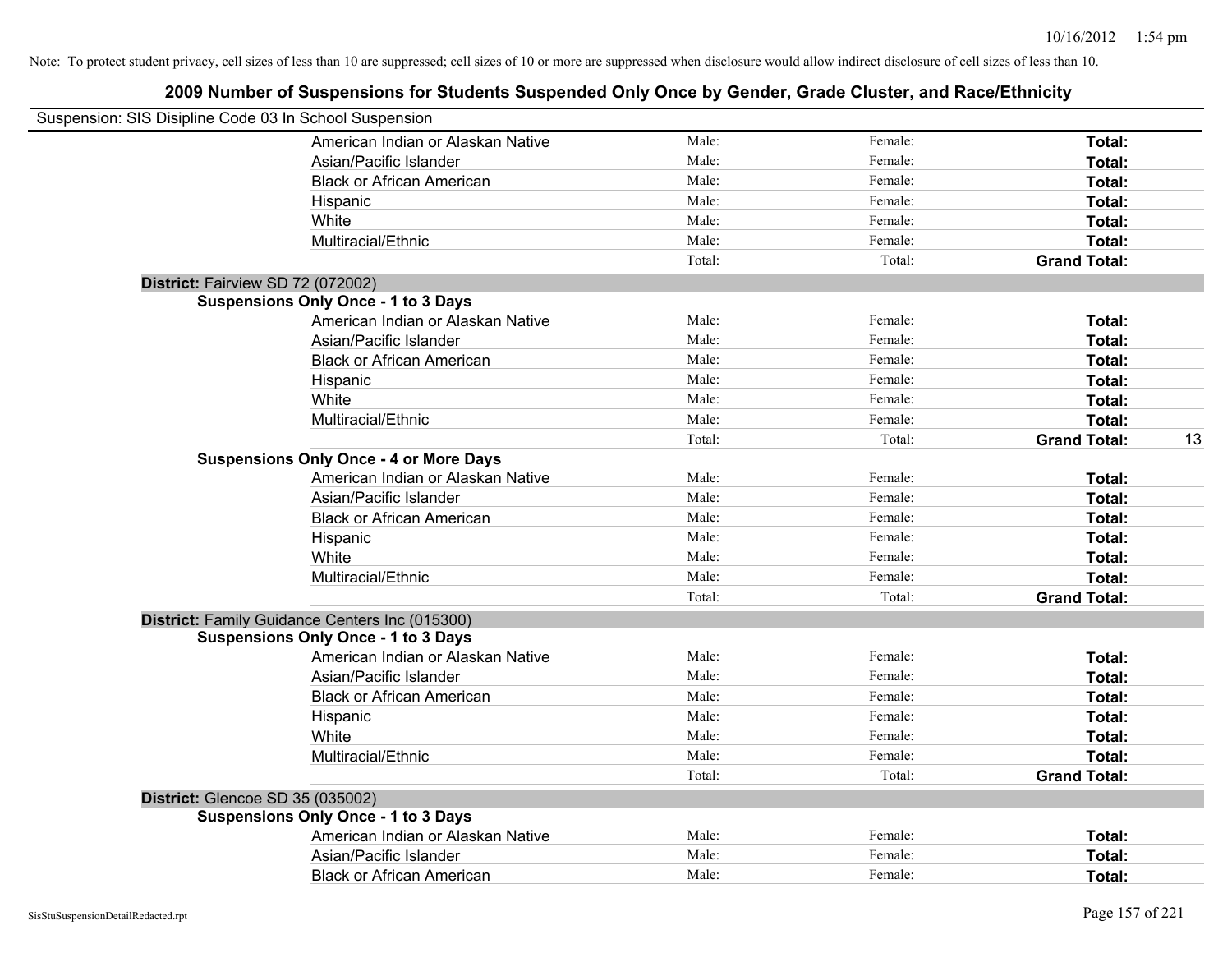| Suspension: SIS Disipline Code 03 In School Suspension |                                                    |        |         |                     |
|--------------------------------------------------------|----------------------------------------------------|--------|---------|---------------------|
|                                                        | Hispanic                                           | Male:  | Female: | Total:              |
|                                                        | White                                              | Male:  | Female: | Total:              |
|                                                        | Multiracial/Ethnic                                 | Male:  | Female: | Total:              |
|                                                        |                                                    | Total: | Total:  | <b>Grand Total:</b> |
| District: Glenview CCSD 34 (034004)                    |                                                    |        |         |                     |
|                                                        | <b>Suspensions Only Once - 1 to 3 Days</b>         |        |         |                     |
|                                                        | American Indian or Alaskan Native                  | Male:  | Female: | Total:              |
|                                                        | Asian/Pacific Islander                             | Male:  | Female: | Total:              |
|                                                        | <b>Black or African American</b>                   | Male:  | Female: | Total:              |
|                                                        | Hispanic                                           | Male:  | Female: | Total:              |
|                                                        | White                                              | Male:  | Female: | 20<br>Total:        |
|                                                        | Multiracial/Ethnic                                 | Male:  | Female: | Total:              |
|                                                        |                                                    | Total: | Total:  | <b>Grand Total:</b> |
| District: Golf ESD 67 (067002)                         |                                                    |        |         |                     |
|                                                        | <b>Suspensions Only Once - 1 to 3 Days</b>         |        |         |                     |
|                                                        | American Indian or Alaskan Native                  | Male:  | Female: | Total:              |
|                                                        | Asian/Pacific Islander                             | Male:  | Female: | Total:              |
|                                                        | <b>Black or African American</b>                   | Male:  | Female: | Total:              |
|                                                        | Hispanic                                           | Male:  | Female: | Total:              |
|                                                        | White                                              | Male:  | Female: | Total:              |
|                                                        | Multiracial/Ethnic                                 | Male:  | Female: | Total:              |
|                                                        |                                                    | Total: | Total:  | <b>Grand Total:</b> |
|                                                        | District: Keystone Ed Management Services (030500) |        |         |                     |
|                                                        | <b>Suspensions Only Once - 1 to 3 Days</b>         |        |         |                     |
|                                                        | American Indian or Alaskan Native                  | Male:  | Female: | Total:              |
|                                                        | Asian/Pacific Islander                             | Male:  | Female: | Total:              |
|                                                        | <b>Black or African American</b>                   | Male:  | Female: | Total:              |
|                                                        | Hispanic                                           | Male:  | Female: | Total:              |
|                                                        | White                                              | Male:  | Female: | Total:              |
|                                                        | Multiracial/Ethnic                                 | Male:  | Female: | Total:              |
|                                                        |                                                    | Total: | Total:  | <b>Grand Total:</b> |
| District: Lincolnwood SD 74 (074002)                   |                                                    |        |         |                     |
|                                                        | <b>Suspensions Only Once - 1 to 3 Days</b>         |        |         |                     |
|                                                        | American Indian or Alaskan Native                  | Male:  | Female: | Total:              |
|                                                        | Asian/Pacific Islander                             | Male:  | Female: | Total:              |
|                                                        | <b>Black or African American</b>                   | Male:  | Female: | Total:              |
|                                                        | Hispanic                                           | Male:  | Female: | Total:              |
|                                                        | White                                              | Male:  | Female: | Total:              |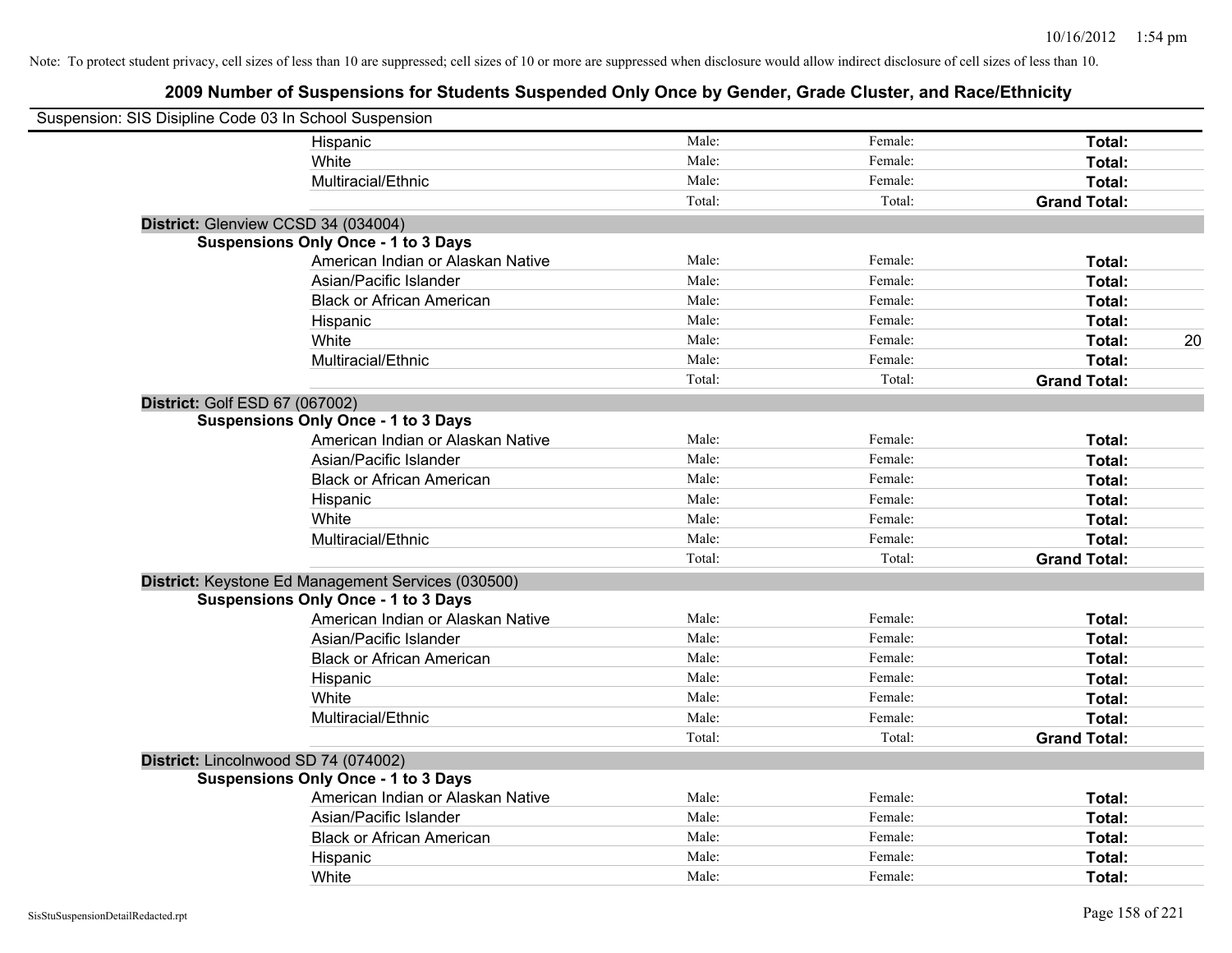# **2009 Number of Suspensions for Students Suspended Only Once by Gender, Grade Cluster, and Race/Ethnicity**

| Suspension: SIS Disipline Code 03 In School Suspension |        |     |         |     |                     |     |
|--------------------------------------------------------|--------|-----|---------|-----|---------------------|-----|
| Multiracial/Ethnic                                     | Male:  |     | Female: |     | Total:              |     |
|                                                        | Total: |     | Total:  |     | <b>Grand Total:</b> | 11  |
| District: Maine Township HSD 207 (207017)              |        |     |         |     |                     |     |
| <b>Suspensions Only Once - 1 to 3 Days</b>             |        |     |         |     |                     |     |
| American Indian or Alaskan Native                      | Male:  |     | Female: |     | Total:              |     |
| Asian/Pacific Islander                                 | Male:  | 64  | Female: | 31  | Total:              | 95  |
| <b>Black or African American</b>                       | Male:  |     | Female: |     | Total:              | 20  |
| Hispanic                                               | Male:  | 55  | Female: | 57  | Total:              | 112 |
| White                                                  | Male:  | 267 | Female: | 227 | Total:              | 494 |
| Multiracial/Ethnic                                     | Male:  |     | Female: |     | Total:              |     |
|                                                        | Total: |     | Total:  |     | <b>Grand Total:</b> |     |
| <b>Suspensions Only Once - 4 or More Days</b>          |        |     |         |     |                     |     |
| American Indian or Alaskan Native                      | Male:  |     | Female: |     | Total:              |     |
| Asian/Pacific Islander                                 | Male:  |     | Female: |     | Total:              |     |
| <b>Black or African American</b>                       | Male:  |     | Female: |     | Total:              |     |
| Hispanic                                               | Male:  |     | Female: |     | Total:              |     |
| White                                                  | Male:  |     | Female: |     | Total:              |     |
| Multiracial/Ethnic                                     | Male:  |     | Female: |     | Total:              |     |
|                                                        | Total: |     | Total:  |     | <b>Grand Total:</b> |     |
| District: Morton Grove SD 70 (070002)                  |        |     |         |     |                     |     |
| <b>Suspensions Only Once - 1 to 3 Days</b>             |        |     |         |     |                     |     |
| American Indian or Alaskan Native                      | Male:  |     | Female: |     | Total:              |     |
| Asian/Pacific Islander                                 | Male:  |     | Female: |     | Total:              |     |
| <b>Black or African American</b>                       | Male:  |     | Female: |     | Total:              |     |
| Hispanic                                               | Male:  |     | Female: |     | Total:              |     |
| White                                                  | Male:  |     | Female: |     | Total:              | 13  |
| Multiracial/Ethnic                                     | Male:  |     | Female: |     | <b>Total:</b>       |     |
|                                                        | Total: |     | Total:  |     | <b>Grand Total:</b> | 25  |
| District: Mount Prospect SD 57 (057002)                |        |     |         |     |                     |     |
| <b>Suspensions Only Once - 1 to 3 Days</b>             |        |     |         |     |                     |     |
| American Indian or Alaskan Native                      | Male:  |     | Female: |     | Total:              |     |
| Asian/Pacific Islander                                 | Male:  |     | Female: |     | Total:              |     |
| <b>Black or African American</b>                       | Male:  |     | Female: |     | Total:              |     |
| Hispanic                                               | Male:  |     | Female: |     | Total:              |     |
| White                                                  | Male:  |     | Female: |     | Total:              | 24  |
| Multiracial/Ethnic                                     | Male:  |     | Female: |     | Total:              |     |
|                                                        | Total: |     | Total:  |     | <b>Grand Total:</b> |     |
|                                                        |        |     |         |     |                     |     |

**District:** New Trier Twp HSD 203 (203017)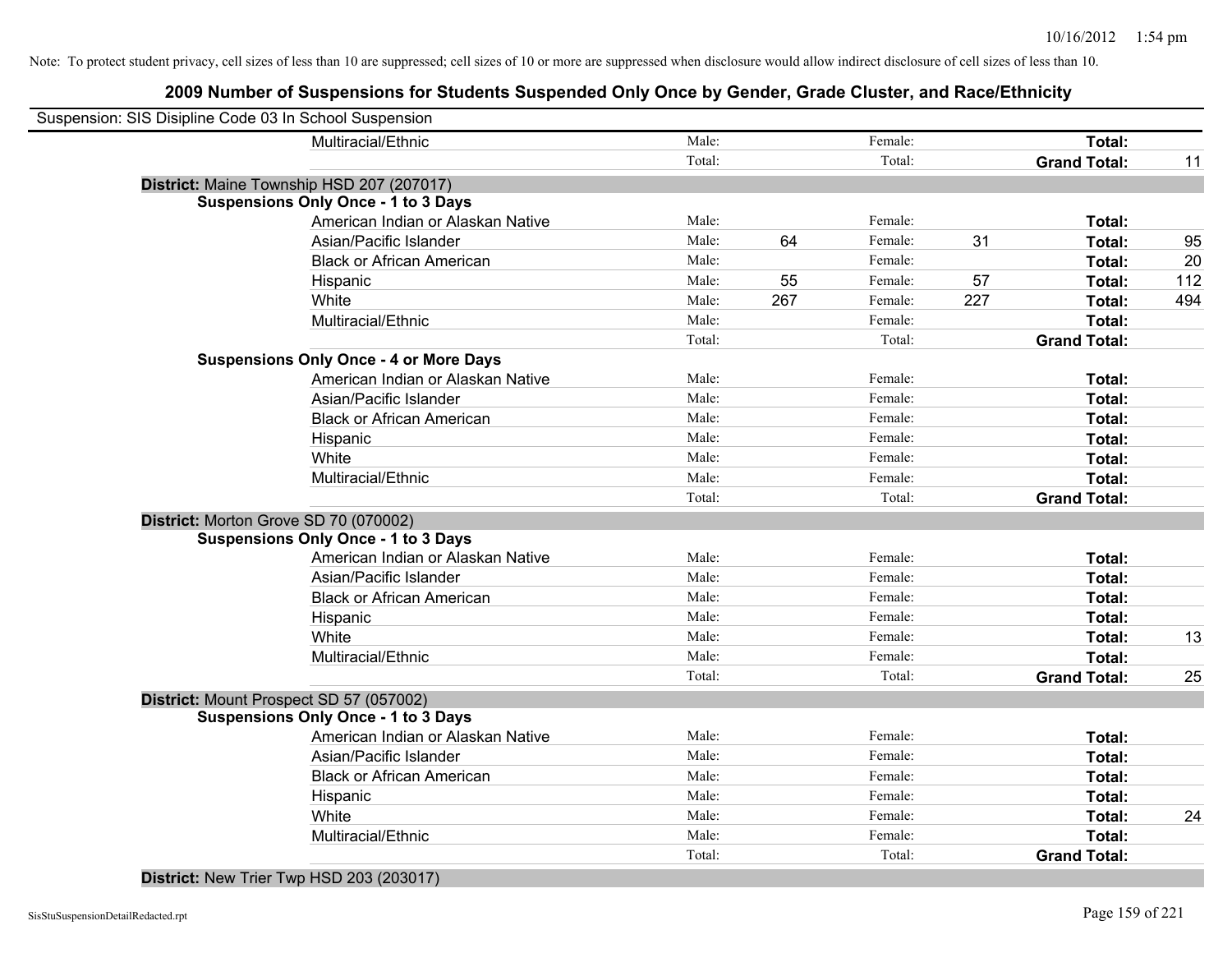| Suspension: SIS Disipline Code 03 In School Suspension |        |    |         |    |                     |    |
|--------------------------------------------------------|--------|----|---------|----|---------------------|----|
| <b>Suspensions Only Once - 1 to 3 Days</b>             |        |    |         |    |                     |    |
| American Indian or Alaskan Native                      | Male:  |    | Female: |    | Total:              |    |
| Asian/Pacific Islander                                 | Male:  |    | Female: |    | Total:              |    |
| <b>Black or African American</b>                       | Male:  |    | Female: |    | Total:              |    |
| Hispanic                                               | Male:  |    | Female: |    | Total:              |    |
| White                                                  | Male:  |    | Female: |    | Total:              | 39 |
| Multiracial/Ethnic                                     | Male:  |    | Female: |    | Total:              |    |
|                                                        | Total: | 40 | Total:  | 11 | <b>Grand Total:</b> | 51 |
| <b>Suspensions Only Once - 4 or More Days</b>          |        |    |         |    |                     |    |
| American Indian or Alaskan Native                      | Male:  |    | Female: |    | Total:              |    |
| Asian/Pacific Islander                                 | Male:  |    | Female: |    | Total:              |    |
| <b>Black or African American</b>                       | Male:  |    | Female: |    | Total:              |    |
| Hispanic                                               | Male:  |    | Female: |    | Total:              |    |
| White                                                  | Male:  |    | Female: |    | Total:              |    |
| Multiracial/Ethnic                                     | Male:  |    | Female: |    | Total:              |    |
|                                                        | Total: |    | Total:  |    | <b>Grand Total:</b> |    |
| <b>District: Niles ESD 71 (071002)</b>                 |        |    |         |    |                     |    |
| <b>Suspensions Only Once - 1 to 3 Days</b>             |        |    |         |    |                     |    |
| American Indian or Alaskan Native                      | Male:  |    | Female: |    | Total:              |    |
| Asian/Pacific Islander                                 | Male:  |    | Female: |    | Total:              |    |
| <b>Black or African American</b>                       | Male:  |    | Female: |    | Total:              |    |
| Hispanic                                               | Male:  |    | Female: |    | Total:              |    |
| White                                                  | Male:  |    | Female: |    | Total:              |    |
| Multiracial/Ethnic                                     | Male:  |    | Female: |    | Total:              |    |
|                                                        | Total: |    | Total:  |    | <b>Grand Total:</b> |    |
| District: Niles Twp CHSD 219 (219017)                  |        |    |         |    |                     |    |
| <b>Suspensions Only Once - 1 to 3 Days</b>             |        |    |         |    |                     |    |
| American Indian or Alaskan Native                      | Male:  |    | Female: |    | Total:              |    |
| Asian/Pacific Islander                                 | Male:  | 28 | Female: | 10 | Total:              | 38 |
| <b>Black or African American</b>                       | Male:  | 28 | Female: | 12 | Total:              | 40 |
| Hispanic                                               | Male:  | 24 | Female: | 12 | Total:              | 36 |
| White                                                  | Male:  | 64 | Female: | 32 | Total:              | 96 |
| Multiracial/Ethnic                                     | Male:  |    | Female: |    | Total:              | 10 |
|                                                        | Total: |    | Total:  |    | <b>Grand Total:</b> |    |
| District: Northbrook ESD 27 (027002)                   |        |    |         |    |                     |    |
| <b>Suspensions Only Once - 1 to 3 Days</b>             |        |    |         |    |                     |    |
| American Indian or Alaskan Native                      | Male:  |    | Female: |    | Total:              |    |
| Asian/Pacific Islander                                 | Male:  |    | Female: |    | Total:              |    |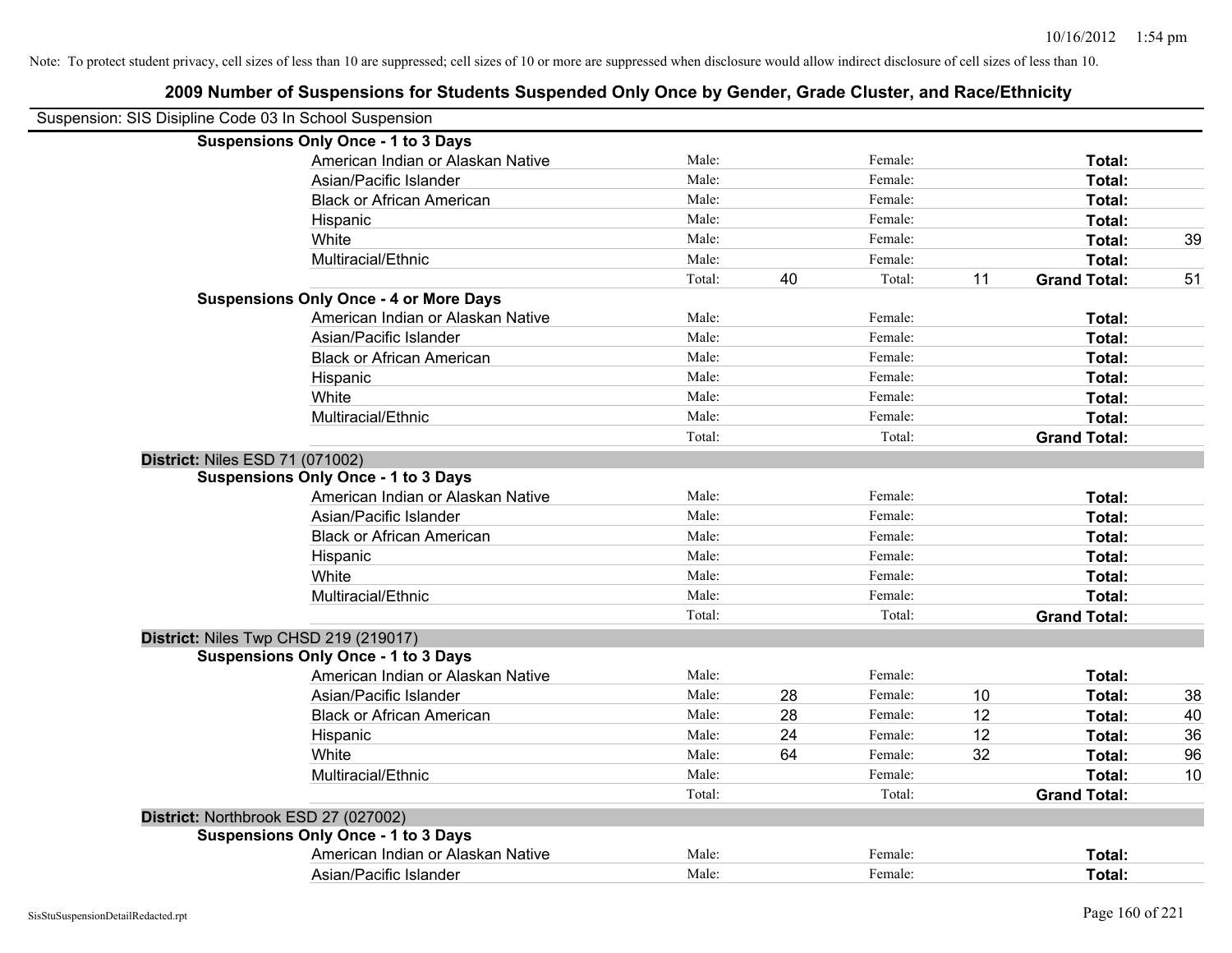| Suspension: SIS Disipline Code 03 In School Suspension |                                               |        |    |         |    |                     |    |
|--------------------------------------------------------|-----------------------------------------------|--------|----|---------|----|---------------------|----|
|                                                        | <b>Black or African American</b>              | Male:  |    | Female: |    | Total:              |    |
|                                                        | Hispanic                                      | Male:  |    | Female: |    | Total:              |    |
|                                                        | White                                         | Male:  |    | Female: |    | Total:              | 16 |
|                                                        | Multiracial/Ethnic                            | Male:  |    | Female: |    | Total:              |    |
|                                                        |                                               | Total: |    | Total:  |    | <b>Grand Total:</b> |    |
|                                                        | <b>Suspensions Only Once - 4 or More Days</b> |        |    |         |    |                     |    |
|                                                        | American Indian or Alaskan Native             | Male:  |    | Female: |    | Total:              |    |
|                                                        | Asian/Pacific Islander                        | Male:  |    | Female: |    | Total:              |    |
|                                                        | <b>Black or African American</b>              | Male:  |    | Female: |    | Total:              |    |
|                                                        | Hispanic                                      | Male:  |    | Female: |    | Total:              |    |
|                                                        | White                                         | Male:  |    | Female: |    | Total:              |    |
|                                                        | Multiracial/Ethnic                            | Male:  |    | Female: |    | Total:              |    |
|                                                        |                                               | Total: |    | Total:  |    | <b>Grand Total:</b> |    |
| District: Northbrook SD 28 (028002)                    |                                               |        |    |         |    |                     |    |
|                                                        | <b>Suspensions Only Once - 1 to 3 Days</b>    |        |    |         |    |                     |    |
|                                                        | American Indian or Alaskan Native             | Male:  |    | Female: |    | Total:              |    |
|                                                        | Asian/Pacific Islander                        | Male:  |    | Female: |    | Total:              |    |
|                                                        | <b>Black or African American</b>              | Male:  |    | Female: |    | Total:              |    |
|                                                        | Hispanic                                      | Male:  |    | Female: |    | Total:              |    |
|                                                        | White                                         | Male:  |    | Female: |    | Total:              | 17 |
|                                                        | Multiracial/Ethnic                            | Male:  |    | Female: |    | Total:              |    |
|                                                        |                                               | Total: |    | Total:  |    | <b>Grand Total:</b> |    |
|                                                        | District: Northbrook/Glenview SD 30 (030002)  |        |    |         |    |                     |    |
|                                                        | <b>Suspensions Only Once - 1 to 3 Days</b>    |        |    |         |    |                     |    |
|                                                        | American Indian or Alaskan Native             | Male:  |    | Female: |    | Total:              |    |
|                                                        | Asian/Pacific Islander                        | Male:  |    | Female: |    | Total:              |    |
|                                                        | <b>Black or African American</b>              | Male:  |    | Female: |    | Total:              |    |
|                                                        | Hispanic                                      | Male:  |    | Female: |    | Total:              |    |
|                                                        | White                                         | Male:  |    | Female: |    | Total:              |    |
|                                                        | Multiracial/Ethnic                            | Male:  |    | Female: |    | Total:              |    |
|                                                        |                                               | Total: |    | Total:  |    | <b>Grand Total:</b> |    |
| District: Palatine CCSD 15 (015004)                    |                                               |        |    |         |    |                     |    |
|                                                        | <b>Suspensions Only Once - 1 to 3 Days</b>    |        |    |         |    |                     |    |
|                                                        | American Indian or Alaskan Native             | Male:  |    | Female: |    | Total:              |    |
|                                                        | Asian/Pacific Islander                        | Male:  |    | Female: |    | Total:              |    |
|                                                        | <b>Black or African American</b>              | Male:  |    | Female: |    | Total:              | 13 |
|                                                        | Hispanic                                      | Male:  | 29 | Female: | 21 | <b>Total:</b>       | 50 |
|                                                        | White                                         | Male:  |    | Female: |    | Total:              | 42 |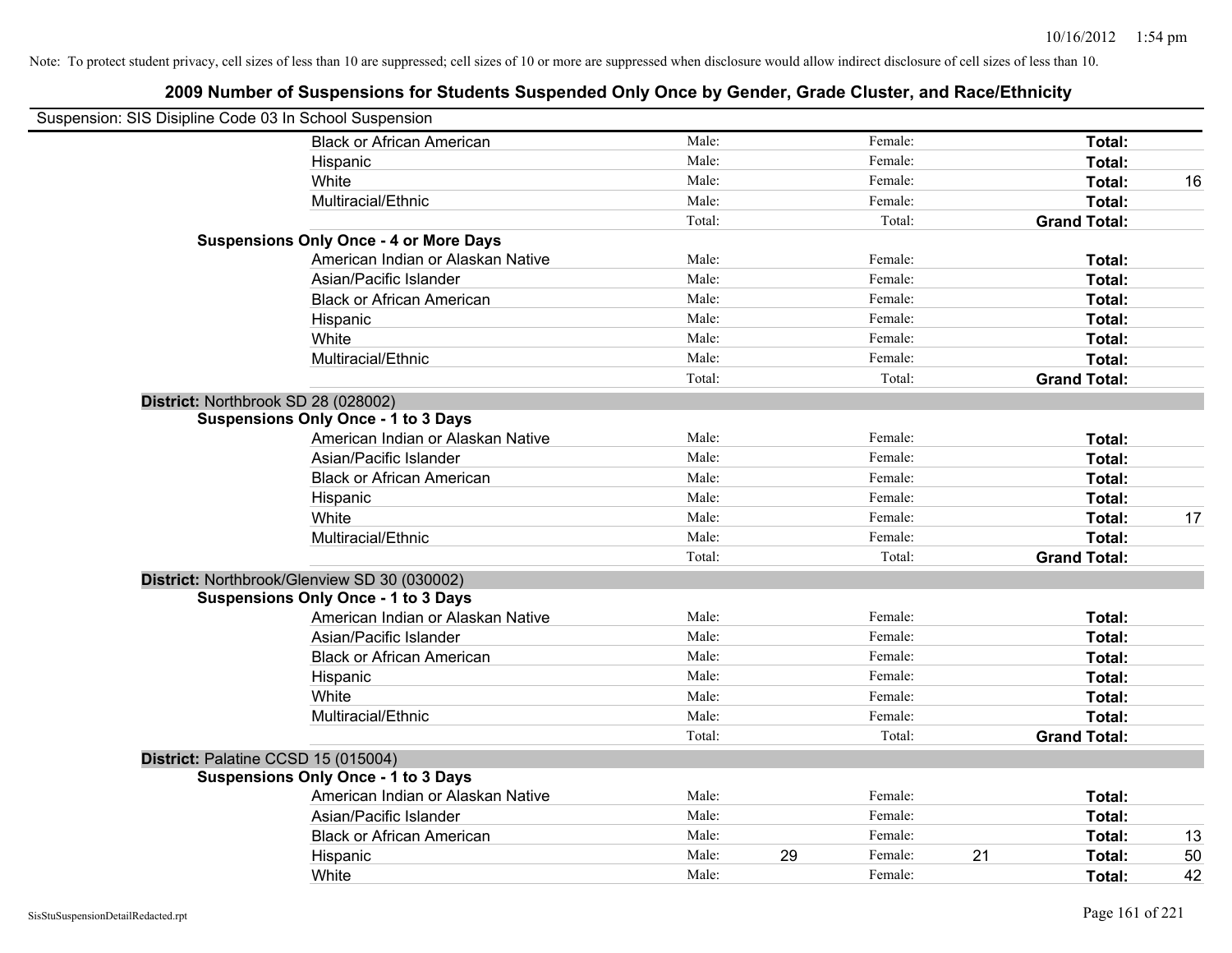# **2009 Number of Suspensions for Students Suspended Only Once by Gender, Grade Cluster, and Race/Ethnicity**

| Suspension: SIS Disipline Code 03 In School Suspension |        |         |                     |    |
|--------------------------------------------------------|--------|---------|---------------------|----|
| Multiracial/Ethnic                                     | Male:  | Female: | Total:              |    |
|                                                        | Total: | Total:  | <b>Grand Total:</b> |    |
| <b>Suspensions Only Once - 4 or More Days</b>          |        |         |                     |    |
| American Indian or Alaskan Native                      | Male:  | Female: | Total:              |    |
| Asian/Pacific Islander                                 | Male:  | Female: | Total:              |    |
| <b>Black or African American</b>                       | Male:  | Female: | Total:              |    |
| Hispanic                                               | Male:  | Female: | Total:              |    |
| White                                                  | Male:  | Female: | Total:              | 12 |
| Multiracial/Ethnic                                     | Male:  | Female: | Total:              |    |
|                                                        | Total: | Total:  | <b>Grand Total:</b> |    |
| District: Park Ridge CCSD 64 (064004)                  |        |         |                     |    |
| <b>Suspensions Only Once - 1 to 3 Days</b>             |        |         |                     |    |
| American Indian or Alaskan Native                      | Male:  | Female: | Total:              |    |
| Asian/Pacific Islander                                 | Male:  | Female: | Total:              |    |
| <b>Black or African American</b>                       | Male:  | Female: | Total:              |    |
| Hispanic                                               | Male:  | Female: | Total:              |    |
| White                                                  | Male:  | Female: | Total:              |    |
| Multiracial/Ethnic                                     | Male:  | Female: | Total:              |    |
|                                                        | Total: | Total:  | <b>Grand Total:</b> |    |
| District: Prospect Heights SD 23 (023002)              |        |         |                     |    |
| <b>Suspensions Only Once - 1 to 3 Days</b>             |        |         |                     |    |
| American Indian or Alaskan Native                      | Male:  | Female: | Total:              |    |
| Asian/Pacific Islander                                 | Male:  | Female: | Total:              |    |
| <b>Black or African American</b>                       | Male:  | Female: | Total:              |    |
| Hispanic                                               | Male:  | Female: | Total:              |    |
| White                                                  | Male:  | Female: | Total:              | 13 |
| Multiracial/Ethnic                                     | Male:  | Female: | Total:              |    |
|                                                        | Total: | Total:  | <b>Grand Total:</b> |    |
| District: River Trails SD 26 (026002)                  |        |         |                     |    |
| <b>Suspensions Only Once - 1 to 3 Days</b>             |        |         |                     |    |
| American Indian or Alaskan Native                      | Male:  | Female: | Total:              |    |
| Asian/Pacific Islander                                 | Male:  | Female: | Total:              |    |
| <b>Black or African American</b>                       | Male:  | Female: | Total:              |    |
| Hispanic                                               | Male:  | Female: | Total:              | 19 |
| White                                                  | Male:  | Female: | Total:              | 18 |
| Multiracial/Ethnic                                     | Male:  | Female: | Total:              |    |
|                                                        | Total: | Total:  | <b>Grand Total:</b> |    |
|                                                        |        |         |                     |    |

**District:** Schaumburg CCSD 54 (054004)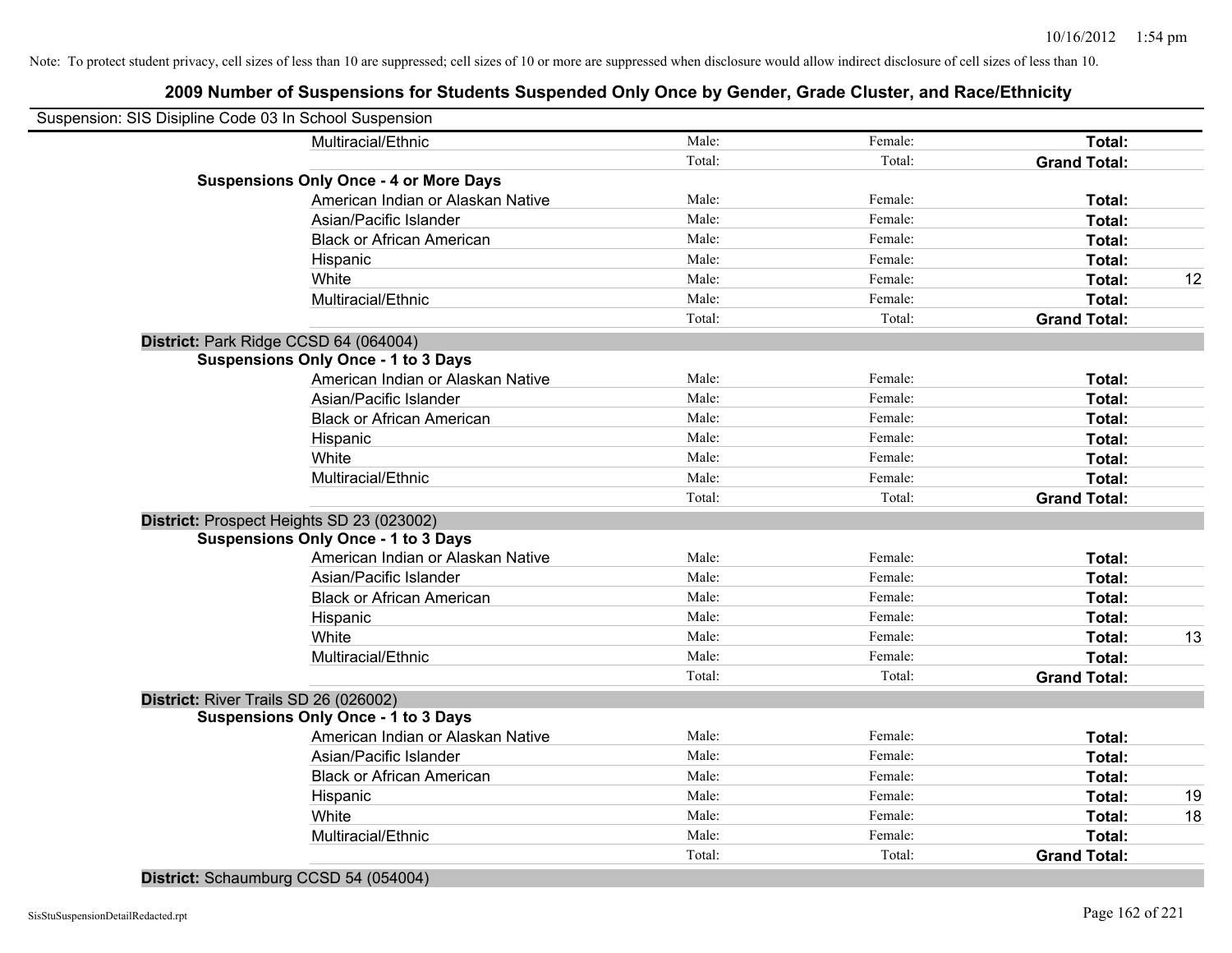| Suspension: SIS Disipline Code 03 In School Suspension |        |    |         |    |                     |    |
|--------------------------------------------------------|--------|----|---------|----|---------------------|----|
| <b>Suspensions Only Once - 1 to 3 Days</b>             |        |    |         |    |                     |    |
| American Indian or Alaskan Native                      | Male:  |    | Female: |    | Total:              |    |
| Asian/Pacific Islander                                 | Male:  |    | Female: |    | Total:              | 11 |
| <b>Black or African American</b>                       | Male:  | 30 | Female: | 12 | Total:              | 42 |
| Hispanic                                               | Male:  | 31 | Female: | 15 | Total:              | 46 |
| White                                                  | Male:  |    | Female: |    | Total:              | 59 |
| Multiracial/Ethnic                                     | Male:  |    | Female: |    | Total:              | 14 |
|                                                        | Total: |    | Total:  |    | <b>Grand Total:</b> |    |
| <b>Suspensions Only Once - 4 or More Days</b>          |        |    |         |    |                     |    |
| American Indian or Alaskan Native                      | Male:  |    | Female: |    | Total:              |    |
| Asian/Pacific Islander                                 | Male:  |    | Female: |    | Total:              |    |
| <b>Black or African American</b>                       | Male:  |    | Female: |    | Total:              |    |
| Hispanic                                               | Male:  |    | Female: |    | Total:              |    |
| White                                                  | Male:  |    | Female: |    | Total:              |    |
| Multiracial/Ethnic                                     | Male:  |    | Female: |    | Total:              |    |
|                                                        | Total: |    | Total:  |    | <b>Grand Total:</b> |    |
| District: Skokie SD 68 (068002)                        |        |    |         |    |                     |    |
| <b>Suspensions Only Once - 1 to 3 Days</b>             |        |    |         |    |                     |    |
| American Indian or Alaskan Native                      | Male:  |    | Female: |    | Total:              |    |
| Asian/Pacific Islander                                 | Male:  |    | Female: |    | Total:              |    |
| <b>Black or African American</b>                       | Male:  |    | Female: |    | Total:              |    |
| Hispanic                                               | Male:  |    | Female: |    | Total:              |    |
| White                                                  | Male:  |    | Female: |    | Total:              | 13 |
| Multiracial/Ethnic                                     | Male:  |    | Female: |    | Total:              |    |
|                                                        | Total: |    | Total:  |    | <b>Grand Total:</b> | 23 |
| District: Skokie SD 69 (069002)                        |        |    |         |    |                     |    |
| <b>Suspensions Only Once - 1 to 3 Days</b>             |        |    |         |    |                     |    |
| American Indian or Alaskan Native                      | Male:  |    | Female: |    | Total:              |    |
| Asian/Pacific Islander                                 | Male:  |    | Female: |    | Total:              | 10 |
| <b>Black or African American</b>                       | Male:  |    | Female: |    | Total:              | 26 |
| Hispanic                                               | Male:  |    | Female: |    | Total:              |    |
| White                                                  | Male:  |    | Female: |    | Total:              | 14 |
| Multiracial/Ethnic                                     | Male:  |    | Female: |    | Total:              |    |
|                                                        | Total: |    | Total:  |    | <b>Grand Total:</b> |    |
| District: Skokie SD 73-5 (073502)                      |        |    |         |    |                     |    |
| <b>Suspensions Only Once - 1 to 3 Days</b>             |        |    |         |    |                     |    |
| American Indian or Alaskan Native                      | Male:  |    | Female: |    | <b>Total:</b>       |    |
| Asian/Pacific Islander                                 | Male:  |    | Female: |    | Total:              |    |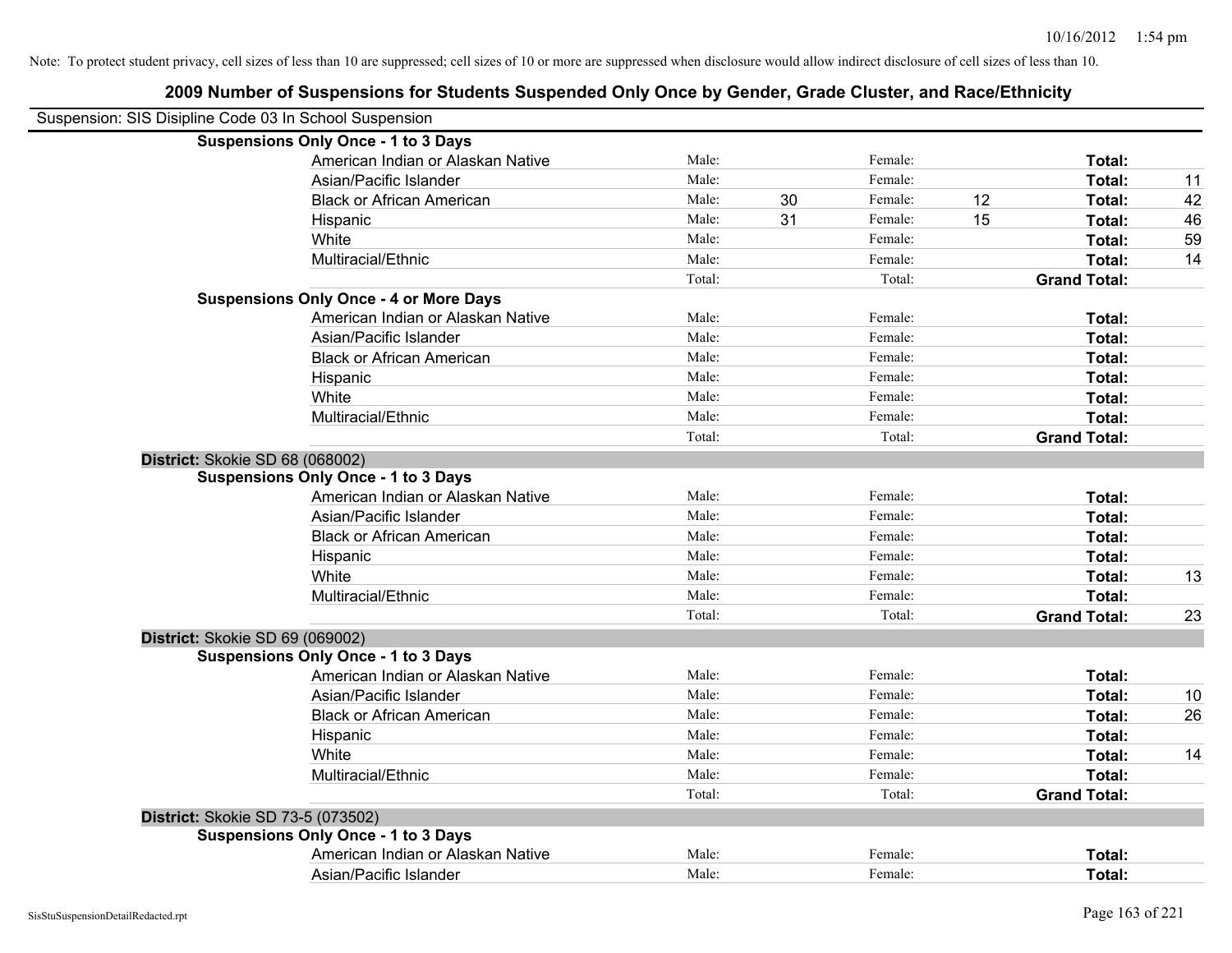| Suspension: SIS Disipline Code 03 In School Suspension |                                               |        |     |         |    |                     |     |
|--------------------------------------------------------|-----------------------------------------------|--------|-----|---------|----|---------------------|-----|
|                                                        | <b>Black or African American</b>              | Male:  |     | Female: |    | Total:              |     |
|                                                        | Hispanic                                      | Male:  |     | Female: |    | Total:              |     |
|                                                        | White                                         | Male:  |     | Female: |    | Total:              |     |
|                                                        | Multiracial/Ethnic                            | Male:  |     | Female: |    | Total:              |     |
|                                                        |                                               | Total: |     | Total:  |    | <b>Grand Total:</b> |     |
| District: South Campus (019700)                        |                                               |        |     |         |    |                     |     |
|                                                        | <b>Suspensions Only Once - 1 to 3 Days</b>    |        |     |         |    |                     |     |
|                                                        | American Indian or Alaskan Native             | Male:  |     | Female: |    | Total:              |     |
|                                                        | Asian/Pacific Islander                        | Male:  |     | Female: |    | Total:              |     |
|                                                        | <b>Black or African American</b>              | Male:  |     | Female: |    | Total:              |     |
|                                                        | Hispanic                                      | Male:  |     | Female: |    | Total:              |     |
|                                                        | White                                         | Male:  |     | Female: |    | Total:              |     |
|                                                        | Multiracial/Ethnic                            | Male:  |     | Female: |    | Total:              |     |
|                                                        |                                               | Total: |     | Total:  |    | <b>Grand Total:</b> |     |
| District: Sunset Ridge SD 29 (029002)                  |                                               |        |     |         |    |                     |     |
|                                                        | <b>Suspensions Only Once - 1 to 3 Days</b>    |        |     |         |    |                     |     |
|                                                        | American Indian or Alaskan Native             | Male:  |     | Female: |    | Total:              |     |
|                                                        | Asian/Pacific Islander                        | Male:  |     | Female: |    | Total:              |     |
|                                                        | <b>Black or African American</b>              | Male:  |     | Female: |    | Total:              |     |
|                                                        | Hispanic                                      | Male:  |     | Female: |    | Total:              |     |
|                                                        | White                                         | Male:  |     | Female: |    | Total:              |     |
|                                                        | Multiracial/Ethnic                            | Male:  |     | Female: |    | Total:              |     |
|                                                        |                                               | Total: |     | Total:  |    | <b>Grand Total:</b> |     |
|                                                        | <b>Suspensions Only Once - 4 or More Days</b> |        |     |         |    |                     |     |
|                                                        | American Indian or Alaskan Native             | Male:  |     | Female: |    | Total:              |     |
|                                                        | Asian/Pacific Islander                        | Male:  |     | Female: |    | Total:              |     |
|                                                        | <b>Black or African American</b>              | Male:  |     | Female: |    | Total:              |     |
|                                                        | Hispanic                                      | Male:  |     | Female: |    | Total:              |     |
|                                                        | White                                         | Male:  |     | Female: |    | Total:              |     |
|                                                        | Multiracial/Ethnic                            | Male:  |     | Female: |    | Total:              |     |
|                                                        |                                               | Total: |     | Total:  |    | <b>Grand Total:</b> |     |
| District: Township HSD 211 (211017)                    |                                               |        |     |         |    |                     |     |
|                                                        | <b>Suspensions Only Once - 1 to 3 Days</b>    |        |     |         |    |                     |     |
|                                                        | American Indian or Alaskan Native             | Male:  |     | Female: |    | Total:              |     |
|                                                        | Asian/Pacific Islander                        | Male:  | 20  | Female: | 10 | Total:              | 30  |
|                                                        | <b>Black or African American</b>              | Male:  | 48  | Female: | 28 | Total:              | 76  |
|                                                        | Hispanic                                      | Male:  | 89  | Female: | 50 | Total:              | 139 |
|                                                        | White                                         | Male:  | 126 | Female: | 48 | Total:              | 174 |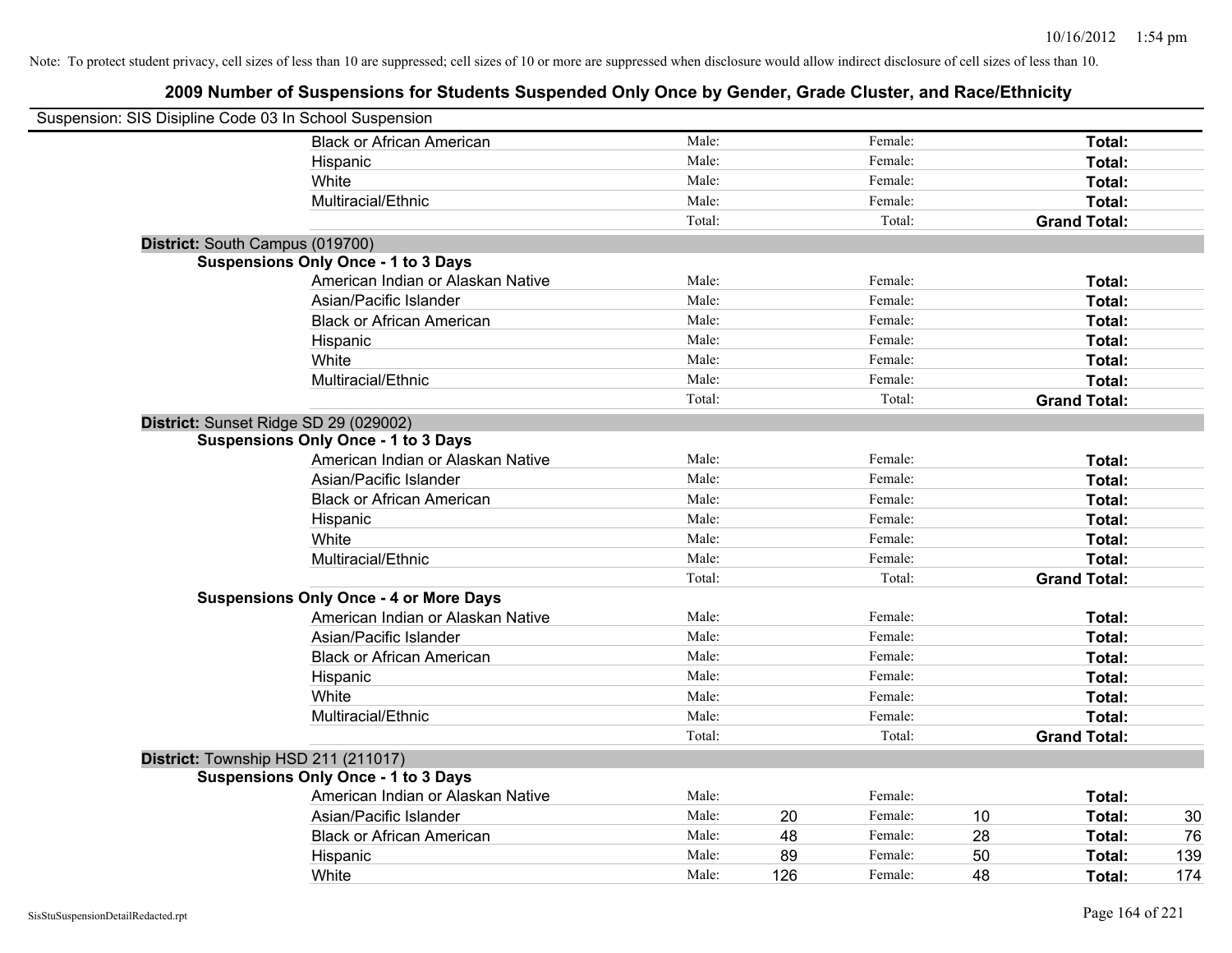| Total:<br>11<br><b>Grand Total:</b>         |
|---------------------------------------------|
|                                             |
|                                             |
|                                             |
| Total:                                      |
| Total:                                      |
| Total:                                      |
| Total:                                      |
| Total:                                      |
| Total:                                      |
| <b>Grand Total:</b>                         |
|                                             |
|                                             |
| Total:                                      |
| Total:                                      |
| 20<br>Total:                                |
| 171<br>Total:                               |
| <b>Total:</b><br>184                        |
| Total:<br>15                                |
| <b>Grand Total:</b><br>400                  |
|                                             |
|                                             |
| Total:                                      |
| Total:                                      |
| Total:                                      |
| Total:                                      |
| Total:                                      |
| Total:                                      |
| <b>Grand Total:</b><br>12                   |
|                                             |
|                                             |
| Total:                                      |
| Total:                                      |
| Total:                                      |
|                                             |
| 95<br>Total:                                |
| 34<br>Total:                                |
| <b>Total:</b><br>140<br><b>Grand Total:</b> |
|                                             |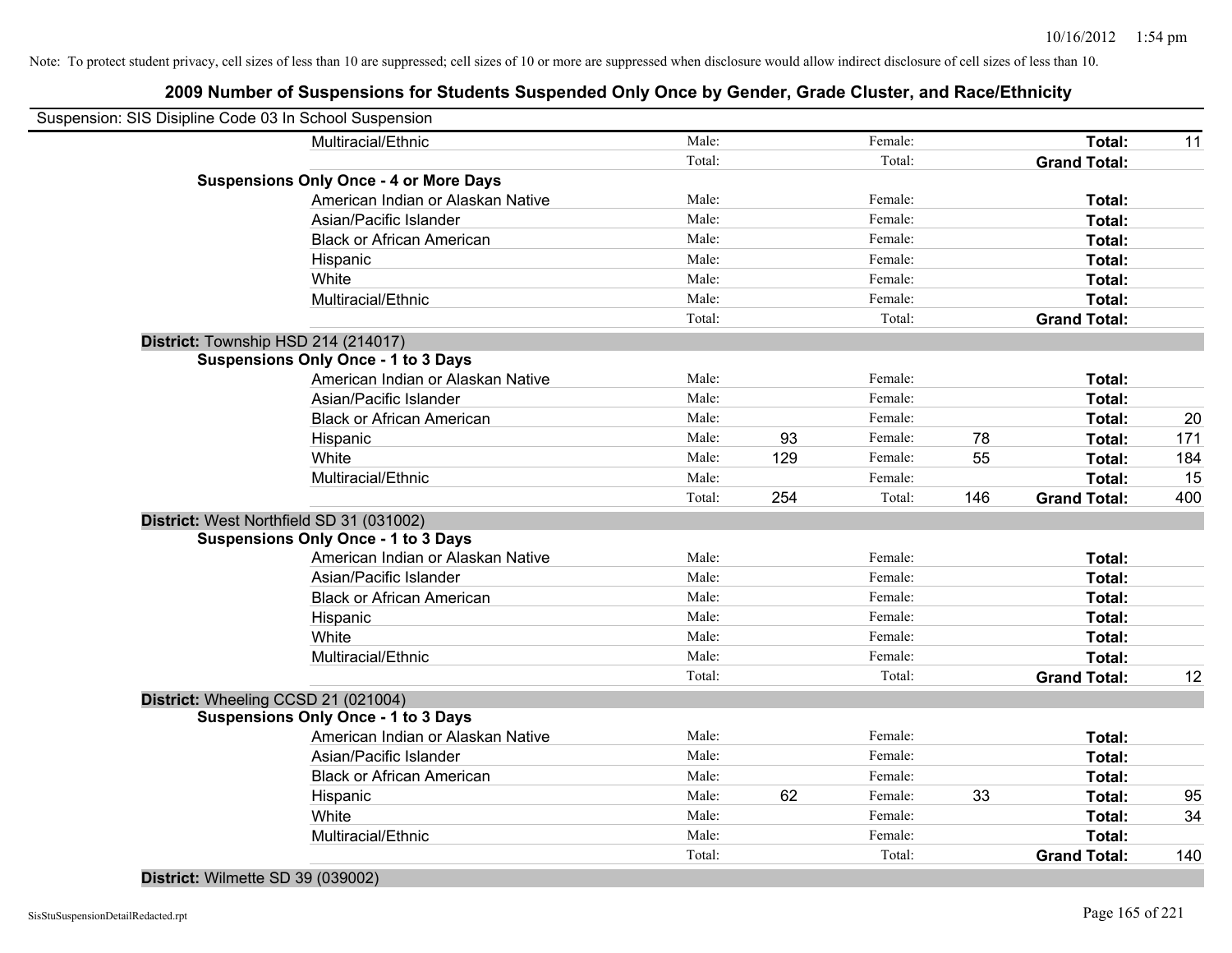|                                                        | 2009 Number of Suspensions for Students Suspended Only Once by Gender, Grade Cluster, and Race/Ethnicity |        |    |         |    |                     |    |
|--------------------------------------------------------|----------------------------------------------------------------------------------------------------------|--------|----|---------|----|---------------------|----|
| Suspension: SIS Disipline Code 03 In School Suspension |                                                                                                          |        |    |         |    |                     |    |
|                                                        | <b>Suspensions Only Once - 1 to 3 Days</b>                                                               |        |    |         |    |                     |    |
|                                                        | American Indian or Alaskan Native                                                                        | Male:  |    | Female: |    | Total:              |    |
|                                                        | Asian/Pacific Islander                                                                                   | Male:  |    | Female: |    | Total:              |    |
|                                                        | <b>Black or African American</b>                                                                         | Male:  |    | Female: |    | Total:              |    |
|                                                        | Hispanic                                                                                                 | Male:  |    | Female: |    | Total:              |    |
|                                                        | White                                                                                                    | Male:  |    | Female: |    | Total:              | 12 |
|                                                        | Multiracial/Ethnic                                                                                       | Male:  |    | Female: |    | Total:              |    |
|                                                        |                                                                                                          | Total: |    | Total:  |    | <b>Grand Total:</b> |    |
|                                                        | <b>Suspensions Only Once - 4 or More Days</b>                                                            |        |    |         |    |                     |    |
|                                                        | American Indian or Alaskan Native                                                                        | Male:  |    | Female: |    | Total:              |    |
|                                                        | Asian/Pacific Islander                                                                                   | Male:  |    | Female: |    | Total:              |    |
|                                                        | <b>Black or African American</b>                                                                         | Male:  |    | Female: |    | Total:              |    |
|                                                        | Hispanic                                                                                                 | Male:  |    | Female: |    | Total:              |    |
|                                                        | White                                                                                                    | Male:  |    | Female: |    | Total:              |    |
|                                                        | Multiracial/Ethnic                                                                                       | Male:  |    | Female: |    | Total:              |    |
|                                                        |                                                                                                          | Total: |    | Total:  |    | <b>Grand Total:</b> |    |
| County: Non-Public School (000)                        |                                                                                                          |        |    |         |    |                     |    |
|                                                        | District: Region 05 North Cook ISC 1 (000000)                                                            |        |    |         |    |                     |    |
|                                                        | <b>Suspensions Only Once - 1 to 3 Days</b>                                                               |        |    |         |    |                     |    |
|                                                        | American Indian or Alaskan Native                                                                        | Male:  |    | Female: |    | Total:              |    |
|                                                        | Asian/Pacific Islander                                                                                   | Male:  |    | Female: |    | Total:              |    |
|                                                        | <b>Black or African American</b>                                                                         | Male:  |    | Female: |    | Total:              |    |
|                                                        | Hispanic                                                                                                 | Male:  |    | Female: |    | Total:              |    |
|                                                        | White                                                                                                    | Male:  |    | Female: |    | Total:              |    |
|                                                        | Multiracial/Ethnic                                                                                       | Male:  |    | Female: |    | Total:              |    |
|                                                        |                                                                                                          | Total: |    | Total:  |    | <b>Grand Total:</b> |    |
|                                                        |                                                                                                          |        |    |         |    |                     |    |
| Region: Region 06 West Cook ISC 2 (06)                 |                                                                                                          |        |    |         |    |                     |    |
| County: Cook (016)                                     |                                                                                                          |        |    |         |    |                     |    |
| District: Berkeley SD 87 (087002)                      |                                                                                                          |        |    |         |    |                     |    |
|                                                        | <b>Suspensions Only Once - 1 to 3 Days</b>                                                               |        |    |         |    |                     |    |
|                                                        | American Indian or Alaskan Native                                                                        | Male:  |    | Female: |    | Total:              |    |
|                                                        | Asian/Pacific Islander                                                                                   | Male:  |    | Female: |    | Total:              |    |
|                                                        | <b>Black or African American</b>                                                                         | Male:  | 30 | Female: | 20 | Total:              | 50 |
|                                                        | Hispanic                                                                                                 | Male:  |    | Female: |    | Total:              | 26 |
|                                                        | White                                                                                                    | Male:  |    | Female: |    | Total:              |    |
|                                                        | Multiracial/Ethnic                                                                                       | Male:  |    | Female: |    | Total:              |    |
|                                                        |                                                                                                          | Total: |    | Total:  |    | <b>Grand Total:</b> |    |
|                                                        |                                                                                                          |        |    |         |    |                     |    |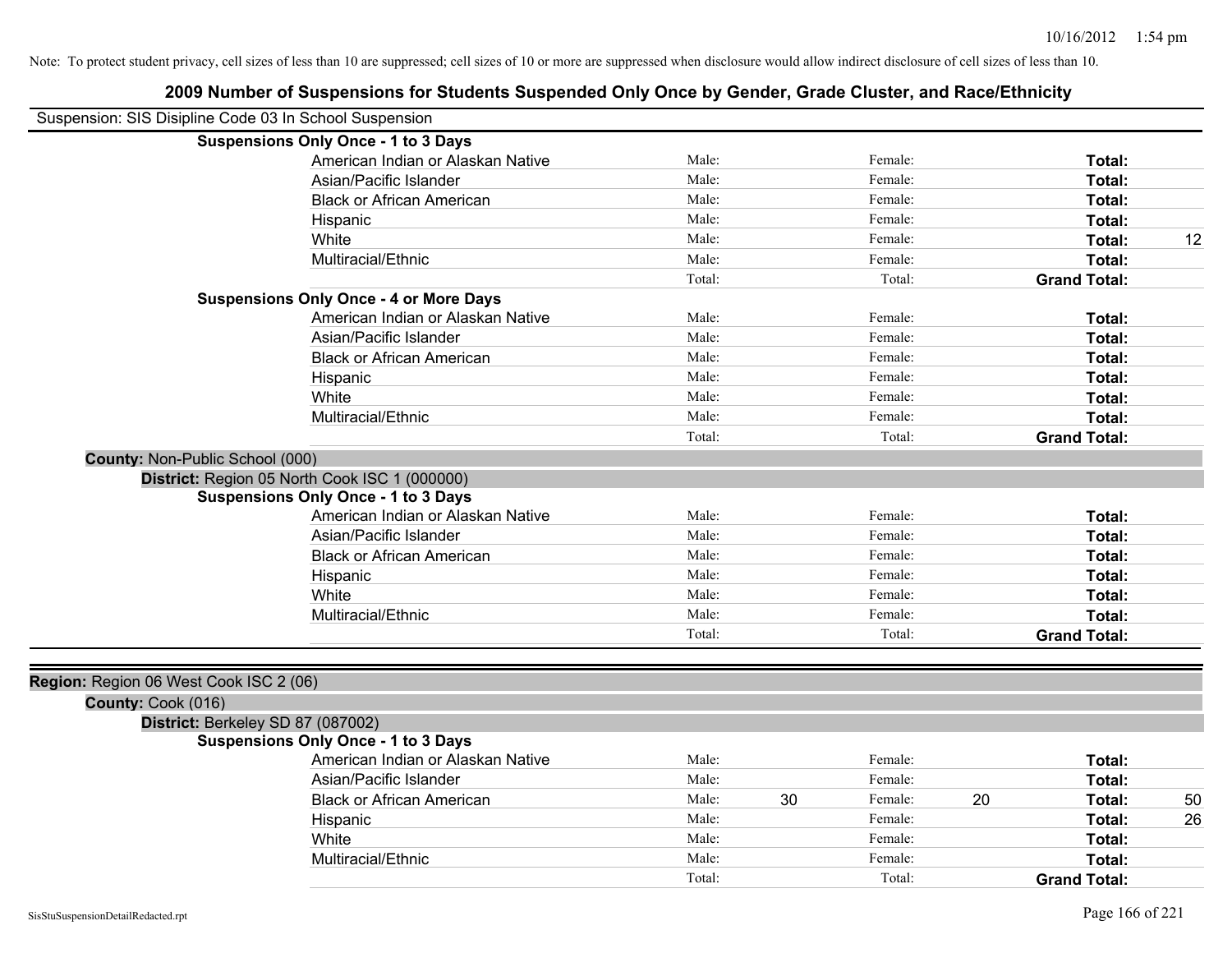| Suspension: SIS Disipline Code 03 In School Suspension |                                                   |        |    |         |                     |    |
|--------------------------------------------------------|---------------------------------------------------|--------|----|---------|---------------------|----|
| District: Berwyn North SD 98 (098002)                  |                                                   |        |    |         |                     |    |
|                                                        | <b>Suspensions Only Once - 1 to 3 Days</b>        |        |    |         |                     |    |
|                                                        | American Indian or Alaskan Native                 | Male:  |    | Female: | Total:              |    |
|                                                        | Asian/Pacific Islander                            | Male:  |    | Female: | Total:              |    |
|                                                        | <b>Black or African American</b>                  | Male:  |    | Female: | Total:              |    |
|                                                        | Hispanic                                          | Male:  |    | Female: | Total:              | 12 |
|                                                        | White                                             | Male:  |    | Female: | Total:              |    |
|                                                        | Multiracial/Ethnic                                | Male:  |    | Female: | Total:              |    |
|                                                        |                                                   | Total: |    | Total:  | <b>Grand Total:</b> |    |
| District: Berwyn South SD 100 (100002)                 |                                                   |        |    |         |                     |    |
|                                                        | <b>Suspensions Only Once - 1 to 3 Days</b>        |        |    |         |                     |    |
|                                                        | American Indian or Alaskan Native                 | Male:  |    | Female: | Total:              |    |
|                                                        | Asian/Pacific Islander                            | Male:  |    | Female: | Total:              |    |
|                                                        | <b>Black or African American</b>                  | Male:  |    | Female: | Total:              |    |
|                                                        | Hispanic                                          | Male:  | 27 | Female: | 11<br>Total:        | 38 |
|                                                        | White                                             | Male:  |    | Female: | Total:              | 13 |
|                                                        | Multiracial/Ethnic                                | Male:  |    | Female: | Total:              |    |
|                                                        |                                                   | Total: |    | Total:  | <b>Grand Total:</b> |    |
|                                                        | <b>Suspensions Only Once - 4 or More Days</b>     |        |    |         |                     |    |
|                                                        | American Indian or Alaskan Native                 | Male:  |    | Female: | Total:              |    |
|                                                        | Asian/Pacific Islander                            | Male:  |    | Female: | Total:              |    |
|                                                        | <b>Black or African American</b>                  | Male:  |    | Female: | Total:              |    |
|                                                        | Hispanic                                          | Male:  |    | Female: | Total:              |    |
|                                                        | White                                             | Male:  |    | Female: | Total:              |    |
|                                                        | Multiracial/Ethnic                                | Male:  |    | Female: | Total:              |    |
|                                                        |                                                   | Total: |    | Total:  | <b>Grand Total:</b> |    |
|                                                        | District: Brookfield Lagrange Park SD 95 (095002) |        |    |         |                     |    |
|                                                        | <b>Suspensions Only Once - 1 to 3 Days</b>        |        |    |         |                     |    |
|                                                        | American Indian or Alaskan Native                 | Male:  |    | Female: | Total:              |    |
|                                                        | Asian/Pacific Islander                            | Male:  |    | Female: | Total:              |    |
|                                                        | <b>Black or African American</b>                  | Male:  |    | Female: | Total:              |    |
|                                                        | Hispanic                                          | Male:  |    | Female: | Total:              |    |
|                                                        | White                                             | Male:  |    | Female: | Total:              |    |
|                                                        | Multiracial/Ethnic                                | Male:  |    | Female: | Total:              |    |
|                                                        |                                                   | Total: |    | Total:  | <b>Grand Total:</b> | 13 |
| <b>District: Cicero SD 99 (099002)</b>                 |                                                   |        |    |         |                     |    |
|                                                        | <b>Suspensions Only Once - 1 to 3 Days</b>        |        |    |         |                     |    |
|                                                        | American Indian or Alaskan Native                 | Male:  |    | Female: | Total:              |    |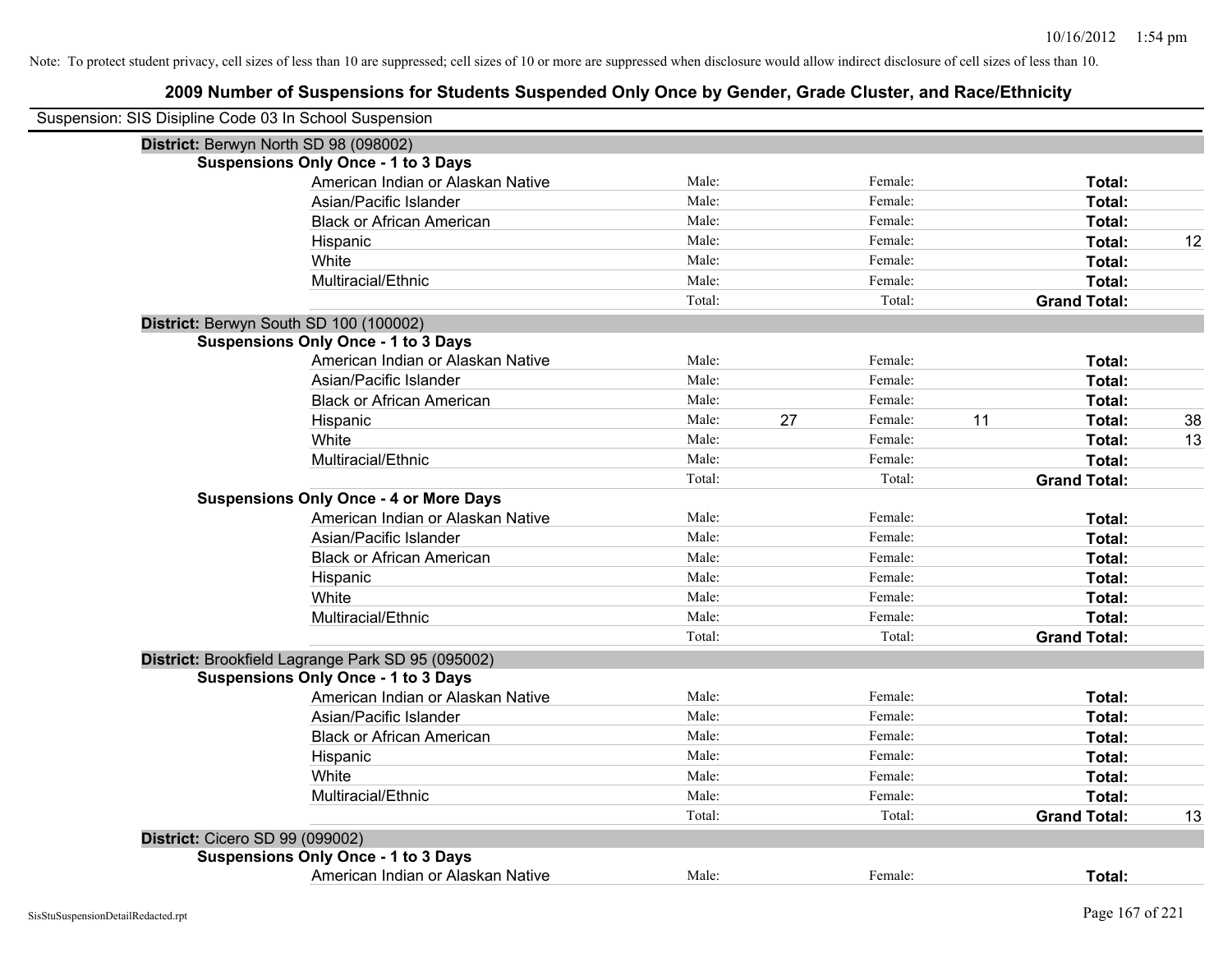| Suspension: SIS Disipline Code 03 In School Suspension |                                               |        |     |         |     |                     |     |
|--------------------------------------------------------|-----------------------------------------------|--------|-----|---------|-----|---------------------|-----|
|                                                        | Asian/Pacific Islander                        | Male:  |     | Female: |     | Total:              |     |
|                                                        | <b>Black or African American</b>              | Male:  | 12  | Female: | 14  | Total:              | 26  |
|                                                        | Hispanic                                      | Male:  | 356 | Female: | 189 | Total:              | 545 |
|                                                        | White                                         | Male:  |     | Female: |     | Total:              | 20  |
|                                                        | Multiracial/Ethnic                            | Male:  |     | Female: |     | Total:              |     |
|                                                        |                                               | Total: |     | Total:  |     | <b>Grand Total:</b> |     |
|                                                        | <b>Suspensions Only Once - 4 or More Days</b> |        |     |         |     |                     |     |
|                                                        | American Indian or Alaskan Native             | Male:  |     | Female: |     | Total:              |     |
|                                                        | Asian/Pacific Islander                        | Male:  |     | Female: |     | Total:              |     |
|                                                        | <b>Black or African American</b>              | Male:  |     | Female: |     | Total:              |     |
|                                                        | Hispanic                                      | Male:  |     | Female: |     | Total:              |     |
|                                                        | White                                         | Male:  |     | Female: |     | Total:              |     |
|                                                        | Multiracial/Ethnic                            | Male:  |     | Female: |     | Total:              |     |
|                                                        |                                               | Total: |     | Total:  |     | <b>Grand Total:</b> |     |
|                                                        | District: Elmwood Park CUSD 401 (401026)      |        |     |         |     |                     |     |
|                                                        | <b>Suspensions Only Once - 1 to 3 Days</b>    |        |     |         |     |                     |     |
|                                                        | American Indian or Alaskan Native             | Male:  |     | Female: |     | Total:              |     |
|                                                        | Asian/Pacific Islander                        | Male:  |     | Female: |     | Total:              |     |
|                                                        | <b>Black or African American</b>              | Male:  |     | Female: |     | Total:              |     |
|                                                        | Hispanic                                      | Male:  | 25  | Female: | 13  | Total:              | 38  |
|                                                        | White                                         | Male:  | 37  | Female: | 22  | Total:              | 59  |
|                                                        | Multiracial/Ethnic                            | Male:  |     | Female: |     | Total:              |     |
|                                                        |                                               | Total: |     | Total:  |     | <b>Grand Total:</b> | 107 |
|                                                        | <b>Suspensions Only Once - 4 or More Days</b> |        |     |         |     |                     |     |
|                                                        | American Indian or Alaskan Native             | Male:  |     | Female: |     | Total:              |     |
|                                                        | Asian/Pacific Islander                        | Male:  |     | Female: |     | Total:              |     |
|                                                        | <b>Black or African American</b>              | Male:  |     | Female: |     | Total:              |     |
|                                                        | Hispanic                                      | Male:  |     | Female: |     | Total:              |     |
|                                                        | White                                         | Male:  |     | Female: |     | Total:              |     |
|                                                        | Multiracial/Ethnic                            | Male:  |     | Female: |     | Total:              |     |
|                                                        |                                               | Total: |     | Total:  |     | <b>Grand Total:</b> |     |
|                                                        | District: Forest Park SD 91 (091002)          |        |     |         |     |                     |     |
|                                                        | <b>Suspensions Only Once - 1 to 3 Days</b>    |        |     |         |     |                     |     |
|                                                        | American Indian or Alaskan Native             | Male:  |     | Female: |     | Total:              |     |
|                                                        | Asian/Pacific Islander                        | Male:  |     | Female: |     | Total:              |     |
|                                                        | <b>Black or African American</b>              | Male:  |     | Female: |     | Total:              | 28  |
|                                                        | Hispanic                                      | Male:  |     | Female: |     | Total:              |     |
|                                                        | White                                         | Male:  |     | Female: |     | Total:              |     |
|                                                        | Multiracial/Ethnic                            | Male:  |     | Female: |     | Total:              |     |
| SisStuSuspensionDetailRedacted.rpt                     |                                               |        |     |         |     | Page 168 of 221     |     |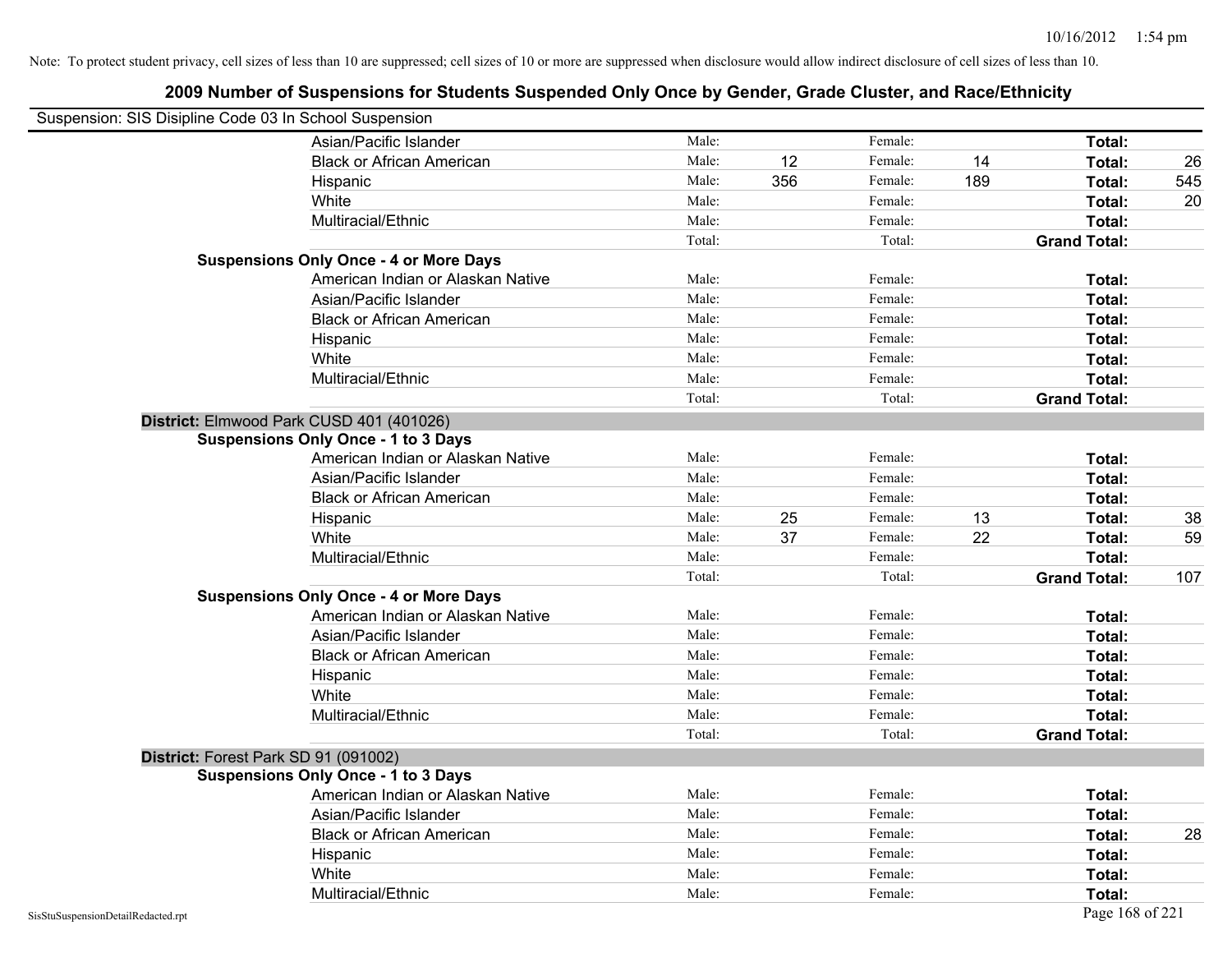# **2009 Number of Suspensions for Students Suspended Only Once by Gender, Grade Cluster, and Race/Ethnicity**

|                                     | Suspension: SIS Disipline Code 03 In School Suspension |        |     |         |     |                     |     |
|-------------------------------------|--------------------------------------------------------|--------|-----|---------|-----|---------------------|-----|
|                                     |                                                        | Total: | 33  | Total:  | 12  | <b>Grand Total:</b> | 45  |
| District: Hillside SD 93 (093002)   |                                                        |        |     |         |     |                     |     |
|                                     | <b>Suspensions Only Once - 1 to 3 Days</b>             |        |     |         |     |                     |     |
|                                     | American Indian or Alaskan Native                      | Male:  |     | Female: |     | Total:              |     |
|                                     | Asian/Pacific Islander                                 | Male:  |     | Female: |     | Total:              |     |
|                                     | <b>Black or African American</b>                       | Male:  |     | Female: |     | Total:              | 18  |
|                                     | Hispanic                                               | Male:  |     | Female: |     | Total:              |     |
|                                     | White                                                  | Male:  |     | Female: |     | Total:              |     |
|                                     | Multiracial/Ethnic                                     | Male:  |     | Female: |     | Total:              |     |
|                                     |                                                        | Total: |     | Total:  |     | <b>Grand Total:</b> |     |
|                                     | <b>District: J S Morton HSD 201 (201017)</b>           |        |     |         |     |                     |     |
|                                     | <b>Suspensions Only Once - 1 to 3 Days</b>             |        |     |         |     |                     |     |
|                                     | American Indian or Alaskan Native                      | Male:  |     | Female: |     | Total:              |     |
|                                     | Asian/Pacific Islander                                 | Male:  |     | Female: |     | Total:              |     |
|                                     | <b>Black or African American</b>                       | Male:  | 13  | Female: | 22  | Total:              | 35  |
|                                     | Hispanic                                               | Male:  | 155 | Female: | 138 | Total:              | 293 |
|                                     | White                                                  | Male:  | 22  | Female: | 26  | Total:              | 48  |
|                                     | Multiracial/Ethnic                                     | Male:  |     | Female: |     | Total:              |     |
|                                     |                                                        | Total: |     | Total:  |     | <b>Grand Total:</b> | 392 |
| District: La Grange SD 102 (102002) |                                                        |        |     |         |     |                     |     |
|                                     | <b>Suspensions Only Once - 1 to 3 Days</b>             |        |     |         |     |                     |     |
|                                     | American Indian or Alaskan Native                      | Male:  |     | Female: |     | Total:              |     |
|                                     | Asian/Pacific Islander                                 | Male:  |     | Female: |     | Total:              |     |
|                                     | <b>Black or African American</b>                       | Male:  |     | Female: |     | Total:              |     |
|                                     | Hispanic                                               | Male:  |     | Female: |     | Total:              |     |
|                                     | White                                                  | Male:  |     | Female: |     | Total:              | 18  |
|                                     | Multiracial/Ethnic                                     | Male:  |     | Female: |     | Total:              |     |
|                                     |                                                        | Total: |     | Total:  |     | <b>Grand Total:</b> | 36  |
|                                     | District: La Grange SD 105 South (105002)              |        |     |         |     |                     |     |
|                                     | <b>Suspensions Only Once - 1 to 3 Days</b>             |        |     |         |     |                     |     |
|                                     | American Indian or Alaskan Native                      | Male:  |     | Female: |     | Total:              |     |
|                                     | Asian/Pacific Islander                                 | Male:  |     | Female: |     | Total:              |     |
|                                     | <b>Black or African American</b>                       | Male:  |     | Female: |     | Total:              |     |
|                                     | Hispanic                                               | Male:  |     | Female: |     | Total:              |     |
|                                     | White                                                  | Male:  |     | Female: |     | <b>Total:</b>       |     |
|                                     | Multiracial/Ethnic                                     | Male:  |     | Female: |     | Total:              |     |
|                                     |                                                        | Total: |     | Total:  |     | <b>Grand Total:</b> |     |
|                                     |                                                        |        |     |         |     |                     |     |

**District:** LaGrange Highlands SD 106 (106002)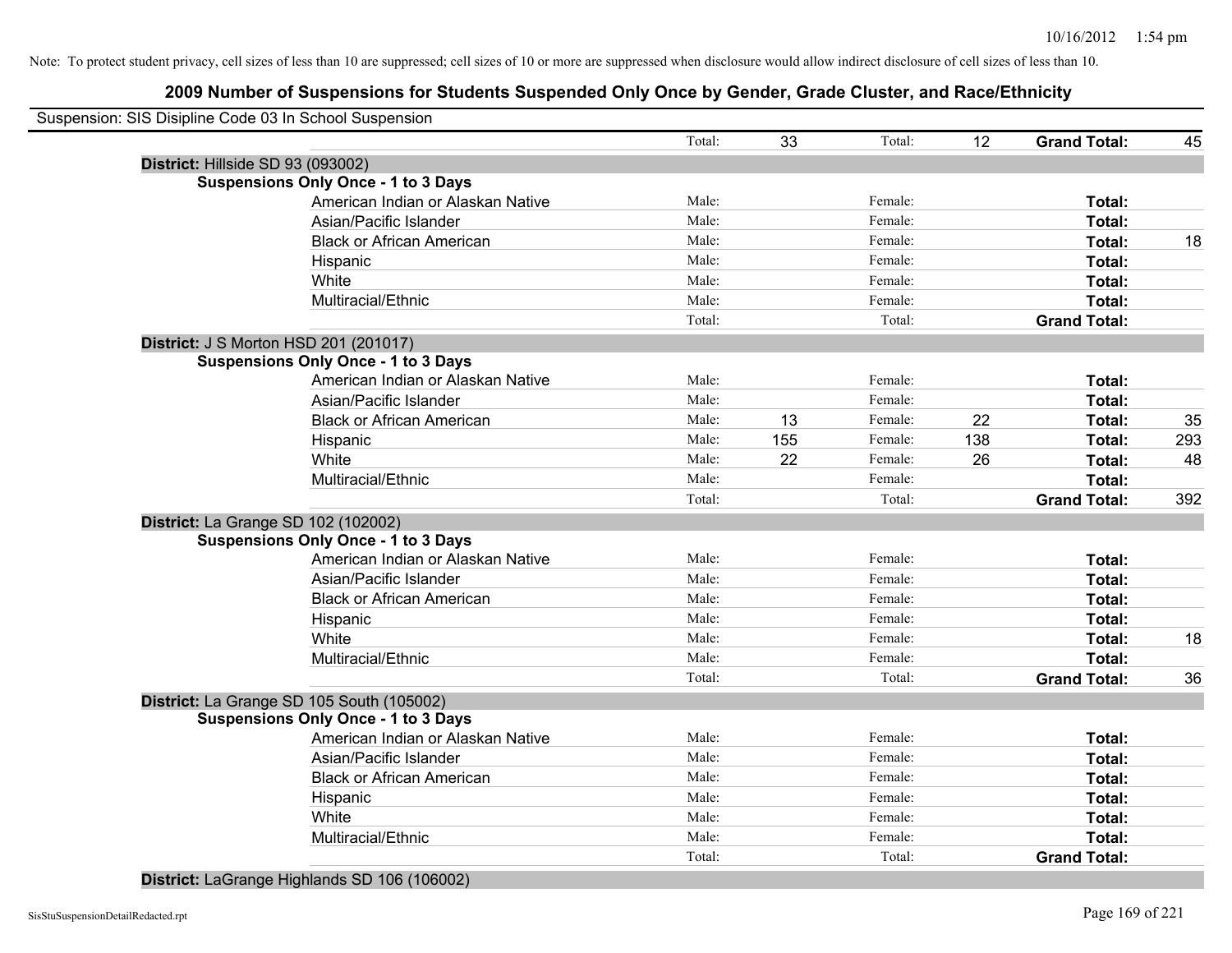| Suspension: SIS Disipline Code 03 In School Suspension |                                               |        |    |         |    |                     |     |
|--------------------------------------------------------|-----------------------------------------------|--------|----|---------|----|---------------------|-----|
|                                                        | <b>Suspensions Only Once - 1 to 3 Days</b>    |        |    |         |    |                     |     |
|                                                        | American Indian or Alaskan Native             | Male:  |    | Female: |    | Total:              |     |
|                                                        | Asian/Pacific Islander                        | Male:  |    | Female: |    | Total:              |     |
|                                                        | <b>Black or African American</b>              | Male:  |    | Female: |    | Total:              |     |
|                                                        | Hispanic                                      | Male:  |    | Female: |    | Total:              |     |
|                                                        | White                                         | Male:  |    | Female: |    | Total:              |     |
|                                                        | Multiracial/Ethnic                            | Male:  |    | Female: |    | Total:              |     |
|                                                        |                                               | Total: |    | Total:  |    | <b>Grand Total:</b> |     |
| District: Lyons SD 103 (103002)                        |                                               |        |    |         |    |                     |     |
|                                                        | <b>Suspensions Only Once - 1 to 3 Days</b>    |        |    |         |    |                     |     |
|                                                        | American Indian or Alaskan Native             | Male:  |    | Female: |    | Total:              |     |
|                                                        | Asian/Pacific Islander                        | Male:  |    | Female: |    | Total:              |     |
|                                                        | <b>Black or African American</b>              | Male:  |    | Female: |    | Total:              |     |
|                                                        | Hispanic                                      | Male:  |    | Female: |    | Total:              |     |
|                                                        | White                                         | Male:  |    | Female: |    | Total:              |     |
|                                                        | Multiracial/Ethnic                            | Male:  |    | Female: |    | Total:              |     |
|                                                        |                                               | Total: |    | Total:  |    | <b>Grand Total:</b> |     |
|                                                        | <b>Suspensions Only Once - 4 or More Days</b> |        |    |         |    |                     |     |
|                                                        | American Indian or Alaskan Native             | Male:  |    | Female: |    | Total:              |     |
|                                                        | Asian/Pacific Islander                        | Male:  |    | Female: |    | Total:              |     |
|                                                        | <b>Black or African American</b>              | Male:  |    | Female: |    | Total:              |     |
|                                                        | Hispanic                                      | Male:  |    | Female: |    | Total:              |     |
|                                                        | White                                         | Male:  |    | Female: |    | Total:              |     |
|                                                        | Multiracial/Ethnic                            | Male:  |    | Female: |    | Total:              |     |
|                                                        |                                               | Total: |    | Total:  |    | <b>Grand Total:</b> |     |
|                                                        | District: Lyons Twp HSD 204 (204017)          |        |    |         |    |                     |     |
|                                                        | <b>Suspensions Only Once - 1 to 3 Days</b>    |        |    |         |    |                     |     |
|                                                        | American Indian or Alaskan Native             | Male:  |    | Female: |    | Total:              |     |
|                                                        | Asian/Pacific Islander                        | Male:  |    | Female: |    | Total:              |     |
|                                                        | <b>Black or African American</b>              | Male:  |    | Female: |    | Total:              | 11  |
|                                                        | Hispanic                                      | Male:  | 20 | Female: | 17 | Total:              | 37  |
|                                                        | White                                         | Male:  | 77 | Female: | 27 | Total:              | 104 |
|                                                        | Multiracial/Ethnic                            | Male:  |    | Female: |    | Total:              |     |
|                                                        |                                               | Total: |    | Total:  |    | <b>Grand Total:</b> |     |
| District: Mannheim SD 83 (083002)                      |                                               |        |    |         |    |                     |     |
|                                                        | <b>Suspensions Only Once - 1 to 3 Days</b>    |        |    |         |    |                     |     |
|                                                        | American Indian or Alaskan Native             | Male:  |    | Female: |    | Total:              |     |
|                                                        | Asian/Pacific Islander                        | Male:  |    | Female: |    | Total:              |     |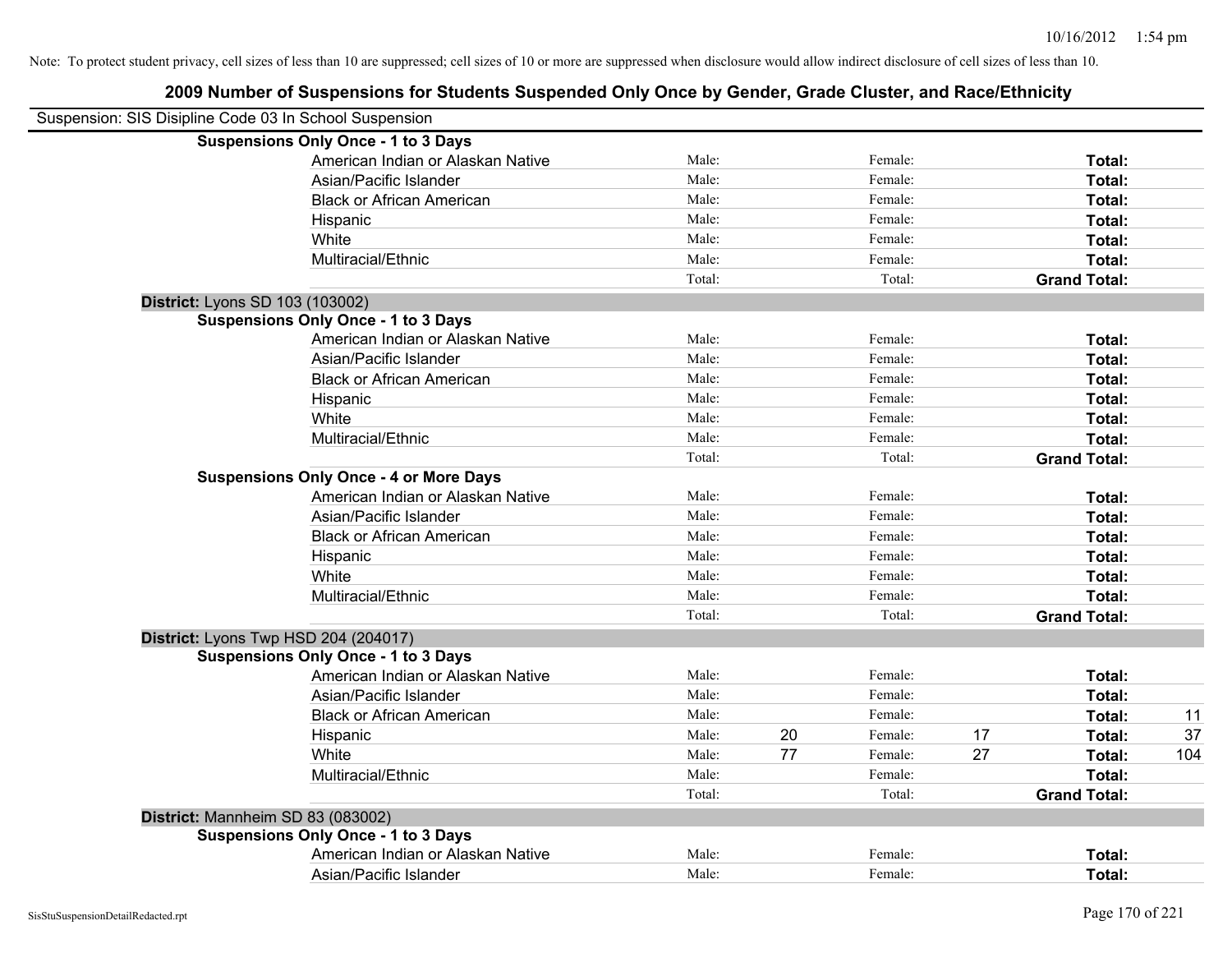| Suspension: SIS Disipline Code 03 In School Suspension |                                                      |        |     |         |    |                     |     |
|--------------------------------------------------------|------------------------------------------------------|--------|-----|---------|----|---------------------|-----|
|                                                        | <b>Black or African American</b>                     | Male:  |     | Female: |    | Total:              |     |
|                                                        | Hispanic                                             | Male:  | 48  | Female: | 37 | Total:              | 85  |
|                                                        | White                                                | Male:  |     | Female: |    | Total:              | 20  |
|                                                        | Multiracial/Ethnic                                   | Male:  |     | Female: |    | Total:              |     |
|                                                        |                                                      | Total: |     | Total:  |    | <b>Grand Total:</b> |     |
|                                                        | District: Maywood-Melrose Park-Broadview 89 (089002) |        |     |         |    |                     |     |
|                                                        | <b>Suspensions Only Once - 1 to 3 Days</b>           |        |     |         |    |                     |     |
|                                                        | American Indian or Alaskan Native                    | Male:  |     | Female: |    | Total:              |     |
|                                                        | Asian/Pacific Islander                               | Male:  |     | Female: |    | Total:              |     |
|                                                        | <b>Black or African American</b>                     | Male:  | 137 | Female: | 79 | Total:              | 216 |
|                                                        | Hispanic                                             | Male:  | 59  | Female: | 27 | Total:              | 86  |
|                                                        | White                                                | Male:  |     | Female: |    | Total:              |     |
|                                                        | Multiracial/Ethnic                                   | Male:  |     | Female: |    | Total:              |     |
|                                                        |                                                      | Total: |     | Total:  |    | <b>Grand Total:</b> |     |
| District: Norridge SD 80 (080002)                      |                                                      |        |     |         |    |                     |     |
|                                                        | <b>Suspensions Only Once - 1 to 3 Days</b>           |        |     |         |    |                     |     |
|                                                        | American Indian or Alaskan Native                    | Male:  |     | Female: |    | Total:              |     |
|                                                        | Asian/Pacific Islander                               | Male:  |     | Female: |    | Total:              |     |
|                                                        | <b>Black or African American</b>                     | Male:  |     | Female: |    | Total:              |     |
|                                                        | Hispanic                                             | Male:  |     | Female: |    | Total:              |     |
|                                                        | White                                                | Male:  |     | Female: |    | Total:              |     |
|                                                        | Multiracial/Ethnic                                   | Male:  |     | Female: |    | Total:              |     |
|                                                        |                                                      | Total: |     | Total:  |    | <b>Grand Total:</b> | 12  |
|                                                        | District: Oak Park - River Forest SD 200 (200013)    |        |     |         |    |                     |     |
|                                                        | <b>Suspensions Only Once - 1 to 3 Days</b>           |        |     |         |    |                     |     |
|                                                        | American Indian or Alaskan Native                    | Male:  |     | Female: |    | Total:              |     |
|                                                        | Asian/Pacific Islander                               | Male:  |     | Female: |    | Total:              |     |
|                                                        | <b>Black or African American</b>                     | Male:  | 29  | Female: | 21 | Total:              | 50  |
|                                                        | Hispanic                                             | Male:  |     | Female: |    | Total:              |     |
|                                                        | White                                                | Male:  |     | Female: |    | Total:              | 17  |
|                                                        | Multiracial/Ethnic                                   | Male:  |     | Female: |    | Total:              |     |
|                                                        |                                                      | Total: |     | Total:  |    | <b>Grand Total:</b> |     |
|                                                        | <b>Suspensions Only Once - 4 or More Days</b>        |        |     |         |    |                     |     |
|                                                        | American Indian or Alaskan Native                    | Male:  |     | Female: |    | Total:              |     |
|                                                        | Asian/Pacific Islander                               | Male:  |     | Female: |    | Total:              |     |
|                                                        | <b>Black or African American</b>                     | Male:  |     | Female: |    | Total:              |     |
|                                                        | Hispanic                                             | Male:  |     | Female: |    | Total:              |     |
|                                                        | White                                                | Male:  |     | Female: |    | Total:              |     |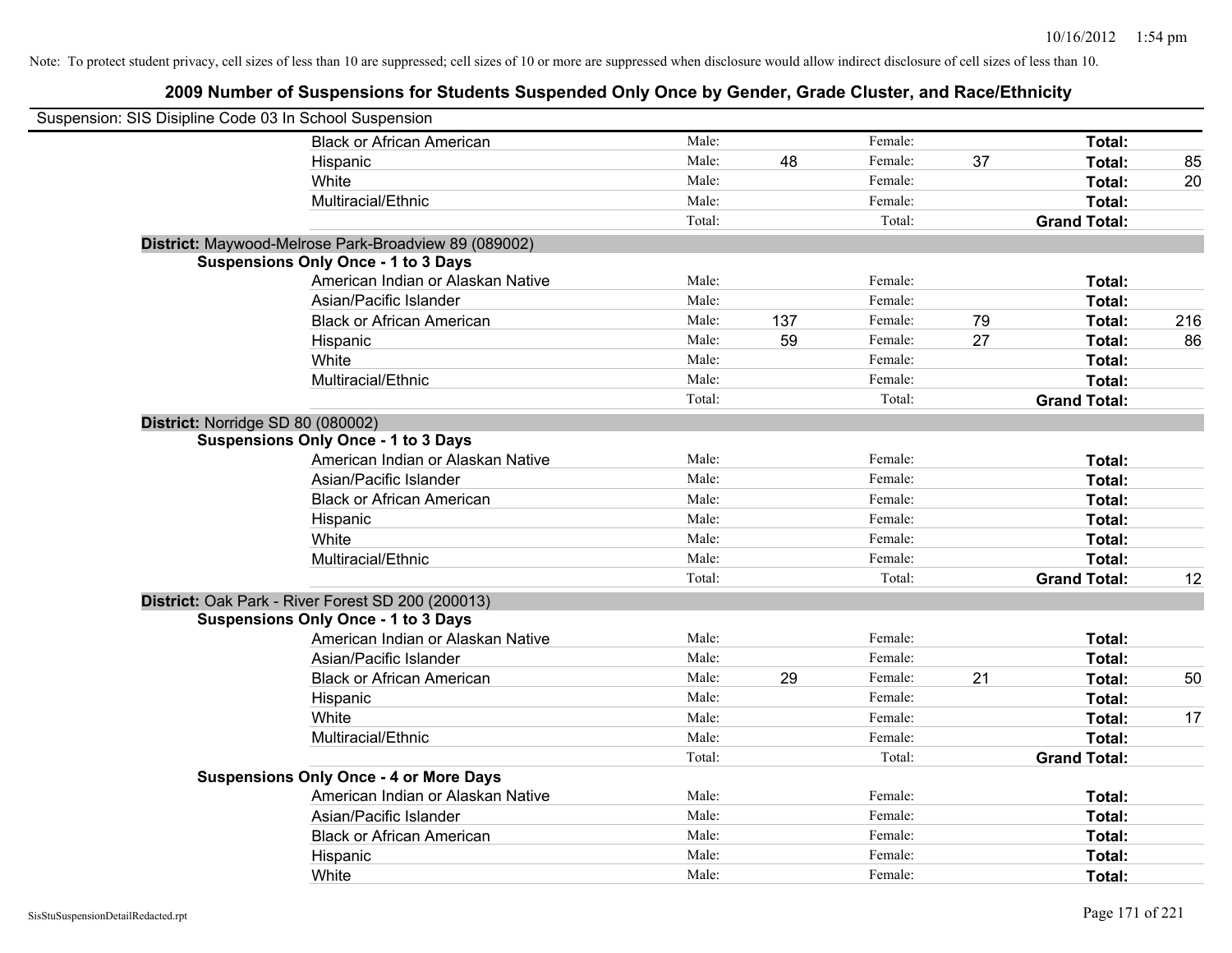| Suspension: SIS Disipline Code 03 In School Suspension |                                               |        |    |         |    |                     |    |
|--------------------------------------------------------|-----------------------------------------------|--------|----|---------|----|---------------------|----|
|                                                        | Multiracial/Ethnic                            | Male:  |    | Female: |    | Total:              |    |
|                                                        |                                               | Total: |    | Total:  |    | <b>Grand Total:</b> |    |
|                                                        | District: Oak Park ESD 97 (097002)            |        |    |         |    |                     |    |
|                                                        | <b>Suspensions Only Once - 1 to 3 Days</b>    |        |    |         |    |                     |    |
|                                                        | American Indian or Alaskan Native             | Male:  |    | Female: |    | Total:              |    |
|                                                        | Asian/Pacific Islander                        | Male:  |    | Female: |    | Total:              |    |
|                                                        | <b>Black or African American</b>              | Male:  | 30 | Female: | 20 | Total:              | 50 |
|                                                        | Hispanic                                      | Male:  |    | Female: |    | Total:              |    |
|                                                        | White                                         | Male:  |    | Female: |    | Total:              | 32 |
|                                                        | Multiracial/Ethnic                            | Male:  |    | Female: |    | Total:              |    |
|                                                        |                                               | Total: |    | Total:  |    | <b>Grand Total:</b> |    |
|                                                        | <b>Suspensions Only Once - 4 or More Days</b> |        |    |         |    |                     |    |
|                                                        | American Indian or Alaskan Native             | Male:  |    | Female: |    | Total:              |    |
|                                                        | Asian/Pacific Islander                        | Male:  |    | Female: |    | Total:              |    |
|                                                        | <b>Black or African American</b>              | Male:  |    | Female: |    | Total:              |    |
|                                                        | Hispanic                                      | Male:  |    | Female: |    | Total:              |    |
|                                                        | White                                         | Male:  |    | Female: |    | Total:              |    |
|                                                        | Multiracial/Ethnic                            | Male:  |    | Female: |    | Total:              |    |
|                                                        |                                               | Total: |    | Total:  |    | <b>Grand Total:</b> |    |
|                                                        | District: Pennoyer SD 79 (079002)             |        |    |         |    |                     |    |
|                                                        | <b>Suspensions Only Once - 1 to 3 Days</b>    |        |    |         |    |                     |    |
|                                                        | American Indian or Alaskan Native             | Male:  |    | Female: |    | Total:              |    |
|                                                        | Asian/Pacific Islander                        | Male:  |    | Female: |    | Total:              |    |
|                                                        | <b>Black or African American</b>              | Male:  |    | Female: |    | Total:              |    |
|                                                        | Hispanic                                      | Male:  |    | Female: |    | Total:              |    |
|                                                        | White                                         | Male:  |    | Female: |    | Total:              |    |
|                                                        | Multiracial/Ethnic                            | Male:  |    | Female: |    | Total:              |    |
|                                                        |                                               | Total: |    | Total:  |    | <b>Grand Total:</b> |    |
|                                                        | District: Pleasantdale SD 107 (107002)        |        |    |         |    |                     |    |
|                                                        | <b>Suspensions Only Once - 1 to 3 Days</b>    |        |    |         |    |                     |    |
|                                                        | American Indian or Alaskan Native             | Male:  |    | Female: |    | Total:              |    |
|                                                        | Asian/Pacific Islander                        | Male:  |    | Female: |    | Total:              |    |
|                                                        | <b>Black or African American</b>              | Male:  |    | Female: |    | Total:              |    |
|                                                        | Hispanic                                      | Male:  |    | Female: |    | Total:              |    |
|                                                        | White                                         | Male:  |    | Female: |    | Total:              |    |
|                                                        | Multiracial/Ethnic                            | Male:  |    | Female: |    | Total:              |    |
|                                                        |                                               | Total: |    | Total:  |    | <b>Grand Total:</b> |    |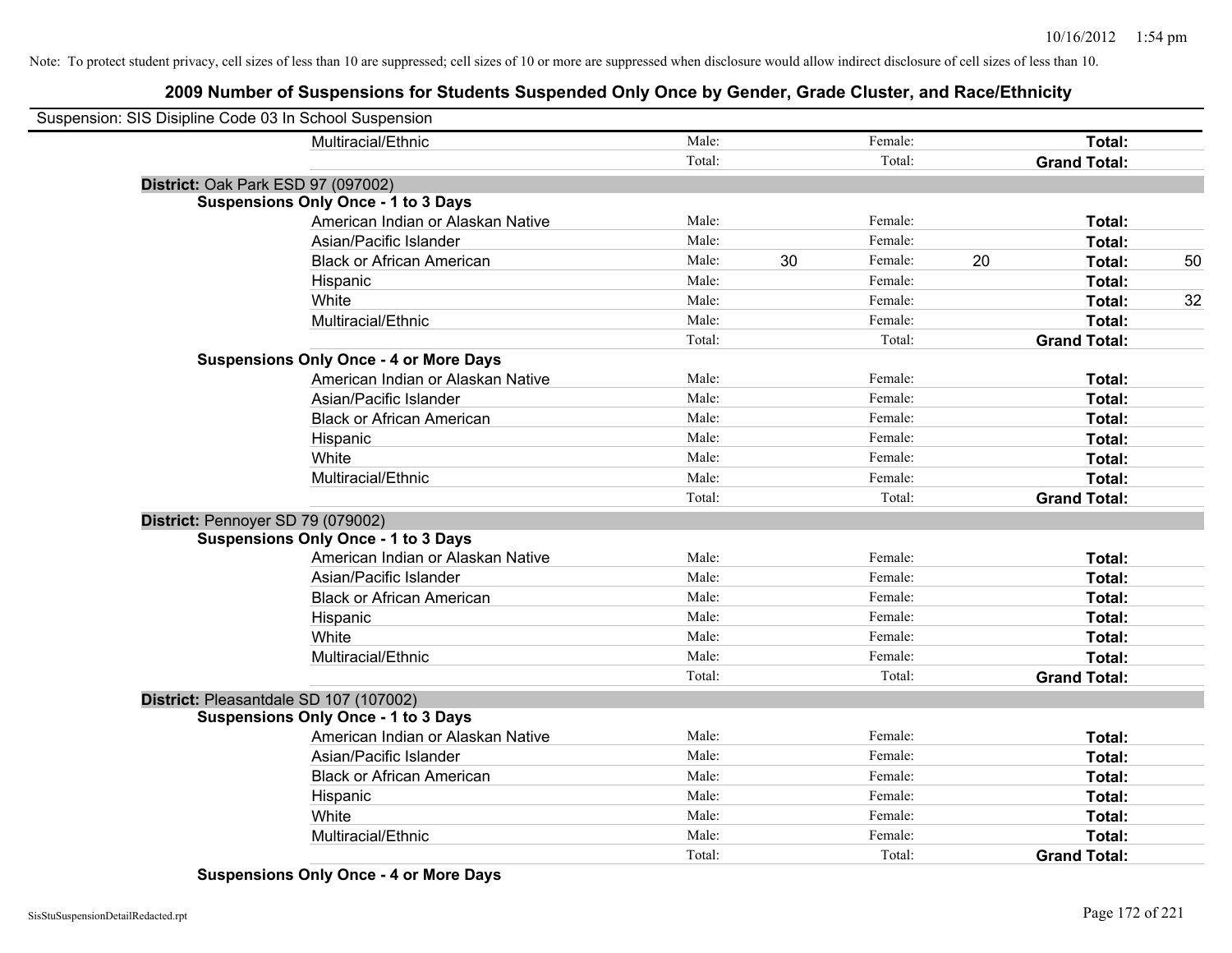| Suspension: SIS Disipline Code 03 In School Suspension |        |     |         |     |                     |     |
|--------------------------------------------------------|--------|-----|---------|-----|---------------------|-----|
| American Indian or Alaskan Native                      | Male:  |     | Female: |     | Total:              |     |
| Asian/Pacific Islander                                 | Male:  |     | Female: |     | Total:              |     |
| <b>Black or African American</b>                       | Male:  |     | Female: |     | Total:              |     |
| Hispanic                                               | Male:  |     | Female: |     | Total:              |     |
| White                                                  | Male:  |     | Female: |     | Total:              |     |
| Multiracial/Ethnic                                     | Male:  |     | Female: |     | Total:              |     |
|                                                        | Total: |     | Total:  |     | <b>Grand Total:</b> |     |
| District: Proviso Twp HSD 209 (209017)                 |        |     |         |     |                     |     |
| <b>Suspensions Only Once - 1 to 3 Days</b>             |        |     |         |     |                     |     |
| American Indian or Alaskan Native                      | Male:  |     | Female: |     | Total:              |     |
| Asian/Pacific Islander                                 | Male:  |     | Female: |     | Total:              |     |
| <b>Black or African American</b>                       | Male:  | 273 | Female: | 202 | Total:              | 475 |
| Hispanic                                               | Male:  | 77  | Female: | 62  | Total:              | 139 |
| White                                                  | Male:  |     | Female: |     | Total:              | 18  |
| Multiracial/Ethnic                                     | Male:  |     | Female: |     | Total:              |     |
|                                                        | Total: |     | Total:  |     | <b>Grand Total:</b> |     |
| <b>Suspensions Only Once - 4 or More Days</b>          |        |     |         |     |                     |     |
| American Indian or Alaskan Native                      | Male:  |     | Female: |     | Total:              |     |
| Asian/Pacific Islander                                 | Male:  |     | Female: |     | Total:              |     |
| <b>Black or African American</b>                       | Male:  |     | Female: |     | Total:              |     |
| Hispanic                                               | Male:  |     | Female: |     | Total:              |     |
| White                                                  | Male:  |     | Female: |     | Total:              |     |
| Multiracial/Ethnic                                     | Male:  |     | Female: |     | Total:              |     |
|                                                        | Total: |     | Total:  |     | <b>Grand Total:</b> |     |
| <b>District: Rhodes SD 84-5 (084502)</b>               |        |     |         |     |                     |     |
| <b>Suspensions Only Once - 1 to 3 Days</b>             |        |     |         |     |                     |     |
| American Indian or Alaskan Native                      | Male:  |     | Female: |     | Total:              |     |
| Asian/Pacific Islander                                 | Male:  |     | Female: |     | Total:              |     |
| <b>Black or African American</b>                       | Male:  |     | Female: |     | Total:              |     |
| Hispanic                                               | Male:  |     | Female: |     | Total:              | 18  |
| White                                                  | Male:  |     | Female: |     | Total:              |     |
| Multiracial/Ethnic                                     | Male:  |     | Female: |     | Total:              |     |
|                                                        | Total: |     | Total:  |     | <b>Grand Total:</b> |     |
| <b>Suspensions Only Once - 4 or More Days</b>          |        |     |         |     |                     |     |
| American Indian or Alaskan Native                      | Male:  |     | Female: |     | Total:              |     |
| Asian/Pacific Islander                                 | Male:  |     | Female: |     | Total:              |     |
| <b>Black or African American</b>                       | Male:  |     | Female: |     | Total:              |     |
| Hispanic                                               | Male:  |     | Female: |     | Total:              |     |
| White                                                  | Male:  |     | Female: |     | Total:              |     |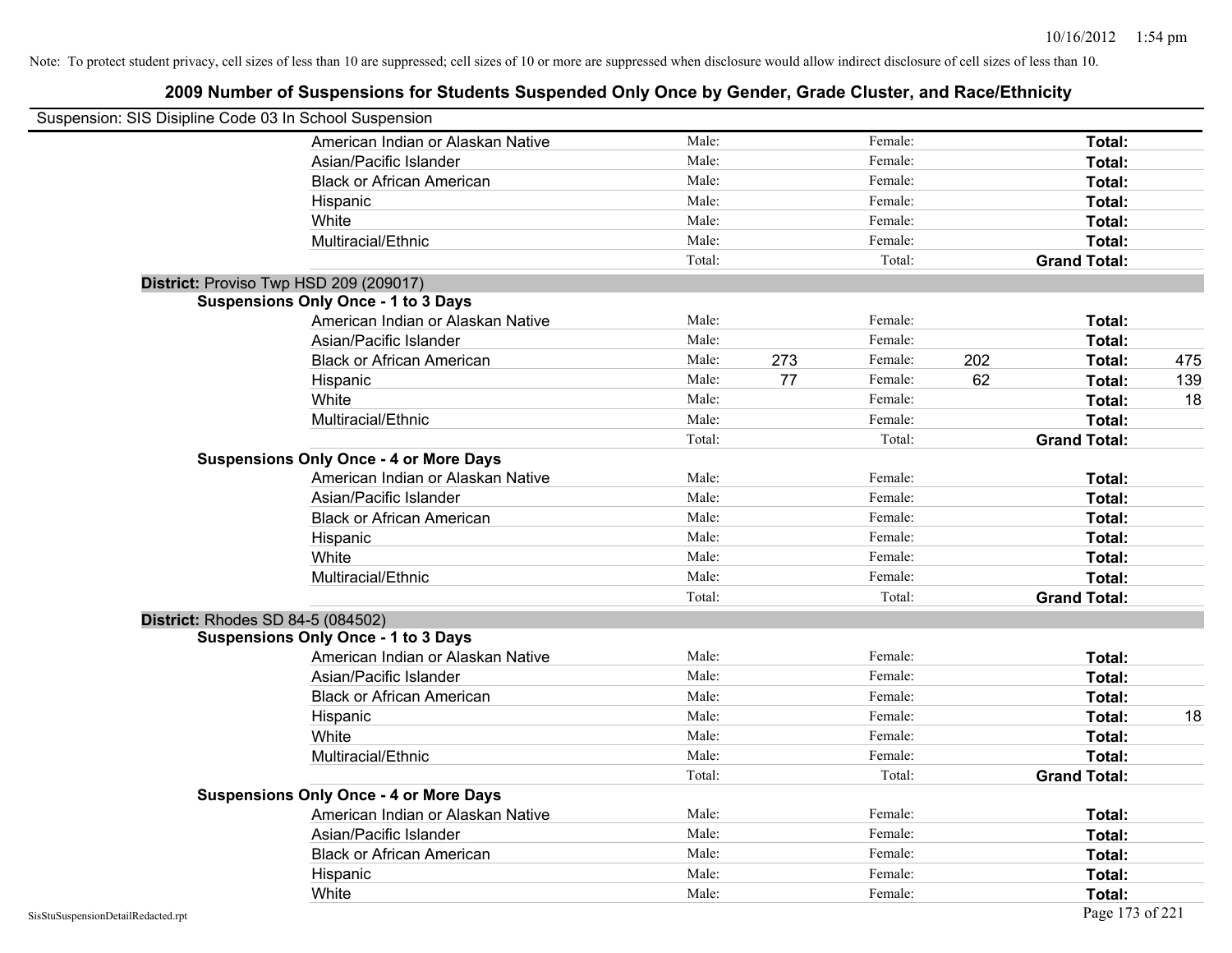# **2009 Number of Suspensions for Students Suspended Only Once by Gender, Grade Cluster, and Race/Ethnicity**

| Suspension: SIS Disipline Code 03 In School Suspension |        |         |                     |    |
|--------------------------------------------------------|--------|---------|---------------------|----|
| Multiracial/Ethnic                                     | Male:  | Female: | Total:              |    |
|                                                        | Total: | Total:  | <b>Grand Total:</b> |    |
| District: River Forest SD 90 (090002)                  |        |         |                     |    |
| <b>Suspensions Only Once - 1 to 3 Days</b>             |        |         |                     |    |
| American Indian or Alaskan Native                      | Male:  | Female: | Total:              |    |
| Asian/Pacific Islander                                 | Male:  | Female: | <b>Total:</b>       |    |
| <b>Black or African American</b>                       | Male:  | Female: | Total:              |    |
| Hispanic                                               | Male:  | Female: | Total:              |    |
| White                                                  | Male:  | Female: | Total:              | 13 |
| Multiracial/Ethnic                                     | Male:  | Female: | Total:              |    |
|                                                        | Total: | Total:  | <b>Grand Total:</b> |    |
| District: River Grove SD 85-5 (085502)                 |        |         |                     |    |
| <b>Suspensions Only Once - 1 to 3 Days</b>             |        |         |                     |    |
| American Indian or Alaskan Native                      | Male:  | Female: | Total:              |    |
| Asian/Pacific Islander                                 | Male:  | Female: | Total:              |    |
| <b>Black or African American</b>                       | Male:  | Female: | Total:              |    |
| Hispanic                                               | Male:  | Female: | Total:              |    |
| White                                                  | Male:  | Female: | Total:              | 16 |
| Multiracial/Ethnic                                     | Male:  | Female: | Total:              |    |
|                                                        | Total: | Total:  | <b>Grand Total:</b> |    |
| <b>Suspensions Only Once - 4 or More Days</b>          |        |         |                     |    |
| American Indian or Alaskan Native                      | Male:  | Female: | Total:              |    |
| Asian/Pacific Islander                                 | Male:  | Female: | Total:              |    |
| <b>Black or African American</b>                       | Male:  | Female: | Total:              |    |
| Hispanic                                               | Male:  | Female: | Total:              |    |
| White                                                  | Male:  | Female: | Total:              |    |
| Multiracial/Ethnic                                     | Male:  | Female: | Total:              |    |
|                                                        | Total: | Total:  | <b>Grand Total:</b> |    |
| District: Riverside SD 96 (096002)                     |        |         |                     |    |
| <b>Suspensions Only Once - 1 to 3 Days</b>             |        |         |                     |    |
| American Indian or Alaskan Native                      | Male:  | Female: | Total:              |    |
| Asian/Pacific Islander                                 | Male:  | Female: | Total:              |    |
| <b>Black or African American</b>                       | Male:  | Female: | Total:              |    |
| Hispanic                                               | Male:  | Female: | Total:              |    |
| White                                                  | Male:  | Female: | Total:              | 14 |
| Multiracial/Ethnic                                     | Male:  | Female: | Total:              |    |
|                                                        | Total: | Total:  | <b>Grand Total:</b> |    |
|                                                        |        |         |                     |    |

**District:** Schiller Park SD 81 (081002)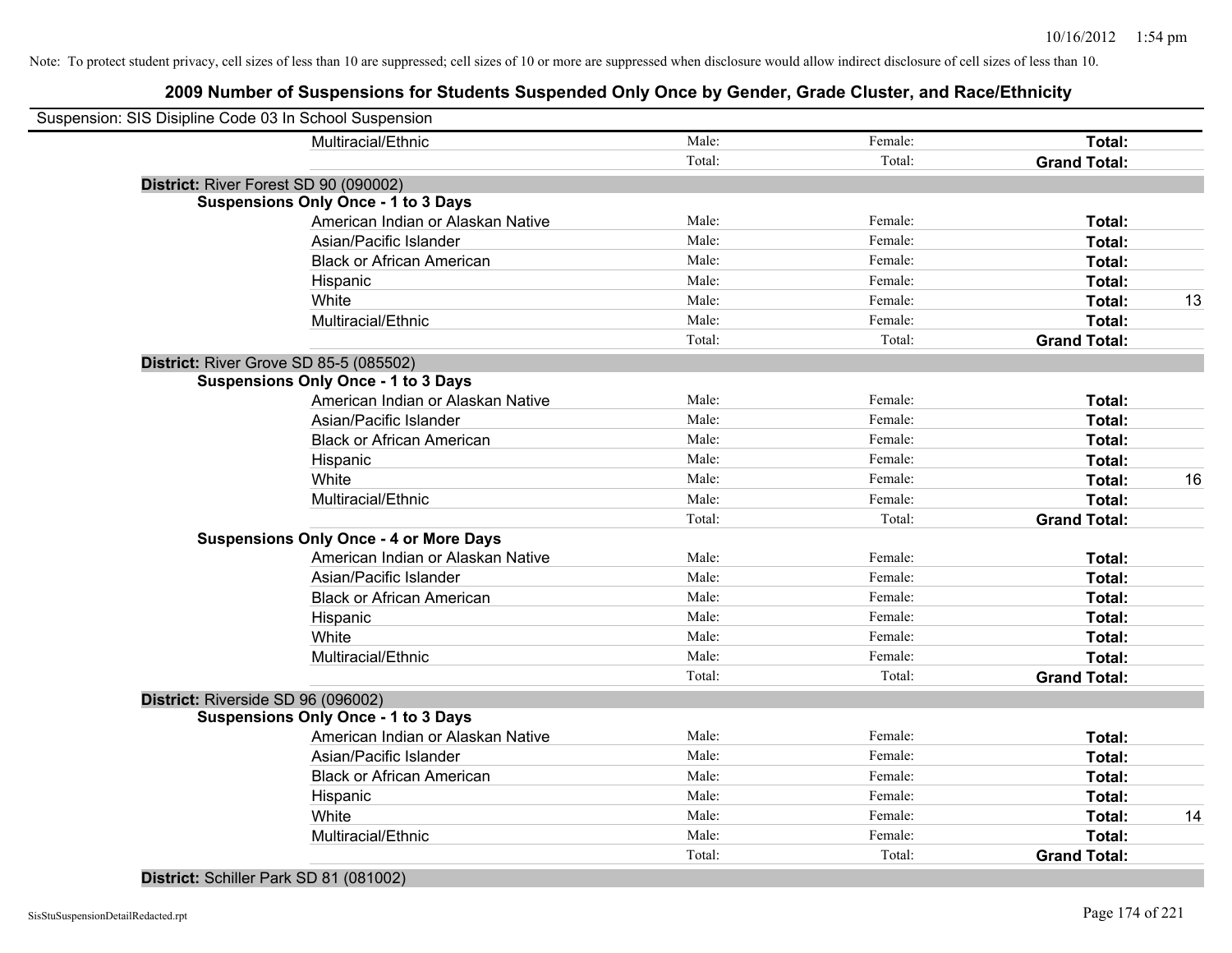# **2009 Number of Suspensions for Students Suspended Only Once by Gender, Grade Cluster, and Race/Ethnicity**

| Suspension: SIS Disipline Code 03 In School Suspension |                                                     |        |         |                     |
|--------------------------------------------------------|-----------------------------------------------------|--------|---------|---------------------|
|                                                        | <b>Suspensions Only Once - 1 to 3 Days</b>          |        |         |                     |
|                                                        | American Indian or Alaskan Native                   | Male:  | Female: | Total:              |
|                                                        | Asian/Pacific Islander                              | Male:  | Female: | Total:              |
|                                                        | <b>Black or African American</b>                    | Male:  | Female: | Total:              |
|                                                        | Hispanic                                            | Male:  | Female: | Total:              |
|                                                        | White                                               | Male:  | Female: | Total:              |
|                                                        | Multiracial/Ethnic                                  | Male:  | Female: | <b>Total:</b>       |
|                                                        |                                                     | Total: | Total:  | <b>Grand Total:</b> |
|                                                        | District: Streamwood Behavioral Healthcare (021500) |        |         |                     |
|                                                        | <b>Suspensions Only Once - 1 to 3 Days</b>          |        |         |                     |
|                                                        | American Indian or Alaskan Native                   | Male:  | Female: | Total:              |
|                                                        | Asian/Pacific Islander                              | Male:  | Female: | Total:              |
|                                                        | <b>Black or African American</b>                    | Male:  | Female: | Total:              |
|                                                        | Hispanic                                            | Male:  | Female: | Total:              |
|                                                        | White                                               | Male:  | Female: | Total:              |
|                                                        | Multiracial/Ethnic                                  | Male:  | Female: | Total:              |
|                                                        |                                                     | Total: | Total:  | <b>Grand Total:</b> |
| District: Union Ridge SD 86 (086002)                   |                                                     |        |         |                     |
|                                                        | <b>Suspensions Only Once - 1 to 3 Days</b>          |        |         |                     |
|                                                        | American Indian or Alaskan Native                   | Male:  | Female: | Total:              |
|                                                        | Asian/Pacific Islander                              | Male:  | Female: | Total:              |
|                                                        | <b>Black or African American</b>                    | Male:  | Female: | Total:              |
|                                                        | Hispanic                                            | Male:  | Female: | Total:              |
|                                                        | White                                               | Male:  | Female: | Total:              |
|                                                        | Multiracial/Ethnic                                  | Male:  | Female: | Total:              |
|                                                        |                                                     | Total: | Total:  | <b>Grand Total:</b> |
| District: Western Springs SD 101 (101002)              |                                                     |        |         |                     |
|                                                        | <b>Suspensions Only Once - 1 to 3 Days</b>          |        |         |                     |
|                                                        | American Indian or Alaskan Native                   | Male:  | Female: | Total:              |
|                                                        | Asian/Pacific Islander                              | Male:  | Female: | Total:              |
|                                                        | <b>Black or African American</b>                    | Male:  | Female: | Total:              |
|                                                        | Hispanic                                            | Male:  | Female: | Total:              |
|                                                        | White                                               | Male:  | Female: | Total:              |
|                                                        | Multiracial/Ethnic                                  | Male:  | Female: | Total:              |
|                                                        |                                                     | Total: | Total:  | <b>Grand Total:</b> |

**Region:** Region 07 South Cook ISC 4 (07)

**County:** Cook (016)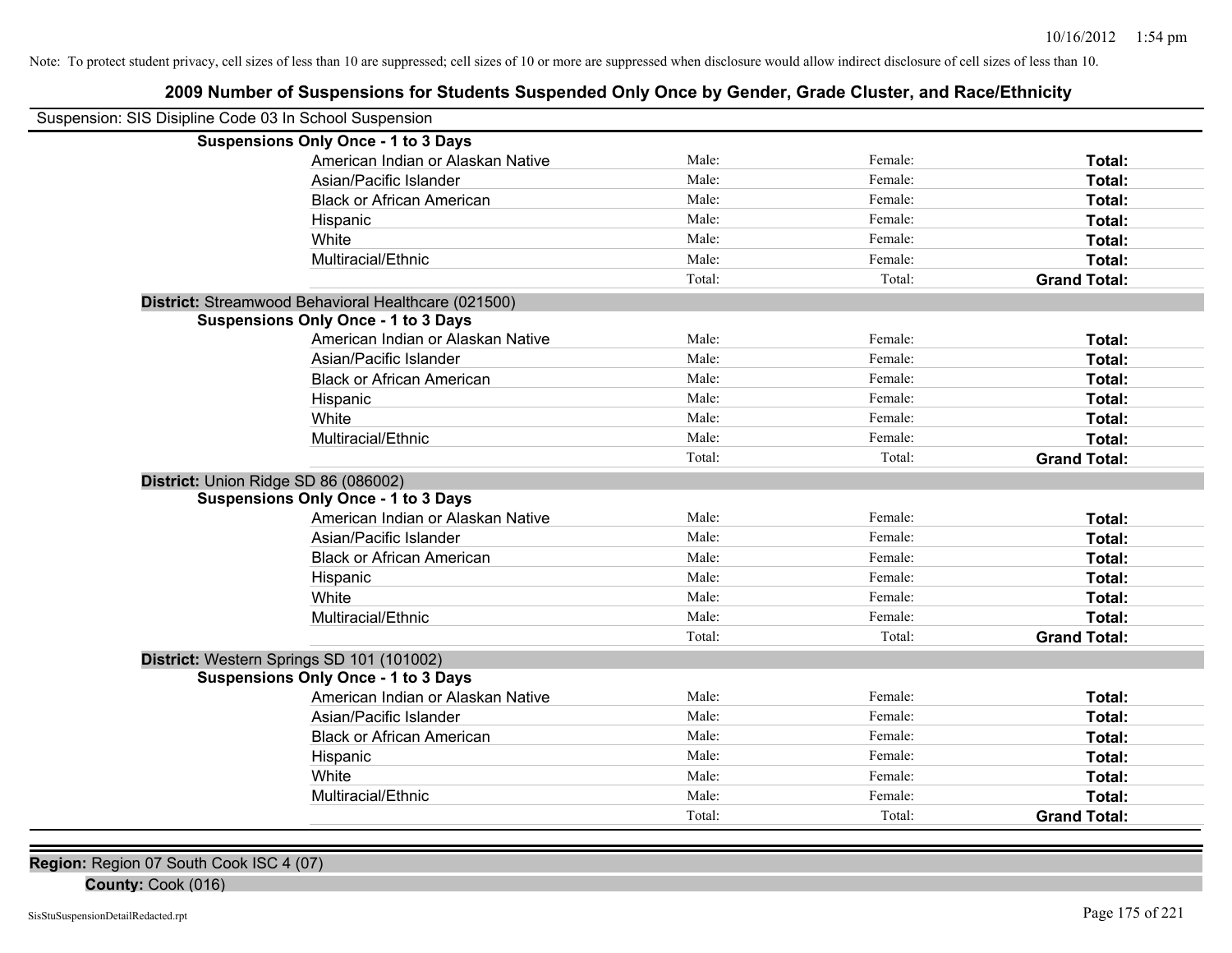| Suspension: SIS Disipline Code 03 In School Suspension |                                                |        |    |         |    |                     |    |
|--------------------------------------------------------|------------------------------------------------|--------|----|---------|----|---------------------|----|
|                                                        | District: A E R O Spec Educ Coop (806060)      |        |    |         |    |                     |    |
|                                                        | <b>Suspensions Only Once - 1 to 3 Days</b>     |        |    |         |    |                     |    |
|                                                        | American Indian or Alaskan Native              | Male:  |    | Female: |    | Total:              |    |
|                                                        | Asian/Pacific Islander                         | Male:  |    | Female: |    | Total:              |    |
|                                                        | <b>Black or African American</b>               | Male:  |    | Female: |    | Total:              |    |
|                                                        | Hispanic                                       | Male:  |    | Female: |    | Total:              |    |
|                                                        | White                                          | Male:  |    | Female: |    | Total:              |    |
|                                                        | Multiracial/Ethnic                             | Male:  |    | Female: |    | Total:              |    |
|                                                        |                                                | Total: |    | Total:  |    | <b>Grand Total:</b> |    |
|                                                        | District: Alsip-Hazlgrn-Oaklwn SD 126 (126002) |        |    |         |    |                     |    |
|                                                        | <b>Suspensions Only Once - 1 to 3 Days</b>     |        |    |         |    |                     |    |
|                                                        | American Indian or Alaskan Native              | Male:  |    | Female: |    | Total:              |    |
|                                                        | Asian/Pacific Islander                         | Male:  |    | Female: |    | Total:              |    |
|                                                        | <b>Black or African American</b>               | Male:  |    | Female: |    | Total:              |    |
|                                                        | Hispanic                                       | Male:  |    | Female: |    | Total:              | 13 |
|                                                        | White                                          | Male:  |    | Female: |    | Total:              | 23 |
|                                                        | Multiracial/Ethnic                             | Male:  |    | Female: |    | Total:              |    |
|                                                        |                                                | Total: |    | Total:  |    | <b>Grand Total:</b> | 46 |
|                                                        | <b>Suspensions Only Once - 4 or More Days</b>  |        |    |         |    |                     |    |
|                                                        | American Indian or Alaskan Native              | Male:  |    | Female: |    | Total:              |    |
|                                                        | Asian/Pacific Islander                         | Male:  |    | Female: |    | Total:              |    |
|                                                        | <b>Black or African American</b>               | Male:  |    | Female: |    | Total:              |    |
|                                                        | Hispanic                                       | Male:  |    | Female: |    | Total:              |    |
|                                                        | White                                          | Male:  |    | Female: |    | Total:              |    |
|                                                        | Multiracial/Ethnic                             | Male:  |    | Female: |    | Total:              |    |
|                                                        |                                                | Total: |    | Total:  |    | <b>Grand Total:</b> |    |
|                                                        | District: Arbor Park SD 145 (145002)           |        |    |         |    |                     |    |
|                                                        | <b>Suspensions Only Once - 1 to 3 Days</b>     |        |    |         |    |                     |    |
|                                                        | American Indian or Alaskan Native              | Male:  |    | Female: |    | Total:              |    |
|                                                        | Asian/Pacific Islander                         | Male:  |    | Female: |    | Total:              |    |
|                                                        | <b>Black or African American</b>               | Male:  |    | Female: |    | Total:              |    |
|                                                        | Hispanic                                       | Male:  |    | Female: |    | Total:              |    |
|                                                        | White                                          | Male:  | 27 | Female: | 10 | Total:              | 37 |
|                                                        | Multiracial/Ethnic                             | Male:  |    | Female: |    | Total:              |    |
|                                                        |                                                | Total: |    | Total:  |    | <b>Grand Total:</b> | 56 |
| District: Argo CHSD 217 (217016)                       |                                                |        |    |         |    |                     |    |
|                                                        | <b>Suspensions Only Once - 1 to 3 Days</b>     |        |    |         |    |                     |    |
|                                                        | American Indian or Alaskan Native              | Male:  |    | Female: |    | Total:              |    |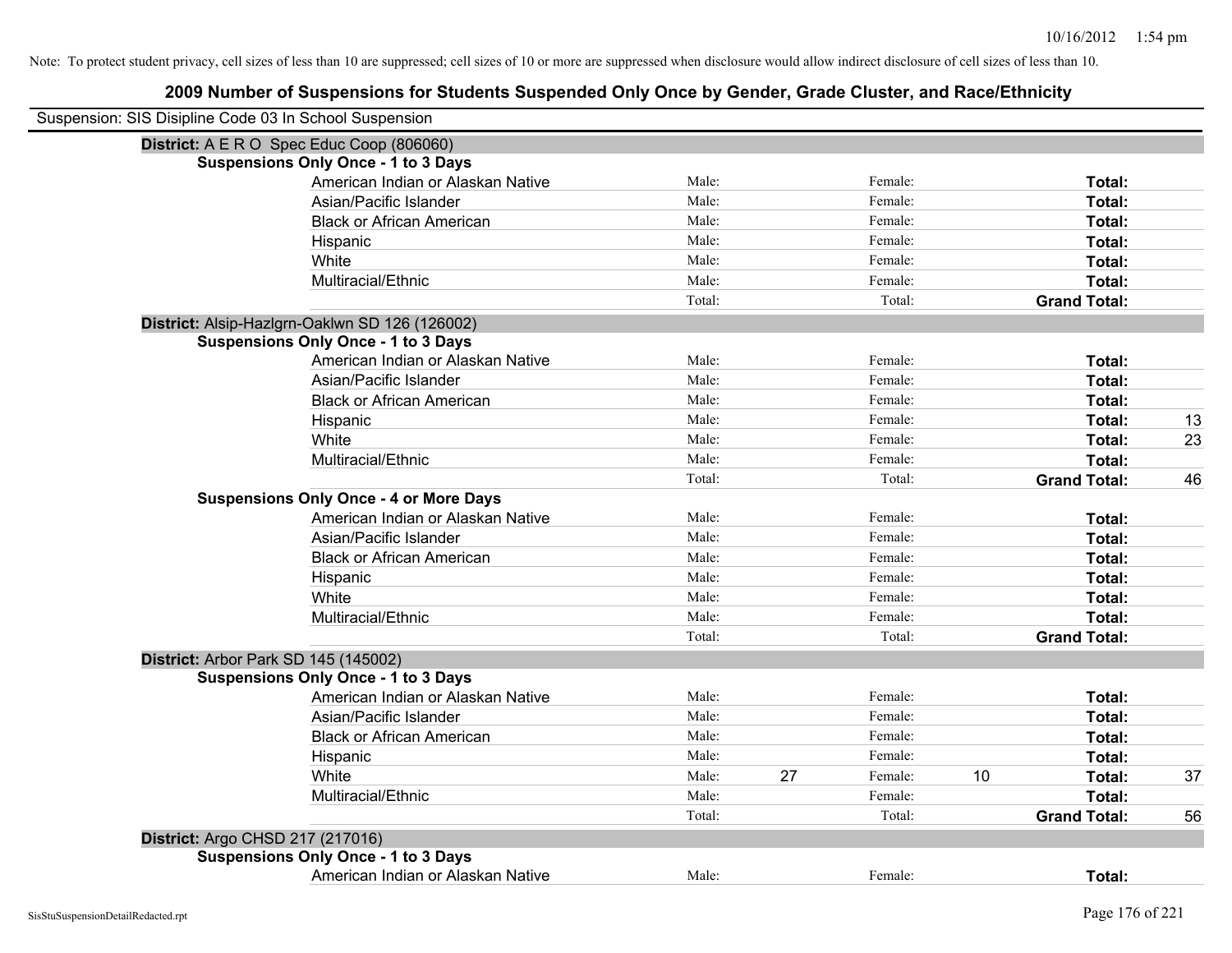| Suspension: SIS Disipline Code 03 In School Suspension |                                               |        |     |         |     |                     |     |
|--------------------------------------------------------|-----------------------------------------------|--------|-----|---------|-----|---------------------|-----|
|                                                        | Asian/Pacific Islander                        | Male:  |     | Female: |     | Total:              |     |
|                                                        | <b>Black or African American</b>              | Male:  | 23  | Female: | 24  | Total:              | 47  |
|                                                        | Hispanic                                      | Male:  | 40  | Female: | 31  | <b>Total:</b>       | 71  |
|                                                        | White                                         | Male:  | 57  | Female: | 33  | <b>Total:</b>       | 90  |
|                                                        | Multiracial/Ethnic                            | Male:  |     | Female: |     | Total:              |     |
|                                                        |                                               | Total: |     | Total:  |     | <b>Grand Total:</b> |     |
|                                                        | <b>Suspensions Only Once - 4 or More Days</b> |        |     |         |     |                     |     |
|                                                        | American Indian or Alaskan Native             | Male:  |     | Female: |     | Total:              |     |
|                                                        | Asian/Pacific Islander                        | Male:  |     | Female: |     | Total:              |     |
|                                                        | <b>Black or African American</b>              | Male:  |     | Female: |     | Total:              |     |
|                                                        | Hispanic                                      | Male:  |     | Female: |     | Total:              |     |
|                                                        | White                                         | Male:  |     | Female: |     | Total:              |     |
|                                                        | Multiracial/Ethnic                            | Male:  |     | Female: |     | Total:              |     |
|                                                        |                                               | Total: |     | Total:  |     | <b>Grand Total:</b> |     |
|                                                        | District: Atwood Heights SD 125 (125002)      |        |     |         |     |                     |     |
|                                                        | <b>Suspensions Only Once - 1 to 3 Days</b>    |        |     |         |     |                     |     |
|                                                        | American Indian or Alaskan Native             | Male:  |     | Female: |     | Total:              |     |
|                                                        | Asian/Pacific Islander                        | Male:  |     | Female: |     | Total:              |     |
|                                                        | <b>Black or African American</b>              | Male:  |     | Female: |     | Total:              |     |
|                                                        | Hispanic                                      | Male:  |     | Female: |     | Total:              |     |
|                                                        | White                                         | Male:  |     | Female: |     | Total:              |     |
|                                                        | Multiracial/Ethnic                            | Male:  |     | Female: |     | Total:              |     |
|                                                        |                                               | Total: |     | Total:  |     | <b>Grand Total:</b> |     |
|                                                        | District: Bloom Twp HSD 206 (206017)          |        |     |         |     |                     |     |
|                                                        | <b>Suspensions Only Once - 1 to 3 Days</b>    |        |     |         |     |                     |     |
|                                                        | American Indian or Alaskan Native             | Male:  |     | Female: |     | Total:              |     |
|                                                        | Asian/Pacific Islander                        | Male:  |     | Female: |     | Total:              |     |
|                                                        | <b>Black or African American</b>              | Male:  | 167 | Female: | 151 | Total:              | 318 |
|                                                        | Hispanic                                      | Male:  | 77  | Female: | 44  | Total:              | 121 |
|                                                        | White                                         | Male:  | 31  | Female: | 28  | Total:              | 59  |
|                                                        | Multiracial/Ethnic                            | Male:  |     | Female: |     | Total:              | 19  |
|                                                        |                                               | Total: |     | Total:  |     | <b>Grand Total:</b> |     |
|                                                        | District: Brookwood SD 167 (167002)           |        |     |         |     |                     |     |
|                                                        | <b>Suspensions Only Once - 1 to 3 Days</b>    |        |     |         |     |                     |     |
|                                                        | American Indian or Alaskan Native             | Male:  |     | Female: |     | Total:              |     |
|                                                        | Asian/Pacific Islander                        | Male:  |     | Female: |     | Total:              |     |
|                                                        | <b>Black or African American</b>              | Male:  | 48  | Female: | 29  | Total:              | 77  |
|                                                        | Hispanic                                      | Male:  |     | Female: |     | Total:              |     |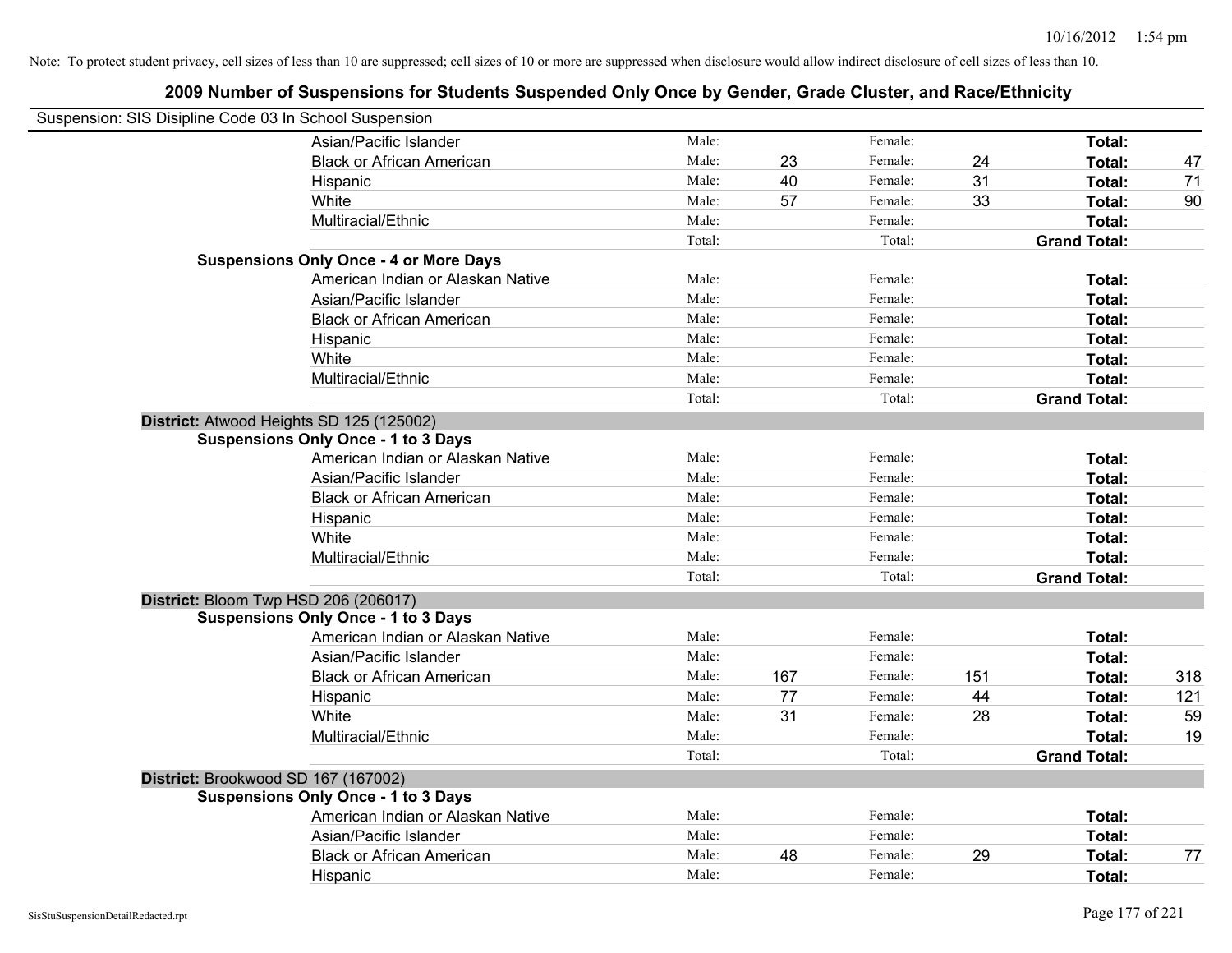| Suspension: SIS Disipline Code 03 In School Suspension |                                               |        |    |         |    |                     |    |
|--------------------------------------------------------|-----------------------------------------------|--------|----|---------|----|---------------------|----|
|                                                        | White                                         | Male:  |    | Female: |    | Total:              |    |
|                                                        | Multiracial/Ethnic                            | Male:  |    | Female: |    | Total:              |    |
|                                                        |                                               | Total: |    | Total:  |    | <b>Grand Total:</b> | 88 |
| District: Burbank SD 111 (111002)                      |                                               |        |    |         |    |                     |    |
|                                                        | <b>Suspensions Only Once - 1 to 3 Days</b>    |        |    |         |    |                     |    |
|                                                        | American Indian or Alaskan Native             | Male:  |    | Female: |    | Total:              |    |
|                                                        | Asian/Pacific Islander                        | Male:  |    | Female: |    | Total:              |    |
|                                                        | <b>Black or African American</b>              | Male:  |    | Female: |    | Total:              |    |
|                                                        | Hispanic                                      | Male:  |    | Female: |    | Total:              | 17 |
|                                                        | White                                         | Male:  |    | Female: |    | Total:              | 26 |
|                                                        | Multiracial/Ethnic                            | Male:  |    | Female: |    | Total:              |    |
|                                                        |                                               | Total: |    | Total:  |    | <b>Grand Total:</b> |    |
| District: Calumet City SD 155 (155002)                 |                                               |        |    |         |    |                     |    |
|                                                        | <b>Suspensions Only Once - 1 to 3 Days</b>    |        |    |         |    |                     |    |
|                                                        | American Indian or Alaskan Native             | Male:  |    | Female: |    | Total:              |    |
|                                                        | Asian/Pacific Islander                        | Male:  |    | Female: |    | Total:              |    |
|                                                        | <b>Black or African American</b>              | Male:  | 47 | Female: | 20 | Total:              | 67 |
|                                                        | Hispanic                                      | Male:  |    | Female: |    | Total:              | 20 |
|                                                        | White                                         | Male:  |    | Female: |    | Total:              |    |
|                                                        | Multiracial/Ethnic                            | Male:  |    | Female: |    | Total:              |    |
|                                                        |                                               | Total: |    | Total:  |    | <b>Grand Total:</b> |    |
| District: Calumet Public SD 132 (132002)               |                                               |        |    |         |    |                     |    |
|                                                        | <b>Suspensions Only Once - 1 to 3 Days</b>    |        |    |         |    |                     |    |
|                                                        | American Indian or Alaskan Native             | Male:  |    | Female: |    | Total:              |    |
|                                                        | Asian/Pacific Islander                        | Male:  |    | Female: |    | Total:              |    |
|                                                        | <b>Black or African American</b>              | Male:  | 39 | Female: | 27 | Total:              | 66 |
|                                                        | Hispanic                                      | Male:  |    | Female: |    | Total:              |    |
|                                                        | White                                         | Male:  |    | Female: |    | Total:              |    |
|                                                        | Multiracial/Ethnic                            | Male:  |    | Female: |    | Total:              |    |
|                                                        |                                               | Total: |    | Total:  |    | <b>Grand Total:</b> |    |
|                                                        | <b>Suspensions Only Once - 4 or More Days</b> |        |    |         |    |                     |    |
|                                                        | American Indian or Alaskan Native             | Male:  |    | Female: |    | Total:              |    |
|                                                        | Asian/Pacific Islander                        | Male:  |    | Female: |    | Total:              |    |
|                                                        | <b>Black or African American</b>              | Male:  |    | Female: |    | Total:              |    |
|                                                        | Hispanic                                      | Male:  |    | Female: |    | Total:              |    |
|                                                        | White                                         | Male:  |    | Female: |    | Total:              |    |
|                                                        | Multiracial/Ethnic                            | Male:  |    | Female: |    | Total:              |    |
|                                                        |                                               | Total: |    | Total:  |    | <b>Grand Total:</b> |    |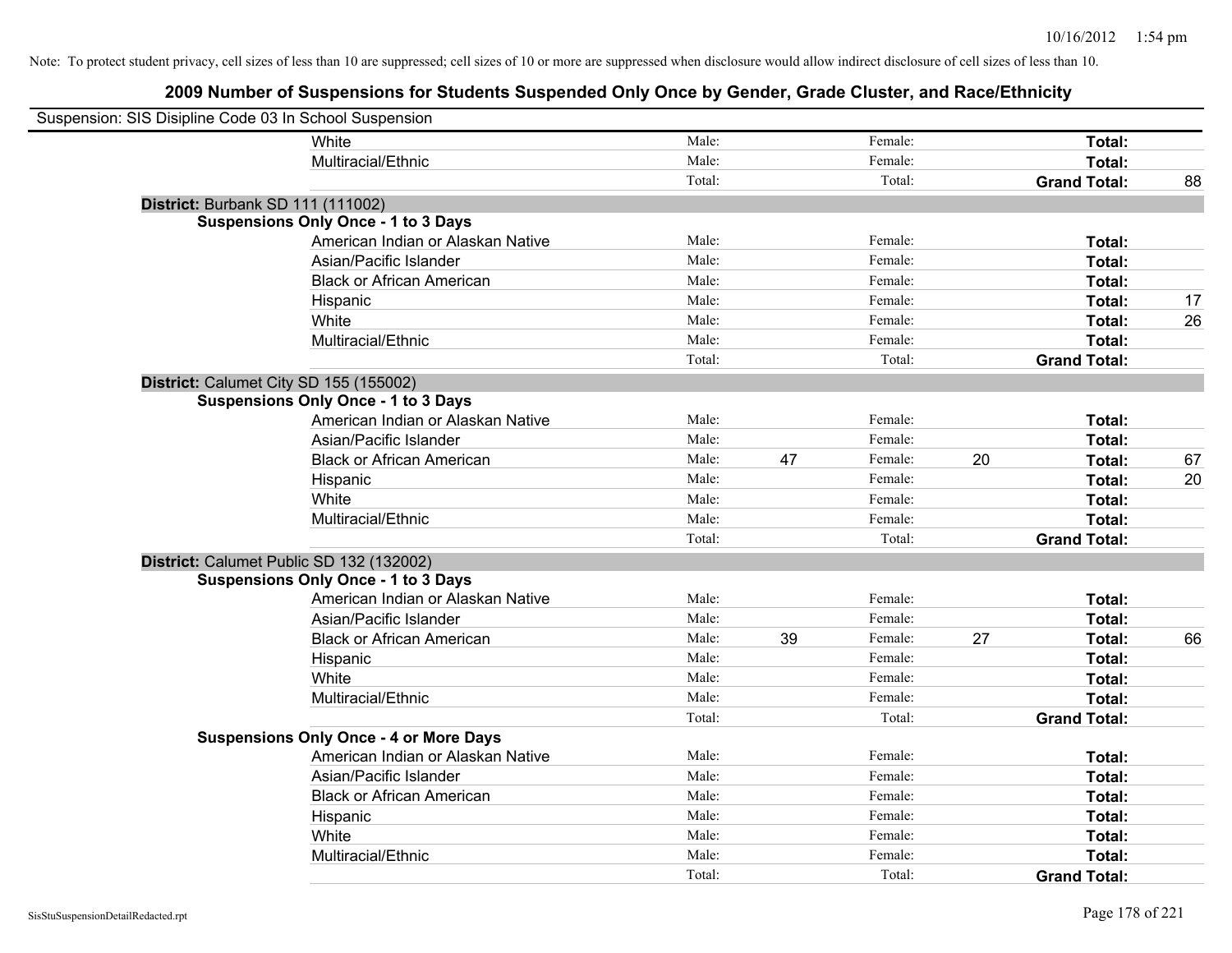# **2009 Number of Suspensions for Students Suspended Only Once by Gender, Grade Cluster, and Race/Ethnicity**

|                             | Suspension: SIS Disipline Code 03 In School Suspension |        |    |         |    |                     |    |
|-----------------------------|--------------------------------------------------------|--------|----|---------|----|---------------------|----|
| District: CCSD 146 (146004) |                                                        |        |    |         |    |                     |    |
|                             | <b>Suspensions Only Once - 1 to 3 Days</b>             |        |    |         |    |                     |    |
|                             | American Indian or Alaskan Native                      | Male:  |    | Female: |    | Total:              |    |
|                             | Asian/Pacific Islander                                 | Male:  |    | Female: |    | Total:              |    |
|                             | <b>Black or African American</b>                       | Male:  |    | Female: |    | Total:              |    |
|                             | Hispanic                                               | Male:  |    | Female: |    | Total:              |    |
|                             | White                                                  | Male:  |    | Female: |    | Total:              | 48 |
|                             | Multiracial/Ethnic                                     | Male:  |    | Female: |    | Total:              |    |
|                             |                                                        | Total: | 52 | Total:  | 18 | <b>Grand Total:</b> | 70 |
| District: CCSD 168 (168004) |                                                        |        |    |         |    |                     |    |
|                             | <b>Suspensions Only Once - 1 to 3 Days</b>             |        |    |         |    |                     |    |
|                             | American Indian or Alaskan Native                      | Male:  |    | Female: |    | Total:              |    |
|                             | Asian/Pacific Islander                                 | Male:  |    | Female: |    | <b>Total:</b>       |    |
|                             | <b>Black or African American</b>                       | Male:  |    | Female: |    | <b>Total:</b>       |    |
|                             | Hispanic                                               | Male:  |    | Female: |    | Total:              |    |
|                             | White                                                  | Male:  |    | Female: |    | Total:              |    |
|                             | Multiracial/Ethnic                                     | Male:  |    | Female: |    | Total:              |    |
|                             |                                                        | Total: |    | Total:  |    | <b>Grand Total:</b> |    |
|                             | District: Central Stickney SD 110 (110002)             |        |    |         |    |                     |    |
|                             | <b>Suspensions Only Once - 1 to 3 Days</b>             |        |    |         |    |                     |    |
|                             | American Indian or Alaskan Native                      | Male:  |    | Female: |    | Total:              |    |
|                             | Asian/Pacific Islander                                 | Male:  |    | Female: |    | Total:              |    |
|                             | <b>Black or African American</b>                       | Male:  |    | Female: |    | Total:              |    |
|                             | Hispanic                                               | Male:  |    | Female: |    | Total:              |    |
|                             | White                                                  | Male:  |    | Female: |    | Total:              |    |
|                             | Multiracial/Ethnic                                     | Male:  |    | Female: |    | Total:              |    |
|                             |                                                        | Total: |    | Total:  |    | <b>Grand Total:</b> |    |
|                             | District: Chicago Heights SD 170 (170002)              |        |    |         |    |                     |    |
|                             | <b>Suspensions Only Once - 1 to 3 Days</b>             |        |    |         |    |                     |    |
|                             | American Indian or Alaskan Native                      | Male:  |    | Female: |    | Total:              |    |
|                             | Asian/Pacific Islander                                 | Male:  |    | Female: |    | Total:              |    |
|                             | <b>Black or African American</b>                       | Male:  |    | Female: |    | Total:              | 19 |
|                             | Hispanic                                               | Male:  |    | Female: |    | Total:              |    |
|                             | White                                                  | Male:  |    | Female: |    | Total:              |    |
|                             | Multiracial/Ethnic                                     | Male:  |    | Female: |    | Total:              |    |
|                             |                                                        | Total: |    | Total:  |    | <b>Grand Total:</b> |    |

**Suspensions Only Once - 1 to 3 Days**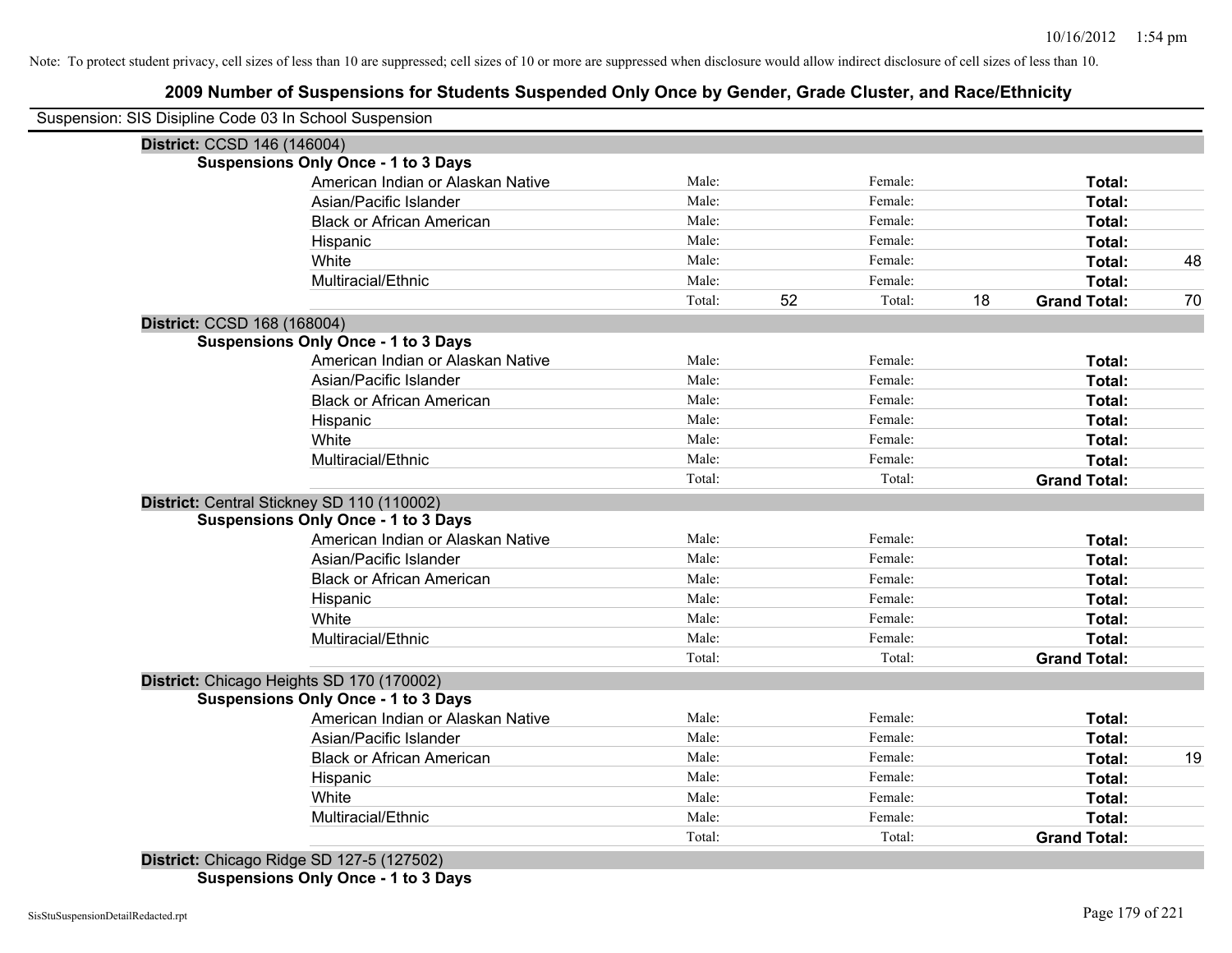| Suspension: SIS Disipline Code 03 In School Suspension |                                               |        |     |         |     |                     |     |
|--------------------------------------------------------|-----------------------------------------------|--------|-----|---------|-----|---------------------|-----|
|                                                        | American Indian or Alaskan Native             | Male:  |     | Female: |     | Total:              |     |
|                                                        | Asian/Pacific Islander                        | Male:  |     | Female: |     | Total:              |     |
|                                                        | <b>Black or African American</b>              | Male:  |     | Female: |     | Total:              |     |
|                                                        | Hispanic                                      | Male:  |     | Female: |     | Total:              |     |
|                                                        | White                                         | Male:  |     | Female: |     | Total:              | 30  |
|                                                        | Multiracial/Ethnic                            | Male:  |     | Female: |     | Total:              |     |
|                                                        |                                               | Total: | 28  | Total:  | 12  | <b>Grand Total:</b> | 40  |
| District: CHSD 218 (218016)                            |                                               |        |     |         |     |                     |     |
|                                                        | <b>Suspensions Only Once - 1 to 3 Days</b>    |        |     |         |     |                     |     |
|                                                        | American Indian or Alaskan Native             | Male:  |     | Female: |     | Total:              |     |
|                                                        | Asian/Pacific Islander                        | Male:  |     | Female: |     | Total:              |     |
|                                                        | <b>Black or African American</b>              | Male:  | 97  | Female: | 80  | Total:              | 177 |
|                                                        | Hispanic                                      | Male:  | 55  | Female: | 33  | Total:              | 88  |
|                                                        | White                                         | Male:  | 89  | Female: | 48  | Total:              | 137 |
|                                                        | Multiracial/Ethnic                            | Male:  |     | Female: |     | Total:              |     |
|                                                        |                                               | Total: |     | Total:  |     | <b>Grand Total:</b> |     |
|                                                        | <b>Suspensions Only Once - 4 or More Days</b> |        |     |         |     |                     |     |
|                                                        | American Indian or Alaskan Native             | Male:  |     | Female: |     | Total:              |     |
|                                                        | Asian/Pacific Islander                        | Male:  |     | Female: |     | Total:              |     |
|                                                        | <b>Black or African American</b>              | Male:  |     | Female: |     | Total:              |     |
|                                                        | Hispanic                                      | Male:  |     | Female: |     | Total:              |     |
|                                                        | White                                         | Male:  |     | Female: |     | Total:              |     |
|                                                        | Multiracial/Ethnic                            | Male:  |     | Female: |     | Total:              |     |
|                                                        |                                               | Total: |     | Total:  |     | <b>Grand Total:</b> |     |
|                                                        | District: Cons HSD 230 (230013)               |        |     |         |     |                     |     |
|                                                        | <b>Suspensions Only Once - 1 to 3 Days</b>    |        |     |         |     |                     |     |
|                                                        | American Indian or Alaskan Native             | Male:  |     | Female: |     | Total:              |     |
|                                                        | Asian/Pacific Islander                        | Male:  |     | Female: |     | Total:              |     |
|                                                        | <b>Black or African American</b>              | Male:  |     | Female: |     | Total:              | 26  |
|                                                        | Hispanic                                      | Male:  | 26  | Female: | 15  | Total:              | 41  |
|                                                        | White                                         | Male:  | 192 | Female: | 105 | Total:              | 297 |
|                                                        | Multiracial/Ethnic                            | Male:  |     | Female: |     | Total:              | 11  |
|                                                        |                                               | Total: |     | Total:  |     | <b>Grand Total:</b> |     |
|                                                        | <b>Suspensions Only Once - 4 or More Days</b> |        |     |         |     |                     |     |
|                                                        | American Indian or Alaskan Native             | Male:  |     | Female: |     | Total:              |     |
|                                                        | Asian/Pacific Islander                        | Male:  |     | Female: |     | Total:              |     |
|                                                        | <b>Black or African American</b>              | Male:  |     | Female: |     | Total:              |     |
|                                                        | Hispanic                                      | Male:  |     | Female: |     | Total:              |     |
|                                                        | White                                         | Male:  |     | Female: |     | Total:              |     |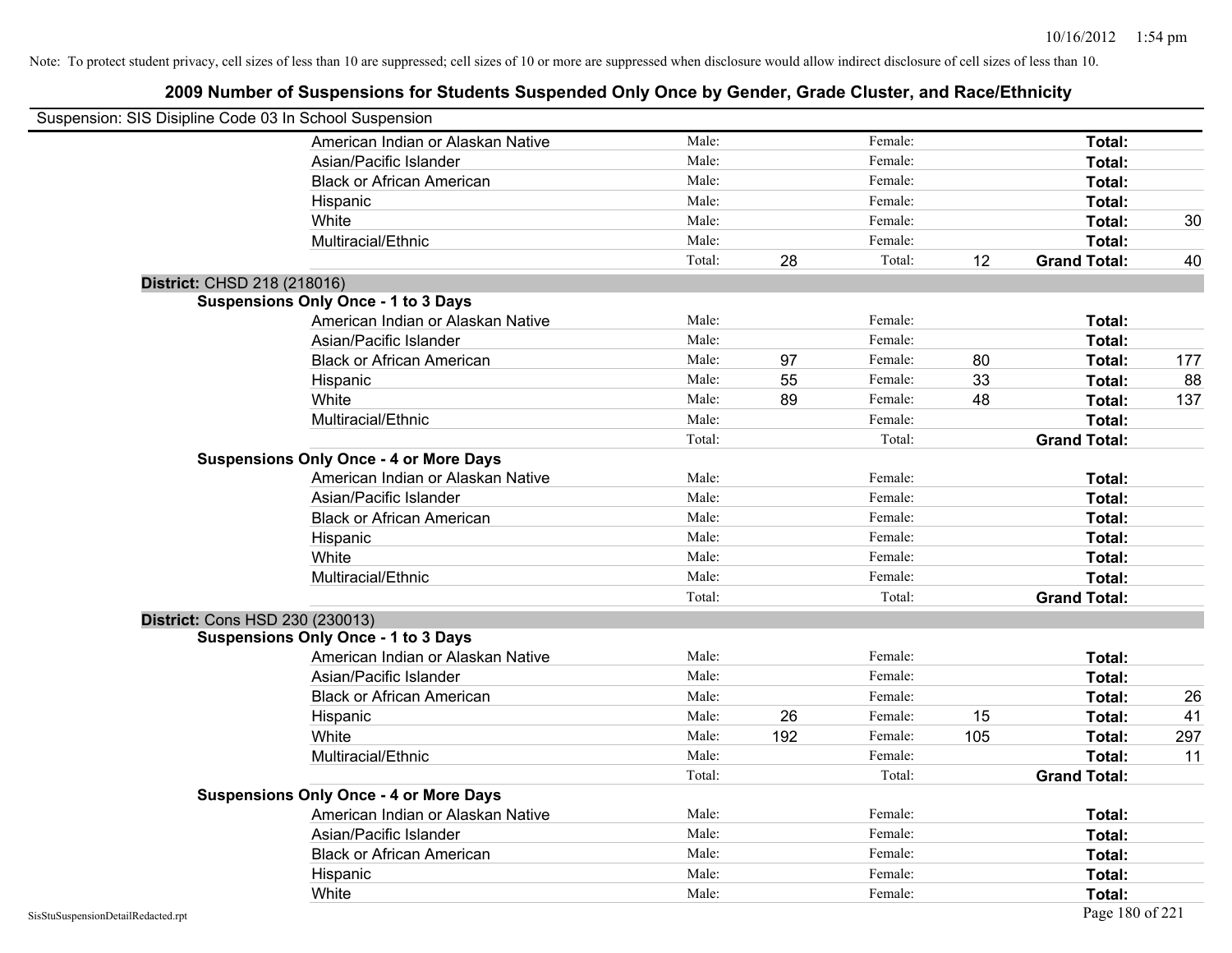# **2009 Number of Suspensions for Students Suspended Only Once by Gender, Grade Cluster, and Race/Ethnicity**

| Suspension: SIS Disipline Code 03 In School Suspension |                                   |        |     |         |    |                     |     |
|--------------------------------------------------------|-----------------------------------|--------|-----|---------|----|---------------------|-----|
|                                                        | Multiracial/Ethnic                | Male:  |     | Female: |    | <b>Total:</b>       |     |
|                                                        |                                   | Total: |     | Total:  |    | <b>Grand Total:</b> |     |
| District: Country Club Hills SD 160 (160002)           |                                   |        |     |         |    |                     |     |
| <b>Suspensions Only Once - 1 to 3 Days</b>             |                                   |        |     |         |    |                     |     |
|                                                        | American Indian or Alaskan Native | Male:  |     | Female: |    | Total:              |     |
|                                                        | Asian/Pacific Islander            | Male:  |     | Female: |    | Total:              |     |
|                                                        | <b>Black or African American</b>  | Male:  | 111 | Female: | 76 | Total:              | 187 |
| Hispanic                                               |                                   | Male:  |     | Female: |    | Total:              |     |
| White                                                  |                                   | Male:  |     | Female: |    | Total:              |     |
|                                                        | Multiracial/Ethnic                | Male:  |     | Female: |    | Total:              |     |
|                                                        |                                   | Total: |     | Total:  |    | <b>Grand Total:</b> |     |
| <b>Suspensions Only Once - 4 or More Days</b>          |                                   |        |     |         |    |                     |     |
|                                                        | American Indian or Alaskan Native | Male:  |     | Female: |    | Total:              |     |
|                                                        | Asian/Pacific Islander            | Male:  |     | Female: |    | Total:              |     |
|                                                        | <b>Black or African American</b>  | Male:  |     | Female: |    | Total:              |     |
| Hispanic                                               |                                   | Male:  |     | Female: |    | Total:              |     |
| White                                                  |                                   | Male:  |     | Female: |    | Total:              |     |
|                                                        | Multiracial/Ethnic                | Male:  |     | Female: |    | Total:              |     |
|                                                        |                                   | Total: |     | Total:  |    | <b>Grand Total:</b> |     |
| District: Dolton SD 148 (148002)                       |                                   |        |     |         |    |                     |     |
| <b>Suspensions Only Once - 1 to 3 Days</b>             |                                   |        |     |         |    |                     |     |
|                                                        | American Indian or Alaskan Native | Male:  |     | Female: |    | Total:              |     |
|                                                        | Asian/Pacific Islander            | Male:  |     | Female: |    | Total:              |     |
|                                                        | <b>Black or African American</b>  | Male:  | 97  | Female: | 57 | Total:              | 154 |
| Hispanic                                               |                                   | Male:  |     | Female: |    | Total:              |     |
| White                                                  |                                   | Male:  |     | Female: |    | Total:              |     |
|                                                        | Multiracial/Ethnic                | Male:  |     | Female: |    | Total:              |     |
|                                                        |                                   | Total: |     | Total:  |    | <b>Grand Total:</b> |     |
| <b>Suspensions Only Once - 4 or More Days</b>          |                                   |        |     |         |    |                     |     |
|                                                        | American Indian or Alaskan Native | Male:  |     | Female: |    | Total:              |     |
|                                                        | Asian/Pacific Islander            | Male:  |     | Female: |    | Total:              |     |
|                                                        | <b>Black or African American</b>  | Male:  |     | Female: |    | Total:              | 13  |
| Hispanic                                               |                                   | Male:  |     | Female: |    | Total:              |     |
| White                                                  |                                   | Male:  |     | Female: |    | Total:              |     |
|                                                        | Multiracial/Ethnic                | Male:  |     | Female: |    | Total:              |     |
|                                                        |                                   | Total: |     | Total:  |    | <b>Grand Total:</b> |     |

# **District:** ESD 159 (159002)

**Suspensions Only Once - 1 to 3 Days**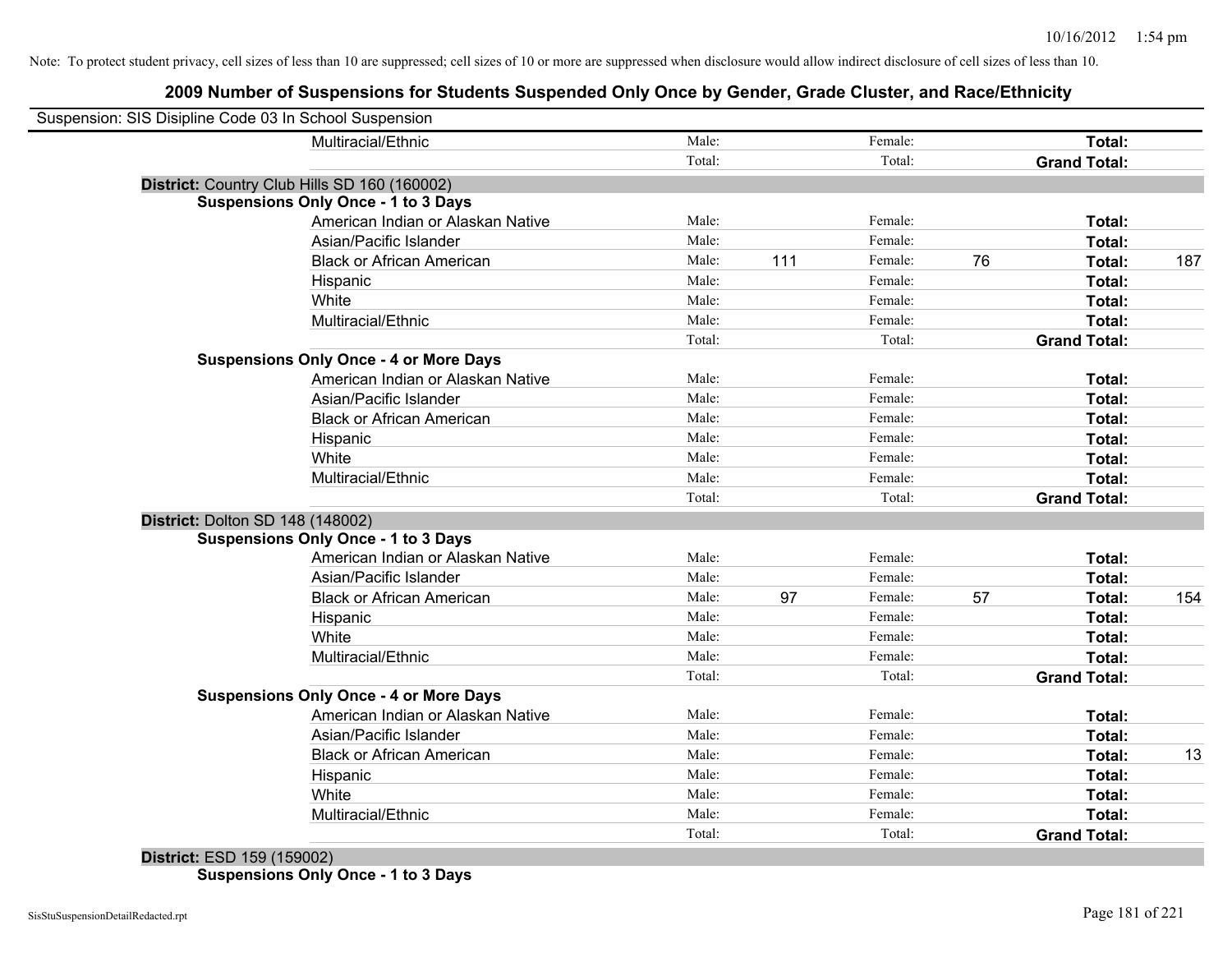| Suspension: SIS Disipline Code 03 In School Suspension |        |    |         |    |                     |    |
|--------------------------------------------------------|--------|----|---------|----|---------------------|----|
| American Indian or Alaskan Native                      | Male:  |    | Female: |    | Total:              |    |
| Asian/Pacific Islander                                 | Male:  |    | Female: |    | Total:              |    |
| <b>Black or African American</b>                       | Male:  |    | Female: |    | Total:              | 16 |
| Hispanic                                               | Male:  |    | Female: |    | Total:              |    |
| White                                                  | Male:  |    | Female: |    | Total:              |    |
| Multiracial/Ethnic                                     | Male:  |    | Female: |    | Total:              |    |
|                                                        | Total: |    | Total:  |    | <b>Grand Total:</b> |    |
| District: Evergreen Park CHSD 231 (231016)             |        |    |         |    |                     |    |
| <b>Suspensions Only Once - 1 to 3 Days</b>             |        |    |         |    |                     |    |
| American Indian or Alaskan Native                      | Male:  |    | Female: |    | Total:              |    |
| Asian/Pacific Islander                                 | Male:  |    | Female: |    | Total:              |    |
| <b>Black or African American</b>                       | Male:  | 17 | Female: | 12 | Total:              | 29 |
| Hispanic                                               | Male:  |    | Female: |    | Total:              | 11 |
| White                                                  | Male:  | 20 | Female: | 10 | Total:              | 30 |
| Multiracial/Ethnic                                     | Male:  |    | Female: |    | Total:              |    |
|                                                        | Total: |    | Total:  |    | <b>Grand Total:</b> |    |
| District: Evergreen Park ESD 124 (124002)              |        |    |         |    |                     |    |
| <b>Suspensions Only Once - 1 to 3 Days</b>             |        |    |         |    |                     |    |
| American Indian or Alaskan Native                      | Male:  |    | Female: |    | Total:              |    |
| Asian/Pacific Islander                                 | Male:  |    | Female: |    | Total:              |    |
| <b>Black or African American</b>                       | Male:  |    | Female: |    | Total:              | 28 |
| Hispanic                                               | Male:  |    | Female: |    | Total:              | 10 |
| White                                                  | Male:  |    | Female: |    | Total:              | 17 |
| Multiracial/Ethnic                                     | Male:  |    | Female: |    | Total:              |    |
|                                                        | Total: |    | Total:  |    | <b>Grand Total:</b> |    |
| District: Flossmoor SD 161 (161002)                    |        |    |         |    |                     |    |
| <b>Suspensions Only Once - 1 to 3 Days</b>             |        |    |         |    |                     |    |
| American Indian or Alaskan Native                      | Male:  |    | Female: |    | Total:              |    |
| Asian/Pacific Islander                                 | Male:  |    | Female: |    | Total:              |    |
| <b>Black or African American</b>                       | Male:  | 37 | Female: | 14 | Total:              | 51 |
| Hispanic                                               | Male:  |    | Female: |    | Total:              |    |
| White                                                  | Male:  |    | Female: |    | Total:              |    |
| Multiracial/Ethnic                                     | Male:  |    | Female: |    | Total:              |    |
|                                                        | Total: |    | Total:  |    | <b>Grand Total:</b> | 61 |
| District: Forest Ridge SD 142 (142002)                 |        |    |         |    |                     |    |
| <b>Suspensions Only Once - 1 to 3 Days</b>             |        |    |         |    |                     |    |
| American Indian or Alaskan Native                      | Male:  |    | Female: |    | Total:              |    |
| Asian/Pacific Islander                                 | Male:  |    | Female: |    | Total:              |    |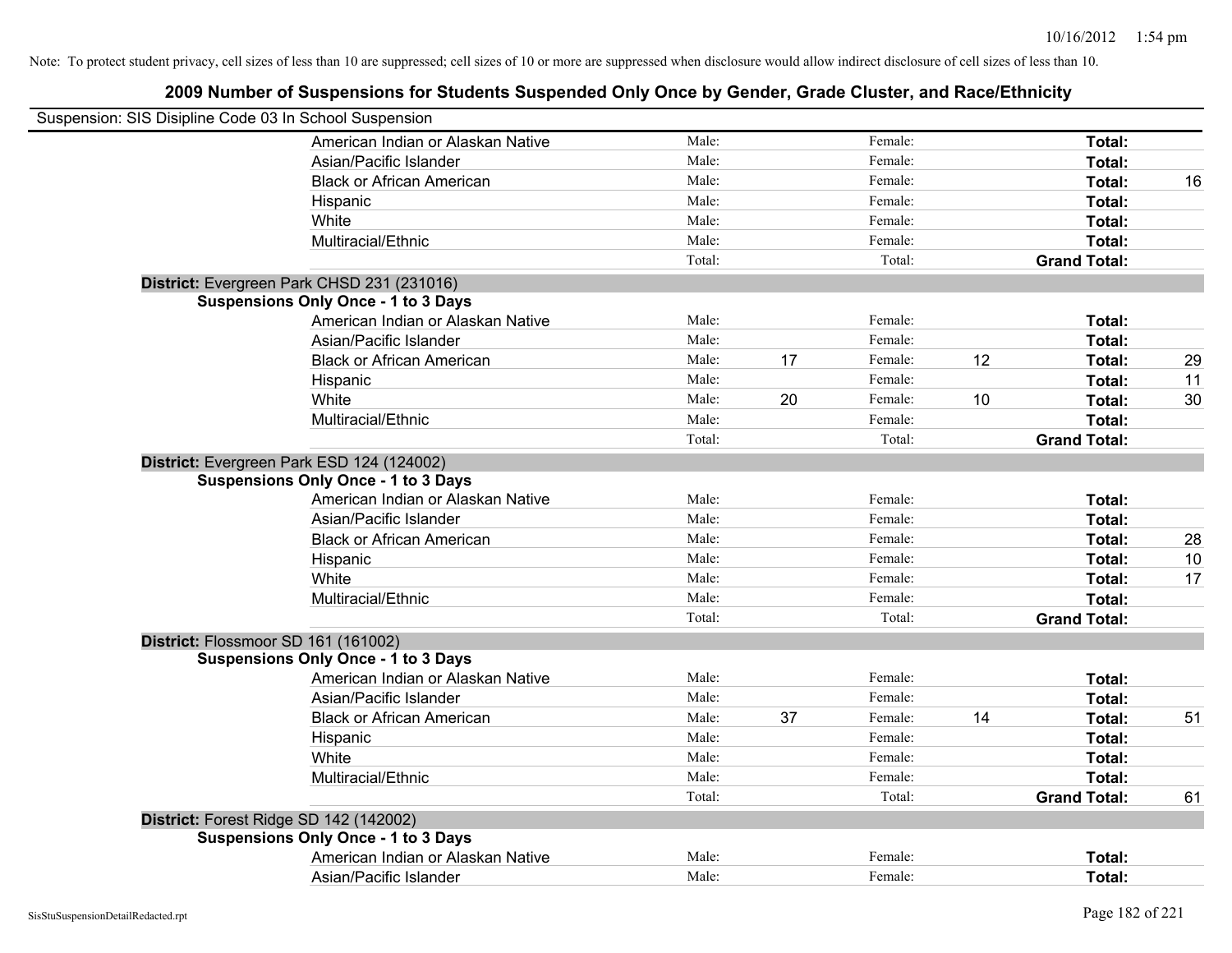| Suspension: SIS Disipline Code 03 In School Suspension |                                               |        |    |         |    |                     |    |
|--------------------------------------------------------|-----------------------------------------------|--------|----|---------|----|---------------------|----|
|                                                        | <b>Black or African American</b>              | Male:  |    | Female: |    | Total:              |    |
|                                                        | Hispanic                                      | Male:  |    | Female: |    | Total:              |    |
|                                                        | White                                         | Male:  |    | Female: |    | Total:              | 32 |
|                                                        | Multiracial/Ethnic                            | Male:  |    | Female: |    | Total:              |    |
|                                                        |                                               | Total: | 35 | Total:  | 14 | <b>Grand Total:</b> | 49 |
|                                                        | <b>Suspensions Only Once - 4 or More Days</b> |        |    |         |    |                     |    |
|                                                        | American Indian or Alaskan Native             | Male:  |    | Female: |    | Total:              |    |
|                                                        | Asian/Pacific Islander                        | Male:  |    | Female: |    | Total:              |    |
|                                                        | <b>Black or African American</b>              | Male:  |    | Female: |    | Total:              |    |
|                                                        | Hispanic                                      | Male:  |    | Female: |    | Total:              |    |
|                                                        | White                                         | Male:  |    | Female: |    | Total:              |    |
|                                                        | Multiracial/Ethnic                            | Male:  |    | Female: |    | Total:              |    |
|                                                        |                                               | Total: |    | Total:  |    | <b>Grand Total:</b> |    |
|                                                        | District: Gen George Patton SD 133 (133002)   |        |    |         |    |                     |    |
|                                                        | <b>Suspensions Only Once - 1 to 3 Days</b>    |        |    |         |    |                     |    |
|                                                        | American Indian or Alaskan Native             | Male:  |    | Female: |    | Total:              |    |
|                                                        | Asian/Pacific Islander                        | Male:  |    | Female: |    | Total:              |    |
|                                                        | <b>Black or African American</b>              | Male:  |    | Female: |    | Total:              |    |
|                                                        | Hispanic                                      | Male:  |    | Female: |    | Total:              |    |
|                                                        | White                                         | Male:  |    | Female: |    | Total:              |    |
|                                                        | Multiracial/Ethnic                            | Male:  |    | Female: |    | Total:              |    |
|                                                        |                                               | Total: |    | Total:  |    | <b>Grand Total:</b> |    |
| District: Harvey SD 152 (152002)                       |                                               |        |    |         |    |                     |    |
|                                                        | <b>Suspensions Only Once - 1 to 3 Days</b>    |        |    |         |    |                     |    |
|                                                        | American Indian or Alaskan Native             | Male:  |    | Female: |    | Total:              |    |
|                                                        | Asian/Pacific Islander                        | Male:  |    | Female: |    | Total:              |    |
|                                                        | <b>Black or African American</b>              | Male:  | 52 | Female: | 34 | Total:              | 86 |
|                                                        | Hispanic                                      | Male:  |    | Female: |    | Total:              |    |
|                                                        | White                                         | Male:  |    | Female: |    | Total:              |    |
|                                                        | Multiracial/Ethnic                            | Male:  |    | Female: |    | Total:              |    |
|                                                        |                                               | Total: |    | Total:  |    | <b>Grand Total:</b> |    |
|                                                        | <b>Suspensions Only Once - 4 or More Days</b> |        |    |         |    |                     |    |
|                                                        | American Indian or Alaskan Native             | Male:  |    | Female: |    | Total:              |    |
|                                                        | Asian/Pacific Islander                        | Male:  |    | Female: |    | Total:              |    |
|                                                        | <b>Black or African American</b>              | Male:  |    | Female: |    | Total:              |    |
|                                                        | Hispanic                                      | Male:  |    | Female: |    | Total:              |    |
|                                                        | White                                         | Male:  |    | Female: |    | Total:              |    |
|                                                        | Multiracial/Ethnic                            | Male:  |    | Female: |    | Total:              |    |
|                                                        |                                               | Total: |    | Total:  |    | <b>Grand Total:</b> |    |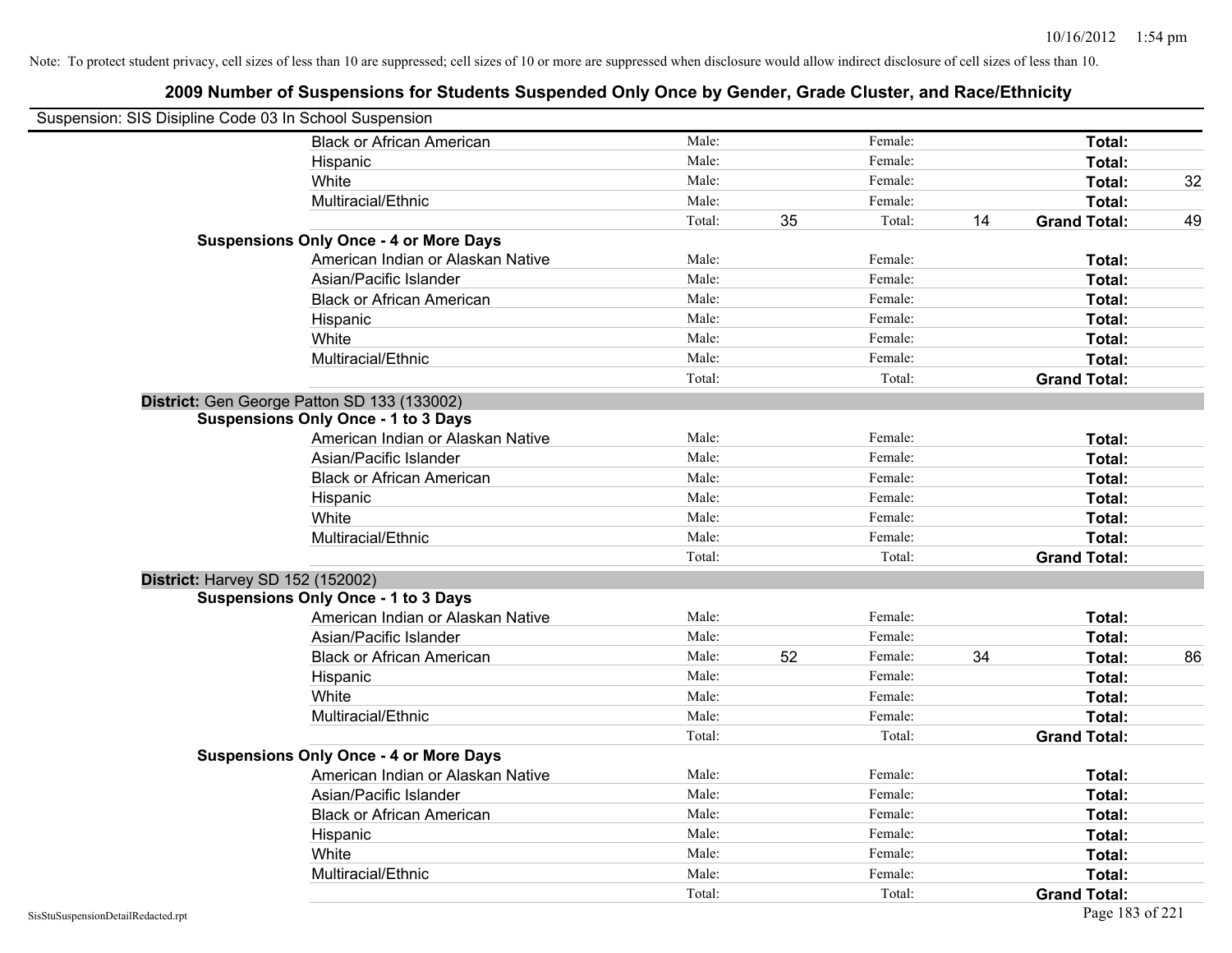| Suspension: SIS Disipline Code 03 In School Suspension |                                                  |        |     |         |    |                     |     |
|--------------------------------------------------------|--------------------------------------------------|--------|-----|---------|----|---------------------|-----|
|                                                        | District: Homewood Flossmoor CHSD 233 (233016)   |        |     |         |    |                     |     |
|                                                        | <b>Suspensions Only Once - 1 to 3 Days</b>       |        |     |         |    |                     |     |
|                                                        | American Indian or Alaskan Native                | Male:  |     | Female: |    | Total:              |     |
|                                                        | Asian/Pacific Islander                           | Male:  |     | Female: |    | Total:              |     |
|                                                        | <b>Black or African American</b>                 | Male:  | 144 | Female: | 91 | Total:              | 235 |
|                                                        | Hispanic                                         | Male:  |     | Female: |    | Total:              | 15  |
|                                                        | White                                            | Male:  | 23  | Female: | 12 | Total:              | 35  |
|                                                        | Multiracial/Ethnic                               | Male:  |     | Female: |    | Total:              |     |
|                                                        |                                                  | Total: |     | Total:  |    | <b>Grand Total:</b> |     |
| District: Homewood SD 153 (153002)                     |                                                  |        |     |         |    |                     |     |
|                                                        | <b>Suspensions Only Once - 1 to 3 Days</b>       |        |     |         |    |                     |     |
|                                                        | American Indian or Alaskan Native                | Male:  |     | Female: |    | Total:              |     |
|                                                        | Asian/Pacific Islander                           | Male:  |     | Female: |    | Total:              |     |
|                                                        | <b>Black or African American</b>                 | Male:  | 24  | Female: | 13 | Total:              | 37  |
|                                                        | Hispanic                                         | Male:  |     | Female: |    | Total:              |     |
|                                                        | White                                            | Male:  |     | Female: |    | Total:              | 13  |
|                                                        | Multiracial/Ethnic                               | Male:  |     | Female: |    | Total:              |     |
|                                                        |                                                  | Total: |     | Total:  |    | <b>Grand Total:</b> |     |
|                                                        | District: Hoover-Schrum Memorial SD 157 (157002) |        |     |         |    |                     |     |
|                                                        | <b>Suspensions Only Once - 1 to 3 Days</b>       |        |     |         |    |                     |     |
|                                                        | American Indian or Alaskan Native                | Male:  |     | Female: |    | Total:              |     |
|                                                        | Asian/Pacific Islander                           | Male:  |     | Female: |    | Total:              |     |
|                                                        | <b>Black or African American</b>                 | Male:  | 40  | Female: | 21 | Total:              | 61  |
|                                                        | Hispanic                                         | Male:  |     | Female: |    | Total:              |     |
|                                                        | White                                            | Male:  |     | Female: |    | Total:              |     |
|                                                        | Multiracial/Ethnic                               | Male:  |     | Female: |    | Total:              |     |
|                                                        |                                                  | Total: |     | Total:  |    | <b>Grand Total:</b> |     |
|                                                        | <b>Suspensions Only Once - 4 or More Days</b>    |        |     |         |    |                     |     |
|                                                        | American Indian or Alaskan Native                | Male:  |     | Female: |    | Total:              |     |
|                                                        | Asian/Pacific Islander                           | Male:  |     | Female: |    | Total:              |     |
|                                                        | <b>Black or African American</b>                 | Male:  |     | Female: |    | Total:              |     |
|                                                        | Hispanic                                         | Male:  |     | Female: |    | Total:              |     |
|                                                        | White                                            | Male:  |     | Female: |    | Total:              |     |
|                                                        | Multiracial/Ethnic                               | Male:  |     | Female: |    | Total:              |     |
|                                                        |                                                  | Total: |     | Total:  |    | <b>Grand Total:</b> |     |
|                                                        | District: Indian Springs SD 109 (109002)         |        |     |         |    |                     |     |
|                                                        | <b>Suspensions Only Once - 1 to 3 Days</b>       |        |     |         |    |                     |     |
|                                                        | American Indian or Alaskan Native                | Male:  |     | Female: |    | Total:              |     |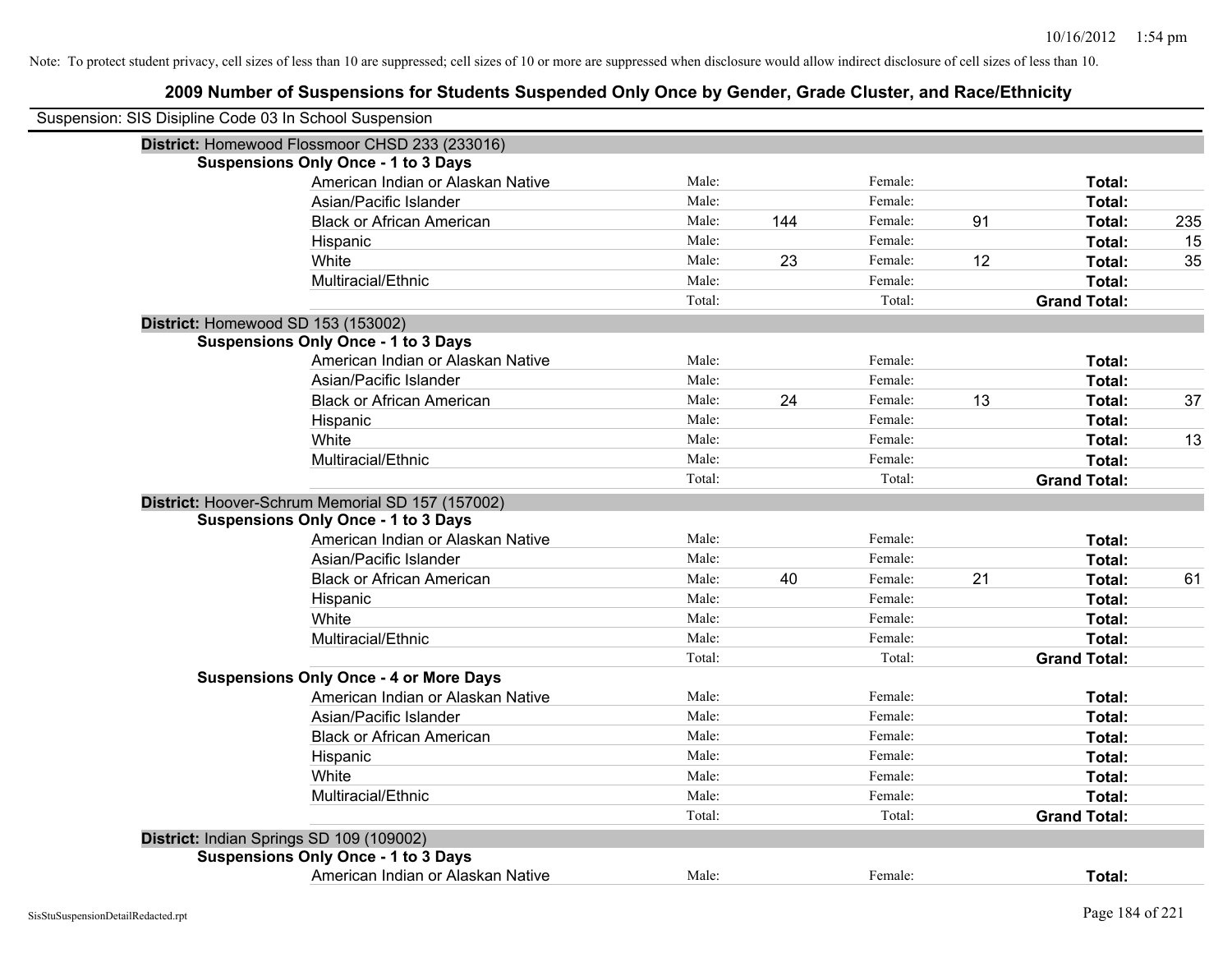| Suspension: SIS Disipline Code 03 In School Suspension |                                               |        |    |         |    |                     |    |
|--------------------------------------------------------|-----------------------------------------------|--------|----|---------|----|---------------------|----|
|                                                        | Asian/Pacific Islander                        | Male:  |    | Female: |    | Total:              |    |
|                                                        | <b>Black or African American</b>              | Male:  | 31 | Female: | 11 | Total:              | 42 |
|                                                        | Hispanic                                      | Male:  |    | Female: |    | Total:              |    |
|                                                        | White                                         | Male:  | 18 | Female: | 15 | Total:              | 33 |
|                                                        | Multiracial/Ethnic                            | Male:  |    | Female: |    | Total:              |    |
|                                                        |                                               | Total: |    | Total:  |    | <b>Grand Total:</b> | 86 |
|                                                        | <b>Suspensions Only Once - 4 or More Days</b> |        |    |         |    |                     |    |
|                                                        | American Indian or Alaskan Native             | Male:  |    | Female: |    | Total:              |    |
|                                                        | Asian/Pacific Islander                        | Male:  |    | Female: |    | Total:              |    |
|                                                        | <b>Black or African American</b>              | Male:  |    | Female: |    | Total:              |    |
|                                                        | Hispanic                                      | Male:  |    | Female: |    | Total:              |    |
|                                                        | White                                         | Male:  |    | Female: |    | Total:              |    |
|                                                        | Multiracial/Ethnic                            | Male:  |    | Female: |    | Total:              |    |
|                                                        |                                               | Total: |    | Total:  |    | <b>Grand Total:</b> |    |
| <b>District: Kirby SD 140 (140002)</b>                 |                                               |        |    |         |    |                     |    |
|                                                        | <b>Suspensions Only Once - 1 to 3 Days</b>    |        |    |         |    |                     |    |
|                                                        | American Indian or Alaskan Native             | Male:  |    | Female: |    | Total:              |    |
|                                                        | Asian/Pacific Islander                        | Male:  |    | Female: |    | Total:              |    |
|                                                        | <b>Black or African American</b>              | Male:  |    | Female: |    | Total:              |    |
|                                                        | Hispanic                                      | Male:  |    | Female: |    | Total:              |    |
|                                                        | White                                         | Male:  |    | Female: |    | Total:              | 23 |
|                                                        | Multiracial/Ethnic                            | Male:  |    | Female: |    | Total:              |    |
|                                                        |                                               | Total: |    | Total:  |    | <b>Grand Total:</b> |    |
|                                                        | District: Lemont-Bromberek CSD 113A (113A02)  |        |    |         |    |                     |    |
|                                                        | <b>Suspensions Only Once - 1 to 3 Days</b>    |        |    |         |    |                     |    |
|                                                        | American Indian or Alaskan Native             | Male:  |    | Female: |    | Total:              |    |
|                                                        | Asian/Pacific Islander                        | Male:  |    | Female: |    | Total:              |    |
|                                                        | <b>Black or African American</b>              | Male:  |    | Female: |    | Total:              |    |
|                                                        | Hispanic                                      | Male:  |    | Female: |    | Total:              |    |
|                                                        | White                                         | Male:  |    | Female: |    | Total:              | 19 |
|                                                        | Multiracial/Ethnic                            | Male:  |    | Female: |    | Total:              |    |
|                                                        |                                               | Total: |    | Total:  |    | <b>Grand Total:</b> |    |
|                                                        | District: Lincoln ESD 156 (156002)            |        |    |         |    |                     |    |
|                                                        | <b>Suspensions Only Once - 1 to 3 Days</b>    |        |    |         |    |                     |    |
|                                                        | American Indian or Alaskan Native             | Male:  |    | Female: |    | Total:              |    |
|                                                        | Asian/Pacific Islander                        | Male:  |    | Female: |    | Total:              |    |
|                                                        | <b>Black or African American</b>              | Male:  | 32 | Female: | 18 | Total:              | 50 |
|                                                        | Hispanic                                      | Male:  |    | Female: |    | Total:              |    |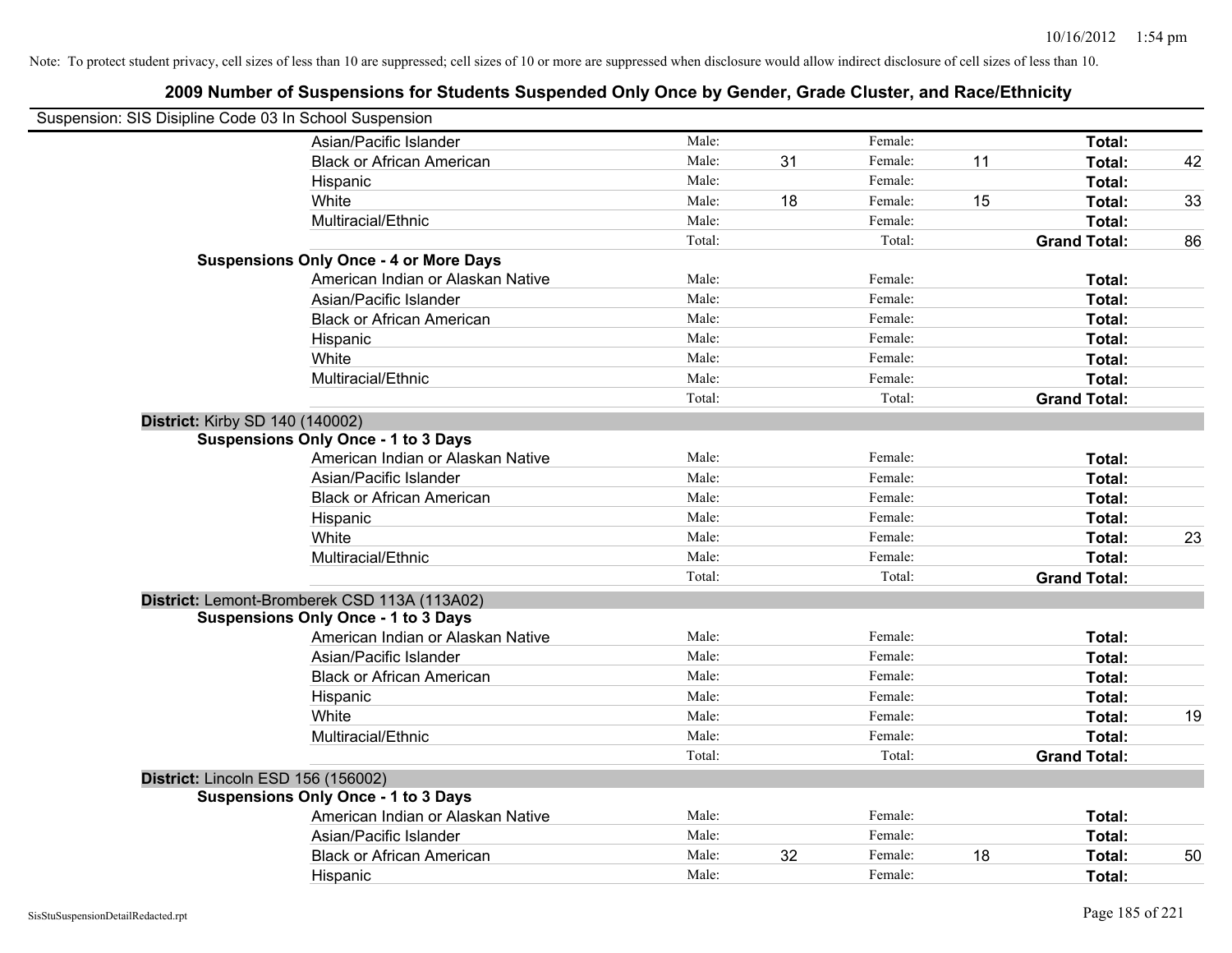| Suspension: SIS Disipline Code 03 In School Suspension |                                             |        |    |         |    |                     |     |
|--------------------------------------------------------|---------------------------------------------|--------|----|---------|----|---------------------|-----|
|                                                        | White                                       | Male:  |    | Female: |    | Total:              |     |
|                                                        | Multiracial/Ethnic                          | Male:  |    | Female: |    | Total:              |     |
|                                                        |                                             | Total: |    | Total:  |    | <b>Grand Total:</b> |     |
| District: Matteson ESD 162 (162002)                    |                                             |        |    |         |    |                     |     |
|                                                        | <b>Suspensions Only Once - 1 to 3 Days</b>  |        |    |         |    |                     |     |
|                                                        | American Indian or Alaskan Native           | Male:  |    | Female: |    | Total:              |     |
|                                                        | Asian/Pacific Islander                      | Male:  |    | Female: |    | Total:              |     |
|                                                        | <b>Black or African American</b>            | Male:  | 97 | Female: | 57 | Total:              | 154 |
|                                                        | Hispanic                                    | Male:  |    | Female: |    | Total:              |     |
|                                                        | White                                       | Male:  |    | Female: |    | Total:              |     |
|                                                        | Multiracial/Ethnic                          | Male:  |    | Female: |    | Total:              |     |
|                                                        |                                             | Total: |    | Total:  |    | <b>Grand Total:</b> |     |
| District: North Palos SD 117 (117002)                  |                                             |        |    |         |    |                     |     |
|                                                        | <b>Suspensions Only Once - 1 to 3 Days</b>  |        |    |         |    |                     |     |
|                                                        | American Indian or Alaskan Native           | Male:  |    | Female: |    | Total:              |     |
|                                                        | Asian/Pacific Islander                      | Male:  |    | Female: |    | Total:              |     |
|                                                        | <b>Black or African American</b>            | Male:  |    | Female: |    | Total:              | 17  |
|                                                        | Hispanic                                    | Male:  |    | Female: |    | Total:              | 10  |
|                                                        | White                                       | Male:  | 50 | Female: | 14 | Total:              | 64  |
|                                                        | Multiracial/Ethnic                          | Male:  |    | Female: |    | Total:              |     |
|                                                        |                                             | Total: |    | Total:  |    | <b>Grand Total:</b> |     |
| District: Oak Lawn CHSD 229 (229016)                   |                                             |        |    |         |    |                     |     |
|                                                        | <b>Suspensions Only Once - 1 to 3 Days</b>  |        |    |         |    |                     |     |
|                                                        | American Indian or Alaskan Native           | Male:  |    | Female: |    | Total:              |     |
|                                                        | Asian/Pacific Islander                      | Male:  |    | Female: |    | Total:              |     |
|                                                        | <b>Black or African American</b>            | Male:  |    | Female: |    | Total:              |     |
|                                                        | Hispanic                                    | Male:  | 18 | Female: | 11 | Total:              | 29  |
|                                                        | White                                       | Male:  | 52 | Female: | 25 | Total:              | 77  |
|                                                        | Multiracial/Ethnic                          | Male:  |    | Female: |    | Total:              |     |
|                                                        |                                             | Total: |    | Total:  |    | <b>Grand Total:</b> |     |
|                                                        | District: Oak Lawn-Hometown SD 123 (123002) |        |    |         |    |                     |     |
|                                                        | <b>Suspensions Only Once - 1 to 3 Days</b>  |        |    |         |    |                     |     |
|                                                        | American Indian or Alaskan Native           | Male:  |    | Female: |    | Total:              |     |
|                                                        | Asian/Pacific Islander                      | Male:  |    | Female: |    | Total:              |     |
|                                                        | <b>Black or African American</b>            | Male:  |    | Female: |    | Total:              |     |
|                                                        | Hispanic                                    | Male:  |    | Female: |    | Total:              | 11  |
|                                                        | White                                       | Male:  |    | Female: |    | Total:              | 21  |
|                                                        | Multiracial/Ethnic                          | Male:  |    | Female: |    | Total:              |     |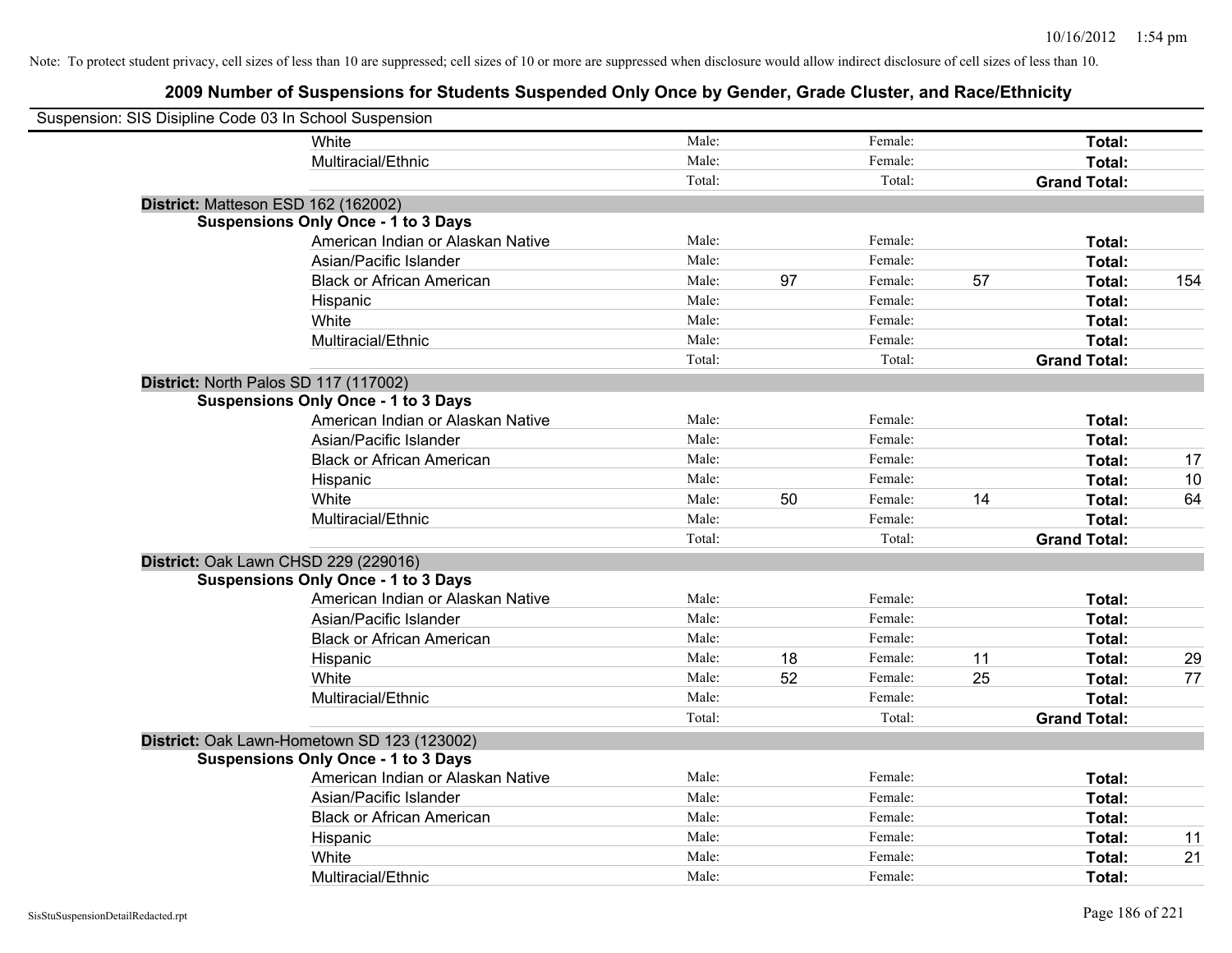| Suspension: SIS Disipline Code 03 In School Suspension |                                               |        |     |         |    |                     |     |
|--------------------------------------------------------|-----------------------------------------------|--------|-----|---------|----|---------------------|-----|
|                                                        |                                               | Total: |     | Total:  |    | <b>Grand Total:</b> |     |
|                                                        | <b>Suspensions Only Once - 4 or More Days</b> |        |     |         |    |                     |     |
|                                                        | American Indian or Alaskan Native             | Male:  |     | Female: |    | Total:              |     |
|                                                        | Asian/Pacific Islander                        | Male:  |     | Female: |    | Total:              |     |
|                                                        | <b>Black or African American</b>              | Male:  |     | Female: |    | Total:              |     |
|                                                        | Hispanic                                      | Male:  |     | Female: |    | Total:              |     |
|                                                        | White                                         | Male:  |     | Female: |    | Total:              |     |
|                                                        | Multiracial/Ethnic                            | Male:  |     | Female: |    | Total:              |     |
|                                                        |                                               | Total: |     | Total:  |    | <b>Grand Total:</b> |     |
|                                                        | District: Palos CCSD 118 (118004)             |        |     |         |    |                     |     |
|                                                        | <b>Suspensions Only Once - 1 to 3 Days</b>    |        |     |         |    |                     |     |
|                                                        | American Indian or Alaskan Native             | Male:  |     | Female: |    | Total:              |     |
|                                                        | Asian/Pacific Islander                        | Male:  |     | Female: |    | Total:              |     |
|                                                        | <b>Black or African American</b>              | Male:  |     | Female: |    | Total:              |     |
|                                                        | Hispanic                                      | Male:  |     | Female: |    | Total:              |     |
|                                                        | White                                         | Male:  |     | Female: |    | Total:              | 14  |
|                                                        | Multiracial/Ethnic                            | Male:  |     | Female: |    | Total:              |     |
|                                                        |                                               | Total: |     | Total:  |    | <b>Grand Total:</b> |     |
|                                                        | District: Palos Heights SD 128 (128002)       |        |     |         |    |                     |     |
|                                                        | <b>Suspensions Only Once - 1 to 3 Days</b>    |        |     |         |    |                     |     |
|                                                        | American Indian or Alaskan Native             | Male:  |     | Female: |    | Total:              |     |
|                                                        | Asian/Pacific Islander                        | Male:  |     | Female: |    | Total:              |     |
|                                                        | <b>Black or African American</b>              | Male:  |     | Female: |    | Total:              |     |
|                                                        | Hispanic                                      | Male:  |     | Female: |    | Total:              |     |
|                                                        | White                                         | Male:  |     | Female: |    | Total:              | 10  |
|                                                        | Multiracial/Ethnic                            | Male:  |     | Female: |    | Total:              |     |
|                                                        |                                               | Total: |     | Total:  |    | <b>Grand Total:</b> |     |
|                                                        | District: Park Forest SD 163 (163002)         |        |     |         |    |                     |     |
|                                                        | <b>Suspensions Only Once - 1 to 3 Days</b>    |        |     |         |    |                     |     |
|                                                        | American Indian or Alaskan Native             | Male:  |     | Female: |    | Total:              |     |
|                                                        | Asian/Pacific Islander                        | Male:  |     | Female: |    | Total:              |     |
|                                                        | <b>Black or African American</b>              | Male:  | 104 | Female: | 56 | Total:              | 160 |
|                                                        | Hispanic                                      | Male:  |     | Female: |    | Total:              |     |
|                                                        | White                                         | Male:  |     | Female: |    | Total:              |     |
|                                                        | Multiracial/Ethnic                            | Male:  |     | Female: |    | Total:              |     |
|                                                        |                                               | Total: |     | Total:  |    | <b>Grand Total:</b> | 181 |
|                                                        | <b>Suspensions Only Once - 4 or More Days</b> |        |     |         |    |                     |     |
|                                                        | American Indian or Alaskan Native             | Male:  |     | Female: |    | Total:              |     |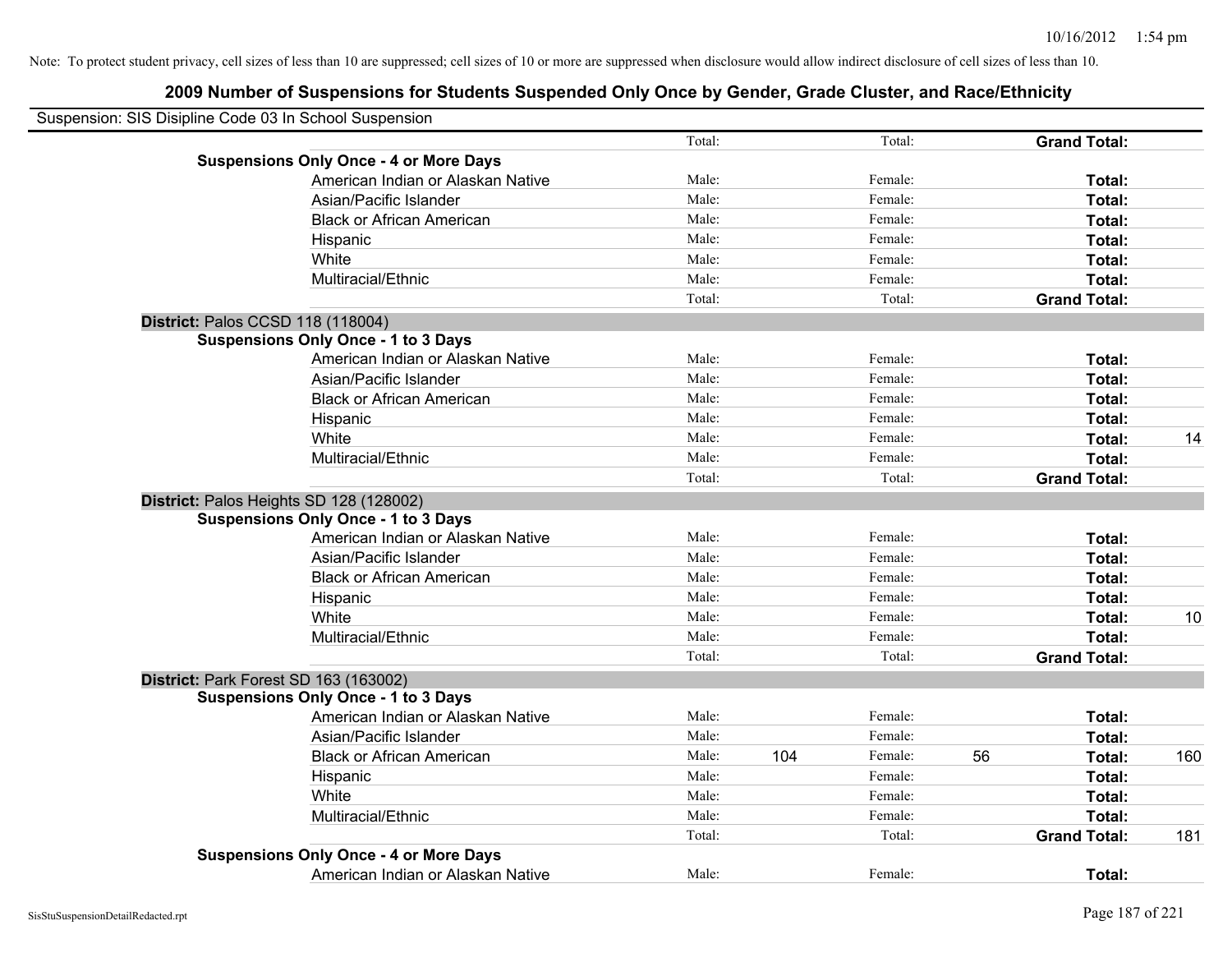| Suspension: SIS Disipline Code 03 In School Suspension |                                            |        |     |         |     |                     |     |
|--------------------------------------------------------|--------------------------------------------|--------|-----|---------|-----|---------------------|-----|
|                                                        |                                            |        |     |         |     |                     |     |
|                                                        | Asian/Pacific Islander                     | Male:  |     | Female: |     | Total:              |     |
|                                                        | <b>Black or African American</b>           | Male:  |     | Female: |     | Total:              |     |
|                                                        | Hispanic                                   | Male:  |     | Female: |     | Total:              |     |
|                                                        | White                                      | Male:  |     | Female: |     | Total:              |     |
|                                                        | Multiracial/Ethnic                         | Male:  |     | Female: |     | Total:              |     |
|                                                        |                                            | Total: |     | Total:  |     | <b>Grand Total:</b> |     |
|                                                        | District: Posen-Robbins ESD 143-5 (143502) |        |     |         |     |                     |     |
|                                                        | <b>Suspensions Only Once - 1 to 3 Days</b> |        |     |         |     |                     |     |
|                                                        | American Indian or Alaskan Native          | Male:  |     | Female: |     | Total:              |     |
|                                                        | Asian/Pacific Islander                     | Male:  |     | Female: |     | Total:              |     |
|                                                        | <b>Black or African American</b>           | Male:  |     | Female: |     | Total:              |     |
|                                                        | Hispanic                                   | Male:  |     | Female: |     | Total:              |     |
|                                                        | White                                      | Male:  |     | Female: |     | Total:              |     |
|                                                        | Multiracial/Ethnic                         | Male:  |     | Female: |     | Total:              |     |
|                                                        |                                            | Total: |     | Total:  |     | <b>Grand Total:</b> |     |
| District: Prairie-Hills ESD 144 (144002)               |                                            |        |     |         |     |                     |     |
|                                                        | <b>Suspensions Only Once - 1 to 3 Days</b> |        |     |         |     |                     |     |
|                                                        | American Indian or Alaskan Native          | Male:  |     | Female: |     | Total:              |     |
|                                                        | Asian/Pacific Islander                     | Male:  |     | Female: |     | Total:              |     |
|                                                        | <b>Black or African American</b>           | Male:  | 43  | Female: | 31  | Total:              | 74  |
|                                                        | Hispanic                                   | Male:  |     | Female: |     | Total:              |     |
|                                                        | White                                      | Male:  |     | Female: |     | Total:              |     |
|                                                        | Multiracial/Ethnic                         | Male:  |     | Female: |     | Total:              |     |
|                                                        |                                            | Total: |     | Total:  |     | <b>Grand Total:</b> |     |
| District: Reavis Twp HSD 220 (220017)                  |                                            |        |     |         |     |                     |     |
|                                                        | <b>Suspensions Only Once - 1 to 3 Days</b> |        |     |         |     |                     |     |
|                                                        | American Indian or Alaskan Native          | Male:  |     | Female: |     | Total:              |     |
|                                                        | Asian/Pacific Islander                     | Male:  |     | Female: |     | Total:              |     |
|                                                        | <b>Black or African American</b>           | Male:  |     | Female: |     | Total:              |     |
|                                                        | Hispanic                                   | Male:  | 32  | Female: | 19  | Total:              | 51  |
|                                                        | White                                      | Male:  | 53  | Female: | 19  | Total:              | 72  |
|                                                        | Multiracial/Ethnic                         | Male:  |     | Female: |     | Total:              |     |
|                                                        |                                            | Total: |     | Total:  |     | <b>Grand Total:</b> |     |
| District: Rich Twp HSD 227 (227017)                    |                                            |        |     |         |     |                     |     |
|                                                        | <b>Suspensions Only Once - 1 to 3 Days</b> |        |     |         |     |                     |     |
|                                                        | American Indian or Alaskan Native          | Male:  |     | Female: |     | Total:              |     |
|                                                        | Asian/Pacific Islander                     | Male:  |     | Female: |     | Total:              |     |
|                                                        | <b>Black or African American</b>           | Male:  | 232 | Female: | 164 | Total:              | 396 |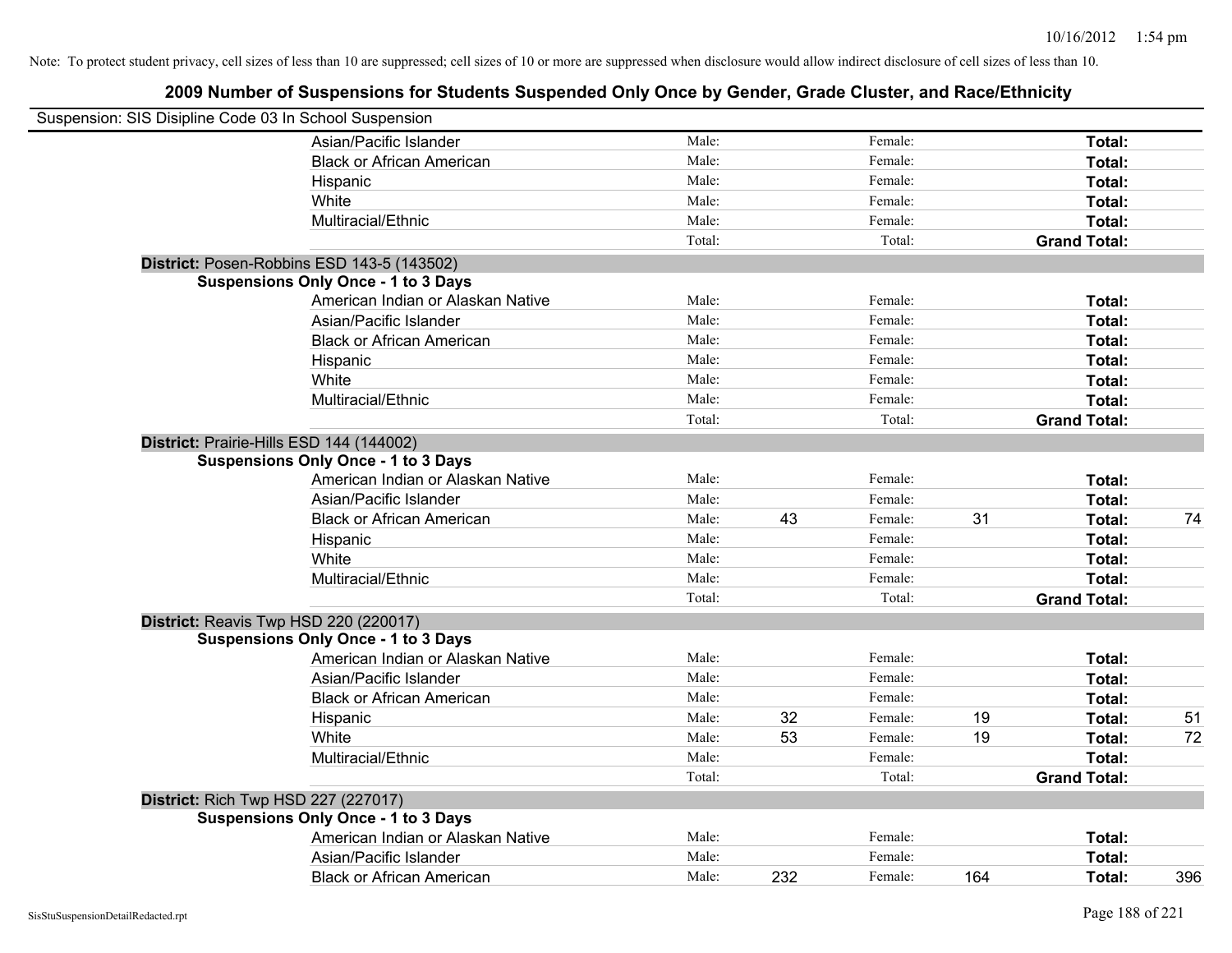| Suspension: SIS Disipline Code 03 In School Suspension |                                               |        |     |         |     |                     |     |
|--------------------------------------------------------|-----------------------------------------------|--------|-----|---------|-----|---------------------|-----|
|                                                        | Hispanic                                      | Male:  |     | Female: |     | Total:              |     |
|                                                        | White                                         | Male:  |     | Female: |     | Total:              |     |
|                                                        | Multiracial/Ethnic                            | Male:  |     | Female: |     | Total:              | 19  |
|                                                        |                                               | Total: | 248 | Total:  | 180 | <b>Grand Total:</b> | 428 |
|                                                        | <b>Suspensions Only Once - 4 or More Days</b> |        |     |         |     |                     |     |
|                                                        | American Indian or Alaskan Native             | Male:  |     | Female: |     | Total:              |     |
|                                                        | Asian/Pacific Islander                        | Male:  |     | Female: |     | Total:              |     |
|                                                        | <b>Black or African American</b>              | Male:  |     | Female: |     | Total:              |     |
|                                                        | Hispanic                                      | Male:  |     | Female: |     | Total:              |     |
|                                                        | White                                         | Male:  |     | Female: |     | Total:              |     |
|                                                        | Multiracial/Ethnic                            | Male:  |     | Female: |     | Total:              |     |
|                                                        |                                               | Total: |     | Total:  |     | <b>Grand Total:</b> |     |
| District: Ridgeland SD 122 (122002)                    |                                               |        |     |         |     |                     |     |
|                                                        | <b>Suspensions Only Once - 1 to 3 Days</b>    |        |     |         |     |                     |     |
|                                                        | American Indian or Alaskan Native             | Male:  |     | Female: |     | Total:              |     |
|                                                        | Asian/Pacific Islander                        | Male:  |     | Female: |     | Total:              |     |
|                                                        | <b>Black or African American</b>              | Male:  |     | Female: |     | Total:              |     |
|                                                        | Hispanic                                      | Male:  |     | Female: |     | Total:              | 15  |
|                                                        | White                                         | Male:  |     | Female: |     | Total:              | 43  |
|                                                        | Multiracial/Ethnic                            | Male:  |     | Female: |     | Total:              |     |
|                                                        |                                               | Total: |     | Total:  |     | <b>Grand Total:</b> |     |
|                                                        | <b>Suspensions Only Once - 4 or More Days</b> |        |     |         |     |                     |     |
|                                                        | American Indian or Alaskan Native             | Male:  |     | Female: |     | Total:              |     |
|                                                        | Asian/Pacific Islander                        | Male:  |     | Female: |     | Total:              |     |
|                                                        | <b>Black or African American</b>              | Male:  |     | Female: |     | Total:              |     |
|                                                        | Hispanic                                      | Male:  |     | Female: |     | Total:              |     |
|                                                        | White                                         | Male:  |     | Female: |     | Total:              |     |
|                                                        | Multiracial/Ethnic                            | Male:  |     | Female: |     | Total:              |     |
|                                                        |                                               | Total: |     | Total:  |     | <b>Grand Total:</b> |     |
| District: Sandridge SD 172 (172002)                    |                                               |        |     |         |     |                     |     |
|                                                        | <b>Suspensions Only Once - 1 to 3 Days</b>    |        |     |         |     |                     |     |
|                                                        | American Indian or Alaskan Native             | Male:  |     | Female: |     | Total:              |     |
|                                                        | Asian/Pacific Islander                        | Male:  |     | Female: |     | Total:              |     |
|                                                        | <b>Black or African American</b>              | Male:  |     | Female: |     | Total:              | 12  |
|                                                        | Hispanic                                      | Male:  |     | Female: |     | Total:              |     |
|                                                        | White                                         | Male:  |     | Female: |     | Total:              |     |
|                                                        | Multiracial/Ethnic                            | Male:  |     | Female: |     | Total:              |     |
|                                                        |                                               | Total: |     | Total:  |     | <b>Grand Total:</b> | 24  |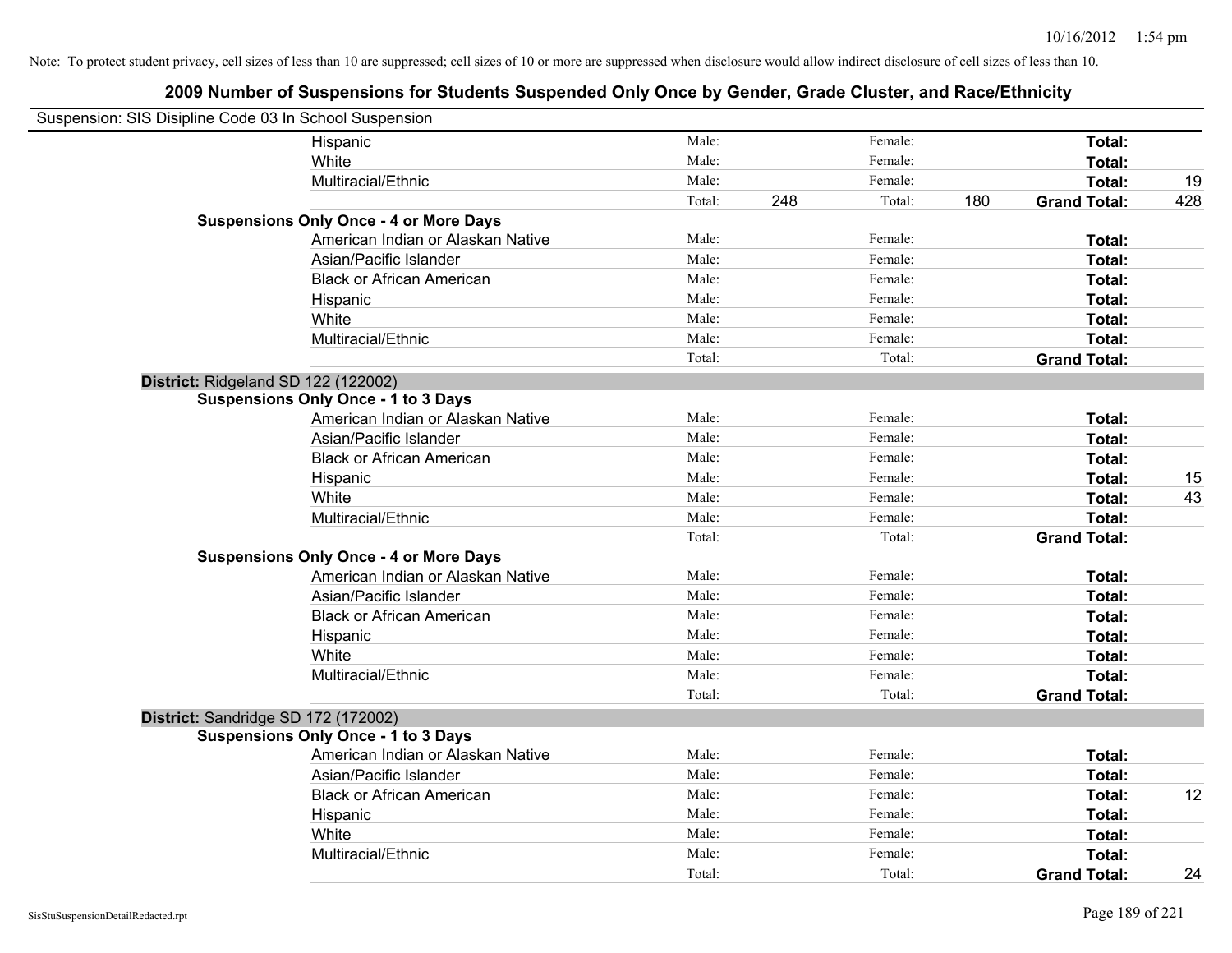| Suspension: SIS Disipline Code 03 In School Suspension |                                               |        |    |         |    |                     |     |
|--------------------------------------------------------|-----------------------------------------------|--------|----|---------|----|---------------------|-----|
|                                                        | District: South Holland SD 150 (150002)       |        |    |         |    |                     |     |
|                                                        | <b>Suspensions Only Once - 1 to 3 Days</b>    |        |    |         |    |                     |     |
|                                                        | American Indian or Alaskan Native             | Male:  |    | Female: |    | Total:              |     |
|                                                        | Asian/Pacific Islander                        | Male:  |    | Female: |    | Total:              |     |
|                                                        | <b>Black or African American</b>              | Male:  |    | Female: |    | Total:              |     |
|                                                        | Hispanic                                      | Male:  |    | Female: |    | Total:              |     |
|                                                        | White                                         | Male:  |    | Female: |    | Total:              |     |
|                                                        | Multiracial/Ethnic                            | Male:  |    | Female: |    | Total:              |     |
|                                                        |                                               | Total: |    | Total:  |    | <b>Grand Total:</b> |     |
|                                                        | <b>Suspensions Only Once - 4 or More Days</b> |        |    |         |    |                     |     |
|                                                        | American Indian or Alaskan Native             | Male:  |    | Female: |    | Total:              |     |
|                                                        | Asian/Pacific Islander                        | Male:  |    | Female: |    | Total:              |     |
|                                                        | <b>Black or African American</b>              | Male:  |    | Female: |    | Total:              |     |
|                                                        | Hispanic                                      | Male:  |    | Female: |    | Total:              |     |
|                                                        | White                                         | Male:  |    | Female: |    | Total:              |     |
|                                                        | Multiracial/Ethnic                            | Male:  |    | Female: |    | Total:              |     |
|                                                        |                                               | Total: |    | Total:  |    | <b>Grand Total:</b> |     |
|                                                        | District: South Holland SD 151 (151002)       |        |    |         |    |                     |     |
|                                                        | <b>Suspensions Only Once - 1 to 3 Days</b>    |        |    |         |    |                     |     |
|                                                        | American Indian or Alaskan Native             | Male:  |    | Female: |    | Total:              |     |
|                                                        | Asian/Pacific Islander                        | Male:  |    | Female: |    | Total:              |     |
|                                                        | <b>Black or African American</b>              | Male:  | 66 | Female: | 49 | Total:              | 115 |
|                                                        | Hispanic                                      | Male:  |    | Female: |    | Total:              | 12  |
|                                                        | White                                         | Male:  |    | Female: |    | Total:              |     |
|                                                        | Multiracial/Ethnic                            | Male:  |    | Female: |    | Total:              |     |
|                                                        |                                               | Total: |    | Total:  |    | <b>Grand Total:</b> |     |
|                                                        | <b>Suspensions Only Once - 4 or More Days</b> |        |    |         |    |                     |     |
|                                                        | American Indian or Alaskan Native             | Male:  |    | Female: |    | Total:              |     |
|                                                        | Asian/Pacific Islander                        | Male:  |    | Female: |    | Total:              |     |
|                                                        | <b>Black or African American</b>              | Male:  |    | Female: |    | Total:              |     |
|                                                        | Hispanic                                      | Male:  |    | Female: |    | Total:              |     |
|                                                        | White                                         | Male:  |    | Female: |    | Total:              |     |
|                                                        | Multiracial/Ethnic                            | Male:  |    | Female: |    | Total:              |     |
|                                                        |                                               | Total: |    | Total:  |    | <b>Grand Total:</b> |     |
| District: St Coletta of Illinois (031100)              |                                               |        |    |         |    |                     |     |
|                                                        | <b>Suspensions Only Once - 1 to 3 Days</b>    |        |    |         |    |                     |     |
|                                                        | American Indian or Alaskan Native             | Male:  |    | Female: |    | <b>Total:</b>       |     |
|                                                        | Asian/Pacific Islander                        | Male:  |    | Female: |    | Total:              |     |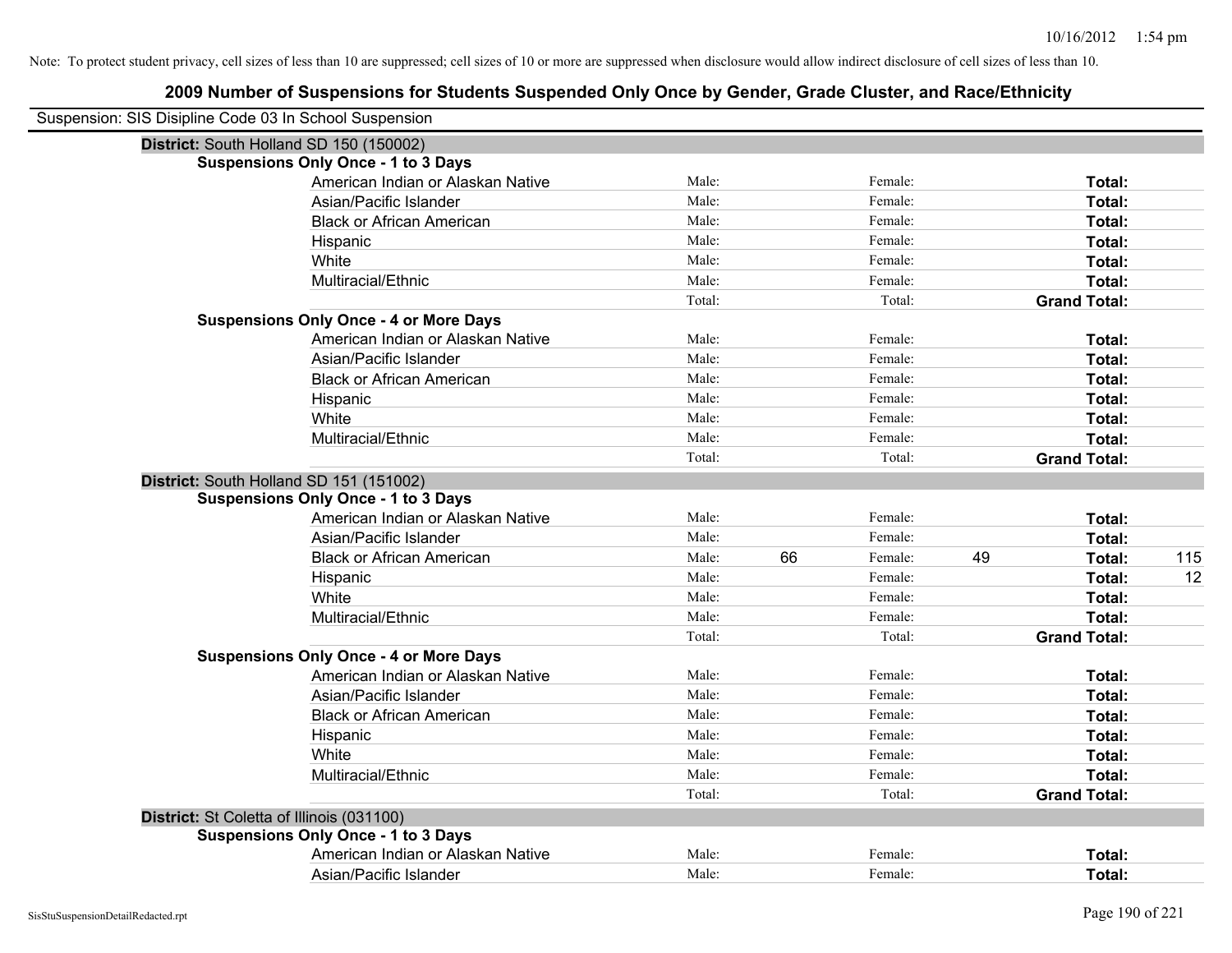| Suspension: SIS Disipline Code 03 In School Suspension |                                                    |        |     |         |     |                     |     |
|--------------------------------------------------------|----------------------------------------------------|--------|-----|---------|-----|---------------------|-----|
|                                                        | <b>Black or African American</b>                   | Male:  |     | Female: |     | Total:              |     |
|                                                        | Hispanic                                           | Male:  |     | Female: |     | Total:              |     |
|                                                        | White                                              | Male:  |     | Female: |     | Total:              |     |
|                                                        | Multiracial/Ethnic                                 | Male:  |     | Female: |     | Total:              |     |
|                                                        |                                                    | Total: |     | Total:  |     | <b>Grand Total:</b> |     |
| District: Steger SD 194 (194002)                       |                                                    |        |     |         |     |                     |     |
|                                                        | <b>Suspensions Only Once - 1 to 3 Days</b>         |        |     |         |     |                     |     |
|                                                        | American Indian or Alaskan Native                  | Male:  |     | Female: |     | Total:              |     |
|                                                        | Asian/Pacific Islander                             | Male:  |     | Female: |     | Total:              |     |
|                                                        | <b>Black or African American</b>                   | Male:  | 20  | Female: | 15  | Total:              | 35  |
|                                                        | Hispanic                                           | Male:  |     | Female: |     | Total:              |     |
|                                                        | White                                              | Male:  | 23  | Female: | 10  | Total:              | 33  |
|                                                        | Multiracial/Ethnic                                 | Male:  |     | Female: |     | Total:              |     |
|                                                        |                                                    | Total: |     | Total:  |     | <b>Grand Total:</b> | 88  |
|                                                        | District: Summit SD 104 (104002)                   |        |     |         |     |                     |     |
|                                                        | <b>Suspensions Only Once - 1 to 3 Days</b>         |        |     |         |     |                     |     |
|                                                        | American Indian or Alaskan Native                  | Male:  |     | Female: |     | Total:              |     |
|                                                        | Asian/Pacific Islander                             | Male:  |     | Female: |     | Total:              |     |
|                                                        | <b>Black or African American</b>                   | Male:  |     | Female: |     | Total:              |     |
|                                                        | Hispanic                                           | Male:  |     | Female: |     | Total:              | 11  |
|                                                        | White                                              | Male:  |     | Female: |     | Total:              |     |
|                                                        | Multiracial/Ethnic                                 | Male:  |     | Female: |     | Total:              |     |
|                                                        |                                                    | Total: |     | Total:  |     | <b>Grand Total:</b> |     |
|                                                        | District: Thornton Fractional Twp HSD 215 (215017) |        |     |         |     |                     |     |
|                                                        | <b>Suspensions Only Once - 1 to 3 Days</b>         |        |     |         |     |                     |     |
|                                                        | American Indian or Alaskan Native                  | Male:  |     | Female: |     | Total:              |     |
|                                                        | Asian/Pacific Islander                             | Male:  |     | Female: |     | Total:              |     |
|                                                        | <b>Black or African American</b>                   | Male:  | 149 | Female: | 112 | Total:              | 261 |
|                                                        | Hispanic                                           | Male:  | 29  | Female: | 26  | Total:              | 55  |
|                                                        | White                                              | Male:  | 19  | Female: | 12  | Total:              | 31  |
|                                                        | Multiracial/Ethnic                                 | Male:  |     | Female: |     | Total:              |     |
|                                                        |                                                    | Total: |     | Total:  |     | <b>Grand Total:</b> |     |
|                                                        | District: Thornton SD 154 (154002)                 |        |     |         |     |                     |     |
|                                                        | <b>Suspensions Only Once - 1 to 3 Days</b>         |        |     |         |     |                     |     |
|                                                        | American Indian or Alaskan Native                  | Male:  |     | Female: |     | Total:              |     |
|                                                        | Asian/Pacific Islander                             | Male:  |     | Female: |     | Total:              |     |
|                                                        | <b>Black or African American</b>                   | Male:  |     | Female: |     | Total:              |     |
|                                                        | Hispanic                                           | Male:  |     | Female: |     | Total:              |     |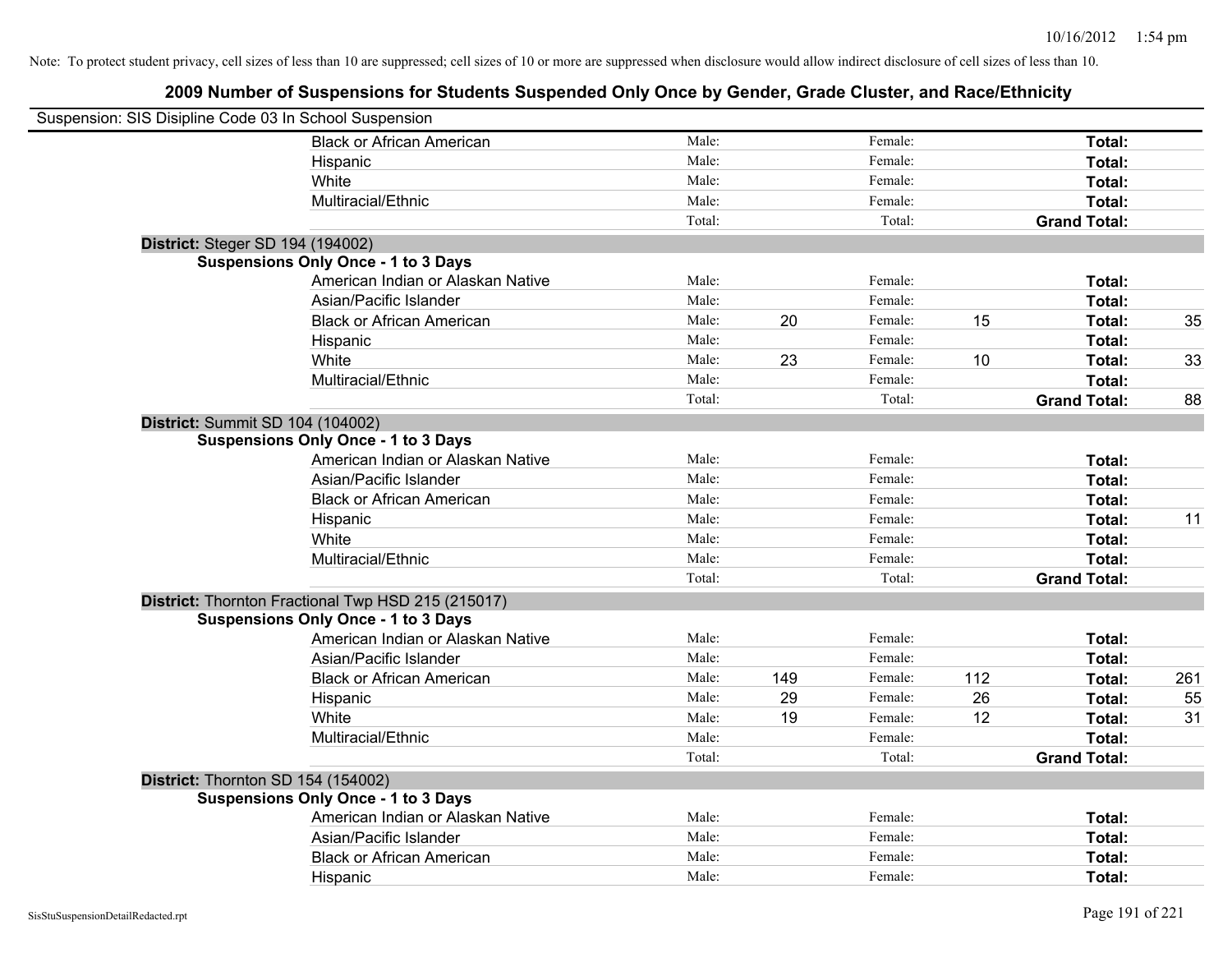# **2009 Number of Suspensions for Students Suspended Only Once by Gender, Grade Cluster, and Race/Ethnicity**

| Suspension: SIS Disipline Code 03 In School Suspension |                                               |        |     |         |     |                     |       |
|--------------------------------------------------------|-----------------------------------------------|--------|-----|---------|-----|---------------------|-------|
|                                                        | White                                         | Male:  |     | Female: |     | Total:              |       |
|                                                        | Multiracial/Ethnic                            | Male:  |     | Female: |     | Total:              |       |
|                                                        |                                               | Total: |     | Total:  |     | <b>Grand Total:</b> |       |
| District: Thornton Twp HSD 205 (205017)                |                                               |        |     |         |     |                     |       |
|                                                        | <b>Suspensions Only Once - 1 to 3 Days</b>    |        |     |         |     |                     |       |
|                                                        | American Indian or Alaskan Native             | Male:  |     | Female: |     | Total:              |       |
|                                                        | Asian/Pacific Islander                        | Male:  |     | Female: |     | Total:              |       |
|                                                        | <b>Black or African American</b>              | Male:  | 499 | Female: | 524 | Total:              | 1,023 |
|                                                        | Hispanic                                      | Male:  | 23  | Female: | 16  | Total:              | 39    |
|                                                        | White                                         | Male:  |     | Female: |     | Total:              |       |
|                                                        | Multiracial/Ethnic                            | Male:  |     | Female: |     | Total:              |       |
|                                                        |                                               | Total: |     | Total:  |     | <b>Grand Total:</b> | 1,077 |
|                                                        | <b>Suspensions Only Once - 4 or More Days</b> |        |     |         |     |                     |       |
|                                                        | American Indian or Alaskan Native             | Male:  |     | Female: |     | Total:              |       |
|                                                        | Asian/Pacific Islander                        | Male:  |     | Female: |     | Total:              |       |
|                                                        | <b>Black or African American</b>              | Male:  | 13  | Female: | 16  | Total:              | 29    |
|                                                        | Hispanic                                      | Male:  |     | Female: |     | Total:              |       |
|                                                        | White                                         | Male:  |     | Female: |     | Total:              |       |
|                                                        | Multiracial/Ethnic                            | Male:  |     | Female: |     | Total:              |       |
|                                                        |                                               | Total: |     | Total:  |     | <b>Grand Total:</b> |       |
|                                                        | District: W Harvey-Dixmoor PSD 147 (147002)   |        |     |         |     |                     |       |
|                                                        | <b>Suspensions Only Once - 1 to 3 Days</b>    |        |     |         |     |                     |       |
|                                                        | American Indian or Alaskan Native             | Male:  |     | Female: |     | Total:              |       |
|                                                        | Asian/Pacific Islander                        | Male:  |     | Female: |     | Total:              |       |
|                                                        | <b>Black or African American</b>              | Male:  | 18  | Female: | 15  | Total:              | 33    |
|                                                        | Hispanic                                      | Male:  |     | Female: |     | Total:              | 10    |
|                                                        | White                                         | Male:  |     | Female: |     | Total:              |       |
|                                                        | Multiracial/Ethnic                            | Male:  |     | Female: |     | Total:              |       |
|                                                        |                                               | Total: |     | Total:  |     | <b>Grand Total:</b> |       |
|                                                        | <b>Suspensions Only Once - 4 or More Days</b> |        |     |         |     |                     |       |
|                                                        | American Indian or Alaskan Native             | Male:  |     | Female: |     | Total:              |       |
|                                                        | Asian/Pacific Islander                        | Male:  |     | Female: |     | Total:              |       |
|                                                        | <b>Black or African American</b>              | Male:  |     | Female: |     | Total:              |       |
|                                                        | Hispanic                                      | Male:  |     | Female: |     | Total:              |       |
|                                                        | White                                         | Male:  |     | Female: |     | Total:              |       |
|                                                        | Multiracial/Ethnic                            | Male:  |     | Female: |     | Total:              |       |
|                                                        |                                               | Total: |     | Total:  |     | <b>Grand Total:</b> |       |

### **District:** Willow Springs SD 108 (108002)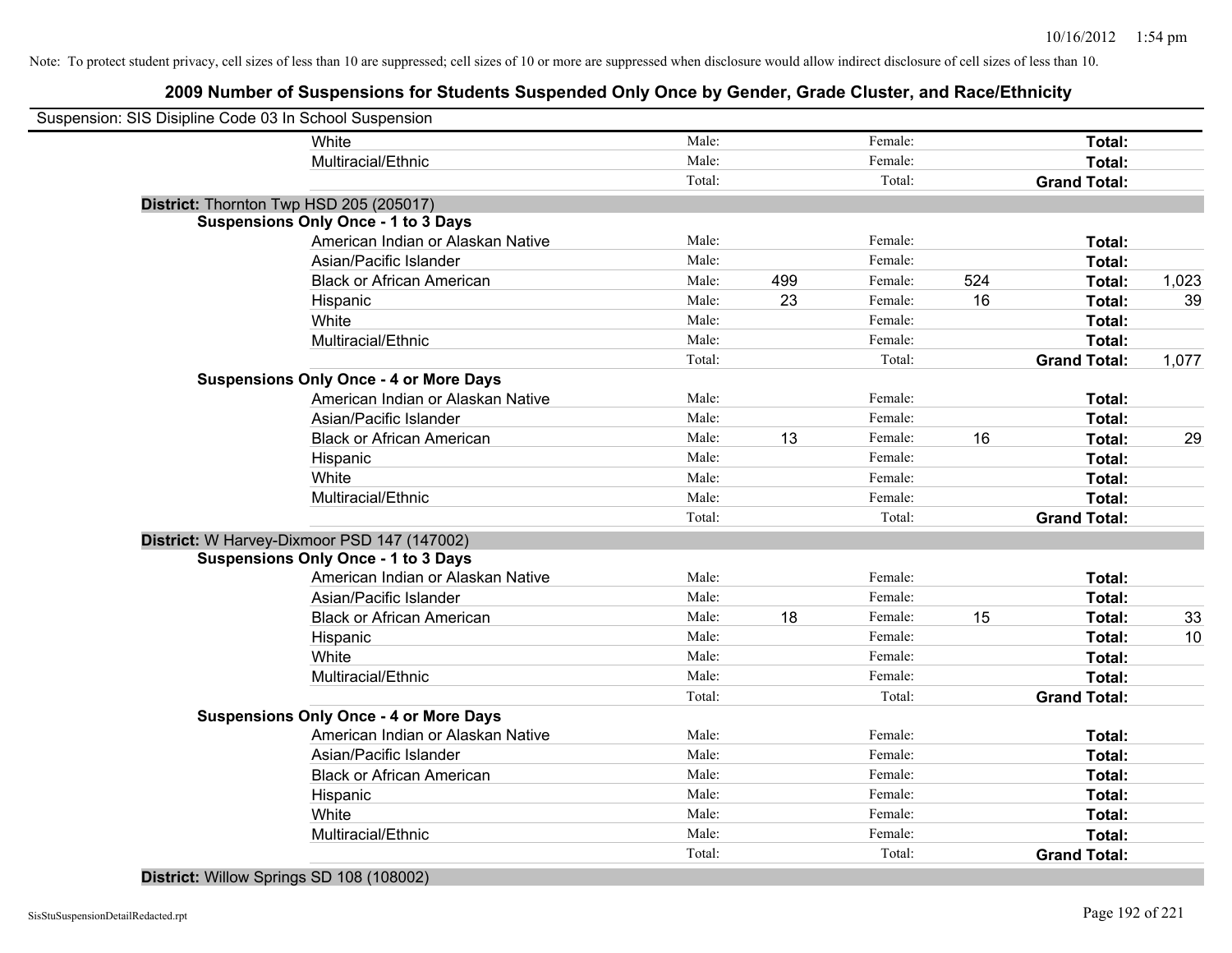|                                 | Suspension: SIS Disipline Code 03 In School Suspension |                |         |                         |    |
|---------------------------------|--------------------------------------------------------|----------------|---------|-------------------------|----|
|                                 | <b>Suspensions Only Once - 1 to 3 Days</b>             |                |         |                         |    |
|                                 | American Indian or Alaskan Native                      | Male:          | Female: | Total:                  |    |
|                                 | Asian/Pacific Islander                                 | Male:          | Female: | Total:                  |    |
|                                 | <b>Black or African American</b>                       | Male:          | Female: | Total:                  |    |
|                                 | Hispanic                                               | Male:          | Female: | Total:                  |    |
|                                 | White                                                  | Male:          | Female: | Total:                  | 10 |
|                                 | Multiracial/Ethnic                                     | Male:          | Female: | Total:                  |    |
|                                 |                                                        | Total:         | Total:  | <b>Grand Total:</b>     |    |
| County: Non-Public School (000) |                                                        |                |         |                         |    |
|                                 | District: Region 07 South Cook ISC 4 (000000)          |                |         |                         |    |
|                                 | <b>Suspensions Only Once - 1 to 3 Days</b>             |                |         |                         |    |
|                                 | American Indian or Alaskan Native                      | Male:          | Female: | Total:                  |    |
|                                 | Asian/Pacific Islander                                 | Male:          | Female: | Total:                  |    |
|                                 | <b>Black or African American</b>                       | Male:          | Female: | Total:                  |    |
|                                 | Hispanic                                               | Male:          | Female: | Total:                  |    |
|                                 | White                                                  | Male:          | Female: | Total:                  |    |
|                                 | Multiracial/Ethnic                                     | Male:          | Female: | Total:                  |    |
|                                 |                                                        | Total:         | Total:  | <b>Grand Total:</b>     |    |
|                                 |                                                        |                |         |                         |    |
| Region: Rock Island ROE (49)    |                                                        |                |         |                         |    |
| County: Rock Island (081)       |                                                        |                |         |                         |    |
|                                 | District: Black Hawk Area Sp Ed District (865060)      |                |         |                         |    |
|                                 | <b>Suspensions Only Once - 1 to 3 Days</b>             |                |         |                         |    |
|                                 | American Indian or Alaskan Native                      | Male:          | Female: | Total:                  |    |
|                                 | Asian/Pacific Islander                                 | Male:          | Female: | Total:                  |    |
|                                 | <b>Black or African American</b>                       | Male:          | Female: | Total:                  |    |
|                                 | Hispanic                                               | Male:          | Female: | Total:                  |    |
|                                 | White                                                  | Male:          | Female: | Total:                  |    |
|                                 | Multiracial/Ethnic                                     | Male:          | Female: | Total:                  |    |
|                                 |                                                        | Total:         | Total:  | <b>Grand Total:</b>     |    |
|                                 | District: Carbon Cliff-Barstow SD 36 (036002)          |                |         |                         |    |
|                                 | <b>Suspensions Only Once - 1 to 3 Days</b>             |                |         |                         |    |
|                                 | American Indian or Alaskan Native                      | Male:          | Female: | Total:                  |    |
|                                 | Asian/Pacific Islander                                 | Male:          | Female: | Total:                  |    |
|                                 | <b>Black or African American</b>                       | Male:          | Female: | Total:                  | 11 |
|                                 | Hispanic                                               | Male:          | Female: | Total:                  |    |
|                                 |                                                        |                |         |                         |    |
|                                 | White                                                  | Male:<br>Male: | Female: | <b>Total:</b><br>Total: | 14 |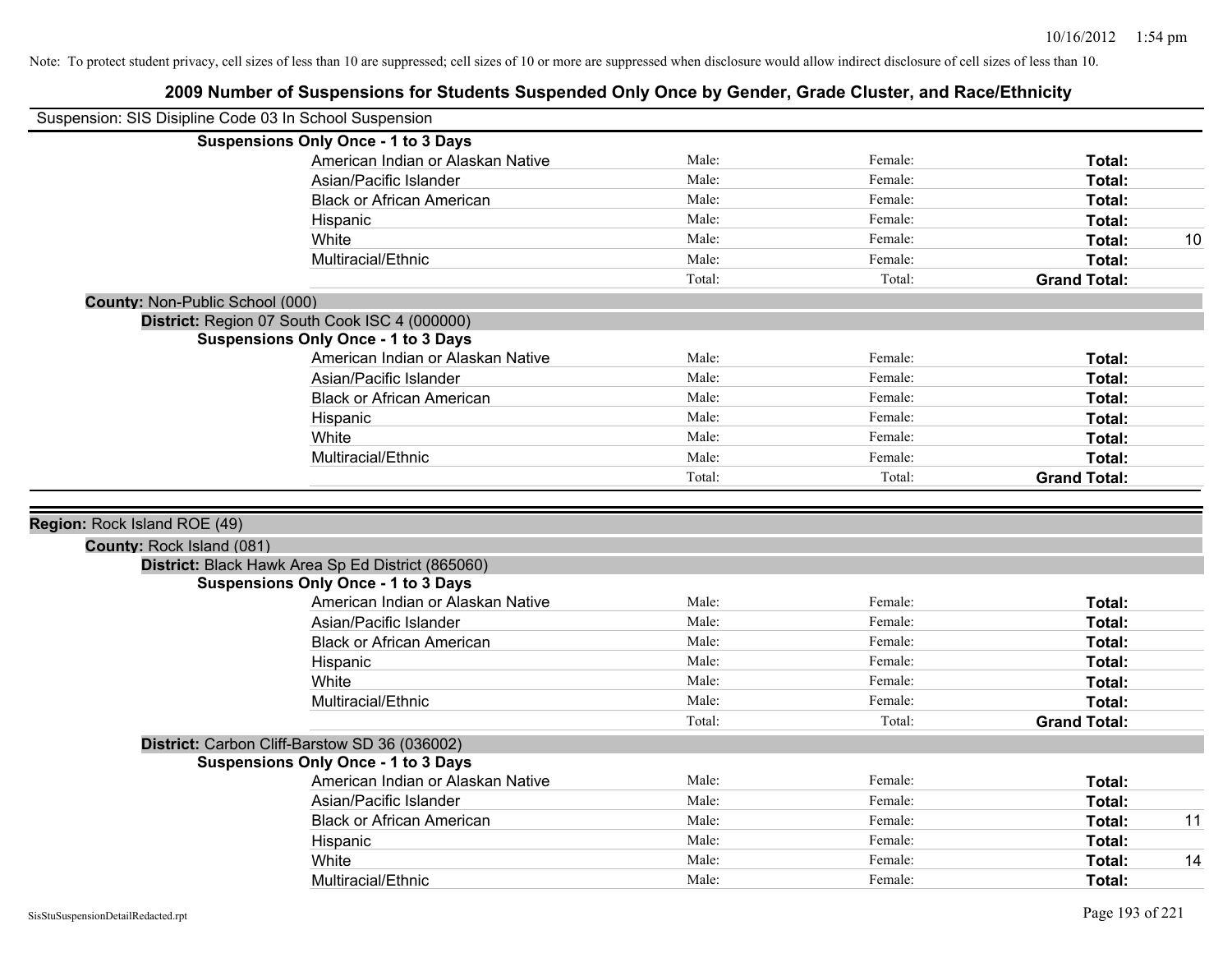| Suspension: SIS Disipline Code 03 In School Suspension |        |     |         |    |                     |     |
|--------------------------------------------------------|--------|-----|---------|----|---------------------|-----|
|                                                        | Total: |     | Total:  |    | <b>Grand Total:</b> |     |
| District: East Moline SD 37 (037002)                   |        |     |         |    |                     |     |
| <b>Suspensions Only Once - 1 to 3 Days</b>             |        |     |         |    |                     |     |
| American Indian or Alaskan Native                      | Male:  |     | Female: |    | Total:              |     |
| Asian/Pacific Islander                                 | Male:  |     | Female: |    | Total:              |     |
| <b>Black or African American</b>                       | Male:  |     | Female: |    | Total:              | 15  |
| Hispanic                                               | Male:  |     | Female: |    | Total:              | 24  |
| White                                                  | Male:  | 34  | Female: | 13 | Total:              | 47  |
| Multiracial/Ethnic                                     | Male:  |     | Female: |    | Total:              |     |
|                                                        | Total: | 66  | Total:  | 30 | <b>Grand Total:</b> | 96  |
| District: Moline USD 40 (040022)                       |        |     |         |    |                     |     |
| <b>Suspensions Only Once - 1 to 3 Days</b>             |        |     |         |    |                     |     |
| American Indian or Alaskan Native                      | Male:  |     | Female: |    | Total:              |     |
| Asian/Pacific Islander                                 | Male:  |     | Female: |    | Total:              |     |
| <b>Black or African American</b>                       | Male:  | 14  | Female: | 12 | Total:              | 26  |
| Hispanic                                               | Male:  | 31  | Female: | 26 | Total:              | 57  |
| White                                                  | Male:  | 119 | Female: | 67 | Total:              | 186 |
| Multiracial/Ethnic                                     | Male:  |     | Female: |    | Total:              |     |
|                                                        | Total: |     | Total:  |    | <b>Grand Total:</b> |     |
| <b>Suspensions Only Once - 4 or More Days</b>          |        |     |         |    |                     |     |
| American Indian or Alaskan Native                      | Male:  |     | Female: |    | Total:              |     |
| Asian/Pacific Islander                                 | Male:  |     | Female: |    | Total:              |     |
| <b>Black or African American</b>                       | Male:  |     | Female: |    | Total:              |     |
| Hispanic                                               | Male:  |     | Female: |    | Total:              |     |
| White                                                  | Male:  |     | Female: |    | Total:              |     |
| Multiracial/Ethnic                                     | Male:  |     | Female: |    | Total:              |     |
|                                                        | Total: |     | Total:  |    | <b>Grand Total:</b> |     |
| District: Rock Island SD 41 (041025)                   |        |     |         |    |                     |     |
| <b>Suspensions Only Once - 1 to 3 Days</b>             |        |     |         |    |                     |     |
| American Indian or Alaskan Native                      | Male:  |     | Female: |    | Total:              |     |
| Asian/Pacific Islander                                 | Male:  |     | Female: |    | Total:              |     |
| <b>Black or African American</b>                       | Male:  | 125 | Female: | 90 | Total:              | 215 |
| Hispanic                                               | Male:  | 25  | Female: | 13 | Total:              | 38  |
| White                                                  | Male:  | 104 | Female: | 71 | Total:              | 175 |
| Multiracial/Ethnic                                     | Male:  |     | Female: |    | Total:              | 32  |
|                                                        | Total: |     | Total:  |    | <b>Grand Total:</b> |     |
| <b>Suspensions Only Once - 4 or More Days</b>          |        |     |         |    |                     |     |
| American Indian or Alaskan Native                      | Male:  |     | Female: |    | Total:              |     |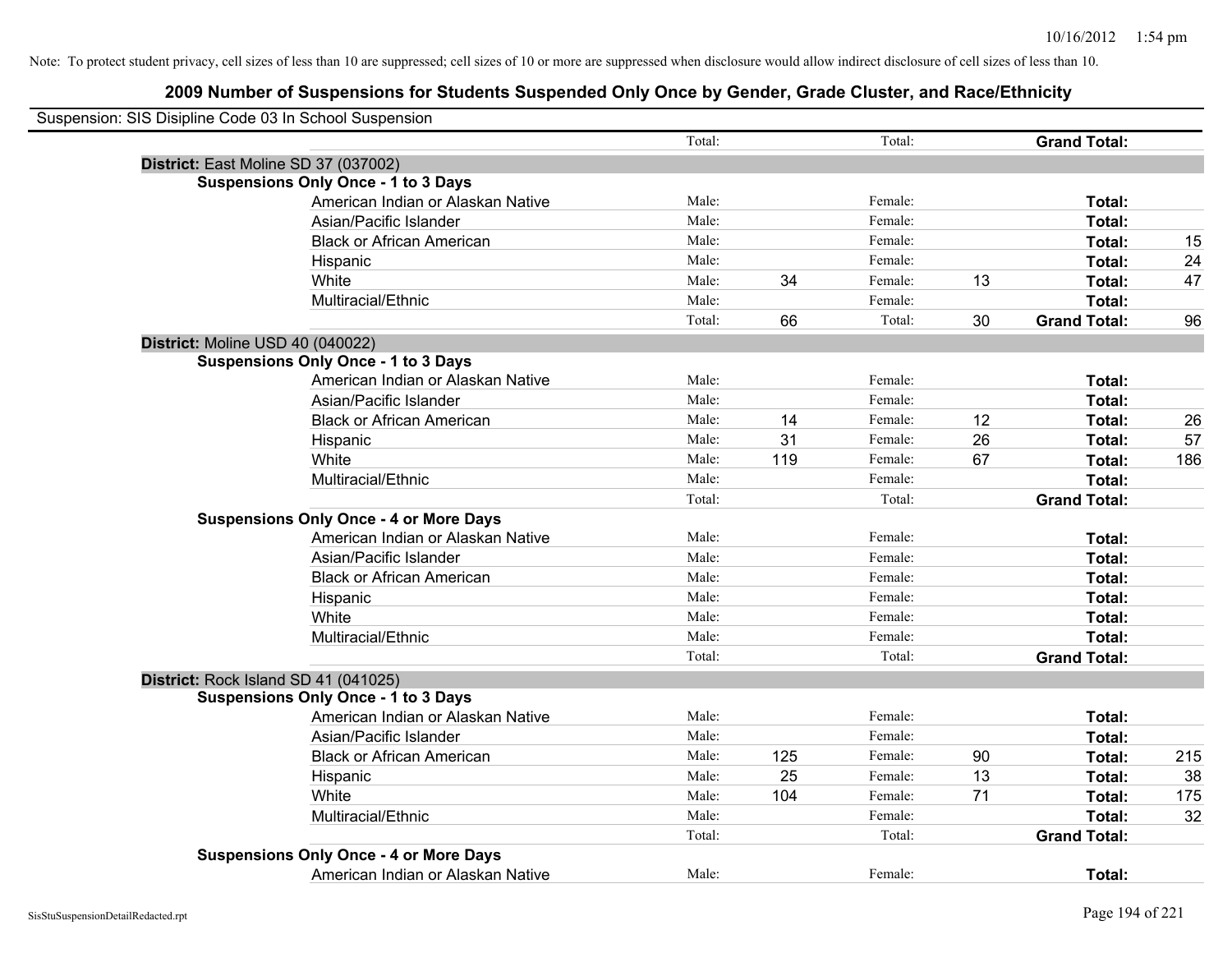| Suspension: SIS Disipline Code 03 In School Suspension |                                               |        |    |         |    |                     |    |
|--------------------------------------------------------|-----------------------------------------------|--------|----|---------|----|---------------------|----|
|                                                        | Asian/Pacific Islander                        | Male:  |    | Female: |    | Total:              |    |
|                                                        | <b>Black or African American</b>              | Male:  |    | Female: |    | Total:              | 18 |
|                                                        | Hispanic                                      | Male:  |    | Female: |    | Total:              |    |
|                                                        | White                                         | Male:  |    | Female: |    | Total:              | 17 |
|                                                        | Multiracial/Ethnic                            | Male:  |    | Female: |    | Total:              |    |
|                                                        |                                               | Total: |    | Total:  |    | <b>Grand Total:</b> |    |
| District: Rockridge CUSD 300 (300026)                  |                                               |        |    |         |    |                     |    |
|                                                        | <b>Suspensions Only Once - 1 to 3 Days</b>    |        |    |         |    |                     |    |
|                                                        | American Indian or Alaskan Native             | Male:  |    | Female: |    | Total:              |    |
|                                                        | Asian/Pacific Islander                        | Male:  |    | Female: |    | Total:              |    |
|                                                        | <b>Black or African American</b>              | Male:  |    | Female: |    | Total:              |    |
|                                                        | Hispanic                                      | Male:  |    | Female: |    | Total:              |    |
|                                                        | White                                         | Male:  | 25 | Female: | 10 | <b>Total:</b>       | 35 |
|                                                        | Multiracial/Ethnic                            | Male:  |    | Female: |    | Total:              |    |
|                                                        |                                               | Total: |    | Total:  |    | <b>Grand Total:</b> |    |
|                                                        | <b>Suspensions Only Once - 4 or More Days</b> |        |    |         |    |                     |    |
|                                                        | American Indian or Alaskan Native             | Male:  |    | Female: |    | Total:              |    |
|                                                        | Asian/Pacific Islander                        | Male:  |    | Female: |    | Total:              |    |
|                                                        | <b>Black or African American</b>              | Male:  |    | Female: |    | Total:              |    |
|                                                        | Hispanic                                      | Male:  |    | Female: |    | Total:              |    |
|                                                        | White                                         | Male:  |    | Female: |    | Total:              |    |
|                                                        | Multiracial/Ethnic                            | Male:  |    | Female: |    | Total:              |    |
|                                                        |                                               | Total: |    | Total:  |    | <b>Grand Total:</b> |    |
| District: Sherrard CUSD 200 (200026)                   |                                               |        |    |         |    |                     |    |
|                                                        | <b>Suspensions Only Once - 1 to 3 Days</b>    |        |    |         |    |                     |    |
|                                                        | American Indian or Alaskan Native             | Male:  |    | Female: |    | Total:              |    |
|                                                        | Asian/Pacific Islander                        | Male:  |    | Female: |    | Total:              |    |
|                                                        | <b>Black or African American</b>              | Male:  |    | Female: |    | Total:              |    |
|                                                        | Hispanic                                      | Male:  |    | Female: |    | Total:              |    |
|                                                        | White                                         | Male:  | 25 | Female: | 11 | Total:              | 36 |
|                                                        | Multiracial/Ethnic                            | Male:  |    | Female: |    | Total:              |    |
|                                                        |                                               | Total: |    | Total:  |    | <b>Grand Total:</b> |    |
| <b>District: Silvis SD 34 (034002)</b>                 |                                               |        |    |         |    |                     |    |
|                                                        | <b>Suspensions Only Once - 1 to 3 Days</b>    |        |    |         |    |                     |    |
|                                                        | American Indian or Alaskan Native             | Male:  |    | Female: |    | Total:              |    |
|                                                        | Asian/Pacific Islander                        | Male:  |    | Female: |    | Total:              |    |
|                                                        | <b>Black or African American</b>              | Male:  |    | Female: |    | Total:              |    |
|                                                        | Hispanic                                      | Male:  |    | Female: |    | Total:              |    |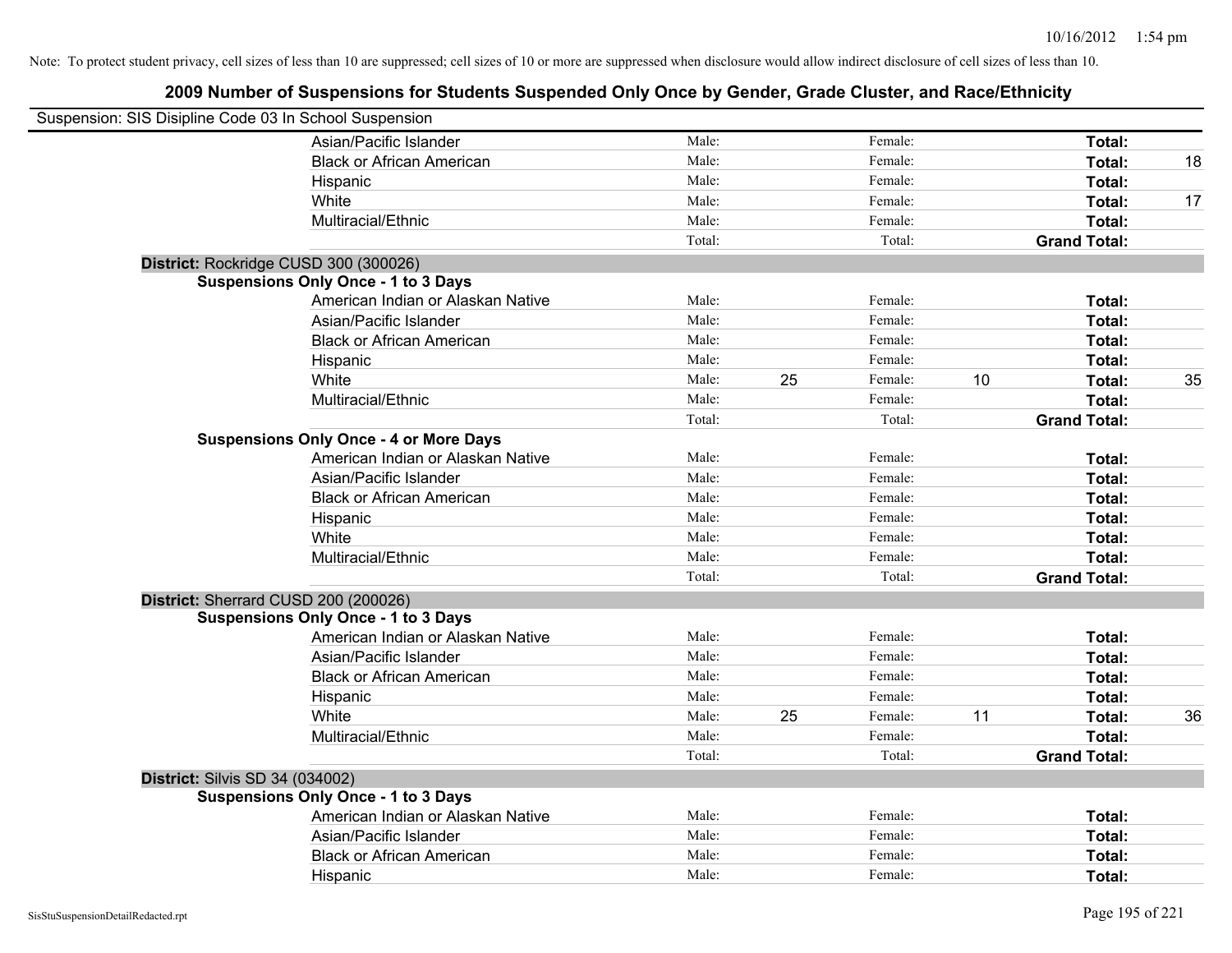|                           | Suspension: SIS Disipline Code 03 In School Suspension |        |    |         |    |                     |     |
|---------------------------|--------------------------------------------------------|--------|----|---------|----|---------------------|-----|
|                           | White                                                  | Male:  |    | Female: |    | Total:              | 29  |
|                           | Multiracial/Ethnic                                     | Male:  |    | Female: |    | <b>Total:</b>       |     |
|                           |                                                        | Total: | 35 | Total:  | 10 | <b>Grand Total:</b> | 45  |
|                           | District: United Twp HSD 30 (030017)                   |        |    |         |    |                     |     |
|                           | <b>Suspensions Only Once - 1 to 3 Days</b>             |        |    |         |    |                     |     |
|                           | American Indian or Alaskan Native                      | Male:  |    | Female: |    | Total:              |     |
|                           | Asian/Pacific Islander                                 | Male:  |    | Female: |    | Total:              |     |
|                           | <b>Black or African American</b>                       | Male:  |    | Female: |    | Total:              | 12  |
|                           | Hispanic                                               | Male:  | 12 | Female: | 15 | Total:              | 27  |
|                           | White                                                  | Male:  | 69 | Female: | 82 | Total:              | 151 |
|                           | Multiracial/Ethnic                                     | Male:  | 12 | Female: | 11 | <b>Total:</b>       | 23  |
|                           |                                                        | Total: |    | Total:  |    | <b>Grand Total:</b> |     |
|                           |                                                        |        |    |         |    |                     |     |
| Region: Sangamon ROE (51) |                                                        |        |    |         |    |                     |     |
| County: Sangamon (084)    |                                                        |        |    |         |    |                     |     |
|                           | District: Auburn CUSD 10 (010026)                      |        |    |         |    |                     |     |
|                           | <b>Suspensions Only Once - 1 to 3 Days</b>             |        |    |         |    |                     |     |
|                           | American Indian or Alaskan Native                      | Male:  |    | Female: |    | Total:              |     |
|                           | Asian/Pacific Islander                                 | Male:  |    | Female: |    | <b>Total:</b>       |     |
|                           | <b>Black or African American</b>                       | Male:  |    | Female: |    | Total:              |     |
|                           | Hispanic                                               | Male:  |    | Female: |    | Total:              |     |
|                           | White                                                  | Male:  | 27 | Female: | 14 | Total:              | 41  |
|                           | Multiracial/Ethnic                                     | Male:  |    | Female: |    | Total:              |     |
|                           |                                                        | Total: |    | Total:  |    | <b>Grand Total:</b> |     |
|                           | District: Ball Chatham CUSD 5 (005026)                 |        |    |         |    |                     |     |
|                           | <b>Suspensions Only Once - 1 to 3 Days</b>             |        |    |         |    |                     |     |
|                           | American Indian or Alaskan Native                      | Male:  |    | Female: |    | Total:              |     |
|                           | Asian/Pacific Islander                                 | Male:  |    | Female: |    | <b>Total:</b>       |     |
|                           | <b>Black or African American</b>                       | Male:  |    | Female: |    | <b>Total:</b>       |     |
|                           | Hispanic                                               | Male:  |    | Female: |    | Total:              |     |
|                           | White                                                  | Male:  |    | Female: |    | Total:              |     |
|                           | Multiracial/Ethnic                                     | Male:  |    | Female: |    | Total:              |     |
|                           |                                                        | Total: |    | Total:  |    | <b>Grand Total:</b> | 11  |
|                           | District: New Berlin CUSD 16 (016026)                  |        |    |         |    |                     |     |
|                           | <b>Suspensions Only Once - 1 to 3 Days</b>             |        |    |         |    |                     |     |
|                           | American Indian or Alaskan Native                      | Male:  |    | Female: |    | Total:              |     |
|                           | Asian/Pacific Islander                                 | Male:  |    | Female: |    | <b>Total:</b>       |     |
|                           | <b>Black or African American</b>                       | Male:  |    | Female: |    | Total:              |     |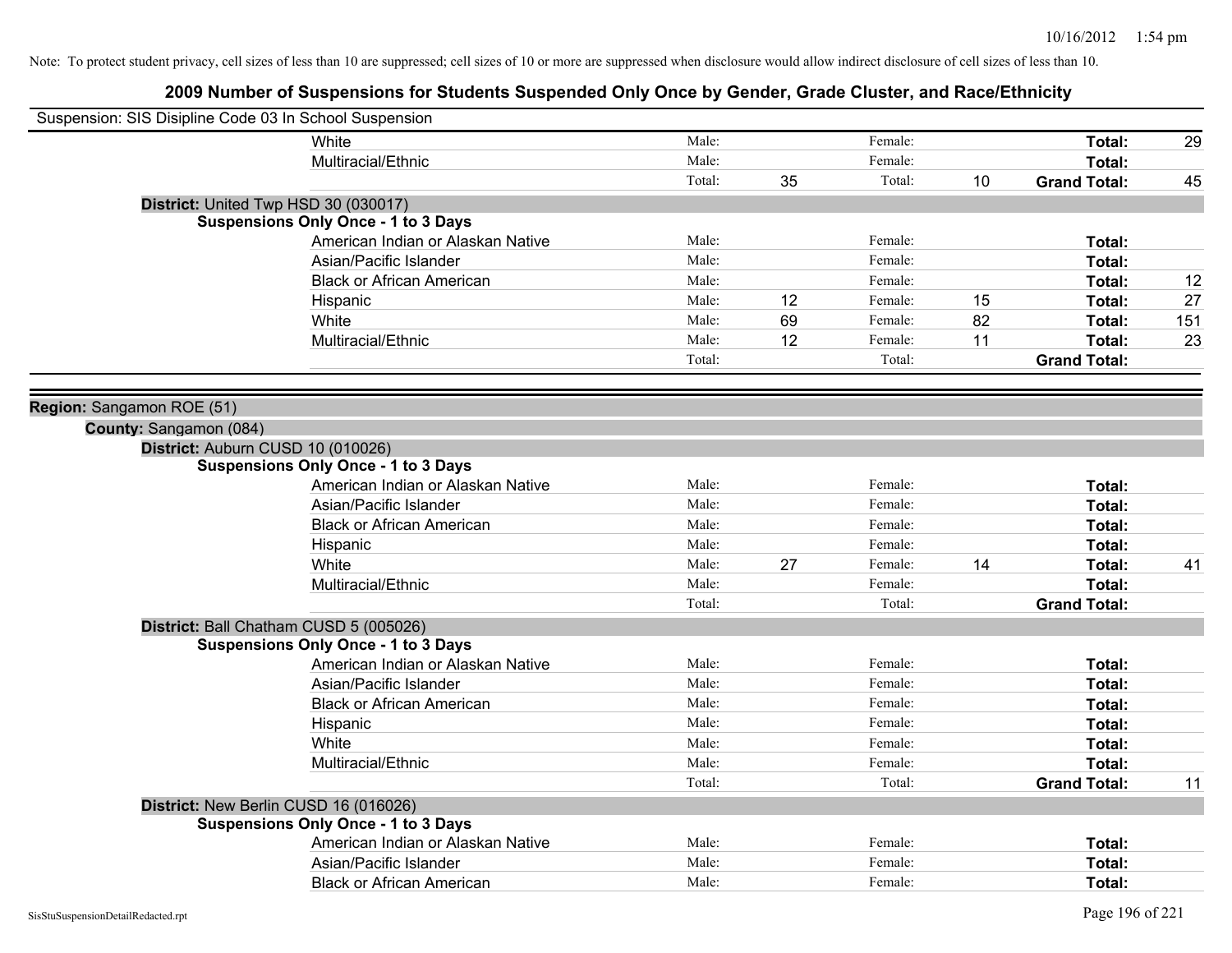| Suspension: SIS Disipline Code 03 In School Suspension |                                               |        |     |         |     |                     |     |
|--------------------------------------------------------|-----------------------------------------------|--------|-----|---------|-----|---------------------|-----|
|                                                        | Hispanic                                      | Male:  |     | Female: |     | Total:              |     |
|                                                        | White                                         | Male:  |     | Female: |     | Total:              | 16  |
|                                                        | Multiracial/Ethnic                            | Male:  |     | Female: |     | Total:              |     |
|                                                        |                                               | Total: |     | Total:  |     | <b>Grand Total:</b> |     |
|                                                        | District: Pleasant Plains CUSD 8 (008026)     |        |     |         |     |                     |     |
|                                                        | <b>Suspensions Only Once - 1 to 3 Days</b>    |        |     |         |     |                     |     |
|                                                        | American Indian or Alaskan Native             | Male:  |     | Female: |     | Total:              |     |
|                                                        | Asian/Pacific Islander                        | Male:  |     | Female: |     | Total:              |     |
|                                                        | <b>Black or African American</b>              | Male:  |     | Female: |     | Total:              |     |
|                                                        | Hispanic                                      | Male:  |     | Female: |     | Total:              |     |
|                                                        | White                                         | Male:  |     | Female: |     | Total:              | 41  |
|                                                        | Multiracial/Ethnic                            | Male:  |     | Female: |     | Total:              |     |
|                                                        |                                               | Total: |     | Total:  |     | <b>Grand Total:</b> |     |
| District: Riverton CUSD 14 (014026)                    |                                               |        |     |         |     |                     |     |
|                                                        | <b>Suspensions Only Once - 1 to 3 Days</b>    |        |     |         |     |                     |     |
|                                                        | American Indian or Alaskan Native             | Male:  |     | Female: |     | Total:              |     |
|                                                        | Asian/Pacific Islander                        | Male:  |     | Female: |     | Total:              |     |
|                                                        | <b>Black or African American</b>              | Male:  |     | Female: |     | Total:              |     |
|                                                        | Hispanic                                      | Male:  |     | Female: |     | Total:              |     |
|                                                        | White                                         | Male:  |     | Female: |     | Total:              |     |
|                                                        | Multiracial/Ethnic                            | Male:  |     | Female: |     | Total:              |     |
|                                                        |                                               | Total: |     | Total:  |     | <b>Grand Total:</b> |     |
|                                                        | <b>Suspensions Only Once - 4 or More Days</b> |        |     |         |     |                     |     |
|                                                        | American Indian or Alaskan Native             | Male:  |     | Female: |     | Total:              |     |
|                                                        | Asian/Pacific Islander                        | Male:  |     | Female: |     | Total:              |     |
|                                                        | <b>Black or African American</b>              | Male:  |     | Female: |     | Total:              |     |
|                                                        | Hispanic                                      | Male:  |     | Female: |     | Total:              |     |
|                                                        | White                                         | Male:  |     | Female: |     | Total:              |     |
|                                                        | Multiracial/Ethnic                            | Male:  |     | Female: |     | Total:              |     |
|                                                        |                                               | Total: |     | Total:  |     | <b>Grand Total:</b> |     |
| District: Springfield SD 186 (186025)                  |                                               |        |     |         |     |                     |     |
|                                                        | <b>Suspensions Only Once - 1 to 3 Days</b>    |        |     |         |     |                     |     |
|                                                        | American Indian or Alaskan Native             | Male:  |     | Female: |     | Total:              |     |
|                                                        | Asian/Pacific Islander                        | Male:  |     | Female: |     | Total:              |     |
|                                                        | <b>Black or African American</b>              | Male:  | 178 | Female: | 162 | Total:              | 340 |
|                                                        | Hispanic                                      | Male:  |     | Female: |     | Total:              | 10  |
|                                                        | White                                         | Male:  | 192 | Female: | 128 | Total:              | 320 |
|                                                        | Multiracial/Ethnic                            | Male:  | 25  | Female: | 18  | Total:              | 43  |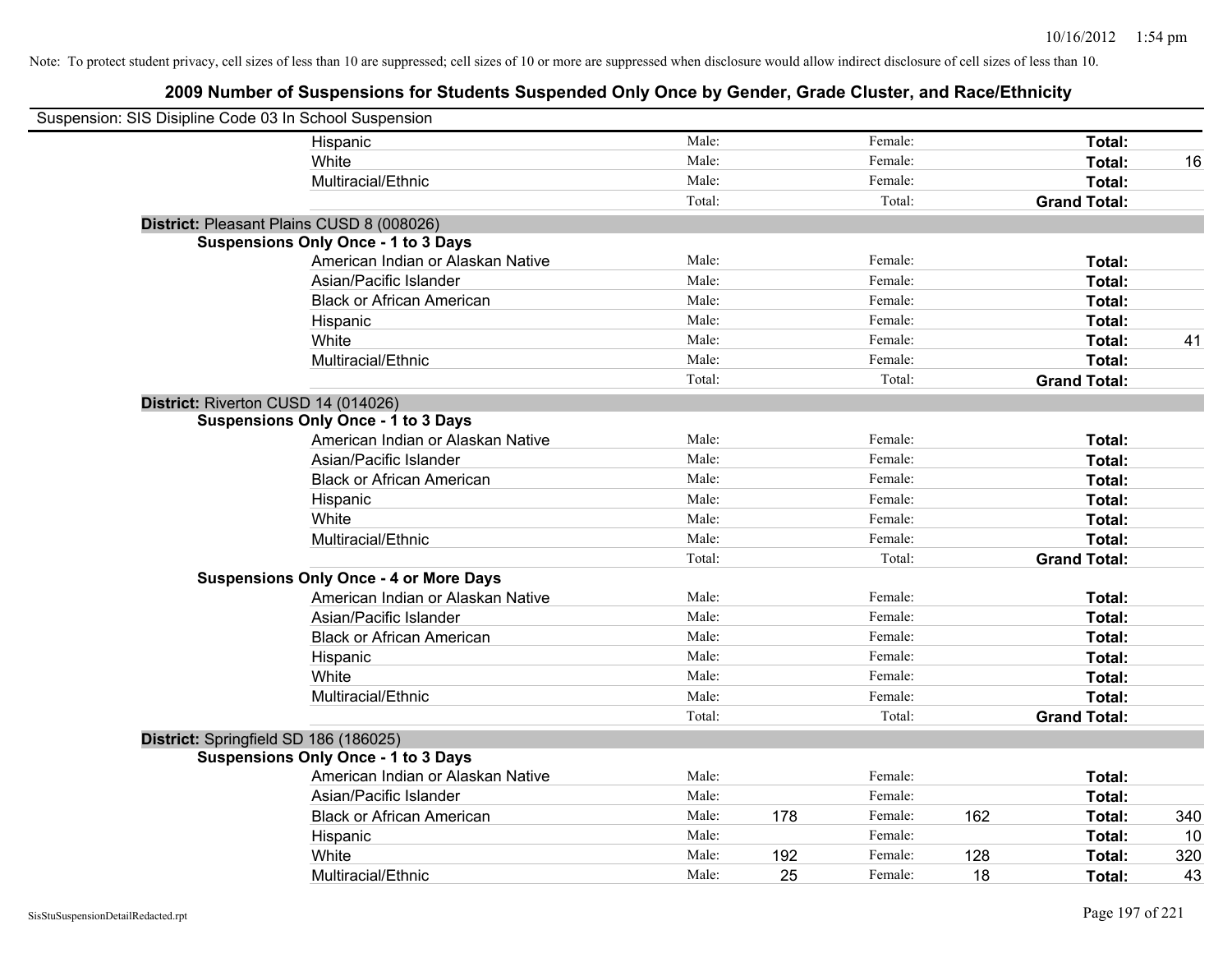| Suspension: SIS Disipline Code 03 In School Suspension |                                            |        |    |         |    |                     |    |
|--------------------------------------------------------|--------------------------------------------|--------|----|---------|----|---------------------|----|
|                                                        |                                            | Total: |    | Total:  |    | <b>Grand Total:</b> |    |
|                                                        | District: Tri City CUSD 1 (001026)         |        |    |         |    |                     |    |
|                                                        | <b>Suspensions Only Once - 1 to 3 Days</b> |        |    |         |    |                     |    |
|                                                        | American Indian or Alaskan Native          | Male:  |    | Female: |    | Total:              |    |
|                                                        | Asian/Pacific Islander                     | Male:  |    | Female: |    | Total:              |    |
|                                                        | <b>Black or African American</b>           | Male:  |    | Female: |    | Total:              |    |
|                                                        | Hispanic                                   | Male:  |    | Female: |    | Total:              |    |
|                                                        | White                                      | Male:  |    | Female: |    | Total:              |    |
|                                                        | Multiracial/Ethnic                         | Male:  |    | Female: |    | Total:              |    |
|                                                        |                                            | Total: |    | Total:  |    | <b>Grand Total:</b> |    |
|                                                        | District: Williamsville CUSD 15 (015026)   |        |    |         |    |                     |    |
|                                                        | <b>Suspensions Only Once - 1 to 3 Days</b> |        |    |         |    |                     |    |
|                                                        | American Indian or Alaskan Native          | Male:  |    | Female: |    | Total:              |    |
|                                                        | Asian/Pacific Islander                     | Male:  |    | Female: |    | Total:              |    |
|                                                        | <b>Black or African American</b>           | Male:  |    | Female: |    | Total:              |    |
|                                                        | Hispanic                                   | Male:  |    | Female: |    | Total:              |    |
|                                                        | White                                      | Male:  |    | Female: |    | Total:              |    |
|                                                        | Multiracial/Ethnic                         | Male:  |    | Female: |    | Total:              |    |
|                                                        |                                            | Total: |    | Total:  |    | <b>Grand Total:</b> |    |
|                                                        |                                            |        |    |         |    |                     |    |
| Region: St Clair ROE (50)                              |                                            |        |    |         |    |                     |    |
| <b>County: Saint clair (082)</b>                       |                                            |        |    |         |    |                     |    |
|                                                        | District: Belle Valley SD 119 (119002)     |        |    |         |    |                     |    |
|                                                        | <b>Suspensions Only Once - 1 to 3 Days</b> |        |    |         |    |                     |    |
|                                                        | American Indian or Alaskan Native          | Male:  |    | Female: |    | Total:              |    |
|                                                        | Asian/Pacific Islander                     | Male:  |    | Female: |    | Total:              |    |
|                                                        | <b>Black or African American</b>           | Male:  |    | Female: |    | Total:              |    |
|                                                        | Hispanic                                   | Male:  |    | Female: |    | Total:              |    |
|                                                        | White                                      | Male:  |    | Female: |    | Total:              |    |
|                                                        | Multiracial/Ethnic                         | Male:  |    | Female: |    | Total:              |    |
|                                                        |                                            | Total: |    | Total:  |    | <b>Grand Total:</b> | 14 |
|                                                        | District: Belleville SD 118 (118002)       |        |    |         |    |                     |    |
|                                                        | <b>Suspensions Only Once - 1 to 3 Days</b> |        |    |         |    |                     |    |
|                                                        | American Indian or Alaskan Native          | Male:  |    | Female: |    | Total:              |    |
|                                                        | Asian/Pacific Islander                     | Male:  |    | Female: |    | Total:              |    |
|                                                        | <b>Black or African American</b>           | Male:  | 18 | Female: | 15 | Total:              | 33 |
|                                                        | Hispanic                                   | Male:  |    | Female: |    | Total:              |    |
|                                                        | White                                      | Male:  |    | Female: |    | Total:              | 29 |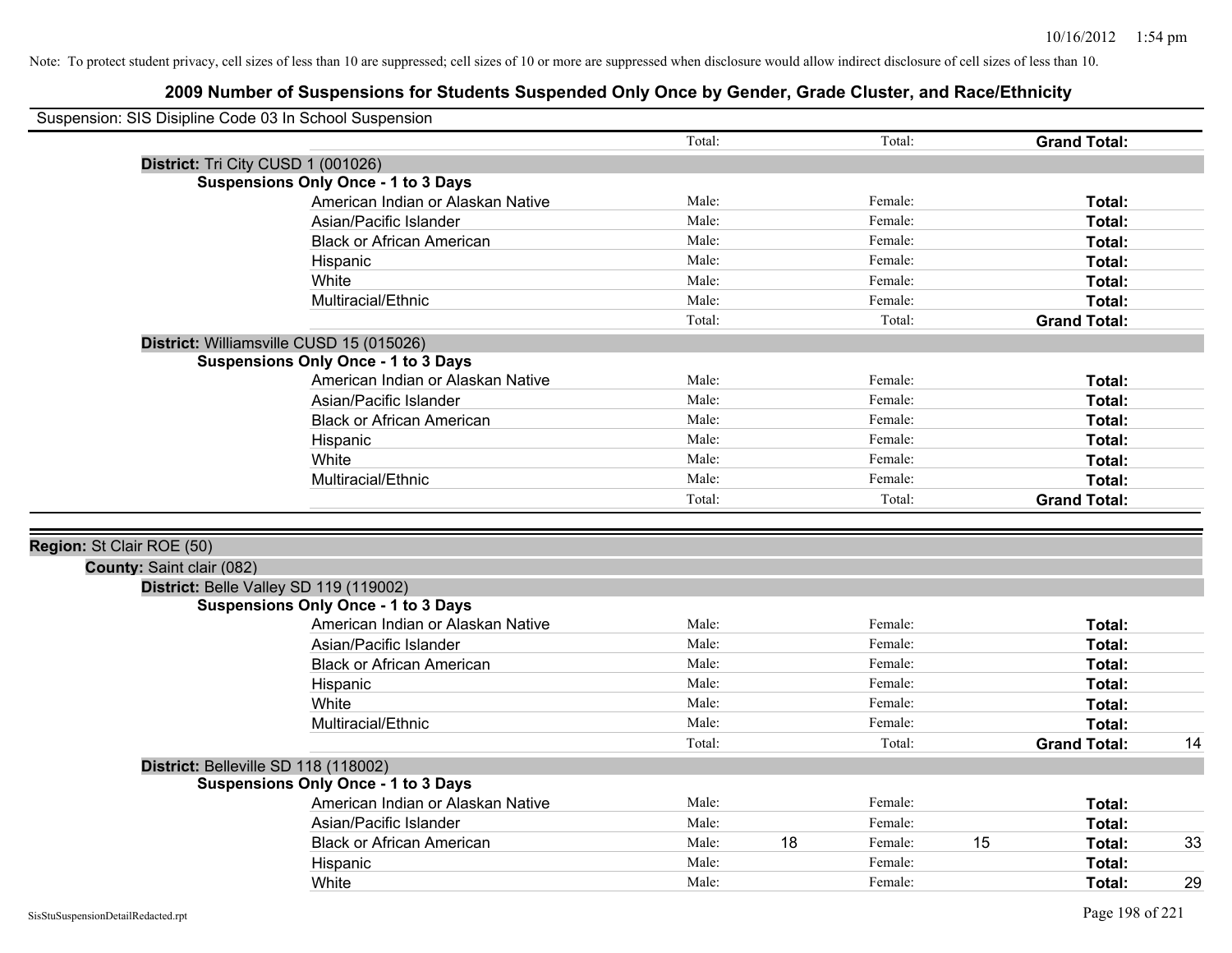# **2009 Number of Suspensions for Students Suspended Only Once by Gender, Grade Cluster, and Race/Ethnicity**

| Suspension: SIS Disipline Code 03 In School Suspension |                                               |        |     |         |     |                     |     |
|--------------------------------------------------------|-----------------------------------------------|--------|-----|---------|-----|---------------------|-----|
|                                                        | Multiracial/Ethnic                            | Male:  |     | Female: |     | Total:              |     |
|                                                        |                                               | Total: |     | Total:  |     | <b>Grand Total:</b> |     |
|                                                        | District: Belleville Twp HSD 201 (201017)     |        |     |         |     |                     |     |
|                                                        | <b>Suspensions Only Once - 1 to 3 Days</b>    |        |     |         |     |                     |     |
|                                                        | American Indian or Alaskan Native             | Male:  |     | Female: |     | Total:              |     |
|                                                        | Asian/Pacific Islander                        | Male:  |     | Female: |     | Total:              |     |
|                                                        | <b>Black or African American</b>              | Male:  | 128 | Female: | 150 | Total:              | 278 |
|                                                        | Hispanic                                      | Male:  |     | Female: |     | Total:              | 10  |
|                                                        | White                                         | Male:  | 163 | Female: | 113 | Total:              | 276 |
|                                                        | Multiracial/Ethnic                            | Male:  | 19  | Female: | 16  | Total:              | 35  |
|                                                        |                                               | Total: |     | Total:  |     | <b>Grand Total:</b> |     |
|                                                        | District: Brooklyn UD 188 (188022)            |        |     |         |     |                     |     |
|                                                        | <b>Suspensions Only Once - 1 to 3 Days</b>    |        |     |         |     |                     |     |
|                                                        | American Indian or Alaskan Native             | Male:  |     | Female: |     | Total:              |     |
|                                                        | Asian/Pacific Islander                        | Male:  |     | Female: |     | Total:              |     |
|                                                        | <b>Black or African American</b>              | Male:  |     | Female: |     | Total:              | 13  |
|                                                        | Hispanic                                      | Male:  |     | Female: |     | Total:              |     |
|                                                        | White                                         | Male:  |     | Female: |     | Total:              |     |
|                                                        | Multiracial/Ethnic                            | Male:  |     | Female: |     | Total:              |     |
|                                                        |                                               | Total: |     | Total:  |     | <b>Grand Total:</b> |     |
|                                                        | District: Cahokia CUSD 187 (187026)           |        |     |         |     |                     |     |
|                                                        | <b>Suspensions Only Once - 1 to 3 Days</b>    |        |     |         |     |                     |     |
|                                                        | American Indian or Alaskan Native             | Male:  |     | Female: |     | Total:              |     |
|                                                        | Asian/Pacific Islander                        | Male:  |     | Female: |     | Total:              |     |
|                                                        | <b>Black or African American</b>              | Male:  | 129 | Female: | 167 | Total:              | 296 |
|                                                        | Hispanic                                      | Male:  |     | Female: |     | Total:              |     |
|                                                        | White                                         | Male:  | 11  | Female: | 10  | Total:              | 21  |
|                                                        | Multiracial/Ethnic                            | Male:  |     | Female: |     | Total:              |     |
|                                                        |                                               | Total: |     | Total:  |     | <b>Grand Total:</b> |     |
|                                                        | <b>Suspensions Only Once - 4 or More Days</b> |        |     |         |     |                     |     |
|                                                        | American Indian or Alaskan Native             | Male:  |     | Female: |     | Total:              |     |
|                                                        | Asian/Pacific Islander                        | Male:  |     | Female: |     | Total:              |     |
|                                                        | <b>Black or African American</b>              | Male:  |     | Female: |     | Total:              |     |
|                                                        | Hispanic                                      | Male:  |     | Female: |     | Total:              |     |
|                                                        | White                                         | Male:  |     | Female: |     | Total:              |     |
|                                                        | Multiracial/Ethnic                            | Male:  |     | Female: |     | Total:              |     |
|                                                        |                                               | Total: |     | Total:  |     | <b>Grand Total:</b> |     |
|                                                        |                                               |        |     |         |     |                     |     |

#### **District:** Central SD 104 (104002)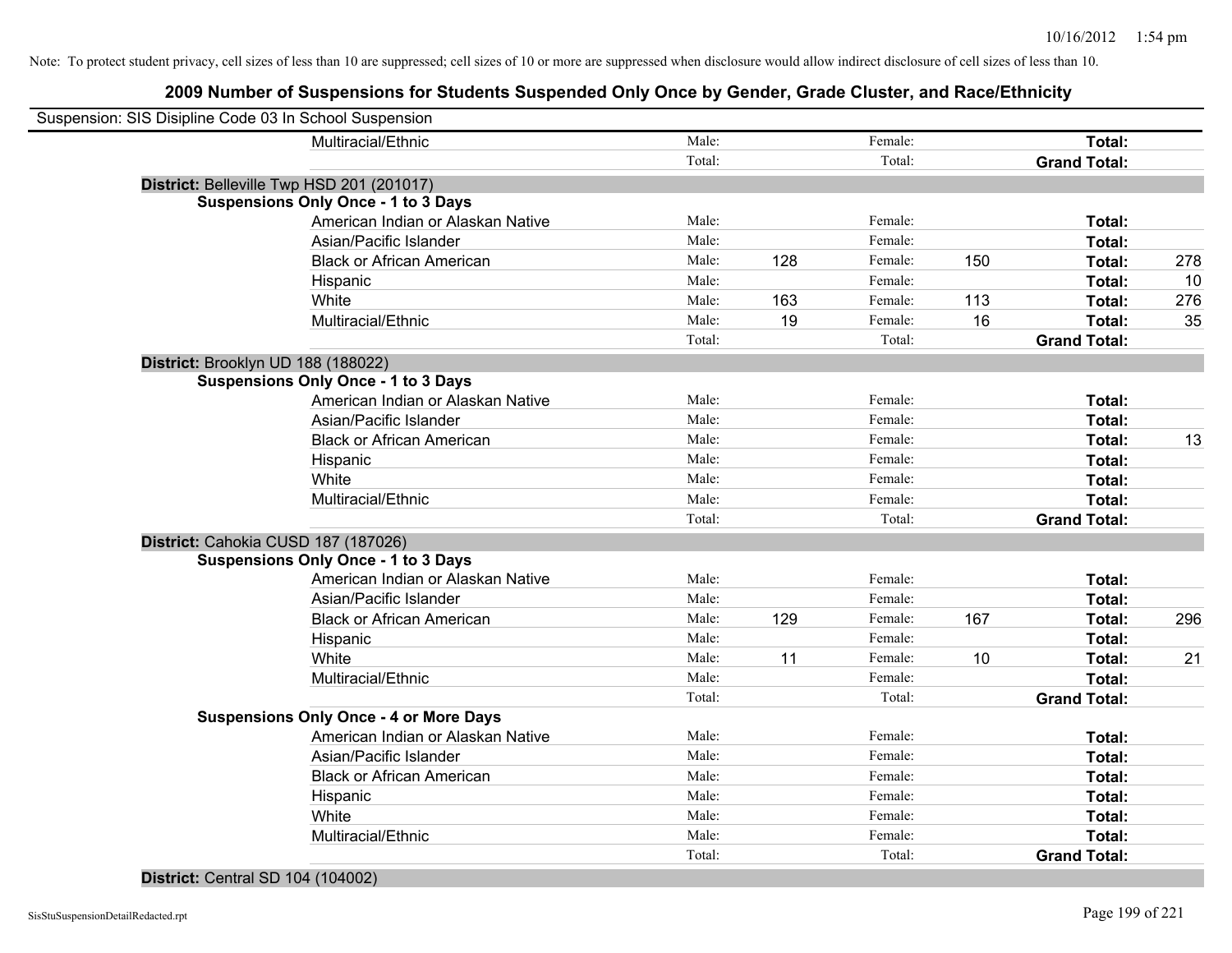| Suspension: SIS Disipline Code 03 In School Suspension |                                               |        |     |         |    |                     |     |
|--------------------------------------------------------|-----------------------------------------------|--------|-----|---------|----|---------------------|-----|
|                                                        | <b>Suspensions Only Once - 1 to 3 Days</b>    |        |     |         |    |                     |     |
|                                                        | American Indian or Alaskan Native             | Male:  |     | Female: |    | Total:              |     |
|                                                        | Asian/Pacific Islander                        | Male:  |     | Female: |    | Total:              |     |
|                                                        | <b>Black or African American</b>              | Male:  |     | Female: |    | Total:              |     |
|                                                        | Hispanic                                      | Male:  |     | Female: |    | Total:              |     |
|                                                        | White                                         | Male:  |     | Female: |    | Total:              |     |
|                                                        | Multiracial/Ethnic                            | Male:  |     | Female: |    | Total:              |     |
|                                                        |                                               | Total: |     | Total:  |    | <b>Grand Total:</b> | 12  |
| District: Dupo CUSD 196 (196026)                       |                                               |        |     |         |    |                     |     |
|                                                        | <b>Suspensions Only Once - 1 to 3 Days</b>    |        |     |         |    |                     |     |
|                                                        | American Indian or Alaskan Native             | Male:  |     | Female: |    | Total:              |     |
|                                                        | Asian/Pacific Islander                        | Male:  |     | Female: |    | Total:              |     |
|                                                        | <b>Black or African American</b>              | Male:  |     | Female: |    | Total:              |     |
|                                                        | Hispanic                                      | Male:  |     | Female: |    | Total:              |     |
|                                                        | White                                         | Male:  | 49  | Female: | 40 | Total:              | 89  |
|                                                        | Multiracial/Ethnic                            | Male:  |     | Female: |    | Total:              |     |
|                                                        |                                               | Total: |     | Total:  |    | <b>Grand Total:</b> | 99  |
|                                                        | <b>Suspensions Only Once - 4 or More Days</b> |        |     |         |    |                     |     |
|                                                        | American Indian or Alaskan Native             | Male:  |     | Female: |    | Total:              |     |
|                                                        | Asian/Pacific Islander                        | Male:  |     | Female: |    | Total:              |     |
|                                                        | <b>Black or African American</b>              | Male:  |     | Female: |    | Total:              |     |
|                                                        | Hispanic                                      | Male:  |     | Female: |    | Total:              |     |
|                                                        | White                                         | Male:  |     | Female: |    | Total:              |     |
|                                                        | Multiracial/Ethnic                            | Male:  |     | Female: |    | Total:              |     |
|                                                        |                                               | Total: |     | Total:  |    | <b>Grand Total:</b> |     |
|                                                        | District: East St Louis SD 189 (189022)       |        |     |         |    |                     |     |
|                                                        | <b>Suspensions Only Once - 1 to 3 Days</b>    |        |     |         |    |                     |     |
|                                                        | American Indian or Alaskan Native             | Male:  |     | Female: |    | Total:              |     |
|                                                        | Asian/Pacific Islander                        | Male:  |     | Female: |    | Total:              |     |
|                                                        | <b>Black or African American</b>              | Male:  | 101 | Female: | 94 | Total:              | 195 |
|                                                        | Hispanic                                      | Male:  |     | Female: |    | Total:              |     |
|                                                        | White                                         | Male:  |     | Female: |    | Total:              |     |
|                                                        | Multiracial/Ethnic                            | Male:  |     | Female: |    | Total:              |     |
|                                                        |                                               | Total: |     | Total:  |    | <b>Grand Total:</b> |     |
|                                                        | <b>Suspensions Only Once - 4 or More Days</b> |        |     |         |    |                     |     |
|                                                        | American Indian or Alaskan Native             | Male:  |     | Female: |    | Total:              |     |
|                                                        | Asian/Pacific Islander                        | Male:  |     | Female: |    | Total:              |     |
|                                                        | <b>Black or African American</b>              | Male:  |     | Female: |    | Total:              |     |
|                                                        | Hispanic                                      | Male:  |     | Female: |    | Total:              |     |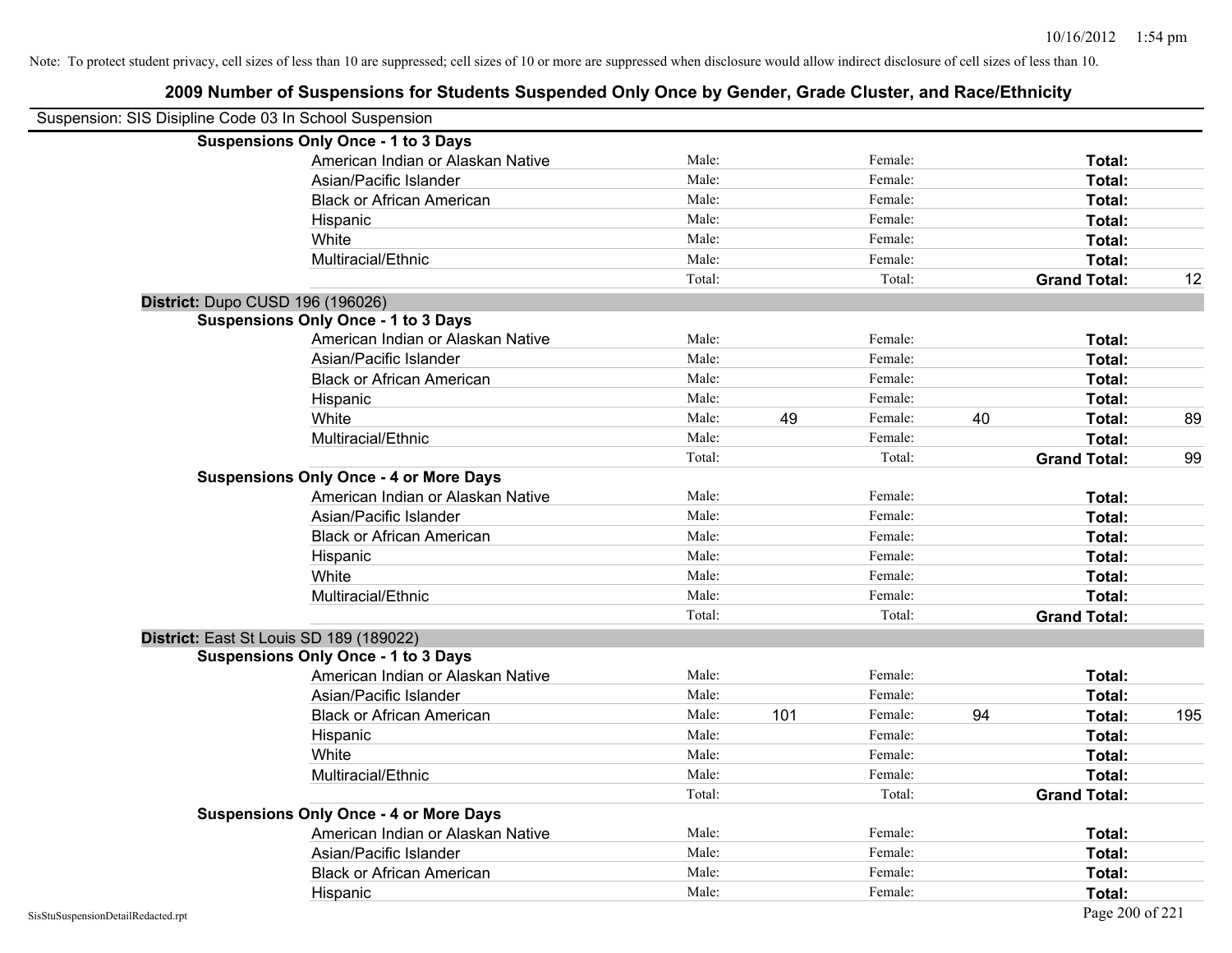| Suspension: SIS Disipline Code 03 In School Suspension |                                            |        |         |                     |    |
|--------------------------------------------------------|--------------------------------------------|--------|---------|---------------------|----|
|                                                        | White                                      | Male:  | Female: | Total:              |    |
|                                                        | Multiracial/Ethnic                         | Male:  | Female: | Total:              |    |
|                                                        |                                            | Total: | Total:  | <b>Grand Total:</b> |    |
| District: Freeburg CCSD 70 (070004)                    |                                            |        |         |                     |    |
|                                                        | <b>Suspensions Only Once - 1 to 3 Days</b> |        |         |                     |    |
|                                                        | American Indian or Alaskan Native          | Male:  | Female: | Total:              |    |
|                                                        | Asian/Pacific Islander                     | Male:  | Female: | Total:              |    |
|                                                        | <b>Black or African American</b>           | Male:  | Female: | Total:              |    |
|                                                        | Hispanic                                   | Male:  | Female: | Total:              |    |
|                                                        | White                                      | Male:  | Female: | Total:              |    |
|                                                        | Multiracial/Ethnic                         | Male:  | Female: | Total:              |    |
|                                                        |                                            | Total: | Total:  | <b>Grand Total:</b> |    |
| <b>District: Grant CCSD 110 (110004)</b>               |                                            |        |         |                     |    |
|                                                        | <b>Suspensions Only Once - 1 to 3 Days</b> |        |         |                     |    |
|                                                        | American Indian or Alaskan Native          | Male:  | Female: | Total:              |    |
|                                                        | Asian/Pacific Islander                     | Male:  | Female: | Total:              |    |
|                                                        | <b>Black or African American</b>           | Male:  | Female: | Total:              | 16 |
|                                                        | Hispanic                                   | Male:  | Female: | Total:              |    |
|                                                        | White                                      | Male:  | Female: | Total:              | 21 |
|                                                        | Multiracial/Ethnic                         | Male:  | Female: | Total:              |    |
|                                                        |                                            | Total: | Total:  | <b>Grand Total:</b> |    |
| District: Lebanon CUSD 9 (009026)                      |                                            |        |         |                     |    |
|                                                        | <b>Suspensions Only Once - 1 to 3 Days</b> |        |         |                     |    |
|                                                        | American Indian or Alaskan Native          | Male:  | Female: | Total:              |    |
|                                                        | Asian/Pacific Islander                     | Male:  | Female: | Total:              |    |
|                                                        | <b>Black or African American</b>           | Male:  | Female: | Total:              |    |
|                                                        | Hispanic                                   | Male:  | Female: | Total:              |    |
|                                                        | White                                      | Male:  | Female: | Total:              | 12 |
|                                                        | Multiracial/Ethnic                         | Male:  | Female: | Total:              |    |
|                                                        |                                            | Total: | Total:  | <b>Grand Total:</b> |    |
| District: Marissa CUSD 40 (040026)                     |                                            |        |         |                     |    |
|                                                        | <b>Suspensions Only Once - 1 to 3 Days</b> |        |         |                     |    |
|                                                        | American Indian or Alaskan Native          | Male:  | Female: | Total:              |    |
|                                                        | Asian/Pacific Islander                     | Male:  | Female: | Total:              |    |
|                                                        | <b>Black or African American</b>           | Male:  | Female: | Total:              |    |
|                                                        | Hispanic                                   | Male:  | Female: | Total:              |    |
|                                                        | White                                      | Male:  | Female: | Total:              | 23 |
|                                                        | Multiracial/Ethnic                         | Male:  | Female: | Total:              |    |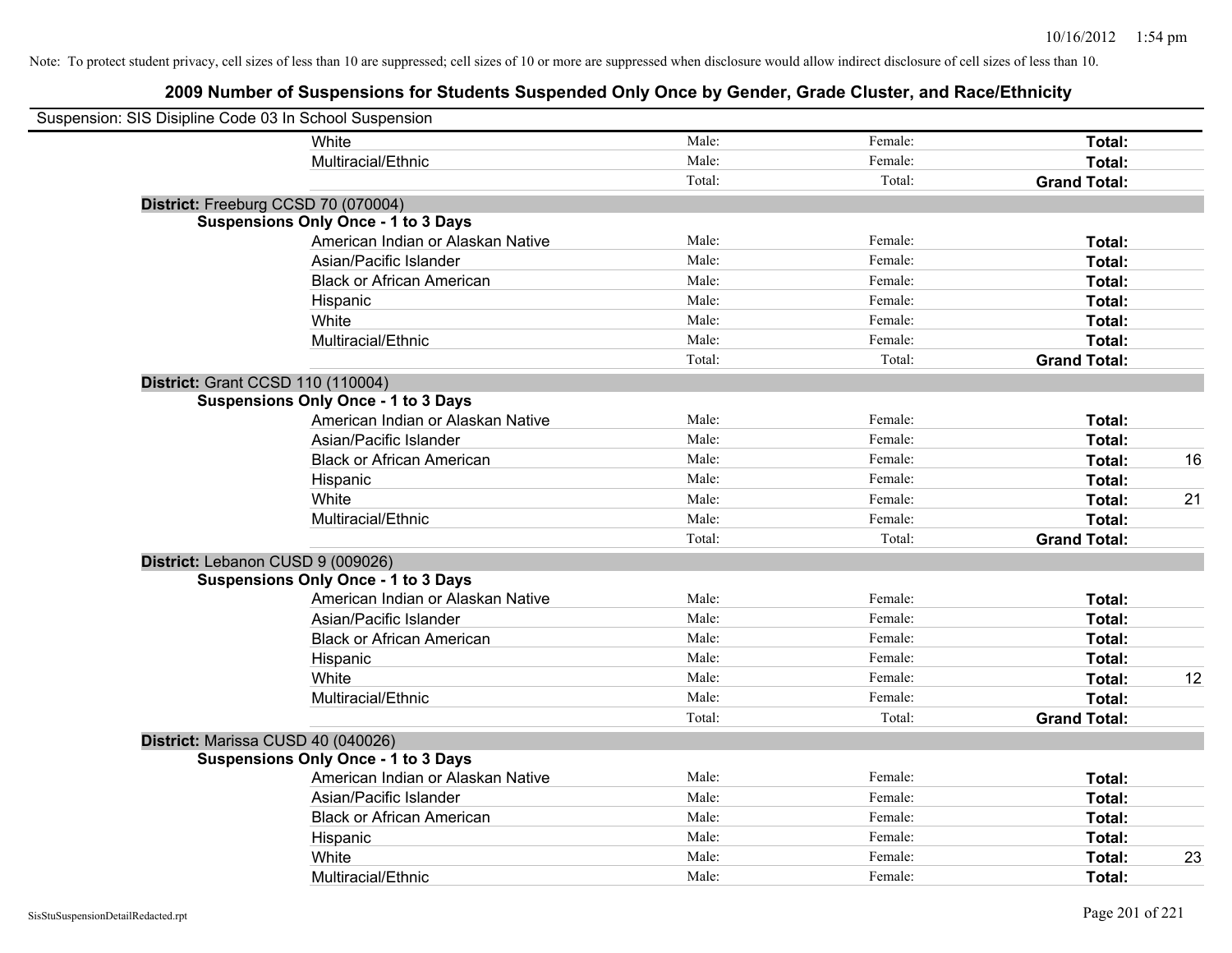# **2009 Number of Suspensions for Students Suspended Only Once by Gender, Grade Cluster, and Race/Ethnicity**

| Suspension: SIS Disipline Code 03 In School Suspension |        |    |         |                     |    |
|--------------------------------------------------------|--------|----|---------|---------------------|----|
|                                                        | Total: |    | Total:  | <b>Grand Total:</b> |    |
| District: Mascoutah CUD 19 (019026)                    |        |    |         |                     |    |
| <b>Suspensions Only Once - 1 to 3 Days</b>             |        |    |         |                     |    |
| American Indian or Alaskan Native                      | Male:  |    | Female: | Total:              |    |
| Asian/Pacific Islander                                 | Male:  |    | Female: | Total:              |    |
| <b>Black or African American</b>                       | Male:  |    | Female: | Total:              | 22 |
| Hispanic                                               | Male:  |    | Female: | Total:              |    |
| White                                                  | Male:  | 57 | Female: | 27<br>Total:        | 84 |
| Multiracial/Ethnic                                     | Male:  |    | Female: | Total:              | 15 |
|                                                        | Total: |    | Total:  | <b>Grand Total:</b> |    |
| <b>Suspensions Only Once - 4 or More Days</b>          |        |    |         |                     |    |
| American Indian or Alaskan Native                      | Male:  |    | Female: | Total:              |    |
| Asian/Pacific Islander                                 | Male:  |    | Female: | Total:              |    |
| <b>Black or African American</b>                       | Male:  |    | Female: | Total:              |    |
| Hispanic                                               | Male:  |    | Female: | Total:              |    |
| White                                                  | Male:  |    | Female: | Total:              |    |
| Multiracial/Ethnic                                     | Male:  |    | Female: | <b>Total:</b>       |    |
|                                                        | Total: |    | Total:  | <b>Grand Total:</b> |    |
| District: Millstadt CCSD 160 (160004)                  |        |    |         |                     |    |
| <b>Suspensions Only Once - 1 to 3 Days</b>             |        |    |         |                     |    |
| American Indian or Alaskan Native                      | Male:  |    | Female: | Total:              |    |
| Asian/Pacific Islander                                 | Male:  |    | Female: | Total:              |    |
| <b>Black or African American</b>                       | Male:  |    | Female: | Total:              |    |
| Hispanic                                               | Male:  |    | Female: | Total:              |    |
| White                                                  | Male:  |    | Female: | Total:              | 13 |
| Multiracial/Ethnic                                     | Male:  |    | Female: | Total:              |    |
|                                                        | Total: |    | Total:  | <b>Grand Total:</b> |    |
| District: New Athens CUSD 60 (060026)                  |        |    |         |                     |    |
| <b>Suspensions Only Once - 1 to 3 Days</b>             |        |    |         |                     |    |
| American Indian or Alaskan Native                      | Male:  |    | Female: | Total:              |    |
| Asian/Pacific Islander                                 | Male:  |    | Female: | Total:              |    |
| <b>Black or African American</b>                       | Male:  |    | Female: | Total:              |    |
| Hispanic                                               | Male:  |    | Female: | Total:              |    |
| White                                                  | Male:  |    | Female: | Total:              | 17 |
| Multiracial/Ethnic                                     | Male:  |    | Female: | <b>Total:</b>       |    |
|                                                        | Total: |    | Total:  | <b>Grand Total:</b> |    |

**Suspensions Only Once - 1 to 3 Days**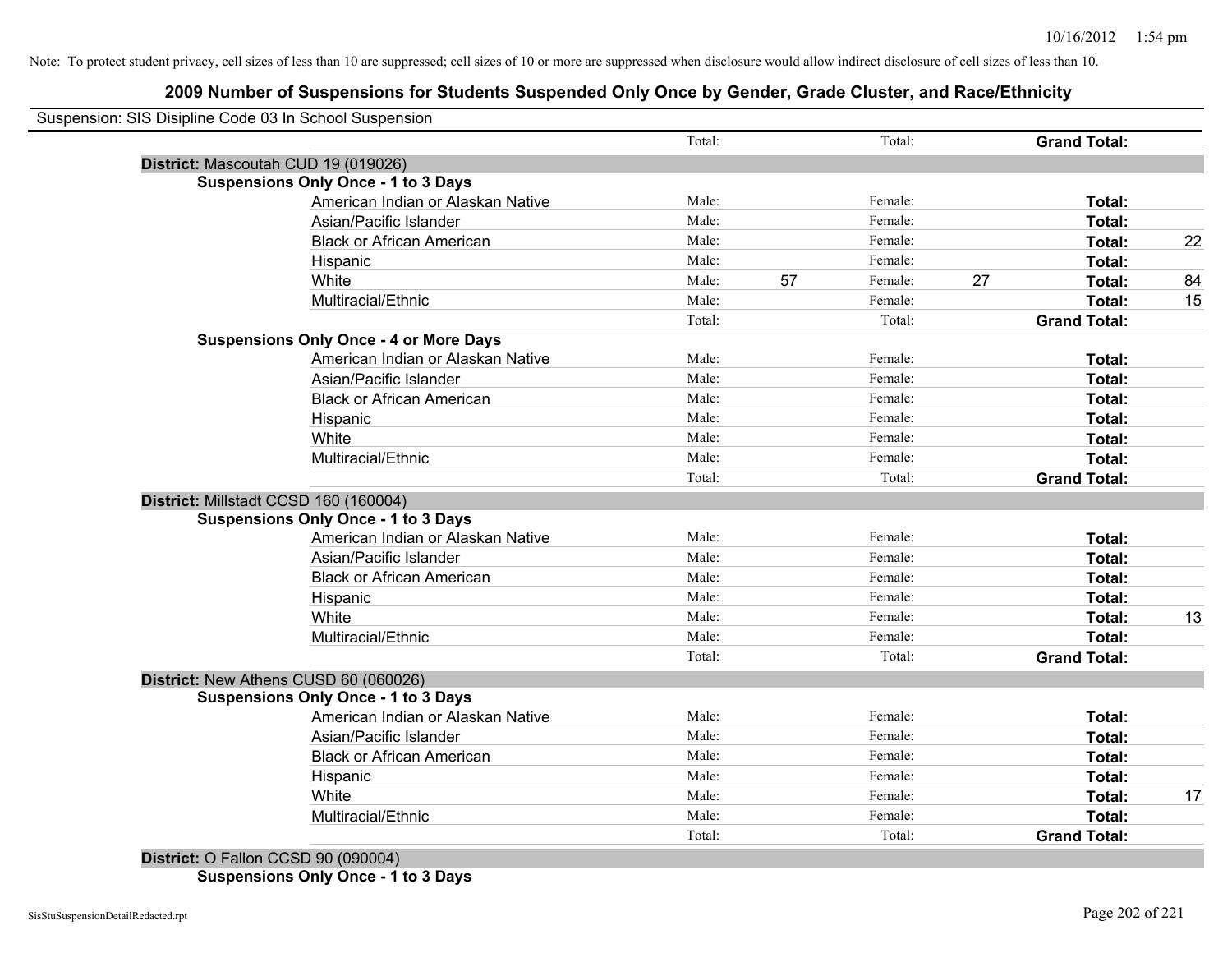# **2009 Number of Suspensions for Students Suspended Only Once by Gender, Grade Cluster, and Race/Ethnicity**

| Suspension: SIS Disipline Code 03 In School Suspension |                                              |        |    |         |    |                     |     |
|--------------------------------------------------------|----------------------------------------------|--------|----|---------|----|---------------------|-----|
|                                                        | American Indian or Alaskan Native            | Male:  |    | Female: |    | Total:              |     |
|                                                        | Asian/Pacific Islander                       | Male:  |    | Female: |    | Total:              |     |
|                                                        | <b>Black or African American</b>             | Male:  | 26 | Female: | 18 | Total:              | 44  |
|                                                        | Hispanic                                     | Male:  |    | Female: |    | Total:              |     |
|                                                        | White                                        | Male:  | 57 | Female: | 28 | Total:              | 85  |
|                                                        | Multiracial/Ethnic                           | Male:  |    | Female: |    | <b>Total:</b>       |     |
|                                                        |                                              | Total: |    | Total:  |    | <b>Grand Total:</b> | 141 |
|                                                        | District: O Fallon Twp HSD 203 (203017)      |        |    |         |    |                     |     |
|                                                        | <b>Suspensions Only Once - 1 to 3 Days</b>   |        |    |         |    |                     |     |
|                                                        | American Indian or Alaskan Native            | Male:  |    | Female: |    | Total:              |     |
|                                                        | Asian/Pacific Islander                       | Male:  |    | Female: |    | Total:              |     |
|                                                        | <b>Black or African American</b>             | Male:  | 20 | Female: | 15 | Total:              | 35  |
|                                                        | Hispanic                                     | Male:  |    | Female: |    | Total:              |     |
|                                                        | White                                        | Male:  | 41 | Female: | 16 | Total:              | 57  |
|                                                        | Multiracial/Ethnic                           | Male:  |    | Female: |    | Total:              |     |
|                                                        |                                              | Total: |    | Total:  |    | <b>Grand Total:</b> | 111 |
|                                                        | District: Pontiac-W Holliday SD 105 (105002) |        |    |         |    |                     |     |
|                                                        | <b>Suspensions Only Once - 1 to 3 Days</b>   |        |    |         |    |                     |     |
|                                                        | American Indian or Alaskan Native            | Male:  |    | Female: |    | Total:              |     |
|                                                        | Asian/Pacific Islander                       | Male:  |    | Female: |    | <b>Total:</b>       |     |
|                                                        | <b>Black or African American</b>             | Male:  |    | Female: |    | Total:              | 13  |
|                                                        | Hispanic                                     | Male:  |    | Female: |    | Total:              |     |
|                                                        | White                                        | Male:  |    | Female: |    | Total:              |     |
|                                                        | Multiracial/Ethnic                           | Male:  |    | Female: |    | Total:              |     |
|                                                        |                                              | Total: |    | Total:  |    | <b>Grand Total:</b> |     |
|                                                        | District: Smithton CCSD 130 (130004)         |        |    |         |    |                     |     |
|                                                        | <b>Suspensions Only Once - 1 to 3 Days</b>   |        |    |         |    |                     |     |
|                                                        | American Indian or Alaskan Native            | Male:  |    | Female: |    | Total:              |     |
|                                                        | Asian/Pacific Islander                       | Male:  |    | Female: |    | Total:              |     |
|                                                        | <b>Black or African American</b>             | Male:  |    | Female: |    | Total:              |     |
|                                                        | Hispanic                                     | Male:  |    | Female: |    | Total:              |     |
|                                                        | White                                        | Male:  |    | Female: |    | Total:              | 16  |
|                                                        | Multiracial/Ethnic                           | Male:  |    | Female: |    | Total:              |     |
|                                                        |                                              | Total: |    | Total:  |    | <b>Grand Total:</b> |     |

**Region:** State of ILlinois (65)

**County:** State Of Il (108)

**District:** Non-Public School (9010)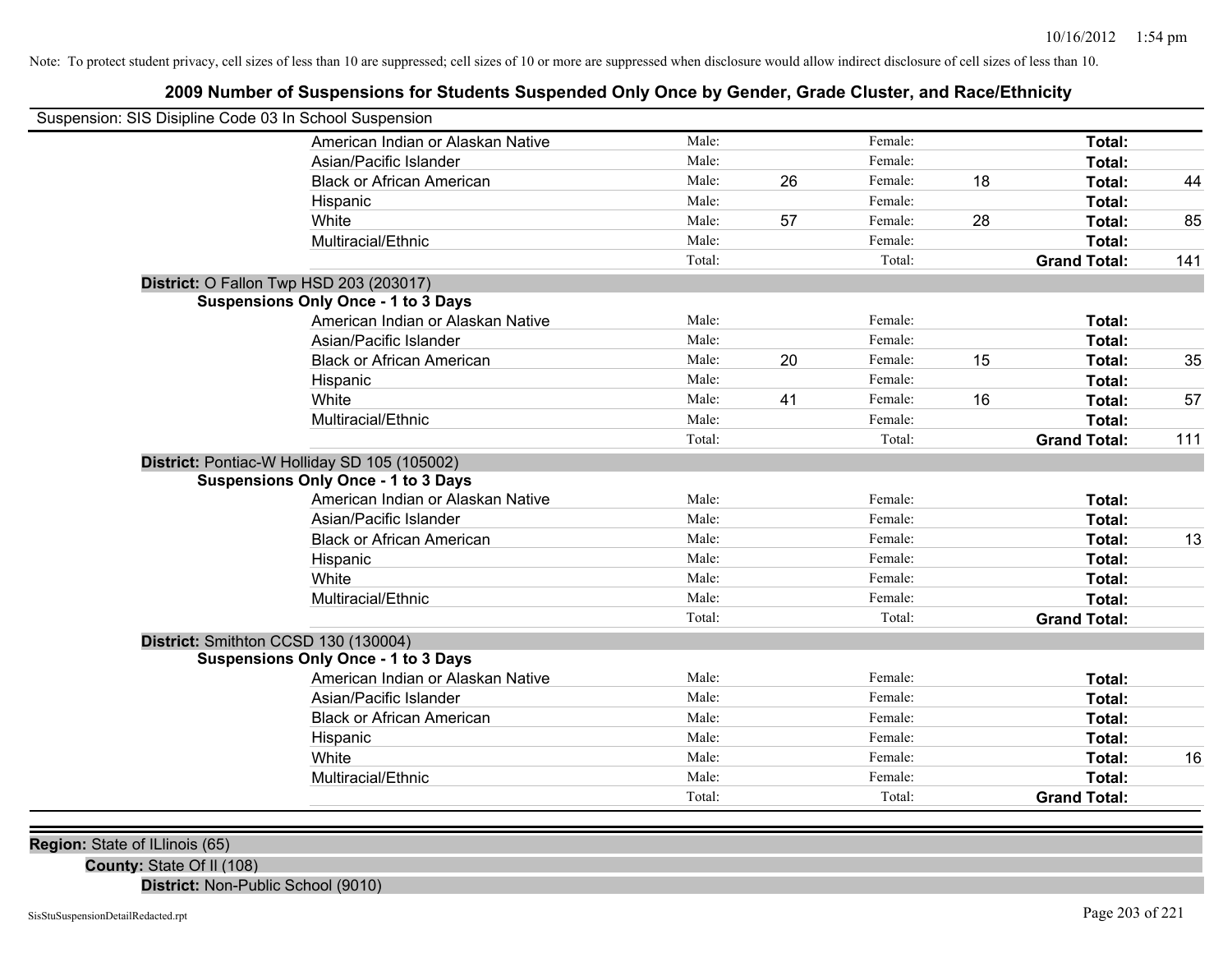# **2009 Number of Suspensions for Students Suspended Only Once by Gender, Grade Cluster, and Race/Ethnicity**

|                           | Suspension: SIS Disipline Code 03 In School Suspension |        |    |         |    |                     |    |
|---------------------------|--------------------------------------------------------|--------|----|---------|----|---------------------|----|
|                           | <b>Suspensions Only Once - 1 to 3 Days</b>             |        |    |         |    |                     |    |
|                           | American Indian or Alaskan Native                      | Male:  |    | Female: |    | Total:              |    |
|                           | Asian/Pacific Islander                                 | Male:  |    | Female: |    | Total:              |    |
|                           | <b>Black or African American</b>                       | Male:  |    | Female: |    | Total:              |    |
|                           | Hispanic                                               | Male:  |    | Female: |    | Total:              |    |
|                           | White                                                  | Male:  |    | Female: |    | Total:              |    |
|                           | Multiracial/Ethnic                                     | Male:  |    | Female: |    | Total:              |    |
|                           |                                                        | Total: |    | Total:  |    | <b>Grand Total:</b> |    |
| Region: Tazewell ROE (53) |                                                        |        |    |         |    |                     |    |
| County: Tazewell (090)    |                                                        |        |    |         |    |                     |    |
|                           | District: Central SD 51 (051002)                       |        |    |         |    |                     |    |
|                           | <b>Suspensions Only Once - 1 to 3 Days</b>             |        |    |         |    |                     |    |
|                           | American Indian or Alaskan Native                      | Male:  |    | Female: |    | Total:              |    |
|                           | Asian/Pacific Islander                                 | Male:  |    | Female: |    | Total:              |    |
|                           | <b>Black or African American</b>                       | Male:  |    | Female: |    | Total:              |    |
|                           | Hispanic                                               | Male:  |    | Female: |    | Total:              |    |
|                           | White                                                  | Male:  |    | Female: |    | Total:              | 11 |
|                           | Multiracial/Ethnic                                     | Male:  |    | Female: |    | Total:              |    |
|                           |                                                        | Total: |    | Total:  |    | <b>Grand Total:</b> |    |
|                           | District: Creve Coeur SD 76 (076002)                   |        |    |         |    |                     |    |
|                           | <b>Suspensions Only Once - 1 to 3 Days</b>             |        |    |         |    |                     |    |
|                           | American Indian or Alaskan Native                      | Male:  |    | Female: |    | Total:              |    |
|                           | Asian/Pacific Islander                                 | Male:  |    | Female: |    | Total:              |    |
|                           | <b>Black or African American</b>                       | Male:  |    | Female: |    | Total:              |    |
|                           | Hispanic                                               | Male:  |    | Female: |    | Total:              |    |
|                           | White                                                  | Male:  | 22 | Female: | 14 | <b>Total:</b>       | 36 |
|                           | Multiracial/Ethnic                                     | Male:  |    | Female: |    | Total:              |    |
|                           |                                                        | Total: |    | Total:  |    | <b>Grand Total:</b> |    |
|                           | <b>Suspensions Only Once - 4 or More Days</b>          |        |    |         |    |                     |    |
|                           | American Indian or Alaskan Native                      | Male:  |    | Female: |    | Total:              |    |
|                           | Asian/Pacific Islander                                 | Male:  |    | Female: |    | Total:              |    |
|                           | <b>Black or African American</b>                       | Male:  |    | Female: |    | Total:              |    |
|                           | Hispanic                                               | Male:  |    | Female: |    | Total:              |    |
|                           | White                                                  | Male:  |    | Female: |    | Total:              |    |
|                           | Multiracial/Ethnic                                     | Male:  |    | Female: |    | <b>Total:</b>       |    |
|                           |                                                        | Total: |    | Total:  |    | <b>Grand Total:</b> |    |

**District:** Deer Creek-Mackinaw CUSD 701 (701026)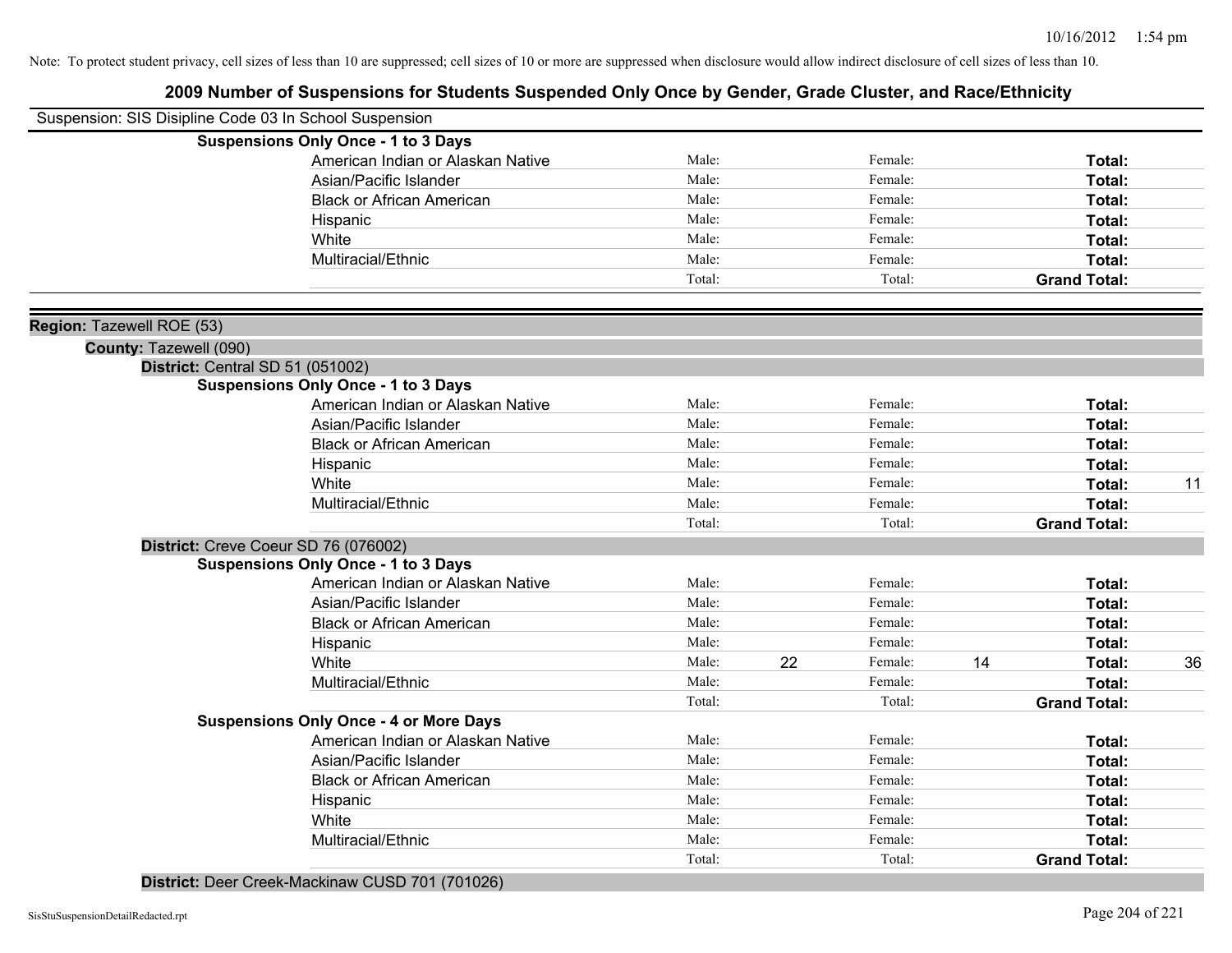| Suspension: SIS Disipline Code 03 In School Suspension |                                                                                   |        |         |                     |    |
|--------------------------------------------------------|-----------------------------------------------------------------------------------|--------|---------|---------------------|----|
|                                                        | <b>Suspensions Only Once - 1 to 3 Days</b>                                        |        |         |                     |    |
|                                                        | American Indian or Alaskan Native                                                 | Male:  | Female: | Total:              |    |
|                                                        | Asian/Pacific Islander                                                            | Male:  | Female: | Total:              |    |
|                                                        | <b>Black or African American</b>                                                  | Male:  | Female: | Total:              |    |
|                                                        | Hispanic                                                                          | Male:  | Female: | Total:              |    |
|                                                        | White                                                                             | Male:  | Female: | Total:              | 41 |
|                                                        | Multiracial/Ethnic                                                                | Male:  | Female: | Total:              |    |
|                                                        |                                                                                   | Total: | Total:  | <b>Grand Total:</b> |    |
|                                                        | <b>Suspensions Only Once - 4 or More Days</b>                                     |        |         |                     |    |
|                                                        | American Indian or Alaskan Native                                                 | Male:  | Female: | Total:              |    |
|                                                        | Asian/Pacific Islander                                                            | Male:  | Female: | Total:              |    |
|                                                        | <b>Black or African American</b>                                                  | Male:  | Female: | Total:              |    |
|                                                        | Hispanic                                                                          | Male:  | Female: | Total:              |    |
|                                                        | White                                                                             | Male:  | Female: | Total:              |    |
|                                                        | Multiracial/Ethnic                                                                | Male:  | Female: | Total:              |    |
|                                                        |                                                                                   | Total: | Total:  | <b>Grand Total:</b> |    |
|                                                        | District: Delavan CUSD 703 (703026)<br><b>Suspensions Only Once - 1 to 3 Days</b> |        |         |                     |    |
|                                                        | American Indian or Alaskan Native                                                 | Male:  | Female: | Total:              |    |
|                                                        | Asian/Pacific Islander                                                            | Male:  | Female: | Total:              |    |
|                                                        | <b>Black or African American</b>                                                  | Male:  | Female: | Total:              |    |
|                                                        | Hispanic                                                                          | Male:  | Female: | Total:              |    |
|                                                        | White                                                                             | Male:  | Female: | Total:              | 28 |
|                                                        | Multiracial/Ethnic                                                                | Male:  | Female: | Total:              |    |
|                                                        |                                                                                   | Total: | Total:  | <b>Grand Total:</b> |    |
|                                                        | District: District 50 Schools (050002)                                            |        |         |                     |    |
|                                                        | <b>Suspensions Only Once - 1 to 3 Days</b>                                        |        |         |                     |    |
|                                                        | American Indian or Alaskan Native                                                 | Male:  | Female: | Total:              |    |
|                                                        | Asian/Pacific Islander                                                            | Male:  | Female: | Total:              |    |
|                                                        | <b>Black or African American</b>                                                  | Male:  | Female: | Total:              |    |
|                                                        | Hispanic                                                                          | Male:  | Female: | Total:              |    |
|                                                        | White                                                                             | Male:  | Female: | Total:              | 29 |
|                                                        | Multiracial/Ethnic                                                                | Male:  | Female: | Total:              |    |
|                                                        |                                                                                   | Total: | Total:  | <b>Grand Total:</b> |    |
|                                                        | District: East Peoria CHSD 309 (309016)                                           |        |         |                     |    |
|                                                        | <b>Suspensions Only Once - 1 to 3 Days</b>                                        |        |         |                     |    |
|                                                        | American Indian or Alaskan Native                                                 | Male:  | Female: | <b>Total:</b>       |    |
|                                                        | Asian/Pacific Islander                                                            | Male:  | Female: | Total:              |    |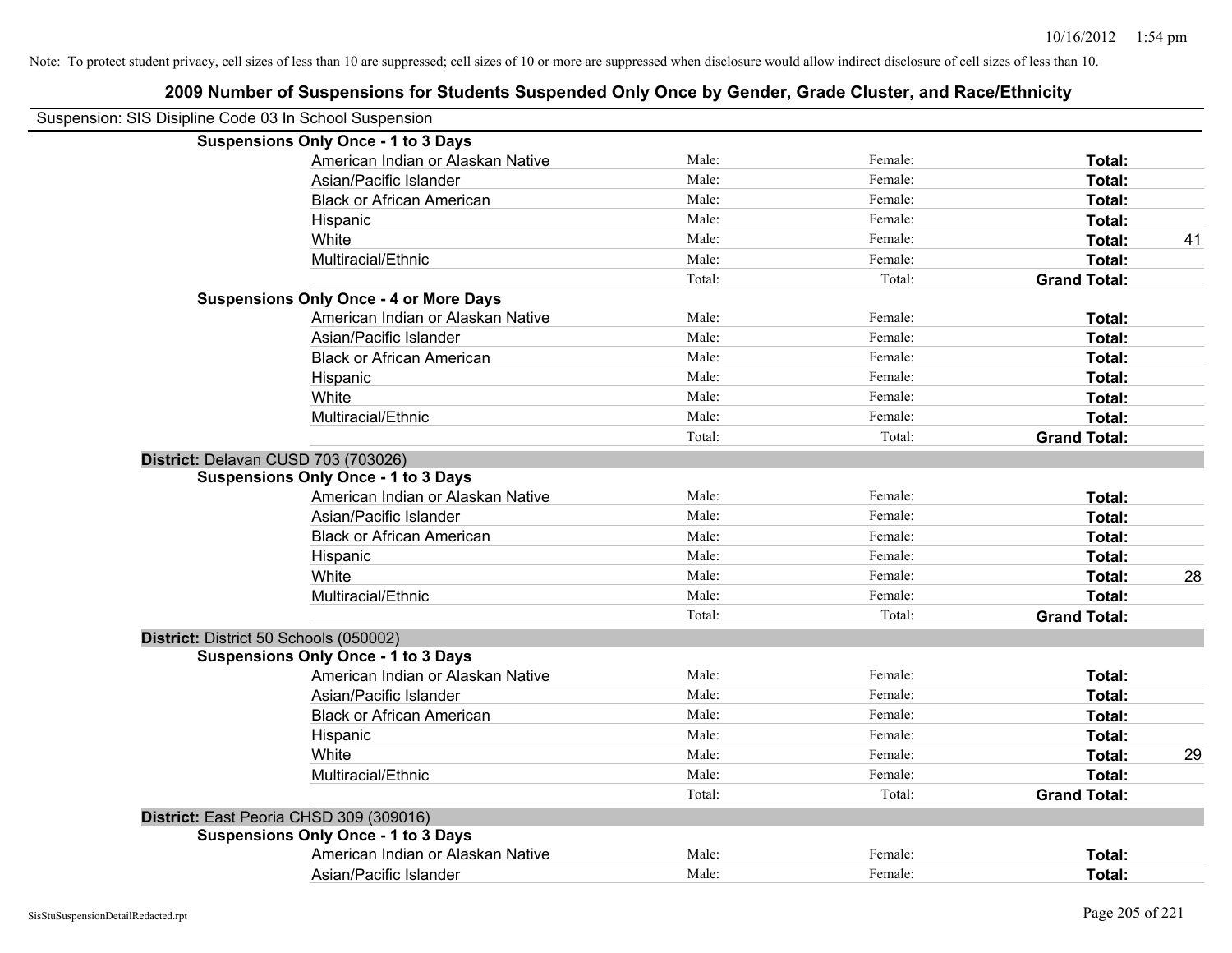| Suspension: SIS Disipline Code 03 In School Suspension |                                                    |        |     |         |    |                     |     |
|--------------------------------------------------------|----------------------------------------------------|--------|-----|---------|----|---------------------|-----|
|                                                        | <b>Black or African American</b>                   | Male:  |     | Female: |    | Total:              |     |
|                                                        | Hispanic                                           | Male:  |     | Female: |    | Total:              |     |
|                                                        | White                                              | Male:  | 102 | Female: | 73 | Total:              | 175 |
|                                                        | Multiracial/Ethnic                                 | Male:  |     | Female: |    | Total:              |     |
|                                                        |                                                    | Total: |     | Total:  |    | <b>Grand Total:</b> | 186 |
| District: East Peoria SD 86 (086002)                   |                                                    |        |     |         |    |                     |     |
|                                                        | <b>Suspensions Only Once - 1 to 3 Days</b>         |        |     |         |    |                     |     |
|                                                        | American Indian or Alaskan Native                  | Male:  |     | Female: |    | Total:              |     |
|                                                        | Asian/Pacific Islander                             | Male:  |     | Female: |    | Total:              |     |
|                                                        | <b>Black or African American</b>                   | Male:  |     | Female: |    | Total:              |     |
|                                                        | Hispanic                                           | Male:  |     | Female: |    | Total:              |     |
|                                                        | White                                              | Male:  | 37  | Female: | 11 | Total:              | 48  |
|                                                        | Multiracial/Ethnic                                 | Male:  |     | Female: |    | Total:              |     |
|                                                        |                                                    | Total: |     | Total:  |    | <b>Grand Total:</b> |     |
| District: Morton CUSD 709 (709026)                     |                                                    |        |     |         |    |                     |     |
|                                                        | <b>Suspensions Only Once - 1 to 3 Days</b>         |        |     |         |    |                     |     |
|                                                        | American Indian or Alaskan Native                  | Male:  |     | Female: |    | Total:              |     |
|                                                        | Asian/Pacific Islander                             | Male:  |     | Female: |    | Total:              |     |
|                                                        | <b>Black or African American</b>                   | Male:  |     | Female: |    | Total:              |     |
|                                                        | Hispanic                                           | Male:  |     | Female: |    | Total:              |     |
|                                                        | White                                              | Male:  |     | Female: |    | Total:              | 10  |
|                                                        | Multiracial/Ethnic                                 | Male:  |     | Female: |    | Total:              |     |
|                                                        |                                                    | Total: |     | Total:  |    | <b>Grand Total:</b> |     |
|                                                        | <b>Suspensions Only Once - 4 or More Days</b>      |        |     |         |    |                     |     |
|                                                        | American Indian or Alaskan Native                  | Male:  |     | Female: |    | Total:              |     |
|                                                        | Asian/Pacific Islander                             | Male:  |     | Female: |    | Total:              |     |
|                                                        | <b>Black or African American</b>                   | Male:  |     | Female: |    | Total:              |     |
|                                                        | Hispanic                                           | Male:  |     | Female: |    | Total:              |     |
|                                                        | White                                              | Male:  |     | Female: |    | Total:              |     |
|                                                        | Multiracial/Ethnic                                 | Male:  |     | Female: |    | Total:              |     |
|                                                        |                                                    | Total: |     | Total:  |    | <b>Grand Total:</b> |     |
|                                                        | District: N Pekin & Marquette Hght SD 102 (102002) |        |     |         |    |                     |     |
|                                                        | <b>Suspensions Only Once - 1 to 3 Days</b>         |        |     |         |    |                     |     |
|                                                        | American Indian or Alaskan Native                  | Male:  |     | Female: |    | Total:              |     |
|                                                        | Asian/Pacific Islander                             | Male:  |     | Female: |    | Total:              |     |
|                                                        | <b>Black or African American</b>                   | Male:  |     | Female: |    | Total:              |     |
|                                                        | Hispanic                                           | Male:  |     | Female: |    | Total:              |     |
|                                                        | White                                              | Male:  |     | Female: |    | Total:              | 20  |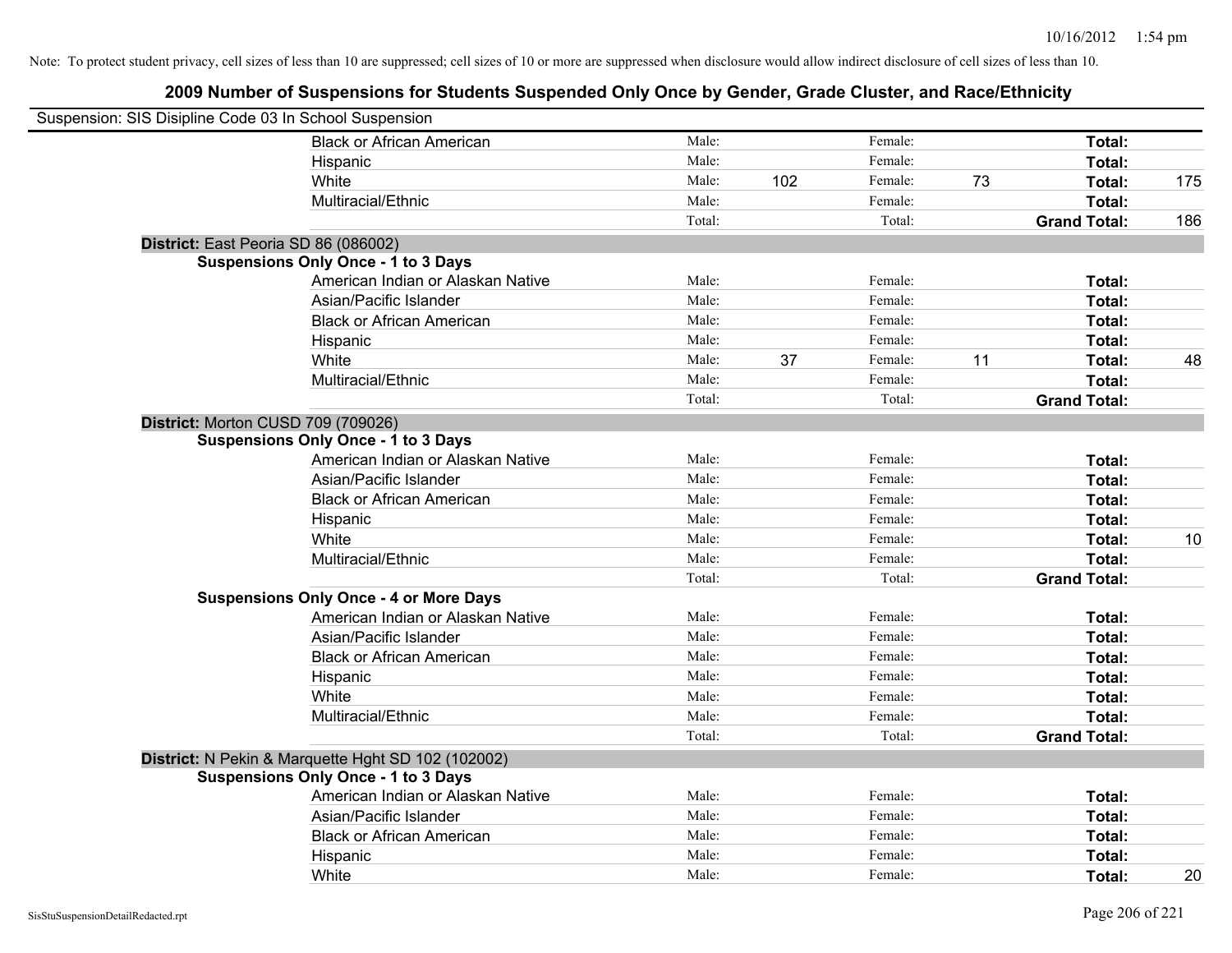| Suspension: SIS Disipline Code 03 In School Suspension |                                            |        |    |         |    |                     |     |
|--------------------------------------------------------|--------------------------------------------|--------|----|---------|----|---------------------|-----|
|                                                        | Multiracial/Ethnic                         | Male:  |    | Female: |    | Total:              |     |
|                                                        |                                            | Total: |    | Total:  |    | <b>Grand Total:</b> |     |
| District: Pekin PSD 108 (108002)                       |                                            |        |    |         |    |                     |     |
|                                                        | <b>Suspensions Only Once - 1 to 3 Days</b> |        |    |         |    |                     |     |
|                                                        | American Indian or Alaskan Native          | Male:  |    | Female: |    | Total:              |     |
|                                                        | Asian/Pacific Islander                     | Male:  |    | Female: |    | Total:              |     |
|                                                        | <b>Black or African American</b>           | Male:  |    | Female: |    | Total:              |     |
|                                                        | Hispanic                                   | Male:  |    | Female: |    | Total:              |     |
|                                                        | White                                      | Male:  | 98 | Female: | 37 | Total:              | 135 |
|                                                        | Multiracial/Ethnic                         | Male:  |    | Female: |    | Total:              |     |
|                                                        |                                            | Total: |    | Total:  |    | <b>Grand Total:</b> |     |
| District: Rankin CSD 98 (098002)                       |                                            |        |    |         |    |                     |     |
|                                                        | <b>Suspensions Only Once - 1 to 3 Days</b> |        |    |         |    |                     |     |
|                                                        | American Indian or Alaskan Native          | Male:  |    | Female: |    | Total:              |     |
|                                                        | Asian/Pacific Islander                     | Male:  |    | Female: |    | Total:              |     |
|                                                        | <b>Black or African American</b>           | Male:  |    | Female: |    | Total:              |     |
|                                                        | Hispanic                                   | Male:  |    | Female: |    | Total:              |     |
|                                                        | White                                      | Male:  |    | Female: |    | Total:              |     |
|                                                        | Multiracial/Ethnic                         | Male:  |    | Female: |    | Total:              |     |
|                                                        |                                            | Total: |    | Total:  |    | <b>Grand Total:</b> |     |
| District: Robein SD 85 (085002)                        |                                            |        |    |         |    |                     |     |
|                                                        | <b>Suspensions Only Once - 1 to 3 Days</b> |        |    |         |    |                     |     |
|                                                        | American Indian or Alaskan Native          | Male:  |    | Female: |    | Total:              |     |
|                                                        | Asian/Pacific Islander                     | Male:  |    | Female: |    | Total:              |     |
|                                                        | <b>Black or African American</b>           | Male:  |    | Female: |    | Total:              |     |
|                                                        | Hispanic                                   | Male:  |    | Female: |    | Total:              |     |
|                                                        | White                                      | Male:  |    | Female: |    | Total:              |     |
|                                                        | Multiracial/Ethnic                         | Male:  |    | Female: |    | Total:              |     |
|                                                        |                                            | Total: |    | Total:  |    | <b>Grand Total:</b> |     |
|                                                        | District: South Pekin SD 137 (137002)      |        |    |         |    |                     |     |
|                                                        | <b>Suspensions Only Once - 1 to 3 Days</b> |        |    |         |    |                     |     |
|                                                        | American Indian or Alaskan Native          | Male:  |    | Female: |    | Total:              |     |
|                                                        | Asian/Pacific Islander                     | Male:  |    | Female: |    | Total:              |     |
|                                                        | <b>Black or African American</b>           | Male:  |    | Female: |    | Total:              |     |
|                                                        | Hispanic                                   | Male:  |    | Female: |    | Total:              |     |
|                                                        | White                                      | Male:  |    | Female: |    | Total:              |     |
|                                                        | Multiracial/Ethnic                         | Male:  |    | Female: |    | Total:              |     |
|                                                        |                                            | Total: |    | Total:  |    | <b>Grand Total:</b> |     |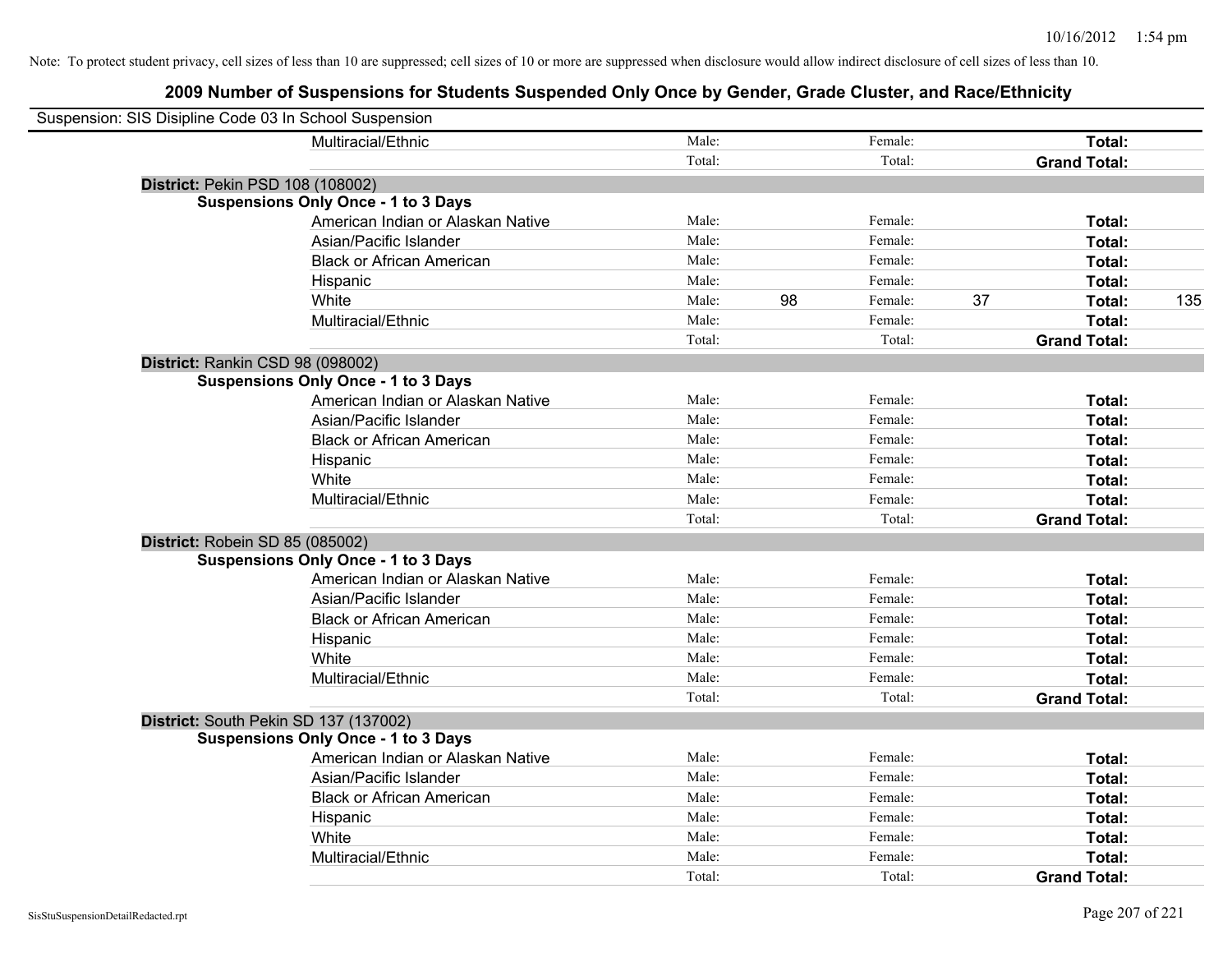|                                | Suspension: SIS Disipline Code 03 In School Suspension                                      |        |         |                     |    |
|--------------------------------|---------------------------------------------------------------------------------------------|--------|---------|---------------------|----|
|                                | District: Tremont CUSD 702 (702026)                                                         |        |         |                     |    |
|                                | <b>Suspensions Only Once - 1 to 3 Days</b>                                                  |        |         |                     |    |
|                                | American Indian or Alaskan Native                                                           | Male:  | Female: | Total:              |    |
|                                | Asian/Pacific Islander                                                                      | Male:  | Female: | Total:              |    |
|                                | <b>Black or African American</b>                                                            | Male:  | Female: | Total:              |    |
|                                | Hispanic                                                                                    | Male:  | Female: | Total:              |    |
|                                | White                                                                                       | Male:  | Female: | Total:              |    |
|                                | Multiracial/Ethnic                                                                          | Male:  | Female: | Total:              |    |
|                                |                                                                                             | Total: | Total:  | <b>Grand Total:</b> |    |
|                                | District: Washington SD 52 (052002)                                                         |        |         |                     |    |
|                                | <b>Suspensions Only Once - 1 to 3 Days</b>                                                  |        |         |                     |    |
|                                | American Indian or Alaskan Native                                                           | Male:  | Female: | Total:              |    |
|                                | Asian/Pacific Islander                                                                      | Male:  | Female: | Total:              |    |
|                                | <b>Black or African American</b>                                                            | Male:  | Female: | Total:              |    |
|                                | Hispanic                                                                                    | Male:  | Female: | Total:              |    |
|                                | White                                                                                       | Male:  | Female: | Total:              | 14 |
|                                | Multiracial/Ethnic                                                                          | Male:  | Female: | Total:              |    |
|                                |                                                                                             | Total: | Total:  | <b>Grand Total:</b> |    |
|                                |                                                                                             |        |         |                     |    |
| Region: Vermilion ROE (54)     |                                                                                             |        |         |                     |    |
| <b>County: Vermilion (092)</b> |                                                                                             |        |         |                     |    |
|                                | District: Armstrong Twp HSD 225 (225017)<br><b>Suspensions Only Once - 1 to 3 Days</b>      |        |         |                     |    |
|                                | American Indian or Alaskan Native                                                           | Male:  | Female: | Total:              |    |
|                                | Asian/Pacific Islander                                                                      | Male:  | Female: | Total:              |    |
|                                | <b>Black or African American</b>                                                            | Male:  | Female: | Total:              |    |
|                                | Hispanic                                                                                    | Male:  | Female: | Total:              |    |
|                                | White                                                                                       | Male:  | Female: | Total:              | 13 |
|                                | Multiracial/Ethnic                                                                          | Male:  | Female: | Total:              |    |
|                                |                                                                                             | Total: | Total:  | <b>Grand Total:</b> |    |
|                                |                                                                                             |        |         |                     |    |
|                                | District: Armstrong-Ellis Cons SD 61 (061003)<br><b>Suspensions Only Once - 1 to 3 Days</b> |        |         |                     |    |
|                                | American Indian or Alaskan Native                                                           | Male:  | Female: | Total:              |    |
|                                | Asian/Pacific Islander                                                                      | Male:  | Female: | Total:              |    |
|                                |                                                                                             | Male:  | Female: |                     |    |
|                                | <b>Black or African American</b>                                                            | Male:  | Female: | Total:              |    |
|                                | Hispanic<br>White                                                                           | Male:  |         | Total:              |    |
|                                |                                                                                             |        | Female: | <b>Total:</b>       |    |
|                                | Multiracial/Ethnic                                                                          | Male:  | Female: | Total:              |    |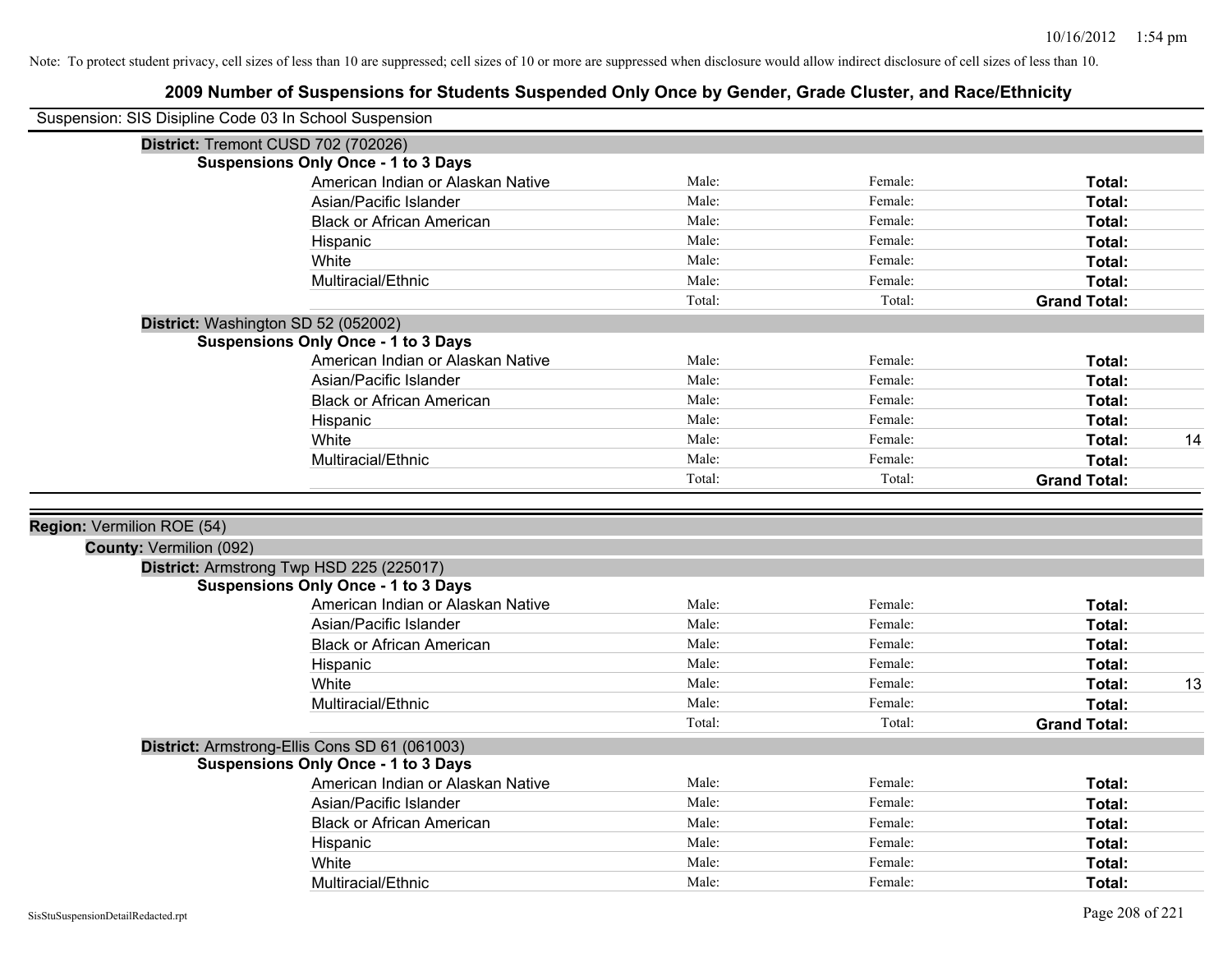# **2009 Number of Suspensions for Students Suspended Only Once by Gender, Grade Cluster, and Race/Ethnicity**

|                                  | Suspension: SIS Disipline Code 03 In School Suspension |        |     |         |    |                     |     |
|----------------------------------|--------------------------------------------------------|--------|-----|---------|----|---------------------|-----|
|                                  |                                                        | Total: |     | Total:  |    | <b>Grand Total:</b> |     |
| District: Catlin CUSD 5 (005026) |                                                        |        |     |         |    |                     |     |
|                                  | <b>Suspensions Only Once - 1 to 3 Days</b>             |        |     |         |    |                     |     |
|                                  | American Indian or Alaskan Native                      | Male:  |     | Female: |    | Total:              |     |
|                                  | Asian/Pacific Islander                                 | Male:  |     | Female: |    | Total:              |     |
|                                  | <b>Black or African American</b>                       | Male:  |     | Female: |    | Total:              |     |
|                                  | Hispanic                                               | Male:  |     | Female: |    | Total:              |     |
|                                  | White                                                  | Male:  |     | Female: |    | Total:              |     |
|                                  | Multiracial/Ethnic                                     | Male:  |     | Female: |    | Total:              |     |
|                                  |                                                        | Total: |     | Total:  |    | <b>Grand Total:</b> |     |
|                                  | District: Danville CCSD 118 (118024)                   |        |     |         |    |                     |     |
|                                  | <b>Suspensions Only Once - 1 to 3 Days</b>             |        |     |         |    |                     |     |
|                                  | American Indian or Alaskan Native                      | Male:  |     | Female: |    | Total:              |     |
|                                  | Asian/Pacific Islander                                 | Male:  |     | Female: |    | Total:              |     |
|                                  | <b>Black or African American</b>                       | Male:  | 107 | Female: | 94 | Total:              | 201 |
|                                  | Hispanic                                               | Male:  |     | Female: |    | Total:              | 14  |
|                                  | White                                                  | Male:  | 83  | Female: | 62 | <b>Total:</b>       | 145 |
|                                  | Multiracial/Ethnic                                     | Male:  |     | Female: |    | Total:              |     |
|                                  |                                                        | Total: |     | Total:  |    | <b>Grand Total:</b> |     |
|                                  | <b>Suspensions Only Once - 4 or More Days</b>          |        |     |         |    |                     |     |
|                                  | American Indian or Alaskan Native                      | Male:  |     | Female: |    | Total:              |     |
|                                  | Asian/Pacific Islander                                 | Male:  |     | Female: |    | Total:              |     |
|                                  | <b>Black or African American</b>                       | Male:  |     | Female: |    | Total:              |     |
|                                  | Hispanic                                               | Male:  |     | Female: |    | Total:              |     |
|                                  | White                                                  | Male:  |     | Female: |    | Total:              |     |
|                                  | Multiracial/Ethnic                                     | Male:  |     | Female: |    | Total:              |     |
|                                  |                                                        | Total: |     | Total:  |    | <b>Grand Total:</b> |     |
|                                  | District: Georgetown-Ridge Farm CUD 4 (004026)         |        |     |         |    |                     |     |
|                                  | <b>Suspensions Only Once - 1 to 3 Days</b>             |        |     |         |    |                     |     |
|                                  | American Indian or Alaskan Native                      | Male:  |     | Female: |    | Total:              |     |
|                                  | Asian/Pacific Islander                                 | Male:  |     | Female: |    | <b>Total:</b>       |     |
|                                  | <b>Black or African American</b>                       | Male:  |     | Female: |    | Total:              |     |
|                                  | Hispanic                                               | Male:  |     | Female: |    | Total:              |     |
|                                  | White                                                  | Male:  | 40  | Female: | 18 | Total:              | 58  |
|                                  | Multiracial/Ethnic                                     | Male:  |     | Female: |    | Total:              |     |
|                                  |                                                        | Total: |     | Total:  |    | <b>Grand Total:</b> |     |

**Suspensions Only Once - 1 to 3 Days**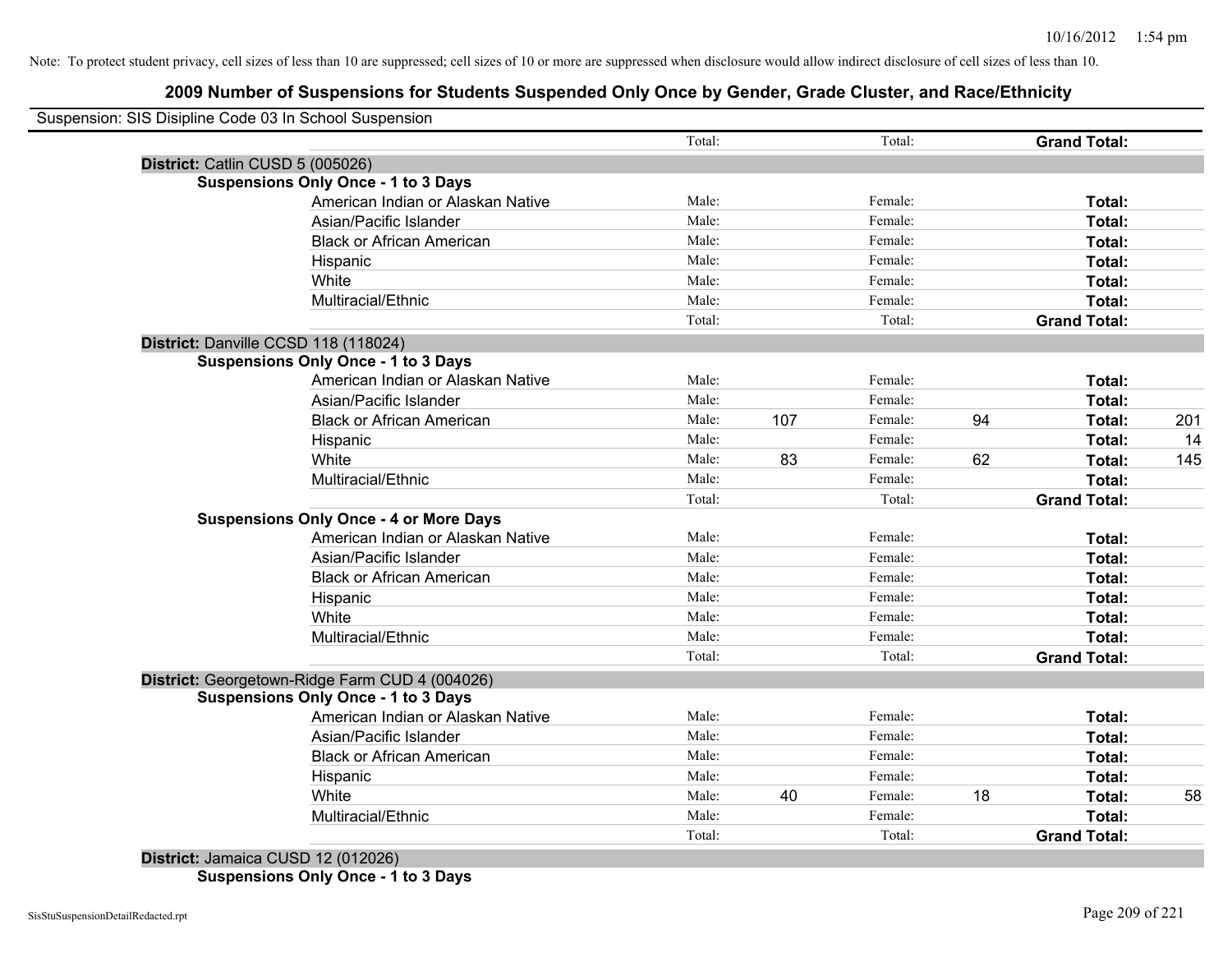| Suspension: SIS Disipline Code 03 In School Suspension |                                               |        |         |                     |    |
|--------------------------------------------------------|-----------------------------------------------|--------|---------|---------------------|----|
|                                                        | American Indian or Alaskan Native             | Male:  | Female: | Total:              |    |
|                                                        | Asian/Pacific Islander                        | Male:  | Female: | Total:              |    |
|                                                        | <b>Black or African American</b>              | Male:  | Female: | Total:              |    |
|                                                        | Hispanic                                      | Male:  | Female: | Total:              |    |
|                                                        | White                                         | Male:  | Female: | Total:              | 15 |
|                                                        | Multiracial/Ethnic                            | Male:  | Female: | Total:              |    |
|                                                        |                                               | Total: | Total:  | <b>Grand Total:</b> |    |
|                                                        | District: Oakwood CUSD 76 (076026)            |        |         |                     |    |
|                                                        | <b>Suspensions Only Once - 1 to 3 Days</b>    |        |         |                     |    |
|                                                        | American Indian or Alaskan Native             | Male:  | Female: | Total:              |    |
|                                                        | Asian/Pacific Islander                        | Male:  | Female: | Total:              |    |
|                                                        | <b>Black or African American</b>              | Male:  | Female: | Total:              |    |
|                                                        | Hispanic                                      | Male:  | Female: | Total:              |    |
|                                                        | White                                         | Male:  | Female: | Total:              | 23 |
|                                                        | Multiracial/Ethnic                            | Male:  | Female: | Total:              |    |
|                                                        |                                               | Total: | Total:  | <b>Grand Total:</b> |    |
|                                                        | <b>Suspensions Only Once - 4 or More Days</b> |        |         |                     |    |
|                                                        | American Indian or Alaskan Native             | Male:  | Female: | Total:              |    |
|                                                        | Asian/Pacific Islander                        | Male:  | Female: | Total:              |    |
|                                                        | <b>Black or African American</b>              | Male:  | Female: | Total:              |    |
|                                                        | Hispanic                                      | Male:  | Female: | Total:              |    |
|                                                        | White                                         | Male:  | Female: | Total:              |    |
|                                                        | Multiracial/Ethnic                            | Male:  | Female: | Total:              |    |
|                                                        |                                               | Total: | Total:  | <b>Grand Total:</b> |    |
|                                                        | District: Potomac CUSD 10 (010026)            |        |         |                     |    |
|                                                        | <b>Suspensions Only Once - 1 to 3 Days</b>    |        |         |                     |    |
|                                                        | American Indian or Alaskan Native             | Male:  | Female: | Total:              |    |
|                                                        | Asian/Pacific Islander                        | Male:  | Female: | Total:              |    |
|                                                        | <b>Black or African American</b>              | Male:  | Female: | Total:              |    |
|                                                        | Hispanic                                      | Male:  | Female: | Total:              |    |
|                                                        | White                                         | Male:  | Female: | Total:              |    |
|                                                        | Multiracial/Ethnic                            | Male:  | Female: | Total:              |    |
|                                                        |                                               | Total: | Total:  | <b>Grand Total:</b> |    |
|                                                        | District: Westville CUSD 2 (002026)           |        |         |                     |    |
|                                                        | <b>Suspensions Only Once - 1 to 3 Days</b>    |        |         |                     |    |
|                                                        | American Indian or Alaskan Native             | Male:  | Female: | Total:              |    |
|                                                        | Asian/Pacific Islander                        | Male:  | Female: | Total:              |    |
|                                                        | <b>Black or African American</b>              | Male:  | Female: | Total:              |    |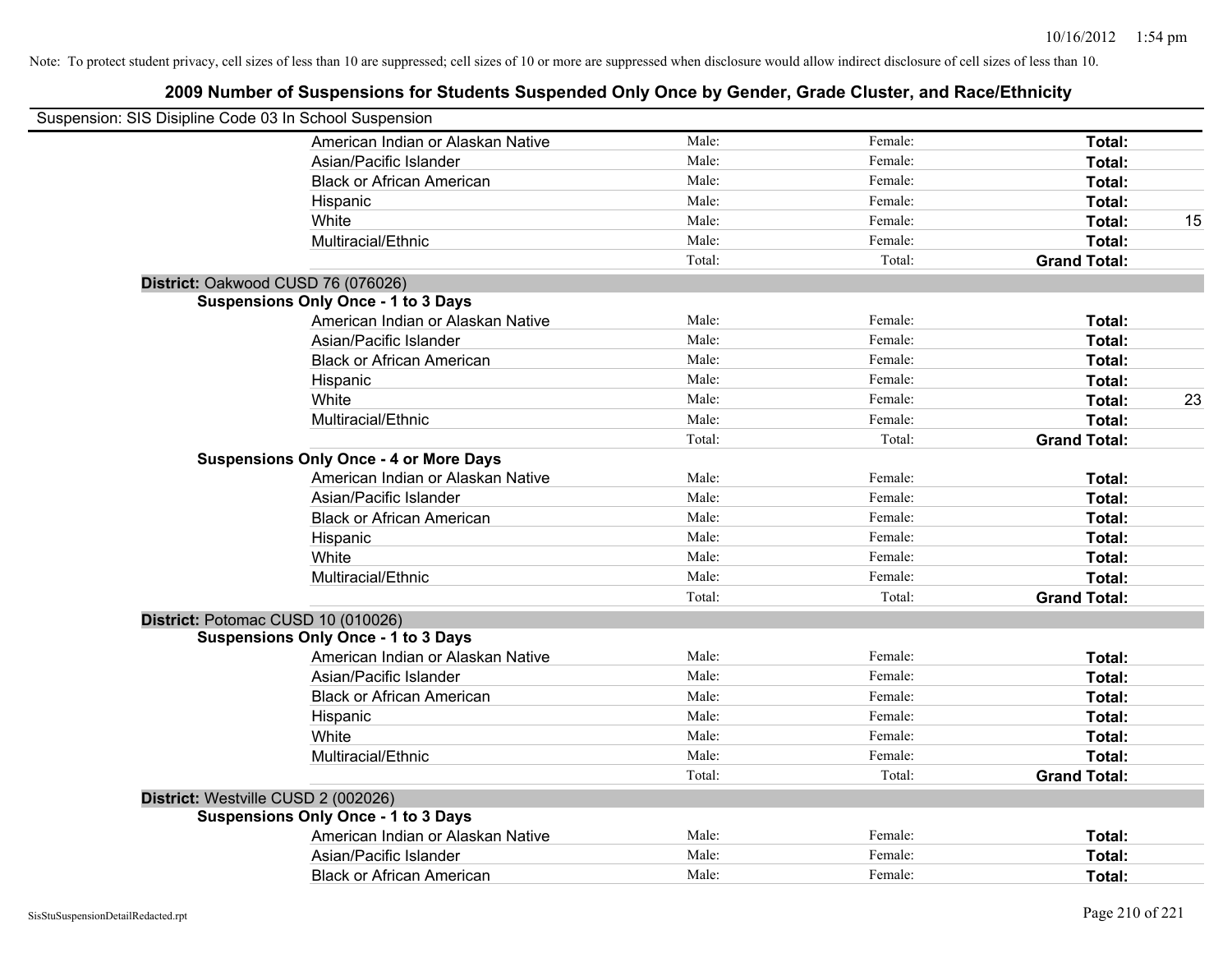| Suspension: SIS Disipline Code 03 In School Suspension |                                                      |        |         |                     |    |
|--------------------------------------------------------|------------------------------------------------------|--------|---------|---------------------|----|
|                                                        | Hispanic                                             | Male:  | Female: | Total:              |    |
|                                                        | White                                                | Male:  | Female: | Total:              | 29 |
|                                                        | Multiracial/Ethnic                                   | Male:  | Female: | Total:              |    |
|                                                        |                                                      | Total: | Total:  | <b>Grand Total:</b> |    |
|                                                        |                                                      |        |         |                     |    |
| Region: Whiteside ROE (55)                             |                                                      |        |         |                     |    |
| County: Whiteside (098)                                |                                                      |        |         |                     |    |
|                                                        | District: Erie CUSD 1 (001026)                       |        |         |                     |    |
|                                                        | <b>Suspensions Only Once - 1 to 3 Days</b>           |        |         |                     |    |
|                                                        | American Indian or Alaskan Native                    | Male:  | Female: | Total:              |    |
|                                                        | Asian/Pacific Islander                               | Male:  | Female: | Total:              |    |
|                                                        | <b>Black or African American</b>                     | Male:  | Female: | Total:              |    |
|                                                        | Hispanic                                             | Male:  | Female: | Total:              |    |
|                                                        | White                                                | Male:  | Female: | Total:              |    |
|                                                        | Multiracial/Ethnic                                   | Male:  | Female: | Total:              |    |
|                                                        |                                                      | Total: | Total:  | <b>Grand Total:</b> |    |
|                                                        | District: Montmorency CCSD 145 (145004)              |        |         |                     |    |
|                                                        | <b>Suspensions Only Once - 1 to 3 Days</b>           |        |         |                     |    |
|                                                        | American Indian or Alaskan Native                    | Male:  | Female: | Total:              |    |
|                                                        | Asian/Pacific Islander                               | Male:  | Female: | Total:              |    |
|                                                        | <b>Black or African American</b>                     | Male:  | Female: | Total:              |    |
|                                                        | Hispanic                                             | Male:  | Female: | Total:              |    |
|                                                        | White                                                | Male:  | Female: | Total:              |    |
|                                                        | Multiracial/Ethnic                                   | Male:  | Female: | Total:              |    |
|                                                        |                                                      | Total: | Total:  | <b>Grand Total:</b> |    |
|                                                        | District: Morrison CUSD 6 (006026)                   |        |         |                     |    |
|                                                        | <b>Suspensions Only Once - 1 to 3 Days</b>           |        |         |                     |    |
|                                                        | American Indian or Alaskan Native                    | Male:  | Female: | Total:              |    |
|                                                        | Asian/Pacific Islander                               | Male:  | Female: | Total:              |    |
|                                                        | <b>Black or African American</b>                     | Male:  | Female: | Total:              |    |
|                                                        | Hispanic                                             | Male:  | Female: | Total:              |    |
|                                                        | White                                                | Male:  | Female: | Total:              | 24 |
|                                                        | Multiracial/Ethnic                                   | Male:  | Female: | Total:              |    |
|                                                        |                                                      | Total: | Total:  | <b>Grand Total:</b> |    |
|                                                        | District: Prophetstown-Lyndon-Tampico CUSD3 (003026) |        |         |                     |    |
|                                                        | <b>Suspensions Only Once - 1 to 3 Days</b>           |        |         |                     |    |
|                                                        | American Indian or Alaskan Native                    | Male:  | Female: | Total:              |    |
|                                                        | Asian/Pacific Islander                               | Male:  | Female: | Total:              |    |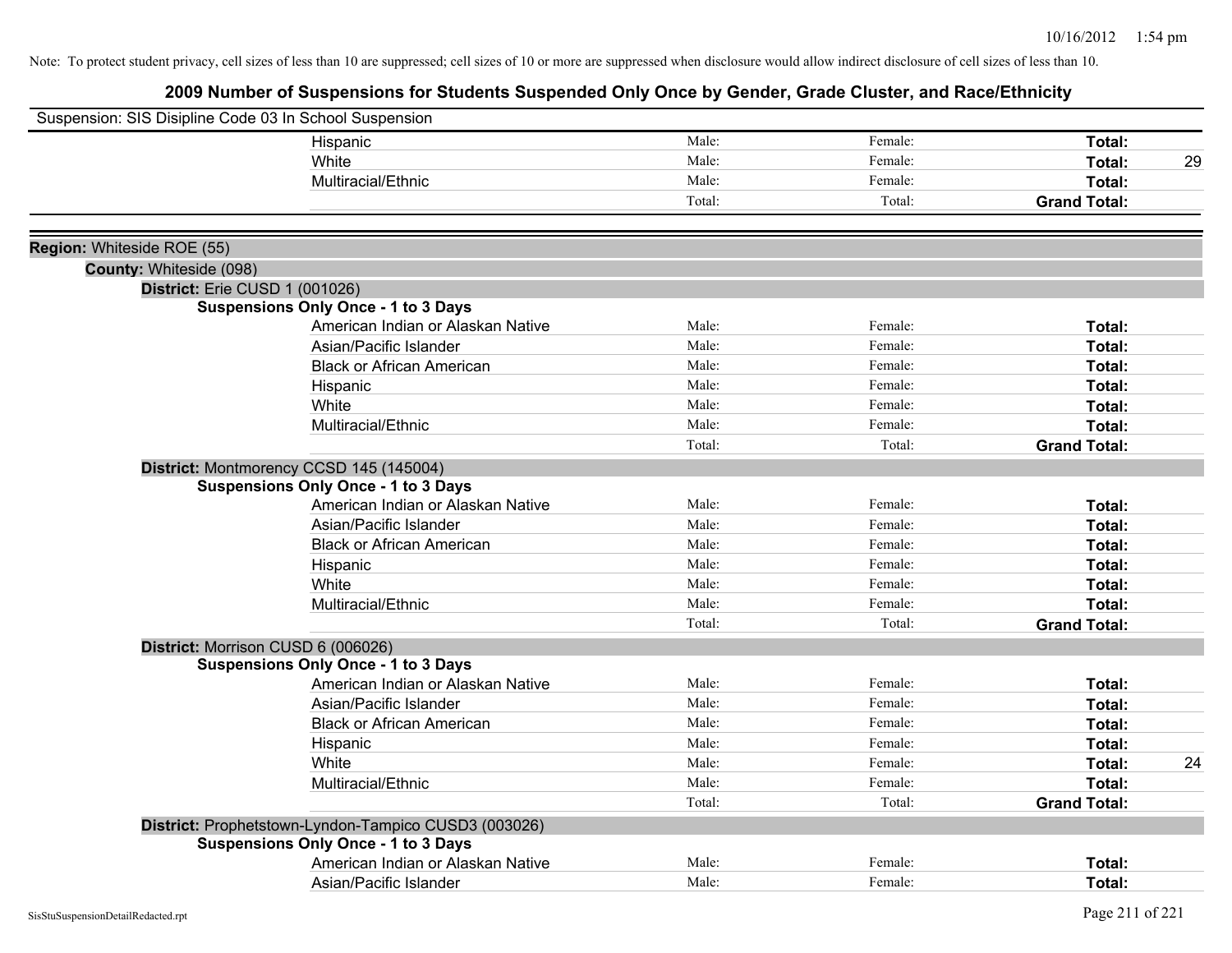| Suspension: SIS Disipline Code 03 In School Suspension |                                               |        |    |         |    |                     |    |
|--------------------------------------------------------|-----------------------------------------------|--------|----|---------|----|---------------------|----|
|                                                        | <b>Black or African American</b>              | Male:  |    | Female: |    | Total:              |    |
|                                                        | Hispanic                                      | Male:  |    | Female: |    | Total:              |    |
|                                                        | White                                         | Male:  | 33 | Female: | 12 | Total:              | 45 |
|                                                        | Multiracial/Ethnic                            | Male:  |    | Female: |    | Total:              |    |
|                                                        |                                               | Total: |    | Total:  |    | <b>Grand Total:</b> |    |
| District: Riverdale SD 14 (014002)                     |                                               |        |    |         |    |                     |    |
|                                                        | <b>Suspensions Only Once - 1 to 3 Days</b>    |        |    |         |    |                     |    |
|                                                        | American Indian or Alaskan Native             | Male:  |    | Female: |    | Total:              |    |
|                                                        | Asian/Pacific Islander                        | Male:  |    | Female: |    | Total:              |    |
|                                                        | <b>Black or African American</b>              | Male:  |    | Female: |    | Total:              |    |
|                                                        | Hispanic                                      | Male:  |    | Female: |    | Total:              |    |
|                                                        | White                                         | Male:  |    | Female: |    | Total:              |    |
|                                                        | Multiracial/Ethnic                            | Male:  |    | Female: |    | Total:              |    |
|                                                        |                                               | Total: |    | Total:  |    | <b>Grand Total:</b> |    |
| District: Rock Falls ESD 13 (013002)                   |                                               |        |    |         |    |                     |    |
|                                                        | <b>Suspensions Only Once - 1 to 3 Days</b>    |        |    |         |    |                     |    |
|                                                        | American Indian or Alaskan Native             | Male:  |    | Female: |    | Total:              |    |
|                                                        | Asian/Pacific Islander                        | Male:  |    | Female: |    | Total:              |    |
|                                                        | <b>Black or African American</b>              | Male:  |    | Female: |    | Total:              |    |
|                                                        | Hispanic                                      | Male:  |    | Female: |    | Total:              |    |
|                                                        | White                                         | Male:  |    | Female: |    | Total:              |    |
|                                                        | Multiracial/Ethnic                            | Male:  |    | Female: |    | Total:              |    |
|                                                        |                                               | Total: |    | Total:  |    | <b>Grand Total:</b> |    |
|                                                        | <b>Suspensions Only Once - 4 or More Days</b> |        |    |         |    |                     |    |
|                                                        | American Indian or Alaskan Native             | Male:  |    | Female: |    | Total:              |    |
|                                                        | Asian/Pacific Islander                        | Male:  |    | Female: |    | Total:              |    |
|                                                        | <b>Black or African American</b>              | Male:  |    | Female: |    | Total:              |    |
|                                                        | Hispanic                                      | Male:  |    | Female: |    | Total:              |    |
|                                                        | White                                         | Male:  |    | Female: |    | Total:              |    |
|                                                        | Multiracial/Ethnic                            | Male:  |    | Female: |    | Total:              |    |
|                                                        |                                               | Total: |    | Total:  |    | <b>Grand Total:</b> |    |
|                                                        | District: Rock Falls Twp HSD 301 (301017)     |        |    |         |    |                     |    |
|                                                        | <b>Suspensions Only Once - 1 to 3 Days</b>    |        |    |         |    |                     |    |
|                                                        | American Indian or Alaskan Native             | Male:  |    | Female: |    | Total:              |    |
|                                                        | Asian/Pacific Islander                        | Male:  |    | Female: |    | Total:              |    |
|                                                        | <b>Black or African American</b>              | Male:  |    | Female: |    | Total:              |    |
|                                                        | Hispanic                                      | Male:  |    | Female: |    | Total:              |    |
|                                                        | White                                         | Male:  | 19 | Female: | 21 | Total:              | 40 |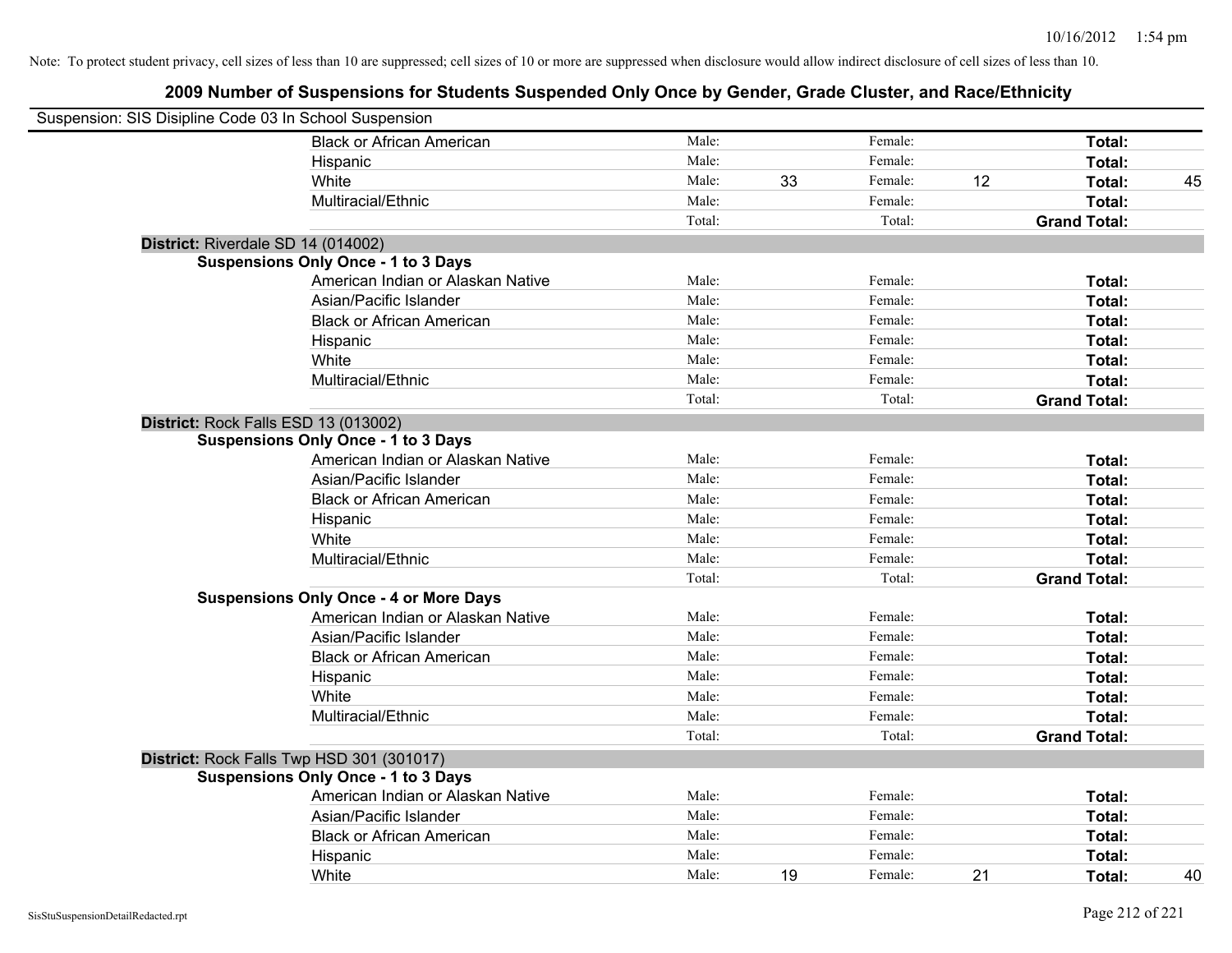| Suspension: SIS Disipline Code 03 In School Suspension |                                               |        |    |         |    |                     |    |
|--------------------------------------------------------|-----------------------------------------------|--------|----|---------|----|---------------------|----|
|                                                        | Multiracial/Ethnic                            | Male:  |    | Female: |    | Total:              |    |
|                                                        |                                               | Total: |    | Total:  |    | <b>Grand Total:</b> |    |
|                                                        | District: Sterling CUSD 5 (005026)            |        |    |         |    |                     |    |
|                                                        | <b>Suspensions Only Once - 1 to 3 Days</b>    |        |    |         |    |                     |    |
|                                                        | American Indian or Alaskan Native             | Male:  |    | Female: |    | Total:              |    |
|                                                        | Asian/Pacific Islander                        | Male:  |    | Female: |    | Total:              |    |
|                                                        | <b>Black or African American</b>              | Male:  |    | Female: |    | Total:              |    |
|                                                        | Hispanic                                      | Male:  |    | Female: |    | Total:              |    |
|                                                        | White                                         | Male:  |    | Female: |    | Total:              | 33 |
|                                                        | Multiracial/Ethnic                            | Male:  |    | Female: |    | Total:              |    |
|                                                        |                                               | Total: | 39 | Total:  | 12 | <b>Grand Total:</b> | 51 |
| Region: Will ROE (56)                                  |                                               |        |    |         |    |                     |    |
| County: Non-Public School (000)                        |                                               |        |    |         |    |                     |    |
| District: Will ROE (000000)                            |                                               |        |    |         |    |                     |    |
|                                                        | <b>Suspensions Only Once - 1 to 3 Days</b>    |        |    |         |    |                     |    |
|                                                        | American Indian or Alaskan Native             | Male:  |    | Female: |    | Total:              |    |
|                                                        | Asian/Pacific Islander                        | Male:  |    | Female: |    | Total:              |    |
|                                                        | <b>Black or African American</b>              | Male:  |    | Female: |    | Total:              | 10 |
|                                                        | Hispanic                                      | Male:  |    | Female: |    | Total:              |    |
|                                                        | White                                         | Male:  |    | Female: |    | Total:              |    |
|                                                        | Multiracial/Ethnic                            | Male:  |    | Female: |    | Total:              |    |
|                                                        |                                               | Total: | 14 | Total:  | 11 | <b>Grand Total:</b> | 25 |
|                                                        | <b>Suspensions Only Once - 4 or More Days</b> |        |    |         |    |                     |    |
|                                                        | American Indian or Alaskan Native             | Male:  |    | Female: |    | Total:              |    |
|                                                        | Asian/Pacific Islander                        | Male:  |    | Female: |    | Total:              |    |
|                                                        | <b>Black or African American</b>              | Male:  |    | Female: |    | Total:              |    |
|                                                        | Hispanic                                      | Male:  |    | Female: |    | Total:              |    |
|                                                        | White                                         | Male:  |    | Female: |    | Total:              |    |
|                                                        | Multiracial/Ethnic                            | Male:  |    | Female: |    | Total:              |    |
|                                                        |                                               | Total: |    | Total:  |    | <b>Grand Total:</b> |    |
| <b>County: Will (099)</b>                              |                                               |        |    |         |    |                     |    |
|                                                        | District: Beecher CUSD 200U (200U26)          |        |    |         |    |                     |    |
|                                                        | <b>Suspensions Only Once - 1 to 3 Days</b>    |        |    |         |    |                     |    |
|                                                        | American Indian or Alaskan Native             | Male:  |    | Female: |    | Total:              |    |
|                                                        | Asian/Pacific Islander                        | Male:  |    | Female: |    | Total:              |    |
|                                                        | <b>Black or African American</b>              | Male:  |    | Female: |    | Total:              |    |
|                                                        | Hispanic                                      | Male:  |    | Female: |    | Total:              |    |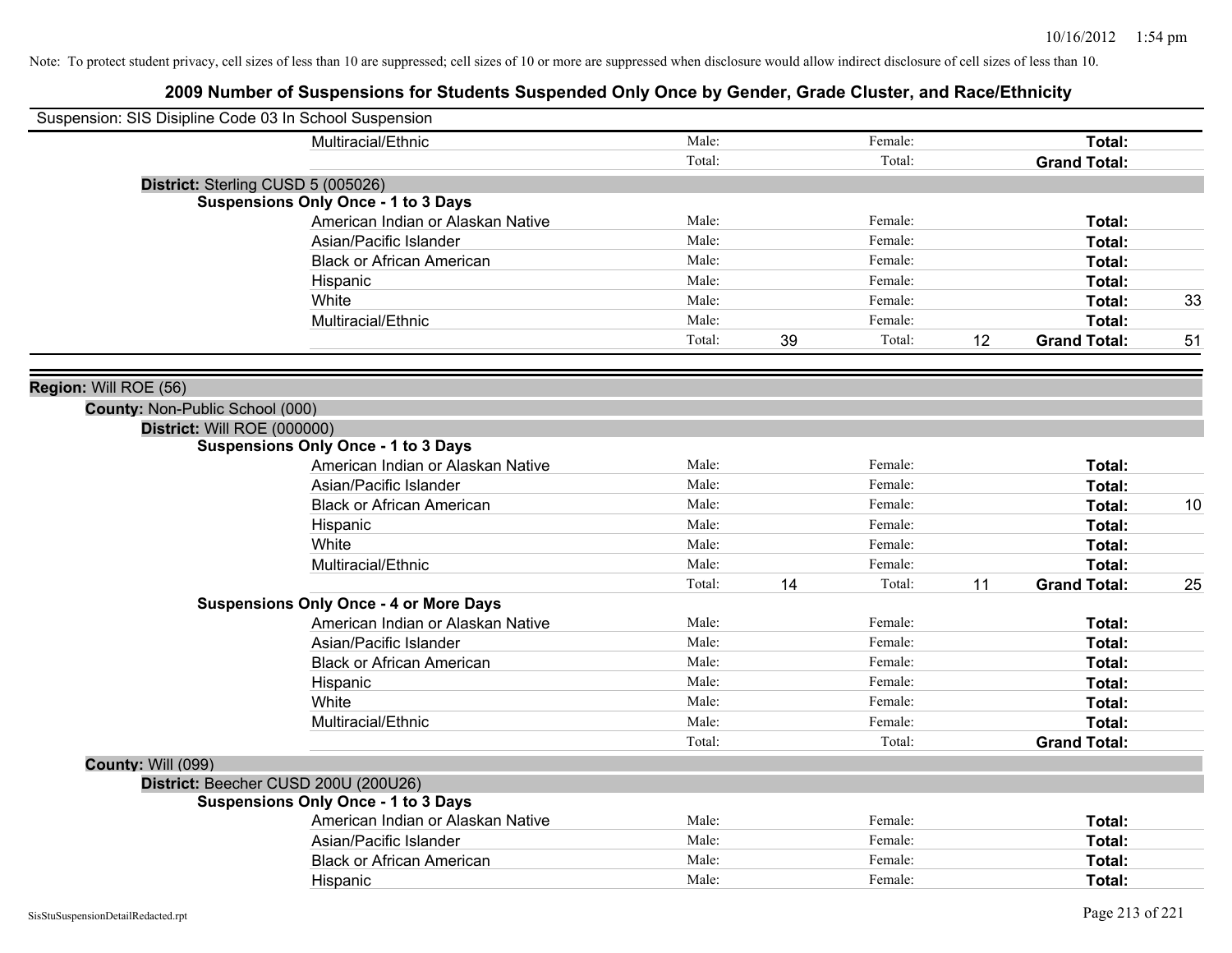# **2009 Number of Suspensions for Students Suspended Only Once by Gender, Grade Cluster, and Race/Ethnicity**

| Suspension: SIS Disipline Code 03 In School Suspension |                                               |        |     |         |     |                     |     |
|--------------------------------------------------------|-----------------------------------------------|--------|-----|---------|-----|---------------------|-----|
|                                                        | White                                         | Male:  |     | Female: |     | Total:              |     |
|                                                        | Multiracial/Ethnic                            | Male:  |     | Female: |     | Total:              |     |
|                                                        |                                               | Total: |     | Total:  |     | <b>Grand Total:</b> | 12  |
| District: Chaney-Monge SD 88 (088002)                  |                                               |        |     |         |     |                     |     |
|                                                        | <b>Suspensions Only Once - 1 to 3 Days</b>    |        |     |         |     |                     |     |
|                                                        | American Indian or Alaskan Native             | Male:  |     | Female: |     | Total:              |     |
|                                                        | Asian/Pacific Islander                        | Male:  |     | Female: |     | Total:              |     |
|                                                        | <b>Black or African American</b>              | Male:  |     | Female: |     | Total:              |     |
|                                                        | Hispanic                                      | Male:  |     | Female: |     | Total:              |     |
|                                                        | White                                         | Male:  |     | Female: |     | Total:              | 12  |
|                                                        | Multiracial/Ethnic                            | Male:  |     | Female: |     | Total:              |     |
|                                                        |                                               | Total: |     | Total:  |     | <b>Grand Total:</b> | 27  |
|                                                        | <b>Suspensions Only Once - 4 or More Days</b> |        |     |         |     |                     |     |
|                                                        | American Indian or Alaskan Native             | Male:  |     | Female: |     | Total:              |     |
|                                                        | Asian/Pacific Islander                        | Male:  |     | Female: |     | Total:              |     |
|                                                        | <b>Black or African American</b>              | Male:  |     | Female: |     | Total:              |     |
|                                                        | Hispanic                                      | Male:  |     | Female: |     | Total:              |     |
|                                                        | White                                         | Male:  |     | Female: |     | Total:              |     |
|                                                        | Multiracial/Ethnic                            | Male:  |     | Female: |     | Total:              |     |
|                                                        |                                               | Total: |     | Total:  |     | <b>Grand Total:</b> |     |
|                                                        | District: Crete Monee CUSD 201U (201U26)      |        |     |         |     |                     |     |
|                                                        | <b>Suspensions Only Once - 1 to 3 Days</b>    |        |     |         |     |                     |     |
|                                                        | American Indian or Alaskan Native             | Male:  |     | Female: |     | Total:              |     |
|                                                        | Asian/Pacific Islander                        | Male:  |     | Female: |     | Total:              |     |
|                                                        | <b>Black or African American</b>              | Male:  | 171 | Female: | 158 | Total:              | 329 |
|                                                        | Hispanic                                      | Male:  | 12  | Female: | 10  | Total:              | 22  |
|                                                        | White                                         | Male:  | 43  | Female: | 20  | Total:              | 63  |
|                                                        | Multiracial/Ethnic                            | Male:  |     | Female: |     | Total:              |     |
|                                                        |                                               | Total: |     | Total:  |     | <b>Grand Total:</b> |     |
|                                                        | <b>Suspensions Only Once - 4 or More Days</b> |        |     |         |     |                     |     |
|                                                        | American Indian or Alaskan Native             | Male:  |     | Female: |     | Total:              |     |
|                                                        | Asian/Pacific Islander                        | Male:  |     | Female: |     | Total:              |     |
|                                                        | <b>Black or African American</b>              | Male:  |     | Female: |     | Total:              |     |
|                                                        | Hispanic                                      | Male:  |     | Female: |     | Total:              |     |
|                                                        | White                                         | Male:  |     | Female: |     | Total:              |     |
|                                                        | Multiracial/Ethnic                            | Male:  |     | Female: |     | Total:              |     |
|                                                        |                                               | Total: |     | Total:  |     | <b>Grand Total:</b> |     |

### **District:** Elwood CCSD 203 (203004)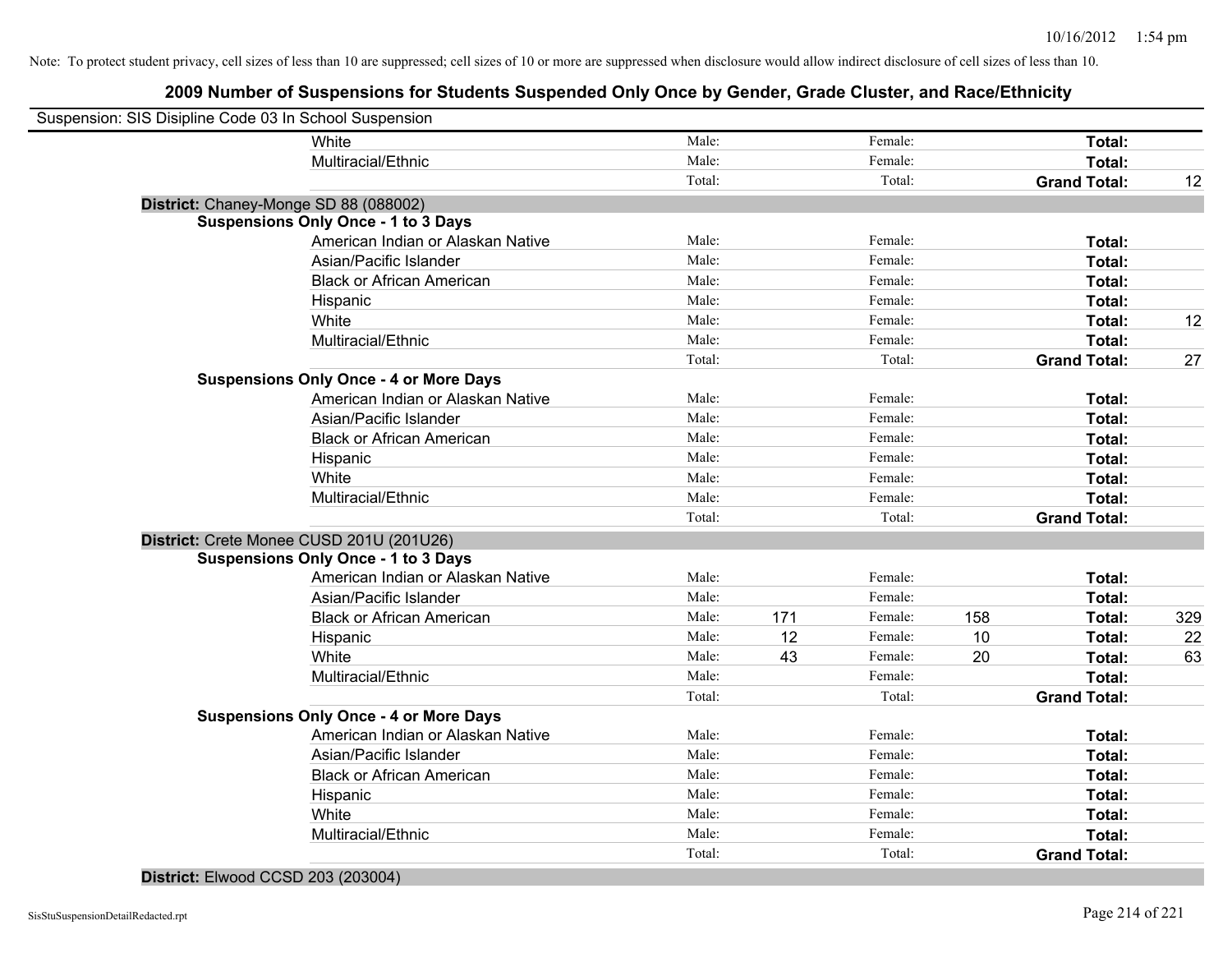| Suspension: SIS Disipline Code 03 In School Suspension |                                            |        |         |                     |    |
|--------------------------------------------------------|--------------------------------------------|--------|---------|---------------------|----|
|                                                        | <b>Suspensions Only Once - 1 to 3 Days</b> |        |         |                     |    |
|                                                        | American Indian or Alaskan Native          | Male:  | Female: | Total:              |    |
|                                                        | Asian/Pacific Islander                     | Male:  | Female: | Total:              |    |
|                                                        | <b>Black or African American</b>           | Male:  | Female: | Total:              |    |
|                                                        | Hispanic                                   | Male:  | Female: | Total:              |    |
|                                                        | White                                      | Male:  | Female: | Total:              |    |
|                                                        | Multiracial/Ethnic                         | Male:  | Female: | Total:              |    |
|                                                        |                                            | Total: | Total:  | <b>Grand Total:</b> |    |
| District: Fairmont SD 89 (089002)                      |                                            |        |         |                     |    |
|                                                        | <b>Suspensions Only Once - 1 to 3 Days</b> |        |         |                     |    |
|                                                        | American Indian or Alaskan Native          | Male:  | Female: | Total:              |    |
|                                                        | Asian/Pacific Islander                     | Male:  | Female: | Total:              |    |
|                                                        | <b>Black or African American</b>           | Male:  | Female: | Total:              | 16 |
|                                                        | Hispanic                                   | Male:  | Female: | Total:              |    |
|                                                        | White                                      | Male:  | Female: | Total:              |    |
|                                                        | Multiracial/Ethnic                         | Male:  | Female: | Total:              |    |
|                                                        |                                            | Total: | Total:  | <b>Grand Total:</b> |    |
|                                                        | District: Frankfort CCSD 157C (157C04)     |        |         |                     |    |
|                                                        | <b>Suspensions Only Once - 1 to 3 Days</b> |        |         |                     |    |
|                                                        | American Indian or Alaskan Native          | Male:  | Female: | Total:              |    |
|                                                        | Asian/Pacific Islander                     | Male:  | Female: | Total:              |    |
|                                                        | <b>Black or African American</b>           | Male:  | Female: | Total:              |    |
|                                                        | Hispanic                                   | Male:  | Female: | Total:              |    |
|                                                        | White                                      | Male:  | Female: | Total:              | 47 |
|                                                        | Multiracial/Ethnic                         | Male:  | Female: | Total:              |    |
|                                                        |                                            | Total: | Total:  | <b>Grand Total:</b> |    |
| District: Homer CCSD 33C (033C04)                      |                                            |        |         |                     |    |
|                                                        | <b>Suspensions Only Once - 1 to 3 Days</b> |        |         |                     |    |
|                                                        | American Indian or Alaskan Native          | Male:  | Female: | Total:              |    |
|                                                        | Asian/Pacific Islander                     | Male:  | Female: | Total:              |    |
|                                                        | <b>Black or African American</b>           | Male:  | Female: | Total:              |    |
|                                                        | Hispanic                                   | Male:  | Female: | Total:              |    |
|                                                        | White                                      | Male:  | Female: | Total:              | 51 |
|                                                        | Multiracial/Ethnic                         | Male:  | Female: | Total:              |    |
|                                                        |                                            | Total: | Total:  | <b>Grand Total:</b> |    |
| District: Joliet PSD 86 (086005)                       |                                            |        |         |                     |    |
|                                                        | <b>Suspensions Only Once - 1 to 3 Days</b> |        |         |                     |    |
|                                                        | American Indian or Alaskan Native          | Male:  | Female: | Total:              |    |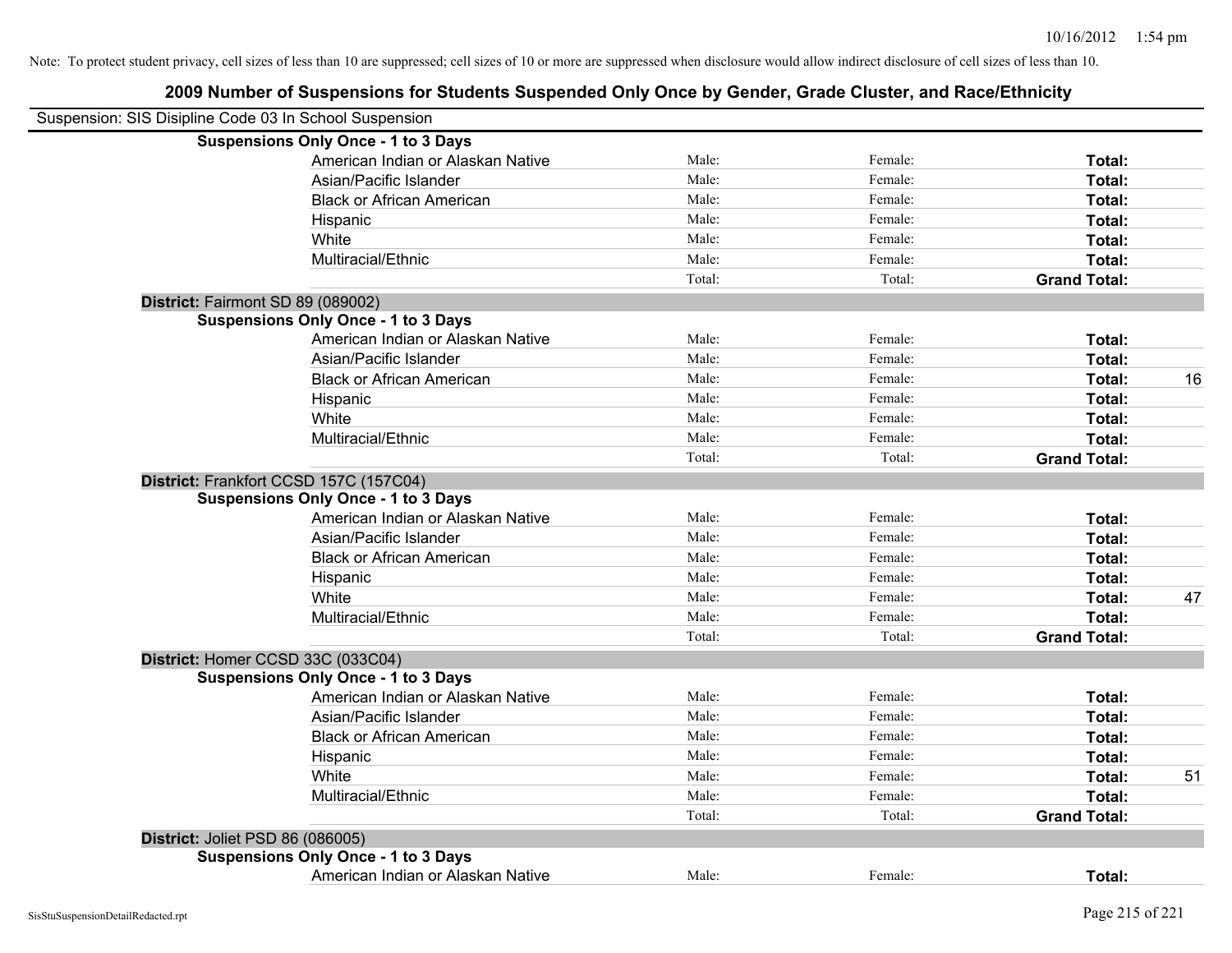| Suspension: SIS Disipline Code 03 In School Suspension |                                               |        |     |         |     |                     |     |
|--------------------------------------------------------|-----------------------------------------------|--------|-----|---------|-----|---------------------|-----|
|                                                        | Asian/Pacific Islander                        | Male:  |     | Female: |     | Total:              |     |
|                                                        | <b>Black or African American</b>              | Male:  | 49  | Female: | 38  | Total:              | 87  |
|                                                        | Hispanic                                      | Male:  | 36  | Female: | 15  | Total:              | 51  |
|                                                        | White                                         | Male:  | 20  | Female: | 10  | Total:              | 30  |
|                                                        | Multiracial/Ethnic                            | Male:  |     | Female: |     | Total:              | 17  |
|                                                        |                                               | Total: |     | Total:  |     | <b>Grand Total:</b> |     |
|                                                        | <b>Suspensions Only Once - 4 or More Days</b> |        |     |         |     |                     |     |
|                                                        | American Indian or Alaskan Native             | Male:  |     | Female: |     | Total:              |     |
|                                                        | Asian/Pacific Islander                        | Male:  |     | Female: |     | Total:              |     |
|                                                        | <b>Black or African American</b>              | Male:  |     | Female: |     | Total:              |     |
|                                                        | Hispanic                                      | Male:  |     | Female: |     | Total:              |     |
|                                                        | White                                         | Male:  |     | Female: |     | Total:              |     |
|                                                        | Multiracial/Ethnic                            | Male:  |     | Female: |     | Total:              |     |
|                                                        |                                               | Total: |     | Total:  |     | <b>Grand Total:</b> |     |
|                                                        | District: Joliet Twp HSD 204 (204017)         |        |     |         |     |                     |     |
|                                                        | <b>Suspensions Only Once - 1 to 3 Days</b>    |        |     |         |     |                     |     |
|                                                        | American Indian or Alaskan Native             | Male:  |     | Female: |     | Total:              |     |
|                                                        | Asian/Pacific Islander                        | Male:  |     | Female: |     | Total:              |     |
|                                                        | <b>Black or African American</b>              | Male:  | 124 | Female: | 137 | Total:              | 261 |
|                                                        | Hispanic                                      | Male:  | 157 | Female: | 157 | Total:              | 314 |
|                                                        | White                                         | Male:  | 168 | Female: | 129 | Total:              | 297 |
|                                                        | Multiracial/Ethnic                            | Male:  | 13  | Female: | 12  | Total:              | 25  |
|                                                        |                                               | Total: |     | Total:  |     | <b>Grand Total:</b> |     |
|                                                        | District: Lincoln Way CHSD 210 (210016)       |        |     |         |     |                     |     |
|                                                        | <b>Suspensions Only Once - 1 to 3 Days</b>    |        |     |         |     |                     |     |
|                                                        | American Indian or Alaskan Native             | Male:  |     | Female: |     | Total:              |     |
|                                                        | Asian/Pacific Islander                        | Male:  |     | Female: |     | Total:              |     |
|                                                        | <b>Black or African American</b>              | Male:  |     | Female: |     | Total:              | 19  |
|                                                        | Hispanic                                      | Male:  | 15  | Female: | 13  | Total:              | 28  |
|                                                        | White                                         | Male:  | 207 | Female: | 126 | Total:              | 333 |
|                                                        | Multiracial/Ethnic                            | Male:  |     | Female: |     | Total:              | 17  |
|                                                        |                                               | Total: |     | Total:  |     | <b>Grand Total:</b> |     |
|                                                        | <b>Suspensions Only Once - 4 or More Days</b> |        |     |         |     |                     |     |
|                                                        | American Indian or Alaskan Native             | Male:  |     | Female: |     | Total:              |     |
|                                                        | Asian/Pacific Islander                        | Male:  |     | Female: |     | Total:              |     |
|                                                        | <b>Black or African American</b>              | Male:  |     | Female: |     | Total:              |     |
|                                                        | Hispanic                                      | Male:  |     | Female: |     | Total:              |     |
|                                                        | White                                         | Male:  |     | Female: |     | Total:              |     |
|                                                        | Multiracial/Ethnic                            | Male:  |     | Female: |     | Total:              |     |
| SisStuSuspensionDetailRedacted.rpt                     |                                               |        |     |         |     | Page 216 of 221     |     |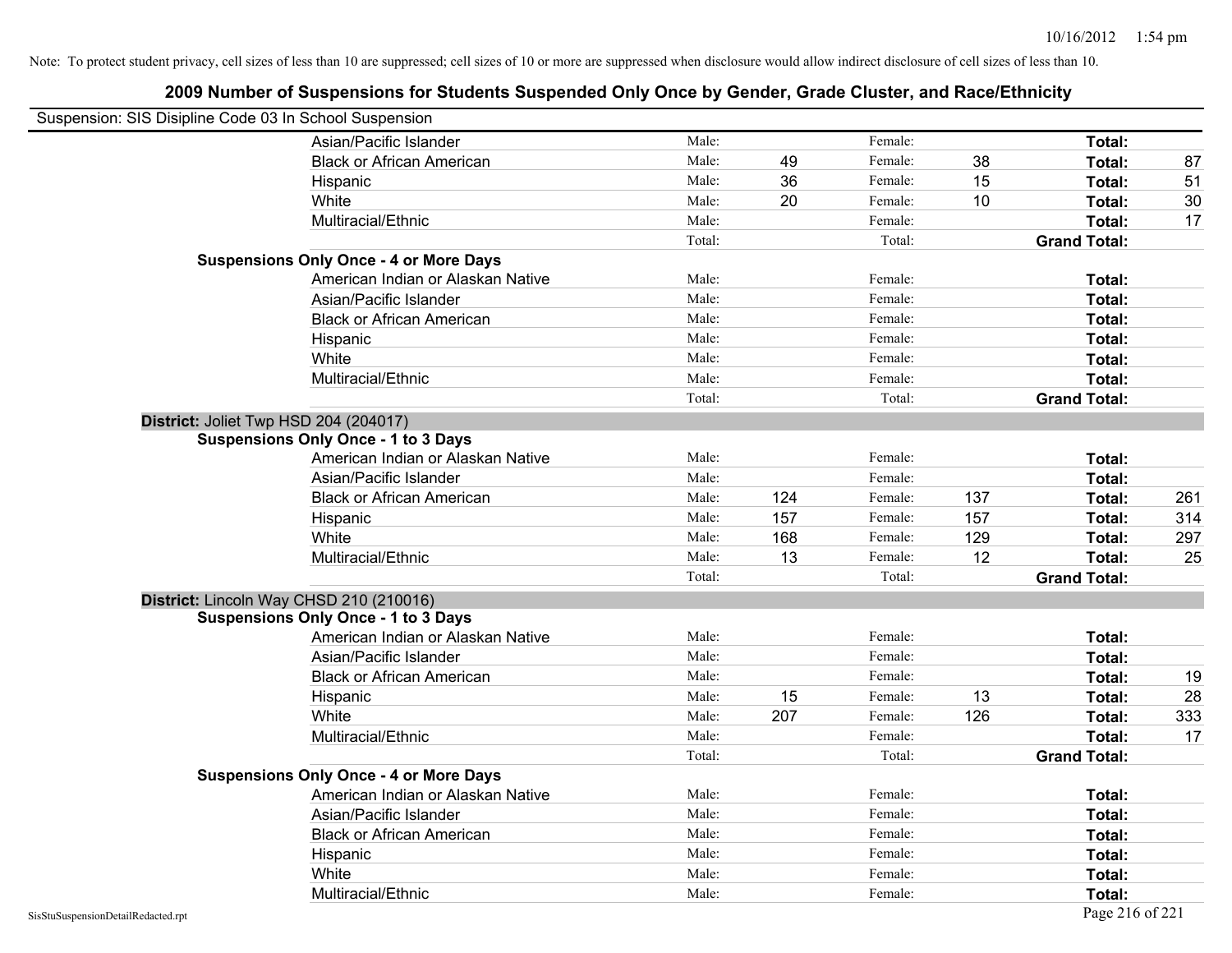| Suspension: SIS Disipline Code 03 In School Suspension | Total: | Total:  | <b>Grand Total:</b> |    |
|--------------------------------------------------------|--------|---------|---------------------|----|
| District: Lincoln-Way Area Spec Ed JA Dist (843060)    |        |         |                     |    |
| <b>Suspensions Only Once - 1 to 3 Days</b>             |        |         |                     |    |
| American Indian or Alaskan Native                      | Male:  | Female: | Total:              |    |
| Asian/Pacific Islander                                 | Male:  | Female: | Total:              |    |
| <b>Black or African American</b>                       | Male:  | Female: | Total:              |    |
| Hispanic                                               | Male:  | Female: | Total:              |    |
| White                                                  | Male:  | Female: | Total:              |    |
| Multiracial/Ethnic                                     | Male:  | Female: | Total:              |    |
|                                                        | Total: | Total:  | <b>Grand Total:</b> |    |
| District: Lockport SD 91 (091002)                      |        |         |                     |    |
| <b>Suspensions Only Once - 1 to 3 Days</b>             |        |         |                     |    |
| American Indian or Alaskan Native                      | Male:  | Female: | Total:              |    |
| Asian/Pacific Islander                                 | Male:  | Female: | Total:              |    |
| <b>Black or African American</b>                       | Male:  | Female: | Total:              |    |
| Hispanic                                               | Male:  | Female: | Total:              |    |
| White                                                  | Male:  | Female: | Total:              |    |
| Multiracial/Ethnic                                     | Male:  | Female: | Total:              |    |
|                                                        | Total: | Total:  | <b>Grand Total:</b> |    |
| District: Manhattan SD 114 (114002)                    |        |         |                     |    |
| <b>Suspensions Only Once - 1 to 3 Days</b>             |        |         |                     |    |
| American Indian or Alaskan Native                      | Male:  | Female: | Total:              |    |
| Asian/Pacific Islander                                 | Male:  | Female: | Total:              |    |
| <b>Black or African American</b>                       | Male:  | Female: | Total:              |    |
| Hispanic                                               | Male:  | Female: | Total:              |    |
| White                                                  | Male:  | Female: | Total:              |    |
| Multiracial/Ethnic                                     | Male:  | Female: | Total:              |    |
|                                                        | Total: | Total:  | <b>Grand Total:</b> |    |
| District: Mokena SD 159 (159002)                       |        |         |                     |    |
| <b>Suspensions Only Once - 1 to 3 Days</b>             |        |         |                     |    |
| American Indian or Alaskan Native                      | Male:  | Female: | Total:              |    |
| Asian/Pacific Islander                                 | Male:  | Female: | Total:              |    |
| <b>Black or African American</b>                       | Male:  | Female: | Total:              |    |
| Hispanic                                               | Male:  | Female: | Total:              |    |
| White                                                  | Male:  | Female: | Total:              | 25 |
| Multiracial/Ethnic                                     | Male:  | Female: | Total:              |    |
|                                                        | Total: | Total:  | <b>Grand Total:</b> |    |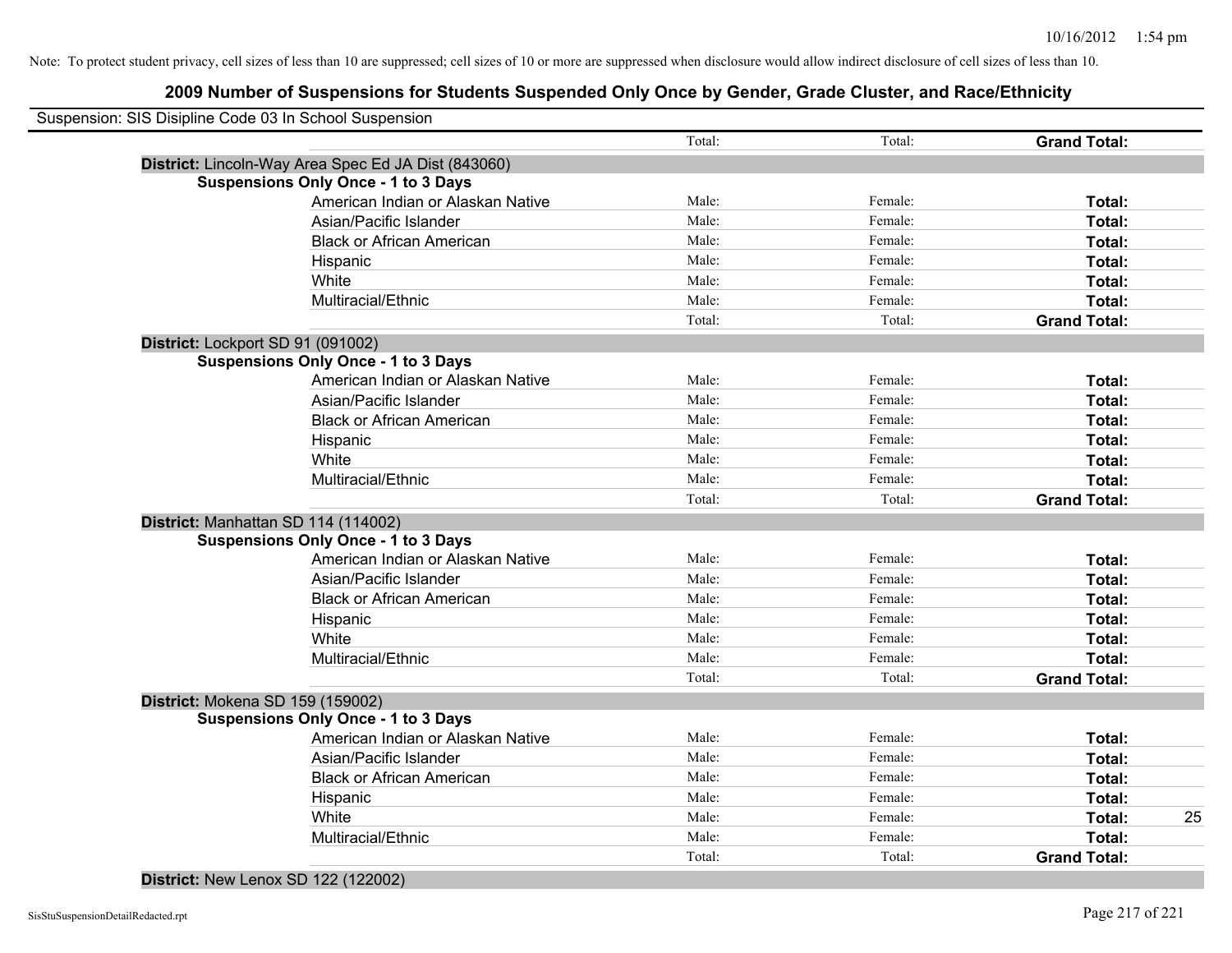| Suspension: SIS Disipline Code 03 In School Suspension |                                               |        |     |         |     |                     |     |
|--------------------------------------------------------|-----------------------------------------------|--------|-----|---------|-----|---------------------|-----|
|                                                        | <b>Suspensions Only Once - 1 to 3 Days</b>    |        |     |         |     |                     |     |
|                                                        | American Indian or Alaskan Native             | Male:  |     | Female: |     | Total:              |     |
|                                                        | Asian/Pacific Islander                        | Male:  |     | Female: |     | Total:              |     |
|                                                        | <b>Black or African American</b>              | Male:  |     | Female: |     | Total:              |     |
|                                                        | Hispanic                                      | Male:  |     | Female: |     | Total:              |     |
|                                                        | White                                         | Male:  |     | Female: |     | Total:              | 68  |
|                                                        | Multiracial/Ethnic                            | Male:  |     | Female: |     | Total:              |     |
|                                                        |                                               | Total: | 68  | Total:  | 11  | <b>Grand Total:</b> | 79  |
|                                                        | District: Peotone CUSD 207U (207U26)          |        |     |         |     |                     |     |
|                                                        | <b>Suspensions Only Once - 1 to 3 Days</b>    |        |     |         |     |                     |     |
|                                                        | American Indian or Alaskan Native             | Male:  |     | Female: |     | Total:              |     |
|                                                        | Asian/Pacific Islander                        | Male:  |     | Female: |     | Total:              |     |
|                                                        | <b>Black or African American</b>              | Male:  |     | Female: |     | Total:              |     |
|                                                        | Hispanic                                      | Male:  |     | Female: |     | Total:              |     |
|                                                        | White                                         | Male:  |     | Female: |     | Total:              |     |
|                                                        | Multiracial/Ethnic                            | Male:  |     | Female: |     | Total:              |     |
|                                                        |                                               | Total: |     | Total:  |     | <b>Grand Total:</b> | 10  |
|                                                        | District: Plainfield SD 202 (202022)          |        |     |         |     |                     |     |
|                                                        | <b>Suspensions Only Once - 1 to 3 Days</b>    |        |     |         |     |                     |     |
|                                                        | American Indian or Alaskan Native             | Male:  |     | Female: |     | Total:              |     |
|                                                        | Asian/Pacific Islander                        | Male:  | 20  | Female: | 11  | Total:              | 31  |
|                                                        | <b>Black or African American</b>              | Male:  | 115 | Female: | 48  | Total:              | 163 |
|                                                        | Hispanic                                      | Male:  | 152 | Female: | 75  | Total:              | 227 |
|                                                        | White                                         | Male:  | 344 | Female: | 122 | Total:              | 466 |
|                                                        | Multiracial/Ethnic                            | Male:  | 37  | Female: | 10  | Total:              | 47  |
|                                                        |                                               | Total: |     | Total:  |     | <b>Grand Total:</b> |     |
|                                                        | <b>Suspensions Only Once - 4 or More Days</b> |        |     |         |     |                     |     |
|                                                        | American Indian or Alaskan Native             | Male:  |     | Female: |     | Total:              |     |
|                                                        | Asian/Pacific Islander                        | Male:  |     | Female: |     | Total:              |     |
|                                                        | <b>Black or African American</b>              | Male:  |     | Female: |     | Total:              |     |
|                                                        | Hispanic                                      | Male:  |     | Female: |     | Total:              |     |
|                                                        | White                                         | Male:  |     | Female: |     | Total:              | 13  |
|                                                        | Multiracial/Ethnic                            | Male:  |     | Female: |     | Total:              |     |
|                                                        |                                               | Total: |     | Total:  |     | <b>Grand Total:</b> |     |
|                                                        | District: Reed Custer CUSD 255U (255U26)      |        |     |         |     |                     |     |
|                                                        | <b>Suspensions Only Once - 1 to 3 Days</b>    |        |     |         |     |                     |     |
|                                                        | American Indian or Alaskan Native             | Male:  |     | Female: |     | Total:              |     |
|                                                        | Asian/Pacific Islander                        | Male:  |     | Female: |     | Total:              |     |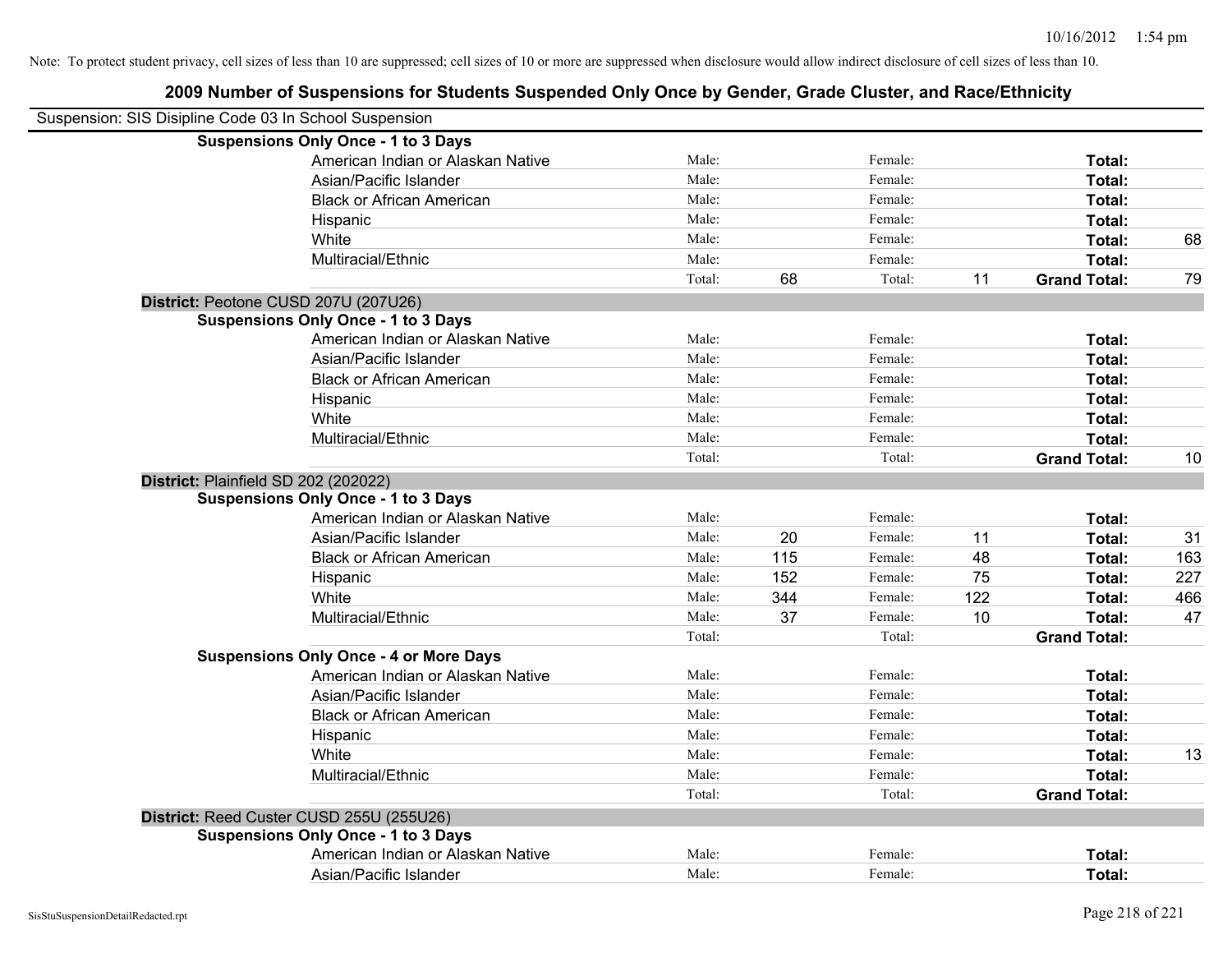| Suspension: SIS Disipline Code 03 In School Suspension |                                               |        |         |                     |    |
|--------------------------------------------------------|-----------------------------------------------|--------|---------|---------------------|----|
|                                                        | <b>Black or African American</b>              | Male:  | Female: | Total:              |    |
|                                                        | Hispanic                                      | Male:  | Female: | Total:              |    |
|                                                        | White                                         | Male:  | Female: | Total:              |    |
|                                                        | Multiracial/Ethnic                            | Male:  | Female: | Total:              |    |
|                                                        |                                               | Total: | Total:  | <b>Grand Total:</b> |    |
| District: Richland GSD 88A (088A02)                    |                                               |        |         |                     |    |
|                                                        | <b>Suspensions Only Once - 1 to 3 Days</b>    |        |         |                     |    |
|                                                        | American Indian or Alaskan Native             | Male:  | Female: | Total:              |    |
|                                                        | Asian/Pacific Islander                        | Male:  | Female: | Total:              |    |
|                                                        | <b>Black or African American</b>              | Male:  | Female: | Total:              | 15 |
|                                                        | Hispanic                                      | Male:  | Female: | Total:              | 21 |
|                                                        | White                                         | Male:  | Female: | Total:              | 12 |
|                                                        | Multiracial/Ethnic                            | Male:  | Female: | Total:              |    |
|                                                        |                                               | Total: | Total:  | <b>Grand Total:</b> |    |
| District: Rockdale SD 84 (084002)                      |                                               |        |         |                     |    |
|                                                        | <b>Suspensions Only Once - 1 to 3 Days</b>    |        |         |                     |    |
|                                                        | American Indian or Alaskan Native             | Male:  | Female: | Total:              |    |
|                                                        | Asian/Pacific Islander                        | Male:  | Female: | Total:              |    |
|                                                        | <b>Black or African American</b>              | Male:  | Female: | Total:              |    |
|                                                        | Hispanic                                      | Male:  | Female: | Total:              |    |
|                                                        | White                                         | Male:  | Female: | Total:              |    |
|                                                        | Multiracial/Ethnic                            | Male:  | Female: | Total:              |    |
|                                                        |                                               | Total: | Total:  | <b>Grand Total:</b> | 13 |
|                                                        | District: S Will Co Coop for Spec Ed (255U61) |        |         |                     |    |
|                                                        | <b>Suspensions Only Once - 1 to 3 Days</b>    |        |         |                     |    |
|                                                        | American Indian or Alaskan Native             | Male:  | Female: | Total:              |    |
|                                                        | Asian/Pacific Islander                        | Male:  | Female: | Total:              |    |
|                                                        | <b>Black or African American</b>              | Male:  | Female: | Total:              |    |
|                                                        | Hispanic                                      | Male:  | Female: | Total:              |    |
|                                                        | White                                         | Male:  | Female: | Total:              |    |
|                                                        | Multiracial/Ethnic                            | Male:  | Female: | Total:              |    |
|                                                        |                                               | Total: | Total:  | <b>Grand Total:</b> |    |
|                                                        | <b>Suspensions Only Once - 4 or More Days</b> |        |         |                     |    |
|                                                        | American Indian or Alaskan Native             | Male:  | Female: | Total:              |    |
|                                                        | Asian/Pacific Islander                        | Male:  | Female: | Total:              |    |
|                                                        | <b>Black or African American</b>              | Male:  | Female: | Total:              |    |
|                                                        | Hispanic                                      | Male:  | Female: | Total:              |    |
|                                                        | White                                         | Male:  | Female: | Total:              |    |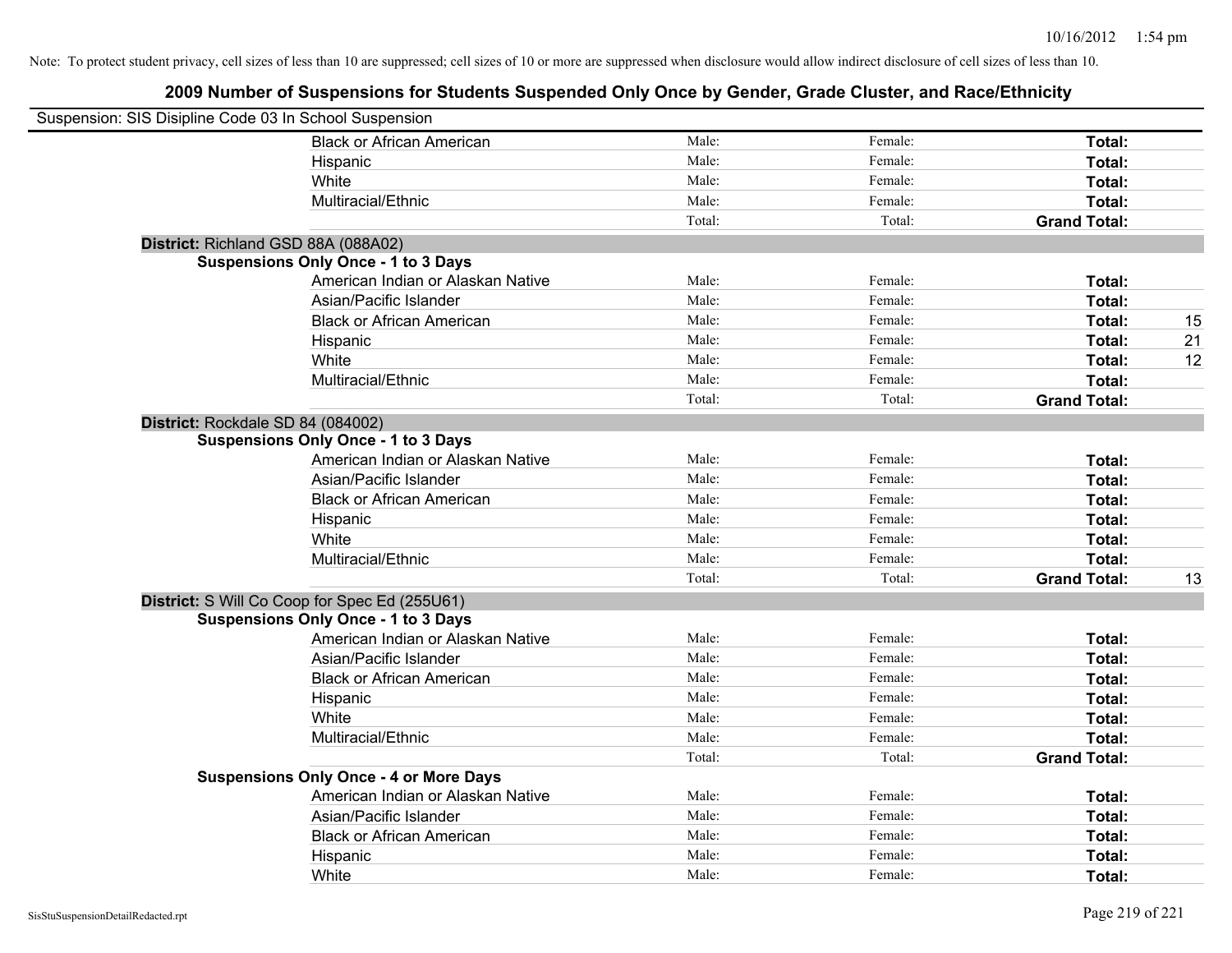## **2009 Number of Suspensions for Students Suspended Only Once by Gender, Grade Cluster, and Race/Ethnicity**

| Suspension: SIS Disipline Code 03 In School Suspension |                                               |        |     |         |    |                     |     |
|--------------------------------------------------------|-----------------------------------------------|--------|-----|---------|----|---------------------|-----|
|                                                        | Multiracial/Ethnic                            | Male:  |     | Female: |    | Total:              |     |
|                                                        |                                               | Total: |     | Total:  |    | <b>Grand Total:</b> |     |
| District: Summit Hill SD 161 (161002)                  |                                               |        |     |         |    |                     |     |
|                                                        | <b>Suspensions Only Once - 1 to 3 Days</b>    |        |     |         |    |                     |     |
|                                                        | American Indian or Alaskan Native             | Male:  |     | Female: |    | Total:              |     |
|                                                        | Asian/Pacific Islander                        | Male:  |     | Female: |    | Total:              |     |
|                                                        | <b>Black or African American</b>              | Male:  |     | Female: |    | Total:              |     |
|                                                        | Hispanic                                      | Male:  |     | Female: |    | Total:              |     |
|                                                        | White                                         | Male:  |     | Female: |    | Total:              | 57  |
|                                                        | Multiracial/Ethnic                            | Male:  |     | Female: |    | Total:              |     |
|                                                        |                                               | Total: | 57  | Total:  | 11 | <b>Grand Total:</b> | 68  |
| District: Troy CCSD 30C (030C04)                       |                                               |        |     |         |    |                     |     |
|                                                        | <b>Suspensions Only Once - 1 to 3 Days</b>    |        |     |         |    |                     |     |
|                                                        | American Indian or Alaskan Native             | Male:  |     | Female: |    | Total:              |     |
|                                                        | Asian/Pacific Islander                        | Male:  |     | Female: |    | Total:              |     |
|                                                        | <b>Black or African American</b>              | Male:  |     | Female: |    | Total:              | 25  |
|                                                        | Hispanic                                      | Male:  |     | Female: |    | Total:              | 23  |
|                                                        | White                                         | Male:  | 57  | Female: | 11 | Total:              | 68  |
|                                                        | Multiracial/Ethnic                            | Male:  |     | Female: |    | Total:              |     |
|                                                        |                                               | Total: | 102 | Total:  | 26 | <b>Grand Total:</b> | 128 |
|                                                        | <b>Suspensions Only Once - 4 or More Days</b> |        |     |         |    |                     |     |
|                                                        | American Indian or Alaskan Native             | Male:  |     | Female: |    | Total:              |     |
|                                                        | Asian/Pacific Islander                        | Male:  |     | Female: |    | Total:              |     |
|                                                        | <b>Black or African American</b>              | Male:  |     | Female: |    | Total:              |     |
|                                                        | Hispanic                                      | Male:  |     | Female: |    | Total:              |     |
|                                                        | White                                         | Male:  |     | Female: |    | Total:              |     |
|                                                        | Multiracial/Ethnic                            | Male:  |     | Female: |    | Total:              |     |
|                                                        |                                               | Total: |     | Total:  |    | <b>Grand Total:</b> |     |
| <b>District: Union SD 81 (081002)</b>                  |                                               |        |     |         |    |                     |     |
|                                                        | <b>Suspensions Only Once - 1 to 3 Days</b>    |        |     |         |    |                     |     |
|                                                        | American Indian or Alaskan Native             | Male:  |     | Female: |    | Total:              |     |
|                                                        | Asian/Pacific Islander                        | Male:  |     | Female: |    | Total:              |     |
|                                                        | <b>Black or African American</b>              | Male:  |     | Female: |    | Total:              |     |
|                                                        | Hispanic                                      | Male:  |     | Female: |    | Total:              |     |
|                                                        | White                                         | Male:  |     | Female: |    | Total:              |     |
|                                                        | Multiracial/Ethnic                            | Male:  |     | Female: |    | Total:              |     |
|                                                        |                                               | Total: |     | Total:  |    | <b>Grand Total:</b> |     |

**District:** Valley View CUSD 365U (365U26)